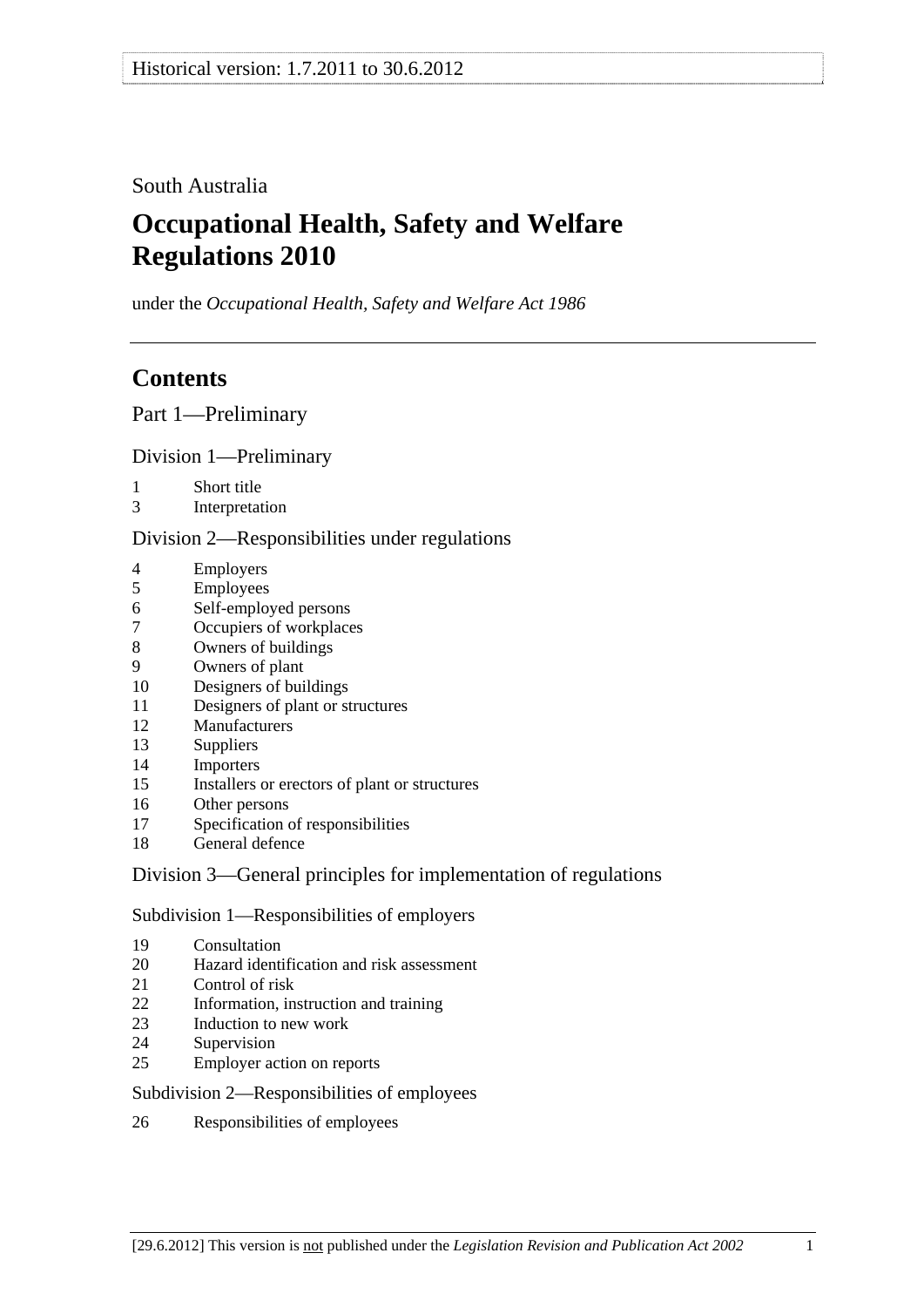## Part 2—General workplace

#### Division 1—Access and egress

27 Access and egress

#### Division 2—Amenities

- 28 Facilities for personal belongings
- 29 Facilities for changing clothes
- 30 Facilities for dining
- 31 Combined facilities
- 32 Toilets
- 33 Washing facilities
- 34 Drinking water
- 35 Arrangements for sickness
- 36 Seating

## Division 3—Buildings and their precincts

- 37 Application
- 38 Floors
- 39 Fragile roofing materials
- 40 Space per person

## Division 4—Confined spaces

- 41 Preliminary
- 42 Design, manufacture, supply and modification
- 43 Hazard identification and risk assessment
- 44 Control of risk
- 45 Entry permit
- 46 Control of fire and explosion risk
- 47 Rescue arrangements
- 48 Education and training

## Division 5—Electrical

- 49 Preliminary
- 50 Work in vicinity of electrical hazards
- 51 Competency requirements
- 52 Electrical installations etc
- 53 General requirement for hazard identification at workplace
- 54 Electrical installations—hazard identification, risk assessment and control of risk
- 55 Inspection and testing of electrical plant
- 56 Provision of R.C.D.s
- 57 Testing and maintenance of R.C.D.s

## Division 6—Emergency facilities and procedures

- 58 Preliminary
- 59 Emergency exits, procedures and training
- 60 Emergency facilities
- 61 Rescue arrangements

## Division 7—Fire prevention

62 Fire prevention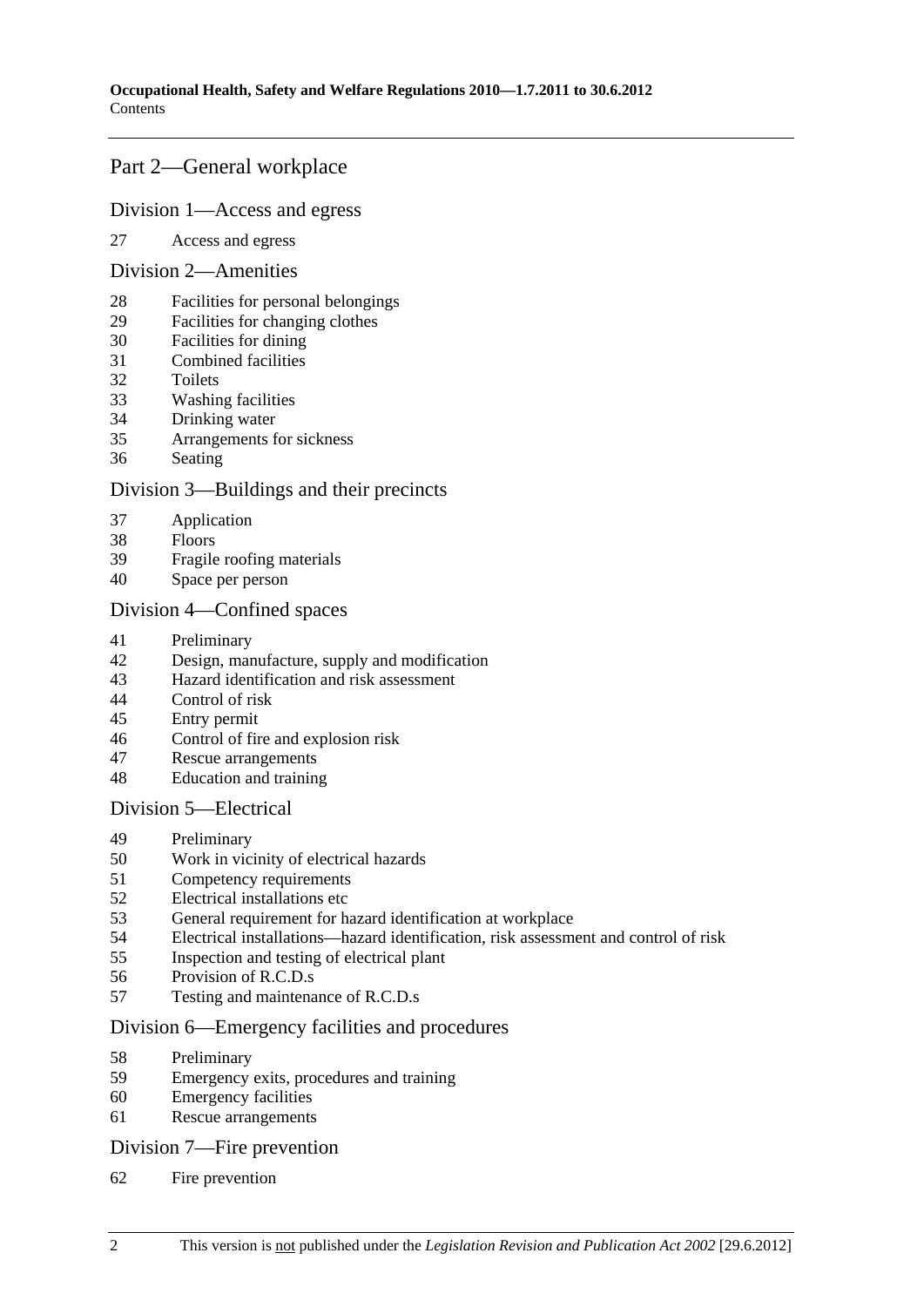## Division 8—Lighting

## 63 Lighting

## Division 9—Manual handling

- 64 Preliminary
- 65 Design
- 66 Risk assessment
- 67 Risk control
- 68 Duties of employees

## Division 10—Noise

- 69 Preliminary
- 70 Duties of designers, manufacturers, suppliers and importers
- 71 Duties of employers
- 72 Duties of employees

## Division 11—Occupational health and first aid

73 Occupational health and first aid in workplace

## Division 12—Personal protection

- 74 Personal protection
- 75 Use of air supplied respiratory equipment

## Division 13—Prevention of falls

## 76 Prevention of falls

## Division 14—Remote or isolated work

## 77 Isolated work

## Division 15—Storage

78 Storage

## Division 16—Traffic control

79 Traffic control

## Division 17—Ventilation

80 Ventilation

## Division 18—Workplace cleanliness and hygiene

81 Cleanliness and hygiene

## Part 3—Plant

## Division 1—Preliminary

- 82 Purpose
- 83 Definitions
- 84 Part does not apply to certain plant
- 85 Part does not apply to amusement structures
- 86 Incorporation of references
- 87 Inspection fee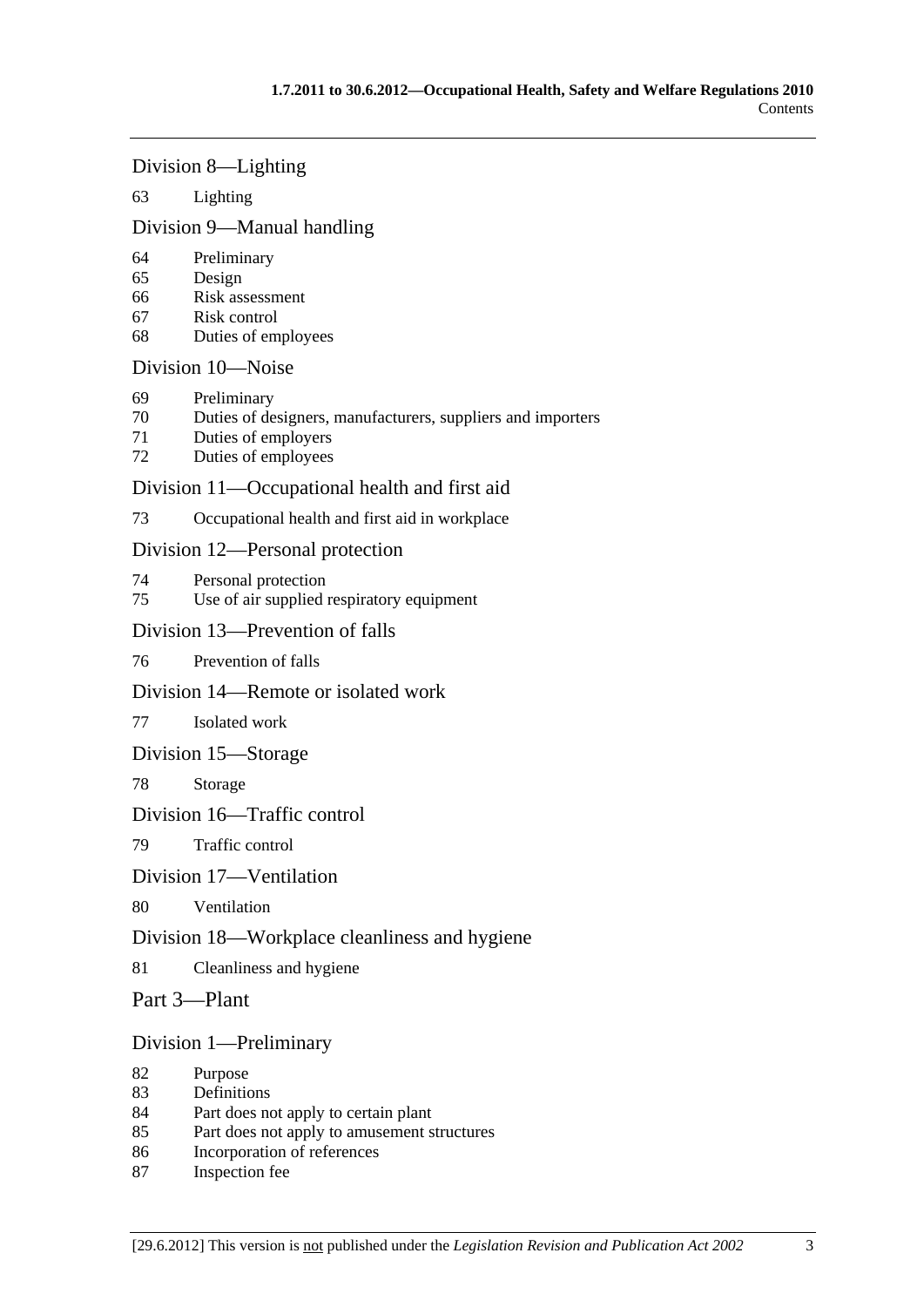## Division 2—Duties

Subdivision 1—Duties of designers

- 88 Hazard identification and risk assessment
- 89 Control of risk
- 90 Provision of information

Subdivision 2—Duties of manufacturers

- 91 Special duty
- 92 Hazard identification and risk assessment
- 93 Control of risk
- 94 Provision of information

#### Subdivision 3—Duties of importers

- 95 Special duty
- 96 Control of risk
- 97 Provision of information

Subdivision 4—Duties of suppliers

- 98 Control of risk
- 99 Provision of information

Subdivision 5—Duties of erectors or installers

- 100 Hazard identification and risk assessment
- 101 Control of risk

#### Subdivision 6—Duties of employers

- 102 Hazard identification and risk assessment
- 103 Training, information, instruction and supervision
- 104 Control of risk
- 105 Design
- 106 Installation and commissioning
- 107 Use
- 108 Repair
- 109 Alteration
- 110 Dismantling, storage and disposal of plant

Subdivision 7—Employer's specific duties for control of risk

- 111 Plant under pressure
- 112 Plant with moving parts
- 113 Powered mobile plant
- 114 Plant with hot or cold parts
- 115 Electrical plant and plant exposed to electrical hazards
- 116 Plant designed to lift or move
- 117 Industrial robots and other remotely or automatically energised equipment
- 118 Lasers
- 119 Scaffolds
- 120 Lifts
- 121 Record keeping

Subdivision 8—Duties of owners

122 Application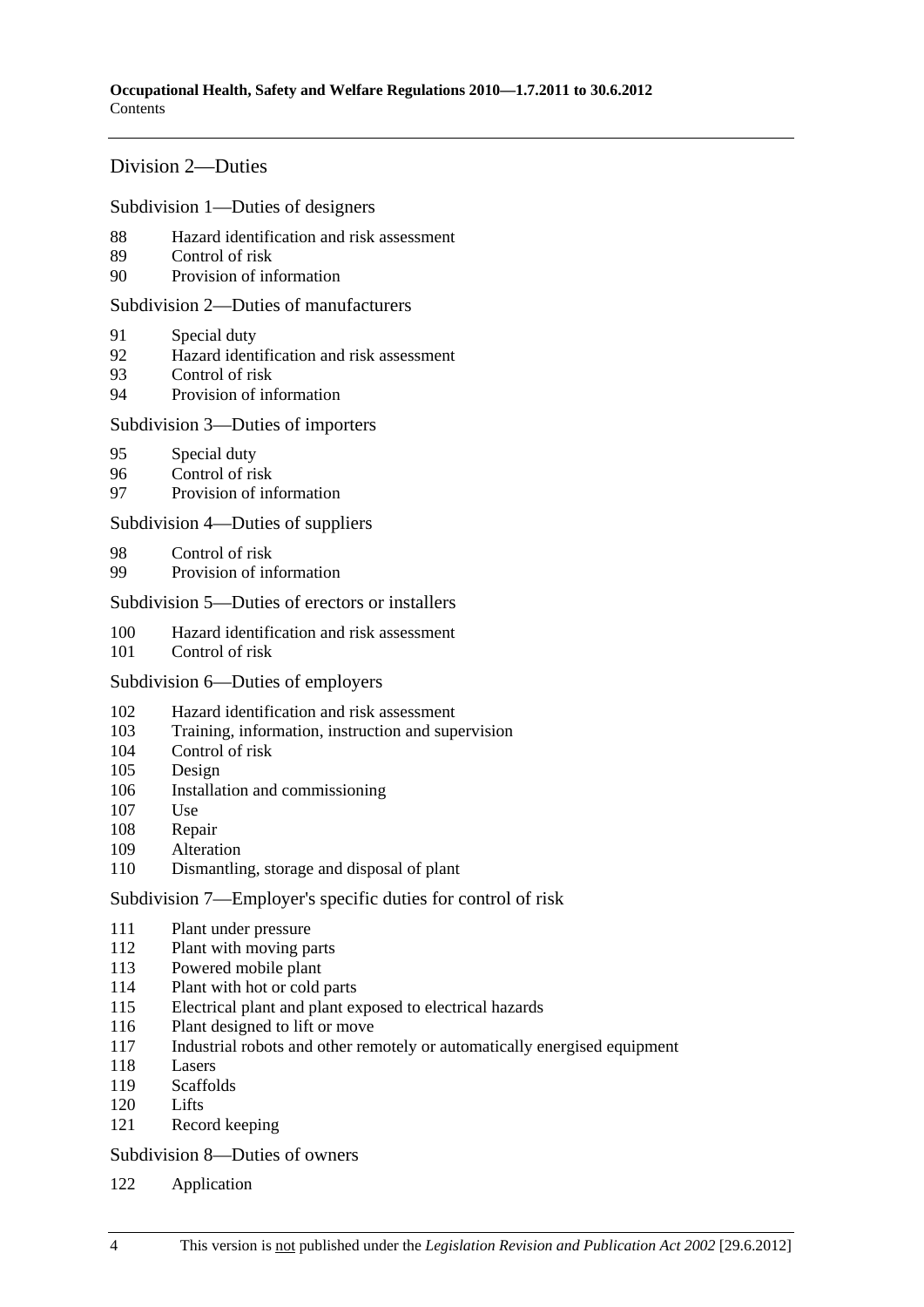- 123 Hazard identification and risk assessment
- 124 Control of risk
- 125 Provision of information
- 126 Maintenance, inspection, repair and cleaning
- 127 Alteration
- 128 Dismantling, storage and disposal of plant
- 129 Specific duty for control of risk
- 130 Record keeping

Subdivision 9—Duties of self-employed persons

- 131 Hazard identification and risk assessment
- 132 Control of risk
- 133 Provision of information
- 134 Record keeping

## Division 3—General requirements for hazard identification, risk assessment and control of risk

- 135 Hazard identification
- 136 Risk assessment
- 137 Control of risk

#### Division 4—Registration of plant designs and items of plant

- 138 Preliminary
- 139 Registration of plant design
- 140 Registration of items of plant
- 141 Renewal of registration
- 142 Notification of compliance
- 143 Periodic fees
- 144 Transitional provisions

## Part 4—Amusement structures

#### Division 1—Preliminary

- 145 Purpose
- 146 Application of Act to amusement structures
- 147 Interpretation
- 148 Inconsistent safety instructions

## Division 2—Duties associated with design, manufacture and supply of amusement structures

#### Subdivision 1—Duties of designers

- 149 Hazard identification and risk assessment
- 150 Control of risk
- 151 Provision of information (including as to classification)

#### Subdivision 2—Duties of manufacturers

- 152 Special duty
- 153 Hazard identification and risk assessment
- 154 Control of risk
- 155 Provision of information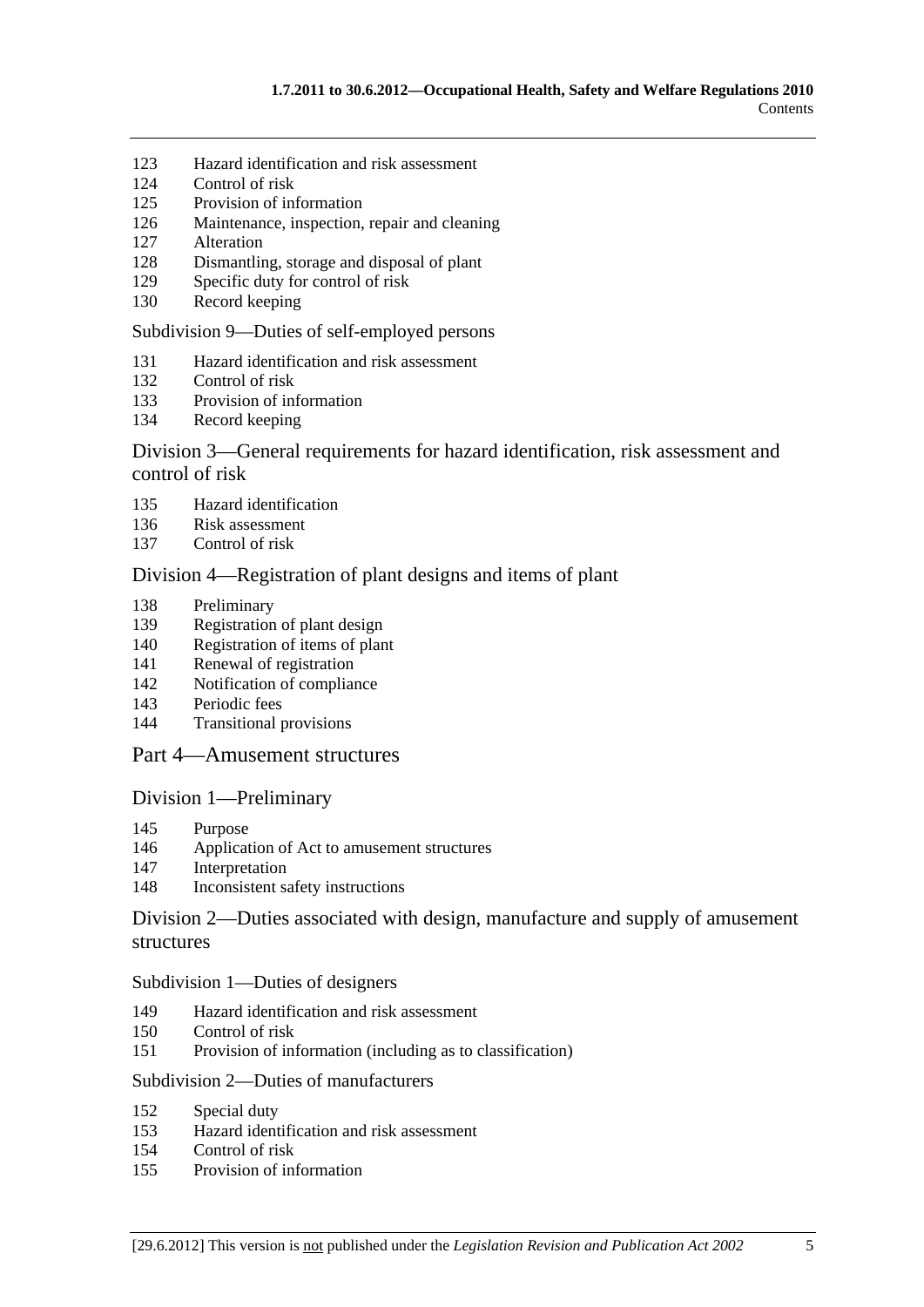#### Subdivision 3—Duties of importers

156 Special duty

Subdivision 4—Duties of suppliers

- 157 Control of risk
- 158 Provision of information

Division 3—Duties associated with installation, maintenance and use of amusement structures

- 159 Duties of proprietor
- 160 Erection or installation
- 161 Hazard identification and initial testing
- 162 Appointment of competent operators
- 163 Daily inspections
- 164 Maintenance and periodic inspections
- 165 Repairs and alterations
- 166 Dismantling and storage
- 167 Additional requirements

Division 4—General requirements for hazard identification, risk assessment and control of risk

- 168 Hazard identification
- 169 Risk assessment
- 170 Control of risk

## Division 5—Registration of designs and amusement structures

- 171 Preliminary
- 172 Registration of designs
- 173 Registration of amusement structures
- 174 Registration may lapse in certain cases
- 175 Re-registration generally
- 176 Display of registration details
- 177 Notification of compliance
- 178 Transitional provision

Part 5—Hazardous substances

## Division 1—General hazardous substances

Subdivision 1—Preliminary

- 179 Purpose
- 180 Scope
- 181 Interpretation

#### Subdivision 2—Supplier's duties

- 182 Classification of hazardous substances
- 183 Material Safety Data Sheets
- 184 Labels
- 185 Ingredient disclosure
- 186 Provision of other relevant information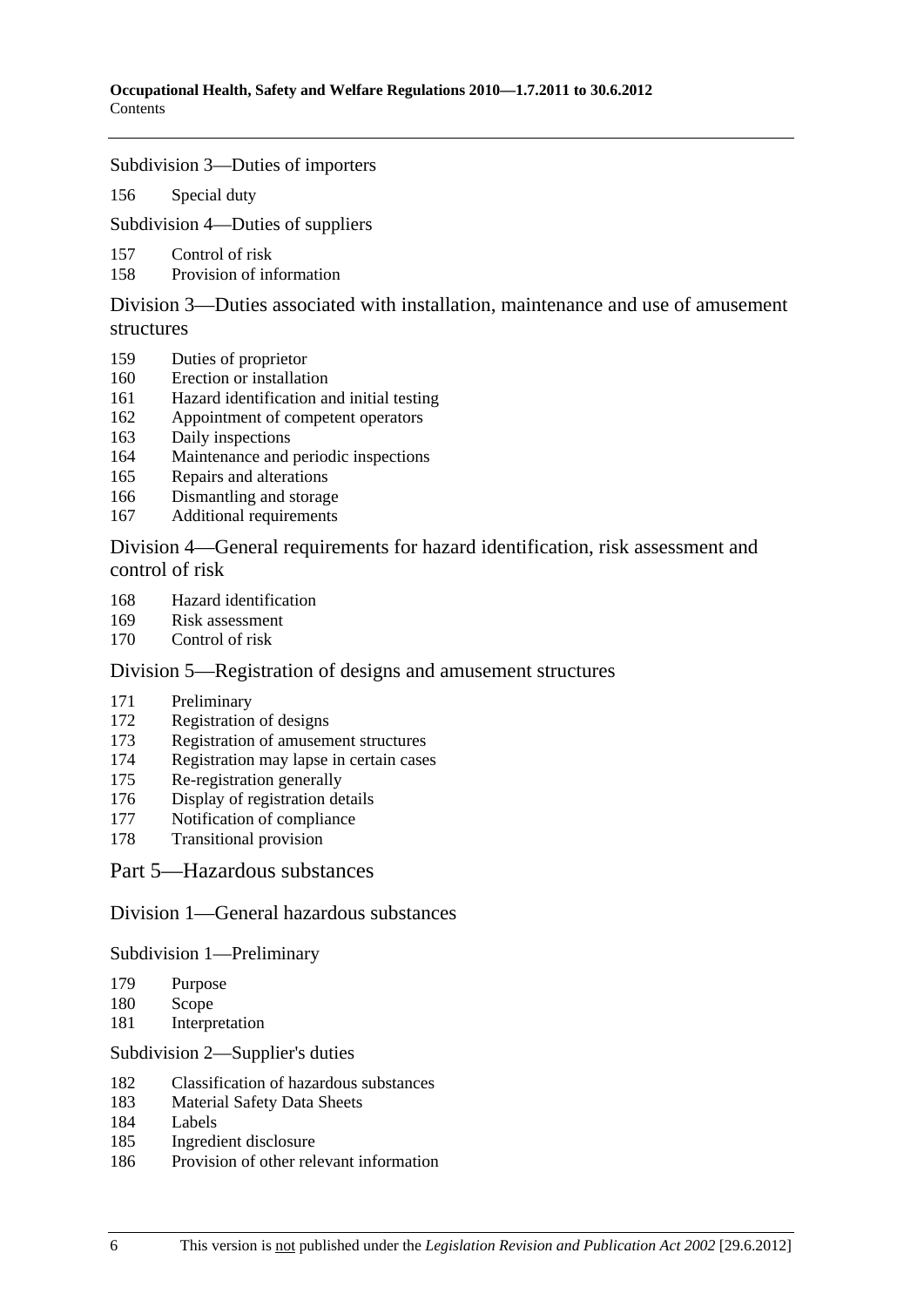#### Subdivision 3—Employer's duties

- 187 Material Safety Data Sheets
- 188 Labels
- 189 Hazardous substances registers
- 190 Provision of other relevant information
- 191 Prohibition of scheduled substances for specified uses
- 192 Instruction and training
- 193 Risk assessment
- 194 Risk control
- 195 Atmospheric monitoring
- 196 Health surveillance
- 197 Record keeping
- 198 Relevant emergency services

#### Division 2—Asbestos

- 199 Preliminary
- 200 Provision of information
- 201 Exposure standards
- 202 Licence to carry out asbestos removal work
- 203 Suspension of work pending an appeal
- 204 Prohibited or restricted processes
- 205 General duty
- 206 Duties of employers
- 207 Duties as to atmospheric monitoring
- 208 Duties of building owners and other persons in possession of asbestos
- 209 Personal safety
- 210 Special provisions relating to chrysotile asbestos

## Division 3—Lead

- 211 Purpose
- 212 Work area
- 213 Furniture and equipment
- 214 Control of atmospheric contaminants
- 215 Amenities
- 216 Safe procedures
- 217 Personal protective equipment

## Division 4—Synthetic mineral fibres

- 218 Purpose
- 219 Exposure standards
- Part 6—Hazardous work

## Division 1—Abrasive blasting

- 220 Purpose
- 221 Prohibited operations
- 222 Abrasive blasting equipment
- 223 Blasting chambers and cabinets
- 224 Safety and maintenance
- 225 Abrasive blasting outside blasting chamber or cabinet
- 226 Personal protective equipment and washing facilities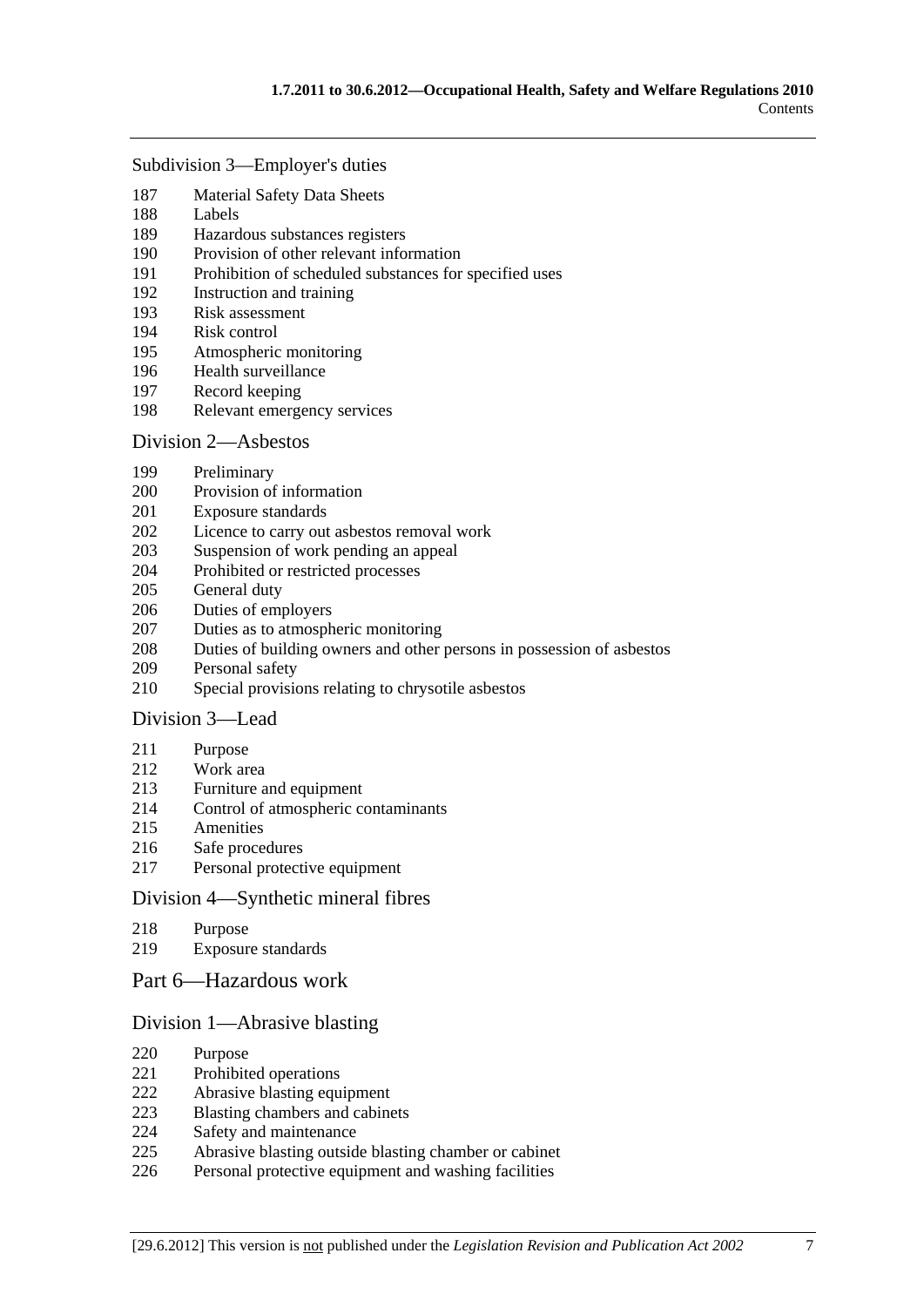## Division 2—Demolition

- 227 Preliminary
- 228 Risk assessment and control
- 229 Prevention of access and warning notices
- 230 Overhead protection
- 231 Working on or from fragile material
- 232 Use of existing stairs for access
- 233 Emergency measures in event of instability
- 234 Protection of persons in public places
- 235 Approval to carry out certain demolition work

## Division 3—Diving

- 236 Purpose
- 237 Interpretation
- 238 General requirements

## Division 4—Electroplating

- 239 Purpose
- 240 Work area
- 241 Storage of hazardous substances
- 242 Safety and maintenance
- 243 Control of atmospheric contaminants
- 244 Personal protective equipment and washing facilities

#### Division 5—Excavation work

- 245 Preliminary
- 246 Site report
- 247 Daily inspection
- 248 Performance of work

## Division 6—Foundry work

- 249 Preliminary
- 250 Work area
- 251 Equipment and materials
- 252 Control of atmospheric contaminants
- 253 Moulding and casting
- 254 Rumbling
- 255 Personal protective equipment and washing facilities

## Division 7—Logging

- 256 Purpose
- 257 Duty in relation to allocation of work
- 258 Proficiency of persons performing logging work
- 259 Communication systems
- 260 Felling or cross-cutting
- 261 Snigging or skidding
- 262 Warning signs
- 263 Equipment and machinery
- 264 Log transportation
- 265 Haul roads
- 266 Personal protective clothing and equipment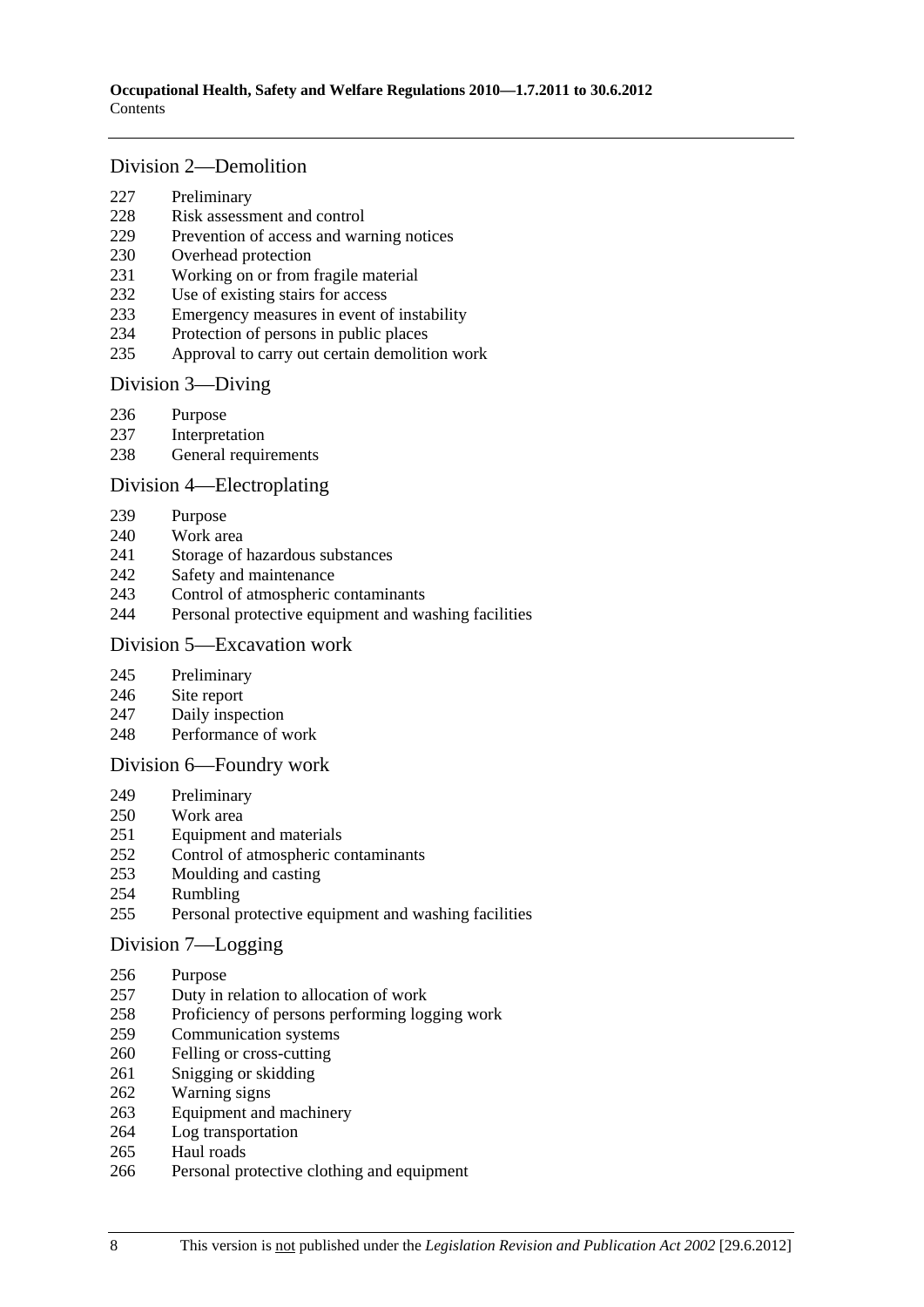## Division 8—Spray painting

- 267 Purpose
- 268 Work area
- 269 Spray booths—construction
- 270 Spray booths—exhaust ventilation
- 271 Safe working and maintenance procedures
- 272 Personal protective equipment

#### Division 9—Welding

- 273 Purpose
- 274 Work area
- 275 Use of manifolds
- 276 Safe procedures and personal protective equipment

#### Division 10—Construction work

- 277 Preliminary
- 278 Appointment of safety supervisors
- 279 Responsibilities
- 280 Additional duties

#### Division 11—Petroleum work

- 281 Preliminary
- 282 Application of Division
- 283 Siting of flares
- 284 Regulation of certain practices
- 285 Blowout prevention
- 286 Blowout preventer closing units
- 287 Testing blowout prevention equipment
- 288 Removal of blowout prevention equipment
- 289 Blowout prevention training and procedures
- 290 Well drilling fluids
- 291 Certain operations not to be conducted at night

## Division 12—Mining work

- 292 Preliminary
- 293 Specific offence for managers
- 294 Inspection record system
- 295 Site report
- 296 Daily inspection
- 297 Performance of work
- 298 Self-rescuers
- 299 Stability of ground
- 300 Mode of working
- 301 Diesel exhaust
- 302 Winches and personnel transportation
- 303 Shafts and winding
- 304 Fuel use and storage underground
- 305 Electricity—particular provisions
- 306 Earthing—underground
- 307 Residual current devices
- 308 Earth continuity equipment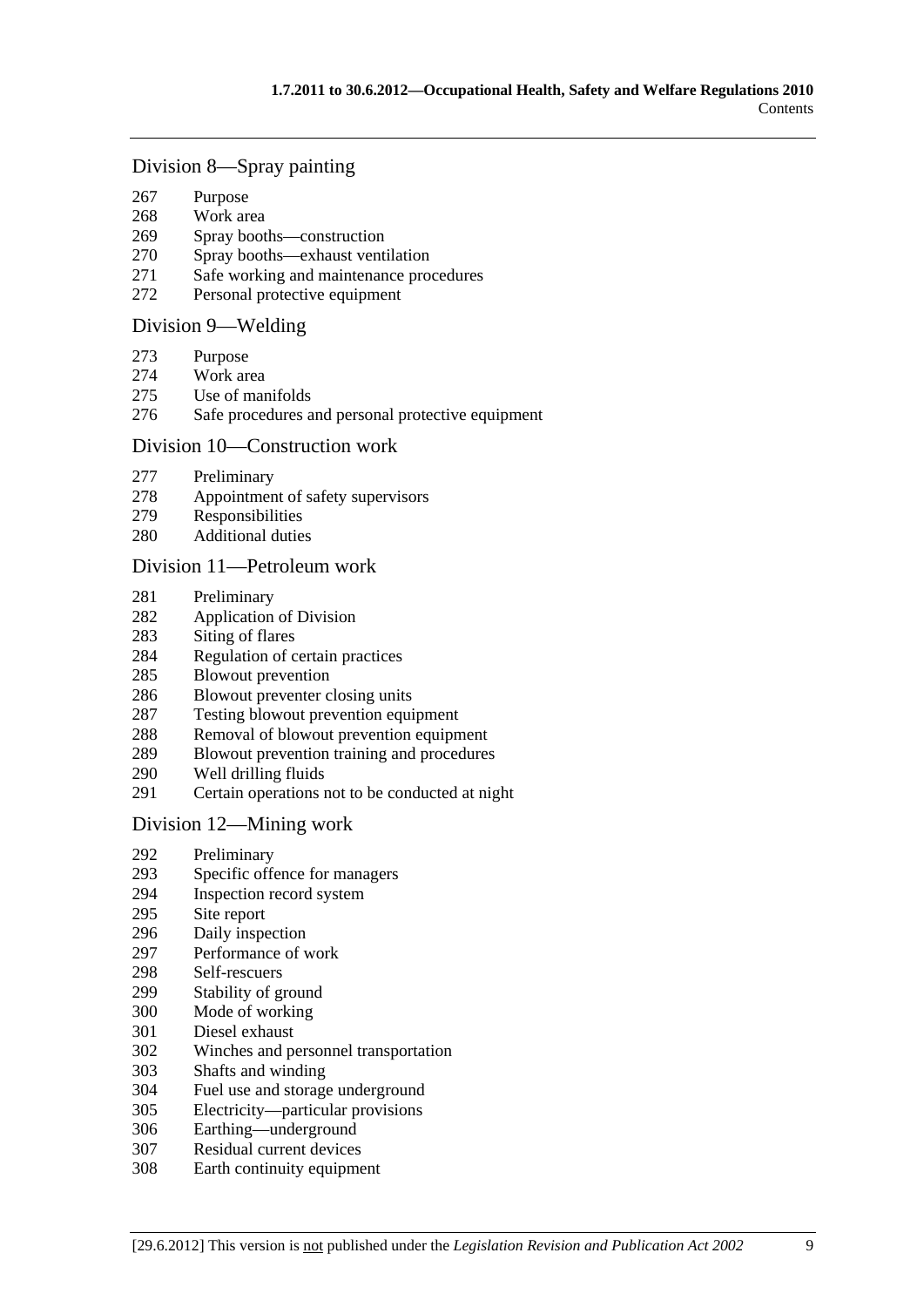**Occupational Health, Safety and Welfare Regulations 2010—1.7.2011 to 30.6.2012**  Contents

| 309 | Cabling                                                                 |
|-----|-------------------------------------------------------------------------|
| 310 | Aerial conductors                                                       |
| 311 | Ventilation-general                                                     |
| 312 | Ventilation—design                                                      |
| 313 | Ventilation-plans                                                       |
| 314 | Ventilation-checking                                                    |
| 315 | Disused workings                                                        |
| 316 | Requirement to hold licence to conduct blasting operation               |
| 317 | Grant or renewal of licence                                             |
| 318 | Transitional provision                                                  |
| 319 | Conditions of blaster's licence                                         |
| 320 | Acquisition of explosives under licence                                 |
| 321 | Cancellation or suspension of licence                                   |
| 322 | Return of licence                                                       |
| 323 | Retention of licence while explosives remain in possession              |
| 324 | Responsibilities of shotfirer and employer or contractor                |
| 325 | Attendance of shotfirer at blasting operation and supervision of others |
| 326 | Hazard identification and risk control etc.                             |
| 327 | Storage of blasting explosives                                          |
| 328 | Action in event of thunderstorm or duststorm                            |
| 329 | No other work in vicinity of blasting explosives                        |
| 330 | Ensuring explosives are not damaged or defective                        |
| 331 | Reduction of ground vibration and airblast                              |
| 332 | Use of explosives in darkness                                           |
| 333 | Capping of fuses and preparation of primer cartridges                   |
| 334 | Charging of shotholes                                                   |
| 335 | Safety fuse firing                                                      |
| 336 | <b>Electrical firing</b>                                                |
| 337 | Blasting in hot material                                                |
| 338 | Exclusion of people from area                                           |
| 339 | Butts and misfires                                                      |
| 340 | Disposal of blasting explosives                                         |
| 341 | Requirements for storage in underground magazine at mine                |
|     | Division 13-Opal mining                                                 |
| 342 | Preliminary                                                             |
| 343 | Interpretation                                                          |
| 344 | Safety performance                                                      |
| 345 | New and previously worked opal mines                                    |
| 346 | Daily inspections                                                       |
| 347 | Underground fires                                                       |
| 348 | Ground support for underground opal mine                                |

- 349 Ground support for surface opal mine
- 350 Diesel engines
- 351 Fuel use and storage underground
- 352 Winches for personnel transportation
- 353 Shafts and drill holes
- 354 Electricity installations and use
- 355 R.C.D.s
- 356 Earth continuity equipment
- 357 Cabling
- 358 Ventilation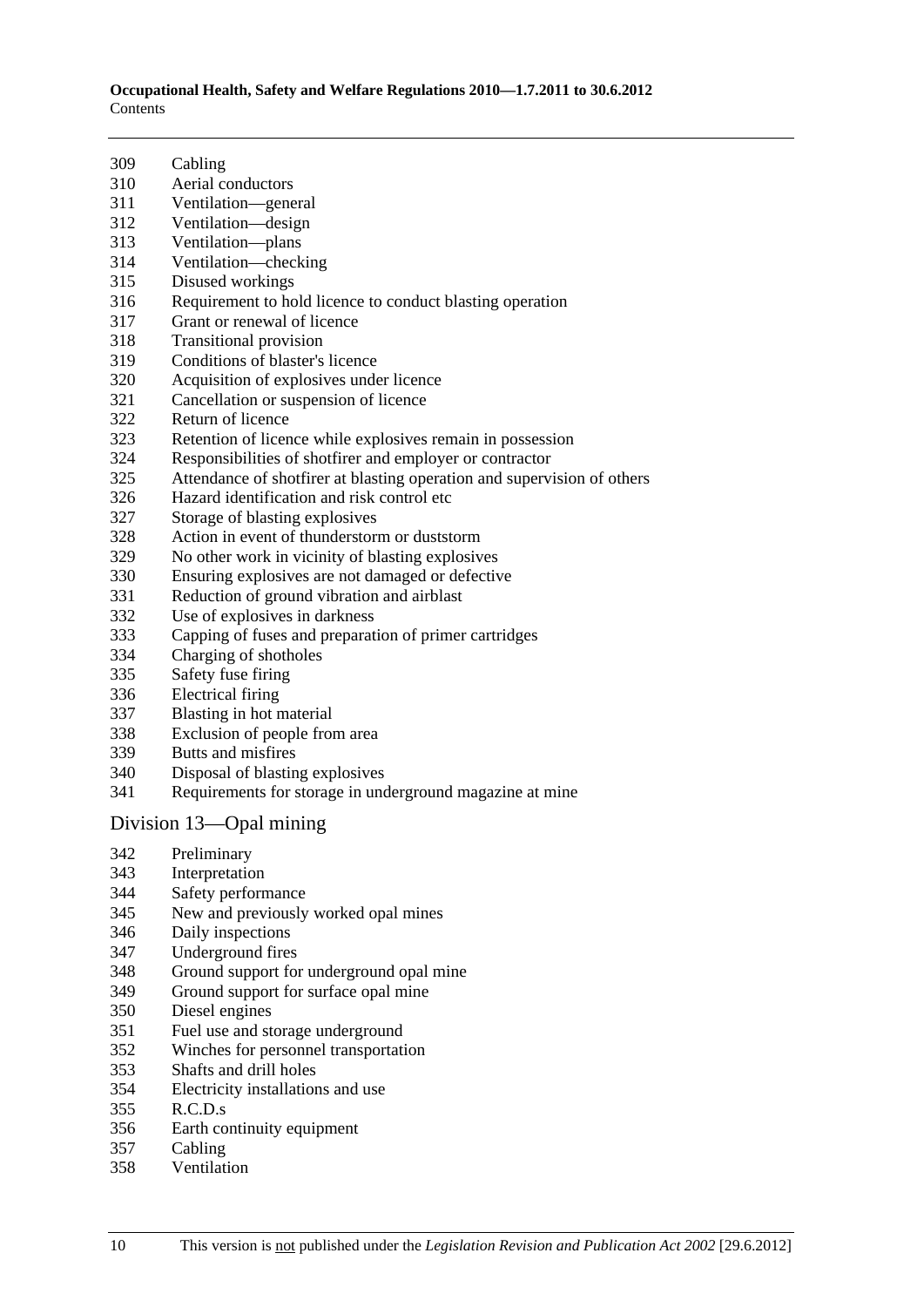- 359 Requirement to hold licence to conduct blasting operation
- 360 Grant or renewal of licence
- 361 Transitional provision
- 362 Conditions of blaster's licence
- 363 Cancellation or suspension of licence
- 364 Return of licence
- 365 Responsibilities of holder of blaster's licence
- 366 Responsibility of other persons involved in blasting operations

## Part 7—Administration

#### Division 1—Health and safety representatives

- 367 Purpose
- 368 Preliminary
- 369 Notice of election day
- 370 Nomination
- 371 Voting
- 372 Election
- 373 Deputy health and safety representatives
- 374 Provision of information
- 375 Retention of voting material
- 376 Display of notices
- 377 Training
- 378 Default notices
- 379 Provision of Act and regulations

#### Division 2—Health and safety committees

380 Health and safety committees

Division 3—Confidentiality of health records

381 Confidentiality of health records

Division 4—High risk work licences, competency requirements and registration of assessors

#### Subdivision 1—Preliminary

382 Preliminary

Subdivision 2—Requirement to be licensed

383 Requirement to be licensed

- 384 Licence classes
- Subdivision 3—Exemptions
- 385 High risk work—exemption of specified class of high risk work
- 386 High risk work—exemption granted on application by employer

## Subdivision 4—Licensing process

- 387 Application for licence
- 388 Decision on application
- 389 Refusal to grant licence—process
- 390 Duration of licence
- 391 Form of licence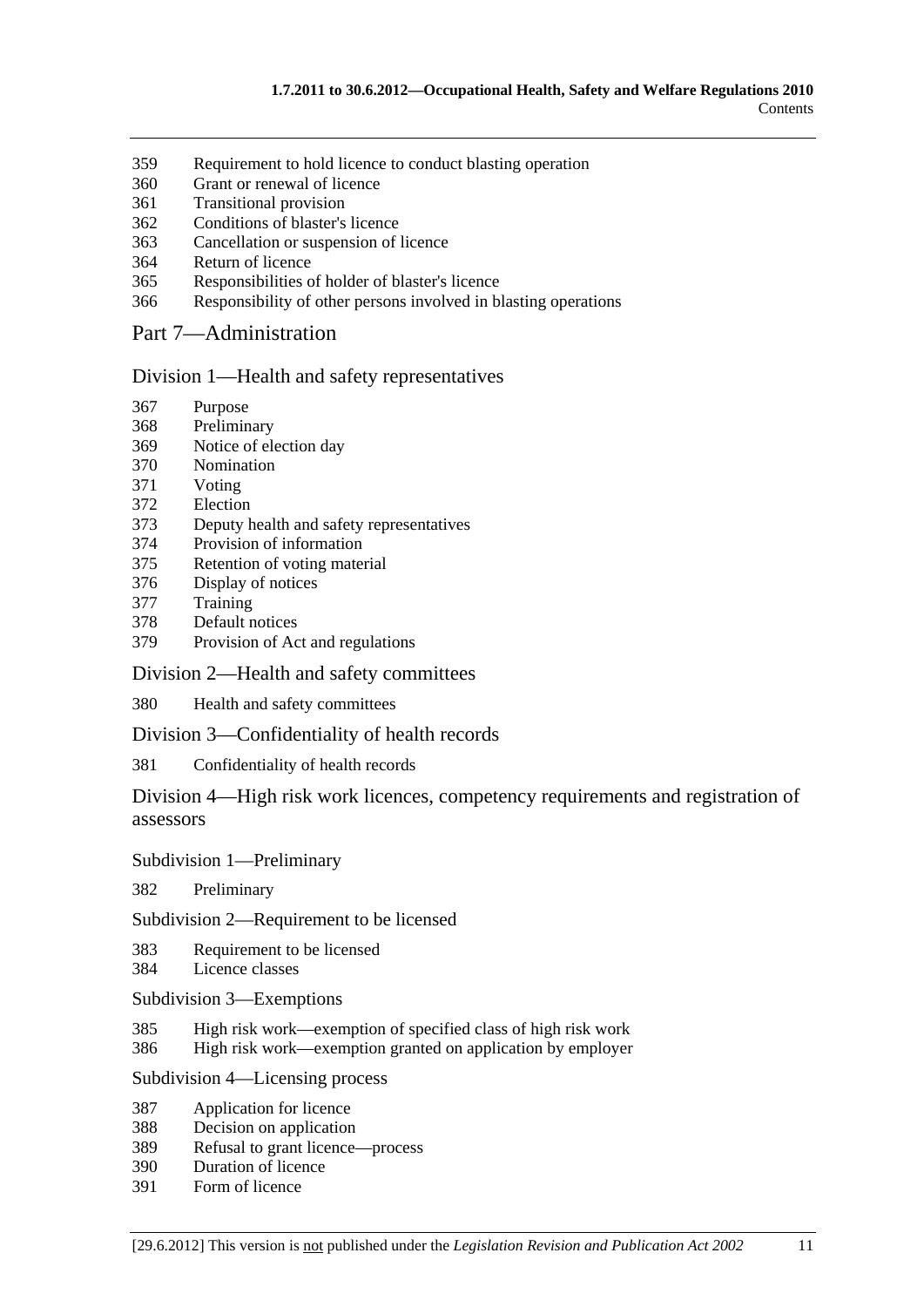#### Subdivision 5—Conditions and licence document

- 392 Conditions of licence
- 393 Changes to information
- 394 Production of licence for inspection
- 395 Replacement licence

#### Subdivision 6—Amendment of licence

- 396 Amendment of licence conditions on Director's initiative
- 397 Amendment of licence conditions on application by licence holder
- 398 Licence holder to return licence

#### Subdivision 7—Renewal of licence

- 399 Director may renew licence
- 400 Renewal process
- 401 Renewal of expired licence

## Subdivision 8—Suspension and cancellation of licence

- 402 Grounds for suspension or cancellation
- 403 Matters taken into account
- 404 Process for suspension and cancellation
- 405 Interim suspension
- 406 Return of suspended or cancelled licence

#### Subdivision 9—Appeals and other matters

- 407 Appeal against decision of Director
- 408 Recognition of existing certificate or exemption
- 409 Operator of self-erecting tower crane exempt until 1 September 2012
- 410 Carrying out high risk work while awaiting issue of licence

## Subdivision 10—Loadshifting equipment

411 Loadshifting equipment

## Subdivision 11—Registration of assessors

412 Registration of assessors

## Subdivision 12—Miscellaneous

- 413 Director may require further assessment
- 414 Confidentiality

## Division 5—Notification of commencement of certain work

- 415 Preliminary
- 416 Requirement to give notice of commencement of work

## Division 6—Notification of certain occurrences

- 417 Preliminary
- 418 Notification of work-related injuries
- 419 Notification of dangerous occurrences

## Division 7—Proceedings

- 420 Preliminary
- 421 Applications to Industrial Commission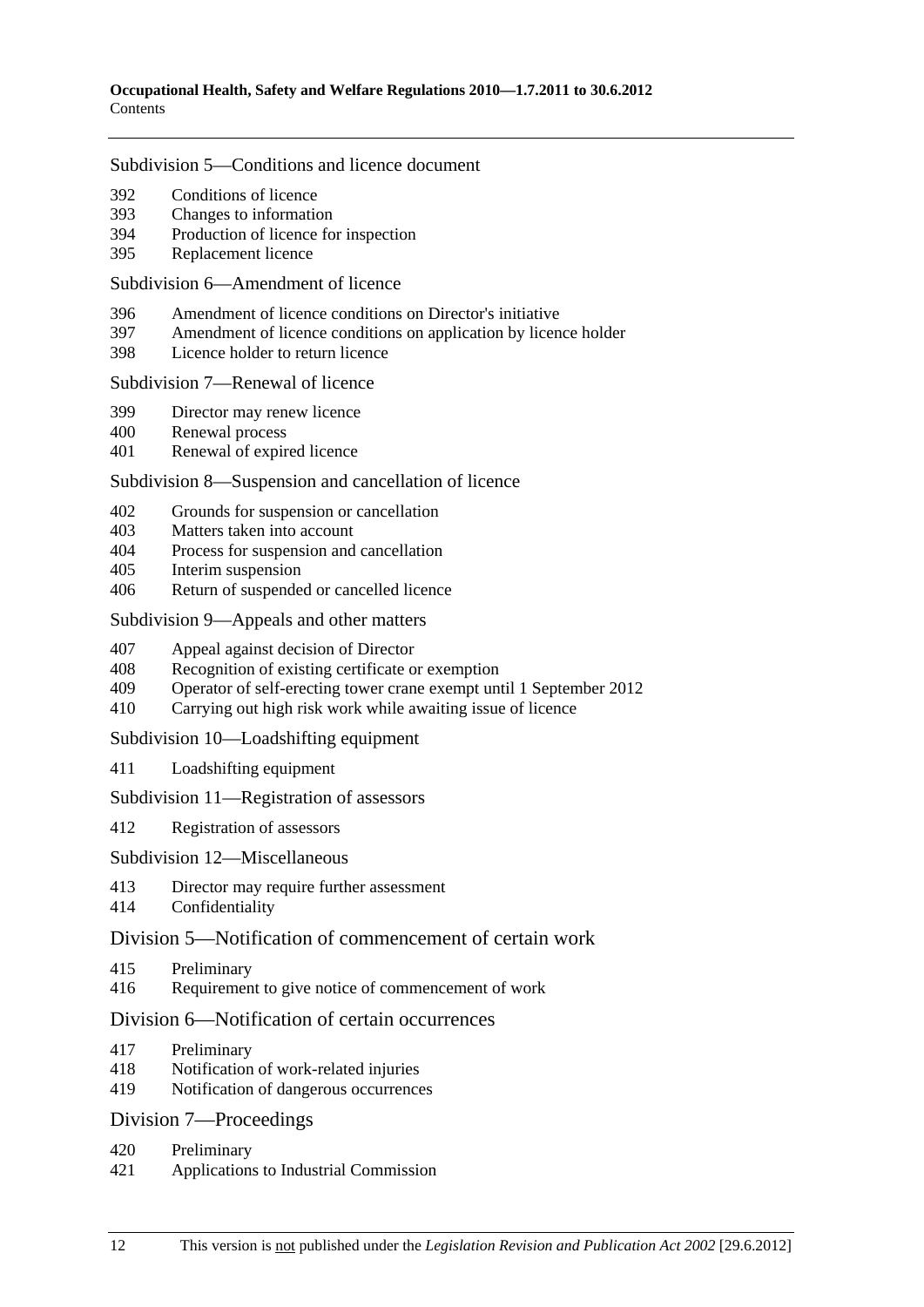- 422 Applications to Industrial Court
- 423 Summonses
- 424 Appeals to Industrial Court
- 425 Appeals to Full Industrial Court

Division 8—Registration of employers

- 426 Registration of employers
- 427 Prescription of fee

Division 9—Miscellaneous

- 428 Provision of statutory instruments
- 429 Duplicate documents
- 430 Fees
- 431 False information
- 432 Offences

Schedule 1—Responsibilities of employers, employees, self-employed persons, occupiers and owners and other people

Schedule 2—Responsibilities of designers, manufacturers, importers, suppliers and installers/erectors

Schedule 3—Plant standards

Schedule 4—Plant designs, and plant, which must be registered

Part 1—Plant requiring registration of design

Part 2—Items of plant which must be registered

Schedule 5—Hazardous substances prohibited for specified uses

Schedule 6—Hazardous substances for which health surveillance is required

Schedule 7—Form for application for licence or limited licence to carry out asbestos removal work

Schedule 8—Fees

Schedule 9—Proceedings

Schedule 10—Expiry of existing certificates and other evidence of competency

Legislative history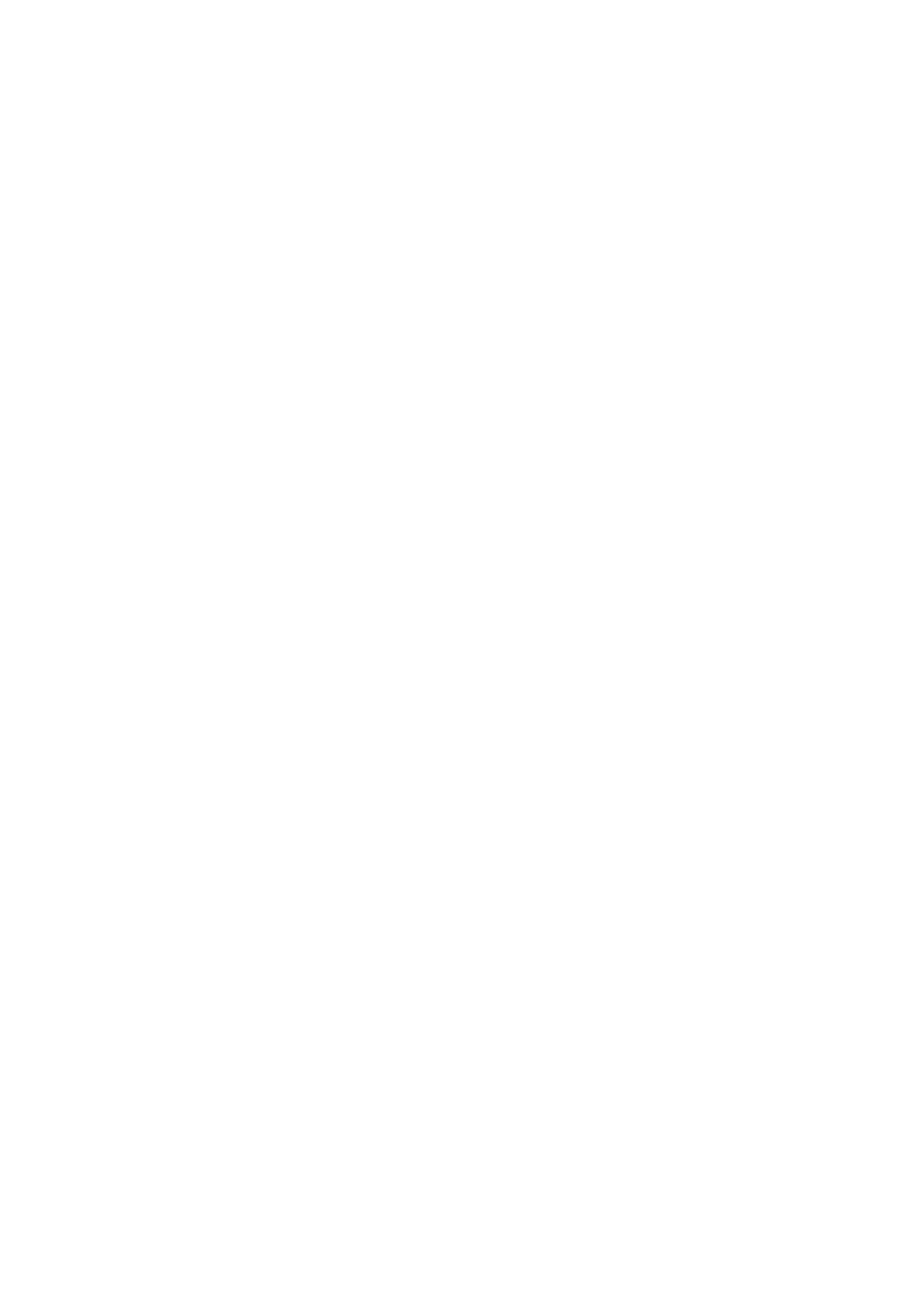# **Part 1—Preliminary**

# **Division 1—Preliminary**

## **1—Short title**

These regulations may be cited as the *Occupational Health, Safety and Welfare Regulations 2010*.

## **3—Interpretation**

(1) In these regulations, unless the contrary intention appears—

*abrasive blasting* means the cleaning, smoothing, roughening or removal of the surface or part of the surface of an object by the use of an abrasive material propelled by a blast of compressed air or steam, a wheel, or other similar means;

*abrasive material* means a substance used or intended to be used as an abrasive for abrasive blasting;

*Act* means the *Occupational Health, Safety and Welfare Act 1986*;

*ADG Code* means the 7th edition (2007) of the *Australian Code for the Transport of Dangerous Goods by Road and Rail* published by the Commonwealth of Australia (ISBN 1 921168 57 9);

*administrative noise control* means a measure that reduces the noise to which a person at a workplace is exposed by means of work arrangements and includes—

- (a) the scheduling of work; and
- (b) job rotation; and
- (c) limiting the entry of persons to noisy areas; and
- (d) the observance of quiet work practices,

but does not include the use of personal hearing protectors;

*alter*, in relation to plant, means to change the design of, add to or take away from the plant where to do so may affect health or safety, but does not include undertaking routine maintenance, repair or replacement;

*amusement structure* means a structure or device operated for hire or reward, or provided on hire or lease—

- (a) that is used or designed to be used for amusement, recreation, sightseeing or entertainment and on which persons may be moved, carried, raised, lowered or supported by any part of the structure or device, or on which persons may jump or slide; and
- $(b)$  that is—
	- (i) an arrangement of structural or mechanical elements (or both) that has as its prime function the provision of movement of a passenger or passengers in a controlled manner so that the passenger or passengers are not necessarily required to move themselves to obtain the desired effect (called an *amusement ride*); or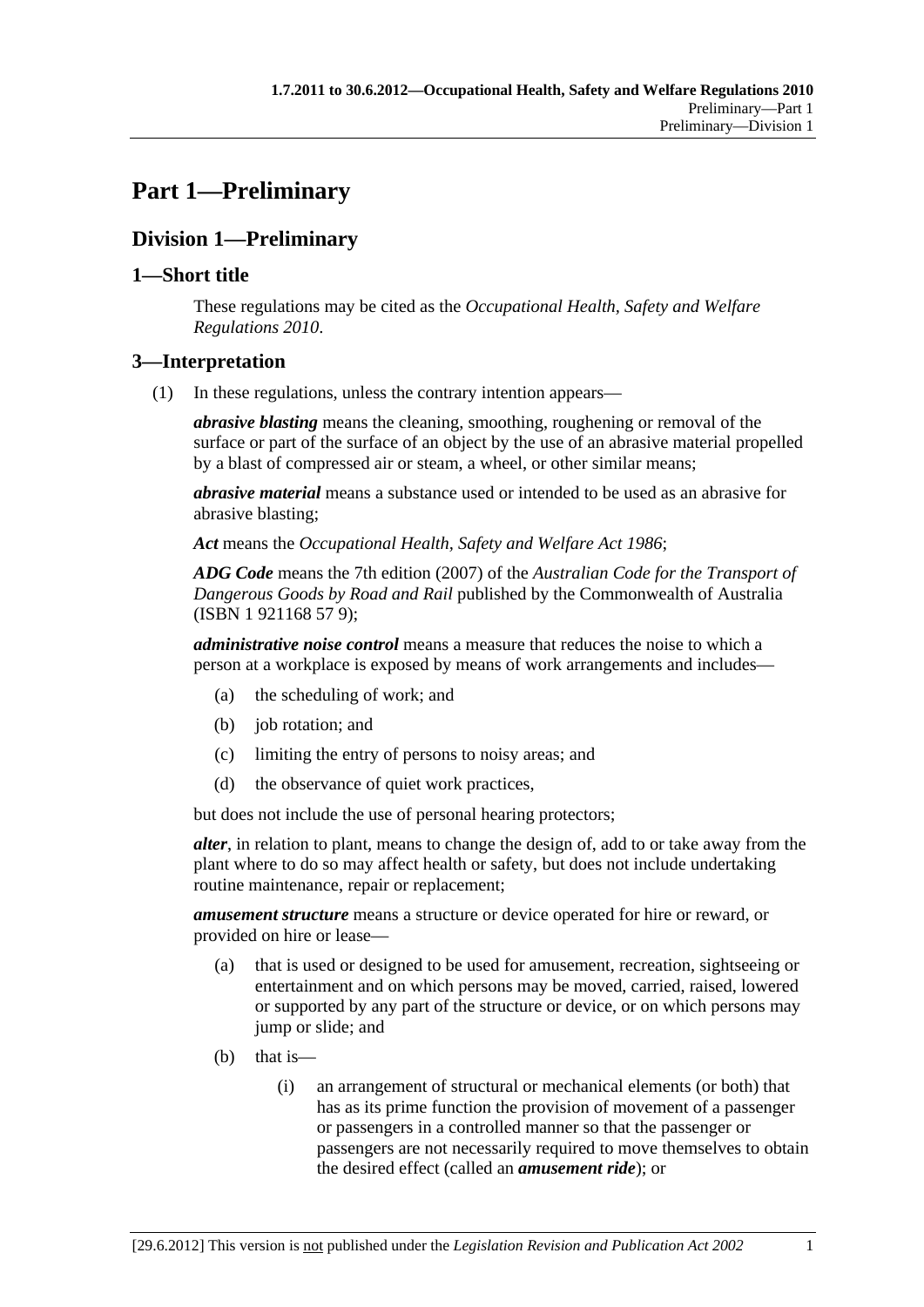- (ii) an arrangement of equipment through which, or on which, a rider moves, where the desired effect is achieved primarily by the rider's self-powered motion, or by some other process that is not referred to in the description of an amusement ride (called an *amusement device*); or
- (iii) a structure or arrangement of equipment through or on which, or down which, a person moves, where the desired effect is achieved primarily by the person's self-powered motion, by motion induced by gravity, or by some other process or means associated with the design or operation of the structure or equipment;

but does not include—

- (c) a miniature train and railway system owned and operated by a model railway society, club or association; or
- (d) a ride or device that is used as a form of transport and that is, in relation to its use for that purpose, regulated under another Act (including an Act of the Commonwealth); or
- (e) a boat or flotation device—
	- (i) that is solely propelled by a person who is in or on the boat or device; and
	- (ii) that is not attached to any mechanical elements or equipment outside the boat or device, and that does not rely on any artificial flow of water to move; or
- (f) any plant specifically designed for a sporting, professional stunt, theatrical or acrobatic purpose or activity; or
- (g) a coin-operated device that—
	- (i) is intended to be ridden, at the one time, by no more than 4 children below the age of 10 years; and
	- (ii) is usually located in a shopping centre or similar public location; and
	- (iii) does not necessarily have an operator;

#### *article* means an item—

- (a) that is formed during production to a specific shape or design, or to have a specific surface; and
- (b) that is used for a purpose that depends in whole or in part on its shape, design or surface; and
- (c) that undergoes no change in chemical composition or physical state during use,

but does not include any fluid or particle;

*asbestos* means the asbestiform varieties of mineral silicates belonging to the serpentine or amphibole groups of rock-forming minerals, including—

- (a) actinolite asbestos\*; and
- (b) grunerite (or amosite) (brown) asbestos\*; and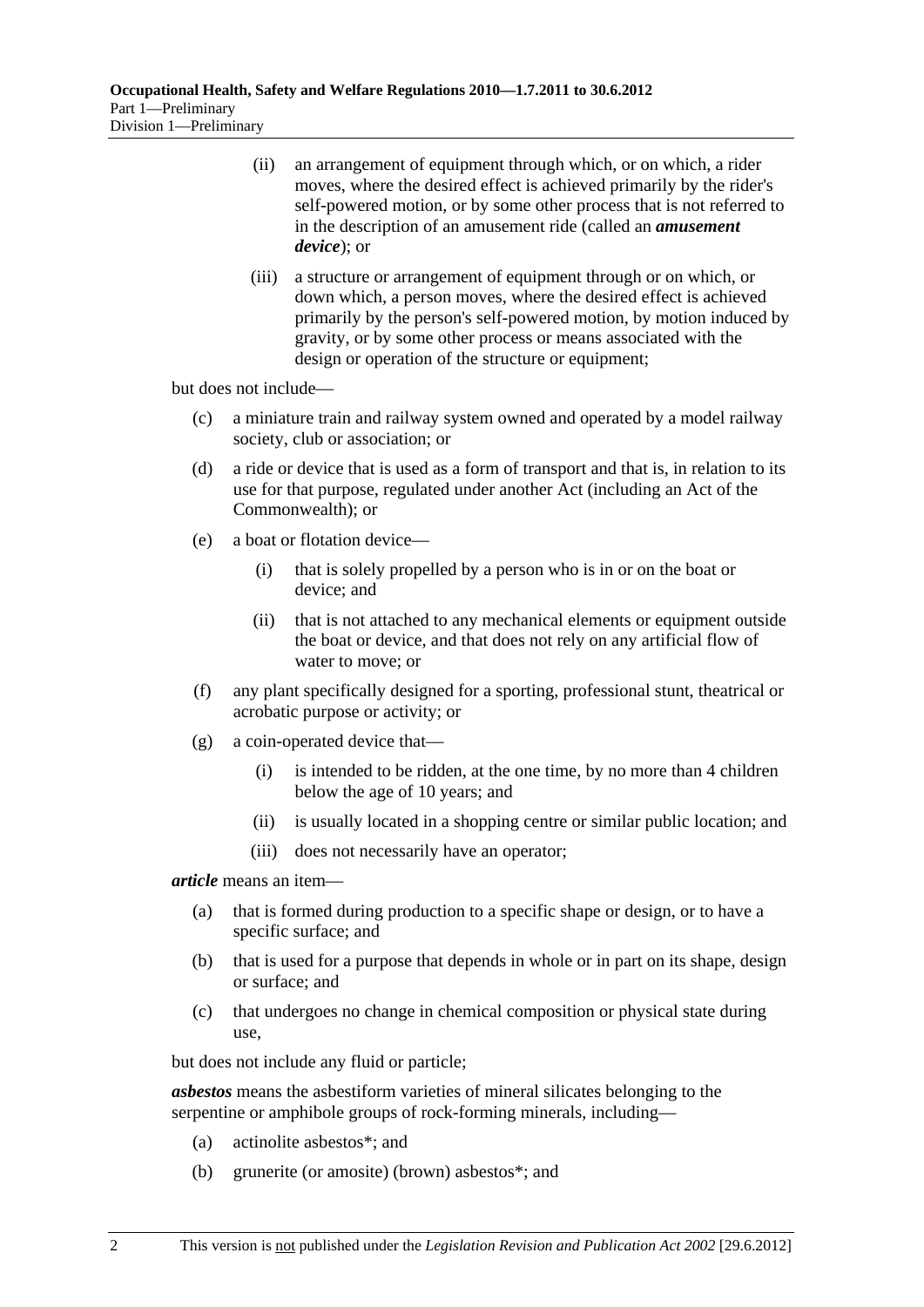- (c) anthophyllite asbestos\*; and
- (d) chrysotile (white); and
- (e) crocidolite (blue); and
- (f) tremolite asbestos\*;

**Note—** 

Mineral silicates that use the same mineral term for both the asbestiform and non-asbestiform varieties are highlighted with an asterisk(\*). The word "asbestos" has been included when listing these minerals to emphasise that only the asbestiform habit of these minerals is regulated as asbestos.

*asbestos removal work* means work involving the removal of—

- (a) insulation material that consists of or contains asbestos, or other friable asbestos-containing material; or
- (b) an asbestos-cement (fibro) product, or other non-friable asbestos-containing material;

*asbestos work* means any work where, in the course of that work, exposure to asbestos (or any material that consists of or contains asbestos) may occur;

*associated temporary equipment* means equipment specifically intended to provide a temporary platform, means of access, means of fall protection or means of protection from falling debris, and includes a temporary guardrail, temporary hoarding, temporary gantry, portable ladder, crane-lifted workbox, industrial safety net or individual fall-arrest system, but does not include a scaffold;

*atmospheric contaminant* means a harmful substance or agent that occurs in the form of any fume, mist, gas, dust, vapour or biological contaminant;

*atmospheric monitoring* means the sampling of the atmosphere at a workplace and deriving a quantitative estimate of the levels of hazardous substances in the air;

*blasting cabinet* means an enclosure used or intended to be used for the purpose of abrasive blasting and into which no person can enter or remain during an operating cycle;

*blasting chamber* means a structure in which a person is present during abrasive blasting;

*boiler* means a vessel, or an arrangement of vessels, and inter-connecting parts, in which steam or other vapour is generated, or water or other liquid is heated at a pressure greater than atmospheric pressure by the use of fire, the products of combustion, electrical power or other similar means, and includes a superheater, reheater, economiser, boiler piping support, mounting, valve, gauge, fitting, control, setting, or other equipment directly associated with a boiler, but does not include a fully flooded or pressurised system where water or other liquid is heated to a temperature lower than the normal atmospheric boiling temperature of the liquid;

*boom-type elevating work platform* means a telescoping device, hinged device, or articulated device, or any combination of 2 or more of these, used to support a platform on which a person, equipment or materials may be elevated;

*bracket scaffold* means a scaffold the platform of which is carried on frames attached to, or supported by, a permanent or temporary construction;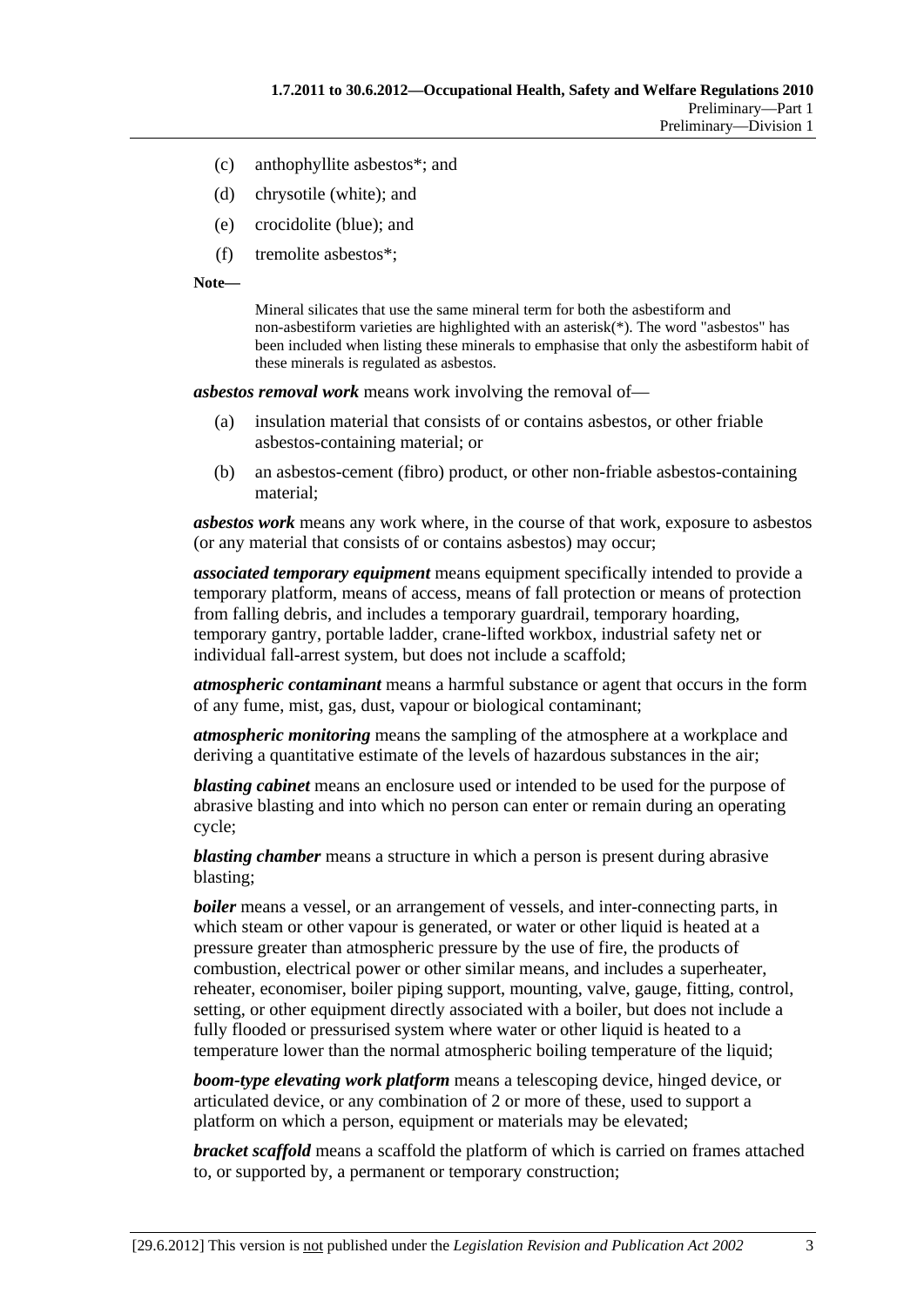*breathing zone* in relation to a person means the area represented by an imaginary hemisphere 300 millimetres in radius that—

- (a) extends in front of the face of the person; and
- (b) is measured from the midpoint of an imaginary line joining his or her ears;

*bridge crane* means a crane that incorporates a bridge beam mounted at each end to an end carriage, is capable of travelling along elevated runways, and has 1 or more hoisting mechanisms arranged to traverse across the bridge;

*BS* means a standard of *The British Standards Institution*;

*buffing* means a process of polishing or abrading carried out by means of a powder, paste or other substance applied to the surface of a mechanically operated wheel, disc or band;

*building* has the same meaning as in the *Development Act 1993*;

*building maintenance equipment* means a suspended platform and associated equipment that incorporates permanently installed overhead supports to provide access to a face or other similar surface of a building for maintenance purposes, and includes a building maintenance unit and a swing stage, but does not include a suspended scaffold;

*building maintenance unit* means a power-operated suspended platform and associated equipment that is permanently installed on a building and specifically designed to provide access to a face of a building for maintenance purposes;

*cantilevered scaffold* means a scaffold that is supported by cantilevered load-bearing members, but does not include a bracket scaffold;

*chemical name* of a substance means the recognised chemical name of the substance used in scientific or technical texts;

*commissioning* in relation to plant means performing necessary adjustments, tests and inspections to ensure that the plant is in full working order to specified requirements, and includes recommissioning;

*competent person* means a person who is suitably qualified (whether by experience, training, or both) to carry out the work or function described in the relevant regulation;

*concrete placing unit (truck mounted with boom)* means plant used to place concrete in a particular place by pumping the concrete through a pipeline attached to, or forming part of, a boom, where the plant is capable of travelling over a supporting surface without a fixed runway or track and relies on gravity for stability and, accordingly, does not have a vertical restraining connection between itself and the supporting surface nor a horizontal restraining connection (other than frictional forces at the supporting surface level) to act as an aid to stability;

*confined space* means an enclosed or partially enclosed space that—

- (a) is at atmospheric pressure during occupancy; and
- (b) is not intended or designed primarily as a place of work; and
- (c) may have restricted means of entry and exit; and
- $(d)$  may—
	- (i) have atmospheric contaminants or an unsafe oxygen level; or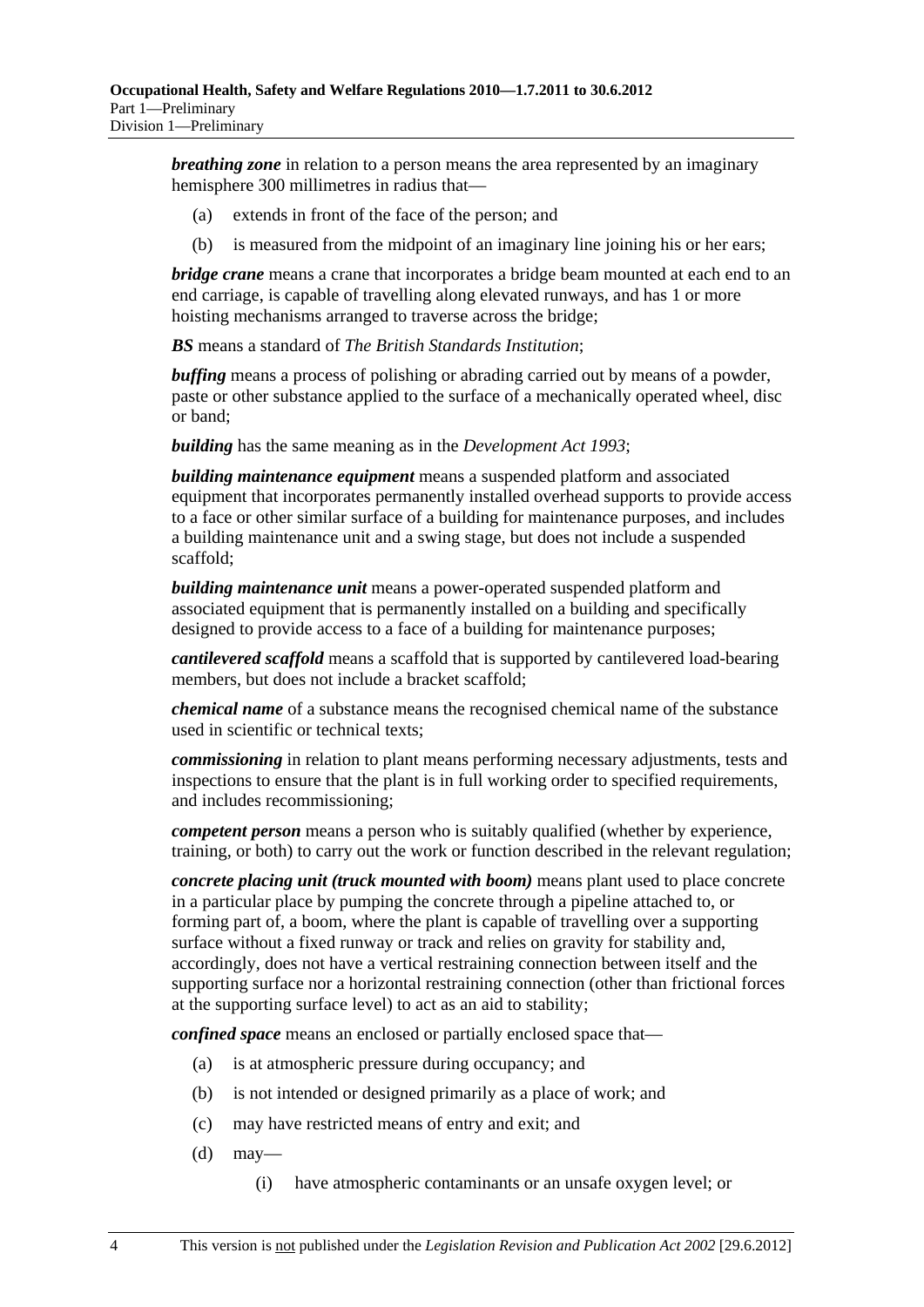(ii) cause engulfment,

and may include (but is not limited to)—

- (e) a storage tank, tank car, process vessel, boiler, pressure vessel, silo or other tank-like compartment;
- (f) an open-topped space (such as a degreaser or pit);
- (g) a pipe, sewer, shaft, duct or similar structure;
- (h) a shipboard space entered through a small hatchway or access point, or a cargo tank, cellular double bottom tank, duct keel, ballast or oil tank or other void space, other than a dry cargo hold;

*consumer package* means a package intended for retail display and sale (and includes a package that is transported and distributed as part of a larger consolidated package that consists of a number of identical consumer packages);

*container* means anything in or by which substances are or have been wholly (or partly) cased, covered, enclosed, contained or packed (whether such a container is empty, partially full or completely full), but does not include a tank or bulk storage container within the meaning of the ADG Code;

*conveyor* means an apparatus or equipment, worked by a form of power, other than human power, by means of which loads may be raised, lowered, transported or continuously driven by—

- (a) an endless belt, rope, chain or other similar means; or
- (b) buckets, trays or other containers or fittings moved by an endless belt, rope, chain or other similar means; or
- (c) a rotating screw; or
- (d) a vibration or walking beam; or
- (e) a powered roller conveyor where the rolls are driven by an endless belt, rope, chain or other similar means,

and includes the supporting structure, auxiliary equipment and gear used in connection with such an apparatus or equipment;

*crane* means an appliance by means of which loads may be raised or lowered and moved horizontally and includes the supporting structure and foundations of such a structure, but does not include an industrial lift truck, earthmoving machinery, an amusement structure, a tractor, an industrial robot, a conveyor, building maintenance equipment, a suspended scaffold or a lift;

*dB(A)* means decibels of A-weighted sound pressure level;

*dB(C)* means decibels of C-weighted sound pressure level;

*deluge facility* means an eye-bath, deluge shower or hand-held tap attachment that is designed to drench a contaminated part of the body with water;

*designer* means a person who designs plant or structures, or who is responsible for the design of plant or structures;

*dry abrasive blasting* means abrasive blasting conducted without addition of water to the abrasive material or its propellant;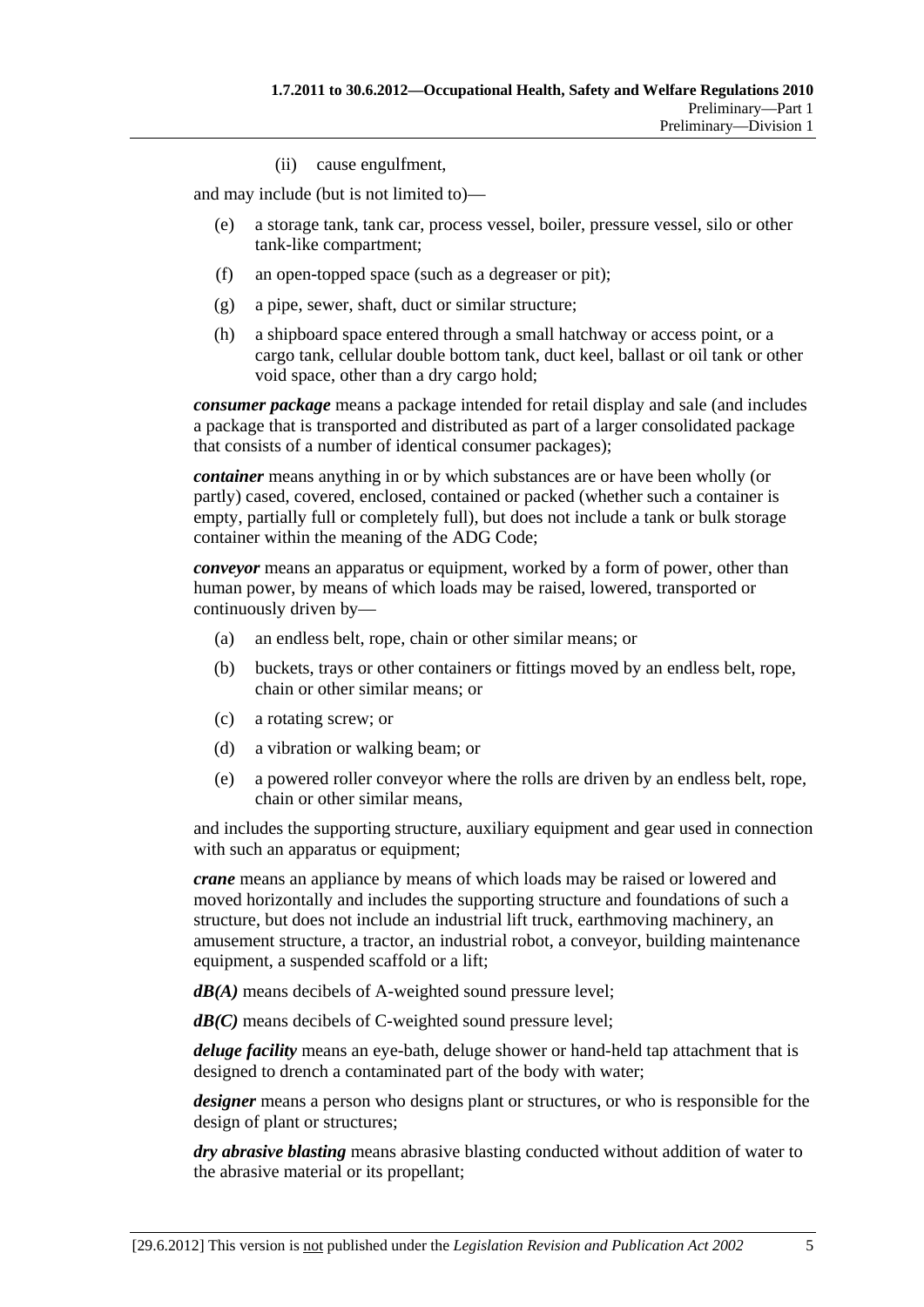*earthmoving machinery* means an operator-controlled item of plant used to excavate, load, transport, spread or compact earth, overburden, rubble, spoil, aggregate or similar materials, but does not include a tractor or an industrial lift truck;

*electrical installation* means any electrical wiring, accessory, fitting, consuming device, control or protective gear, or other equipment associated with wiring situated in or on a workplace;

*electrical plant* means plant which consumes, converts or generates electricity;

*electroplating* or *electroplating process* means a process that involves applying a deposit of metal to something by electrolytic means;

*electroplating substance* means a poisonous or corrosive substance used for electroplating;

*elevating work platform* means a telescoping device, scissor device or articulating device (or any combination of 2 or more of these) used to move people, equipment and material to and from a work location above the device's support surface;

*emergency service* means—

- (a) the South Australian Metropolitan Fire Service;
- (b) the South Australian Country Fire Service;
- (c) South Australia Police;
- (d) any other department or agency or instrumentality of the Crown which may be required to attend at the scene of an emergency;

*engineering noise control* means a measure that reduces the noise to which a person at a workplace is exposed through the design or modification of plant or the physical working environment, including design or modification for—

- (a) eliminating noisy plant;
- (b) replacing noisy plant by quieter plant;
- (c) reducing noise emission at its source;
- (d) isolating or enclosing noisy plant;
- (e) the acoustical treatment of the workplace,

but does not include the use of personal hearing protectors;

*erector* means a person who erects, dismantles or alters a structure, or the structure of plant;

*ergonomic* connotes a situation where steps have been taken to optimise the functioning of plant, or systems of work associated with plant, by adapting them to human capacity or need;

*excavation work* means work involving the removal of soil or rock from a site to form an open face, hole or cavity;

#### *exposure standard*—

- (a) in relation to an atmospheric contaminant—see subregulation (5); and
- (b) in relation to noise—see Part 2 Division 10;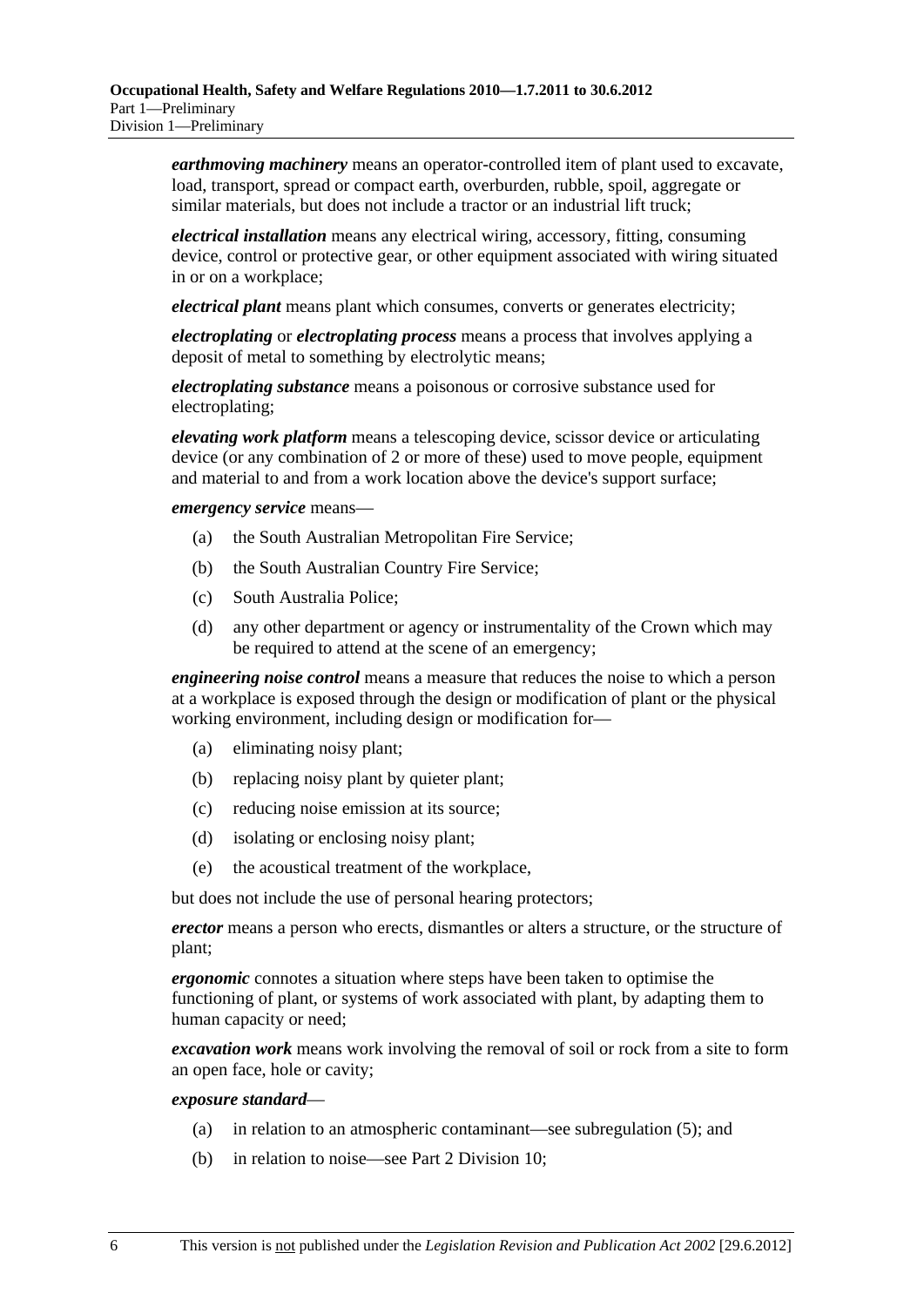*extra-low voltage* means voltage not exceeding 32V alternating current or 115V direct current;

*faller* means a person who fells or cross-cuts trees;

*fault*, in relation to plant, means a break or defect which may cause the plant to present a risk to health or safety, or in the case of a fault in the design of plant, *fault* means an aspect of the plant design which gives rise to, or may result in, a break or defect that may cause the plant to be a risk to health or safety if manufactured in accordance with the design specifications;

*felling* means the act of cutting, trimming, chopping or pulling down a tree, or any part of a tree;

*fired heater* means a pressure vessel in which a liquid is heated below its normal atmospheric boiling temperature, or a process fluid is heated in tubes above or below its normal atmospheric boiling temperature, by the application of fire, the products of combustion, electric power or similar high temperature means;

*flammable solution* means a liquid, mixture or solution that has a flash point of less than  $61^{\circ}$ C:

*flexible extension cord* means a length of flexible cord 1 end of which is terminated in a plug and the other end of which is terminated in a cord extension socket;

*flexible supply cord* means a flexible cable or cord, for supply purposes, that has 1 end connected to a plug with pins designed to engage with a mains outlet socket, and the other end either—

- (a) connected to terminals within the equipment; or
- (b) fitted with an appliance connector designed to engage with an appliance inlet socket fitted to the equipment;

*forest compartment* means a continuous area of forest or plantation surrounded by haul or public roads;

*forklift truck* means a powered industrial truck equipped with a mast and an elevating load carriage to which is attached a pair of forkarms or another form of loadholding attachment, and includes a truck on which the operator is raised with an attachment for order picking, but does not include a pedestrian operated industrial truck;

*foundry work* means an operation—

- (a) that involves the production of castings by casting metal in moulds made of sand, loam, metal, moulding composition or other material or mixture of materials, or by shell moulding, centrifugal casting or continuous casting; and
- (b) in relation to which there occurs the preparation and mixing of materials, the preparation of moulds and cores (but not the making of patterns or dies in a separate room), knockout processes and dressing operations;

*friable asbestos-containing material* means—

- (a) non-bonded asbestos fabric; or
- (b) material that contains more than 1% asbestos by weight and—
	- (i) is in the form of powder; or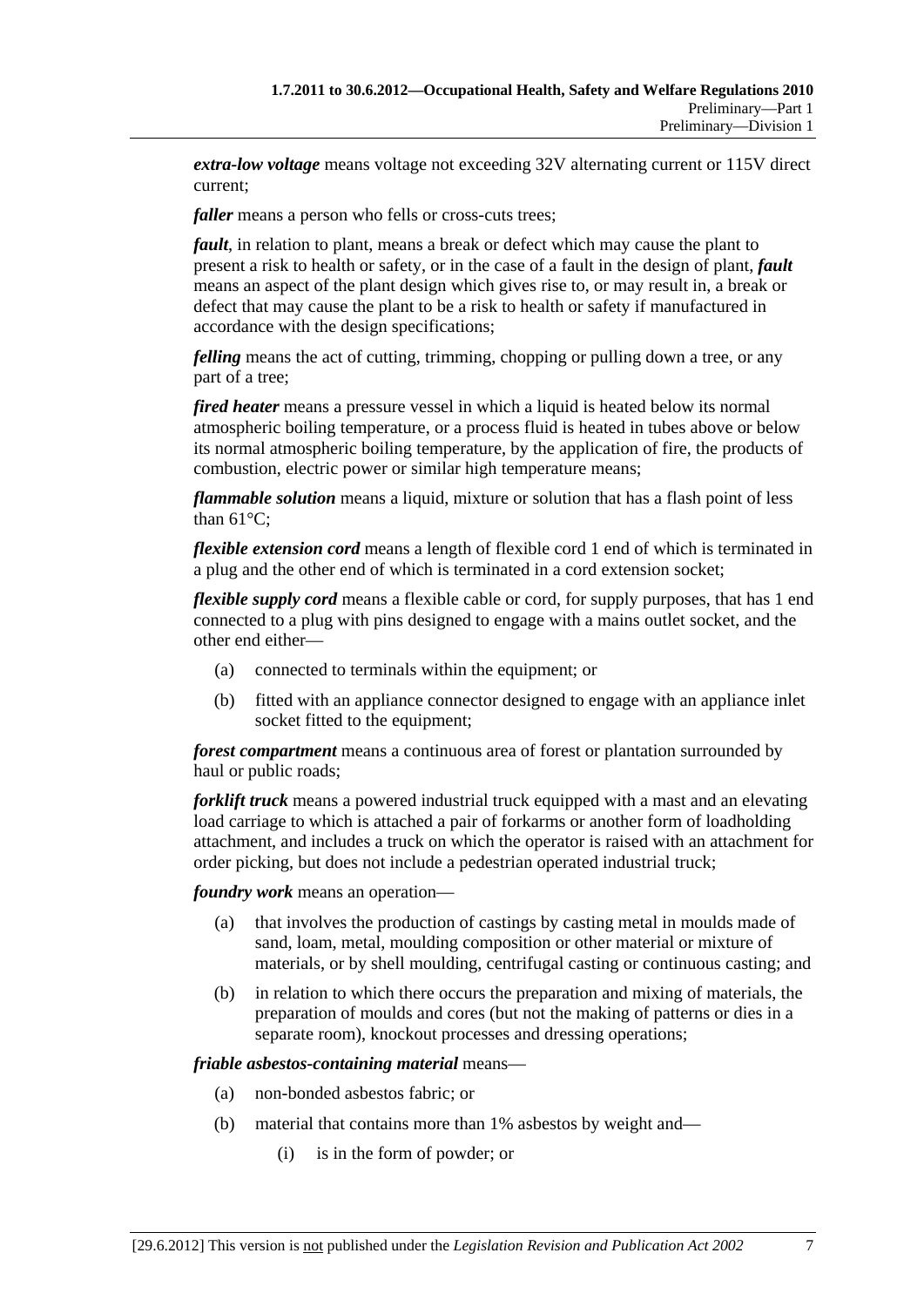(ii) may be crumbled, pulverised or reduced to powder by hand pressure when dry;

*gantry crane* means a crane that has a bridge beam, supported at each end by legs mounted on end carriages, that is capable of travelling on supporting surfaces or deck levels (whether fixed or not) and that has a crab with 1 or more hoisting units that are arranged to travel across the bridge;

*gas cylinder* means an individual rigid pressure vessel that does not exceed 3 000 litres water capacity, does not have openings or integral attachments on the shell other than at the ends, is designed for the storage or transport of gas under pressure, and is covered by AS 2030 *Gas cylinders Code*;

*gear* means a ladder, plank, rope, chain, coupling, fastening, fitting, hoist block, pulley, hanger, sling, brace or other similar movable contrivance used or intended to be used on or in connection with rigging or scaffolding work, but does not include a ladder that exceeds 6 metres in length;

*generic name* of a substance means a name which describes the category or group of chemicals to which the substance belongs (for example, azo dyes or halogenated aromatic amines);

*grinding* means the abrading, by means of mechanical power, of an article or a part of an article by means of a wheel, disc or band;

*guard* means a device that prevents or reduces access to a danger point or area;

*haul road* means a road or track on, or leading to or from, a logging site, other than a public road;

*hazard* means the potential to cause injury or illness;

*hazardous substance* means a substance—

- (a) that is listed on the HSIS if the concentration of the substance or its ingredients equals or exceeds the concentration cut-off levels listed on the HSIS that relate to health effects; or
- (b) that is determined to be a hazardous substance by the manufacturer or importer of the substance on the basis of NOHSC's *Approved Criteria for Classifying Hazardous Substances*;

*hoist* means an appliance by means of which loads may be raised or lowered, and includes an elevating work platform, mast climbing work platform, people or materials hoist, scaffolding hoist and serial hoist, but does not include a lift or building maintenance equipment;

*HSIS* means the *Hazardous Substances Information System* published by Safe Work Australia on its website;

*hung scaffold* means a scaffold that is hung from another structure and that is not capable of being raised or lowered when in use;

*importer* means a person who imports plant, structures, materials for structures, or substances;

*Industrial Commission* means the Industrial Relations Commission of South Australia;

*Industrial Court* means the Industrial Relations Court of South Australia;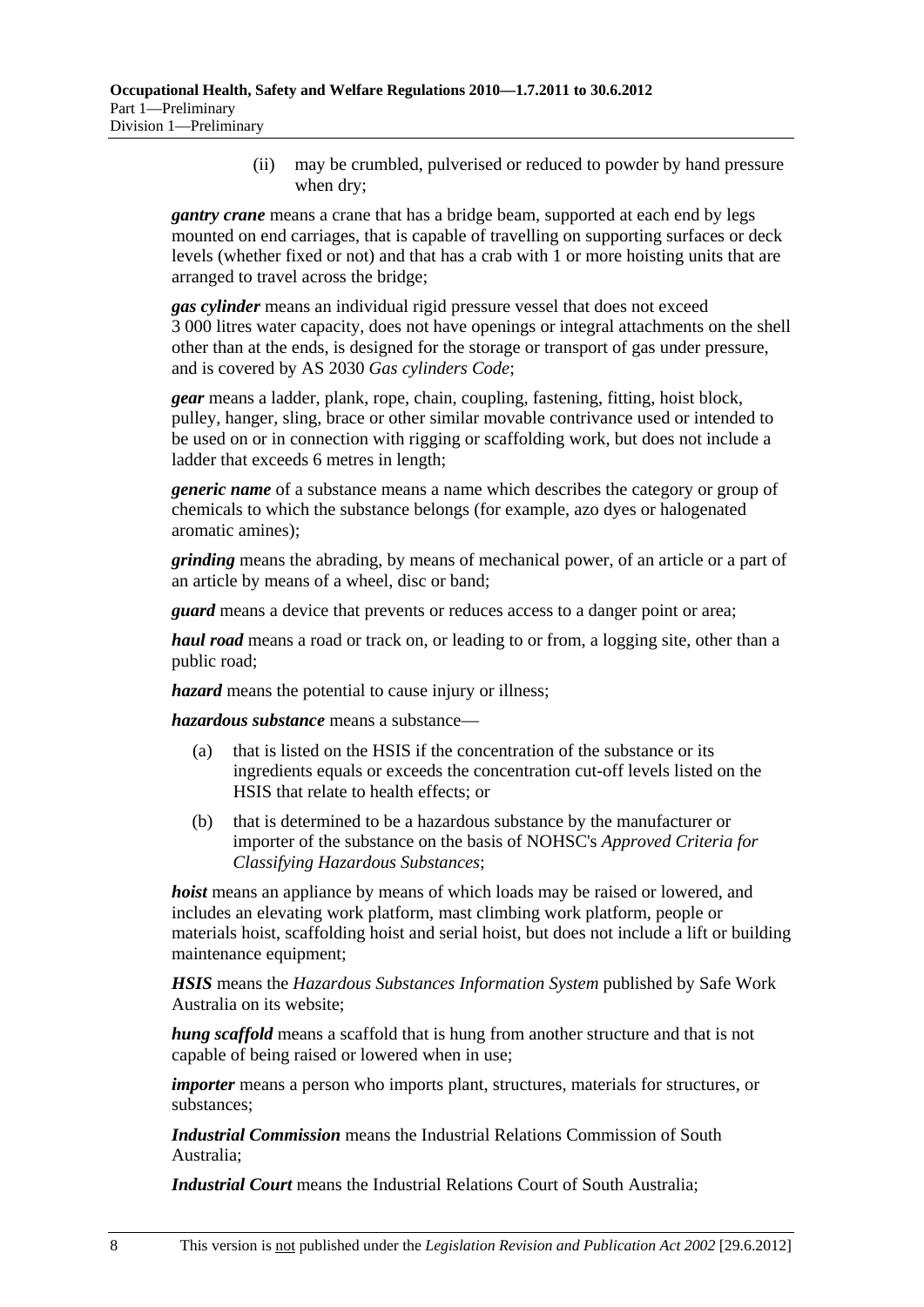*industrial lift truck* means powered mobile plant, designed to move goods, materials or equipment, equipped with an elevating load carriage and, normally, a load-holding attachment, but does not include a mobile crane or earthmoving machinery;

*industrial robot* means a multifunctional manipulator (and its controllers) that is capable of handling materials, parts, tools or specialised devices through variable programmed motions for the performance of a variety of tasks;

*infectious substance* means a substance that contains an organism that can cause disease;

*ingredient* means any component of a substance (including any impurity which has been mixed in with the substance);

*inspirable fibrous dust* means particles of synthetic mineral fibre in the form of inspirable dust described by AS/NZS 3640 *Workplace atmospheres - Method for sampling and gravimetric determination of inhalable dust*;

*installer* means a person who installs plant or structures;

*interlocked*, in relation to plant, means fitted with a connection between a guard or machine element and the control system or power system of the plant that allows access to the moving parts of the plant at times when those parts are not moving and prevents those parts from starting or operating when access is available to them;

*laser* means a device that can produce or amplify electromagnetic radiation in the wave length range from 100 nanometres to 1 millimetre by the process of controlled stimulated emission, but does not include an electric light globe, fluorescent light tube, electric radiator used for heating, radio or video communication equipment, domestic cooking appliance that uses a high powered lamp, or navigation or search light;

*laser product* means any product or assembly of components which constitutes, incorporates or is intended to incorporate a laser;

*lead material* or *lead compound* means metallic lead, a compound of lead, or a substance that contains more than 4% by weight of lead;

*lead process* means a process by virtue of which a person is or may be exposed to dust, mist, fumes or gases containing a lead material or compound, and includes—

- (a) the recovery and casting of lead or a lead compound;
- (b) the buffing of lead or a lead compound;
- (c) the manipulation, movement or other treatment of particles of metallic lead, molten lead, or a lead compound;

*lift* means a permanent apparatus (or apparatus intended to be permanent) that is in or attached to a building or structure and by means of which persons, goods or materials may be raised or lowered within or on a car, cage or platform and the movement of which is restricted by a guide or guides, and includes an apparatus in the nature of a chairlift, escalator, moving walk or stairway lift, and any supporting structure, machinery, equipment, gear, lift-well, enclosure and entrance;

*logging site* means a forest, plantation or other place where persons carry out logging work;

*logging tractor* means a vehicle used in, or for the purposes of—

(a) land clearing operations; or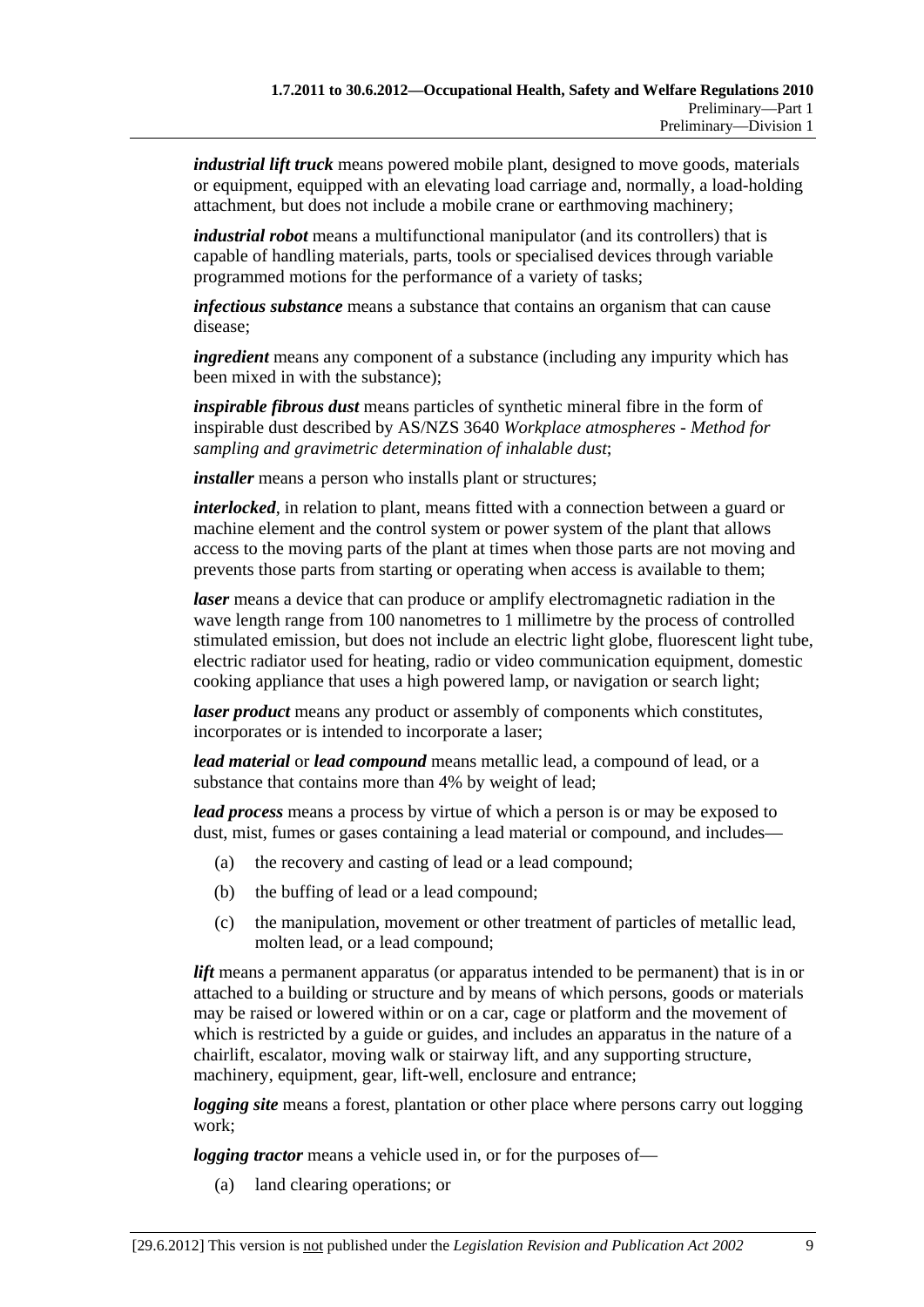- (b) harvesting operations; or
- (c) snigging or skidding; or
- (d) pre-hauling; or
- (e) loading or unloading logs onto or from a vehicle; or
- (f) constructing a haul road,

but does not include a road transport vehicle;

*logging work* means work associated with obtaining timber from a forest or plantation and includes—

- (a) felling, cross-cutting or snigging or skidding any tree or part of a tree;
- (b) all forms of forest processing;
- (c) pre-hauling;
- (d) loading or unloading logs onto or from a vehicle;
- (e) transporting logs on a vehicle;

*lower explosive limit (LEL)* in relation to a flammable contaminant means the concentration of the contaminant in air below which the propagation of a flame does not occur on contact with an ignition source;

*lux* means the unit of illuminance;

*manual handling* means an activity requiring the use of force exerted by a person to lift, lower, push, pull, carry or otherwise move, hold or restrain a person, animal or thing;

*manufacturer* means a person who manufactures plant, structures, materials for the purpose of a structure, or substances;

*mast climbing work platform* means a hoist with a working platform that is used for temporary purposes to raise people or materials to a working position by means of a drive system mounted on an extendable mast (including such a mast tied to a building);

*material* includes any substance;

*minimise* means to reduce to the lowest level that is reasonably practicable to achieve;

*mobile crane* means a crane capable of travelling over a supporting surface without the need for a fixed runway or track and relying only on gravity for stability and, accordingly, does not have a vertical restraining connection between itself and the supporting surface nor a horizontal restraining connection (other than frictional forces at the supporting surface level) to act as an aid to stability;

*MSDS* means a Material Safety Data Sheet prepared in accordance with the requirements of Part 5 Division 1;

*NICNAS summary report* means a summary report as defined in the *Industrial Chemicals (Notification and Assessment) Act 1989* of the Commonwealth;

*NOHSC* means the National Occupational Health and Safety Commission;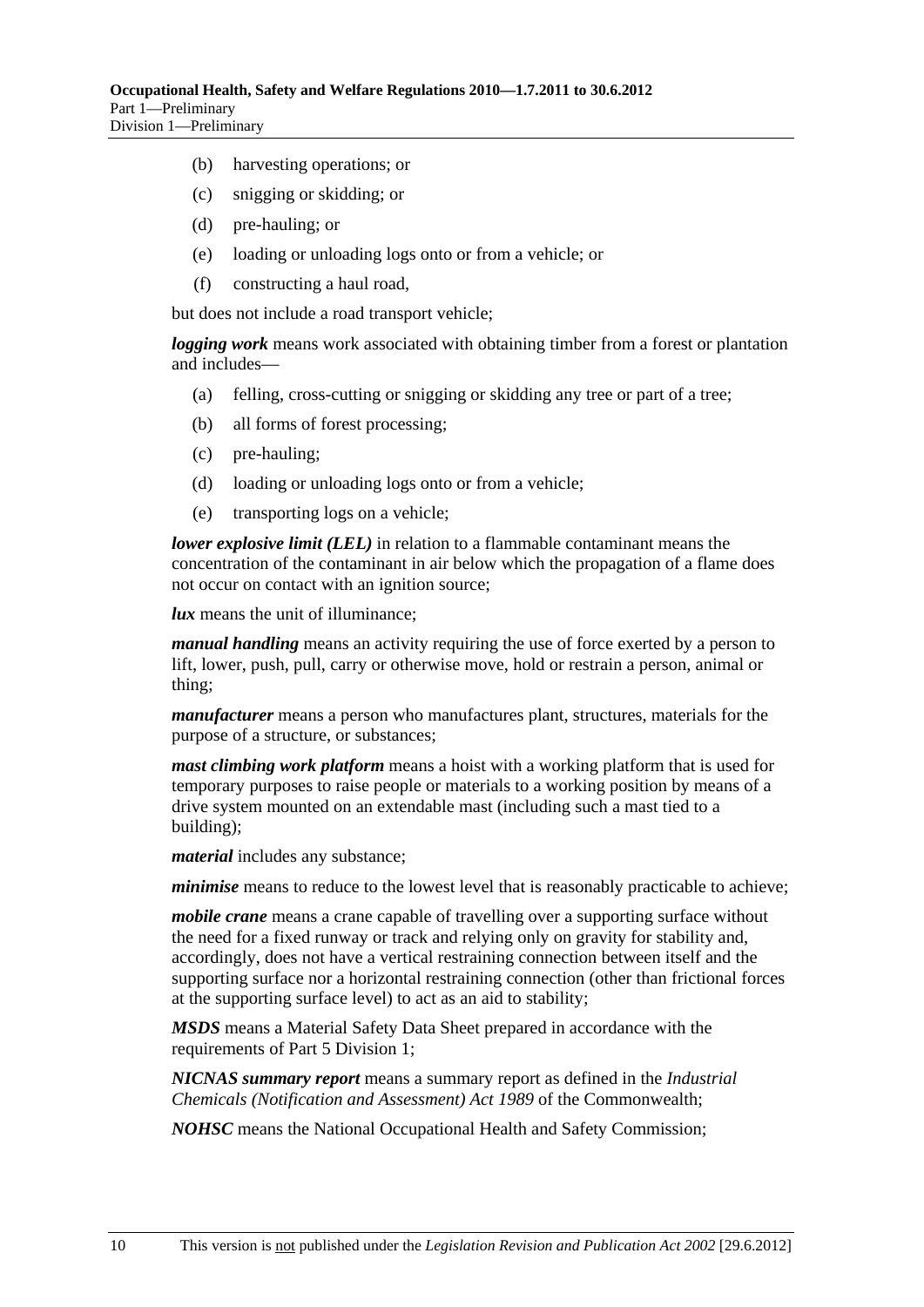*noise assessment* means an assessment, by a suitably qualified or experienced person, of the noise to which employees at a workplace or a part of a workplace are exposed, for the purposes of—

- (a) establishing whether or not the noise to which an employee is exposed exceeds, or is likely to exceed, the exposure standard; and
- (b) providing information about the noise to which an employee may be exposed that will assist the employer to achieve the exposure standard for noise;

*non-friable asbestos-containing material* means material that contains more than 1% asbestos by weight and in which the asbestos fibres are bonded by cement, vinyl, resin or other similar material;

*occupational health service* means a service that has essentially preventative functions and is responsible for—

- (a) advising on the requirements for establishing and maintaining a safe and healthy working environment that will facilitate optimal physical and mental health in relation to work; or
- (b) promoting the adaptation of work to the capabilities of workers in view of their physical and mental health; or
- (c) providing vocational rehabilitation, health surveillance, or first aid or emergency treatment;

*operator protective device* includes a rollover protective structure, falling object protective structure, operator restraining device and seatbelt;

*owner* in relation to a building or plant means a person who has right of title to, and management of, or control over, the building or plant, and includes a person who is exercising such management or control as an agent of the owner;

*personal information* includes—

- (a) an opinion or observation formed or made in relation to the health of a person; and
- (b) the results of an examination or test carried out on, or performed in relation to the health of, a person, and an interpretation or assessment of those results;

*plating area* means a workroom or an area in a workplace where electroplating is carried on;

*pole safety belt* has the same meaning as in AS/NZS 1891 *Industrial fall-arrest systems and devices*;

*power-driven* means driven otherwise than by human or animal power;

*prefabricated scaffolding* means an integrated system of prefabricated components for a scaffold that is manufactured so that the geometry of the scaffold, when assembled, is pre-determined;

*pre-hauling* means the movement of logs from the place where felling occurs to the place where logs are loaded onto a road transport vehicle;

*presence sensing safeguarding system* includes—

 (a) a sensing system that employs 1 or more forms of radiation that are either self-generated or otherwise generated by pressure; and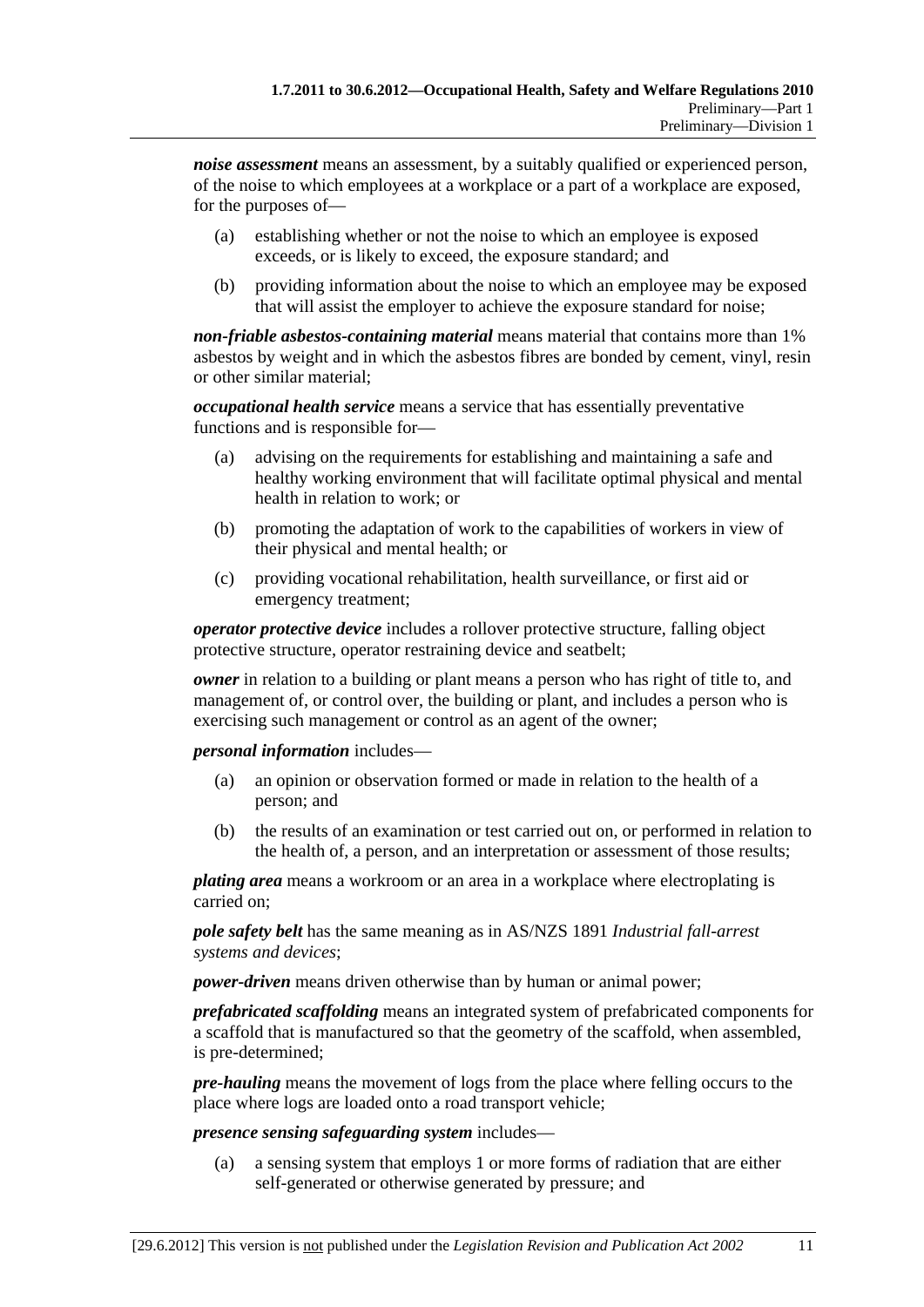- (b) the interface between the final switching devices of such a sensing system and the machine primary control elements; and
- (c) a machine stopping capability that brings the dangerous parts of a machine to a safe state if the presence of a person (or part of a person) is detected within the sensing field;

*pressure equipment* means—

- (a) a boiler; or
- (b) a pressure vessel; or
- (c) a pressure piping,

that is specifically covered by AS/NZS 1200 *Pressure equipment* and has a hazard level A, B, C or D according to the criteria specified in AS 4343 *Pressure equipment - Hazard levels*;

*pressure piping* means an assembly (other than a boiler or a pressure vessel or pipeline regulated under other legislation) consisting of pipes, pipe fittings, valves and pipe accessories which are subject to internal or external pressure and used to contain or convey fluid, or to transmit fluid pressure, and includes a distribution header, bolting, gasket, pipe support or pressure retaining accessory;

*pressures* means pressures expressed as gauge pressures relative to atmospheric pressure;

*pressure vessel* means a vessel (other than a boiler) that is subject to internal or external pressure greater than atmospheric pressure and includes an interconnected part, component, valve, gauge or other fitting up to the first point of connection to any piping, and a fired heater or gas cylinder;

*product name*, of a hazardous substance, means the brand name, trade name, code name or code number specified by the supplier of the substance;

*public place* means a public road, or a place to which the public ordinarily have access (even if by payment of a fee);

*raw asbestos* means asbestos as mined or subsequently processed to remove impurities, or to modify its physical properties, but does not include asbestos that has been mixed or combined with another substance, or that has been converted into a manufactured article or product;

*R.C.D.* means a residual current device as defined in AS/NZS 3760 *In-service safety inspection and testing of electrical equipment*;

*record* includes anything in which information is stored or from which information may be reproduced;

*repair*, in relation to plant, means to restore plant to an operating condition, but does not include routine maintenance, replacement or alteration;

*respirable fibre* means a particle of synthetic mineral fibre that has—

- (a) a diameter less than 3 micrometres; and
- (b) a length greater than 5 micrometres; and
- (c) a length to width ratio greater than 3:1;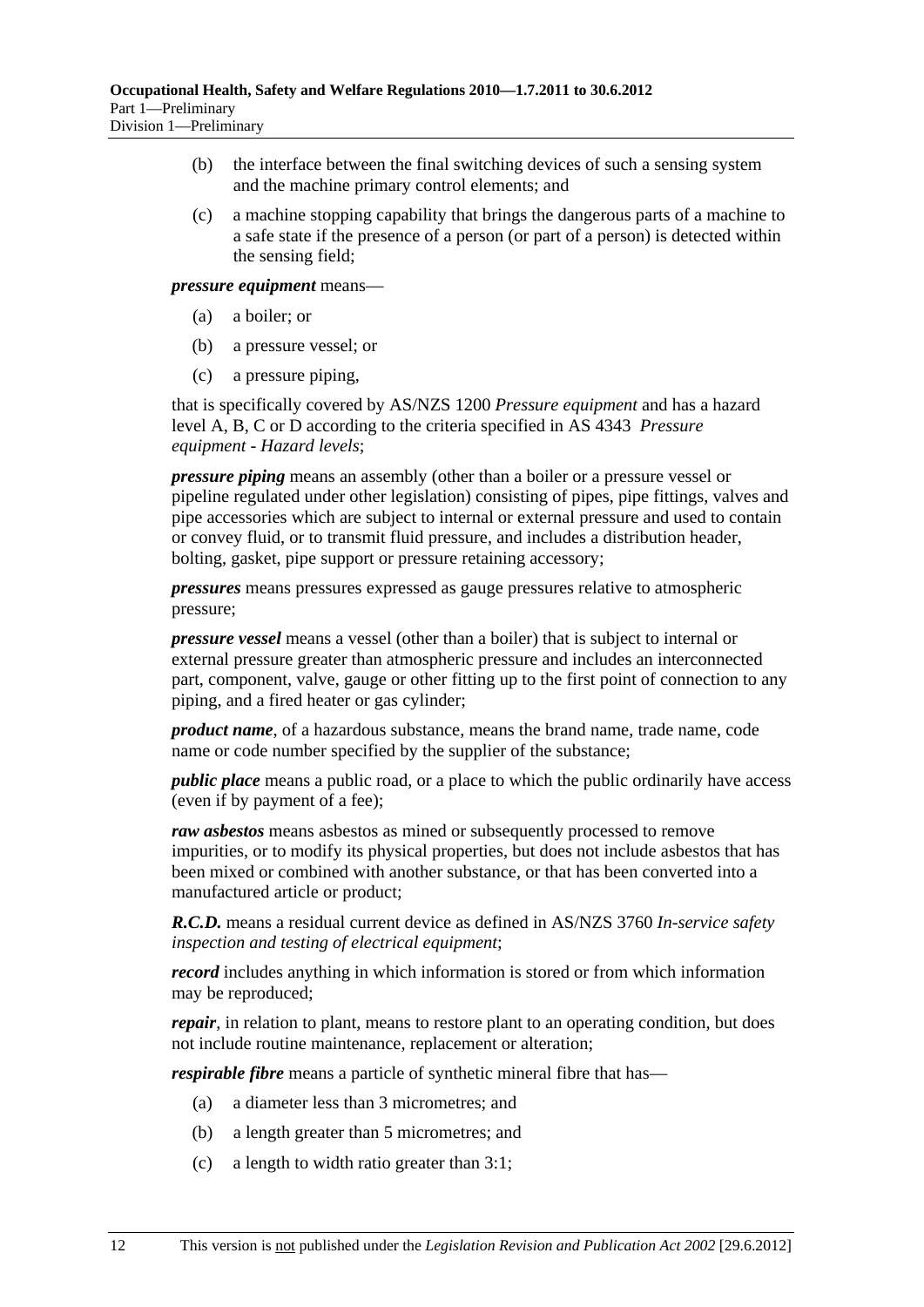*retailer* means a person who sells substances to other persons who themselves are not engaged in any further resale of the goods;

*retail warehouse operator* means a person who operates a warehouse where unopened packaged goods intended for retail sale are held;

*revoked regulations* means the *Occupational Health, Safety and Welfare Regulations 1995*;

*risk* means the probability and consequences of occurrence of injury or illness;

*risk assessment* means the process of evaluating the probability and consequences of injury or illness arising from exposure to an identified hazard or hazards;

*risk phrase* means a phrase that describes the hazards of a substance, as provided in NOHSC's *Approved Criteria for Classifying Hazardous Substances*;

*rumbling* means the freeing of adherent sand from metal castings by rotating the castings in a revolving vessel;

*safety harness* has the same meaning as in AS/NZS 1891 *Industrial fall-arrest systems and devices*;

*safety phrase* means a phrase that describes the procedures for the safe handling or storage of a substance, or the use of personal protective equipment in conjunction with a substance, as provided in NOHSC's *Approved Criteria for Classifying Hazardous Substances*;

*scaffold* means a temporary structure specifically erected to support 1 or more access or working platforms;

*scaffolding equipment* means a component, assembly or machine used or intended to be used in the construction of a scaffold;

*self-employed person* means a person who works for gain or reward otherwise than under a contract of employment or apprenticeship, whether or not that person employs 1 or more other persons;

*skylight* means a part of a roof of a building that is designed to allow light into the building;

*spray painting* means a process in which—

- (a) molten or powdered metal; or
- (b) a form of paint, enamel, varnish, shellac or liquid containing nitrocellulose, or a mixture of these materials; or
- (c) a flammable, injurious or toxic substance,

is applied to an object by spraying;

*spur scaffold* means a scaffold that is partially supported by inclined load bearing members;

*structure* includes part of a structure;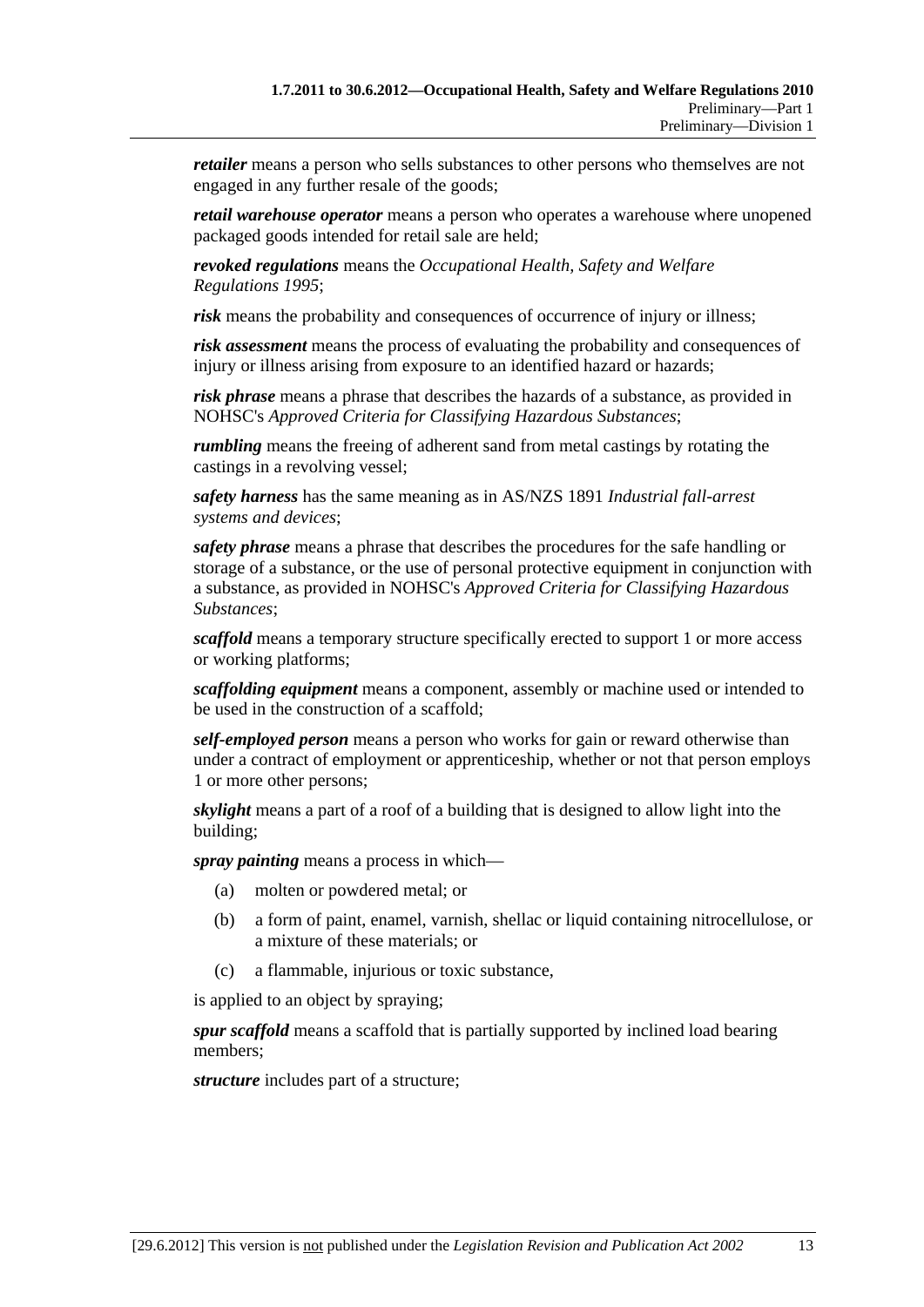#### *supplier*—

- (a) in relation to plant, structures or materials for structures—means a person who supplies plant or materials by way of sale, lease, exchange or hire, whether as a principal or agent, and includes an importer, wholesaler, distributor and retailer:
- (b) in relation to a substance—means a manufacturer, importer, wholesaler or distributor of the substance, but does not include a retailer;

*suspended scaffold* means a scaffold incorporating a suspended platform that is capable of being raised or lowered when in use, and includes a boatswain's chair;

*synthetic mineral fibre* means—

- (a) mineral wool, including rockwool and slagwool; and
- (b) glassfibre, including superfine glassfibre, glasswool and reinforcing filament; and
- (c) ceramic fibre;

*temporarily erected structure* means a temporary structure, other than a scaffold;

*tower crane* means a boom or jib crane mounted on a tower structure;

*tractor* means a motor vehicle, whether wheeled or track mounted, that is designed to provide power and movement to an attached machine or implement by a transmission shaft, belt or linkage system, but does not include earthmoving machinery;

*trench* means an excavation the length of which exceeds its depth or width;

*trenching* means excavation work to form a trench for the purposes of laying, maintaining, repairing or replacing conduits, pipes or cables;

*use*—

- (a) in relation to plant—means to work from, operate, maintain, inspect or clean plant; and
- (b) in relation to a substance—means the production, handling, storage, transportation or disposal of the substance;

*vehicle hoist* means a vehicle-hoisting device the purpose of which is to provide accessibility for an under-chassis examination or servicing of the vehicle;

*wet abrasive blasting* means abrasive blasting where water has been added to the abrasive material or its propellant;

*wet abrasive blasting inhibitors* means a substance added to water used in wet abrasive blasting to reduce the susceptibility of the cleaned surface to flash corrosion;

*work box* means a personnel carrying device, designed for attachment to a crane, to provide a working area for a person who is elevated by, and works from, the box;

*workpiece* means material, offcut or scrap (in any form) on which an item of plant is doing work, or any material, offcut or scrap (in any form) produced by an item of plant, but does not include a load being lifted or moved by the plant.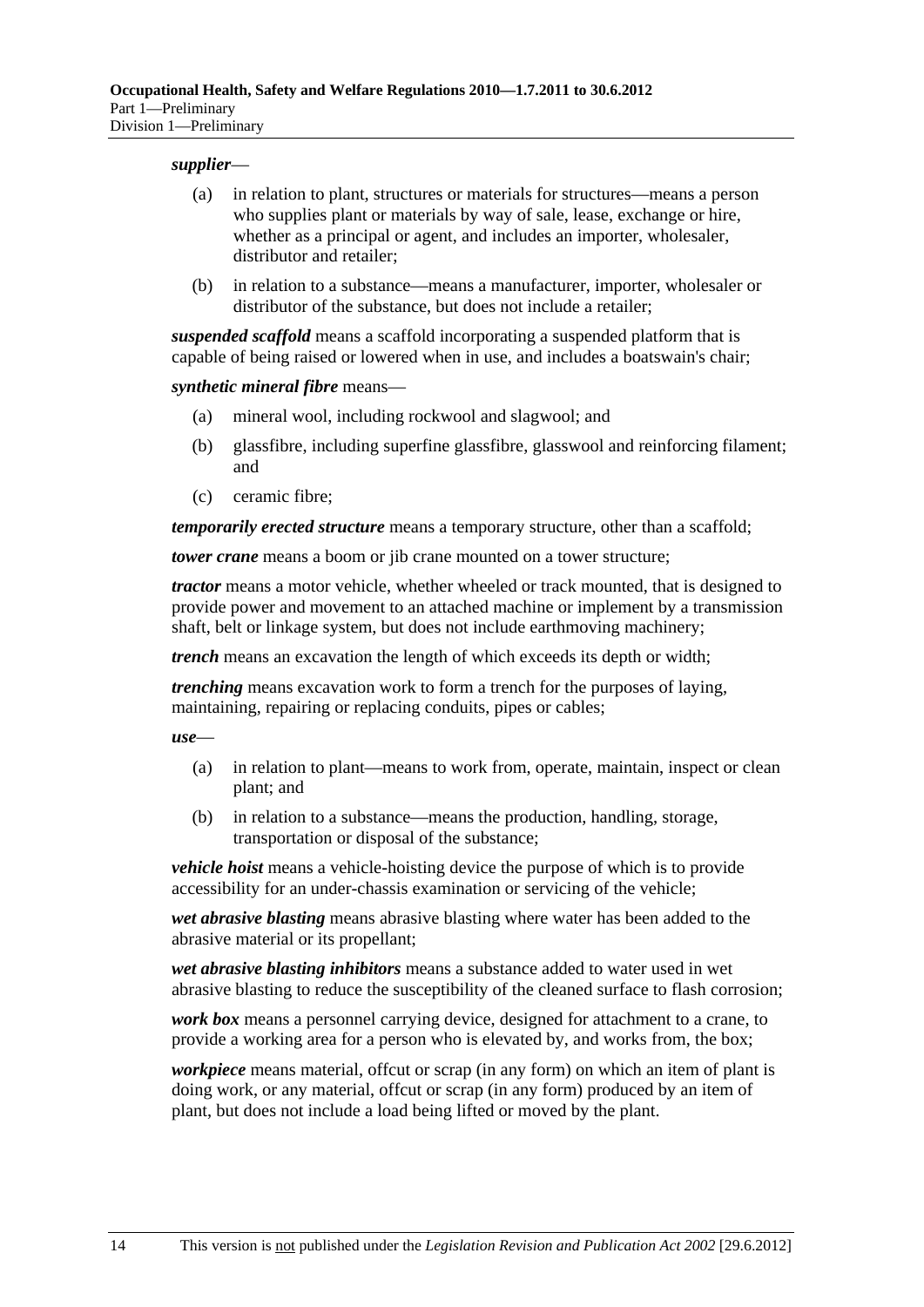- (2) A reference in these regulations to a document (including a code of practice) prepared or published by a body or authority will be taken as a reference to that document as in force from time to time, and if that document is revoked and remade (with or without modifications) includes a reference to the new document in force from time to time.
- (3) If an inconsistency exists between a provision of these regulations and a document referred to in these regulations, the provision prevails over the document to the extent of the inconsistency.
- $(4)$  If—
	- (a) a building conforms with the requirements of the Building Rules under the *Development Act 1993* with respect to a particular matter; and
	- (b) these regulations impose different requirements in relation to the same matter,

then these regulations will not apply to the extent of the inconsistency.

- (5) A reference in these regulations to an exposure standard for an atmospheric contaminant is a reference to the relevant exposure standard prescribed by, and measured in accordance with, the *Adopted National Exposure Standards for Atmospheric Contaminants in the Occupational Environment* published by NOHSC.
- (6) A reference in these regulations to the President of the Industrial Court is a reference to the principal judicial officer of that Court.
- **Note—**

Section 4 of the *Occupational Health, Safety and Welfare Act 1986* sets out various definitions which may be relevant to the interpretation and operation of these regulations.

## **Division 2—Responsibilities under regulations**

## **4—Employers**

- (1) Subject to any express provision in a particular regulation to the contrary, an employer must, in respect of the health, safety or welfare of his or her employees, and the health or safety of any other person who could be adversely affected by the performance of work, ensure compliance with any regulation that, pursuant to regulation 17 and Schedule 1, applies to employers.
- (2) In the event of a contravention of, or failure to comply with—
	- (a) subregulation (1); or
	- (b) a provision of these regulations that specifically applies to employers,

whether by the employer, an employee or a person engaged to perform work for the employer, the employer is guilty of an offence.

Maximum penalty:

- (a) if the relevant regulation prescribes a penalty—that penalty;
- (b) in any other case—a Division 6 fine.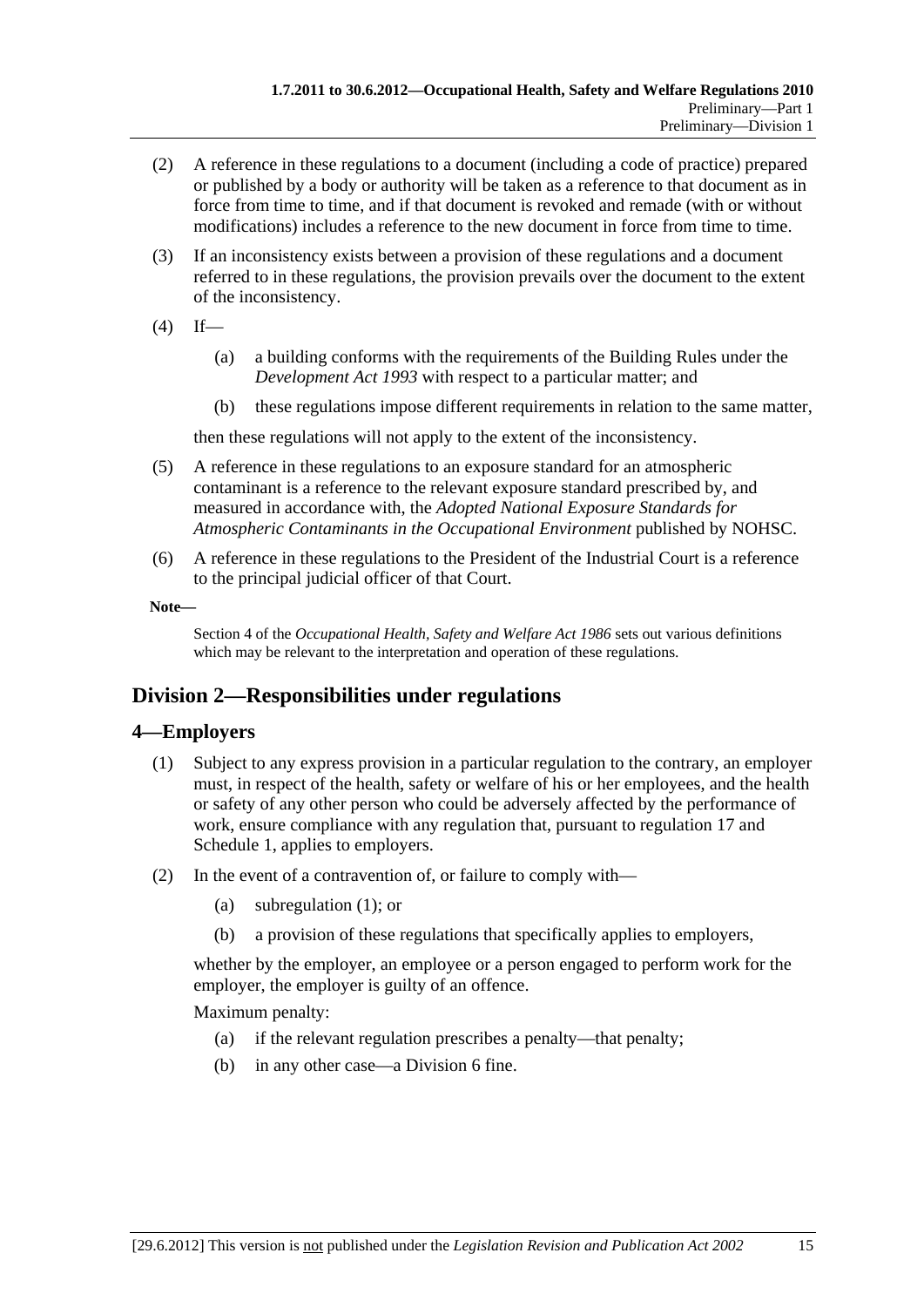## **5—Employees**

- (1) Subject to any express provision in a particular regulation to the contrary, an employee must, insofar as is within the employee's control (but without derogating from any common law right)—
	- (a) do all such things as are required of him or her by the employer to ensure compliance with these regulations; and
	- (b) use any plant, equipment, clothing, or other items or materials provided under or in accordance with these regulations; and
	- (c) ensure that he or she is not, by the consumption of alcohol or a drug, in such a state as to endanger his or her own safety at work or the safety of any other person; and
	- (d) without derogating from the operation of paragraphs (a), (b) and (c), comply with any regulation that, pursuant to regulation 17 and Schedule 1, applies to employees.
- (2) In the event of a contravention of, or failure to comply with—
	- (a) subregulation (1); or
	- (b) any other regulation that specifically applies to employees,

the employee is guilty of an offence.

Maximum penalty: Division 7 fine.

## **6—Self-employed persons**

- (1) Subject to any express provision in a particular regulation to the contrary, a self-employed person must, in respect of his or her own health or safety while at work, and the health or safety of any other person who could be adversely affected by the performance of work, insofar as is relevant to the performance of work by the self-employed person and within his or her control, comply with any regulation that, pursuant to regulation 17 and Schedule 1, applies to self-employed persons.
- (2) In the event of a contravention of, or failure to comply with—
	- (a) subregulation (1); or
	- (b) any other regulation that specifically applies to self-employed persons,

the self-employed person is guilty of an offence.

Maximum penalty:

- (a) if the relevant regulation prescribes a penalty—that penalty;
- (b) in any other case—a Division 6 fine.

## **7—Occupiers of workplaces**

- (1) Subject to any express provision in a particular regulation to the contrary, the occupier of a workplace must, insofar as is relevant to health, safety or welfare at the workplace, ensure compliance with any regulation that, pursuant to regulation 17 and Schedule 1, applies to occupiers of workplaces.
- (2) In the event of a contravention of, or failure to comply with—
	- (a) subregulation (1); or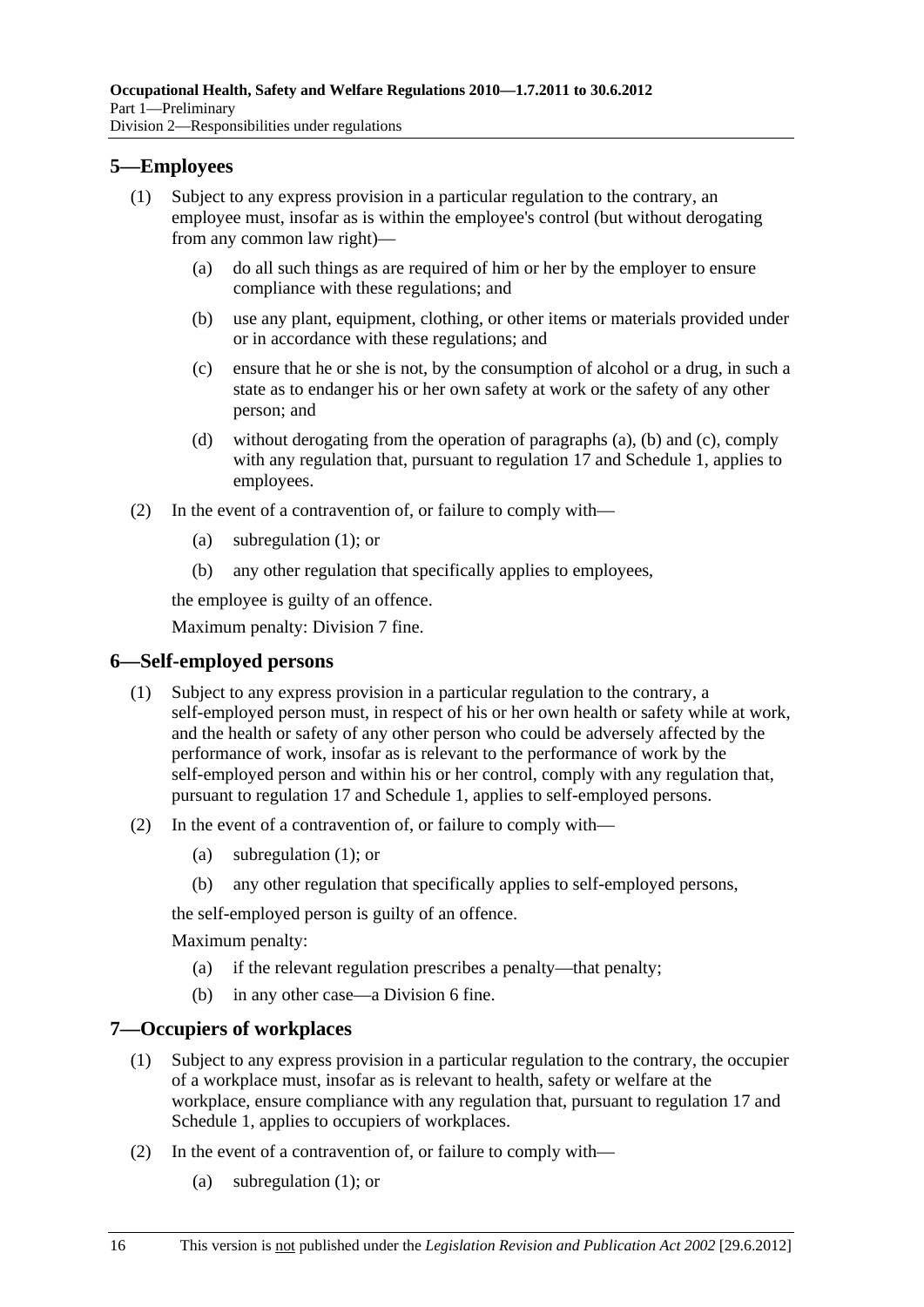(b) any other regulation that specifically applies to the occupiers of workplaces,

the occupier is guilty of an offence.

Maximum penalty:

- (a) if the relevant regulation prescribes a penalty—that penalty;
- (b) in any other case—a Division 6 fine.

## **8—Owners of buildings**

- (1) Subject to any express provision in a particular regulation to the contrary, the owner of a building, other than domestic premises, that comprises or includes a workplace must, insofar as may be relevant to health, safety or welfare in, on or about the building, ensure compliance with any regulation that, pursuant to regulation 17 and Schedule 1, applies to the owners of buildings.
- (2) In the event of a contravention of, or failure to comply with—
	- (a) subregulation (1); or
	- (b) any other regulation that specifically applies to the owners of buildings,

the owner is guilty of an offence.

Maximum penalty:

- (a) if the relevant regulation prescribes a penalty—that penalty;
- (b) in any other case—a Division 6 fine.

## **9—Owners of plant**

- (1) Subject to any express provision in a particular regulation to the contrary, a person who is the owner of any plant—
	- (a) that is used in a workplace; or
	- (b) to which the Act extends by virtue of Schedule 2 of the Act,

must, insofar as is relevant to any such plant, ensure compliance with any regulation that, pursuant to regulation 17 and Schedule 1, applies to the owners of plant.

- (2) In the event of a contravention of, or failure to comply with—
	- (a) subregulation (1); or
	- (b) any other regulation that specifically applies to persons who are the owners of plant,

the person is guilty of an offence.

Maximum penalty:

- (a) if the relevant regulation prescribes a penalty—that penalty;
- (b) in any other case—a Division 6 fine.
- (3) For the purposes of this regulation and Schedule 1, a reference to an owner of plant will be taken to include a reference to any proprietor of an amusement structure under Part 4.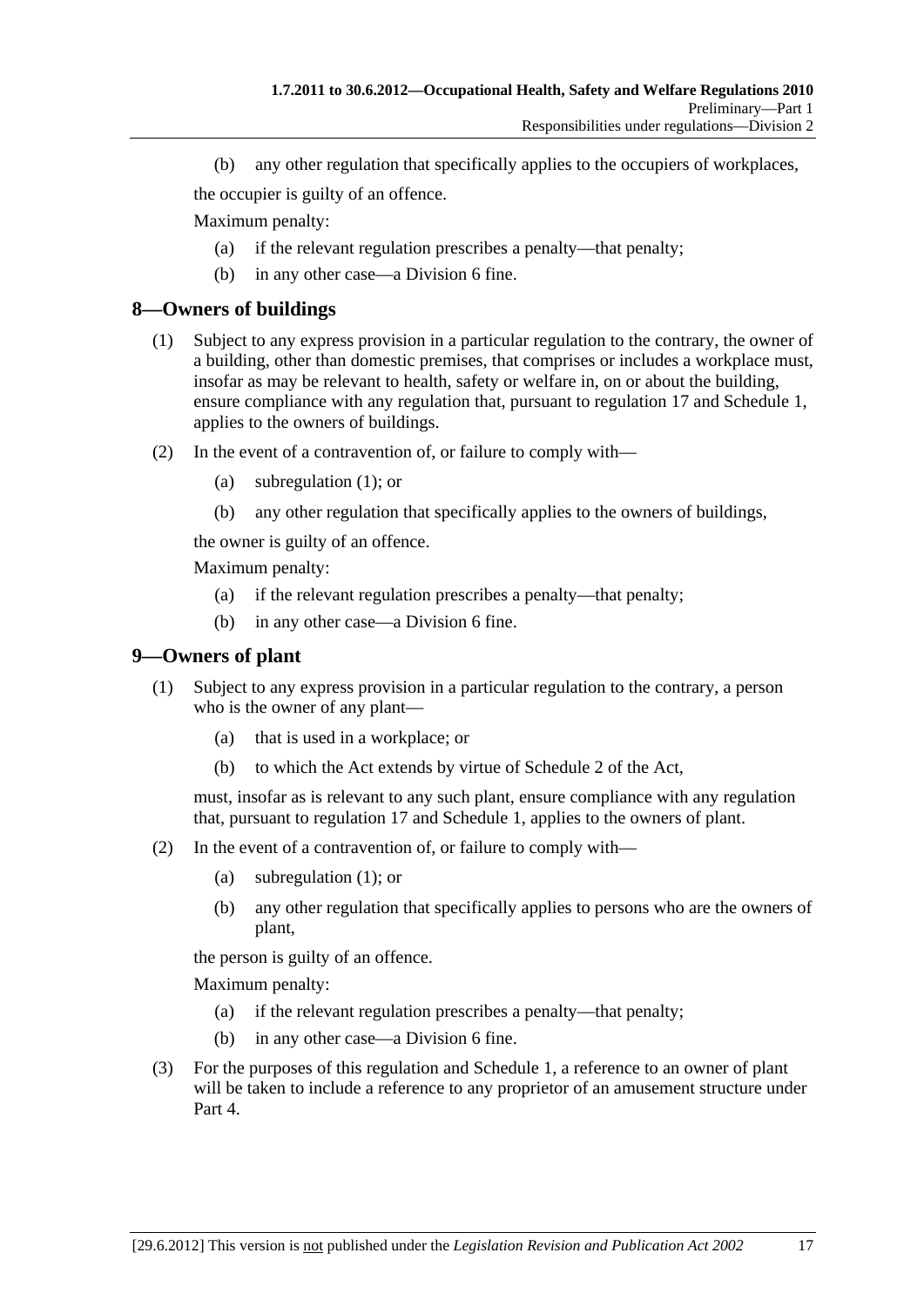## **10—Designers of buildings**

- (1) Subject to any express provision in a particular regulation to the contrary, a person who designs a building, other than domestic premises, that is reasonably expected to comprise or include a workplace must, insofar as may be relevant to health, safety or welfare in, on or about the building, ensure compliance with any regulation that, pursuant to regulation 17 and Schedule 2, applies to the designers of buildings.
- (2) In the event of a contravention of, or failure to comply with—
	- (a) subregulation (1); or
	- (b) any other regulation that specifically applies to persons who design buildings,

the person is guilty of an offence.

Maximum penalty:

- (a) if the relevant regulation prescribes a penalty—that penalty;
- (b) in any other case—a Division 6 fine.

## **11—Designers of plant or structures**

- (1) Subject to any express provision in a particular regulation to the contrary, a person who designs any—
	- (a) plant—
		- (i) for use at work; or
		- (ii) to which the Act extends by virtue of Schedule 2 of the Act; or
	- (b) structure,

must, insofar as is relevant to any such plant or structure, ensure compliance with any regulation that, pursuant to regulation 17 and Schedule 2, applies to the designers of plant or structures.

- (2) In the event of a contravention of, or failure to comply with—
	- (a) subregulation (1); or
	- (b) any other regulation that specifically applies to persons who design plant or structures,

the person is guilty of an offence.

Maximum penalty:

- (a) if the relevant regulation prescribes a penalty—that penalty;
- (b) in any other case—a Division 6 fine.

## **12—Manufacturers**

- (1) Subject to any express provision in a particular regulation to the contrary, a person who manufactures any—
	- (a) plant—
		- (i) for use at work; or
		- (ii) to which the Act extends by virtue of Schedule 2 of the Act; or
	- (b) structure; or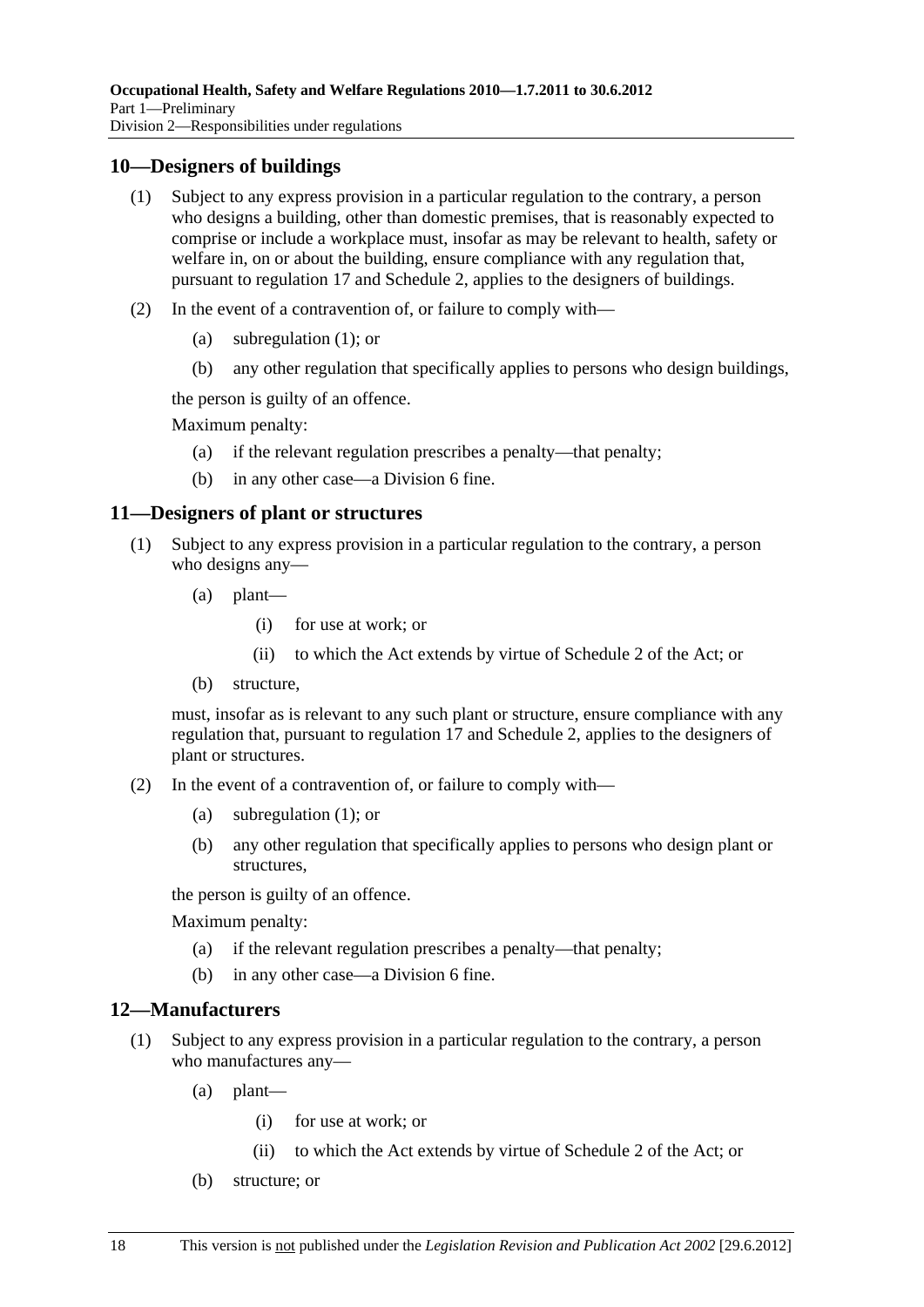- (c) materials to be used for the purpose of a structure; or
- (d) substance for use at work,

must, insofar as is relevant to any such plant, structure, materials or substance, ensure compliance with any regulation that, pursuant to regulation 17 and Schedule 2, applies to manufacturers.

- (2) In the event of a contravention of, or failure to comply with—
	- (a) subregulation (1); or
	- (b) any other regulation that specifically applies to persons who manufacture plant, structures, materials or substances,

the person is guilty of an offence.

Maximum penalty:

- (a) if the relevant regulation prescribes a penalty—that penalty;
- (b) in any other case—a Division 6 fine.

## **13—Suppliers**

- (1) Subject to any express provision in a particular regulation to the contrary, a person who supplies any-
	- (a) plant—
		- (i) for use at work; or
		- (ii) to which the Act extends by virtue of Schedule 2 of the Act; or
	- (b) structure; or
	- (c) materials to be used for the purpose of a structure; or
	- (d) substance for use at work,

must, insofar as is relevant to any such plant, structure, materials or substance, ensure compliance with any regulation that, pursuant to regulation 17 and Schedule 2, applies to suppliers.

- (2) In the event of a contravention of, or failure to comply with—
	- (a) subregulation (1); or
	- (b) any other regulation that specifically applies to persons who supply plant, structures, materials or substances,

the person is guilty of an offence.

Maximum penalty:

- (a) if the relevant regulation prescribes a penalty—that penalty;
- (b) in any other case—a Division 6 fine.

## **14—Importers**

- (1) Subject to any express provision in a particular regulation to the contrary, a person who imports any—
	- (a) plant—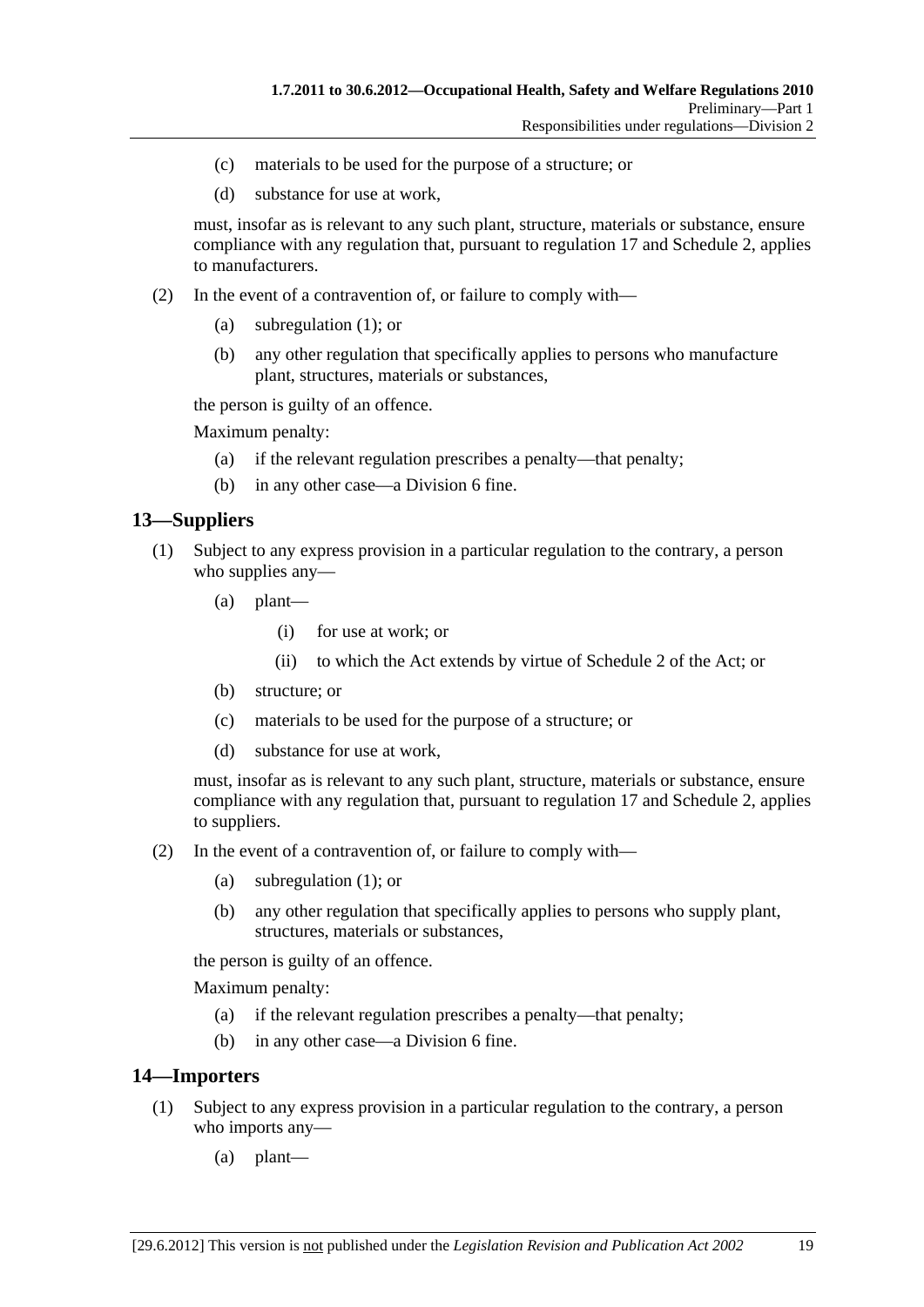- (i) for use at work; or
- (ii) to which the Act extends by virtue of Schedule 2 of the Act; or
- (b) structure; or
- (c) materials to be used for the purpose of any structure; or
- (d) substance for use at work,

must, insofar as is relevant to any such plant, structure, materials or substance, ensure compliance with any regulation that, pursuant to regulation 17 and Schedule 2, applies to importers.

- (2) In the event of a contravention of, or failure to comply with—
	- (a) subregulation (1); or
	- (b) any other regulation that specifically applies to persons who import plant, structures, materials or substances,

the person is guilty of an offence.

Maximum penalty:

- (a) if the relevant regulation prescribes a penalty—that penalty;
- (b) in any other case—a Division 6 fine.

#### **15—Installers or erectors of plant or structures**

- (1) Subject to any express provision in a particular regulation to the contrary, a person who installs or erects any—
	- (a) plant—
		- (i) at a workplace; or
		- (ii) to which the Act extends by virtue of Schedule 2 of the Act; or
	- (b) structure,

must, insofar as is relevant to any such plant or structure, ensure compliance with any regulation that, pursuant to regulation 17 and Schedule 2, applies to installers or erectors.

- (2) In the event of a contravention of, or failure to comply with—
	- (a) subregulation (1); or
	- (b) any other regulation that specifically applies to persons who install or erect plant or structures,

the person is guilty of an offence.

Maximum penalty:

- (a) if the relevant regulation prescribes a penalty—that penalty;
- (b) in any other case—a Division 6 fine.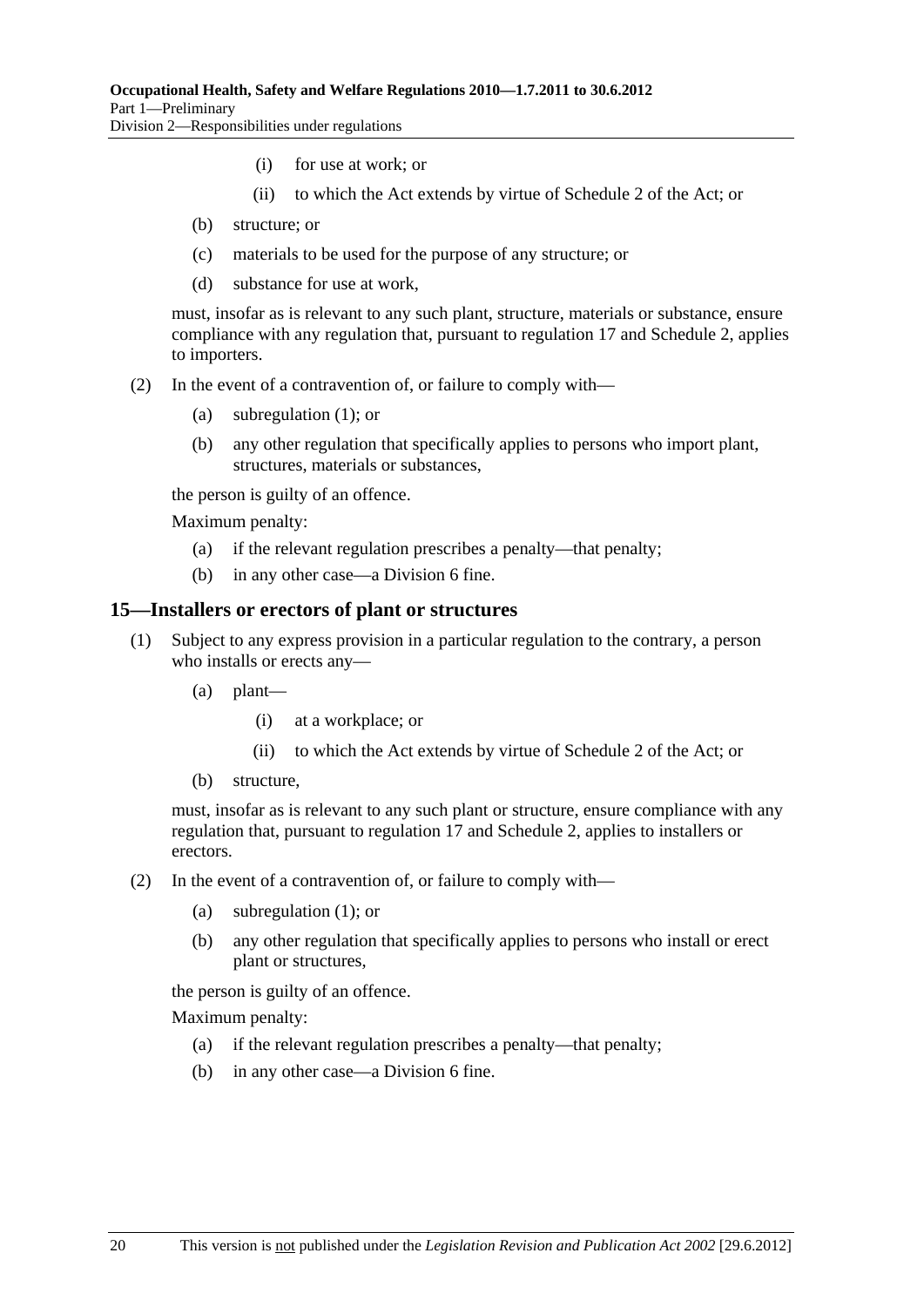## **16—Other persons**

- (1) A person must not wilfully or recklessly interfere with or misuse anything provided in the interests of health, safety or welfare in accordance with a requirement under these regulations and, in particular, must comply with any regulation that, pursuant to regulation 17 and Schedule 1, applies to "other persons".
- (2) In the event of a contravention of subregulation (1), the person is guilty of an offence.

## **17—Specification of responsibilities**

- (1) For the purposes of the operation of these regulations, a regulation referred to in the first column of Schedule 1 or Schedule 2 will, subject to any qualification contained in the relevant Schedule, apply to the person or persons who fall within the various categories indicated by the tick or ticks, or words, that appear in the same row of the Schedule as the reference to the regulation.
- (2) Subregulation (1) (and Schedule 1 and Schedule 2) are subject to an express provision in a regulation that places a specific duty or responsibility on a person of a specified class.
- (3) Subject to an express provision in a particular regulation to the contrary, if more than 1 person is under an obligation to comply with a regulation each person is required to comply with the regulation to its full extent and without regard to the fact that another person or persons are also under an obligation to comply with the regulation.
- (4) The delegation of a duty or responsibility created or defined by a regulation does not excuse a person to whom the regulation applies by virtue of subregulation (1) from any non-compliance with the regulation.

## **18—General defence**

It is a defence to a charge for an offence against these regulations for the accused to prove that the offence relates to a matter over which the accused did not have control and could not reasonably have been expected to have control.

## **Division 3—General principles for implementation of regulations**

## **Subdivision 1—Responsibilities of employers**

## **19—Consultation**

- (1) An employer must, in relation to the implementation of these regulations, consult with any relevant health and safety representative and health and safety committee where the implementation of these regulations requires a change to a workplace, work process, policy or procedure which may affect the health, safety or welfare of an employee at work.
- (2) Without derogating from subregulation (1), in complying with the identification, assessment and control provisions of these regulations, an employer must—
	- (a) consult with any health and safety representative who represents an employee who is required to carry out the relevant work; and
	- (b) consult with any health and safety committee that has responsibility in relation to an employee who is required to carry out the relevant work; and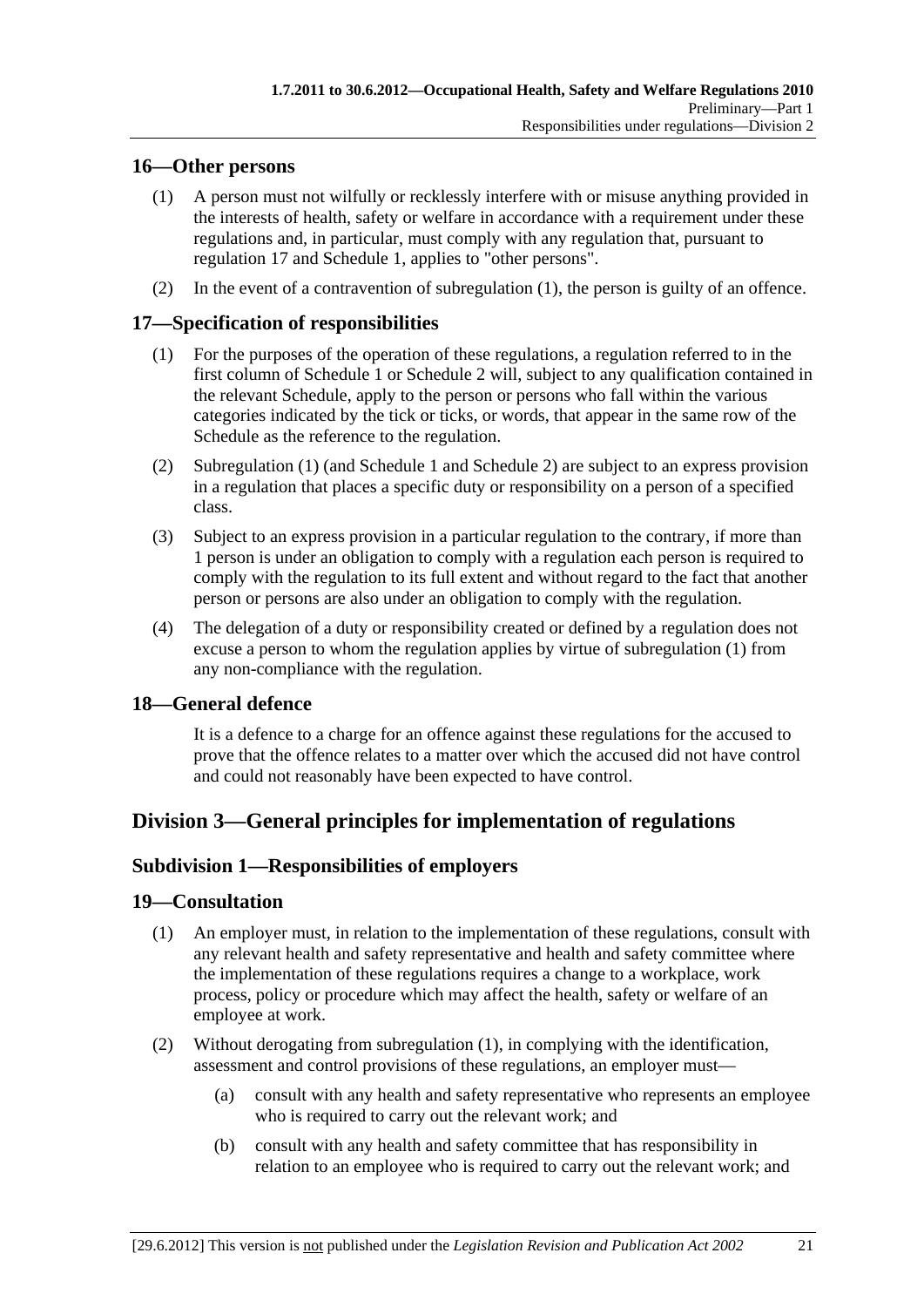- (c) if there is no health and safety representative or health and safety committee with which consultation can occur under paragraph (a) or (b), consult, so far as is reasonably practicable, with the particular employee or employees who are required to carry out the relevant work; and
- (d) if an employee who is required to carry out the relevant work is a member of a registered association—
	- (i) at the request of a health and safety representative who represents the employee; or
	- (ii) if the employee is not represented by a health and safety representative, at the request of the employee,

invite the registered association to consult with the employer in relation to the performance of the work; and

- (e) if an invitation under paragraph (d) is accepted—consult with the registered association.
- (3) For the purposes of this regulation, consultation involves the sharing of information and the exchange of views between employers and the persons or bodies that must be consulted and the genuine opportunity for them to contribute effectively to any decision-making process to eliminate or control risks to health or safety.
- (4) An employer who contravenes or fails to comply with this regulation is guilty of an offence.

Maximum penalty: Division 6 fine.

- $(5)$  If—
	- (a) an employer must, in order to comply with the requirements of this regulation, disclose information which—
		- (i) relates to a trade secret; or
		- (ii) is held by the employer on a confidential basis; and
	- (b) the employer, at the time that he or she discloses the information, declares that the information is confidential,

a person to whom the information is disclosed (either by the employer or by another person) must not (if he or she is aware of the confidential nature of the information) communicate the information to a third person unless—

 $(c)$  —

- (i) that third person is directly involved in the consultation process; or
- (ii) the disclosure of the information is necessary to protect the health, safety or welfare of another person; or
- (iii) the disclosure is—
	- (A) necessary for the proper performance of an official duty; or
	- (B) made with the consent of the employer; or
	- (C) required by a court or tribunal constituted by law; and
- (d) the person—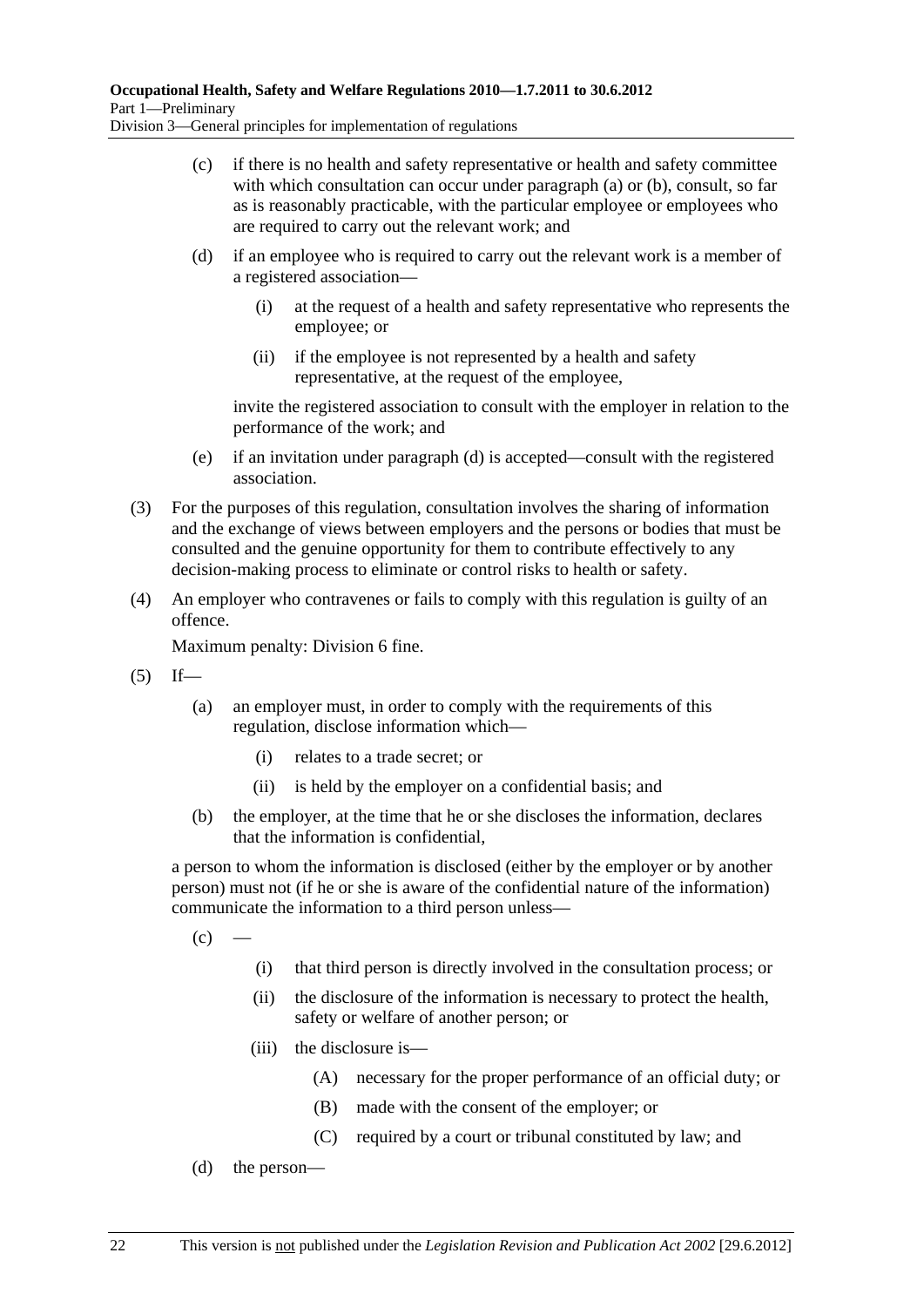- (i) informs the third person that the information is confidential information supplied for the purposes of these regulations; and
- (ii) takes such other steps as are reasonable in the circumstances of the particular case to protect the confidentiality.

# **20—Hazard identification and risk assessment**

- (1) An employer must, in relation to the implementation of these regulations, ensure that appropriate steps are taken to identify all reasonably foreseeable hazards arising from work which may affect the health or safety of employees or other persons at the workplace.
- (2) If a hazard is identified under subregulation (1), an employer must ensure that an assessment is made of the risks associated with the hazard.
- (3) In carrying out an assessment under subregulation (2), an employer must, as far as is reasonably practicable, determine a method of assessment that adequately addresses the hazards identified, and includes 1, or a combination of 2 or more, of the following:
	- (a) a visual inspection;
	- (b) auditing;
	- (c) testing;
	- (d) technical or scientific evaluation;
	- (e) an analysis of injury and near-miss data;
	- (f) discussions with designers, manufacturers, suppliers, importers, employers, employees or other relevant parties;
	- (g) a quantitative hazard analysis.
- (4) Without limiting the operation of subregulations (1) and (2), the identification of hazards and the assessment of associated risks must be undertaken—
	- (a) before the introduction of any plant or substance;
	- (b) before the introduction of a work practice or procedure;
	- (c) before changing the workplace, a work or work practice, or an activity or process, where to do so may give rise to a risk to health or safety.
- (5) An employer who contravenes or fails to comply with this regulation is guilty of an offence.

Maximum penalty: Division 6 fine.

 (6) This regulation does not derogate from the operation of any other regulation that expressly provides for the identification of hazards or the assessment of risks to the health or safety of a person at work.

# **21—Control of risk**

 (1) An employer must, on the basis of a risk assessment under regulation 20, ensure that any risks to health or safety arising out of work are eliminated or, where that is not reasonably practicable, minimised.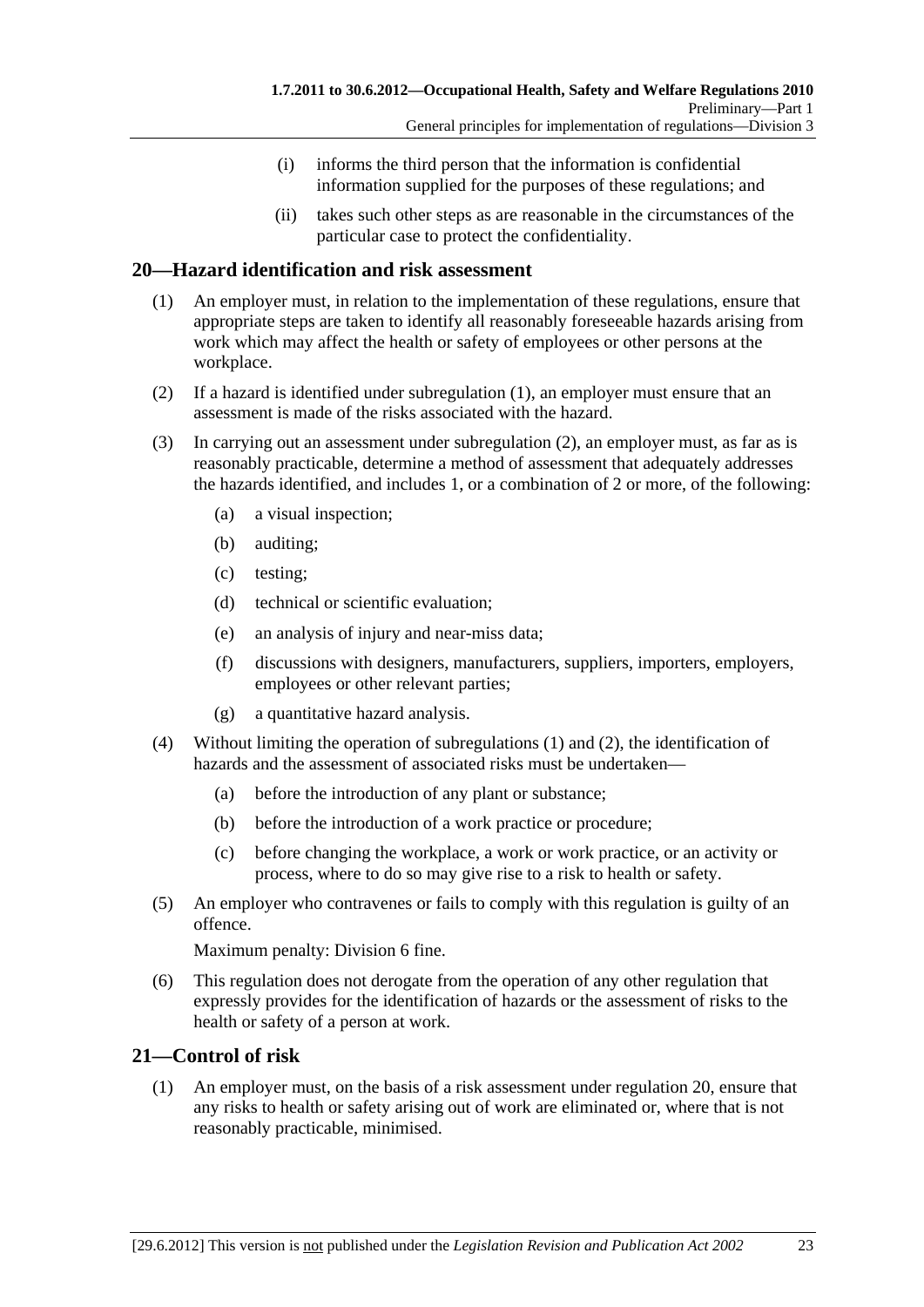- (2) An employer must, in the implementation of subregulation (1), ensure that the minimisation of any risk is achieved by the application of the following hierarchy of control measures:
	- (a) firstly, the application, so far as is reasonably practicable, of engineering controls, including substitution, isolation, modifications to design and guarding and mechanical ventilation;
	- (b) secondly, if steps taken under paragraph (a) do not minimise the risk, the application, so far as is reasonably practicable, of administrative controls, including safe work practices;
	- (c) thirdly, if steps taken under paragraphs (a) and (b) do not minimise the risk, the provision of appropriate personal protective equipment.
- (3) An employer who contravenes or fails to comply with this regulation is guilty of an offence.

Maximum penalty: Division 6 fine.

 (4) This regulation does not derogate from the operation of any other regulation that expressly provides for the control of risks to the health or safety of a person at work.

# **22—Information, instruction and training**

- (1) An employer must, in relation to the implementation of these regulations, ensure that an employee receives suitable and adequate information, instruction and training for any task that he or she may be required to perform at work.
- (2) For the purposes of this regulation—
	- (a) the amount of information, instruction and training (if any) required, and the time at which it must be provided, will be assessed according to the nature of the risks associated with the particular task; and
	- (b) the information, instruction and training must be reviewed and revised at reasonable intervals; and
	- (c) the information, instruction and training must be provided in a language that is appropriate to the relevant employee; and
	- (d) records must be kept (for a period of 5 years from the date of the last entry in them) in relation to the provision of information, instruction and training where the work involves any plant, substances or activity that is a risk to health or safety.
- (3) An employer who contravenes or fails to comply with this regulation is guilty of an offence.

Maximum penalty: Division 6 fine.

 (4) This regulation does not derogate from the operation of any other regulation that expressly provides for the provision of information, instruction or training in relation to the performance of any work.

# **23—Induction to new work**

 (1) An employer must, in relation to the implementation of these regulations, ensure that an employee receives suitable and adequate assistance in the performance of any task not previously undertaken by the employee.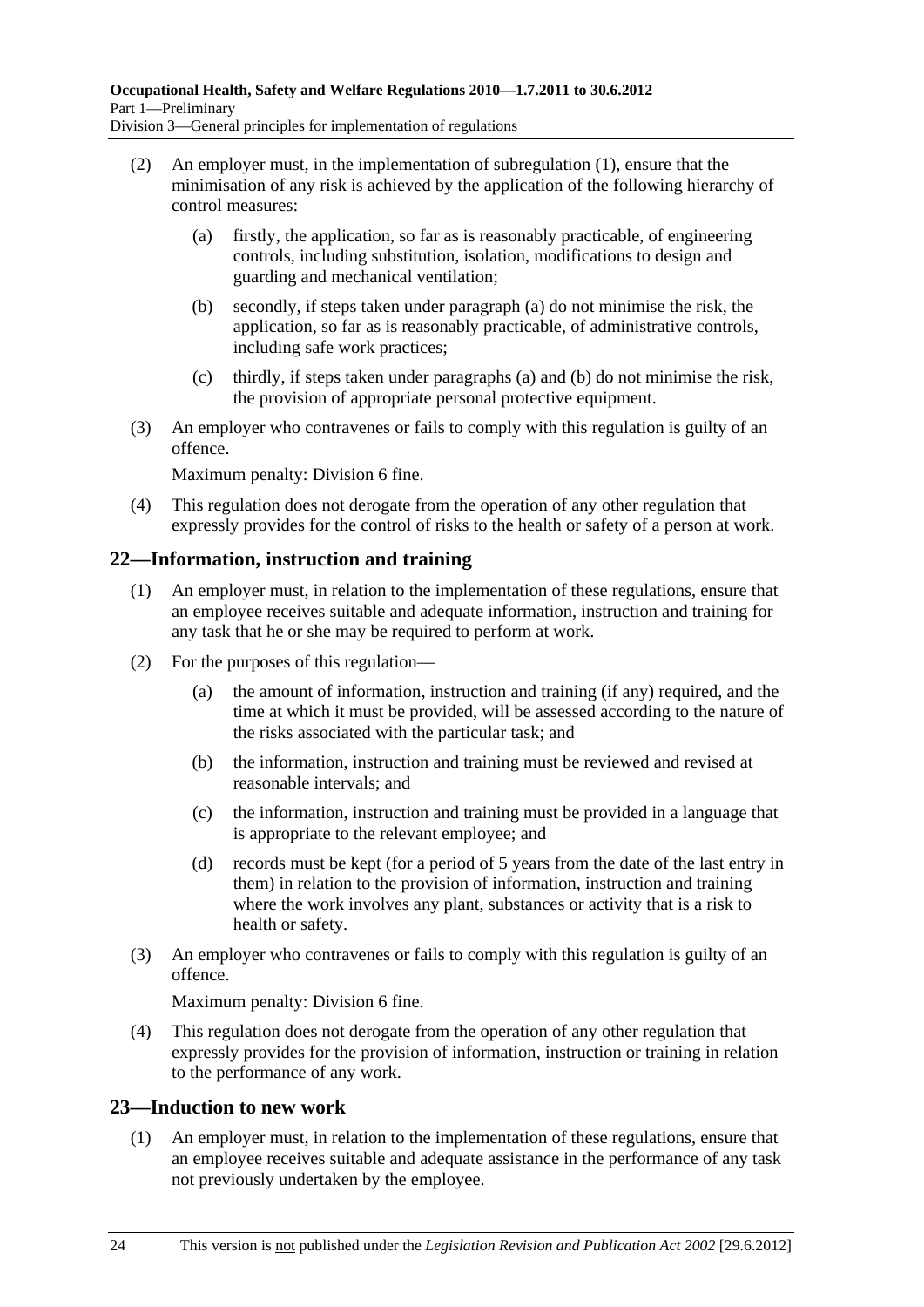- (2) For the purposes of this regulation—
	- (a) the amount of assistance (if any) required, and the time at which the assistance must be provided, will be assessed according to the nature and degree of the risks associated with the particular task; and
	- (b) the assistance required includes, depending on what is reasonable in the circumstances of the particular case—
		- (i) the provision of proper information, instruction and training before the employee undertakes the task; and
		- (ii) the provision of appropriate supervision until the employee is reasonably competent to undertake the task without causing a risk to the health or safety of himself, herself or another.
- (3) An employer who contravenes or fails to comply with this regulation is guilty of an offence.

Maximum penalty: Division 6 fine.

 (4) This regulation does not derogate from the operation of any other regulation that expressly provides for the provision of information, instruction, training or supervision in relation to the performance of any work.

### **24—Supervision**

- (1) An employer must, in relation to the implementation of these regulations, ensure that an employee is provided with suitable and adequate supervision to ensure his or her health and safety at work.
- (2) For the purposes of this regulation—
	- (a) the amount of supervision (if any) required, and the time at which it must be provided, will be assessed according to the nature of the risks at work; and
	- (b) the supervision must be—
		- (i) related to the employee's level of competence and experience; and
		- (ii) carried out by a competent person.
- (3) An employer who contravenes or fails to comply with this regulation is guilty of an offence.

Maximum penalty: Division 6 fine.

 (4) This regulation does not derogate from the operation of any other regulation that expressly provides for the provision of supervision in relation to the performance of any work.

# **25—Employer action on reports**

 (1) An employer must ensure that when the employer is notified of a hazardous situation, appropriate action is taken, so far as is reasonably practicable, to eliminate or control any risk associated with that situation.

Maximum penalty: Division 6 fine.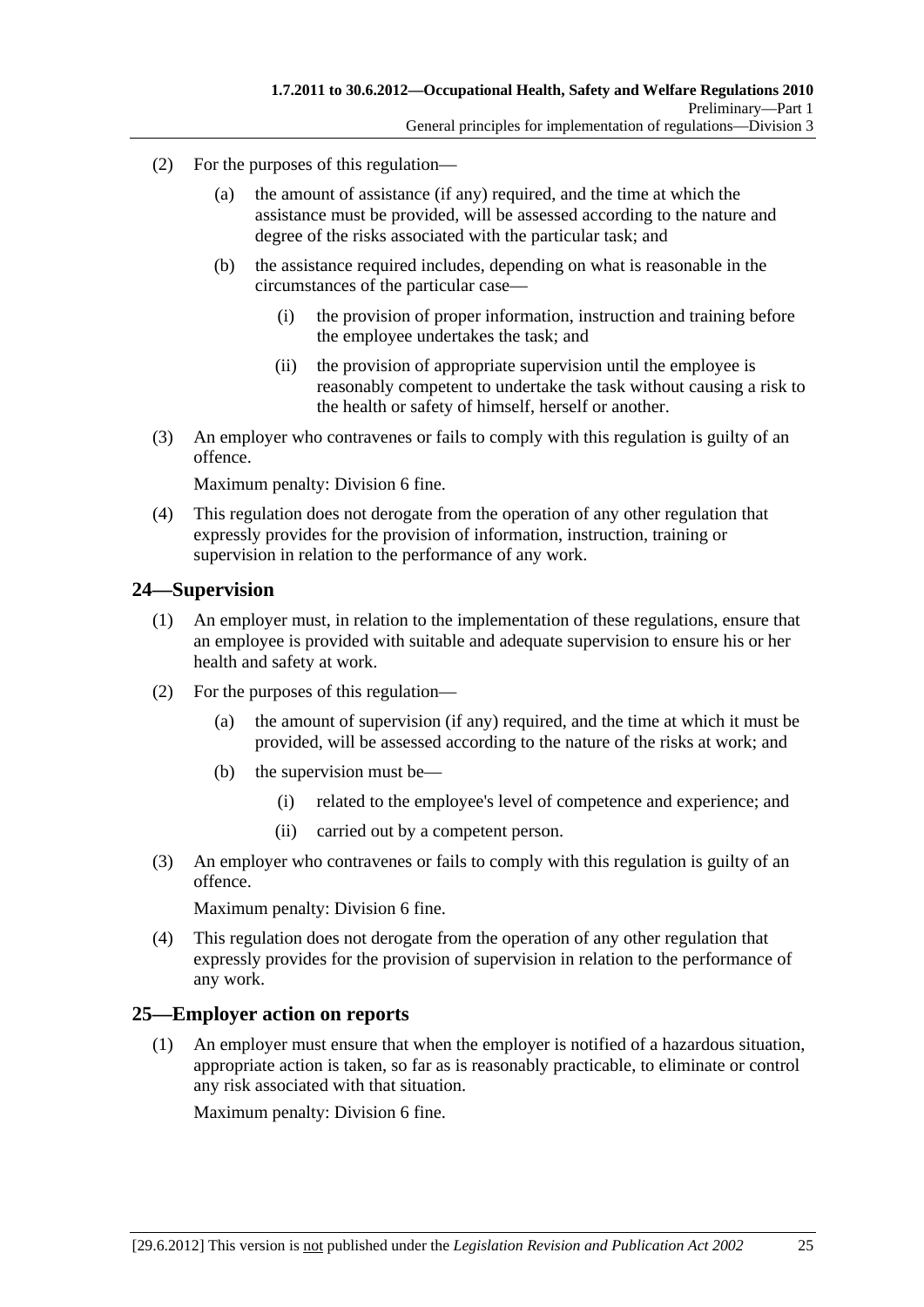(2) If an employee suffers a work-related injury, the employer must ensure that a record of the injury is made, and that the record is kept for at least 3 years after the date of the injury.

Maximum penalty: Division 6 fine.

# **Subdivision 2—Responsibilities of employees**

### **26—Responsibilities of employees**

- (1) If an employee becomes aware of a hazardous situation or incident, or of a situation that could be a source of danger to himself or herself, or to another person, the employee must—
	- (a) to the extent (if any) that is reasonable in the circumstances of the particular case—take reasonable steps to protect the health and safety of any person who may be immediately threatened by the situation; and
	- (b) immediately report the matter to the employer and any relevant health and safety representative.

Maximum penalty: Division 7 fine.

 (2) An employee must, to his or her best ability, apply any information, instruction or training provided for the purposes of these regulations.

Maximum penalty: Division 7 fine.

 (3) An employee must report to the employer any matter that, to the knowledge of the employee, may affect the employer's ability to comply with a provision of these regulations.

Maximum penalty: Division 7 fine.

#### **Note—**

AS 1885.1-1990 *Measurement of occupational health and safety performance - Describing and reporting occupational injuries and disease (known as the National Standard for workplace injury and disease recording)* is an approved code of practice under the Act and is relevant to the subject-matter of this Division.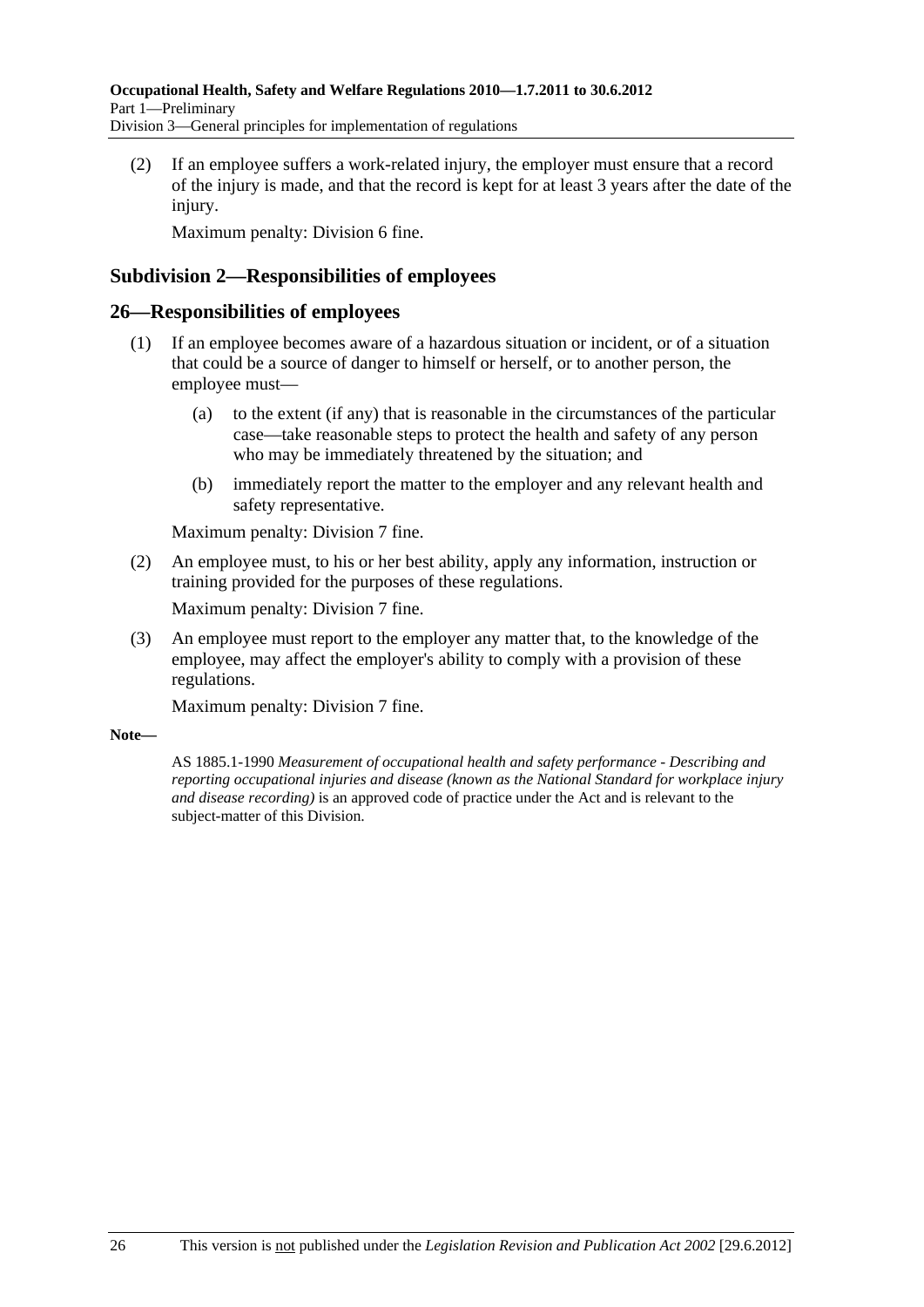# **Part 2—General workplace**

# **Division 1—Access and egress**

# **27—Access and egress**

- (1) The purpose of this regulation is to prescribe standards that must be observed at a workplace so that a person may—
	- (a) move conveniently and safely about the workplace; and
	- (b) leave the workplace in an emergency; and
	- (c) have safe access to any place or workplace amenity.
- (2) A person who undertakes work at a workplace, or on or about a workplace, must be provided with a safe means of access to and egress from—
	- (a) the place where the work must be performed; and
	- (b) any amenities provided for the use of that person.
- (3) A passage or other space used for normal movement about the workplace or intended for emergency egress must be kept free of any obstruction that could hinder or prevent the safe and rapid egress of a person in an emergency and if work must occur in the passage or space, the space for egress must be at least 600 millimetres wide.
- $(4)$  If—
	- (a) the side boundaries of an aisle are not otherwise clearly defined; and
	- (b) it is reasonable that the boundaries of the aisle be defined in the interests of health and safety,

the side boundaries of the aisle must be clearly marked by lines that are—

- (c) not less than 50 millimetres wide; and
- (d) painted or otherwise delineated on the floor in a permanent manner; and
- (e) coloured sunflower yellow; and
- (f) maintained in a clearly visible condition.

#### **Note—**

The following standard is an approved code of practice under the Act and is relevant to the subject-matter of this Division:

AS 1657 *Fixed platforms, walkways, stairways and ladders - Design, construction and installation*

# **Division 2—Amenities**

# **28—Facilities for personal belongings**

- (1) The purpose of this regulation is to require the provision of reasonable access to facilities for keeping clothes and personal belongings at work.
- (2) An employee must be provided with reasonable access to facilities for keeping clothes and personal belongings while at work.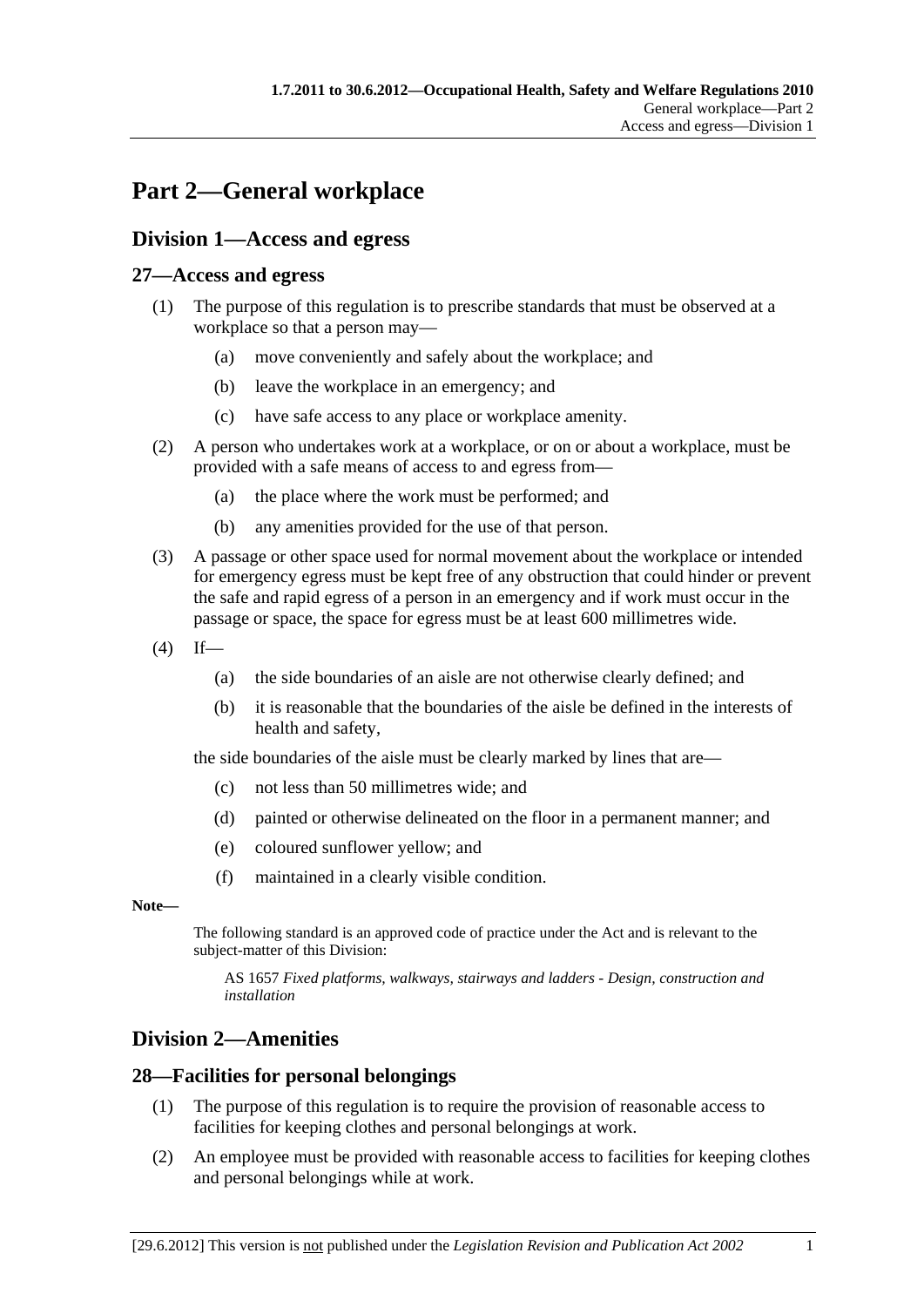#### **29—Facilities for changing clothes**

 (1) The purpose of this regulation is to require the provision of reasonable access to facilities for changing clothes in certain cases.

#### (2) **Buildings**

- $If$ <sub>—</sub>
	- (a) the nature of work or the usual working conditions are such that an employee needs a change of clothes before, during or after work; and
	- (b) the work is usually performed at the same place; and
	- $(c)$
- (i) the workplace is within a building; or
- (ii) a building where changing facilities can be provided is within close proximity to the workplace,

then—

- (d) subject to subregulation (5), separate change rooms for males and females must be provided; and
- (e) each change room must have sufficient space and adequate seating for the maximum number of persons who are changing at a particular time, and be provided with a reasonable number of mirrors and adequate shelving.

#### (3) **Temporary workplaces**

- If—
	- (a) the nature of work or the usual working conditions are such that an employee needs a change of clothes before, during or after work; but
	- (b) either—
		- (i) the work is not usually performed at the same place; or
		- (ii) the workplace is not within a building, and no building where changing facilities can be provided is within close proximity to the workplace,

then—

- (c) subject to subregulation (5), changing facilities must be provided or arranged for male and female employees that—
	- (i) are convenient to the workplace; and
	- (ii) are hygienic; and
	- (iii) afford reasonable privacy; and
	- (iv) if more than 5 employees are required to carry out the work at a particular place for 2 or more weeks—comply with the requirements of subregulation (4); and
- (d) if clothing or boots usually become wet during the course of work and as a result may adversely affect the employee's health, safety or welfare, drying facilities must be provided or arranged.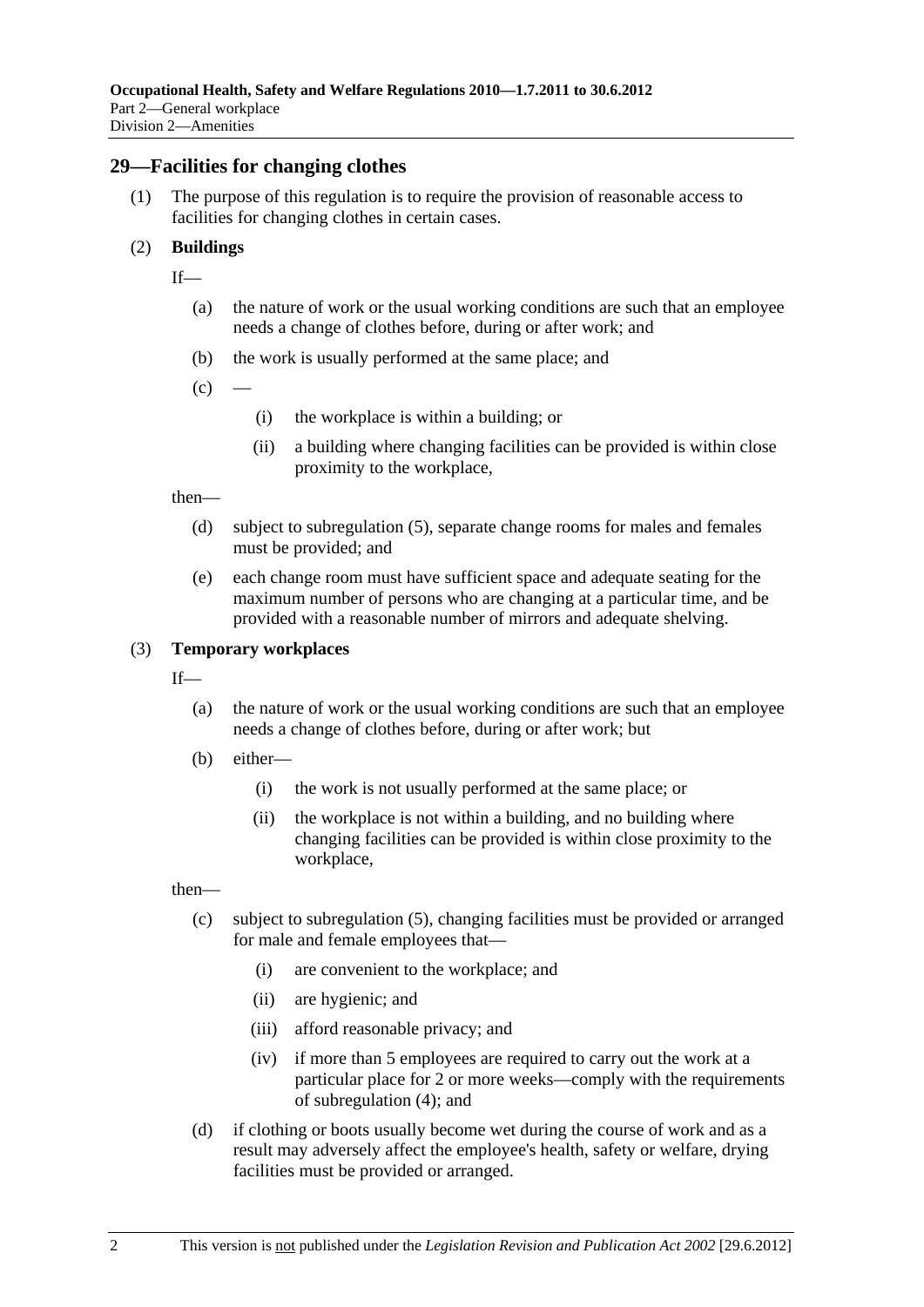- (4) Changing facilities comply with the requirements of this subregulation if the facilities—
	- (a) have a floor area of at least 1 square metre per person for the maximum number of persons who must use the facility at a particular time, and in any event a floor area of at least 9 square metres; and
	- (b) are—
		- (i) weather proofed; and
		- (ii) well ventilated; and
		- (iii) lined; and
		- (iv) fitted with a dry floor and operable windows fitted with flyscreens; and
		- (v) equipped so as to allow persons using the facility to hang their clothes in a reasonable manner.
- (5) If organisational arrangements can be made to provide privacy and security between male and female employees, it is only necessary to provide 1 change room under this regulation.

# **30—Facilities for dining**

 (1) The purpose of this regulation is to require the provision of reasonable access to hygienic facilities for eating meals at work.

### (2) **Buildings**

 $If$ 

- (a) the nature of work or the usual working conditions (including the number of persons at work and the hours worked) are such that it is reasonable that dining facilities for employees involved in the work be provided; and
- (b) the work is usually performed at the same place; and
- $(c)$
- (i) the workplace is within a building; or
- (ii) a building where dining facilities can be provided is within close proximity to the workplace,

then—

- (d) reasonable access to a dining area or dining room must be provided; and
- (e) a dining area or dining room provided under this regulation must—
	- (i) be hygienic and waterproof; and
	- (ii) be separated from any hazard (including noise, dirt and atmospheric contaminants) produced by a work process; and
	- (iii) provide reasonable facilities for washing and storing utensils, boiling water, and storing food in a cool place; and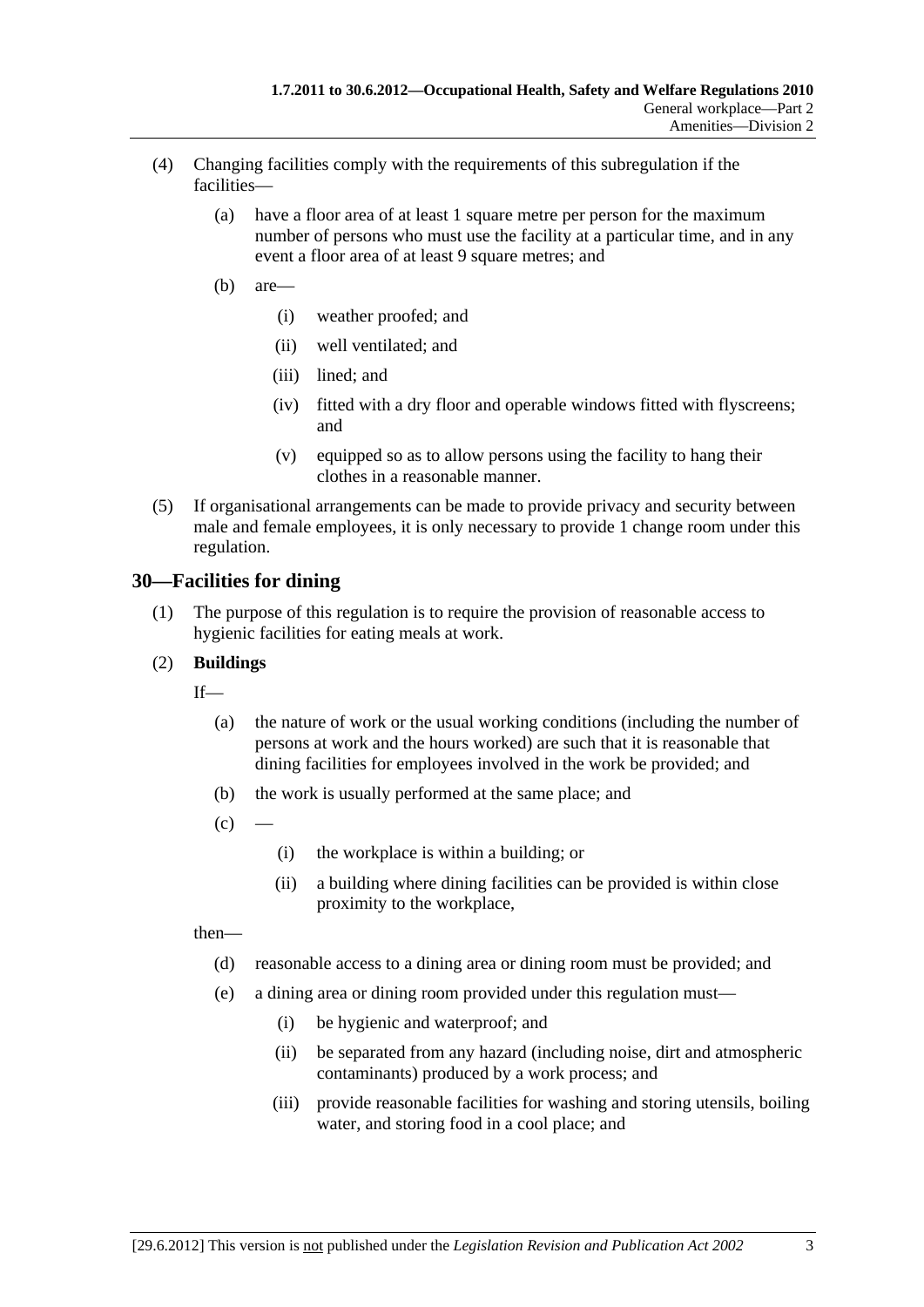- (iv) be fitted with a chair or seat for each person using the facility at a particular time, and provide at least 600 millimetres of table space per person; and
- (v) be supplied with a reasonable number of refuse receptacles that are maintained in a clean and hygienic condition.

### (3) **Temporary workplaces**

 $If$ <sub>—</sub>

- (a) the nature of work or the usual working conditions are such that it is reasonable that dining facilities for employees involved in the work be provided; but
- (b) the workplace is not within a building, and no building where dining facilities can be provided is within close proximity to the workplace,

then—

- (c) the employees who are required to carry out the work must have access to reasonable dining facilities that are—
	- (i) separate from, but convenient to, the workplace; and
	- (ii) hygienic; and
	- (iii) protected from the weather; and
- (d) if more than 5 employees are required to carry out the work at a particular place for 2 or more weeks, those facilities must comply with subregulation (4).
- (4) Dining facilities comply with the requirements of this subregulation if the facilities—
	- (a) have a floor area of at least 1 square metre per person for the maximum number of persons who must use the facility at a particular time and in any event a floor area of at least 9 square metres; and
	- (b) are—
		- (i) well ventilated; and
		- (ii) lined; and
		- (iii) fitted with a dry floor and operable windows fitted with flyscreens; and
		- (iv) equipped with a reasonable table and seating accommodation; and
		- (v) provided with suitable facilities for washing and storing utensils, boiling water, and storing food in a cool place; and
		- (vi) supplied with a reasonable number of refuse receptacles which are maintained in a clean and hygienic condition.

# **31—Combined facilities**

 (1) The purpose of this regulation is to allow facilities for personal belongings, changing facilities and dining facilities to be combined in certain circumstances.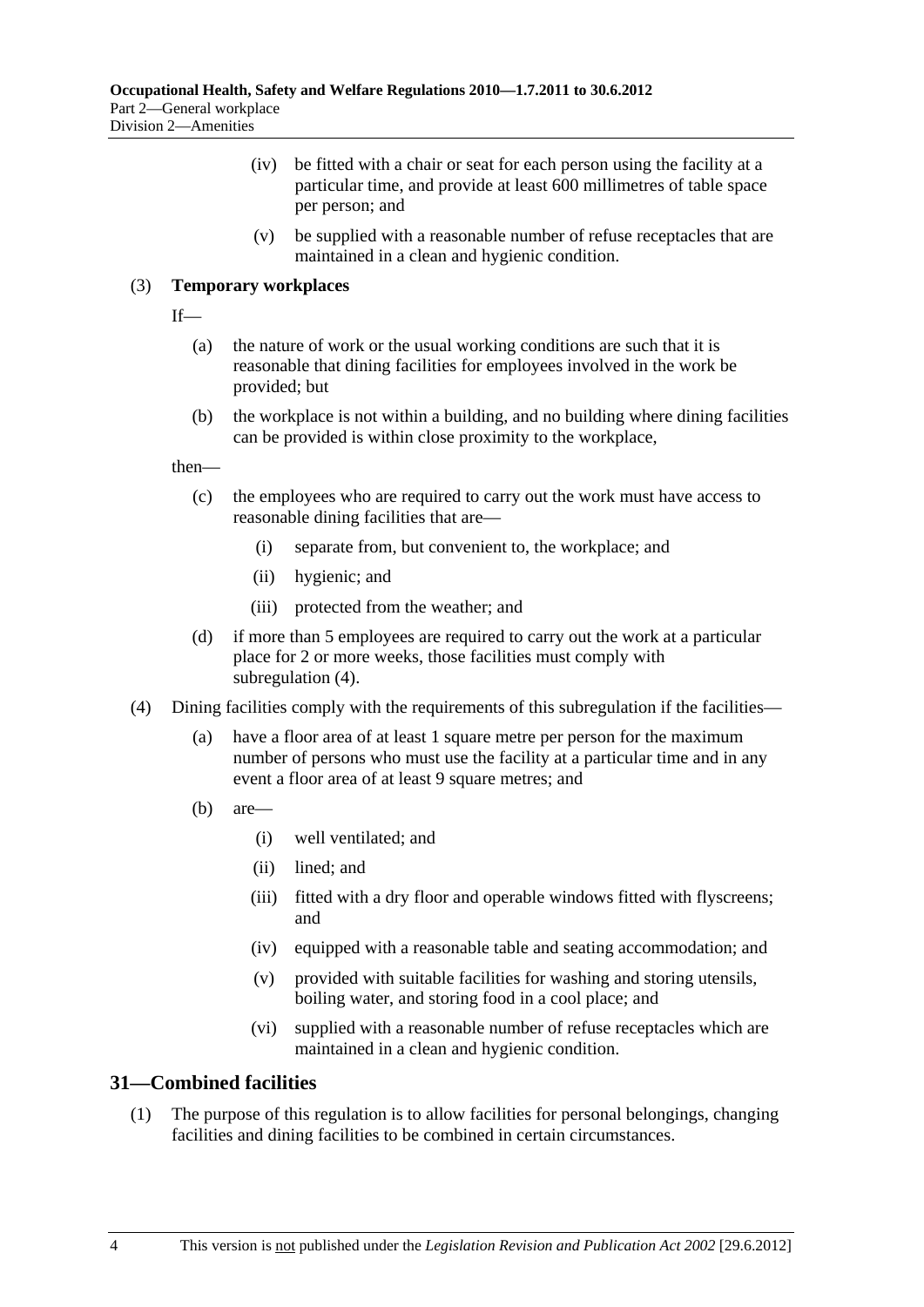# $(2)$  If—

- (a) no more than 15 persons are employed at a workplace; and
- (b) the clothing worn by them at work would not cause a risk to persons who are eating,

the facilities required under the preceding regulations of this Division may be combined subject to the qualification that the facility must have a floor area of at least 1.2 square metres per person for the maximum number of persons who must use the facility at a particular time.

# **32—Toilets**

- (1) The purpose of this regulation is to ensure provision of reasonable access to toilet facilities at workplaces.
- (2) Each employee at work must have reasonable access to toilet facilities provided in accordance with the following requirements:
	- (a) there must be at least 1 toilet per 15 employees (or portion of 15 employees) at work at any particular time; and
	- (b) if a female is employed at the workplace, adequate and hygienic means for sanitary disposal must be provided.
- (3) A toilet provided pursuant to subregulation (2)—
	- (a) if situated at a permanent workplace in a sewered area—must be a watercloset attached to a sewer; and
	- (b) if situated at a permanent workplace outside a sewered area—must be a watercloset attached to a septic tank, or to some other system approved by the Director; and
	- (c) if situated at a temporary workplace—
		- (i) within the metropolitan area or a township—must be a watercloset attached to a sewer or septic tank, or a water flush chemical closet; or
		- (ii) outside the metropolitan area or a township—must be a water flush chemical closet, an earth closet, or a system that complies with the *Public and Environmental Health Act 1987*; and
	- (d) must be maintained in a clean and hygienic working condition.
- (4) However, a toilet need not be provided at a temporary workplace if—
	- (a) premises with a clean and hygienic toilet facility are reasonably accessible on the site; and
	- (b) the owner of the premises has given permission for people working on the site to use the facility; and
	- (c) the number of people working on the site at any one time does not exceed 5 people.
- (5) Access to separate toilets for males and females must be provided unless, taking into account the size of the workplace and the organisational arrangements that can be made to provide privacy and security between male and female employees, it is reasonable to provide access to a single facility.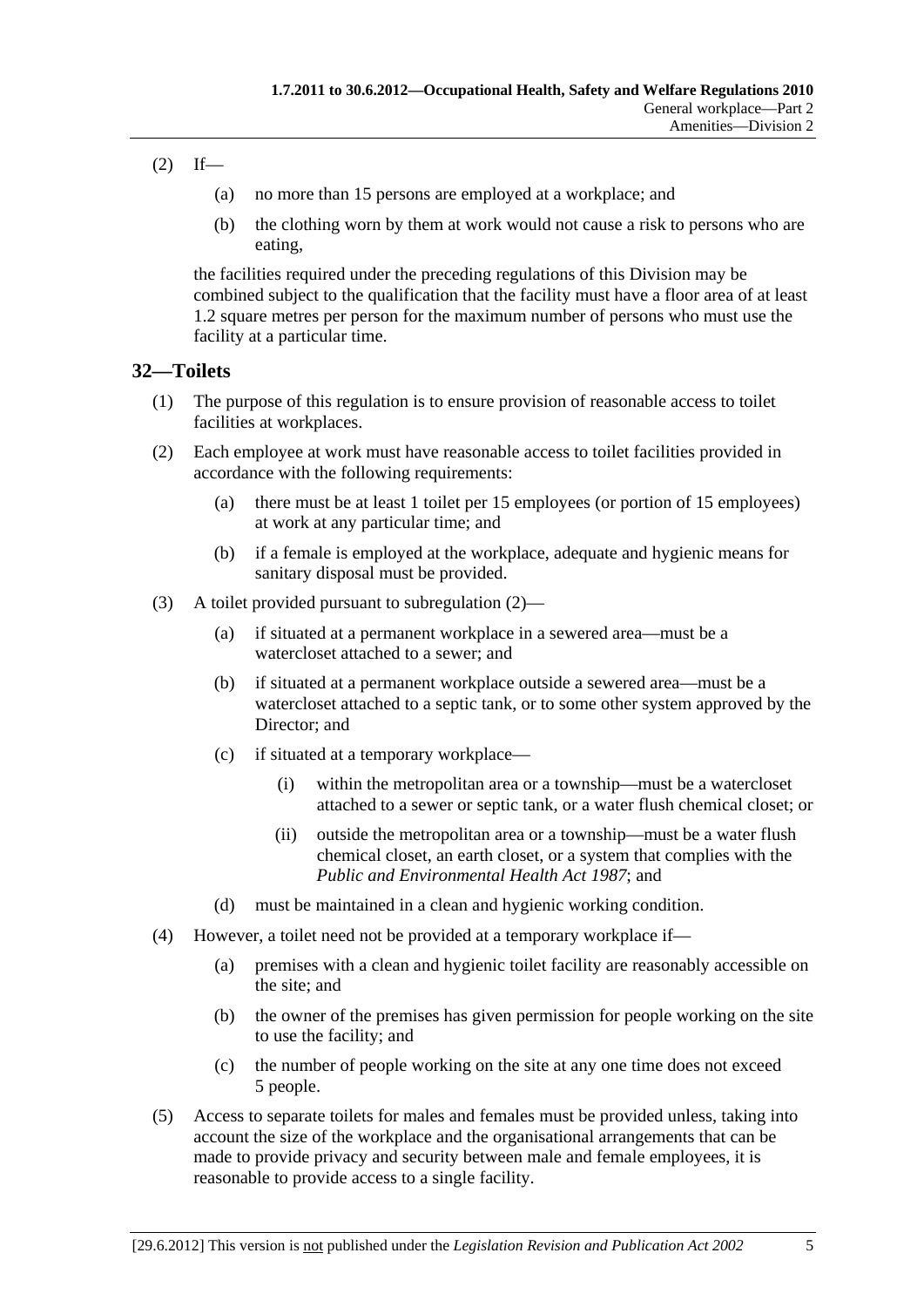(6) In this regulation—

*township* has the same meaning as in the *Local Government Act 1999*.

### **33—Washing facilities**

- (1) The purpose of this regulation is to ensure the provision of reasonable access to washing facilities at workplaces.
- (2) Each employee at work must have reasonable access to handwashing facilities in the ratio of at least 1 washing facility per 15 employees (or portion of 15 employees) at work at a particular time.
- (3) A handwashing facility provided under subregulation (2) must include running water or, if the provision of running water is not practicable, an adequate supply of clean water must be provided for use in the handwashing facility.
- (4) If the nature of the work or the usual working conditions are such that an employee needs a shower after work, the employee must have access to shower facilities as follows:
	- (a) unless otherwise prescribed in relation to a particular kind of work—
		- (i) except where subparagraph (ii) applies—there must be at least 1 shower per 15 persons (or portion of 15 persons) who require a shower at a particular time;
		- (ii) where the work is hot, arduous or dirty, there must be at least 1 shower per 10 persons (or portion of 10 persons) who require a shower at a particular time;
	- (b) organisational arrangements must be made to provide privacy and security between male and female employees.

#### **34—Drinking water**

- (1) The purpose of this regulation is to ensure that an adequate supply of cool and potable drinking water is available for persons at work.
- (2) A supply of drinking water must be available for each employee at work.

#### **35—Arrangements for sickness**

- (1) The purpose of this regulation is to require that arrangements are made for the well-being of a person at work in case of sickness.
- (2) If a first aid room or health centre is not provided at a workplace, a rest area must be provided or suitable administrative arrangements must be made to ensure the well-being of a person who becomes sick while at work.

#### **36—Seating**

- (1) The purpose of this regulation is to require the provision of reasonable access to seating for employees.
- (2) If a task can be effectively performed while seated and it is reasonable to provide a seat having regard to the nature of the work, a seat must be provided for the use of an employee who performs that task.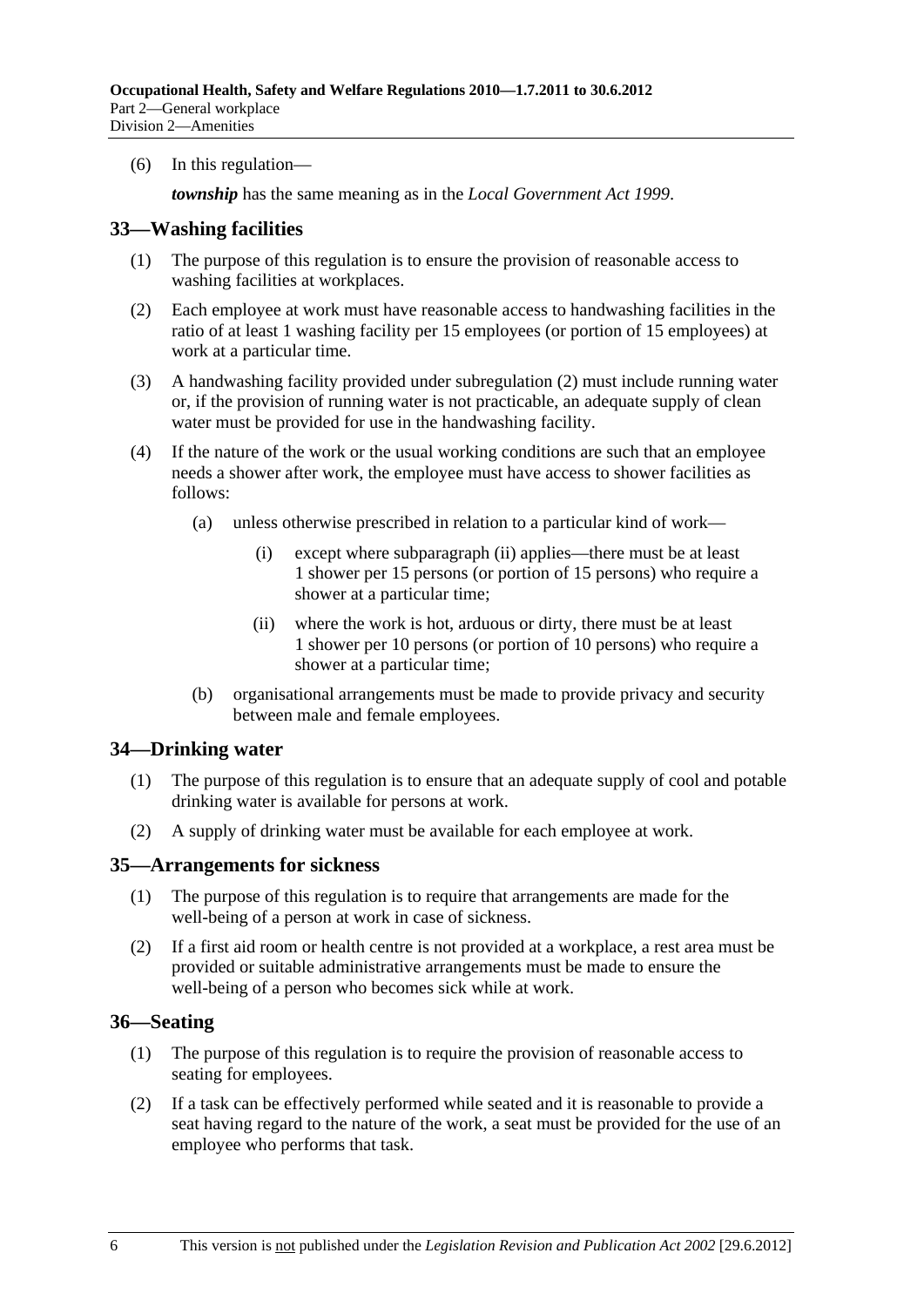- (3) If a task cannot be effectively performed while seated, but it is possible for an employee performing that task to sit from time to time, a seat must be available for the use of an employee who performs that task during the periods when sitting is possible.
- (4) The type and design of a seat provided for the purposes of this regulation must—
	- (a) be ergonomically sound; and
	- (b) provide suitable support; and
	- (c) be appropriate to the type of work.

# **Division 3—Buildings and their precincts**

# **37—Application**

- (1) Subject to subregulation (2), this Division applies to a building that comprises or includes a workplace.
- (2) This Division does not apply in relation to—
	- (a) a place of residence, unless it is used as a workplace on a regular basis; or
	- (b) a workplace where a self-employed person works alone.

### **38—Floors**

- (1) The purpose of this regulation is to prescribe standards that must be observed in relation to the construction and maintenance of the floors of a workplace within a building.
- (2) The floor of a workplace within a building—
	- (a) must be sufficiently strong to support safely plant and materials, and any person at work; and
	- (b) must have an even, unbroken and slip-resistant surface that as far as reasonable is free of indentations or other obstructions that could cause a person to trip or stumble; and
	- (c) must be designed in a manner that allows any work to be carried out safely; and
	- (d) must be designed to provide adequate drainage where, due to the nature of the work, liquids may come into contact with the floor; and
	- (e) if subject to use by vehicles, must be maintained in a condition that allows the safe operation and use of a vehicle; and
	- (f) if fixed coverings are used on only a part of the floor, must be such that the coverings are installed so as to prevent danger from tripping.
- (3) If a spillage of a liquid or material occurs that could present a hazard to any person in the vicinity of that section of the floor, reasonable steps must be taken to warn persons of the risk and arrange for the removal of the hazard.
- (4) If a person at work must stand for a significant proportion of a work shift in substantially the same position on a floor or work platform that would otherwise constitute a hard surface, a mat or other floor covering that is—
	- (a) of low thermal conductivity; and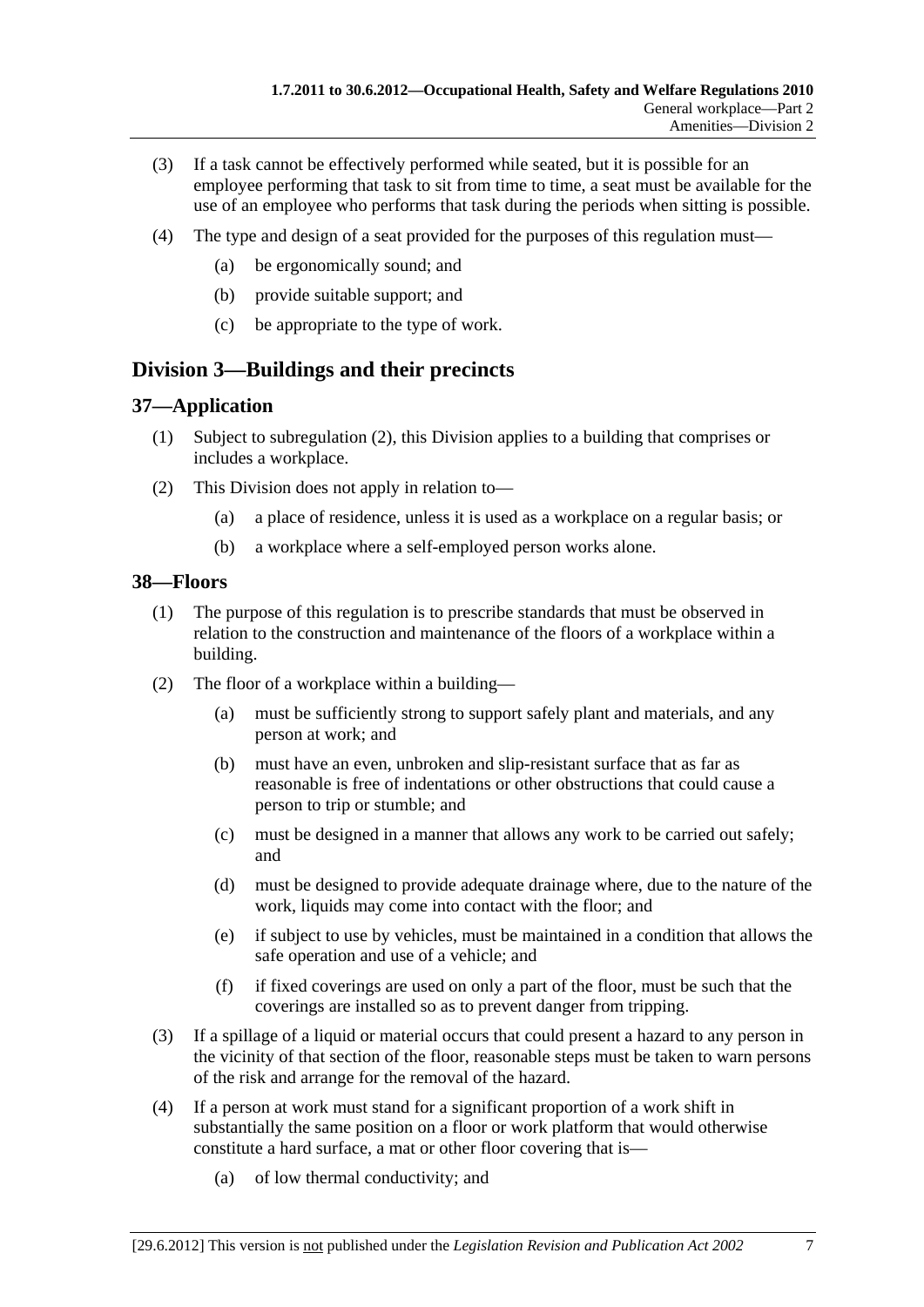(b) designed to give reasonable relief from the hard surface,

must be provided.

### **39—Fragile roofing materials**

- (1) The purpose of this regulation is to provide for—
	- (a) notices warning of fragile roofs; and
	- (b) safe access, and safe systems of work, for a person who must be on a fragile roof; and
	- (c) the safe guarding of any part of a roof that consists of fragile materials that allow light to enter a building or structure.
- (2) If the whole or any part of the roof of a building or structure that comprises or includes a workplace consists of (or includes) any fragile material, then appropriate steps must be taken to warn persons who may be required to carry out work on the roof.
- (3) Appropriate steps under subregulation (2) may include the display of a sign—
	- (a) that complies with AS 1319 *Safety signs for the occupational environment* and states:

#### DANGER

#### FRAGILE ROOFING

#### USE CRAWL BOARDS; or

- (b) that advises a person to seek the advice of appropriate personnel before commencing work on the roof.
- (4) If part of the roof of a building or structure that comprises or includes a workplace consists of a fragile skylight—
	- (a) safety wire mesh must be securely fixed immediately above or below the skylight (and in the case of mesh above the skylight, it must be resistant to corrosion); or
	- (b) securely fixed and adequately maintained barriers must be installed around the skylight.
- (5) Subregulation (4) does not apply in relation to a skylight that satisfies the impact resistance test prescribed by AS 1562.3 *Design and installation of sheet roof and wall cladding - Plastic*.
- (6) If work must be carried out on a roof that consists of (or includes) any fragile material—
	- (a) a person performing or assisting with the work must be provided with safe access to the roof; and
	- (b) a safe system of work must be provided and maintained in relation to the performance of the work; and
	- (c) if there is no reasonably practicable alternative to a person working on the roof, a person working on the roof must be provided with (and use) walkways or crawling boards of a suitable size and strength.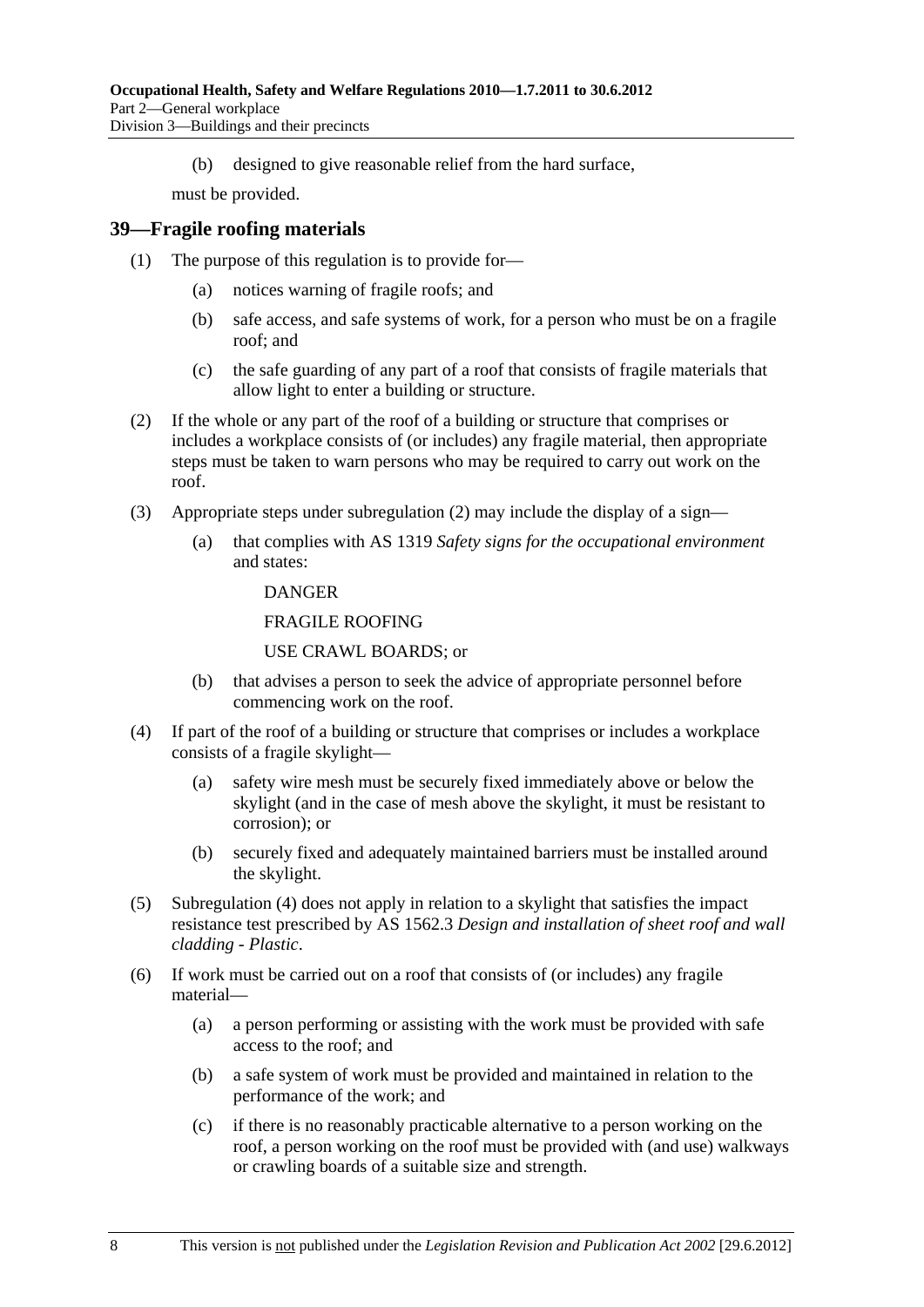#### **Note—**

AS 1562.3 *Design and installation of sheet roof and wall cladding - Plastic* is an approved code of practice under the Act and is relevant to the subject-matter of this regulation.

#### **40—Space per person**

- (1) The purpose of this regulation is—
	- (a) to prescribe minimum space requirements to allow a person who works in a building to perform his or her work in a safe manner; and
	- (b) to prevent overcrowding in workplaces within buildings.
- (2) If a person performs work within a building, the person must have adequate working space to carry out the work in a safe manner.
- (3) Without limiting the operation of subregulation (2), if the main part of the person's work is performed at a workstation and the person is required to stand or sit in the same place at that workstation for a substantial period of time, then—
	- (a) if the work is carried out at a desk (other than a desk situated in a cashier's booth or compartment)—a minimum of 3 square metres of working space must be provided; and
	- (b) in any other case—adequate working space must be determined taking into consideration—
		- (i) the type of work area; and
		- (ii) the physical actions required to perform the task; and
		- (iii) the mobility requirements of the work performed; and
		- (iv) other ergonomic factors which could affect performance of the task in a safe manner.
- (4) The distance from the floor to a ceiling of a room where a person works on a regular basis must be at least 2.4 metres.
- (5) Persons at work must not be so grouped in a building as to cause a risk to their health, safety or welfare.
- (6) A workplace within a building must not become so crowded as to cause a risk to the safety of a person within the building.
- (7) In this regulation—

*working space* means a floor area, excluding any area taken up by furniture, fittings or equipment, that is kept available for the person's use and that comprises the place where the person must stand or sit plus the area that is immediately adjacent to that place.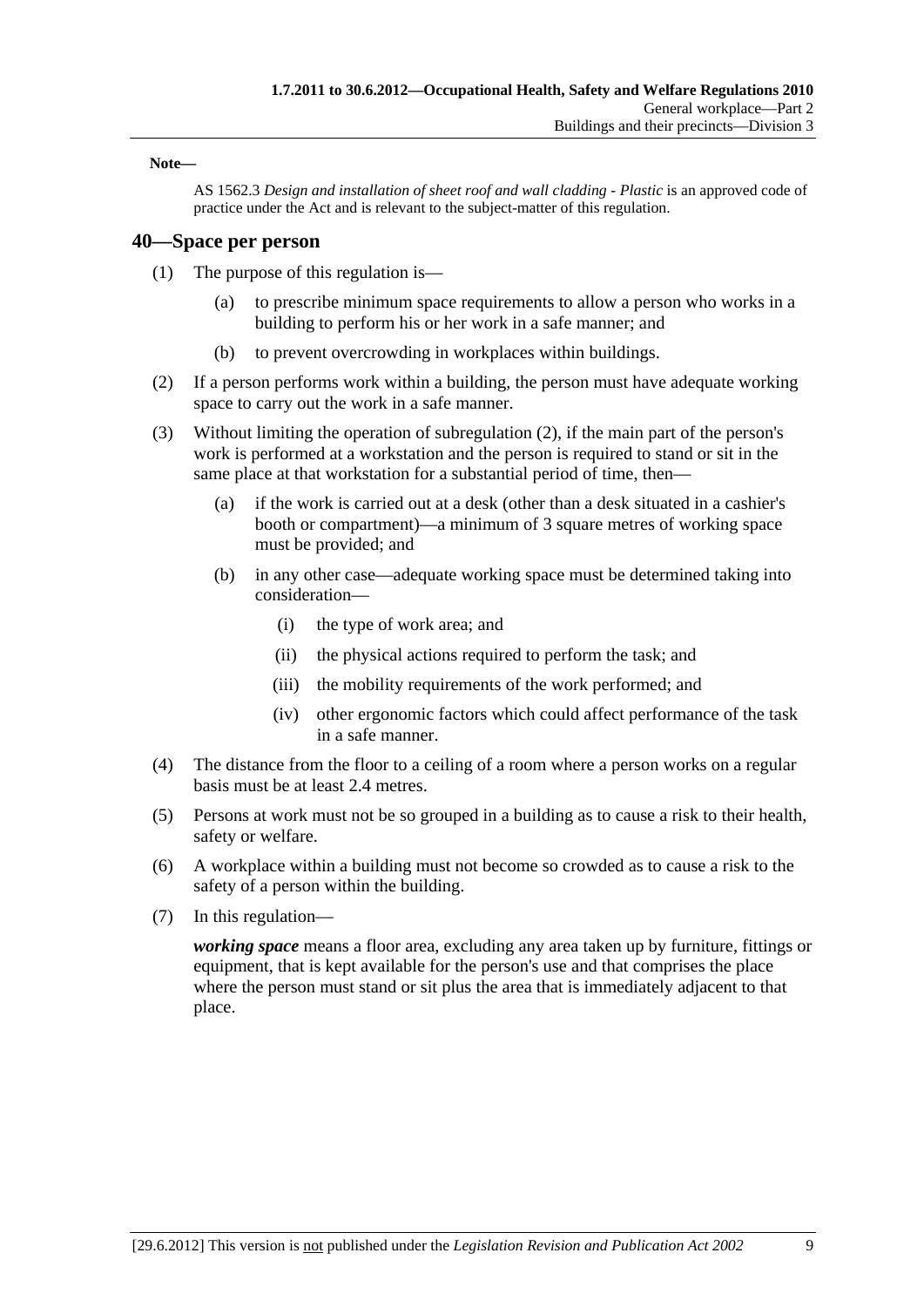# **Division 4—Confined spaces**

# **41—Preliminary**

The purpose of this Division is to prescribe standards to ensure—

- (a) that designers, manufacturers and suppliers of confined spaces eliminate, or where that is not reasonably practicable, minimise, the need to enter a confined space; and
- (b) that persons in control of confined spaces eliminate, or where that is not reasonably practicable, minimise, risks to persons who must enter or work in a confined space.

# **42—Design, manufacture, supply and modification**

- (1) A person who designs, manufactures or supplies a confined space must ensure—
	- (a) so far as is reasonably practicable, that the design eliminates the need for persons to enter the confined space; and
	- (b) if entry may be required, that the confined space is provided with safe means of entry and exit.
- (2) A person who modifies a confined space must ensure that the modification does not detrimentally affect the safe means of entry and exit.

#### **43—Hazard identification and risk assessment**

- (1) An employer must identify any confined space associated with the performance of work and any reasonably foreseeable hazard associated with working in the confined space.
- (2) An employer must ensure, before any work which involves entry into a confined space is commenced for the first time, that a risk assessment is undertaken by a competent person.
- (3) A risk assessment undertaken for the purposes of subregulation (2) must at least include an assessment of the following:
	- (a) if the work can be carried out without the need to enter the confined space;
	- (b) the nature of the confined space and the work required to be carried out;
	- (c) the various ways in which the work could be carried out;
	- (d) the risks associated with the method of work selected, the plant to be used, and any potentially hazardous condition that may exist inside the confined space;
	- (e) the need for emergency and rescue procedures.
- (4) An employer must ensure that the risk assessment required under subregulations (2) and (3) is revised whenever there is evidence that indicates that it is no longer valid.
- (5) An employer must ensure that a report is prepared on any risk assessment under this regulation and that the report is retained for at least 5 years from the date of the last entry in the report.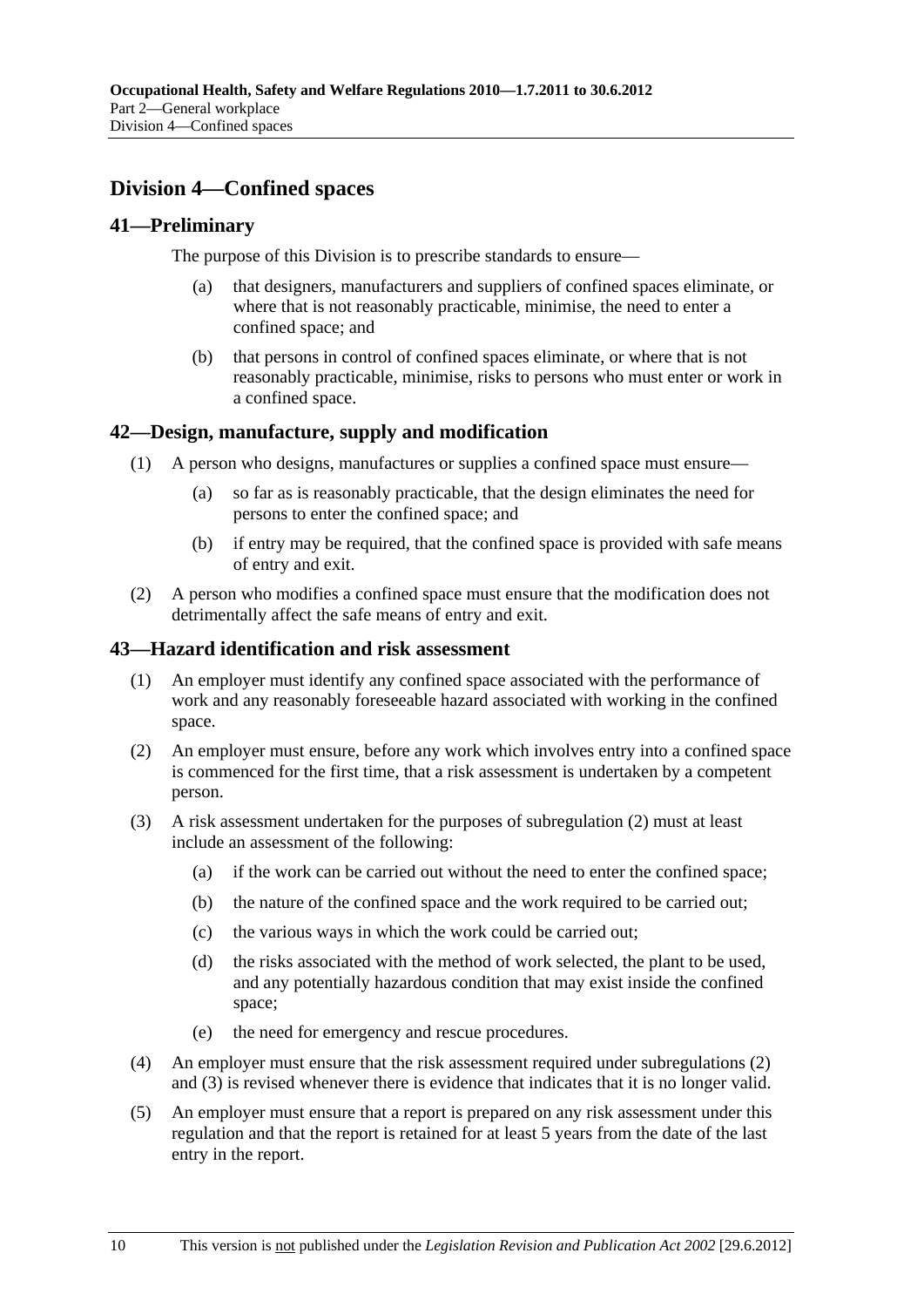# **44—Control of risk**

- (1) An employer must ensure before a person enters a confined space, so far as is reasonably practicable—
	- (a) that the confined space contains a safe oxygen level; and
	- (b) that any atmospheric contaminant in the confined space is reduced to below the relevant exposure standard (taking into account NOHSC's *Adopted National Exposure Standards for Atmospheric Contaminants in the Occupational Environment*); and
	- (c) that the concentration of any flammable contaminant in the atmosphere of the confined space is below 5% of its LEL; and
	- (d) that the confined space is free from extremes of temperature; and
	- (e) that appropriate steps are taken to control any risk associated with the presence of any vermin; and
	- (f) that all potentially hazardous services, including process services, normally connected to the confined space are positively isolated in order to prevent—
		- (i) the introduction of any material, contaminant, agent or condition harmful to a person in the confined space; and
		- (ii) the activation or energising of any equipment or service that may pose a risk to the health or safety of a person in the confined space.
- (2) If a confined space must be cleared of contaminants in order to comply with subregulation (1), the employer must ensure—
	- (a) that the contaminants are removed with the use of a suitable purging agent; and
	- (b) that pure oxygen, or a gas mixture which has oxygen in a concentration greater than 21% by volume, is not used for purging or ventilation.
- (3) If it is not reasonably practicable to provide a safe oxygen level, or atmospheric contaminants cannot be reduced to safe levels, an employer must ensure that a person does not enter a confined space unless the person is equipped with suitable respiratory protective equipment.
- (4) If a need to enter a confined space has been identified and appropriate risk assessment has occurred, an employer must provide and maintain equipment that is appropriate to the work to be carried out, including equipment for—
	- (a) personal protection; and
	- (b) rescue; and
	- (c) first-aid; and
	- (d) fire suppression.
- (5) An employer must ensure, before a person enters a confined space, and while a person is within a confined space, that appropriate signs and protective barriers are erected to prevent unauthorised persons from entering the area.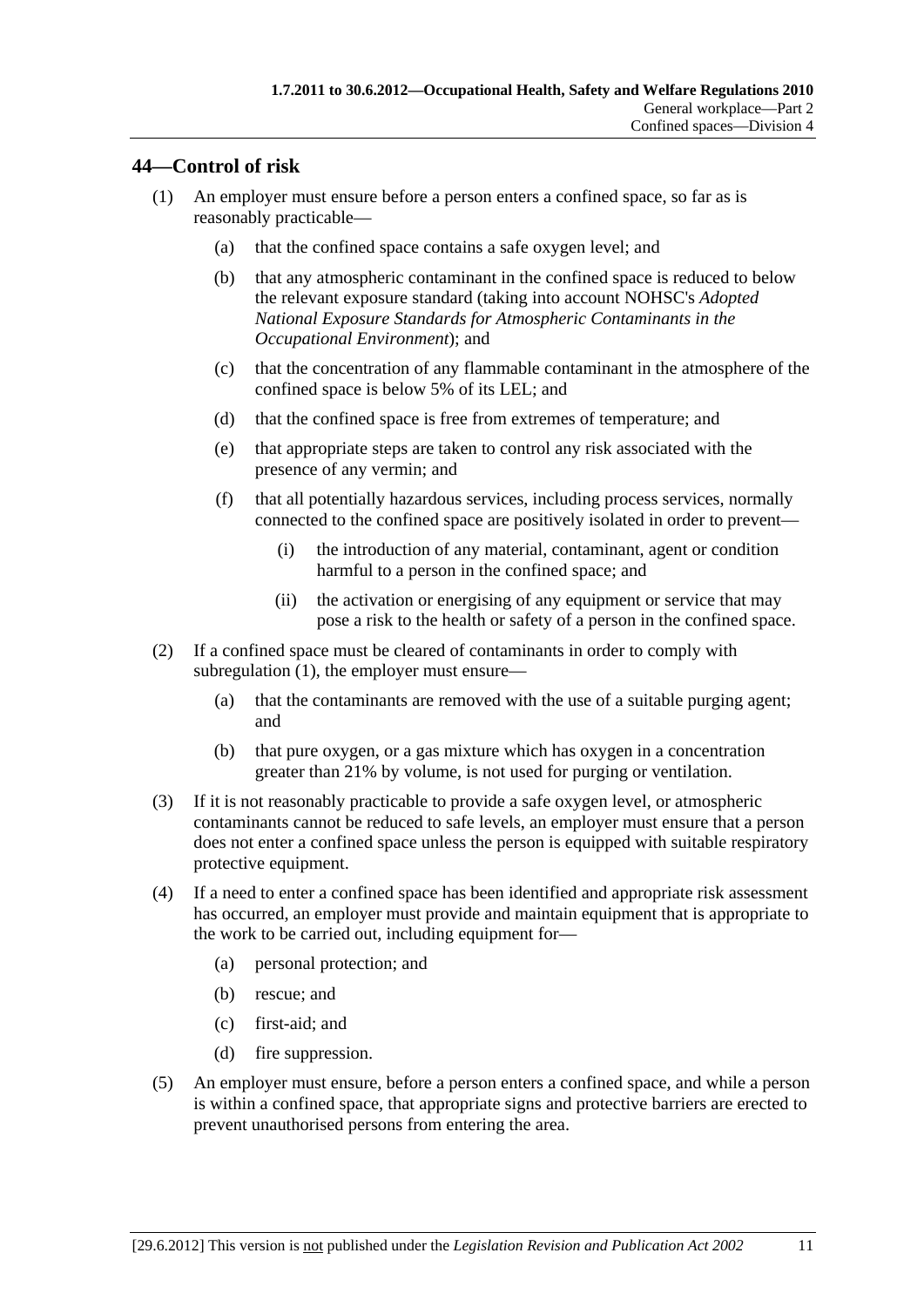(6) An employer must ensure that atmospheric monitoring of the confined space that is consistent with the risk assessment is carried out (if required by virtue of that assessment).

# **45—Entry permit**

- (1) An employer must not allow a person to enter the confined space except with express permission to do so (an *entry permit*).
- (2) An employer must ensure that an entry permit under subregulation (1)—
	- (a) is in writing; and
	- (b) includes any precautions or instructions necessary for safe entry to the confined space and the performance of the relevant work; and
	- (c) is kept for a period of at least 1 year.
- (3) 1 permit may relate to—
	- (a) the person responsible for the direct control of the work; and
	- (b) the persons who must carry out the work.
- (4) An employer must ensure that each person who must carry out the work described in the entry permit is advised of, and understands, the contents of the entry permit.
- (5) An employer must ensure that a written acknowledgment of the completion of the work in the confined space is prepared and that all persons involved in the work have left the space before the confined space is returned to normal use.

# **46—Control of fire and explosion risk**

- (1) If the concentration of flammable contaminant in the atmosphere of a confined space is found to be between 5 and 10% of its LEL, an employer must ensure that a person does not enter or remain in the confined space unless a continuous monitoring and suitably calibrated flammable gas detector is used in the confined space while the person is present in the confined space.
- (2) If the concentration of flammable contaminant in the atmosphere of a confined space is found to be 10% or more of its LEL, an employer must ensure that no person is allowed to enter or remain in the confined space.
- (3) An employer must ensure that no work is carried out within a confined space, or on the outside surface of a confined space—
	- (a) if the work or any plant is likely to cause or create a risk to the health or safety of a person in the confined space; or
	- (b) if the work or any plant is likely to cause or create a risk of a fire or explosion.

#### **47—Rescue arrangements**

 (1) If a risk assessment (or a review of a risk assessment) indicates a risk to health or safety, an employer must ensure that no person enters a confined space unless a person or persons are on stand-by outside the confined space to render assistance in the event of an emergency.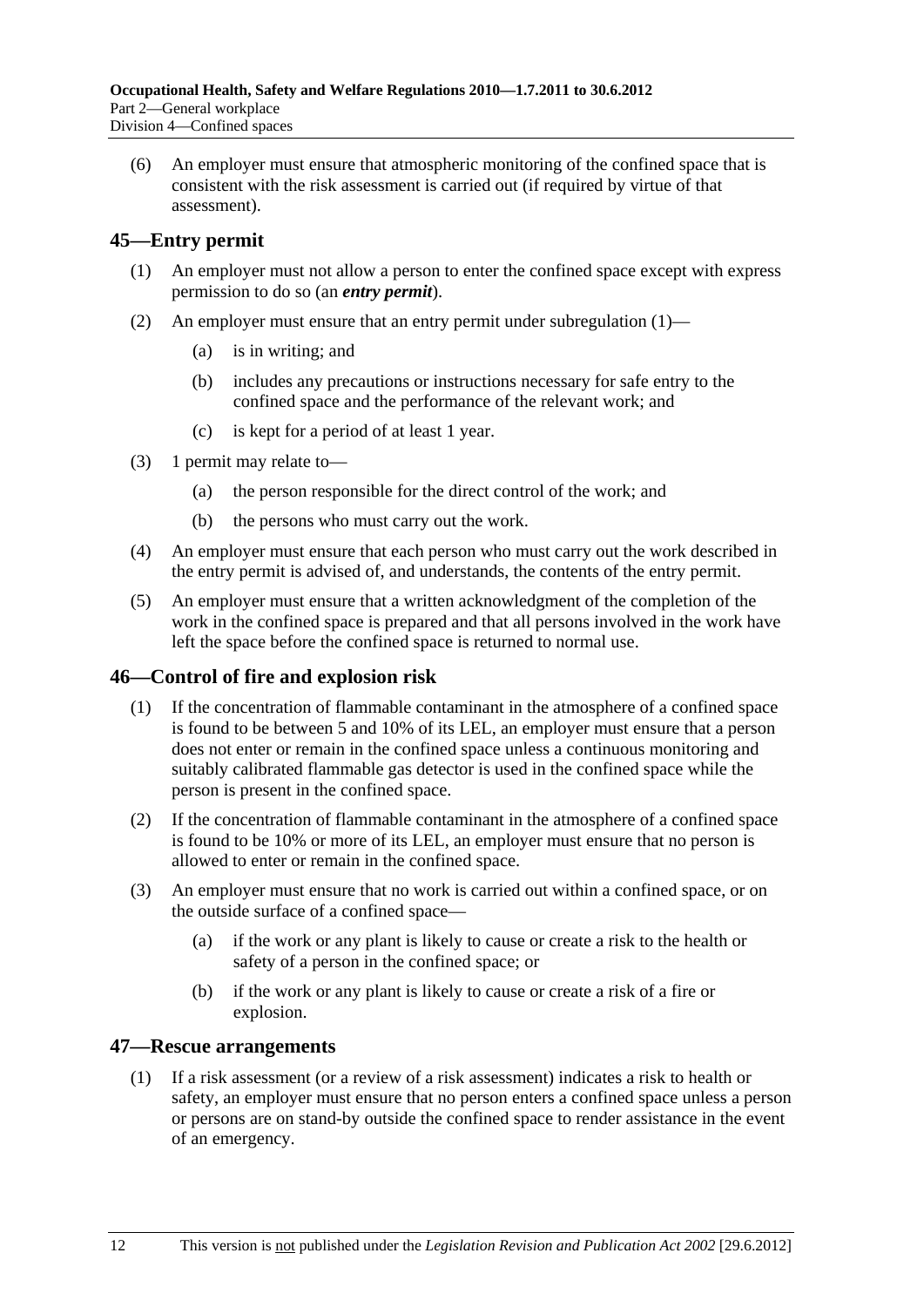- (2) An employer must provide appropriate arrangements for the effective rescue of a person from a confined space in the event of an emergency, including—
	- (a) openings for entry and exit to the confined space of adequate size to permit rescue of any person who may enter the confined space; and
	- (b) procedures to prevent obstruction of the openings by fittings or equipment which could impede rescue,

or, where compliance with paragraphs (a) and (b) is not reasonably practicable, by the provision of a suitable alternative means of rescue.

# **48—Education and training**

- (1) An employer must provide suitable and adequate training for each employee who—
	- (a) is required to carry out work in or on a confined space; or
	- (b) undertakes a risk assessment of a confined space; or
	- (c) issues an entry permit; or
	- (d) designs or lays out a workplace that incorporates, or could incorporate, a confined space; or
	- (e) manages or supervises persons working in or near a confined space; or
	- (f) maintains equipment used for or during work in a confined space; or
	- (g) purchases, distributes or maintains personal protective equipment for use in a confined space; or
	- (h) is on stand-by during the performance of work in a confined space; or
	- (i) could be involved in a rescue or first-aid procedure involving work in a confined space.
- (2) The training must, insofar as is relevant to the performance of the particular work and the employee's duties, at least relate to the following:
	- (a) the hazards associated with confined spaces;
	- (b) risk assessment procedures;
	- (c) control measures for confined spaces;
	- (d) the selection, use, fit and maintenance of safety equipment.
- (3) An employer must keep a record of the training provided to an employee for the purposes of this regulation, and—
	- (a) keep the record for at least 5 years from the date of the training; and
	- (b) make the record available, on request, to the relevant employee and an inspector under the Act.

**Note—** 

The following standards are approved codes of practice under the Act and are relevant to the subject-matter of this Division:

- (a) AS/NZS 1715 *Selection, use and maintenance of respiratory protective equipment*
- (b) AS/NZS 1716 *Respiratory protective devices*
- (c) AS 2865 *Confined spaces*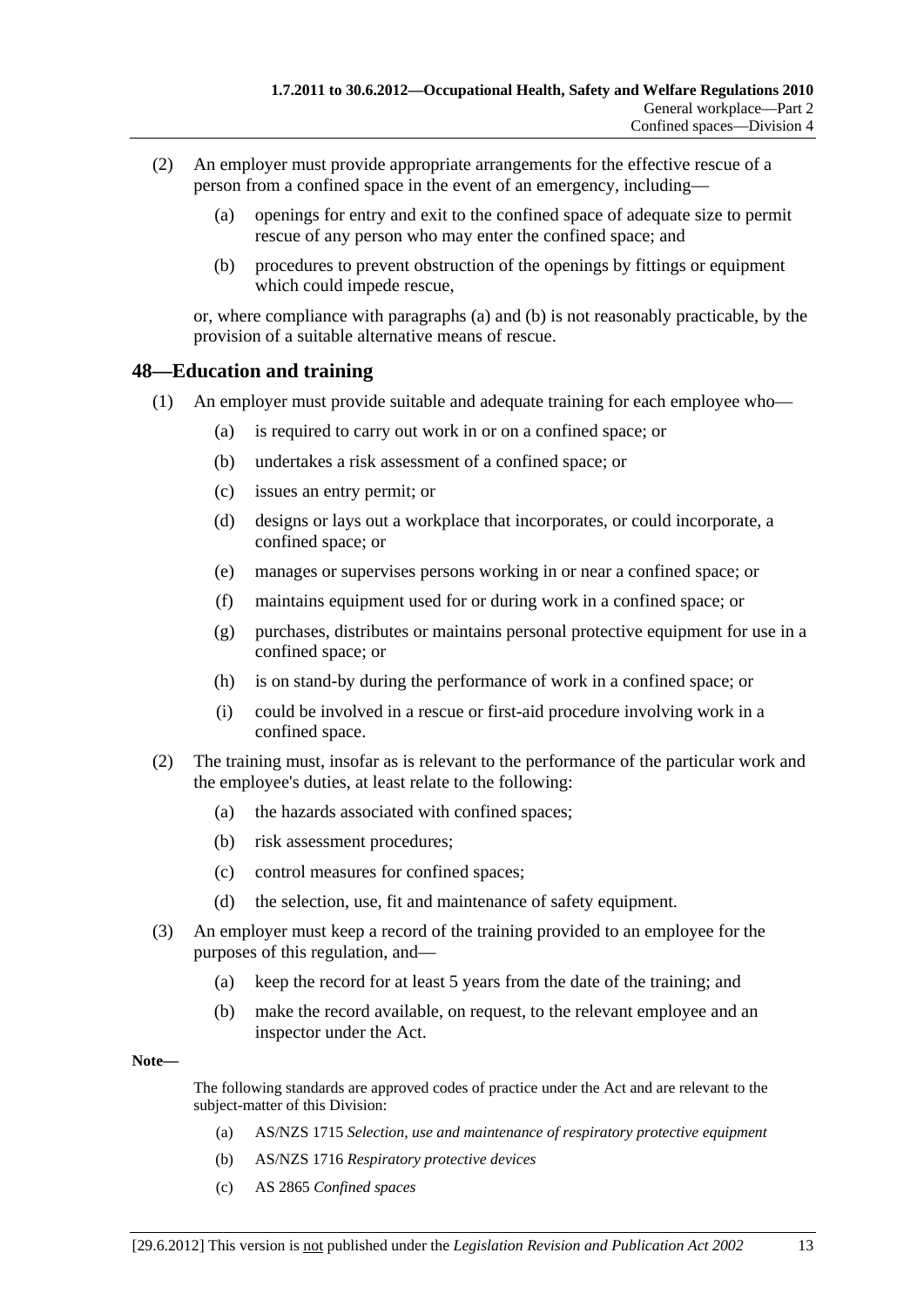# **Division 5—Electrical**

# **49—Preliminary**

The purpose of this Division is—

- (a) to ensure that persons at work are, as far as is reasonably practicable, safe from the risks of injury caused by electricity; and
- (b) to minimise the risk of injury, electrical shock or fire at a workplace through the use of, or on account of, any electrical installation or electrical plant; and
- (c) to ensure that any electrical work performed on any electrical installation or electrical plant is carried out by a competent person.

### **50—Work in vicinity of electrical hazards**

Without limiting the operation of any other regulation, if work must be carried out in proximity to exposed live equipment or cables, or to any other electrical hazard, steps must be taken to ensure compliance with any relevant requirements of the *Electricity Act 1996*, and the regulations made under that Act.

### **51—Competency requirements**

Any electrical work performed on any electrical installation or electrical plant at a workplace must be carried out by a competent person who must be, if required by the *Plumbers, Gas Fitters and Electricians Act 1995*, licensed under that Act.

#### **52—Electrical installations etc**

Any electrical installation, plant, materials, equipment or apparatus within a workplace must be so designed, constructed, installed, protected, maintained and tested so as to minimise the risk of injury, electrical shock or fire.

# **53—General requirement for hazard identification at workplace**

An employer must ensure—

- (a) that any electrical hazard at a workplace is identified and assessed in accordance with regulation 20; and
- (b) that any risks to health or safety arising out of an electrical hazard identified under paragraph (a) are eliminated, or minimised and controlled, in accordance with regulation 21.

### **54—Electrical installations—hazard identification, risk assessment and control of risk**

(1) An employer must ensure—

- (a) that hazards are identified and risks assessed in accordance with regulation 20—
	- (i) before the connection and supply of electricity to a new electrical installation at a workplace; and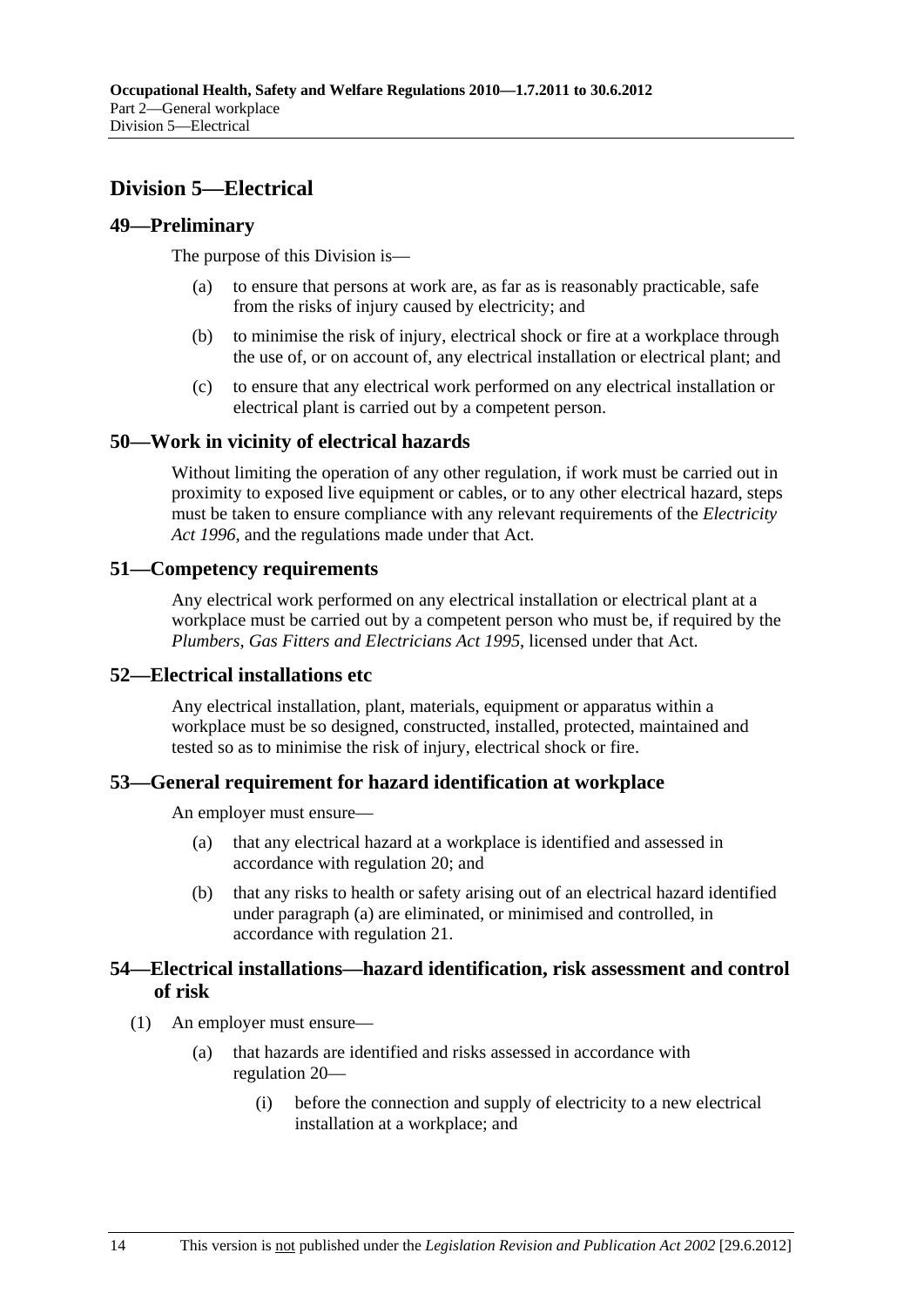- (ii) before the modification, maintenance or repair of an existing supply of electricity to or at a workplace, or of an existing electrical installation at a workplace; and
- (b) that any risks to health or safety arising out of a hazard identified under paragraph (a) are eliminated, or minimised and controlled, in accordance with regulation 21.
- (2) All electrical installations within the scope of AS/NZS 3000 *Electrical installations (known as the Australian/New Zealand Wiring Rules)* must be designed, constructed, installed, protected, maintained and tested so as to comply with that standard on the basis that—
	- (a) the standard as it exists at the time of installation of the electrical installation is the minimum standard that will apply; and
	- (b) if the electrical installation is modified, it is the standard as it exists at the time of modification that will be the minimum standard that will then apply with respect to the modification.

# **55—Inspection and testing of electrical plant**

- (1) Regular inspection and testing must be performed on electrical plant in the workplace if the supply of electricity is through a socket outlet to—
	- (a) hand held electrical plant; or
	- (b) electrical plant that is moved while in operation; or
	- (c) electrical plant that is moved between operations in circumstances where damage to the electrical plant or to a flexible supply cord could reasonably occur; or
	- (d) electrical plant where electrical safety could be affected by the operating environment.
- (2) If electrical plant is fixed, it must be inspected and tested after taking into account—
	- (a) information provided by the designer or manufacturer of the electrical plant; and
	- (b) any hazard identification and risk assessment process that is relevant to the use of the electrical plant in its intended work environment.

# **56—Provision of R.C.D.s**

- (1) Subject to complying with any requirement of a preceding regulation under this Division, any risk associated with the supply of electricity through a socket outlet must be minimised so far as is reasonably practicable by the use of an R.C.D.
- (2) If the supply of electricity in any situation in a workplace is through a socket outlet not exceeding 20 amps to—
	- (a) hand held electrical plant; or
	- (b) electrical plant that is moved while in operation; or
	- (c) electrical plant that is moved between operations in circumstances where damage to the electrical plant or to a flexible supply cord could reasonably occur; or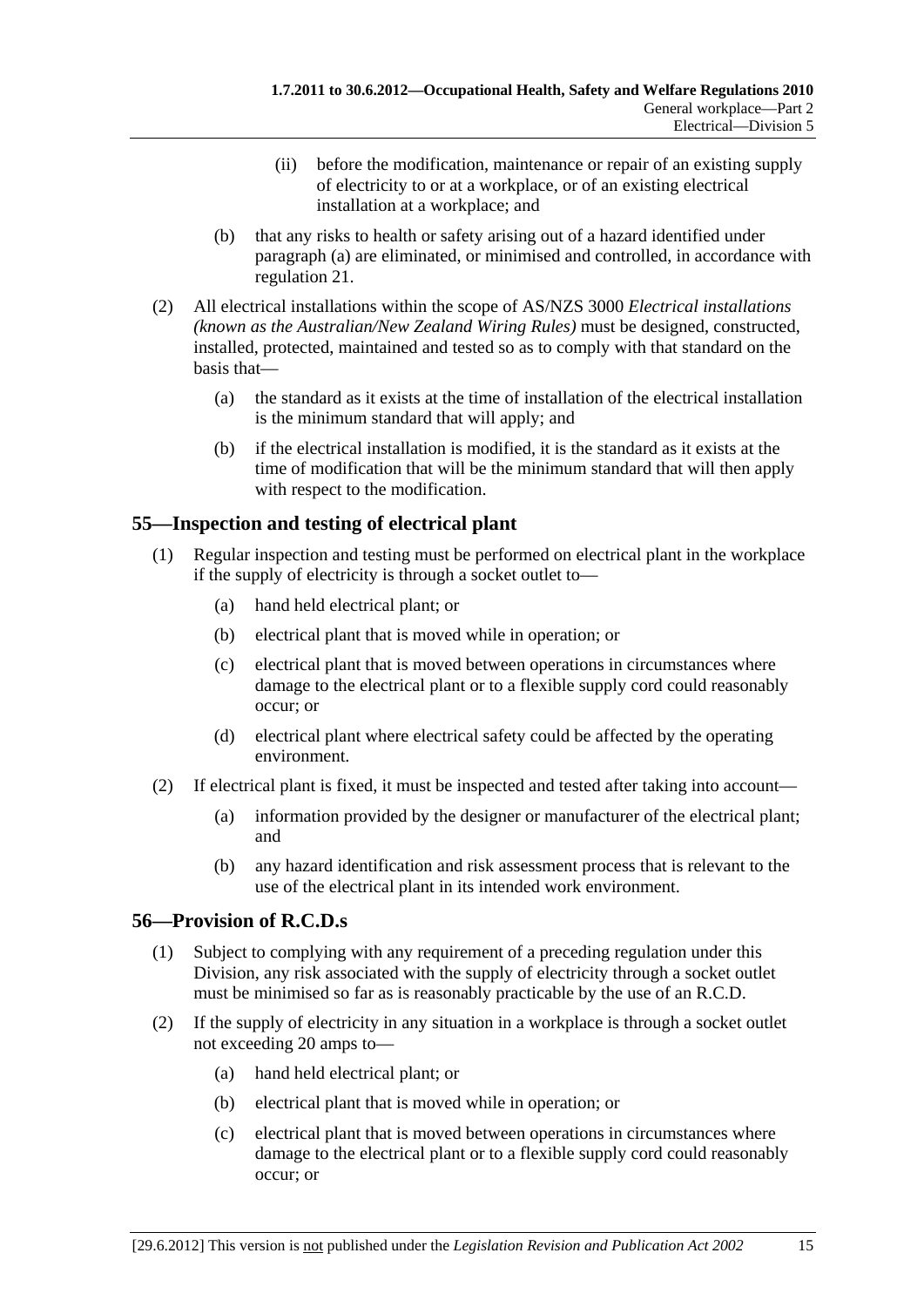(d) electrical plant where electrical safety could be affected by the operating environment,

the electrical plant must be protected by an R.C.D. with a tripping current not greater than 30 milliamps.

- (3) An R.C.D. under subregulation (1) or (2) must be—
	- (a) for a new electrical installation—a non-portable R.C.D.; and
	- (b) for a new or modified circuit on an existing electrical installation—a non-portable R.C.D.; and
	- (c) for an existing electrical installation where paragraph (b) does not apply either a non-portable R.C.D. or a portable R.C.D., where a portable R.C.D. is connected at the socket outlet supplying electricity to any electrical plant.
- (4) An R.C.D. must be provided for any final sub-circuit on a construction or demolition site within the scope and application of AS/NZS 3012 *Electrical installations— Construction and demolition sites*.
- (5) The requirement for an R.C.D. does not apply where—
	- (a) the supply of electricity is to an extra low voltage system that is electrically separated from earth and from other systems in such a way that a single fault cannot give rise to the risk of electric shock; or
	- (b) the supply of electricity is to electrical plant and is—
		- (i) direct current (DC); or
		- (ii) provided through an isolating transformer that complies with AS/NZS 61558 *Safety of power transformers, power supply units and similar*; or
		- (iii) provided from a portable generator that complies with AS 2790 *Electricity generating sets—Transportable (up to 25 kW)*.

#### **57—Testing and maintenance of R.C.D.s**

- (1) An R.C.D. must be tested and maintained after taking into account the designer's or manufacturer's specifications and any hazard identification and risk assessment process required by these regulations, but in any event an R.C.D. must be tested as follows:
	- (a) in the case of a non-portable R.C.D. or an R.C.D. that is operated in a fixed position—
		- (i) a push-button test that is sufficient to ensure that the tripping mechanism does not fail must be undertaken at least once every 12 months; and
		- (ii) an operating time-test in accordance with AS/NZS 3760 *In-service safety inspection and testing of electrical equipment* must be undertaken at least once every 3 years;
	- (b) in the case of a portable R.C.D. that is moved from place to place—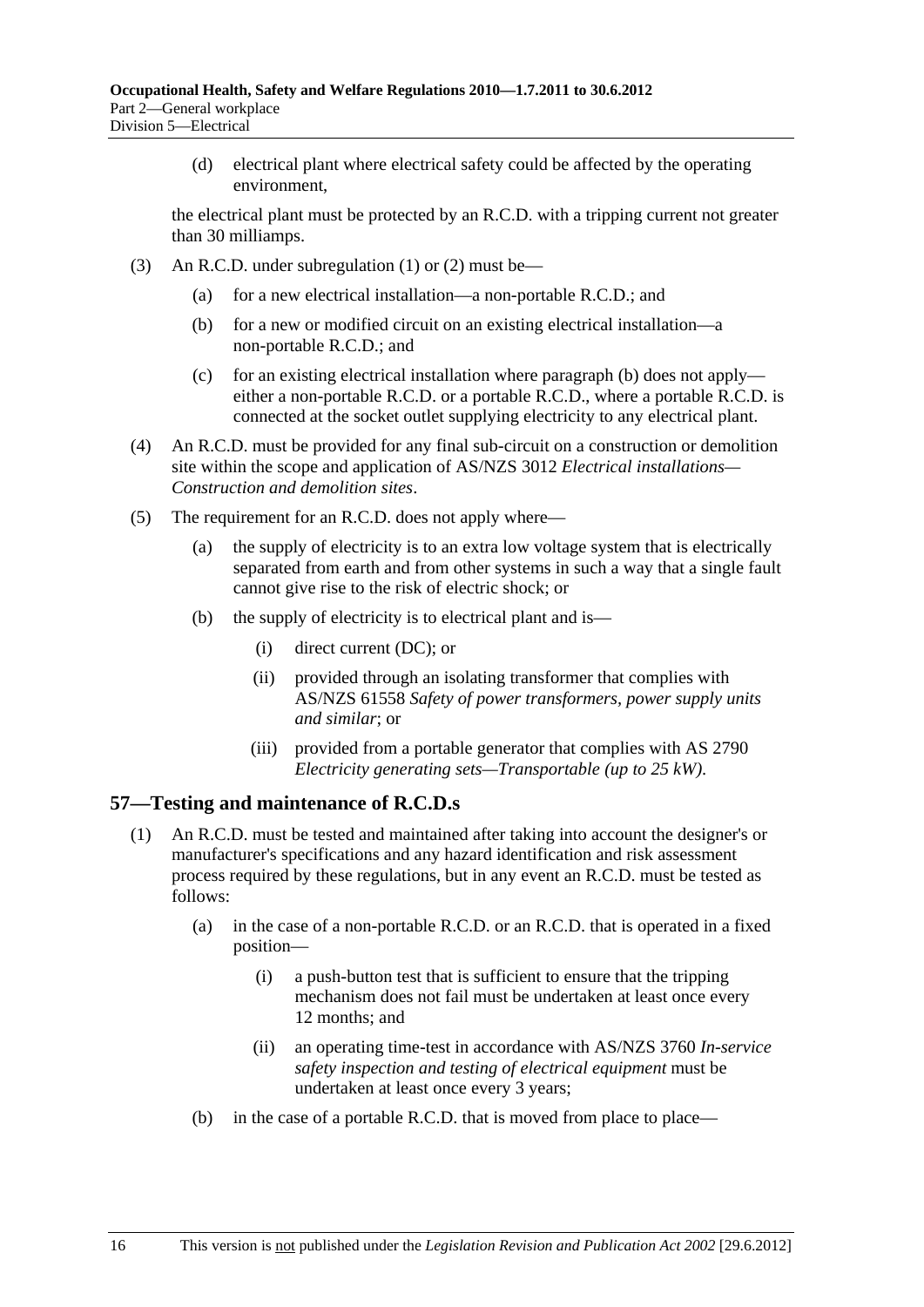- (i) push-button tests must be carried out in accordance with AS/NZS 3760 *In-service safety inspection and testing of electrical equipment*; and
- (ii) operating time-tests must be carried out in accordance with AS/NZS 3760 *In-service safety inspection and testing of electrical equipment*;
- (c) in the case of an R.C.D. located at a workplace within the scope and application of AS/NZS 3012 *Electrical installations—Construction and demolition sites*—tests must be carried out in accordance with the requirements of that standard.
- (2) If an R.C.D. fails to meet the requirements of a test under subregulation (1), it must be repaired or replaced.
- (3) A record of the results of a test carried out under this regulation, other than a daily test required under AS/NZS 3760, must be kept by the owner of the R.C.D. for a period of at least 5 years from the date of the test.

#### **Note—**

The following standards are approved codes of practice under the Act and are relevant to the subject-matter of this Division:

- (a) AS 1674.1 *Safety in welding and allied processes-Fire precautions*
- (b) AS 2865 *Confined spaces*
- (c) AS/NZS 3000 *Electrical installations (known as the Australian/New Zealand Wiring Rules)*
- (d) AS/NZS 3190 *Approval and test specification-residual current devices (current-operated earth leakage devices)*
- (e) AS/NZS 3012 *Electrical installations-construction and demolition sites*

# **Division 6—Emergency facilities and procedures**

# **58—Preliminary**

The purpose of this Division is to ensure—

- (a) that emergency exits, procedures and training are adequate in the event of emergencies; and
- (b) the provision of appropriate emergency facilities; and
- (c) access to rescue equipment and suitably trained personnel in cases where emergency situations are reasonably foreseeable.

# **59—Emergency exits, procedures and training**

- (1) A workplace must provide for the safe and rapid evacuation of persons in the event of an emergency.
- (2) If the failure of an artificial lighting system at a workplace could cause a risk to the safety of persons at work, or to the safe and rapid evacuation of persons, a suitable emergency lighting system must be provided and maintained.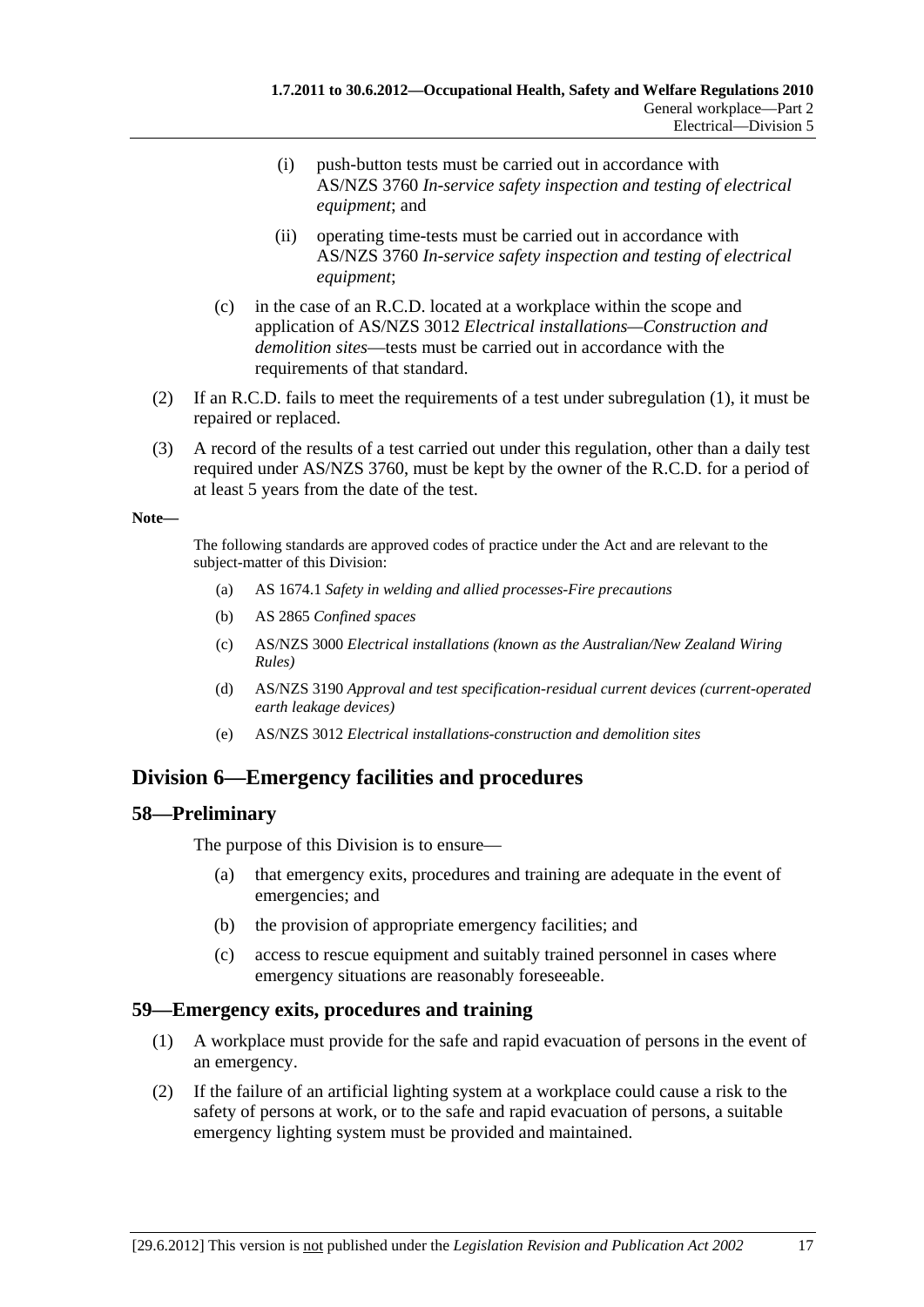- (3) If a workplace is within a building or located at a fixed site—
	- (a) adequate arrangements must exist for the shutdown and evacuation of the workplace in the event of an emergency, and the details of the arrangements for evacuation must be kept on display in an appropriate place; and
	- (b) 1 or more responsible persons must be appointed and trained in accordance with subregulation (4) to oversee evacuation and, where appropriate, the use of first-attack fire fighting equipment.
- (4) The following provisions apply in relation to the appointment and training of responsible persons under subregulation (3):
	- (a) the number of persons appointed at a particular workplace must be adequate to ensure the reasonable protection of employees who work at the workplace, and in determining the number to be appointed the following factors must be taken into account:
		- (i) the nature of the hazards at the workplace;
		- (ii) the size, location and type of workplace;
		- (iii) the number and mobility of the employees;
	- (b) the training that must be provided must be adequate to ensure that the person can carry out his or her task competently and must include training in—
		- (i) evacuation procedures; and
		- (ii) the use of fire extinguishers.

#### **60—Emergency facilities**

- (1) Appropriate fire-fighting facilities and, where appropriate, fire-protection facilities, must be—
	- (a) available at a workplace, and in determining the appropriateness of the facilities the nature of the hazards at the workplace must be assessed; and
	- (b) maintained in an effective condition by a competent person.
- (2) Portable fire extinguishers must be provided and installed at a workplace in accordance with AS/NZS 2444 *Portable fire extinguishers and fire blankets - Selection and location*.
- (3) If the accidental escape of a hazardous substance at a workplace could give rise to a risk to the health or safety of a person involved in a shutdown or cleanup procedure, suitable protective equipment and clothing must be provided and maintained.
- (4) If there is a risk at a workplace that a person could come into contact with a corrosive substance, or any other substance that could cause injury to the skin or eyes, appropriate deluge facilities that are immediately accessible from the place of work must be provided and maintained.

#### **61—Rescue arrangements**

If—

 (a) the nature of any work or the location of any workplace is particularly dangerous; or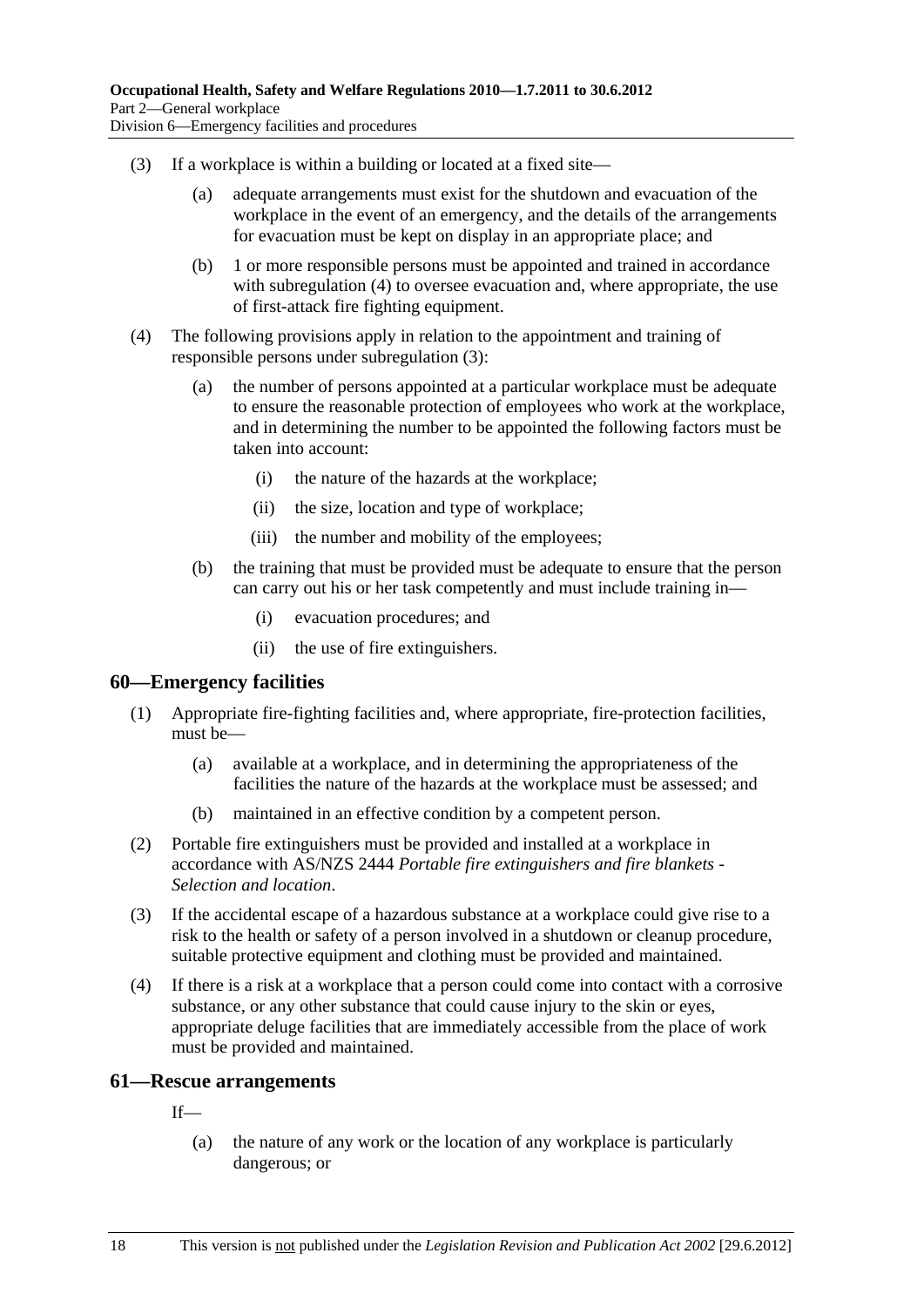- (b) a safety harness or safety belt must be worn during the performance of work; or
- (c) there is a risk of a person falling into water and drowning during the performance of work; or
- (d) a person must enter a confined space during the performance of work,

then—

- (e) adequate and suitable rescue equipment must be provided and maintained; and
- (f) appropriate arrangements must be in place for the immediate rescue of a person in an emergency situation; and
- (g) persons involved in the work must receive appropriate training and instruction in the action to be taken in an emergency situation (including established rescue procedures and the safe and proper use of rescue equipment provided).

#### **Note—**

The following standards are approved codes of practice under the Act and are relevant to the subject-matter of this Division:

- (a) AS/NZS 1221 *Fire hose reels*
- (b) AS/NZS 1715 *Selection, use and maintenance of respiratory protective equipment*
- (c) AS/NZS 1716 *Respiratory protective devices*
- (d) AS 1851 *Maintenance of fire protection systems and equipment*:
	- (i) information contained in sections 12, 13 & 15 of AS 1851-2005 *Maintenance of fire protection systems and equipment* relevant to the maintenance of portable fire extinguishers;
	- (ii) information contained in section 14 of AS 1851-2005 *Maintenance of fire protection systems and equipment* relevant to the maintenance of fire hose reels;
	- (iii) information contained in section 2 of AS 1851-2005 *Maintenance of fire protection systems and equipment* relevant to the maintenance of automatic fire sprinkler systems;
	- (iv) information contained in section 4 of AS 1851-2005 *Maintenance of fire protection systems and equipment* relevant to the maintenance of fire hydrant installations
- (e) AS/NZS 1891 *Industrial fall-arrest systems and devices*
- (f) AS/NZS 1891.4 *Industrial fall-arrest systems and devices Selection, use and maintenance*
- (g) AS 2865 *Confined spaces*

# **Division 7—Fire prevention**

#### **62—Fire prevention**

 (1) The purpose of this regulation is to ensure that the risk of accidental fire at a workplace is minimised.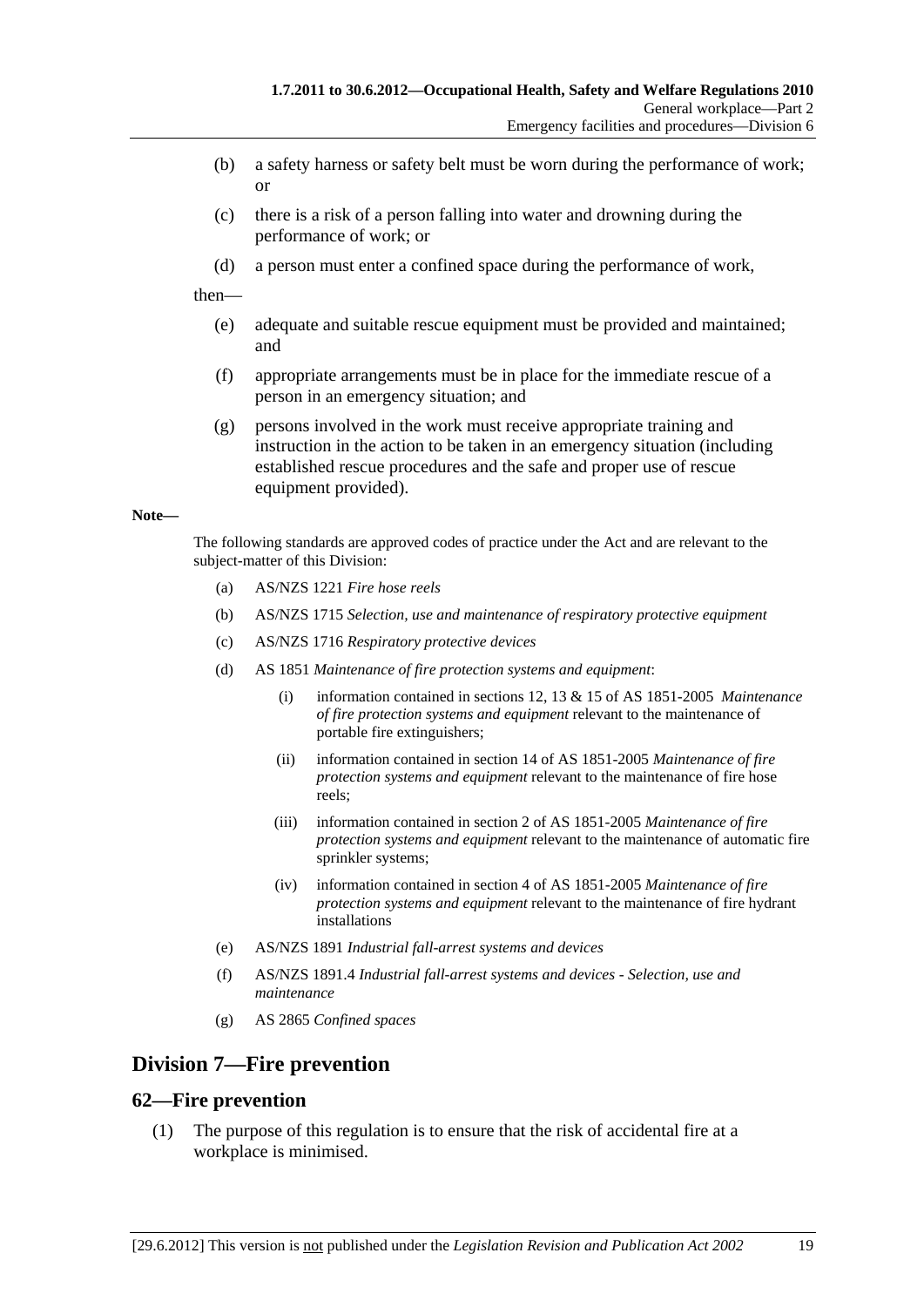- (2) For the purposes of fire prevention at a workplace—
	- (a) waste materials and accumulated dust must be removed on a regular basis; and
	- (b) flammable materials must be kept and handled in a manner that minimises the risk of fire; and
	- (c) warning signs that comply with the appropriate requirements of AS 1319 *Safety signs for the occupational environment* must be displayed wherever a person could encounter materials that—
		- (i) would burn with extraordinary speed; or
		- (ii) could cause an explosion.

# **Division 8—Lighting**

### **63—Lighting**

- (1) The purpose of this regulation is—
	- (a) to require that adequate lighting is provided for the purposes of any work; and
	- (b) to ensure that persons can move about a workplace safely (whether at work or in an emergency).
- (2) Adequate and appropriate lighting must be provided at a workplace, and at any other place where a person may be required to go in the normal course of work (including accessways and emergency exits).
- (3) Adequate and appropriate lighting must be provided for the tasks performed by each person at work.

#### **Note—**

AS/NZS 1680 *Interior and workplace lighting* is an approved code of practice under the Act and is relevant to the subject-matter of this Division.

# **Division 9—Manual handling**

#### **64—Preliminary**

- (1) The purpose of this Division is—
	- (a) to prevent the occurrence of injury and to reduce the severity of injuries resulting from manual handling tasks in workplaces; and
	- (b) to require employers to identify, assess and control risks arising from manual handling tasks in workplaces.
- (2) In this Division, unless the contrary intention appears—

*employer* includes a self-employed person.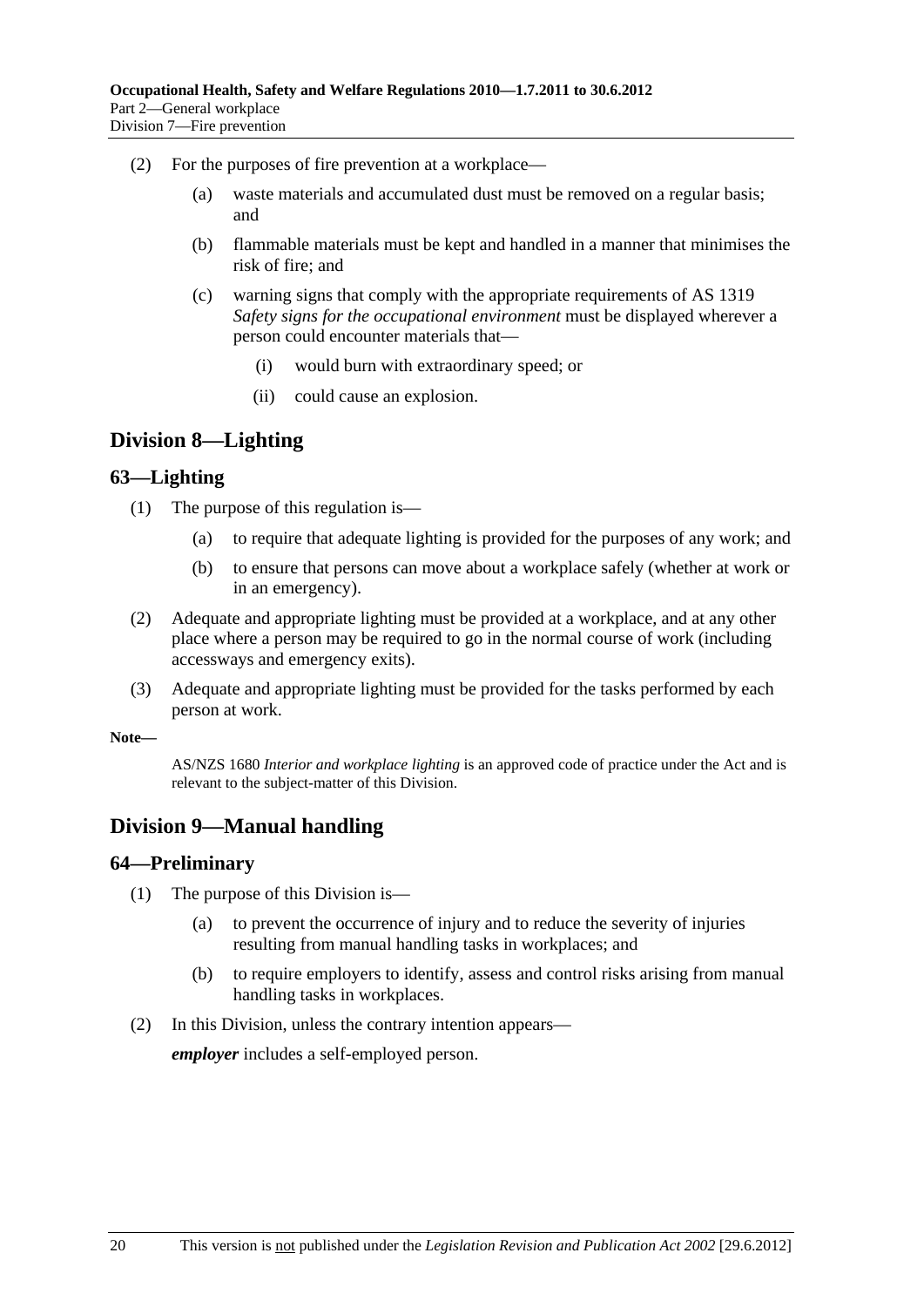# **65—Design**

An employer must ensure, so far as is reasonably practicable—

- (a) that the plant and containers used in the workplace are designed, constructed and maintained so as to be, so far as is reasonably practicable, safe and without risk to health and safety when handled manually; and
- (b) that work practices that involve manual handling are so designed, implemented and maintained as to be, so far as is reasonably practicable, safe and without risk to health and safety; and
- (c) that the working environment is so designed, constructed and maintained as to be, so far as is reasonably practicable, consistent with safe manual handling practices.

### **66—Risk assessment**

- (1) An employer must ensure that any manual handling that is likely to be a risk to health and safety is identified and assessed.
- (2) An assessment undertaken for the purposes of this regulation must take into account the following factors:
	- (a) the actions and movements involved in the manual handling;
	- (b) the workplace and workstation layout;
	- (c) the postures and positions that must be taken by each person involved in the manual handling;
	- (d) the duration and frequency of the manual handling;
	- (e) the location of the loads and the distances that they must be moved;
	- (f) the weights and forces involved;
	- (g) the characteristics of the loads and of any equipment that is used in the task;
	- (h) the organisation of work at the workplace;
	- (i) the work environment;
	- (j) the skill and experience of each person who must carry out the manual handling;
	- (k) the personal characteristics of each person who must carry out the manual handling;
	- (l) the clothing that is worn during the manual handling;
	- (m) any other relevant factor (as identified by the employer or any employee, health and safety representative or health and safety committee, or registered association consulted by the employer).

# **67—Risk control**

- (1) If a manual handling task is assessed as being a risk to health and safety, the employer must take such steps as are reasonably practicable to control the risk.
- (2) For the purposes of subregulation (1)—
	- (a) the employer must—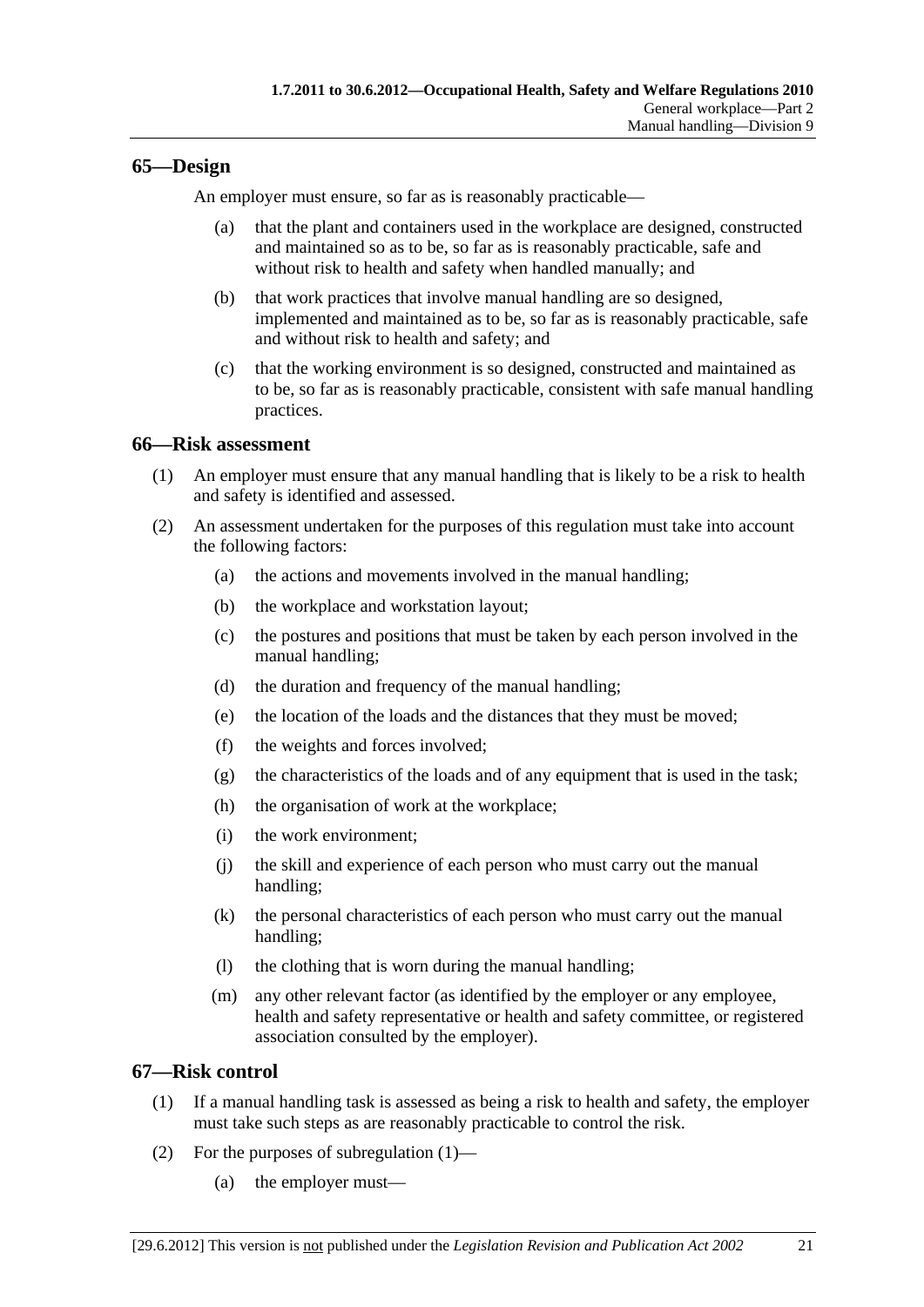- (i) redesign the manual handling task to eliminate or control the risk factors; and
- (ii) ensure that the employees involved in the manual handling task receive appropriate training, (including training in safe manual handling techniques) and appropriate supervision; and
- (b) where redesign is not reasonably practicable, or as a short-term or temporary measure, the employer must—
	- (i) take 1, or a combination of 2 or more, of the following measures as may be appropriate:
		- (A) provide mechanical aids;
		- (B) provide personal protective equipment;
		- (C) arrange for team lifting; and
	- (ii) ensure that the employees receive appropriate training and supervision in the correct use or application of any mechanical aids, personal protective equipment or team lifting procedures supplied or introduced for the purposes of subparagraph (i).

### **68—Duties of employees**

An employee must, so far as is reasonable (but without derogating from any common law right), apply any training provided for the purposes of this Division and comply with any instruction given in supervision of the manual handling task.

#### **Note—**

The following approved code of practice is also relevant to the subject-matter of this Division:

South Australian Occupational Health and Safety Commission—Approved *Code of Practice for Manual Handling*

# **Division 10—Noise**

#### **69—Preliminary**

- (1) The purpose of this Division is to ensure—
	- (a) that persons at work are not exposed to unsafe noise; and
	- (b) that unsafe noise in the workplace is minimised.
- (2) For the purposes of this Division—
	- (a) the sound pressure level is the level of noise determined at an employee's ear position, determined in accordance with AS 1269 *Occupational noise management*, without taking into account any protection that may be afforded by a personal hearing protector; and
	- (b) the value of  $L_{peak}$  must be determined by using sound-measuring equipment with a peak detector-indicator characteristic that complies with AS IEC 61672.1 *Electroacoustics*.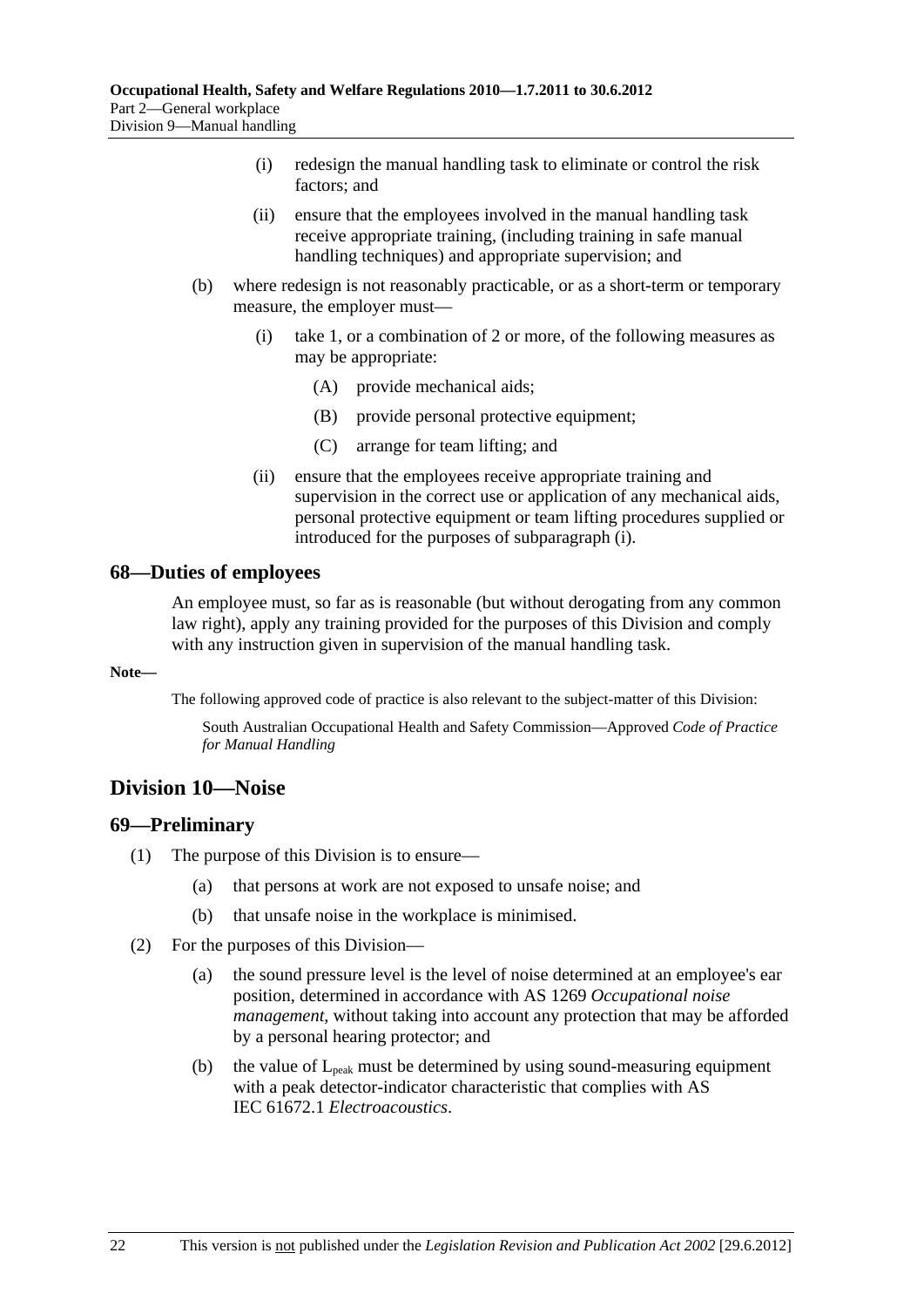### **70—Duties of designers, manufacturers, suppliers and importers**

- (1) For the purposes of this regulation, the *exposure standard* is—
	- (a) an 8 hour equivalent continuous A-weighted sound pressure level,  $L_{\text{Aea,8h}}$  of 85 dB(A) referenced to 20 micropascals; and
	- (b) a C-weighted peak sound pressure level,  $L_{C,peak}$  of 140 dB(C) referenced to 20 micropascals.
- (2) A designer, manufacturer, supplier or importer of plant that may emit an unsafe level of noise must ensure that the plant is designed and constructed so that the noise emitted by the plant is, when installed and used in a reasonable foreseeable circumstance—
	- (a) so far as is reasonably practicable, not above the exposure standard; and
	- (b) to the extent that is reasonably practicable in the circumstances, as low as can be achieved.
- (3) A manufacturer, supplier or importer of plant that may emit an unsafe level of noise must make available to employers, on request, information about—
	- (a) the noise emitted by the plant; and
	- (b) ways to keep the noise to the lowest level that is reasonably practicable to achieve.

# **71—Duties of employers**

- (1) For the purposes of this regulation, the *exposure standard* is—
	- (a) an 8-hour equivalent continuous A-weighted sound pressure level,  $L_{Aea,8h}$  of 85 dB(A) referenced to 20 micropascals; and
	- (b) a C-weighted peak sound pressure level,  $L_{C,peak}$  of 140 dB(C) referenced to 20 micropascals.
- (2) An employer must provide and maintain a workplace, plant and systems of work (including through the use of personal hearing protectors) to ensure that an employee is not, while at work, exposed to a noise level that exceeds the exposure standard.
- (3) If an employer is required to take action to ensure that an employee is not exposed to a noise level that exceeds the exposure standard, an employer must—
	- (a) firstly, implement so far as is reasonably practicable, engineering noise controls in order to reduce the noise to which the employee is exposed; and
	- (b) secondly, if compliance with paragraph (a) does not reduce the noise to which the employee is exposed to a level that is less than or equal to the exposure standard, implement so far as is reasonably practicable, administrative noise controls in order to reduce the noise to which the employee is exposed; and
	- (c) thirdly, if compliance with paragraphs (a) and (b) does not reduce the noise to which the employee is exposed to a level that is less than or equal to the exposure standard, provide to the employee an appropriate personal hearing protector that has been selected according to the procedures specified in AS 1269 *Occupational noise management*,

and, in addition, an employer must—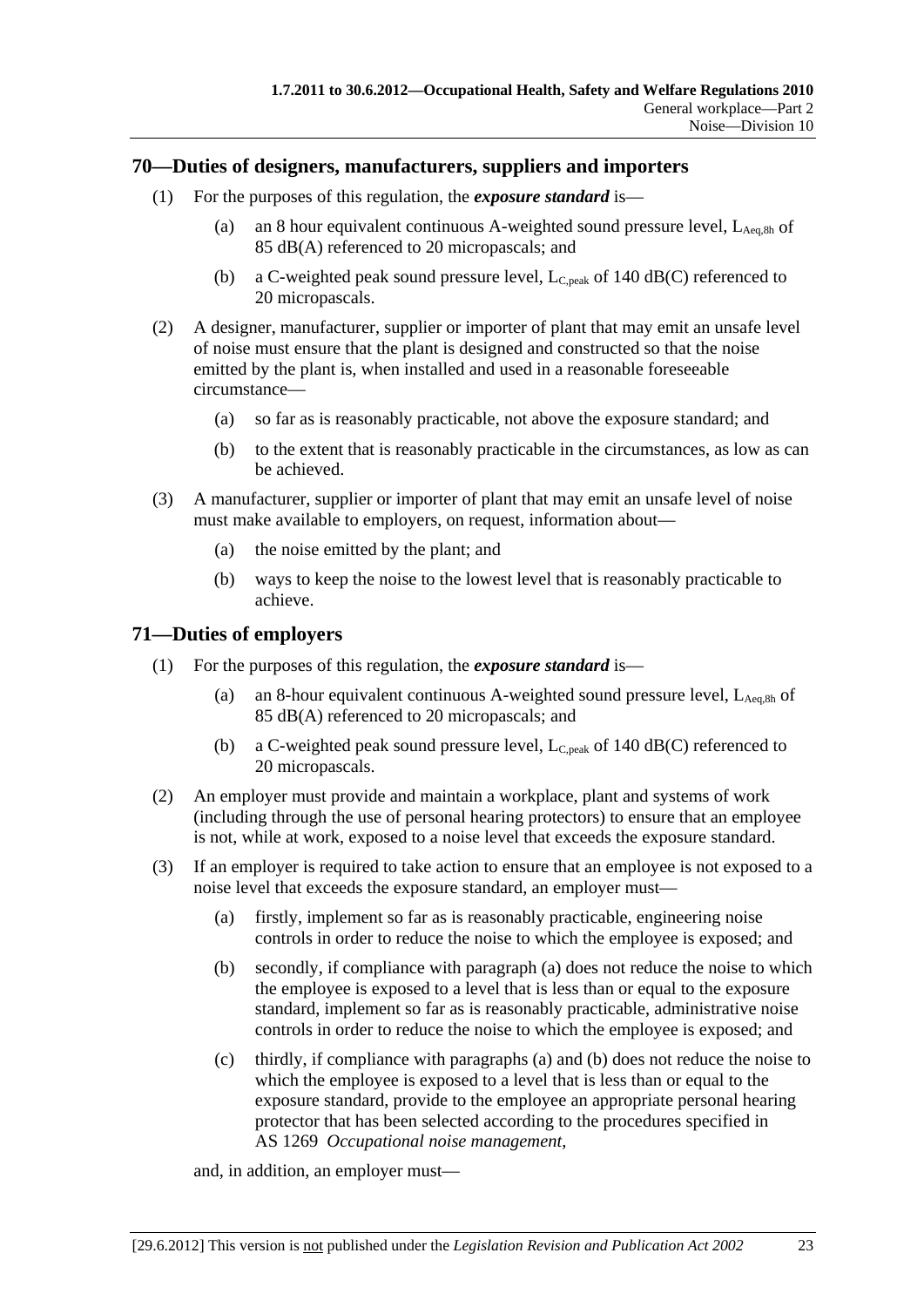- (d) ensure that noise control measures are properly maintained; and
- (e) provide to the employee information and training about any noise control measure implemented under paragraph (c); and
- (f) ensure that personal hearing protectors (if required) are properly used and maintained.

### **72—Duties of employees**

An employee must, so far as is reasonable (but without derogating from any common law right)—

- (a) comply with noise control measures implemented under these regulations; and
- (b) use a personal hearing protector provided for the purposes of these regulations; and
- (c) report promptly to his or her employer any defect in any noise control equipment or in any personal hearing protector supplied to the employee of which the employee is aware.

#### **Note—**

The following is a code of practice under the Act and is relevant to the subject-matter of this Division:

NOHSC's *National Code of Practice for Noise Management and Protection of Hearing at Work*

# **Division 11—Occupational health and first aid**

# **73—Occupational health and first aid in workplace**

- (1) Pursuant to section 19(1)(b) of the Act, occupational health and first aid facilities are prescribed as facilities that must be provided by an employer for the welfare of his or her employees.
- (2) The Director may approve courses of training for the purpose of establishing appropriate standards in relation to the provision of first aid under the Act.

**Note—** 

The following code of practice under the Act is relevant to the subject-matter of this Division:

South Australian Occupational Health and Safety Commission - Approved *Code of Practice for Occupational Health and First Aid in the Workplace*

# **Division 12—Personal protection**

# **74—Personal protection**

- (1) The purpose of this regulation is to ensure that personal protective equipment and clothing is provided and maintained where a risk at work could be minimised by its use.
- $(2)$  If—
	- (a) work, a place of work or any working conditions give rise to a reasonably foreseeable risk to health or safety; and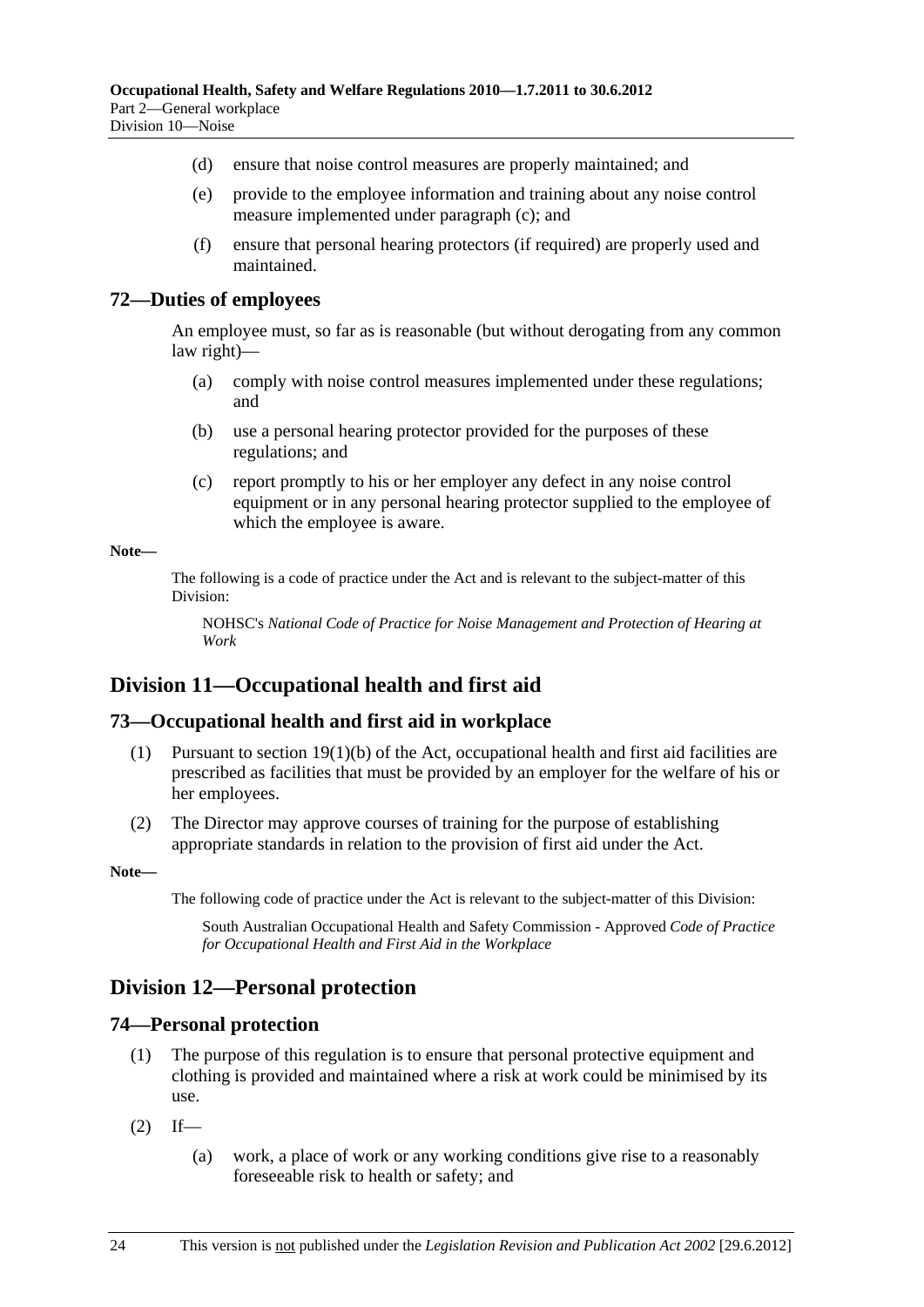- (b) all reasonably practicable measures have been taken to control the risk according to regulation 21; and
- (c) the provision and use of personal protective equipment or clothing would minimise the risk,

the employer must ensure that appropriate equipment or clothing is provided, maintained and used.

- (3) In addition to the requirements of subregulation (2), an employer must ensure that appropriate personal protective equipment or clothing is provided to an employee if—
	- (a) it is reasonably foreseeable that the employee could, while at work—
		- (i) be struck on a part of the body by a falling object or other material capable of causing injury to the body part; or
		- (ii) be subject to a risk to health or safety through exposure to a substance, agent, contaminant, radiation, or extreme of temperature; or
		- (iii) be exposed to a risk of injury to eyesight, or to hearing capacity; or
	- (b) the nature of the employee's work is such that the employee should be highly visible due to risks arising from—
		- (i) poor lighting conditions; or
		- (ii) the proximity of the work to vehicles or other mobile plant.
- (4) Any equipment or clothing provided or used for the purposes of this regulation must be—
	- (a) appropriate taking into account the nature of the particular hazard and the relevant work; and
	- (b) an effective size and fit, and reasonably comfortable, for a person who must use or wear it; and
	- (c) if the sharing of the equipment or clothing could present a hygiene risk, provided to a person for exclusive use, or sterilised after each use; and
	- (d) regularly cleaned, and maintained and stored in good order and effective condition.
- (5) A person who must use or wear equipment or clothing under this regulation must receive proper training and instruction in the use and maintenance of the equipment or clothing.
- (6) If the use or wearing of equipment or clothing could affect proper communication with another, appropriate steps must be taken to ensure that this situation does not create a risk to health or safety.
- (7) This regulation does not require a person to use or wear equipment or clothing in circumstances where to do so would create a greater risk to health or safety.
- (8) A hazardous area where personal protective equipment or clothing must be used or worn must be identified by signs that comply with the relevant requirements of AS 1319 *Safety signs for the occupational environment*.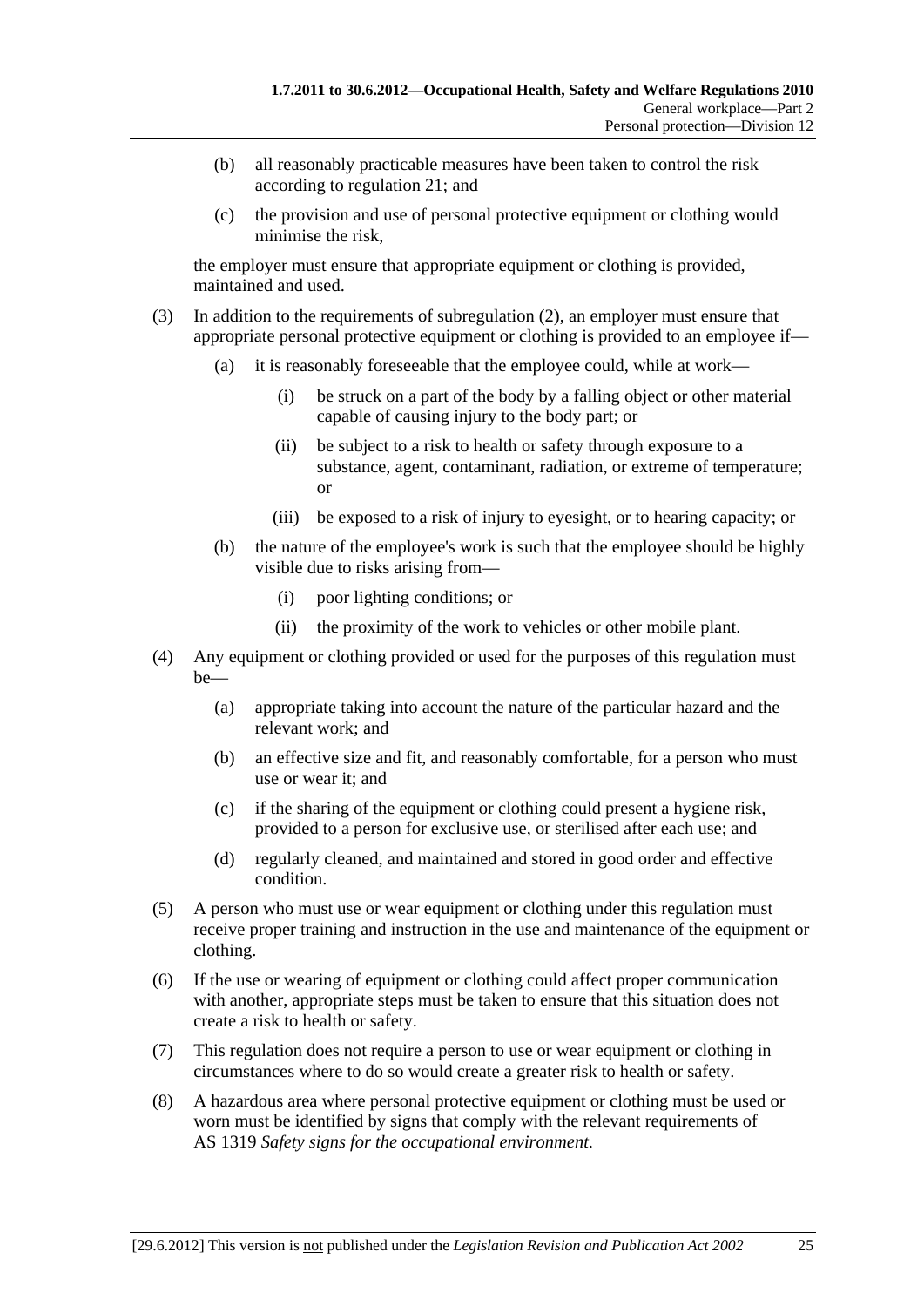#### **Note—**

The following are approved codes of practice under the Act and are relevant to the subject-matter of this regulation:

- (a) AS/NZS 1336 *Recommended practices for occupational eye protection*
- (b) AS/NZS 1338.1 *Filters for protection against radiation generated in welding and allied operations*
- (c) AS/NZS 1338.2 *Filters for protection against ultraviolet radiation*
- (d) AS/NZS 1338.3 *Filters for protection against infrared radiation*
- (e) AS/NZS 1715 *Selection, use and maintenance of respiratory protective equipment*
- (f) AS/NZS 1716 *Respiratory protective devices*
- (g) AS/NZS 1801 *Occupational protective helmets*
- (h) AS/NZS 1891 *Industrial fall-arrest systems and devices*
- (i) AS/NZS 2161 *Occupational protective gloves (Parts 2 to 5)*
- (j) AS/NZS 2210 *Occupational protective footwear (Parts 2 to 9)*
- (k) AS/NZS 1891.4 *Industrial fall-arrest systems and devices Selection, use and maintenance*
- (l) NOHSC's *National Code of Practice for Noise Management and Protection of Hearing at Work*

#### **75—Use of air supplied respiratory equipment**

- (1) The purpose of this regulation is to make special provision in relation to the use of air supplied respiratory equipment.
- (2) If air supplied respiratory equipment is used in the performance of work—
	- (a) the equipment must supply air at a minimum rate of 170 litres per minute; and
	- (b) the air must contain not less that 19.5% and not more than 22% oxygen; and
	- (c) the air must, before reaching the person using the equipment, be passed through—
		- (i) an efficient purifying device that ensures that the air does not have an objectionable or nauseous odour and, if measured at 15°C and 100 kilopascals, would contain not more than 11 milligrams per cubic metre of carbon monoxide, not more than 900 milligrams per cubic metre of carbon dioxide, and not more than 1 milligram per cubic metre of oil; and
		- (ii) an efficient conditioner that ensures that the air is supplied at a temperature not less than 15°C and not more than 25°C, and within a humidity range not less than 20% and not more than 85%; and
		- (iii) an efficient condensate trap that is fitted with a drain cock to remove any condensed liquid; and
		- (iv) an efficient ring circuit or controlled leak-off system that eliminates stale air.
- (3) Any equipment used to supply air to a person for breathing purposes must—
	- (a) be maintained in efficient working order; and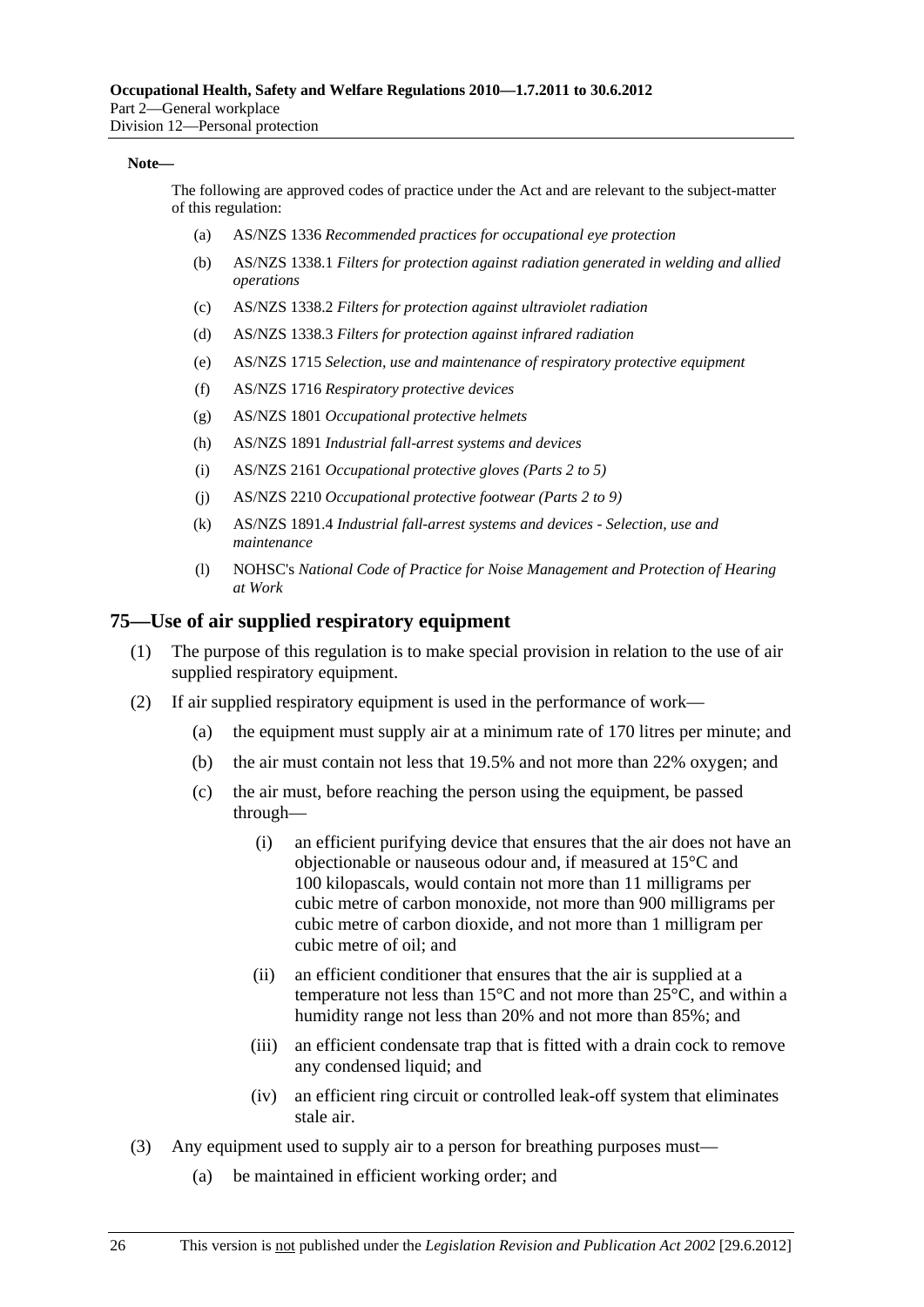- (b) be kept in a place where it cannot be contaminated; and
- (c) be maintained in a way that ensures that the air supply does not overheat; and
- (d) incorporate fittings that cannot be connected to any other compressed air equipment at the workplace.
- $(4)$  If—
	- (a) an auxiliary air supply is not provided; and
	- (b) an inadequacy in the air supply might represent an immediate hazard to the user of equipment used to supply air for breathing purposes,

then an automatic warning device must be used.

**Note—** 

The following standards are approved codes of practice under the Act and are relevant to the subject-matter of this regulation:

- (a) AS/NZS 1715 *Selection, use and maintenance of respiratory protective equipment*
- (b) AS/NZS 1716 *Respiratory protective devices*

# **Division 13—Prevention of falls**

#### **76—Prevention of falls**

- (1) The purpose of this regulation is—
	- (a) to guard against falls that cause injuries due to the distances fallen; and
	- (b) to guard against persons falling into enclosures or containers that contain a source of danger; and
	- (c) to ensure safe access to elevated workplaces; and
	- (d) to prescribe standards that must be observed in relation to the construction, maintenance and use of ladders; and
	- (e) to prescribe standards that must be observed in relation to the performance of maintenance work carried out above ground level on permanent structures.
- $(2)$  If—
	- (a) a person must work—
		- (i) in an elevated workplace from which he or she could fall; or
		- (ii) in the vicinity of an opening through which he or she could fall; or
		- (iii) in any other place from which he or she could fall,

and it is reasonably foreseeable that the person would be injured in such a fall due to the distance of the fall; or

 (b) a person must work in the vicinity of an enclosure or container into which he or she could fall and there is a reasonable likelihood that the person would be injured in such a fall,

reasonable protection against a fall must be provided—

(c) by the provision of a safe means of access to the workplace; and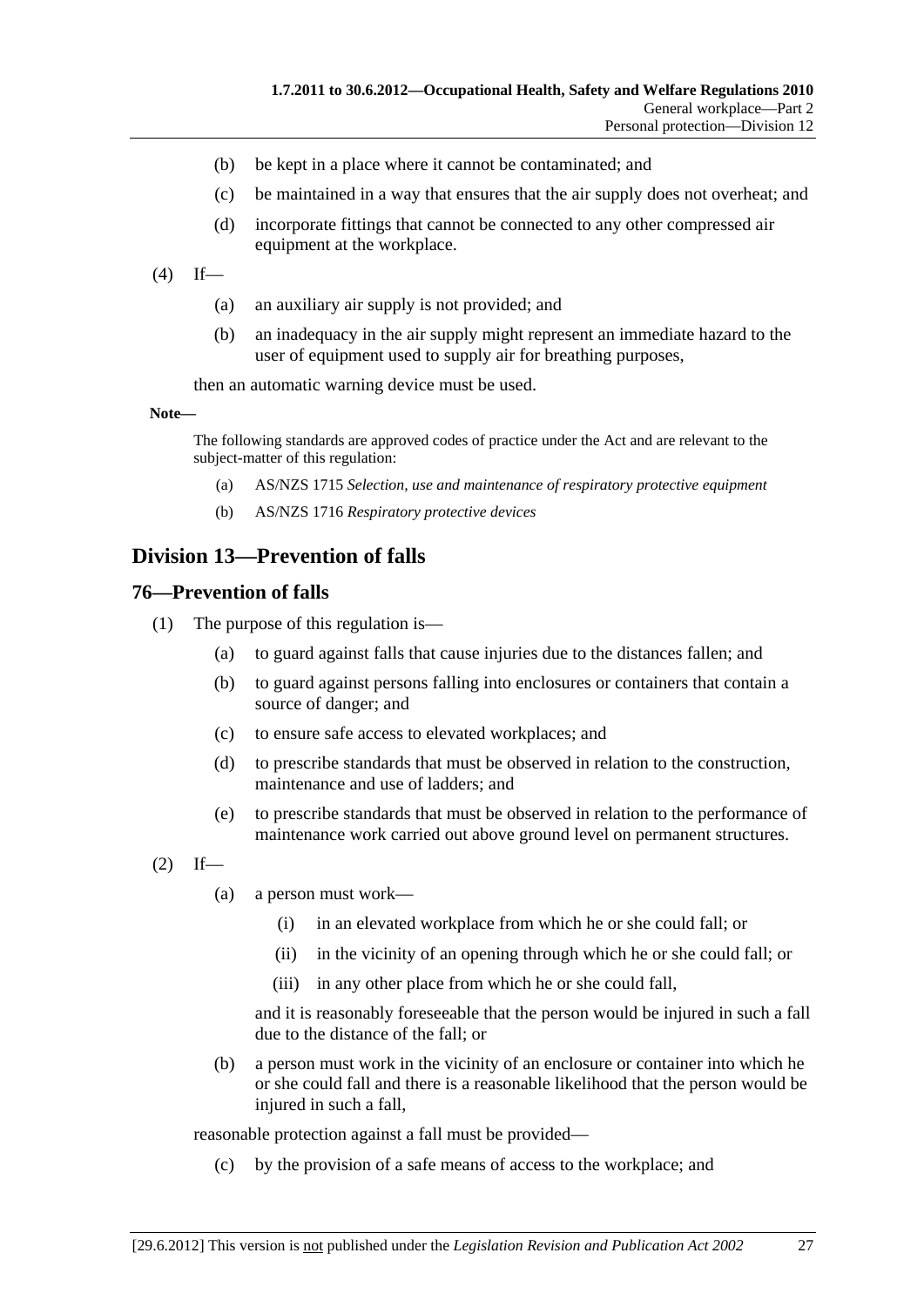- (d) by the provision of secure fences, covers or other forms of safeguarding or, if that is not reasonably practicable due to the nature of the work, by the provision and maintenance of safe systems of work.
- (3) If a person at work must gain access to a place that cannot be reached conveniently from floor or ground level, and no appropriate means of mechanical access or fixed stairway is available, a suitable ladder or steps must be provided.
- (4) Any safeguarding provided for the purposes of subregulation (2)(d) must be kept in good condition and must not be removed except so far as may be necessary to allow the access or egress of any person or the shifting of materials.
- (5) In determining the appropriate system of work for the purposes of subregulation  $(2)(d)$ , consideration must be given to—
	- (a) if a safe working platform cannot reasonably be provided—the use of a safety harness or a pole safety belt (if appropriate), attached to a secure structural support (either directly or if that is not reasonably practicable, through the use of an adequate static-line system);
	- (b) the use of a fall-arresting device (where appropriate);
	- (c) the undertaking of training in relation to the hazards that may be encountered in the performance of the work;
	- (d) the provision of supervision by a competent person;
	- (e) the provision of assistance by another person.
- (6) Without derogating from a preceding provision of this regulation, if—
	- (a) a person carries out maintenance work on a structure; and
	- (b) the person must work in an elevated workplace; and
	- (c) it is reasonably foreseeable that the person would be injured if he or she fell due to the distance of the fall,

reasonable protection against any fall must be provided—

- (d) by the use of a building maintenance unit installed by a competent person; or
- (e) by the use of scaffolding or another type of working platform; or
- (f) if compliance with paragraph (d) or (e) is not reasonably practicable—by the use of a safety harness attached to a safety line that is in turn attached to an appropriate anchorage (taking into account the situation of the work and the construction of the building).
- (7) A safety harness or line supplied or used for the purposes of this regulation must be inspected on a regular basis and a harness or line that shows wear or weakness to an extent that may affect the integrity of the harness or line must not be used.
- (8) An anchorage or system of anchorages must be inspected on a regular basis and, in the case of an anchorage that is permanently fixed to a structure, at least once in every 6 months.
- (9) If the load-bearing capacity of the anchorage may be impaired, the anchorage must immediately be made inoperable so as to prevent accidental use.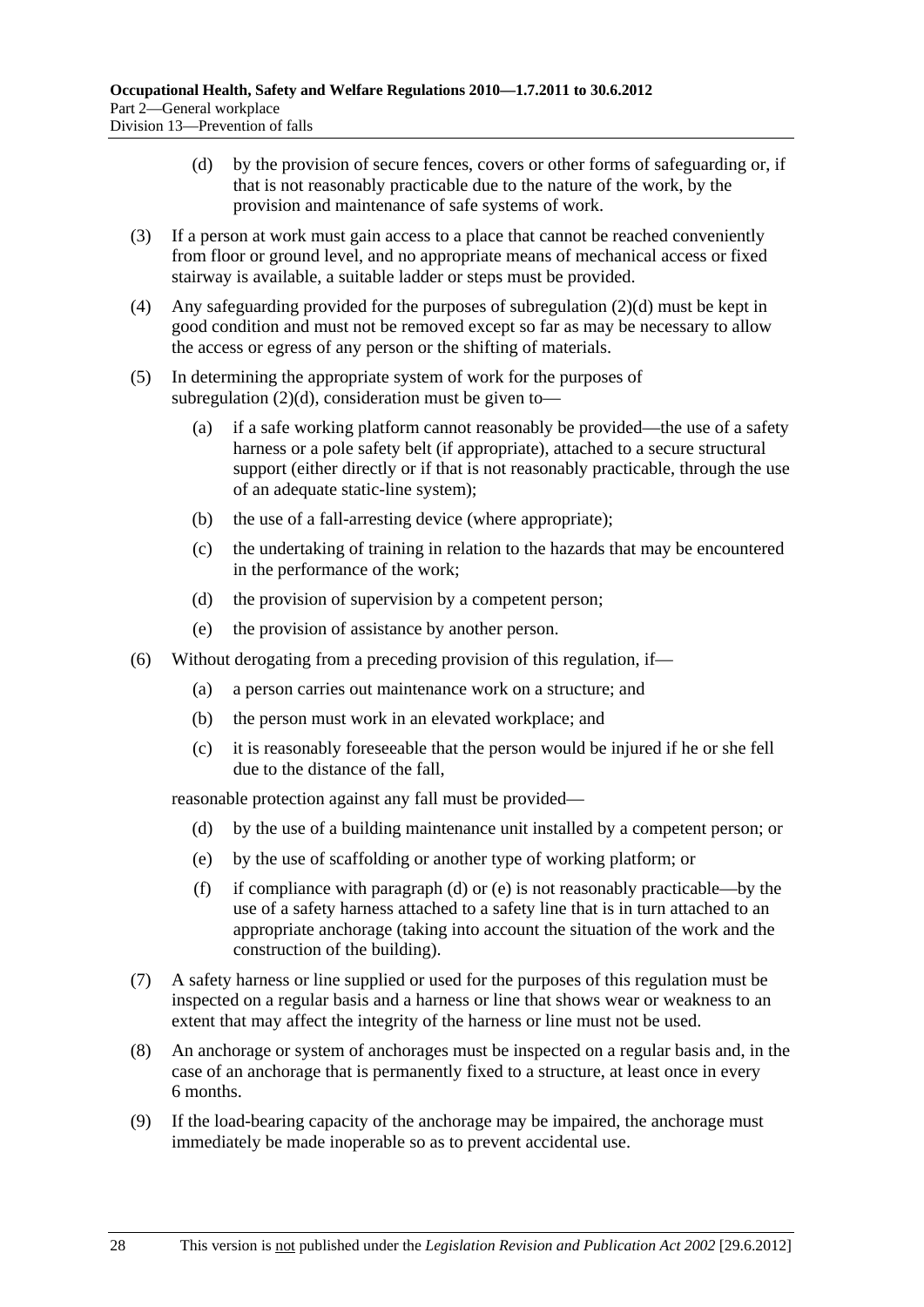- (10) The following requirements must be observed in relation to the use of ladders at work, or to gain access to or egress from a workplace:
	- (a) a ladder must be of sound construction and maintained in a safe condition;
	- (b) a ladder must not be used in a manner that endangers the safety of any person;
	- (c) if a portable single ladder or extension ladder is used, the ladder must be—
		- (i) placed so that the horizontal distance between the top support point of the ladder and the foot of the ladder is approximately one quarter of the supported length of the ladder; and
		- (ii) located on a firm footing and effectively secured in position to prevent slipping and sideways movement;
	- (d) no ladder other than a trestle ladder may be used to support planks for a working platform, and any such platform may only be used for light duty work.
- (11) In this regulation—

*structure* means a permanent structure (including a building).

#### **Note—**

The following standards are approved codes of practice under the Act and are relevant to the subject-matter of this Division:

- (a) AS 1418 *Cranes, hoists and winches*
	- (i) AS 1418.10 *Cranes, hoists and winches Part 10 Elevating work platforms*
	- (ii) AS 1418.13 *Cranes, hoists and winches Part 13 Building maintenance units*
- (b) AS/NZS 1576 *Scaffolding (Parts 1 to 4)*
- (c) AS 1657 *Fixed platforms, walkways, stairways and ladders Design, construction and installation*
- (d) AS/NZS 1891 *Industrial fall-arrest systems and devices*
- (e) AS/NZS 1892 *Portable ladders*
- (f) AS/NZS 1891.4 *Industrial fall-arrest systems and devices Selection, use and maintenance*

# **Division 14—Remote or isolated work**

#### **77—Isolated work**

- (1) The purpose of this regulation is to ensure that communication is made on a regular basis with persons who work alone, for the purpose of ensuring their health, safety and welfare.
- (2) If a person works alone—
	- (a) in an area that is remote from others or isolated from the assistance of others because of the time, location or nature of the work; or
	- (b) in a situation that involves the operation or maintenance of hazardous plant, or the handling of a hazardous substance; or
	- (c) in work that is dangerous for a person to perform alone,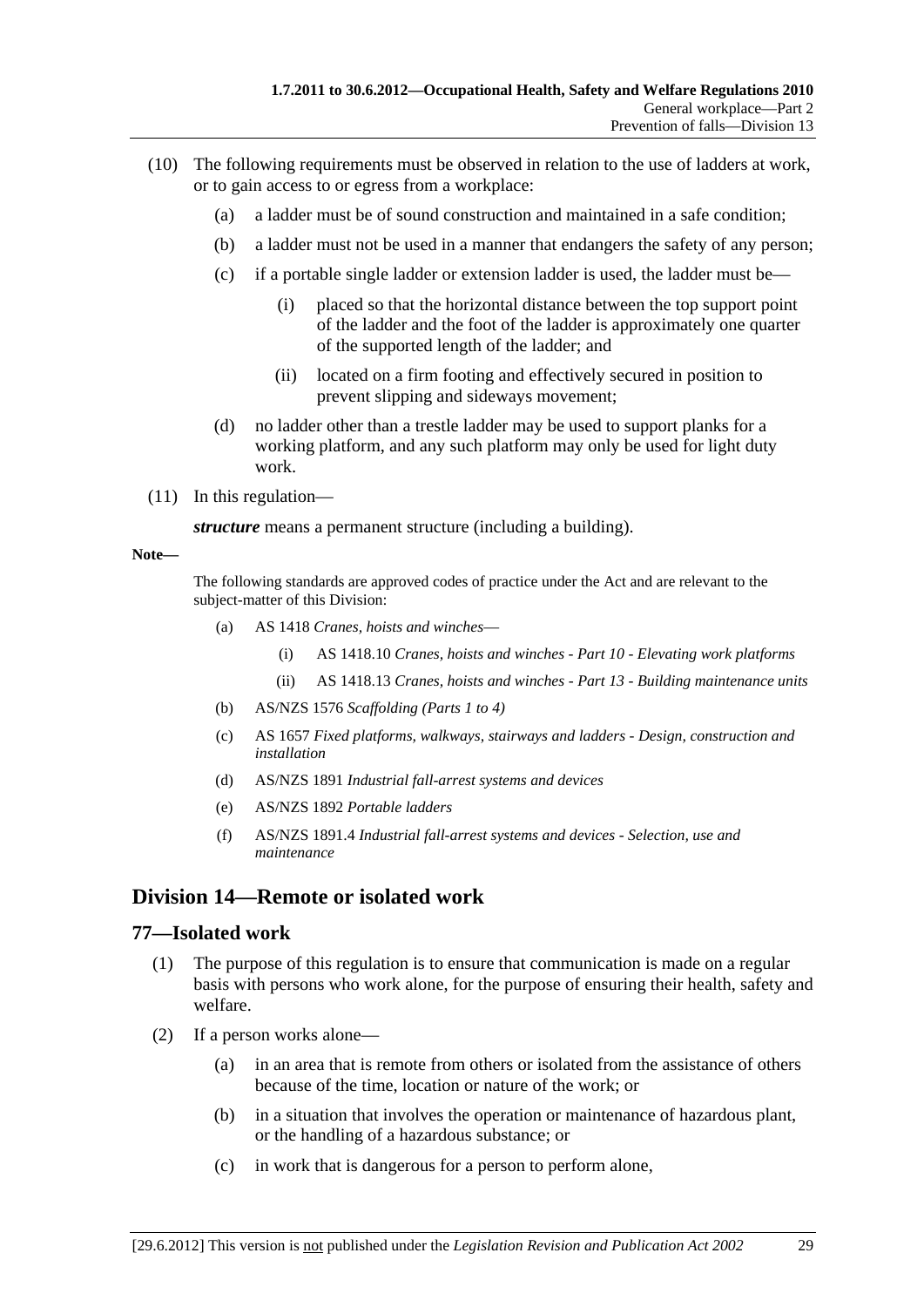an adequate and reliable system for ensuring regular communication with the person must be provided and maintained.

# **Division 15—Storage**

# **78—Storage**

- (1) The purpose of this regulation is to ensure the safe stacking and storage of plant and materials at a workplace.
- (2) The stacking or storage of plant or materials at a workplace must be carried out—
	- (a) in a safe and orderly manner; and
	- (b) so as to ensure that the plant or materials cannot, while stacked or stored, fall on a person; and
	- (c) in a manner that allows the safe retrieval of plant or materials from the stack or from storage.
- (3) An item or equipment used in the storage of plant or materials must, so far as is reasonably practicable, be kept free of sharp edges, projections or rough surfaces that could cause injury to a person in the vicinity of the place where the plant or materials are stored.
- (4) In this regulation—

*materials* include products, containers and other items encountered in the workplace.

# **Division 16—Traffic control**

# **79—Traffic control**

- (1) The purpose of this regulation is—
	- (a) to regulate the movement of a vehicle entering or leaving a workplace, or used at a workplace; and
	- (b) to ensure that reasonable steps are taken to protect the safety of people who may be endangered while at work by the movement of vehicles that are not associated with their work.
- (2) A person must not drive a vehicle for work purposes if he or she is not fit and competent to drive the vehicle safely.
- (3) Reasonable steps must be taken to ensure reasonable traffic control at a workplace where vehicles are used, or are allowed to enter or leave in order to minimise any danger caused by the movement or use of vehicles at the workplace.
- (4) If a person must work at a place where moving vehicles create a risk to safety, systems of work, and, where appropriate, signs, warning devices, barriers, detours and high visibility clothing, must be used to minimise the risk.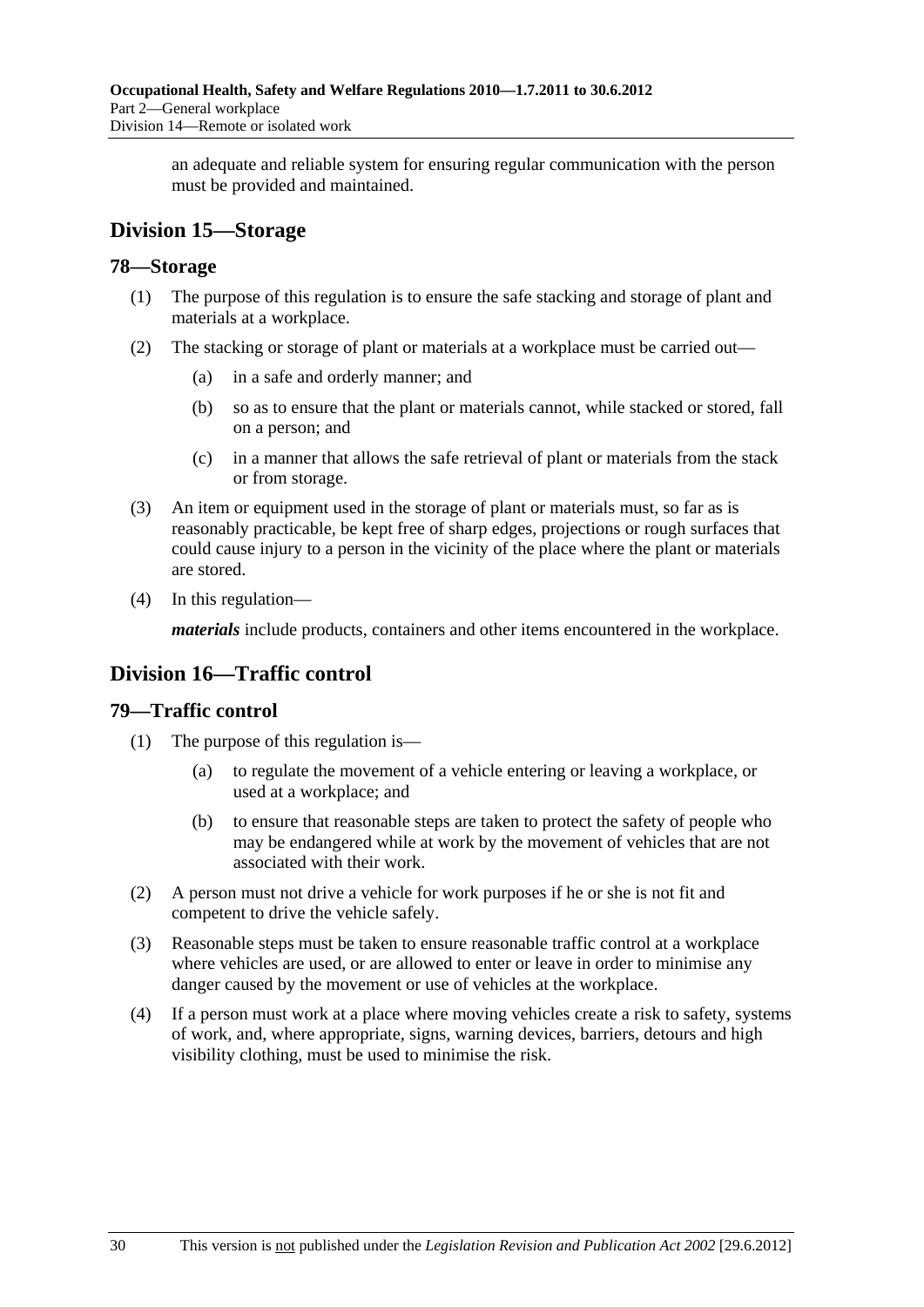# **Division 17—Ventilation**

# **80—Ventilation**

- (1) The purpose of this regulation is to ensure—
	- (a) that an adequate supply of clean air for the number of people at the workplace is provided and maintained; and
	- (b) if impurities are created or otherwise occur at any workplace, that exposure to those impurities is prevented or otherwise controlled so as to minimise any risk to health, safety or welfare.
- (2) If a workplace is situated within a building, the workplace must be reasonably ventilated.
- (3) If an atmospheric contaminant that arises or is present at any workplace could cause a risk to the health, safety or welfare of a person at work, exposure to that contaminant must be prevented or, where that is not reasonably practicable, adequately controlled, so as to minimise that risk.
- (4) Insofar as is reasonably practicable, the prevention or control of exposure to a contaminant under subregulation (3) must be achieved by measures other than the provision of personal protective equipment.
- (5) If an exhaust system is used to control exposure to a contaminant in accordance with subregulation (3), the exhaust system must be—
	- (a) located as near as practicable to the source of the contaminant in order to eliminate or minimise the risk of inhalation by any person at work; and
	- (b) used for so long as the contaminant is present; and
	- (c) kept free of accumulations and maintained in a clean state; and
	- (d) if the exhaust system is provided to control atmospheric contaminants arising from flammable substances, designed and constructed so as to prevent the occurrence of a fire or explosion.
- (6) A duct fitted to an exhaust system must be fitted with an inspection point at any place where a blockage is likely to accumulate.

# **Division 18—Workplace cleanliness and hygiene**

# **81—Cleanliness and hygiene**

- (1) The purpose of this regulation is to prescribe standards that must be observed in relation to the cleanliness and hygiene of—
	- (a) any workplace, and any other place where an employee may be required to go in the normal course of work; and
	- (b) any amenities provided for the use of employees while at work or in connection with the performance of their work,

(insofar as they are under the management and control of the employer).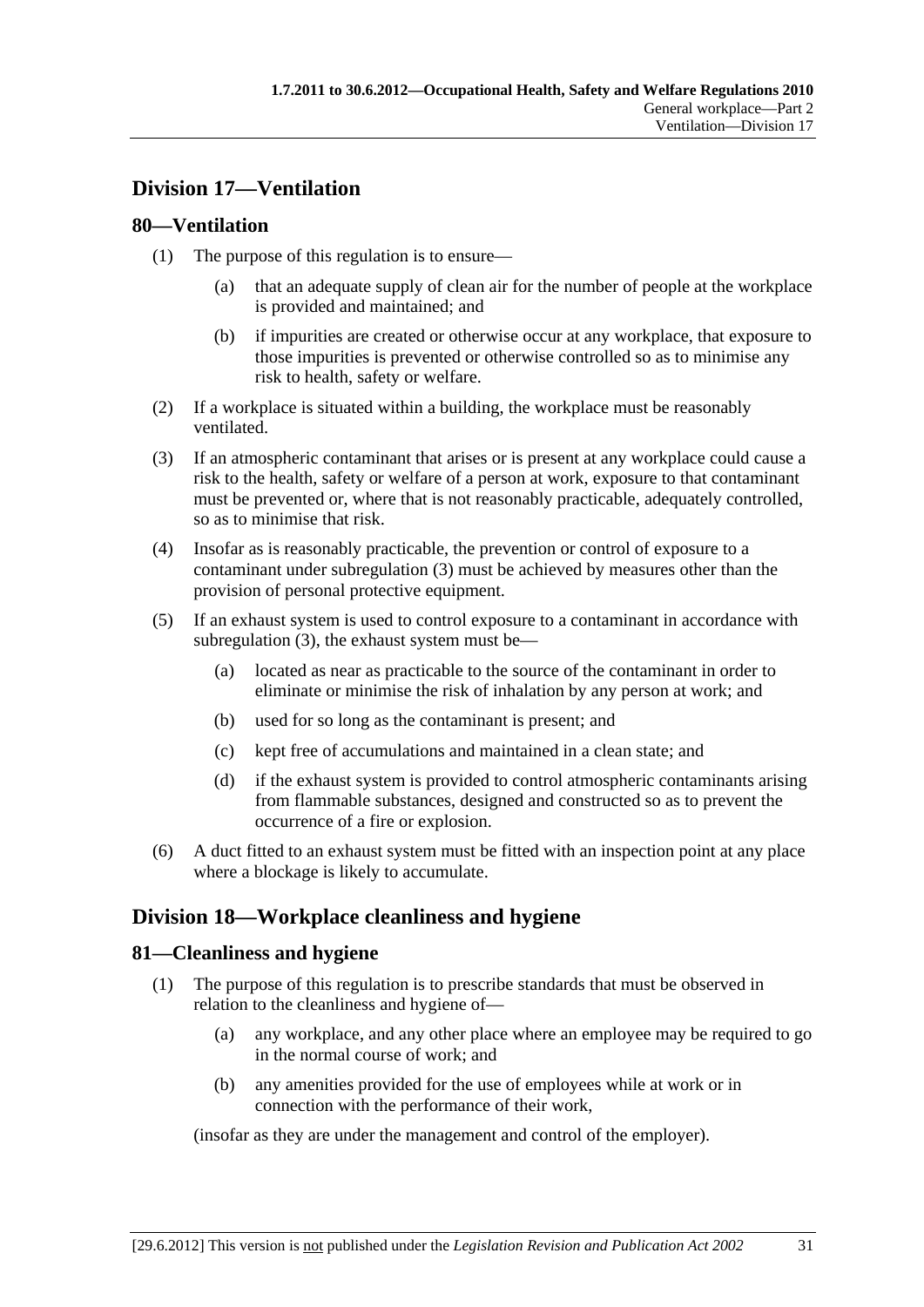- (2) A workplace, any other place where an employee may be required to go in the normal course of work, and any amenities provided for employees, must be kept in a clean and hygienic state by cleaning as often as is necessary to ensure the health and safety of the employees.
- (3) If a window or skylight is used to let light in to a workplace, it must be kept in a clean state to allow adequate light for the purpose of any work performed and for safe movement of persons about the workplace.
- (4) This regulation does not apply in relation to a workplace or other place, or amenity, that is not under the management and control of the employer (either wholly or substantially).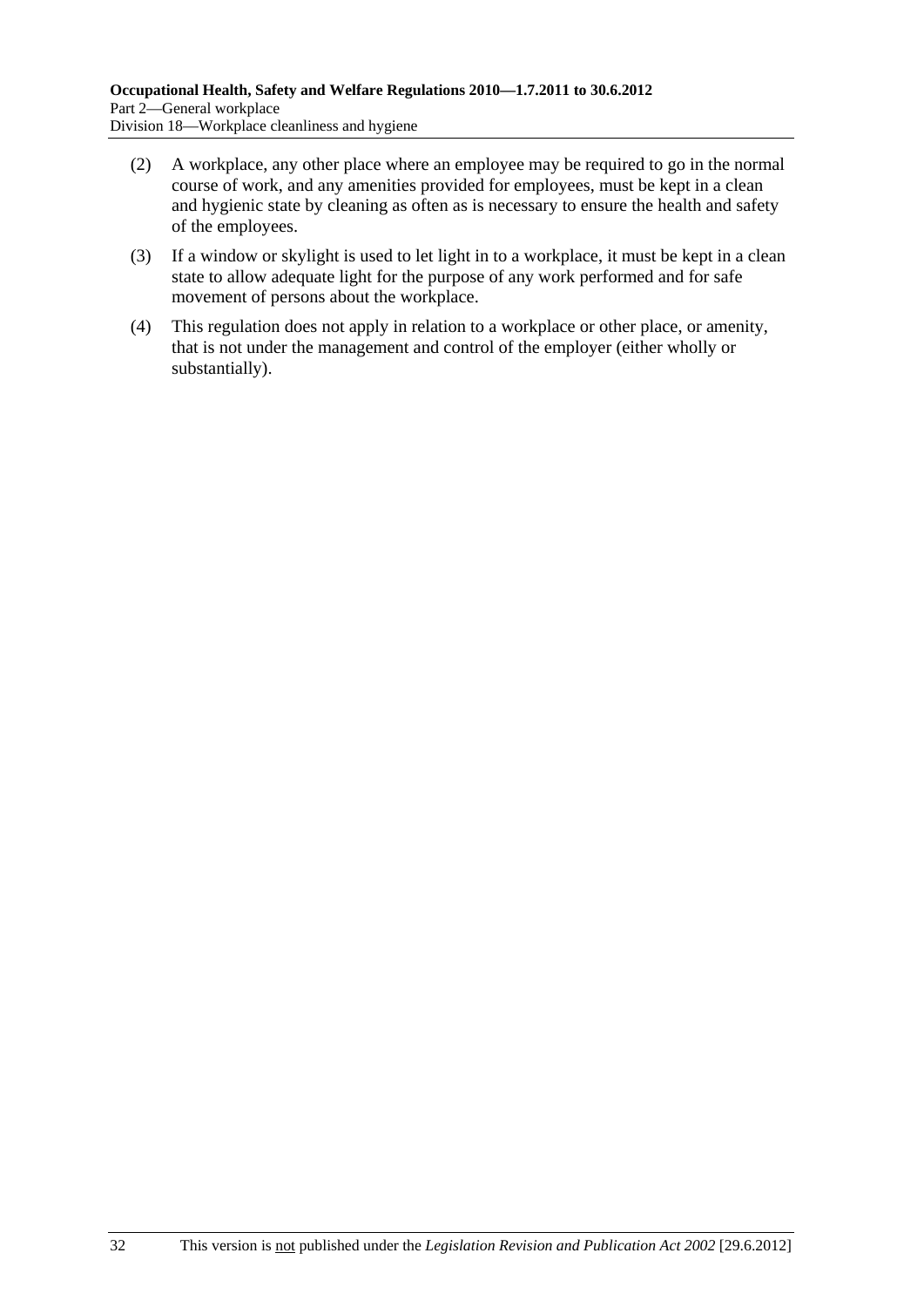# **Part 3—Plant**

## **Division 1—Preliminary**

### **82—Purpose**

The purpose of this Part is to protect the health and safety of persons from hazards arising from plant and systems of work associated with plant by—

- (a) ensuring that hazards associated with the use of plant in the workplace are identified and risks to health or safety are assessed and controlled; and
- (b) eliminating or, where that is not reasonably practicable, minimising, risks to health or safety; and
- (c) specifying various requirements with respect to the design, manufacture, testing, installation, commissioning, use, repair, alteration, dismantling, storage and disposal of plant; and
- (d) requiring the provision of relevant information and training; and
- (e) requiring the registration of certain plant designs and items of plant.

### **83—Definitions**

For the purposes of paragraph (c) of the definition of *pressure equipment* in Schedule 2 of the Act (Extension of Act to specified plant), pressure piping is an assembly of a prescribed kind.

### **84—Part does not apply to certain plant**

This Part does not apply to manually powered hand-held plant.

#### **85—Part does not apply to amusement structures**

This Part does not apply to amusement structures.

**Note—** 

Part 4 applies to amusement structures.

#### **86—Incorporation of references**

If a provision of this Part refers to a standard prepared or published by a body or authority, a comparable standard may, if so determined by the Director, be used in place of the standard to which the provision refers.

#### **87—Inspection fee**

- (1) The Director may require that the appropriate fee specified by Schedule 8 be paid in respect of any inspection or testing of a kind specified in that Schedule carried out by an inspector on plant.
- (2) If Schedule 8 does not specify a fee for a particular kind of inspection or testing carried out on plant by an inspector, the Director may determine a fee for the inspection or testing.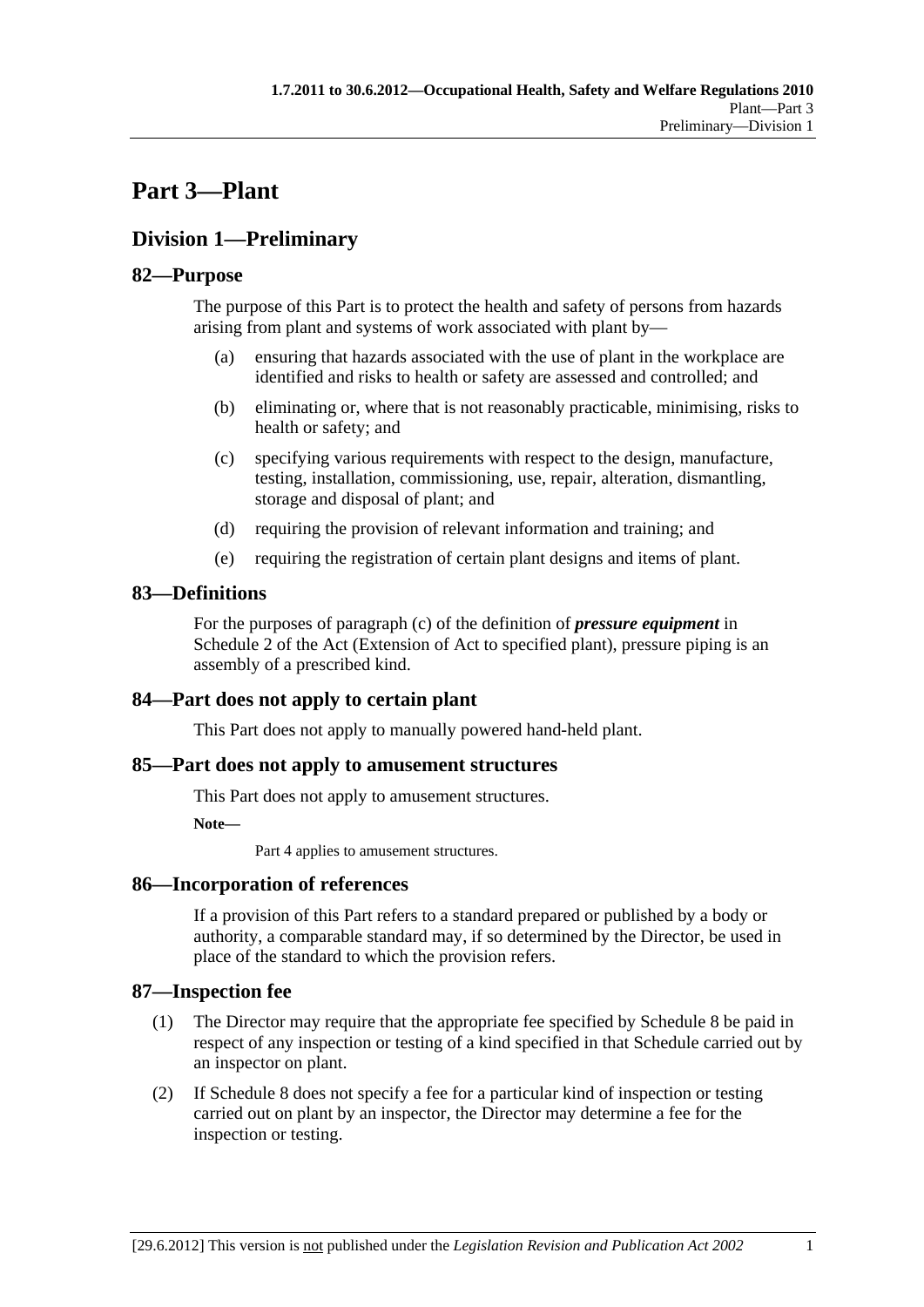## **Division 2—Duties**

### **Subdivision 1—Duties of designers**

#### **88—Hazard identification and risk assessment**

- (1) The designer of any plant must ensure that hazards are identified in accordance with regulation 135.
- (2) If a hazard is identified under subregulation (1), the designer must ensure that an assessment is made of the risks associated with the hazard.
- (3) In carrying out an assessment required by subregulation (2), the designer must—
	- (a) comply with the requirements of regulation 136; and
	- (b) ensure that the following are assessed:
		- (i) the impact of the plant on the work environment in which it is designed to operate;
		- (ii) the range of environmental and operational conditions in which the plant is intended to be manufactured, transported, installed, erected and used;
		- (iii) the ergonomic needs of persons who may use the plant;
		- (iv) the need for safe access and egress for persons who install, erect, use or dismantle the plant.

#### **89—Control of risk**

- (1) If an assessment of risk under regulation 88 identifies a risk to health or safety, the designer must ensure that the risk is eliminated or, where that is not reasonably practicable, minimised.
- (2) A designer must, in relation to the implementation of subregulation (1), ensure that the minimisation of a risk is achieved by applying—
	- (a) the appropriate requirements of regulation 137; and
	- (b) as may be appropriate, the following measures:
		- (i) the use of designs that minimise the risks to health and safety associated with the manufacture, transportation, installation, erection or use of the plant;
		- (ii) the use of designs that have regard to ergonomic principles;
		- (iii) the use of designs that enable components to be accessed for maintenance, repair or cleaning purposes with minimised risks to health and safety;
		- (iv) ensuring that any plant specified in Schedule 4 Part 1 is designed according to any relevant standard in Schedule 3;
		- (v) ensuring that powered mobile plant is designed to minimise the risk of the plant overturning, or of objects falling on an operator of the plant;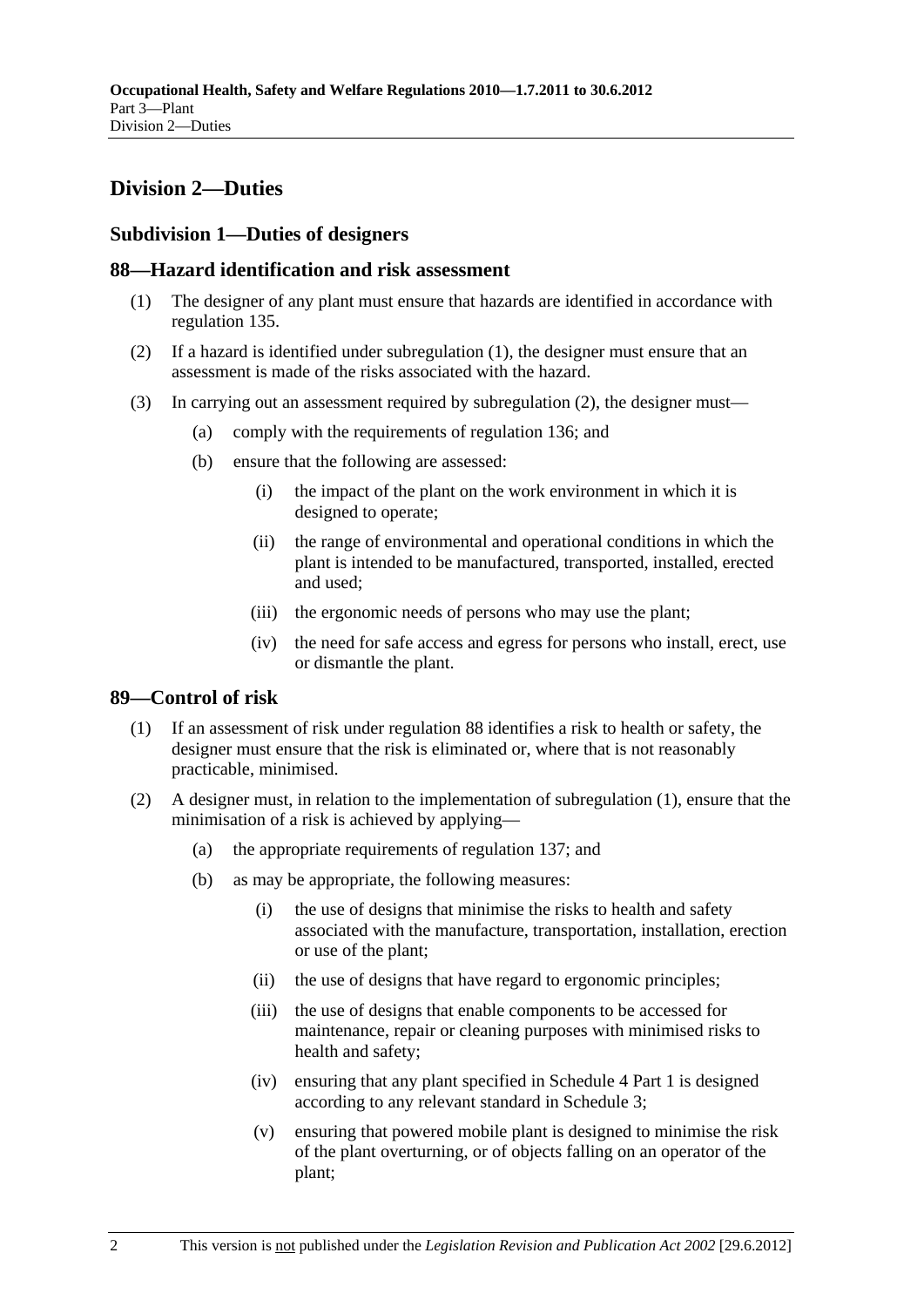- (vi) if the risk assessment for powered mobile plant has identified a risk  $of$ 
	- (A) the plant overturning; or
	- (B) objects falling on an operator of the plant; or
	- (C) an operator of the plant being ejected from the seat,

the use of an appropriate combination of operator protective devices to minimise the risk;

- (vii) if a particular system of work or operator competency is a factor in the control of the risk—the specification of that system or competency;
- (viii) if the risk assessment has identified an increased risk due to the build up of unwanted substances or materials—the use of designs that minimise that build up.

#### **90—Provision of information**

A designer must ensure that a manufacturer is provided with information for the plant to be manufactured in accordance with the design specifications and, so far as is reasonably practicable, with information relating to—

- (a) the purpose for which the plant is designed; and
- (b) the testing or inspections to be carried out on the plant; and
- (c) the installation, commissioning, operation, maintenance, cleaning, transport, storage and, if the plant is capable of being dismantled, dismantling of the plant; and
- (d) the systems of work necessary for the safe use of plant; and
- (e) the knowledge, training or skill which should be possessed by a person who undertakes any inspection or testing of the plant; and
- (f) emergency procedures.

#### **Subdivision 2—Duties of manufacturers**

#### **91—Special duty**

If the designer of any plant is situated outside Australia, the manufacturer must comply with the requirements of regulations 88 and 89 as if the manufacturer were the designer.

#### **92—Hazard identification and risk assessment**

If a hazard which arises from the design of any plant is identified during the manufacturing process, the manufacturer must comply with the requirements of regulation 136 in relation to a risk assessment.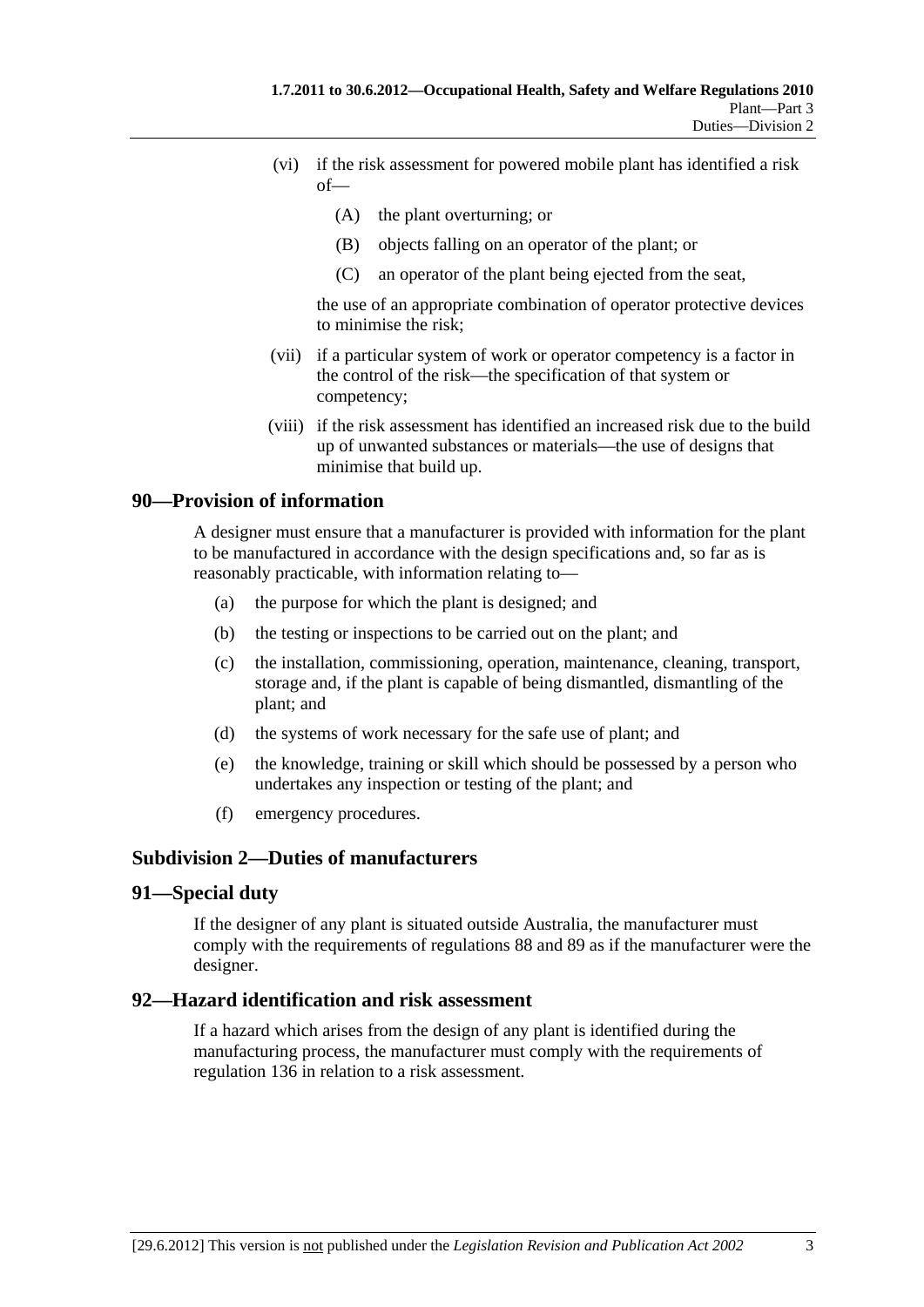#### **93—Control of risk**

- (1) If an assessment under regulation 92 identifies a risk to health or safety, the manufacturer must—
	- (a) ensure that the design is altered to eliminate or, where that is not reasonably practicable, minimise the risk, taking into account the appropriate requirements of regulation 89; or
	- (b) ensure that the risk is eliminated or, where that is not reasonably practicable, minimised, taking into account the appropriate requirements of regulation 137.
- (2) A manufacturer of plant must, subject to subregulation (3), ensure that the plant is manufactured, inspected and, where required, tested having regard to any relevant standard specified in Schedule 3 and to the designer's specifications.
- (3) If a fault in the design of any plant that may affect health or safety is identified during the manufacturing process, the manufacturer must ensure—
	- (a) that the fault is not incorporated into the plant; and
	- (b) so far as is reasonably practicable, that the designer of the plant is consulted regarding rectification of the fault.
- (4) If any plant is found after manufacture to have a fault that may affect health or safety, the manufacturer must, so far as is reasonably practicable, ensure that the persons to whom the plant has been supplied are notified of the fault and of the steps required to rectify it.

#### **94—Provision of information**

A manufacturer of any plant must ensure that a supplier who obtains the plant from the manufacturer is provided with—

- (a) information provided by the designer relating to—
	- (i) the purpose for which the plant is designed; and
	- (ii) the testing or inspections to be carried out on the plant; and
	- (iii) the installation, commissioning, operation, maintenance, cleaning, transport, storage and, where plant is capable of being dismantled, dismantling of the plant; and
	- (iv) the systems of work necessary for the safe use of plant; and
	- (v) the knowledge, training or skill necessary which should be possessed by a person who undertakes any inspection or testing of the plant; and
	- (vi) emergency procedures; and
- (b) any document relating to testing.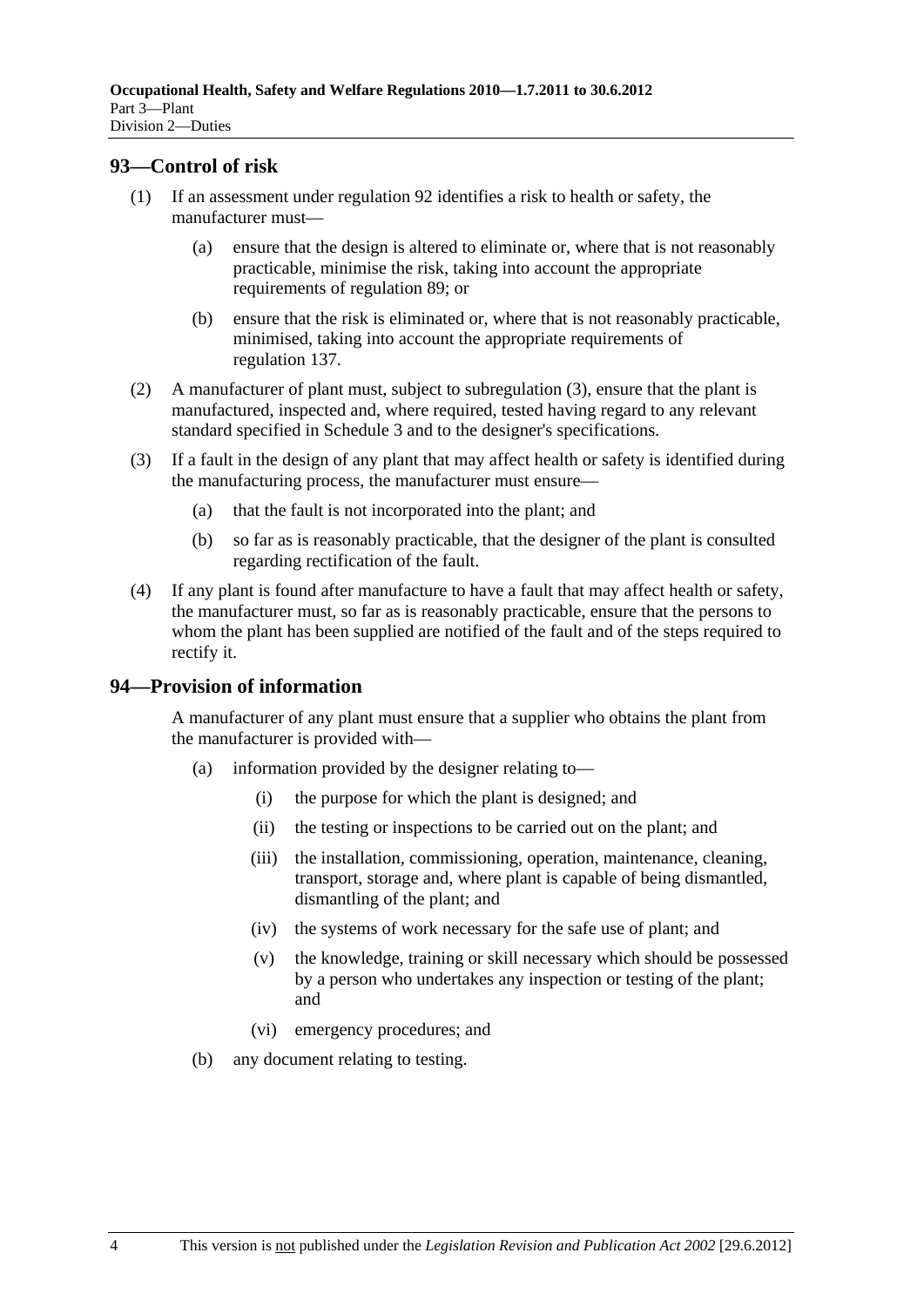### **Subdivision 3—Duties of importers**

#### **95—Special duty**

The importer of any plant designed or manufactured outside Australia must—

- (a) comply with the requirements of regulation 88 relating to hazard identification and risk assessment as if the importer were the designer; and
- (b) if an assessment identifies a risk to health or safety—
	- (i) ensure that the plant is altered to eliminate or, where that is not reasonably practicable, minimise the risk, taking into account the appropriate requirements of regulation 89; or
	- (ii) ensure that the risk is eliminated or, where that is not reasonably practicable, minimised, taking into account the appropriate requirements of regulation 137; and
- (c) insofar as information of the kind referred to in regulations 90 and 94 is not available from the designer or manufacturer of the plant, arrange for a competent person to prepare that information; and
- (d) ensure that any health or safety information from the designer or manufacturer, and any information prepared under paragraph (c), is provided to the person to whom the plant is supplied.

### **96—Control of risk**

An importer of plant to be used for scrap or spare parts must, before the plant is supplied, advise the person to whom the plant is supplied, either in writing or by marking the plant, of the purposes for which the plant may be safely used and that the plant in its current form must not be placed in service.

### **97—Provision of information**

An importer of used plant must ensure that the person to whom the plant is supplied is provided with the following information insofar as it is readily available:

- (a) relevant health and safety information prepared by the designer or manufacturer of the plant;
- (b) any additional information required to enable the plant to be used safely.

### **Subdivision 4—Duties of suppliers**

#### **98—Control of risk**

- (1) A supplier of plant must ensure—
	- (a) insofar as the supplier has control over the condition of the plant—that risks to health or safety from the use of plant are eliminated or, where that is not reasonably practicable, minimised;
	- (b) insofar as paragraph (a) does not apply—that any faults are, so far as is reasonably practicable, identified, and that the person to whom the plant is supplied is advised in writing, before the plant is supplied, of those faults and, where appropriate, that the plant should not be used until those faults are rectified.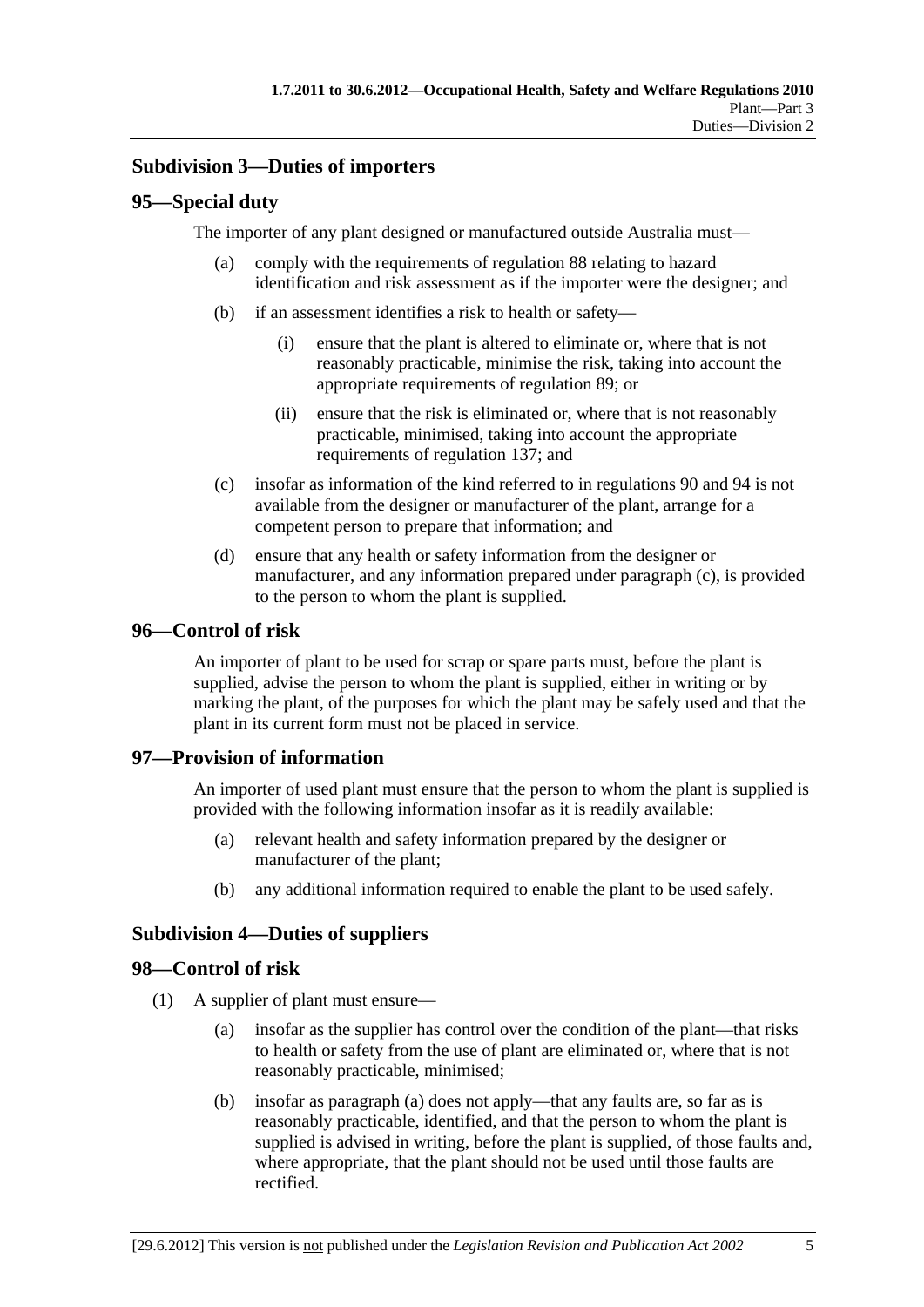- (2) A supplier of plant to be used for scrap or spare parts must, before the plant is supplied, advise the person to whom the plant is supplied, either in writing or by marking the plant, of the purposes for which the plant may be safely used and that the plant in its current form must not be placed in service.
- (3) A person who is a supplier of plant by virtue of hiring or leasing the plant to others must—
	- (a) assume the duties of an owner specified in regulations 122 to 130 (inclusive); and
	- (b) ensure that the plant is inspected between each hiring or leasing so as to identify and, if necessary, minimise any risk to health or safety; and
	- (c) ensure that an assessment is carried out on a regular basis to determine the need for testing the plant to check whether new or increased risks to health or safety have developed, and to determine the frequency for such testing; and
	- (d) ensure that the testing identified under paragraph (c) is carried out and recorded, and that the records are maintained for so long as the person hires or leases the plant to other persons.

### **99—Provision of information**

A supplier of plant must ensure—

- (a) in respect of new plant—that the person to whom the plant is supplied is provided with health and safety information provided to the supplier under these regulations; and
- (b) in respect of used plant—that the person to whom the plant is supplied is provided with the following information insofar as it is readily available:
	- (i) relevant health or safety information prepared by the designer or manufacturer of the plant;
	- (ii) any record kept by the previous owner of the plant under these regulations.

#### **Subdivision 5—Duties of erectors or installers**

#### **100—Hazard identification and risk assessment**

- (1) A person who erects or installs any plant must ensure that hazards associated with the erection or installation of the plant are identified in accordance with regulation 135 before and during the erection or installation of the plant.
- (2) If a hazard is identified under subregulation (1), the erector or installer must ensure that an assessment is made of the risks associated with the hazard.
- (3) In carrying out an assessment under subregulation (2), the erector or installer must—
	- (a) comply with the requirements of regulation 136; and
	- (b) ensure that the following are assessed:
		- (i) the impact of the erection or installation process on the work environment during erection or installation;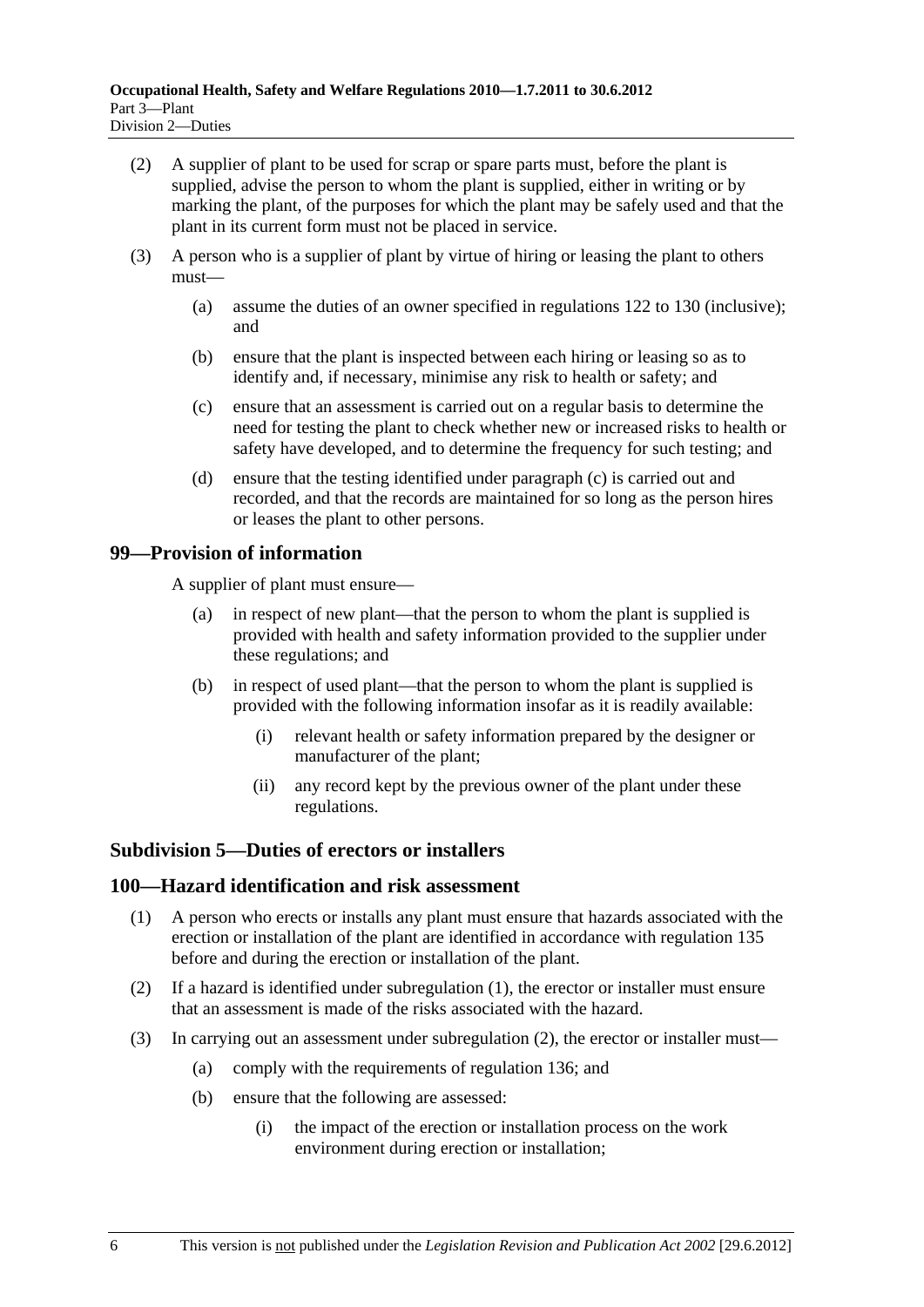- (ii) the need for safe access and egress during erection and installation, and for the subsequent use of the plant.
- (4) A risk assessment under this regulation may be carried out on individual items of plant or, where multiple items of plant of the same design are to be installed and used under conditions which are the same for all practicable purposes, the risk assessment may be carried out on a representative sample subject to the qualification that where risk may vary from operator to operator, a separate assessment of the risk to each operator of the plant must be carried out on each item of plant.

### **101—Control of risk**

- (1) If an assessment of risk under regulation 100 identifies a risk to health or safety, the erector or installer must ensure that the risk is eliminated or, where that is not reasonably practicable, minimised.
- (2) The erector or installer must—
	- (a) comply with the appropriate requirements of regulation 137; and
	- (b) ensure—
		- (i) that the plant is erected or installed—
			- (A) having regard to the instructions of the designer or manufacturer;
			- $(B)$
- if the erector or installer does not have such instructions; or
- instructions have been developed by a competent person,

having regard to the instructions of a competent person,

insofar as those instructions relate to health or safety; and

- (ii) that plant designed to be operated in a fixed position is positioned on and, if necessary, fixed to, a secure base in order to prevent inadvertent movement when power is applied or while the plant is in operation; and
- (iii) that all electrical installations associated with plant are installed so as to minimise any risk to health or safety; and
- (iv) that the erection or dismantling of scaffolds, temporarily erected structures and associated temporary equipment is carried out so as to minimise any risk to health or safety.

### **Subdivision 6—Duties of employers**

**Note—** 

These provisions do not make specific provision concerning consultation as the requirements of regulation 19 apply.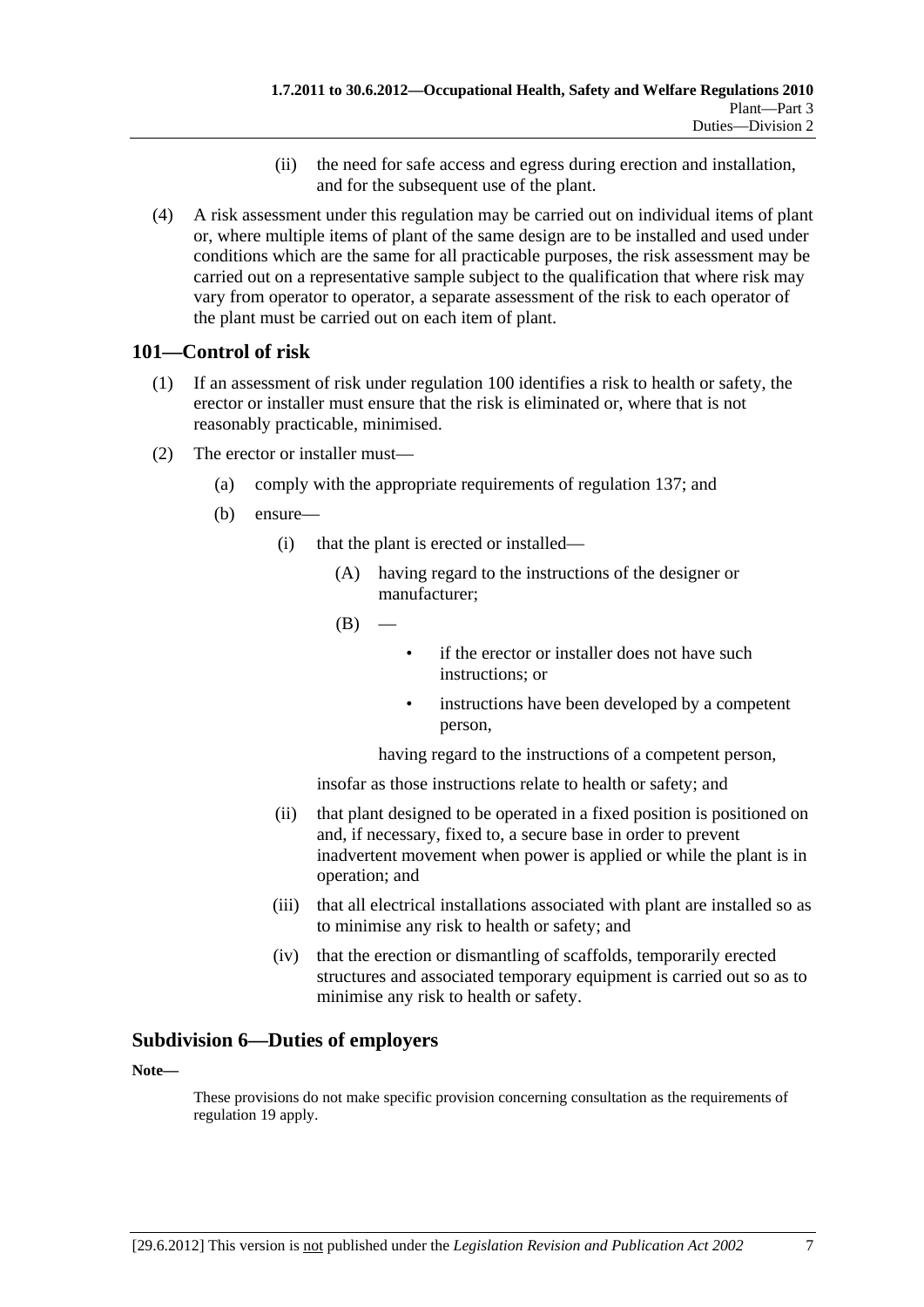#### **102—Hazard identification and risk assessment**

- (1) An employer must ensure that hazards are identified in accordance with regulation 135—
	- (a) before and during the introduction of plant to a workplace; and
	- (b) before and during—
		- (i) an alteration to plant; or
		- (ii) a change—
			- (A) in the way plant is used; or
			- (B) in a system of work associated with plant; or
			- (C) in the location of plant,

which is likely to involve a risk to health or safety; and

- (c) if new or additional health or safety information relating to plant or systems of work associated with plant becomes available to the employer.
- (2) If a hazard is identified under subregulation (1), the employer must ensure that an assessment is made of the risks associated with the hazard.
- (3) In carrying out an assessment under subregulation (2), the employer must—
	- (a) comply with the requirements of regulation 136; and
	- (b) ensure the assessment of any risk that may arise from—
		- (i) any system of work associated with plant; and
		- (ii) the layout and condition of the work environment where plant is to be used; and
		- (iii) the capability, skill and experience of the person ordinarily using plant; and
		- (iv) any reasonably foreseeable abnormal condition; and
	- (c) ensure that the following are identified:
		- (i) items of plant that require records to be kept so as to minimise any risk to health or safety;
		- (ii) the type of records that should be kept, and the length of time the records should be kept.
- (4) A risk assessment under this regulation may be carried out on individual items of plant or, where multiple items of plant of the same design are installed and used under conditions which are the same for all practical purposes within a workplace, the risk assessment may be carried out on a representative sample subject to the qualification that where risk may vary from operator to operator, a separate assessment of the risk to each operator of the particular plant must be carried out on each item of plant.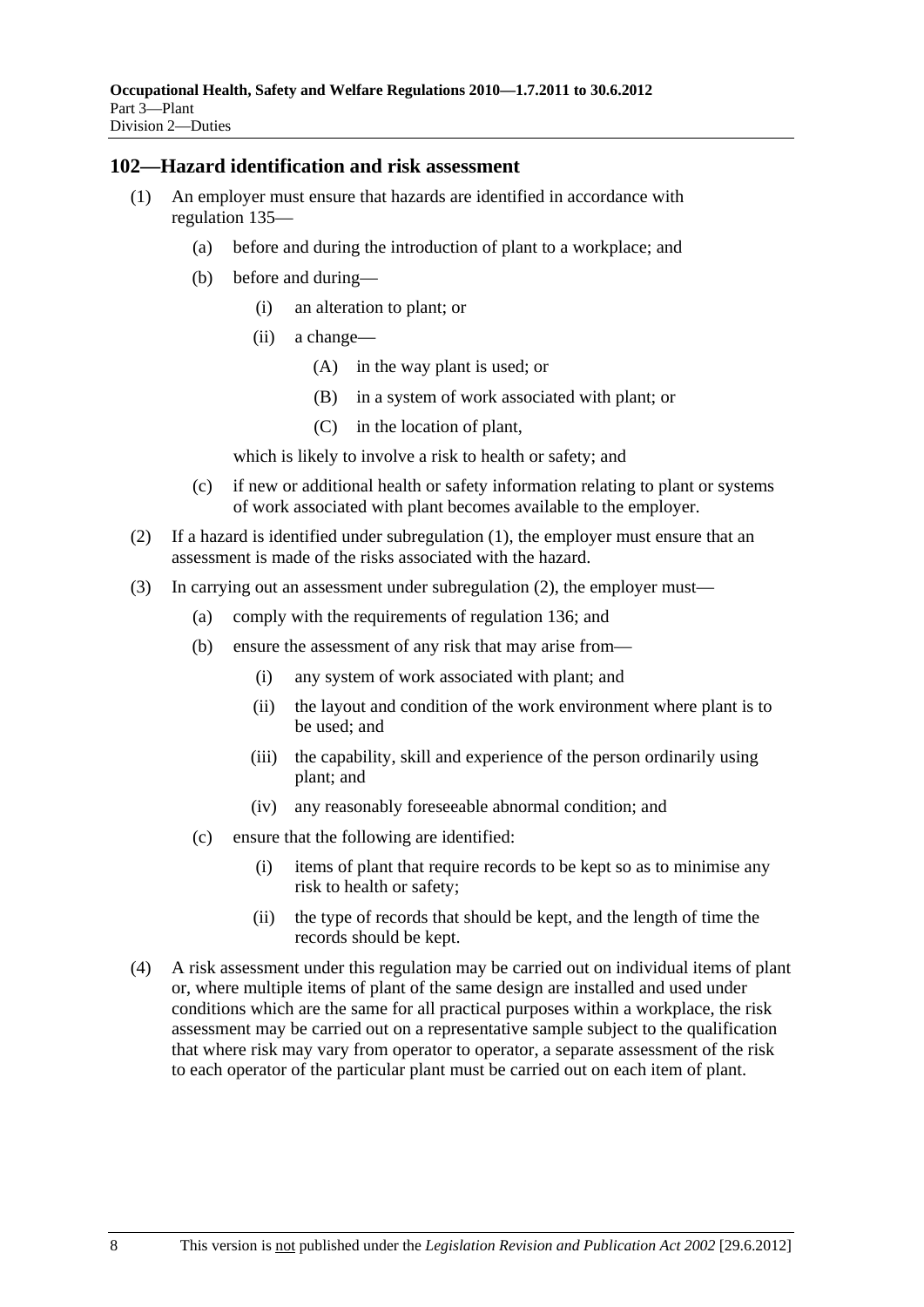#### **103—Training, information, instruction and supervision**

If a hazard relating to plant or any system of work associated with plant is identified and assessed (or reassessed) under these regulations to be a risk to health or safety that requires control, the employer must ensure—

- (a) that any person who is likely to be exposed to the risk, and anyone supervising any such person, is, where relevant, appropriately trained and provided with information and instruction relating to—
	- (i) the nature of the hazard and the processes used for the identification, assessment and control of any risk; and
	- (ii) the safety procedures associated with the plant at the workplace; and
	- (iii) the need for, and proper use and maintenance of, control measures; and
	- (iv) the use, fit, testing and storage of personal protective equipment; and
	- (v) the availability and use of specific information relevant to the plant; and
- (b) that any person who uses the plant is provided with such information and instruction prior to its use as is necessary to enable the plant to be used so as to minimise any risk to health or safety; and
- (c) that any person who uses the plant, with the exception of a member of the public using a lift, is appropriately trained and provided with such supervision as is necessary to enable the plant to be used so as to minimise any risk to health or safety; and
- (d) that relevant health and safety information is provided to any person involved in—
	- (i) the installation, erection or commissioning of the plant; or
	- (ii) the use of the plant; or
	- (iii) the testing of the plant; or
	- (iv) the decommissioning, dismantling or disposal of the plant; and
- (e) if relevant, that information on emergency procedures relating to the plant is displayed in a manner that can be readily observed by any person who may be affected by the operation of the plant.

#### **104—Control of risk**

- (1) If an assessment of risk under these regulations identifies a risk to health or safety, the employer must ensure that the risk is eliminated or, where that is not reasonably practicable, minimised.
- (2) An employer must, in relation to the implementation of subregulation  $(1)$ 
	- (a) comply with the appropriate requirements of regulation 137; and
	- (b) ensure—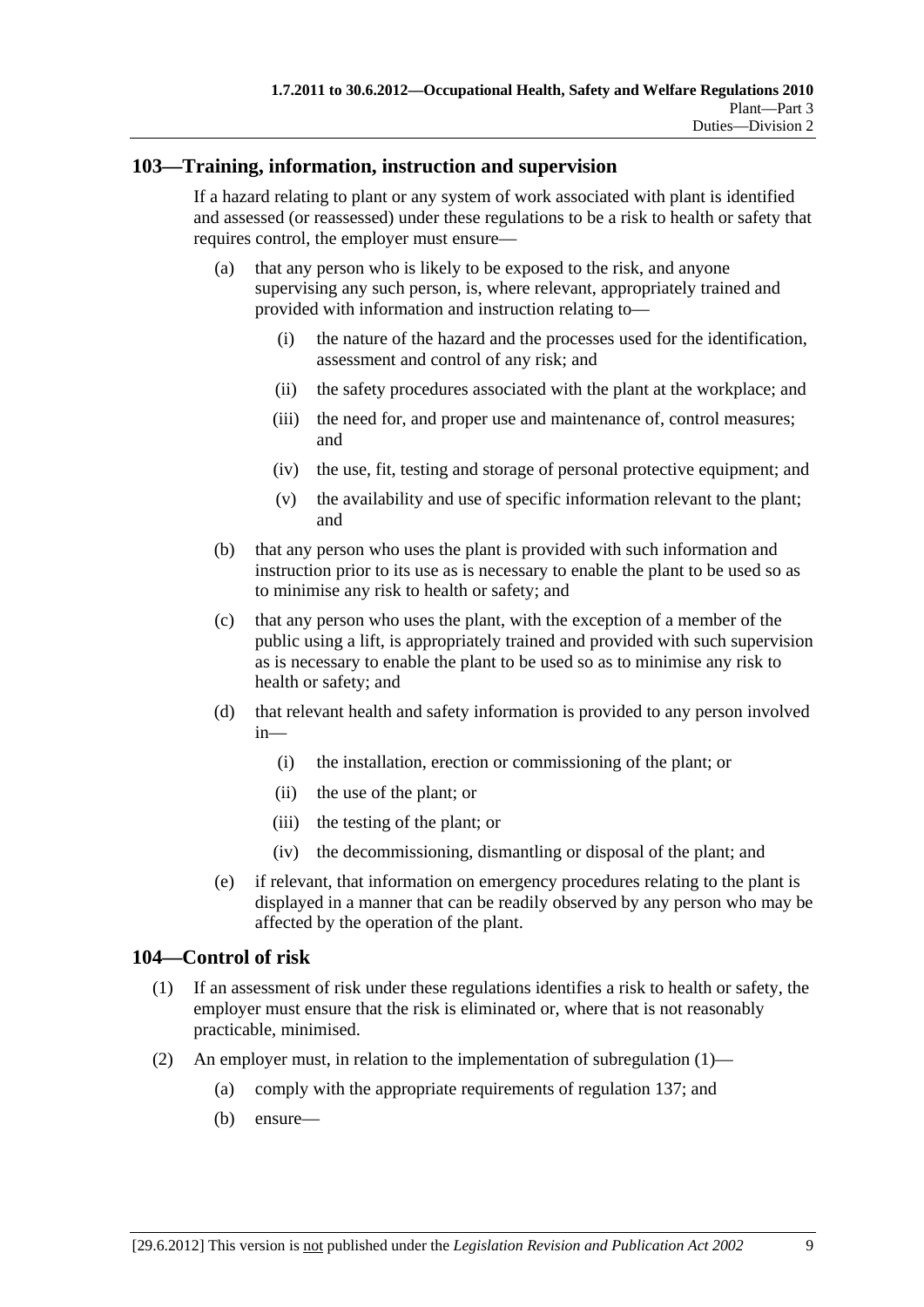- (i) that control measures are maintained and systems of work are implemented and effectively supervised so as to minimise any risk to health or safety; and
- (ii) where personal protective equipment is required, that it is provided and maintained so as to minimise any risk to health or safety; and
- (iii) where a hazardous situation is reported, that persons are not placed at risk until the hazardous situation is rectified.

#### **105—Design**

If an employer engages another person to design any plant for use at the workplace, the employer must ensure that the person is provided with relevant information about matters in relation to the plant that may affect health or safety at the workplace.

#### **106—Installation and commissioning**

- (1) An employer must ensure that any risk to health and safety arising during the installation, erection or commissioning of plant is eliminated or, where that is not reasonably practicable, minimised.
- (2) Without limiting the generality of subregulation (1), an employer must ensure—
	- (a) that a competent person undertakes any installation, erection or commissioning, and is provided with such information as is necessary to enable the plant to be installed and commissioned so as to minimise any risk to health or safety; and
	- (b) that the plant is installed or erected in a location that is suitable for the operation being undertaken and the type of plant in use; and
	- (c) that there is sufficient space around the plant to allow the plant to be used and repaired so as to minimise any risk to health or safety; and
	- (d) that a proper layout of the workplace, and safe access and egress, is provided; and
	- (e) if the final means of safeguarding is not in place during any testing or start-up, that an interim safeguard is used; and
	- (f) as far as can be determined by commissioning, that the plant is in an appropriate state to be transferred into active service.

#### **107—Use**

- (1) An employer must ensure that any risk to health and safety arising from plant in use, or associated systems of work, is eliminated or, where that is not reasonably practicable, minimised.
- (2) Without limiting the generality of subregulation (1), an employer must ensure—
	- (a) that any plant, other than plant which is operated by members of the public, is not operated by a person unless that person has received adequate information and training, and is supervised to the extent necessary to minimise any risk to health or safety; and
	- (b) that plant is subject to appropriate checks, tests and inspections necessary to minimise any risk to health or safety; and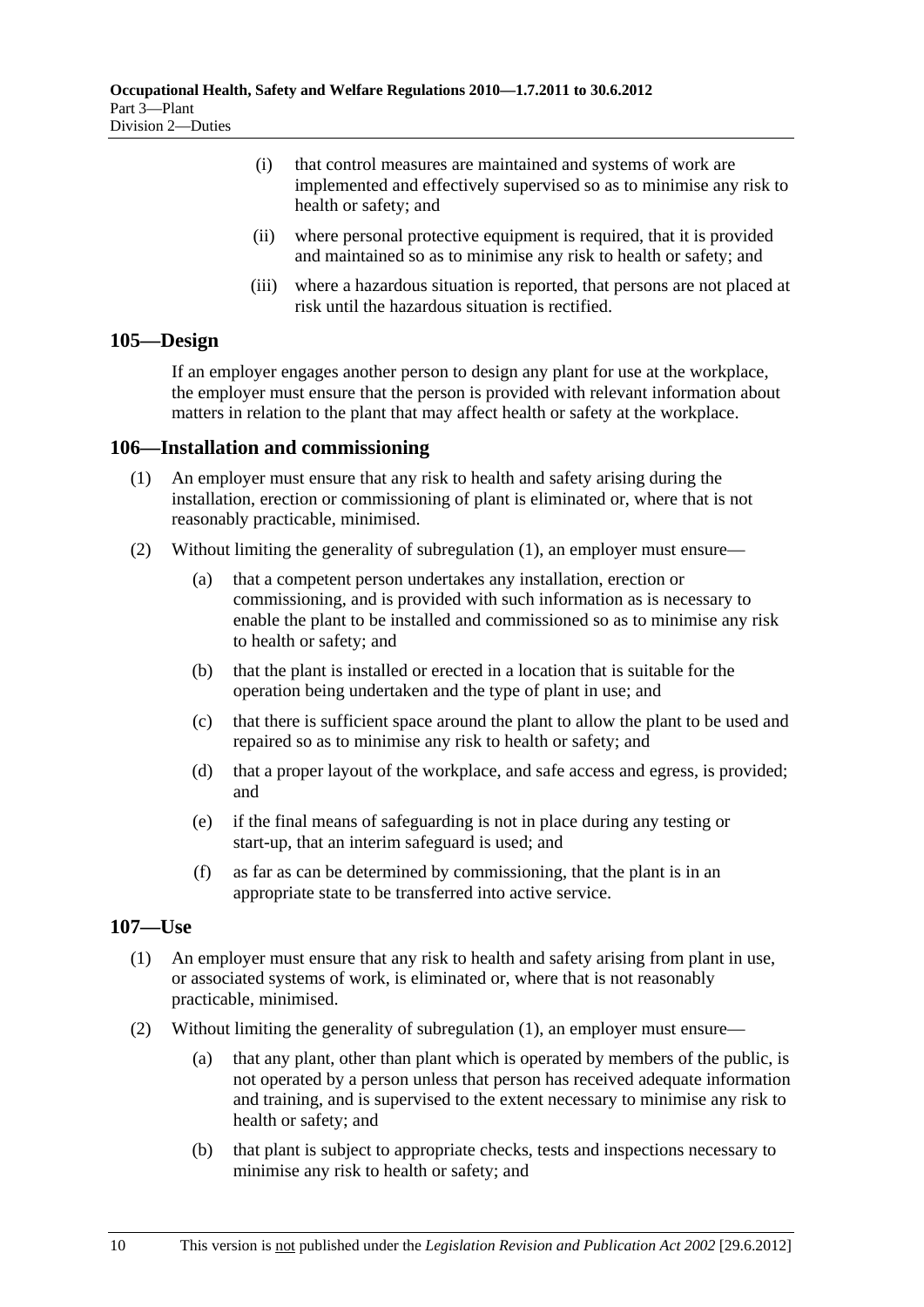- (c) if the function or condition of plant is impaired or damaged to an extent that gives rise to an immediate risk to health or safety, that the plant is withdrawn from use until the risk is controlled under regulation 104 or the plant is repaired under regulation 108; and
- (d) that plant is used only for the purpose for which it was designed unless the employer has determined, and a competent person assessed, that the change in use does not present an increased risk to health or safety; and
- (e) that measures are provided to prevent, so far as is reasonably practicable, any unauthorised interference, alteration or use of plant that is capable of making the plant a risk to health or safety; and
- (f) if safety features or warning devices are incorporated into plant, that they are used in a proper manner; and
- (g) that a person is not allowed to work between the fixed and traversing parts of any plant where there is a risk to health or safety; and
- (h) that facilities and systems of work are provided and maintained so as to minimise any risk to the health or safety of a person who maintains, inspects, or cleans the plant; and
- (i) that inspections, maintenance and cleaning are carried out having regard to procedures recommended by the designer or manufacturer, or those developed by a competent person; and
- (j) if access is required for the purpose of maintenance, cleaning or repair, that the plant is stopped, and that 1 or more of the following are used to minimise any risk to health or safety:
	- (i) lockout or isolation devices;
	- (ii) danger tags;
	- (iii) permit to work systems;
	- (iv) other control measures; and
- (k) if it is not reasonably practicable to carry out cleaning or maintenance while the plant is stopped, that operational controls which permit controlled movement of the plant are fitted and safe systems of work used; and
- (l) that any safety feature or warning device of plant is maintained, and tested on a regular basis.

#### **108—Repair**

An employer must ensure—

- (a) if the function or condition of plant is impaired or damaged to an extent that increases the risk to health or safety, that a competent person assesses the damage and advises the employer of—
	- (i) the nature of the damage; and
	- (ii) whether the plant is able to be repaired and, if so, what repairs must be carried out to minimise any risk to health or safety; and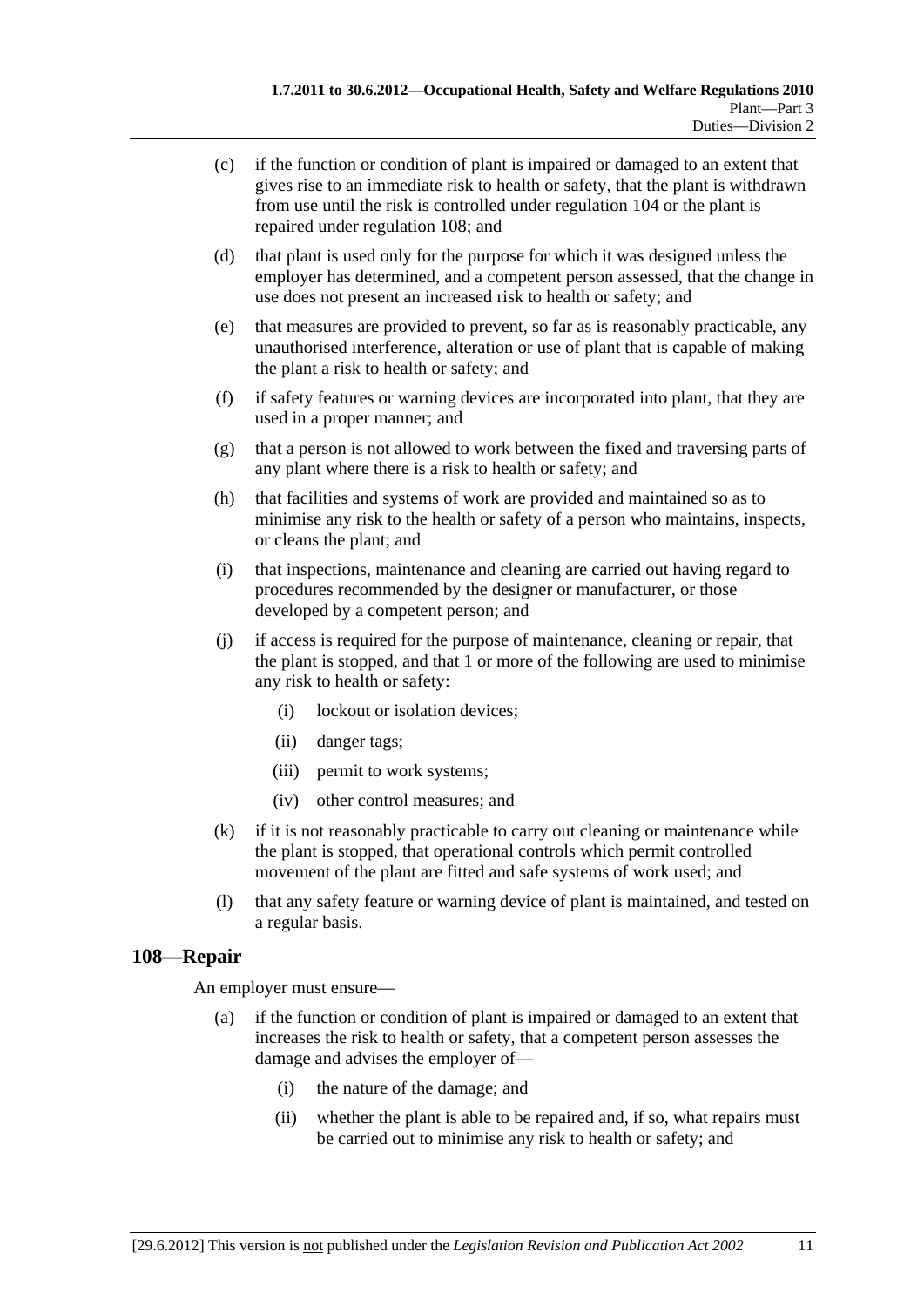- (b) that any repairs, inspection or testing is carried out by a competent person; and
- (c) that repairs to plant are carried out so as to retain the plant within its design **limits**

#### **109—Alteration**

An employer must ensure, in respect to plant that is altered—

- (a) that the design of the alteration is assessed in accordance with regulations 88, 89 and 90; and
- (b) that the plant is altered, inspected and tested by a competent person, having regard to any relevant design specification (taking into account any alteration to the design), prior to the plant being returned to service.

### **110—Dismantling, storage and disposal of plant**

- (1) If plant is dismantled, an employer must ensure—
	- (a) that the dismantling is carried out by a competent person; and
	- (b) insofar as it is readily available, that any relevant information prepared for the purposes of these regulations is made available to the person carrying out the dismantling.
- (2) If plant, including plant which is dismantled, is to be stored, an employer must ensure that the storage is carried out by a competent person.
- (3) If plant to be disposed of contains materials presenting a risk to health or safety, an employer must ensure that the disposal is carried out by a competent person.

#### **Subdivision 7—Employer's specific duties for control of risk**

#### **Note—**

These duties are in addition to (and not in derogation of) any other duty prescribed by this Part.

Note that a comparable standard approved by the Director may, in appropriate cases, be used in place of a standard prescribed under this heading.

#### **111—Plant under pressure**

The following requirements specifically apply to plant under pressure:

- (a) an employer must ensure that pressure equipment, other than a gas cylinder, that is covered by AS/NZS 1200 *Pressure equipment* and that is in use, is inspected or tested in accordance with AS/NZS 3788 *Pressure equipment - In-service inspection*;
- (b) an employer who owns a gas cylinder must ensure that it is inspected or tested in accordance with AS 2030 *Gas cylinders Code*;
- (c) an employer who operates a gas cylinder test station must ensure that when gas cylinders are presented for inspection or testing, they are inspected and tested in accordance with AS 2030 *Gas cylinders Code* and AS 2337 *Gas cylinder test stations*;
- (d) an employer who operates a gas cylinder filling station must, when a gas cylinder is presented for filling, ensure—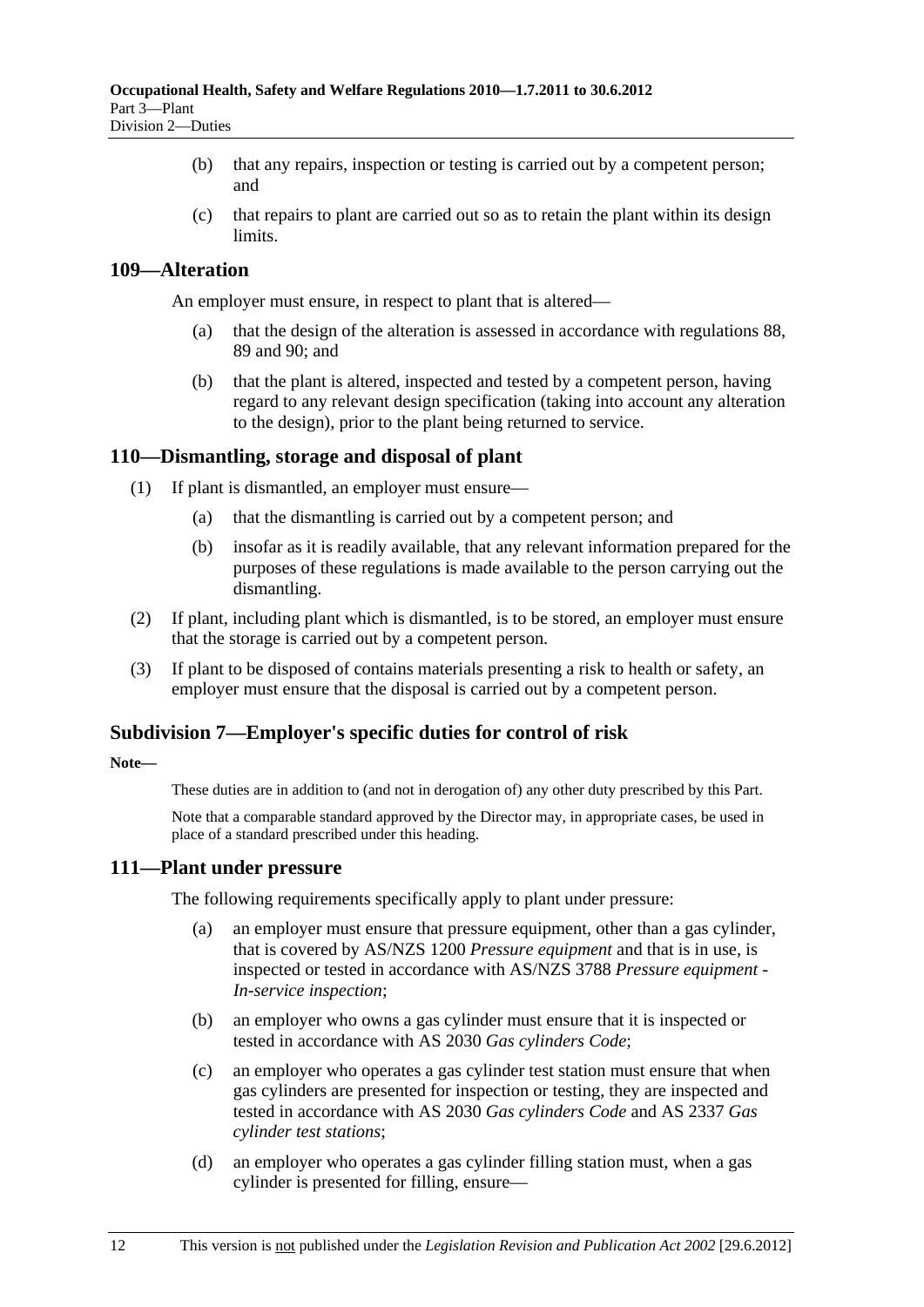- (i) that the cylinder is only filled if it bears a current inspection mark in accordance with AS 2030 *Gas cylinders Code* and is in a good condition when filled; and
- (ii) that the filling is carried out in accordance with AS 2030 *Gas cylinders Code*; and
- (iii) that the fluid introduced into the cylinder is compatible with the gas cylinder.

### **112—Plant with moving parts**

If a risk assessment identifies a risk to health or safety arising from the moving parts of any plant, an employer must ensure—

- (a) that any cleaning, maintenance or repair of the plant is not undertaken while the plant is operating, unless there is no reasonably practicable alternative approach; and
- (b) if guarding of a moving part does not completely eliminate the risk of entanglement, that a person does not operate or pass in close proximity to the plant, unless a safe system of work is introduced to minimise that risk.

### **113—Powered mobile plant**

- (1) An employer must ensure that powered mobile plant is used in a manner which minimises any risk to health or safety.
- (2) If there remains a risk of—
	- (a) a powered mobile plant overturning; or
	- (b) objects falling on the operator of a powered mobile plant; or
	- (c) the operator of a powered mobile plant being ejected from the seat,

and that risk should be controlled, an employer must ensure, so far as is reasonably practicable, that an appropriate combination of operator protective devices are provided, maintained and, as may be appropriate, used.

- (3) An employer must ensure that appropriate controls are implemented to eliminate or minimise the risk of powered mobile plant colliding with pedestrians or other powered mobile plant.
- (4) An employer must ensure that a tractor to which the testing requirements of AS 1636 *Tractors - Roll-over protective structures - Criteria and tests* can be applied, is securely fitted with a rollover protective structure, except where the tractor is—
	- (a) manufactured, imported or originally purchased before 1 January 1981; or
	- (b) installed in a fixed position, and in a manner which would no longer permit it to be used as powered mobile plant; or
	- (c) primarily used under or in or about trees, or in another place which is too low for a tractor to work while fitted with a rollover protective structure; or
	- (d) a tractor with an unladen mass below 560 kilograms or above 3 860 kilograms.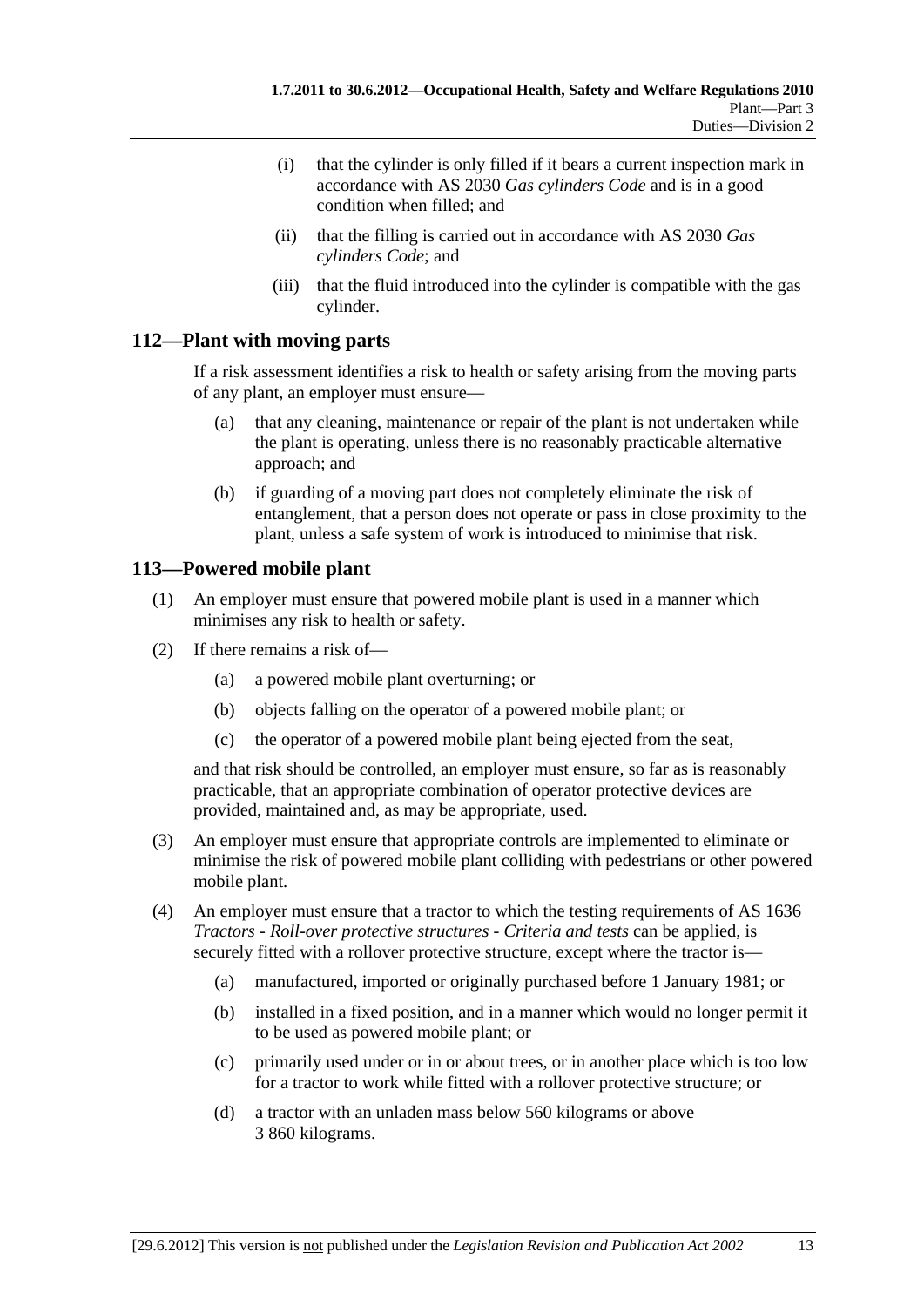- (5) An employer must ensure that a tractor to which the testing requirements of AS 1636 *Tractors - Roll-over protective structures - Criteria and tests* can be applied is not sold, leased or hired for use in a workplace unless it is fitted with suitable and adequate operator protective devices to minimise the risk of injury to the operator.
- (6) An employer must ensure that any earthmoving machinery within the scope of AS 2294 *Earth-moving machinery - Protective structures* is securely fitted with an appropriate combination of operator protective devices, except where the earthmoving machinery was manufactured, imported or originally purchased before 1 January 1989.
- (7) An employer must ensure that a protective structure fitted to powered mobile plant under these regulations—
	- (a) complies with AS 1636 *Tractors Roll-over protective structures Criteria and tests* or AS 2294 *Earth-moving machinery - Protective structures* (as appropriate); or
	- (b) if a protective structure or the associated structural attachment which complies with paragraph (a) is not available, is designed by a suitably qualified engineer in accordance with the following provisions:
		- (i) the performance requirements of AS 2294 *Earth-moving machinery Protective structures* must be used as design criteria for all rollover and falling object protective structures under this regulation;
		- (ii) calculated deformations may be used if the engineer is satisfied deformation testing is not required;
		- (iii) the protective structure must be identified with the information required by AS 2294 *Earth-moving machinery - Protective structures* (as appropriate).
- (8) An employer must ensure that powered mobile plant is fitted with appropriate operator restraining devices if—
	- (a) the plant is fitted with a rollover protective structure or a falling object protective structure; and
	- (b) attaching points for the operator restraining devices have been incorporated in the original design of the plant.
- (9) In this regulation—

*unladen mass* has the same meaning as in the *Road Traffic Act 1961*.

### **114—Plant with hot or cold parts**

An employer must, in relation to plant which has hot or cold parts, ensure—

- (a) if a person is exposed to the hot or cold parts, that the exposure is monitored and is appropriately managed to minimise any risk to health or safety; and
- (b) if molten metal is transported, that arrangements are made to prevent access to the path along which it is transported while the transportation is underway; and
- (c) that pipes and other parts of plant associated with any hot or cold plant are adequately guarded or insulated so as to minimise any risk to health or safety.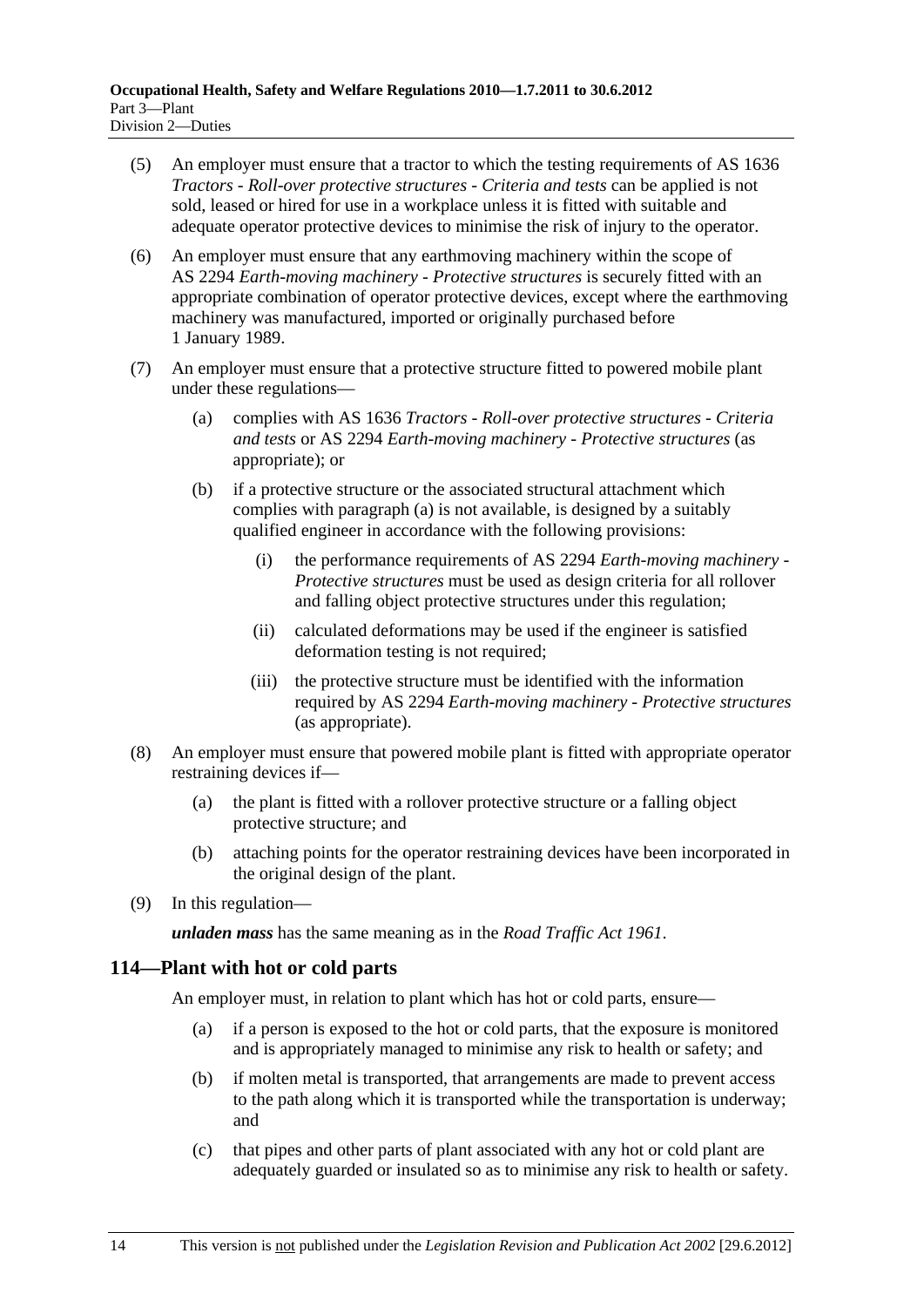### **115—Electrical plant and plant exposed to electrical hazards**

An employer must, in relation to electrical plant, or plant exposed to an electrical hazard, ensure—

- (a) if damage to plant has created an electrical hazard, that the plant is disconnected from the electricity supply and is not used until the damaged part is repaired or replaced; and
- (b) that plant is not used under conditions that are likely to give rise to electrical hazards; and
- (c) that appropriate work systems are provided to avoid inadvertent energising of plant that has been isolated, but not physically disconnected, from the electrical supply; and
- (d) that only a competent person is permitted to carry out electrical work on plant; and
- (e) if excavations are to be carried out, that all relevant available information relating to the position of underground cables is obtained; and
- (f) that control options for plant operating near overhead electrical power lines comply with the requirements of the relevant electricity entity.

#### **116—Plant designed to lift or move**

An employer must, in relation to plant designed to lift or move people, equipment or materials, ensure—

- (a) so far as is reasonably practicable, that no loads are suspended over, or travel over, a person; and
- (b) that persons are not lifted or suspended by any plant or attachment (other than plant specifically designed for the lifting or suspending of persons), unless—
	- (i) the use of another method is impracticable; and
	- (ii) a suitable and adequate personnel box or carrier, designed for the purpose, is used and securely attached to the plant; and
	- (iii) the plant is fitted with a means by which the personnel box or carrier may be safely lowered in the event of an emergency or the failure of the power supply; and
	- (iv) the plant is suitably stabilised at all times while the personnel box or carrier is in use; and
	- (v) a suitable safety harness, securely attached to a suitable point, is provided to and worn by all persons who are in a suspended personnel box or carrier, other than where the personnel box or carrier is fully enclosed; and
- (c) if plant is used for lifting or moving a load which may become unstable, that the load is appropriately restrained; and
- (d) that a crane or hoist is not used as an amusement structure; and
- (e) that a crane, hoist or building maintenance unit is operated and maintained so as to minimise any risk to health or safety, and—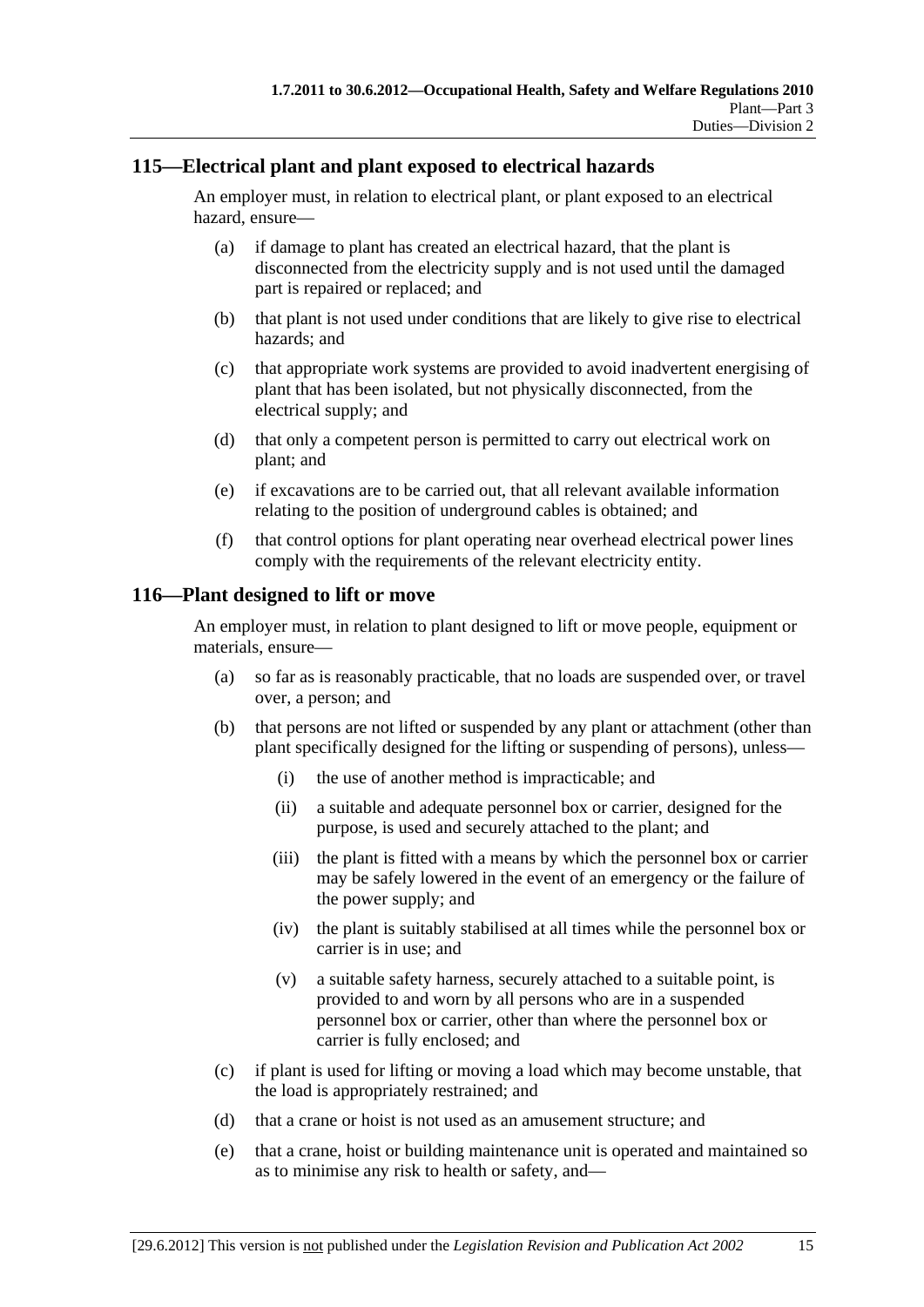- (i) having regard to the instructions of the designer or manufacturer; and  $(ii)$ 
	- (A) if the erector or installer does not have such instructions; or
	- (B) instructions have been developed by a competent person,

having regard to the instructions of a competent person; and

- (f) that no plant, other than a crane or hoist, is used to suspend a load unless the use of a crane or hoist is impracticable and—
	- (i) the load is only travelled with the lifting arm of the plant fully retracted; and
	- (ii) stabilisers are provided and used where necessary to achieve stability of the plant; and
	- (iii) no person is permitted under a suspended load; and
	- (iv) a welded lug is used as the lifting point; and
	- (v) if a bucket operated by a trip-type catch is used—the catch is bolted or otherwise positively engaged; and
	- (vi) an appropriate load chart is provided and all lifting is carried out within the safe working load limits of the plant; and
	- (vii) safe working load limits are displayed on the plant; and
	- (viii) any load is lifted using attachments suitable to the task to be performed; and
- (g) so far as is reasonably practicable, that no load is simultaneously lifted by more than 1 plant; and
- (h) that an industrial lift truck is—
	- (i) fitted with a warning device which effectively warns persons who are at risk from the movement of the industrial lift truck; and
	- (ii) used in a way which minimises exposure of the operator to risks arising from work practices or systems and the particular environment in which the industrial lift truck is used; and
	- (iii) equipped with appropriate lifting attachments specifically designed for the load to be lifted or moved; and
- (i) that no person other than the operator is permitted to ride on an industrial lift truck or tractor unless the person is seated in a seat specifically designed for carrying a passenger, and the seat is fitted with appropriate seat restraints and is located within the zone of protection afforded by the required operator protective devices.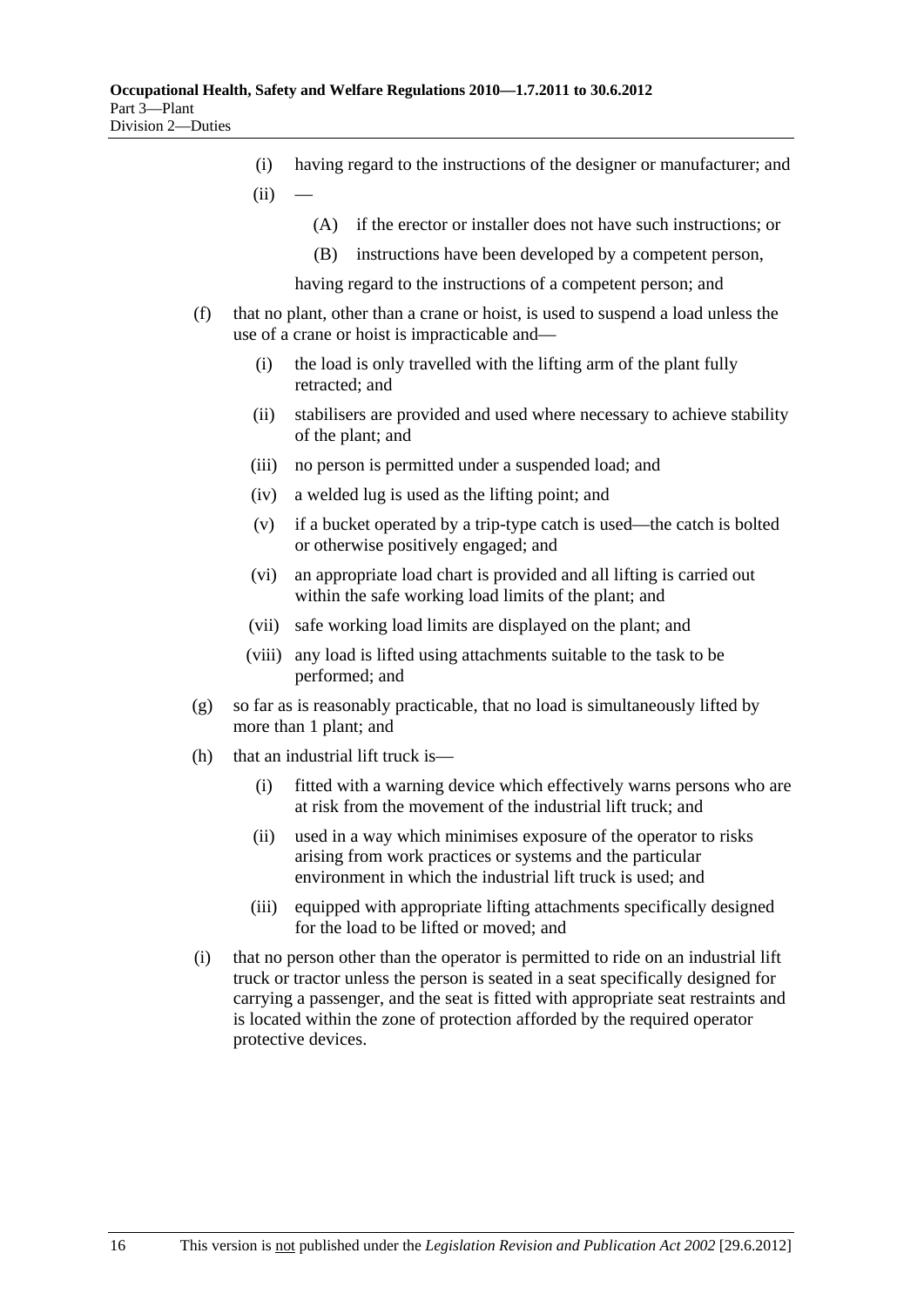## **117—Industrial robots and other remotely or automatically energised equipment**

An employer must, in relation to an industrial robot or other remotely or automatically energised equipment, ensure—

- (a) that an employee is not permitted to work in the immediate vicinity of an item of plant that could start without warning and cause a hazard unless appropriate controls and systems of work are in place; and
- (b) if an industrial robot can be remotely or automatically energised so as to create a risk to health or safety, that the immediate area becomes a restricted place and access to it is controlled at all times through isolation, or the provision of interlocked guards or presence sensing devices, and appropriate systems which require a specific permit to commence any work.

### **118—Lasers**

An employer must ensure—

- (a) that a laser or a laser product is not operated unless it has been classified and labelled in accordance with AS/NZS 2211 *Safety of laser products*; and
- (b) that a Class 3B or Class 4 laser or laser product (as defined in AS/NZS 2211) is not used in a building or construction operation; and
- (c) that the use of a laser or a laser product in a building or construction operation is in accordance with AS 2397 *Safe use of lasers in the building and construction industry*.

#### **119—Scaffolds**

An employer must, in relation to a scaffold, ensure—

- (a) that no work is carried out from—
	- (i) a suspended scaffold; or
	- (ii) a cantilevered scaffold; or
	- (iii) a spur scaffold; or
	- (iv) a hung scaffold; or
	- (v) any other scaffold from which a person or object could fall more than 4 metres,

unless or until the employer has obtained written confirmation from a competent person that the scaffold, or the relevant part or portion of the scaffold, is complete; and

- (b) that a scaffold of a kind listed in paragraph (a), and its supporting structure, is inspected by a competent person for compliance with these regulations—
	- (i) prior to its first use; and
	- (ii) as soon as practicable, and prior to its use, following an occurrence that can reasonably be expected to affect the stability or adequacy of the scaffold (for example, severe storm conditions or earthquake); and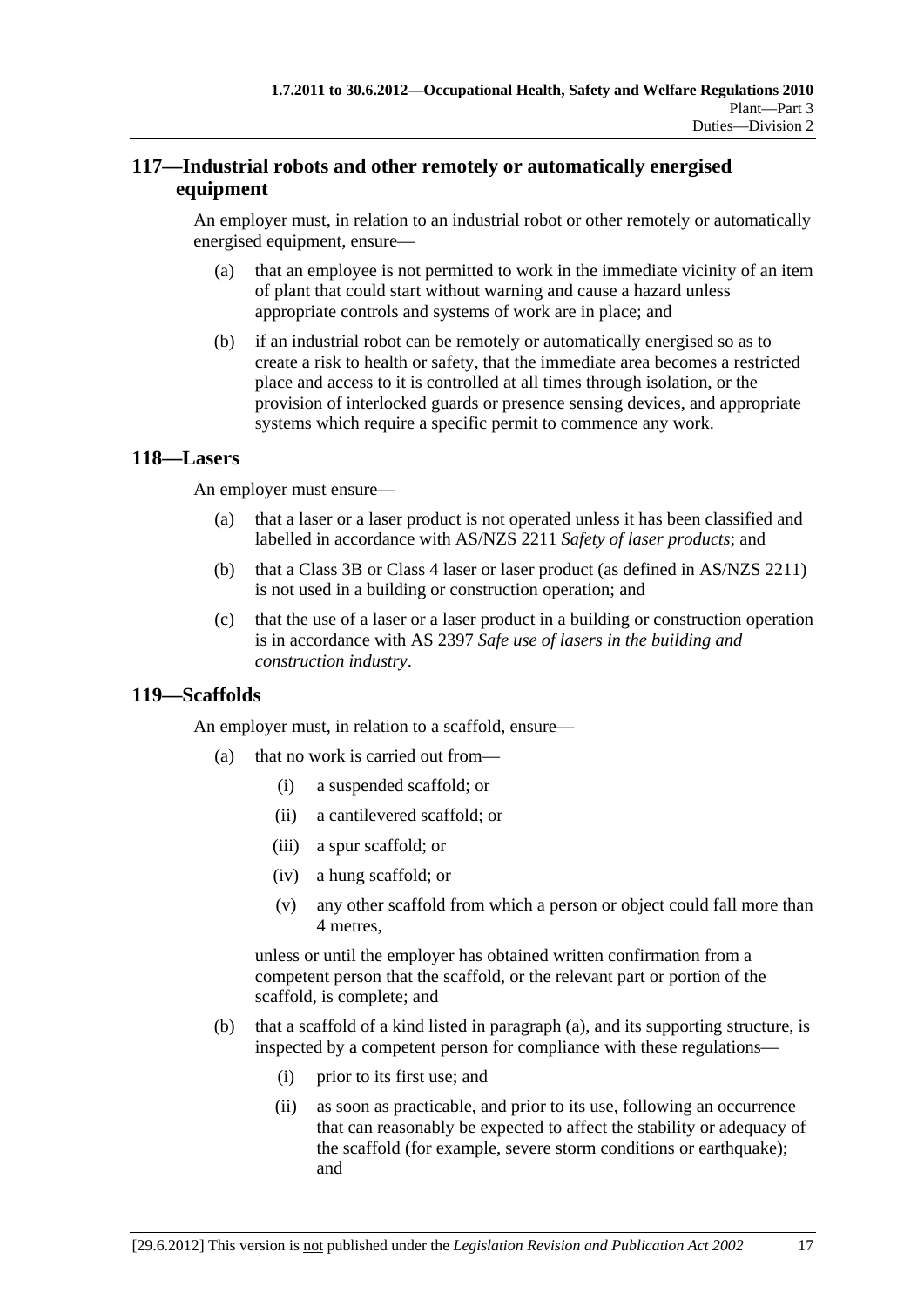- (iii) prior to its first use following repairs; and
- (iv) in any event, at intervals not exceeding 30 days; and
- (c) if an inspection of a scaffold or its supporting structure indicates an unsafe condition, that appropriate repairs, alterations and additions (as necessary) are carried out and re-inspected by a competent person prior to further use of the scaffold; and
- (d) if a scaffold is incomplete and left unattended, that appropriate controls (including the use of danger tags or warning signs) are used to protect against unauthorised access to the scaffold.

#### **120—Lifts**

An employer must, in relation to a lift, ensure—

- (a) that a clearly legible notice which specifies the safe working load, in appropriate metric units, or maximum number of people (as may be appropriate), is affixed, in a conspicuous place, on the lift or any lifting gear; and
- (b) if an assessment shows a risk to the health or safety of a person working in a lift well through a fall, an object falling on the person, or a movement of the lift car, that protection is provided through the provision of—
	- (i) a safe working platform; and
	- (ii) adequate protection decking; and
	- (iii) suitable access to the lift well, safe working platform and protection decking; and
- (c) that the lift is installed, inspected and tested so as to minimise any risk to health or safety, and having regard to the instructions of the designer and manufacturer.

#### **121—Record keeping**

- (1) An employer must, in relation to any plant specified in subregulation (2), while the plant is operable and under the employer's control, make records on any relevant tests, maintenance, inspection, commissioning or alteration of the plant, and make those records available to any employee or relevant health and safety representative.
- (2) The following plant is specified:
	- (a) registered plant listed in Schedule 4 Part 2 that must be registered under this Part;
	- (b) any of the following items of plant:
		- (i) concrete placing units;
		- (ii) industrial lift trucks;
		- (iii) mobile cranes;
		- (iv) hoists, with a platform movement in excess of 2.4 metres, designed to lift people;
		- (v) boom-type elevating work platforms;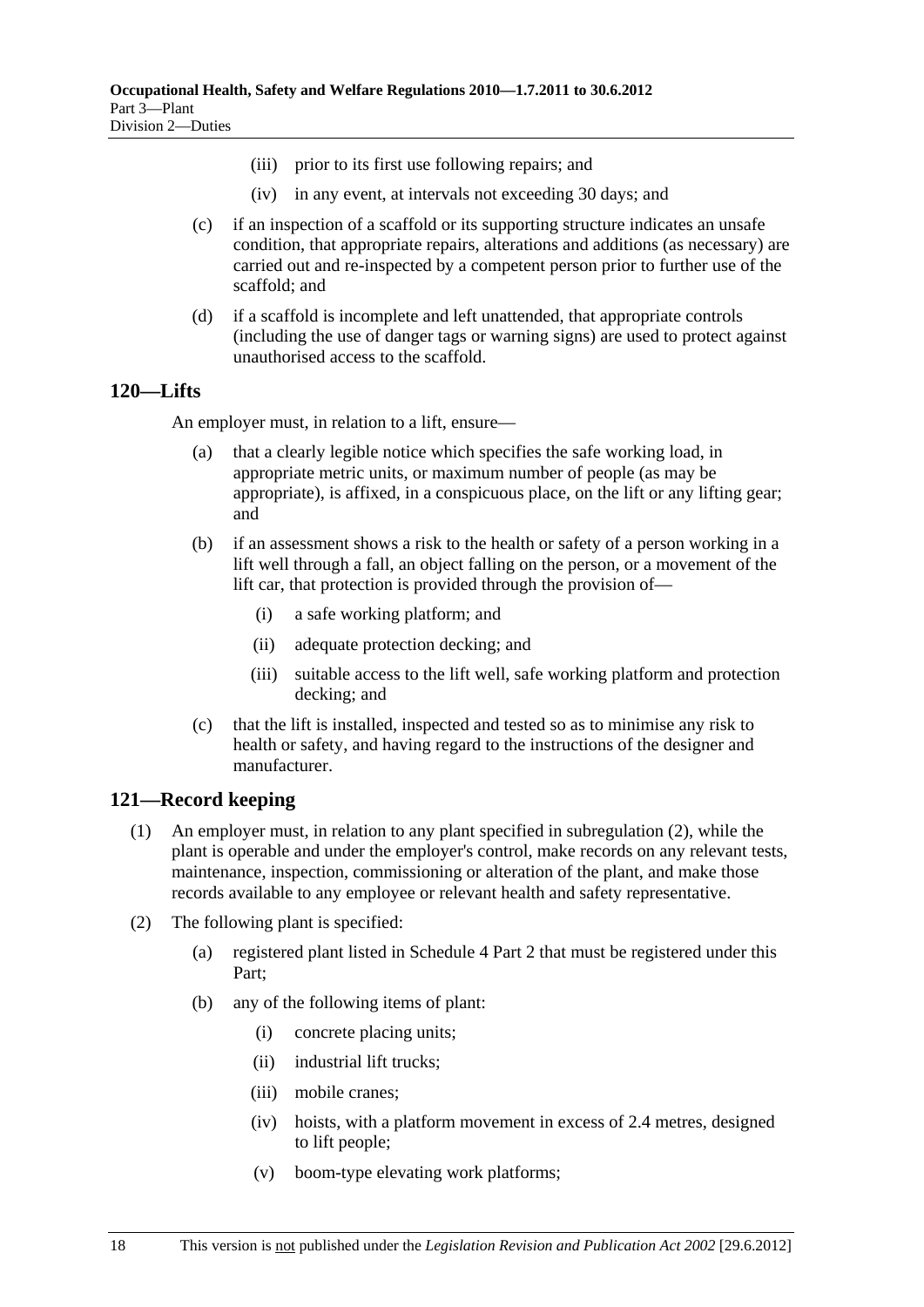- (vi) presence sensing safeguarding systems;
- (vii) vehicle hoists;
- (viii) gantry cranes greater than 5 tonnes, bridge cranes greater than 10 tonnes, or gantry cranes or bridge cranes designed to handle molten metal or dangerous goods;
- (ix) mast climbing work platforms;
- (c) plant in relation to which records should be prepared on the basis of any risk assessment carried out in accordance with the requirements of regulation 102.
- (3) If a risk assessment has resulted in the creation of a document, the employer must ensure that the document is kept for the currency of that assessment and is available to any employee or relevant health and safety representative.
- (4) The employer must ensure that any health or safety records made under this regulation or regulation 3.2.35 of the revoked regulations are kept for at least 5 years or, if an approved code of practice specifies a different period, for that period, and that those records are transferred to any person who purchases or otherwise acquires the relevant plant from the employer, other than where the plant is being sold for scrap or as spare parts for other plant.

#### **Subdivision 8—Duties of owners**

#### **122—Application**

The requirements of this Subdivision apply to—

- (a) plant that is available for hire or lease; and
- (b) plant that falls within 1 of the following categories of plant where there is no employer or self-employed person who has the management or control of the plant:
	- (i) pressure equipment;
	- (ii) plant designed to lift or move people, equipment or materials;
	- (iii) lifts.

#### **123—Hazard identification and risk assessment**

- (1) The owner of plant must, in relation to any plant to which the requirements of this Subdivision apply by virtue of regulation 122, ensure that hazards are identified in accordance with regulation 135 insofar as is relevant to the maintenance of the plant in a condition that eliminates or, where that is not reasonably practicable, minimises any risk to health or safety.
- (2) If a hazard is identified under subregulation (1), the owner must ensure that an assessment is made of the risks associated with the hazard in accordance with regulation 136.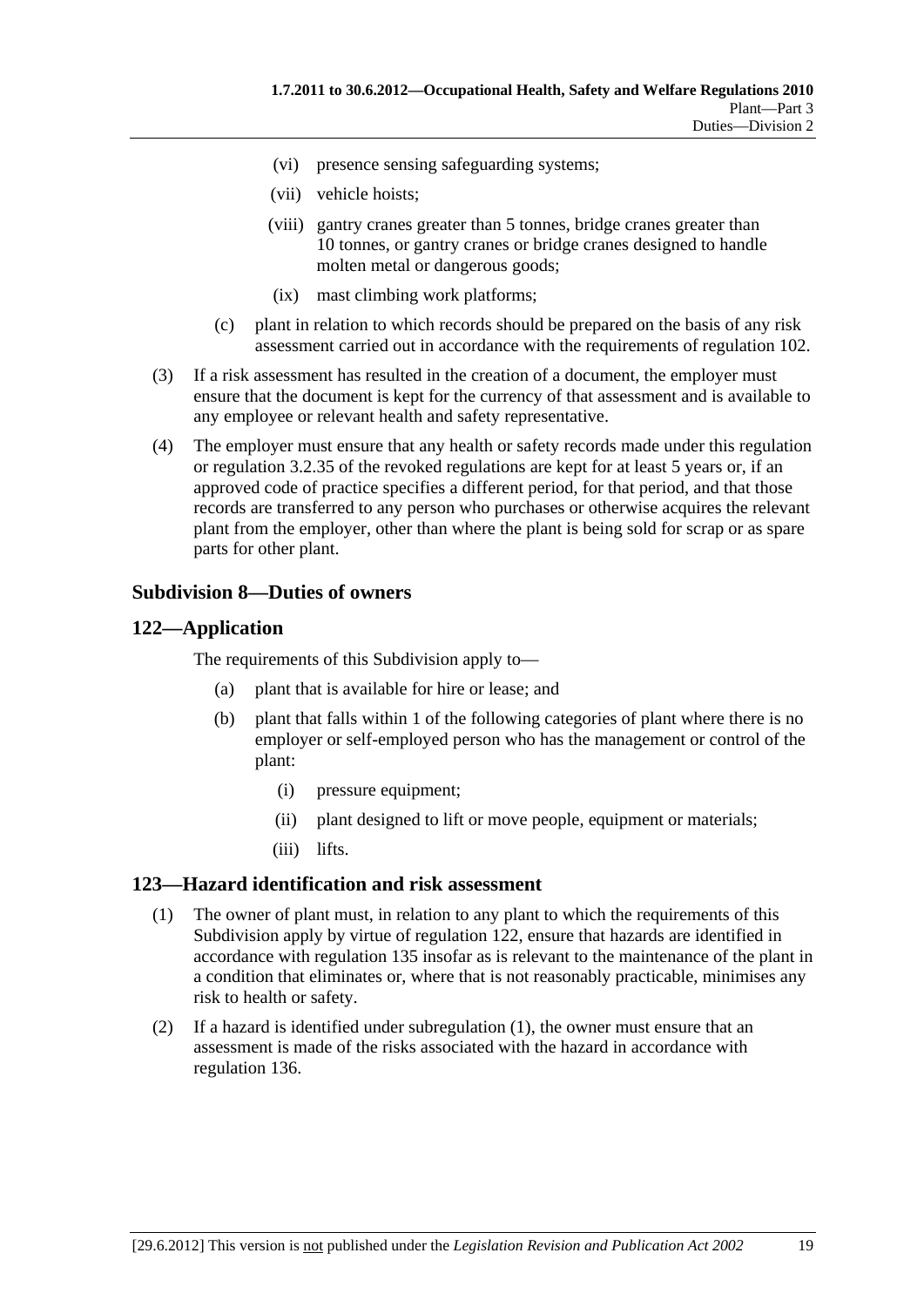(3) A risk assessment under this regulation may be carried out on individual items of plant or, where multiple items of plant of the same design are installed and used under conditions which are the same for all practical purposes within a workplace, the risk assessment may be carried out on a representative sample subject to the qualification that where risk may vary from operator to operator, a separate assessment of the risk to each operator of the particular plant must be carried out on each item of plant.

#### **124—Control of risk**

If an assessment of risk under these regulations identifies a risk to health or safety, the owner of the plant must ensure that the risk is eliminated or, where that is not reasonably practicable, minimised in accordance with the appropriate requirements of regulation 137.

#### **125—Provision of information**

- (1) The owner of plant to which the requirements of this Subdivision apply by virtue of regulation 122 must ensure, so far as is reasonably practicable, that relevant health and safety information is provided to a person who is involved in the installation, commissioning, use, repair, alteration or dismantling of the plant.
- (2) An owner of plant to which the requirements of this Subdivision apply by virtue of regulation 122 that is installed in a building must ensure, so far as is reasonably practicable, that, where relevant, information on emergency procedures relating to the plant is displayed in a manner that can be readily observed by a person who may be exposed to risks arising from the operation of the plant.

#### **126—Maintenance, inspection, repair and cleaning**

An owner of plant to which the requirements of this Subdivision apply by virtue of regulation 122 must ensure—

- (a) that the necessary facilities and systems of work are provided and maintained so as to minimise any risk to the health or safety of any person who maintains, inspects, repairs or cleans the plant; and
- (b) that inspections, maintenance and cleaning are carried out having regard to procedures recommended by the designer or manufacturer, or those developed by a competent person; and
- (c) that any safety feature or warning device is maintained, and tested on a regular basis; and
- (d) if the plant has been damaged to the extent that its function or condition is impaired such that it increases the risk to health or safety, that a competent person assesses the damage and advises the owner of—
	- (i) the nature of the damage; and
	- (ii) whether the plant is able to be repaired and if so, what repairs must be carried out so as to minimise any risk to health or safety; and
- (e) that repairs, inspection or testing is carried out by a competent person; and
- (f) that repairs to the plant are carried out so as to retain the plant within its design limits.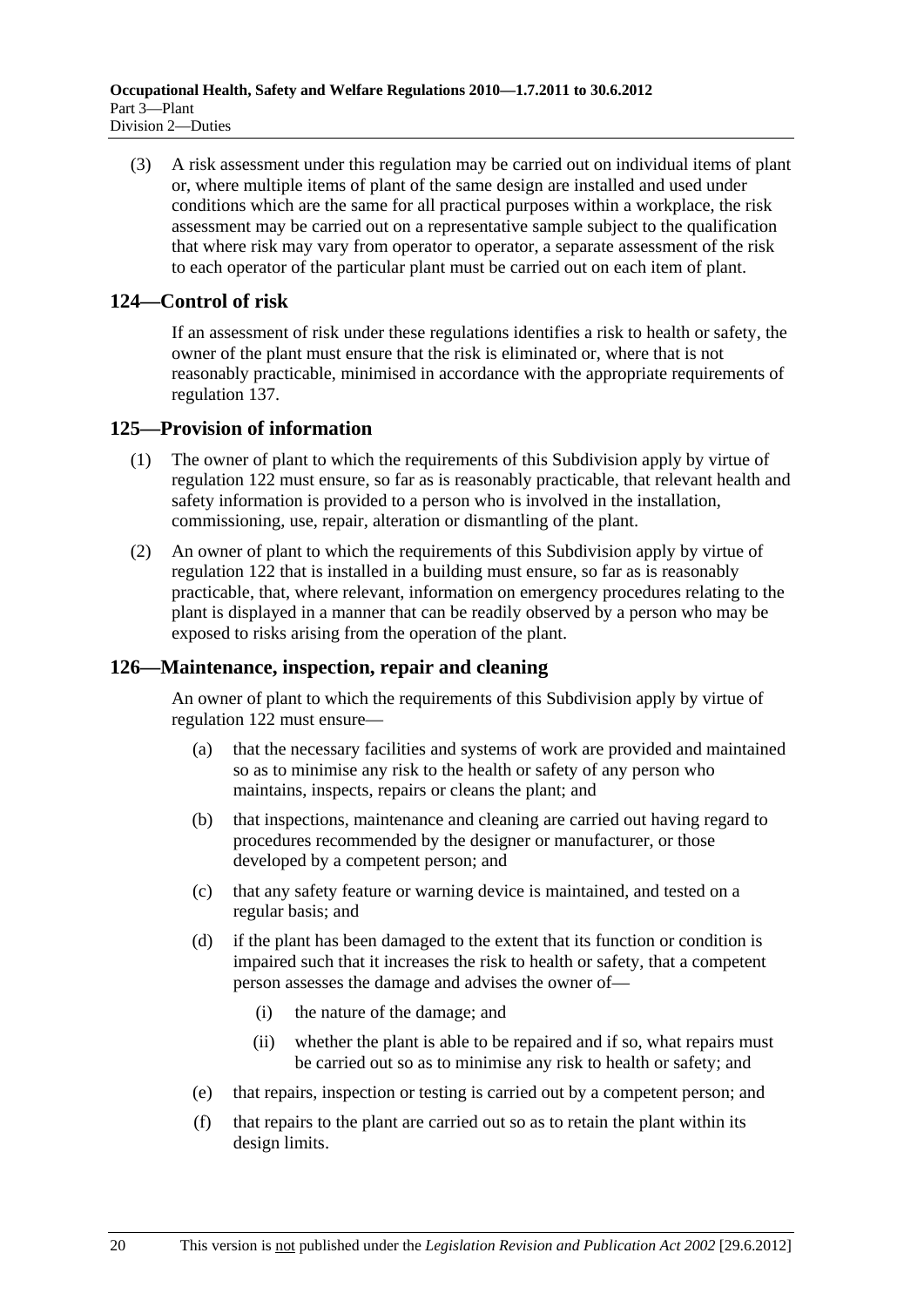### **127—Alteration**

An owner of plant to which the requirements of this Subdivision apply by virtue of regulation 122 must, if the plant is altered, ensure—

- (a) that the design of the alteration is assessed in accordance with regulations 88, 89 and 90; and
- (b) that the plant is altered, inspected and tested by a competent person, having regard to any relevant design specification (taking into account any alteration to the design), prior to the plant being returned to service.

#### **128—Dismantling, storage and disposal of plant**

The owner of plant to which the requirements of this Subdivision apply by virtue of regulation 122 must ensure—

- (a) if the plant is to be dismantled—
	- (i) that the dismantling is carried out by a competent person; and
	- (ii) insofar as it is readily available—that any relevant information provided by the designer or manufacturer which is relevant to the dismantling is made available to the competent person;
- (b) if the plant is to be stored (including plant which has been dismantled)—that the storage is carried out by a competent person;
- (c) if the plant contains any materials that may give rise to a risk to health or safety and the plant is to be disposed—that the disposal is carried out by a competent person.

#### **129—Specific duty for control of risk**

The owner of any plant referred to in regulation 122 must also comply with the requirements of regulations 111(a) and (b), 113, 116 and 120, insofar as the requirements of those regulations are relevant to maintaining the plant in a condition that eliminates or, where that is not reasonably practicable, minimises any risk to health or safety (including through carrying out or arranging necessary inspections or testing (and paying any appropriate fee), through the provision of information, through keeping records, or otherwise), and as if references in those regulations to an employer extended to the owner.

#### **Note—**

These duties are in addition to (and not in derogation of) any other duty prescribed by this Part.

#### **130—Record keeping**

The owner of plant to which the requirements of this Subdivision apply by virtue of regulation 122 must—

- (a) make records of any relevant tests, maintenance, inspection, commissioning or alteration of the plant, or of any risk assessment carried out in accordance with regulation 123; and
- (b) keep those records (and any records made for the purposes of regulation 3.2.44 of the revoked regulations) for at least 5 years or, if an approved code of practice specifies a different period, for that period; and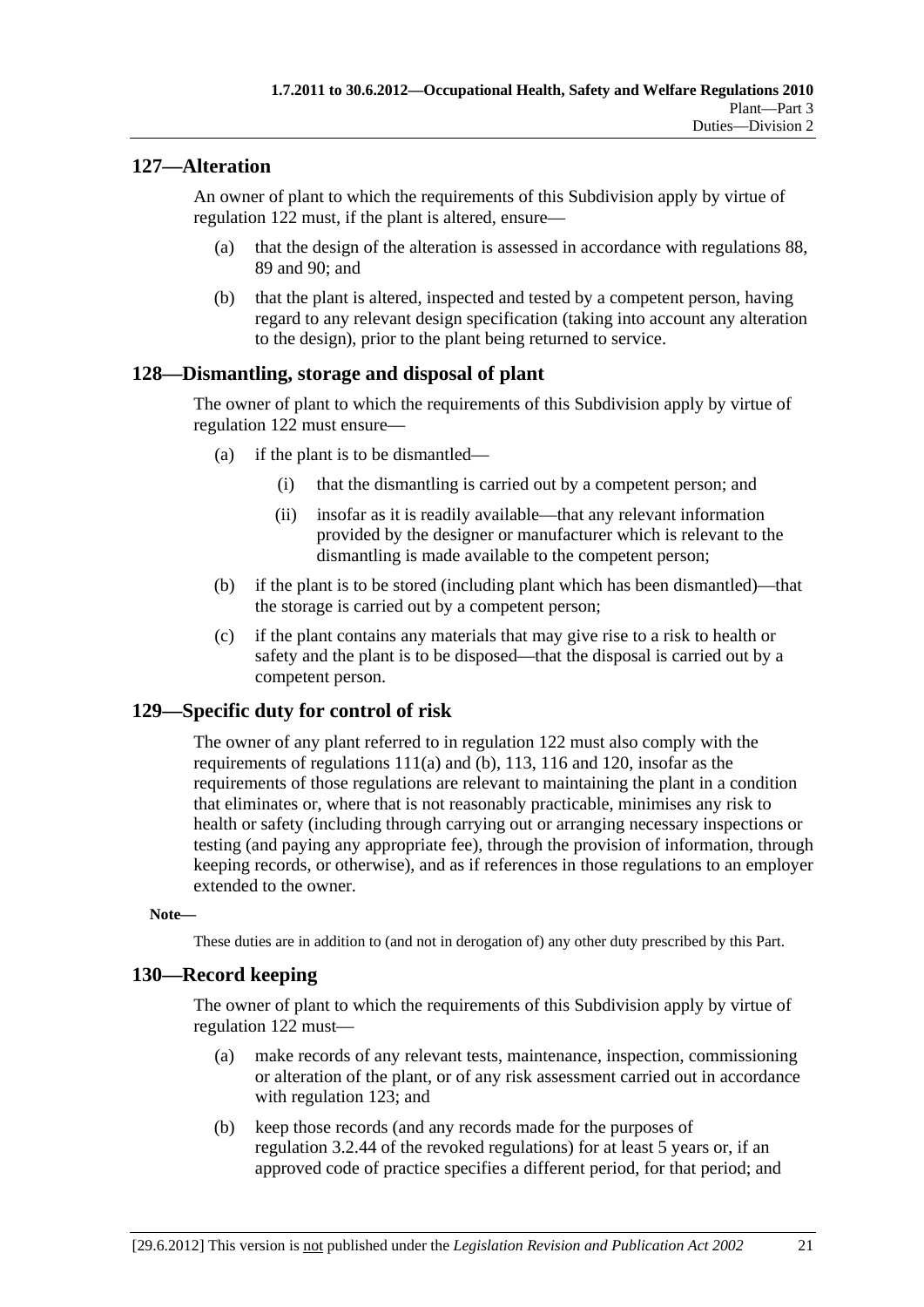(c) except where the plant is being sold for scrap or as spare parts for other plant—ensure that those records (and any records made for the purposes of regulation 3.2.44 of the revoked regulations) are transferred to any person who purchases or otherwise acquires the plant (other than on hire or lease) from the owner.

### **Subdivision 9—Duties of self-employed persons**

#### **131—Hazard identification and risk assessment**

- (1) A self-employed person must ensure that hazards relating to plant are identified in accordance with regulation 135—
	- (a) before and during the introduction of the plant to the workplace; and
	- (b) before and during—
		- (i) an alteration to the plant; or
		- (ii) a change—
			- (A) in the way the plant is used; or
			- (B) in a system of work associated with the plant; or
			- (C) if relevant, in the location of the plant,

that is likely to involve a risk to health or safety; and

- (c) if new or additional health or safety information relating to the plant or its associated systems of work becomes available to the person.
- (2) If a hazard is identified under subregulation (1), the self-employed person must ensure that an assessment is made of the risks associated with the hazard in accordance with regulation 136.

#### **132—Control of risk**

- (1) If an assessment of risk under these regulations identifies a risk to health or safety, the self-employed person must ensure that the risk is eliminated or, where that is not reasonably practicable, minimised in accordance with the appropriate requirements of regulation 137 insofar as is necessary to protect his or her own health and safety at work, or the health and safety of another person.
- (2) Without limiting the operation of subregulation (1), a self-employed person must also comply with the requirements of regulations 111(a) and (b), 113, 116 and 120 insofar as the self-employed person has the management or control of any plant of a kind referred to in those regulations, and as if references in those regulations to an employer extended to the self-employed person.

#### **133—Provision of information**

If plant is under the management or control of a self-employed person, that person must, so far as is reasonably practicable, provide relevant health and safety information to any person involved with the installation, commissioning, use, repair, alteration or dismantling of the plant.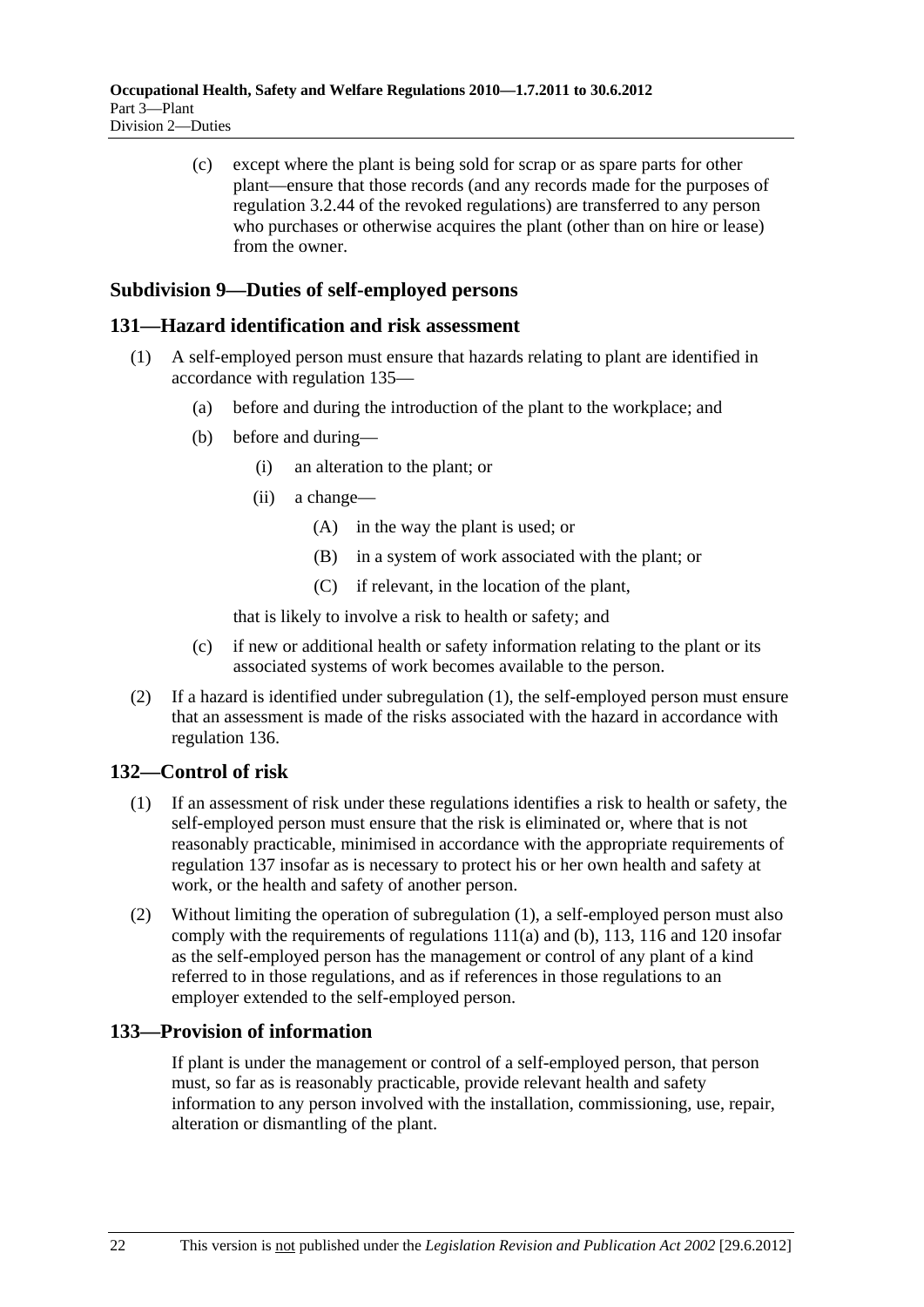### **134—Record keeping**

If plant is under the management or control of a self-employed person, the self-employed person must—

- (a) make records of any relevant tests, maintenance, inspection, commissioning or alteration of the plant, or of any risk assessment carried out in accordance with regulation 131; and
- (b) keep those records (and any records made for the purposes of regulation 3.2.48 of the revoked regulations) for at least 5 years or, if an approved code of practice specifies a different period, for that period; and
- (c) except where the plant is being sold for scrap or as spare parts for other plant—ensure that those records (and any records made for the purposes of regulation 3.2.48 of the revoked regulations) are transferred to any person who purchases or otherwise acquires the plant from the self-employed person.

#### **Note—**

The following standards are approved codes of practice under the Act and are relevant to the subject-matter of this Division:

- (a) AS/NZS 1200 *Pressure equipment*
- (b) AS 1636 *Tractors Roll-over protective structures Criteria and tests*
- (c) AS 2030 *Gas cylinders Code*
- (d) AS/NZS 2211 *Safety of laser products*
- (e) AS 2294 *Earth-moving machinery Protective structures*
- (f) AS/NZS 3788 *Pressure equipment In-service inspection*

## **Division 3—General requirements for hazard identification, risk assessment and control of risk**

#### **135—Hazard identification**

- (1) This regulation requires the identification of all reasonably foreseeable hazards to health or safety arising from plant, or systems of work associated with plant.
- (2) In particular, any hazard associated with the following factors must be identified, insofar as they are relevant to the design, manufacture, erection, installation, commissioning, use or dismantling of the plant:
	- (a) the suitability of the type of plant for the particular task;
	- (b) the actual and intended use of the plant;
	- (c) the environmental conditions and terrain in which plant may be used;
	- (d) any foreseeable abnormal situations, situations of misuse, or fluctuations of operating conditions;
	- (e) the potential for injury due to entanglement, crushing, trapping, cutting, stabbing, puncturing, shearing, abrasion, tearing or stretching;
	- (f) the generation of hazardous conditions due to pressurised content, electricity, noise, radiation, friction, vibration, fire, explosion, temperature, moisture, vapour, gases, dust, ice or hot or cold parts;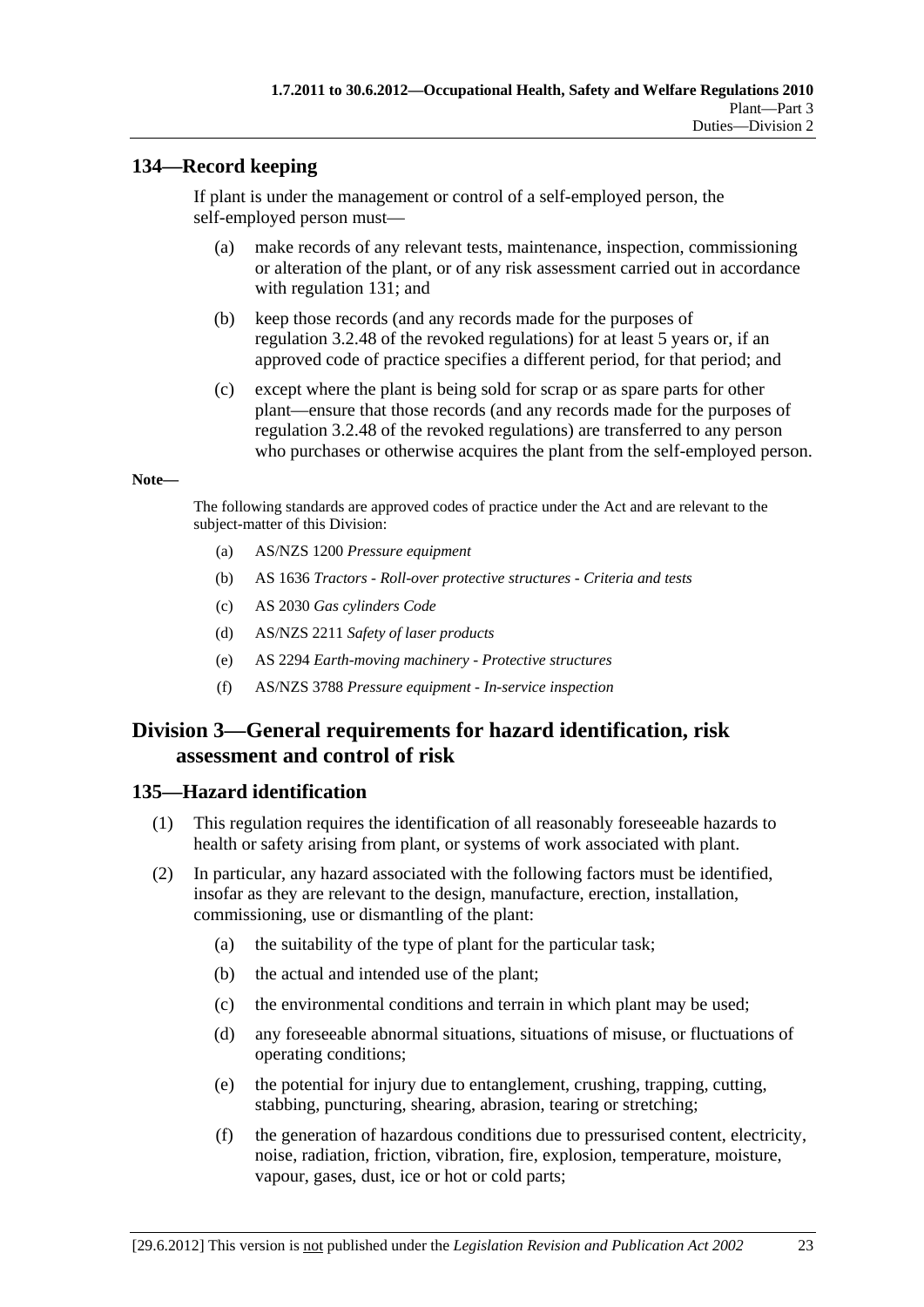Division 3—General requirements for hazard identification, risk assessment and control of risk

- (g) the failure of the plant in a case involving the loss of contents, loss of load, unintended ejection of workpieces, explosion, fragmentation or collapse of parts;
- (h) the capability of the plant to lift and move people, equipment and materials and the suitability of any secondary backup system to support the load;
- (i) any control systems, including guarding and communication systems;
- (j) the potential for falling objects, and for the plant to rollover;
- (k) the suitability of materials used for the plant;
- (l) the suitability and condition of all accessories;
- (m) any ergonomic needs relating to installation and use;
- (n) the possibility of a hazard arising through failure to use the appropriate plant;
- (o) the location of the plant and the impact of the plant on the design or layout of any place;
- (p) the suitability and stability of the plant and supports;
- (q) any additional hazard that may arise from the presence of persons and other plant in the vicinity;
- (r) the potential for inadvertent movement or operation of the plant;
- (s) any systems of work associated with the plant;
- (t) the need for, and the adequacy of, access and egress;
- (u) the competency of operators.

#### **136—Risk assessment**

The method used for risk assessment must adequately address the hazards that have been identified and include 1 or more of the following:

- (a) a visual inspection of the plant and its associated environment;
- (b) auditing;
- (c) testing;
- (d) technical or scientific evaluation;
- (e) an analysis of injury and near-miss data;
- (f) discussions with designers, manufacturers, suppliers, importers, employers, employees or any other relevant parties;
- (g) a quantitative hazard analysis.

### **137—Control of risk**

- (1) 1 or more of the following must be used to eliminate or, where that is not reasonably practicable, minimise any risk to health or safety:
	- (a) firstly, the application, so far as is reasonably practicable, of engineering controls, including substitution, isolation, modifications to design and guarding;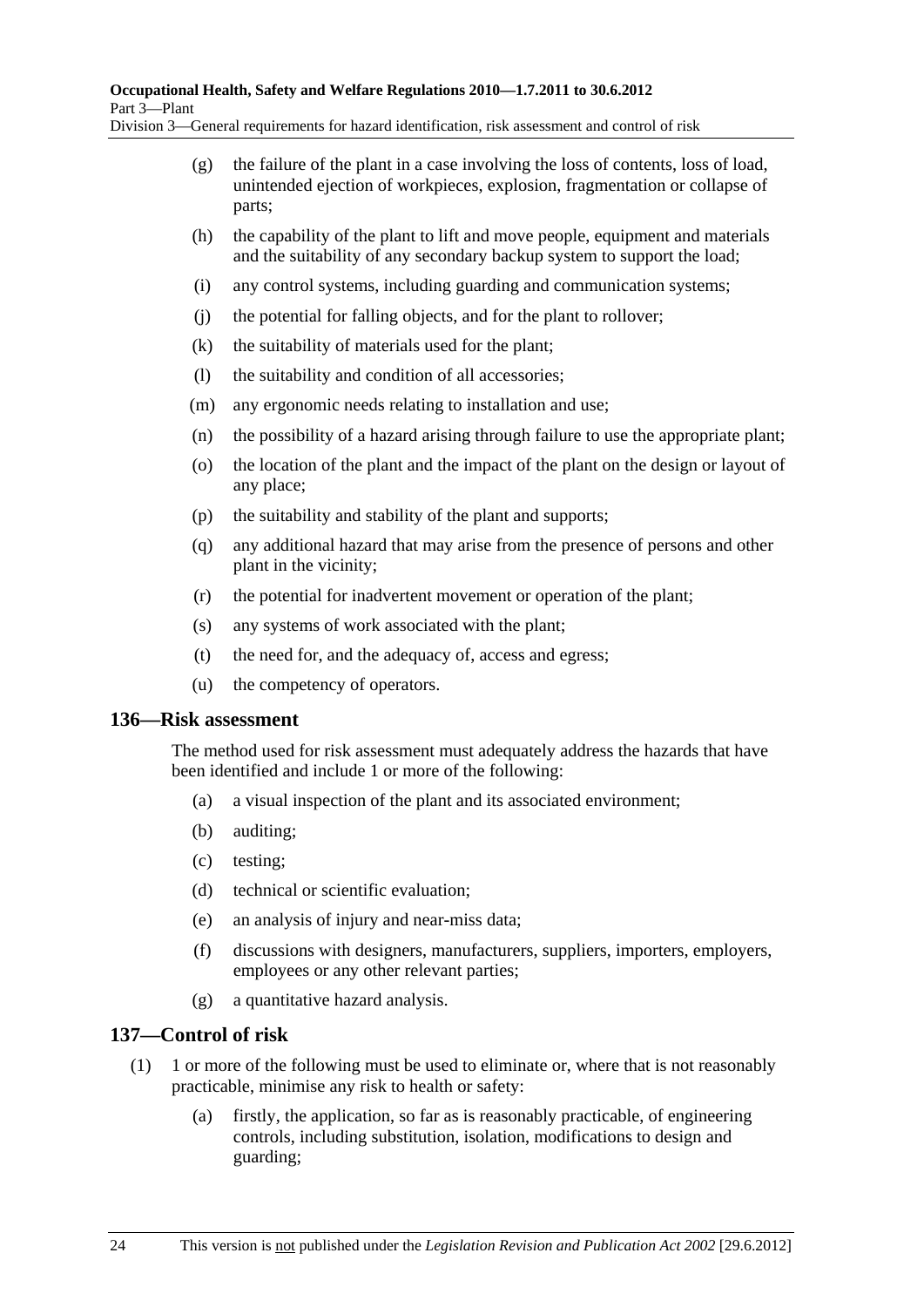- (b) secondly, if steps taken under paragraph (a) do not minimise the risk, the application, so far as is reasonably practicable, of administrative controls, including safe work practices;
- (c) thirdly, if steps taken under paragraphs (a) and (b) do not minimise the risk, the provision of appropriate personal protective equipment.

#### (2) **Access/Egress**

There must be sufficient access and egress to—

- (a) parts of plant which require cleaning and maintenance; and
- (b) an operator's workstation.
- (3) If access to plant is required as part of its normal operation, and a person could become entrapped and thus exposed to increased risk due to heat, cold or lack of oxygen, then the following must be provided:
	- (a) emergency lighting;
	- (b) safety doors;
	- (c) alarm systems.

#### (4) **Dangerous parts**

If risk assessment has identified a risk of exposure to a dangerous part during the operation, examination, lubrication, adjustment or maintenance of an item of plant, that risk must be eliminated or, where that is not reasonably practicable, minimised.

#### (5) **Guarding**

If guarding is used as a control measure, a person with the responsibility for the control of risk must ensure that any guard provided for the plant is—

- (a) a permanently fixed physical barrier where no part of a person requires access to the dangerous area during normal operation, maintenance or cleaning; or
- (b) an interlocked physical barrier where access to dangerous areas is required during the operating sequence; or
- (c) if compliance with paragraph (a) or (b) is not reasonably practicable—a physical barrier securely fixed in position by means of fasteners or other suitable devices, which ensures that the guard cannot be altered or detached without the aid of a tool or key; or
- (d) if compliance with paragraph (a), (b) or (c) is not reasonably practicable—a presence sensing safeguarding system.
- (6) If a guard is used in accordance with subregulation  $(5)$ , it must be—
	- (a) designed and constructed to make by-passing or defeating it, whether deliberately or by accident, as difficult as is reasonably possible; and
	- (b) of solid construction and securely mounted so as to resist impact and shock; and
	- (c) regularly maintained; and
	- (d) designed so as not to cause a risk in itself.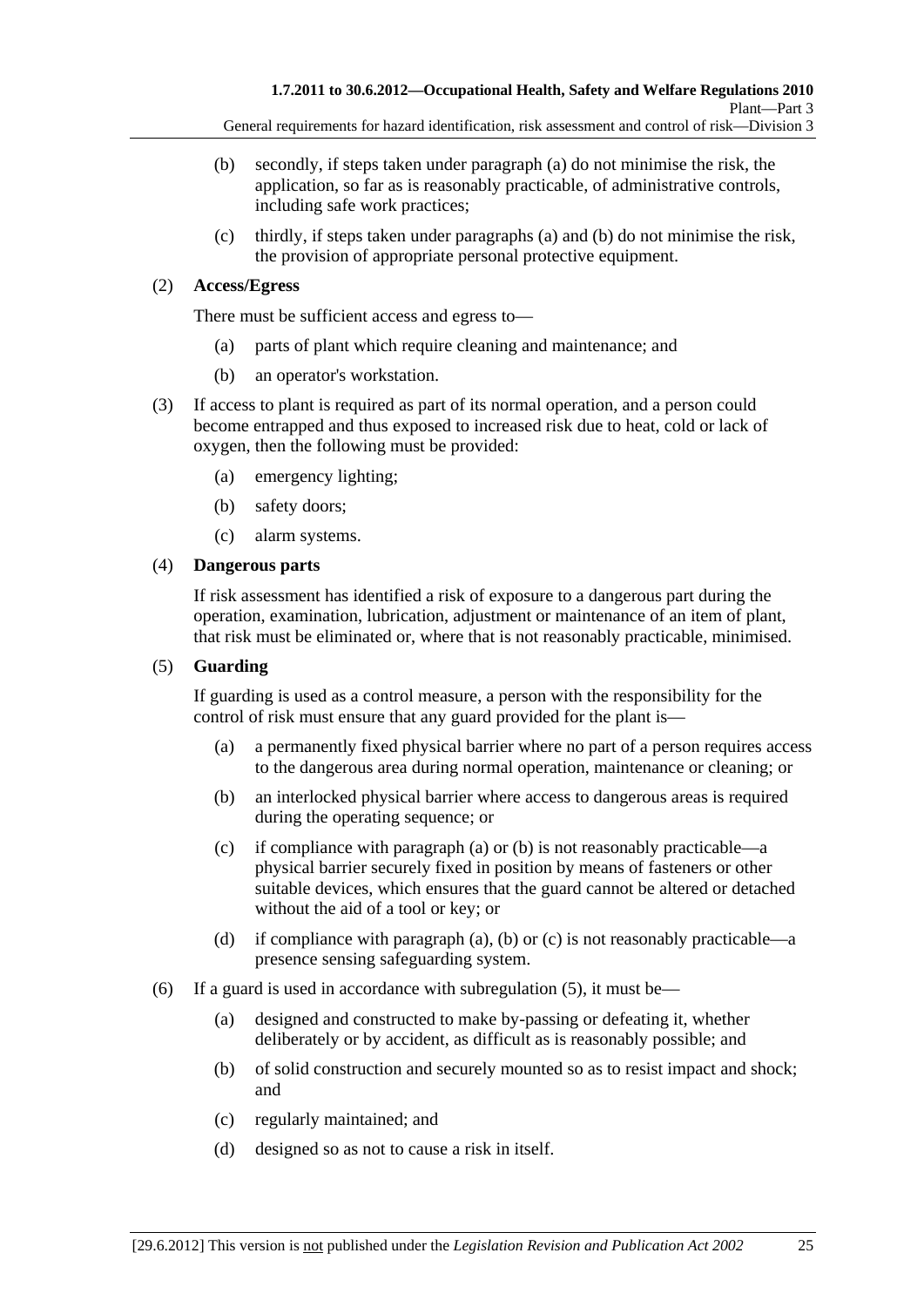Division 3—General requirements for hazard identification, risk assessment and control of risk

- (7) If a part is designed to move at high speed and may break or disintegrate, or a workpiece may be ejected, any guarding must be adequate to effectively contain the fragments or workpiece.
- (8) If a risk of jamming or blockage of moving parts cannot be eliminated, specific work procedures, devices and tools must be specified to ensure that the plant can be cleared in a way that minimises any risk to health or safety.

#### (9) **Operational controls**

Operational controls must be—

- (a) suitably identified on plant so as to indicate their nature and function; and
- (b) located so as to be readily and conveniently operated by each person using the plant; and
- (c) located or guarded to prevent unintentional activation; and
- (d) able to be locked into the "off" position to enable the disconnection of all motive power and forces.
- (10) If it is not reasonably practicable to eliminate the need for plant to be operated during any maintenance or cleaning, the operational controls must permit controlled operation.
- (11) If plant is designed to be operated or attended by more than 1 person and more than 1 control is fitted, the multiple controls must be of the "stop and lock-off" type so that the plant cannot be restarted after a stop control has been used unless each stop control is reset.

#### (12) **Emergency stops and warning devices**

Emergency stop devices must—

- (a) be prominent, clearly and durably marked, and immediately accessible to each operator of the plant; and
- (b) have handles, bars or push buttons which are coloured red; and
- (c) as far as reasonably practicable operate reliably and be fail-safe.
- (13) If a risk assessment identifies a need to have an emergency warning device, such a device must be installed in a position which enables its purpose to be achieved easily and effectively.

## **Division 4—Registration of plant designs and items of plant**

### **138—Preliminary**

- (1) The purpose of this Division is to provide a registration system for plant designs, and certain individual items of plant.
- (2) The provisions relating to the registration of plant designs apply to plant specified in Schedule 4 Part 1.
- (3) The provisions relating to the registration of individual items of plant apply to plant specified in Schedule 4 Part 2.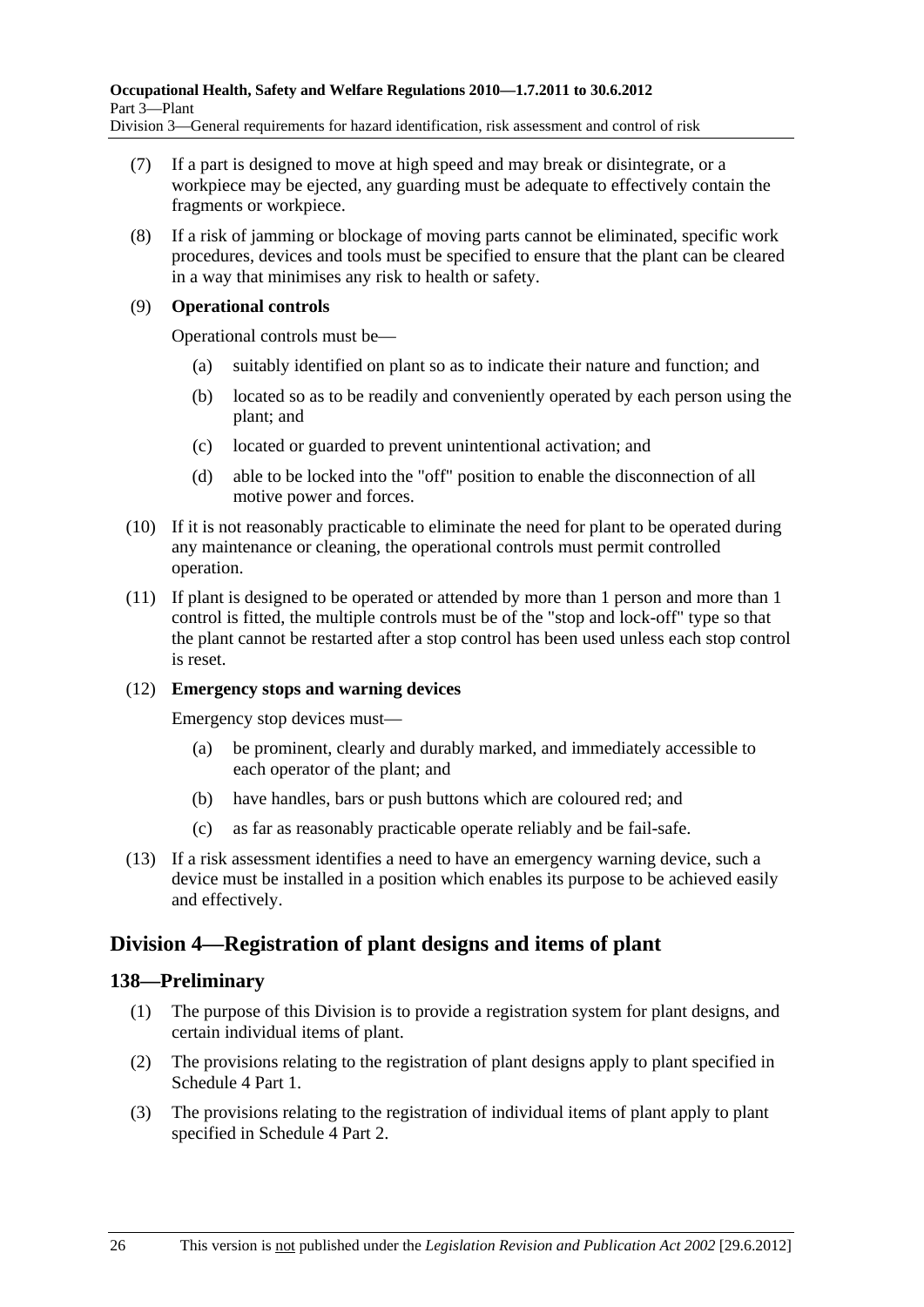(4) In this Division—

*design verifier*, in relation to the design, of an item of plant means a competent person who is responsible for the verification of the design.

- (5) For the purposes of this Division—
	- (a) a design verifier must not have had any involvement in the design of the relevant plant; and
	- (b) the designer and design verifier of an item of plant must not be employed or engaged by the same person unless the person uses a quality system to undertake the design of items of plant and that system has been certified by a body accredited or approved by the Joint Accreditation System of Australia and New Zealand (commonly known as "JAS—ANZ").
- (6) This Division does not apply to manually powered plant.

#### **139—Registration of plant design**

- (1) Subject to subregulation (2)—
	- (a) a person must not manufacture or supply an item of plant specified in Schedule 4 Part 1 unless the plant has a current design registration number issued by the Director under this Division; and
	- (b) a person who has the management of an item of plant specified in Schedule 4 Part 1 must not use the plant, or permit or cause the plant to be used, unless the plant has a current design registration number issued by the Director under this Division.

Maximum penalty: Division 5 fine.

- (2) Subregulation (1) does not apply to plant that has a current design registration number issued under the law of another State or a Territory, or of the Commonwealth, that corresponds to this Division.
- (3) An application for the registration of a plant design must be made to the Director.
- (4) A person who applies for the registration of a plant design must (subject to this regulation) ensure—
	- (a) that the design has been verified by a design verifier as complying with the relevant standards specified in Schedule 3; and
	- (b) in the case of pressure equipment, that the verification has been carried out in accordance with AS 4343 *Pressure equipment - Hazard levels*.
- (5) An application for registration of a plant design—
	- (a) must be made in a manner and form determined by the Director; and
	- (b) must incorporate, or be accompanied by—
		- (i) a compliance statement, signed by the designer, that verifies compliance with the provisions of this Part relating to designers; and
		- (ii) unless the Director is to undertake verification under an agreement with the applicant, a verification statement, signed by the design verifier, that—
			- (A) verifies the matters referred to in subregulation (4); and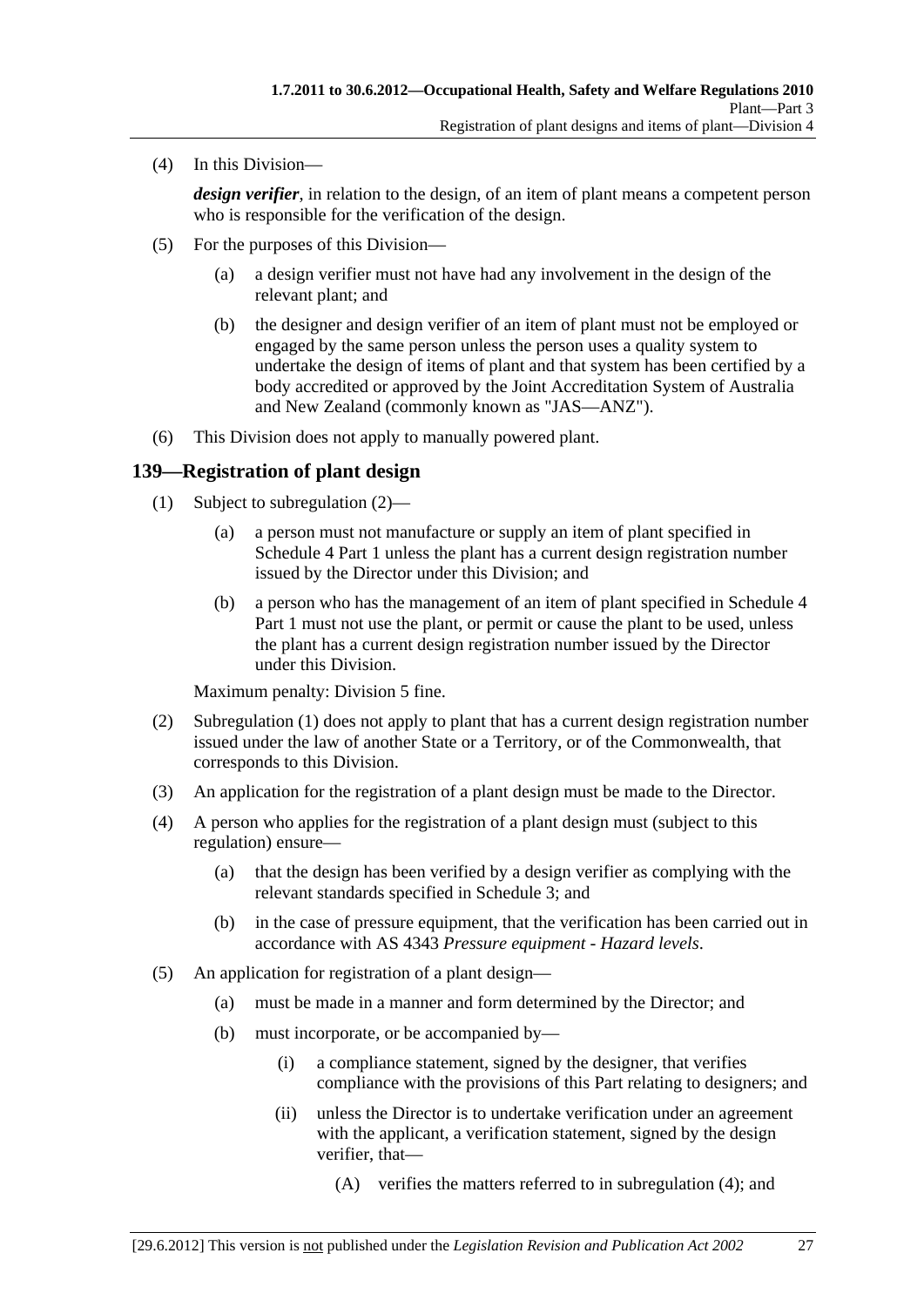- (B) specifies the name, business address and qualifications of the design verifier and, if applicable, the name and business address of the design verifier's employer; and
- (iii) a representational drawing of the plant design; and
- (c) must be accompanied by the appropriate fee specified by Schedule 8.
- (6) A person who applies for the registration of a plant design must, at the request of the Director (made either at the time of the application, or at a later time), supply any of the following:
	- (a) detailed drawings of the plant design;
	- (b) design calculations;
	- (c) details of operating instructions;
	- (d) diagrams of control systems, including the sequence for operating the controls;
	- (e) details of maintenance requirements;
	- (f) a statement of limitations of use.
- (7) If the Director decides to register the plant design—
	- (a) the registration may be made on such conditions (if any) as the Director thinks fit and specifies at the time of registration; and
	- (b) the Director must issue a design registration number.
- (8) A person must not contravene or fail to comply with a condition imposed by the Director under subregulation (7).

Maximum penalty: Division 6 fine.

- (9) If the Director decides to refuse to register the plant design, the Director must give the applicant a written notice setting out the reasons for the refusal.
- (10) A person who is issued a design registration number under this Division must provide the number to any manufacturer, importer or supplier of the relevant plant who deals with the person and each manufacturer, importer or supplier must, in turn, provide that number to any person to whom he or she supplies the plant.
- (11) Subject to subregulation (12), the Director must not disclose any information provided to the Director for the purposes of this regulation or regulation 3.4.2 of the revoked regulations on a confidential basis unless the disclosure is—
	- (a) necessary for the performance of an official duty; or
	- (b) made with the consent of the person who provided the information; or
	- (c) required by a court or tribunal constituted by law.
- (12) The Director may, if he or she thinks fit, disclose any information provided by a person for the purposes of registration under this Division or Division 3.4 of the revoked regulations—
	- (a) if the disclosure is to another authority responsible for the registration of plant designs under the law of another State or a Territory, or of the Commonwealth that corresponds to this Division; or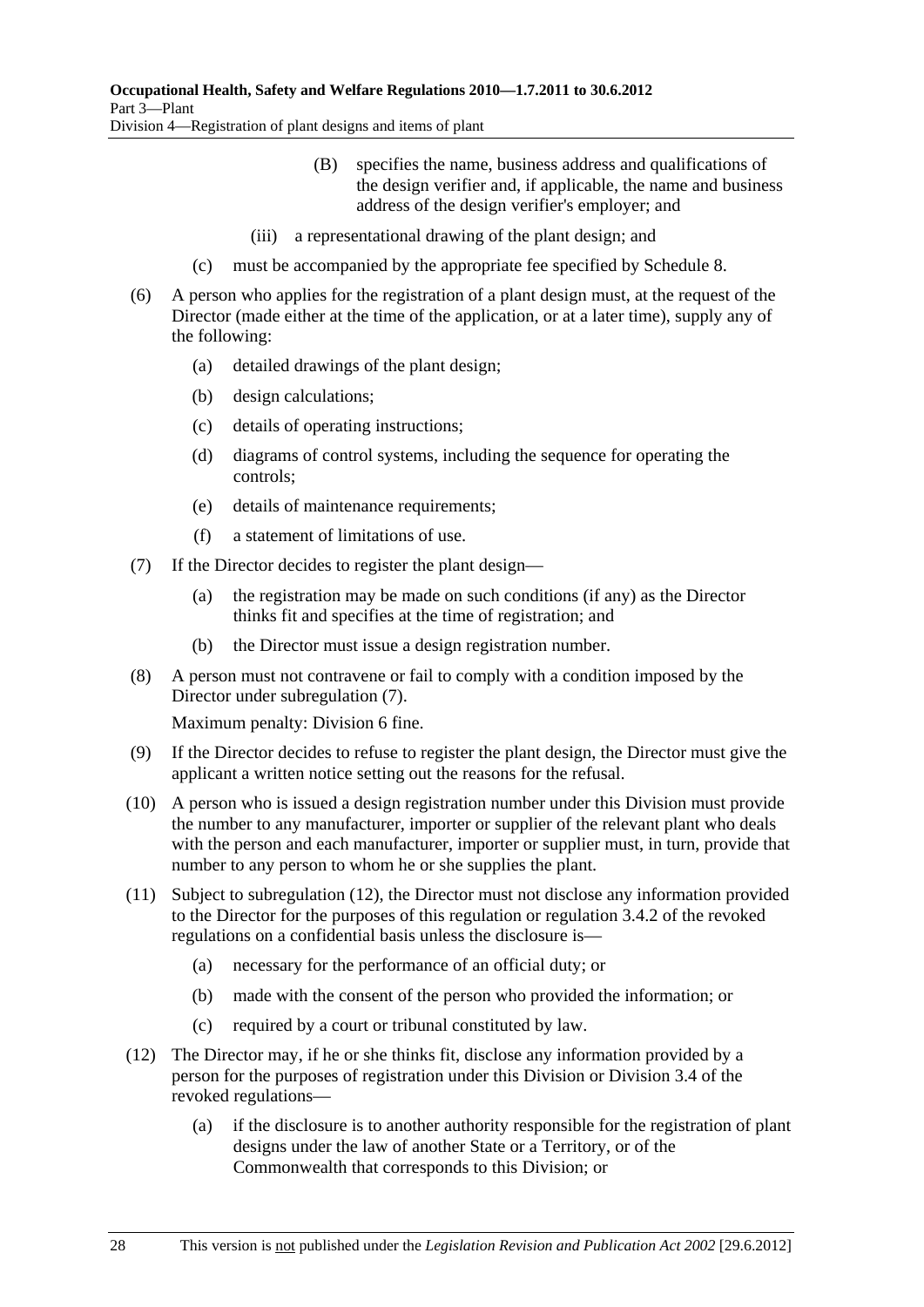- (b) if the disclosure is to an employee, or a health and safety representative, who has a reasonable interest in the matter, and is limited to information contained in a verification statement under subregulation  $(5)(b)(ii)$ ; or
- (c) if the Director cannot locate the person who provided the information, if the disclosure is to the owner of plant built to the relevant design, and the information is reasonably necessary to ensure the safe operation of the plant.
- (13) If a plant design registered under this Division is altered, the design registration will lapse unless an application for re-registration is made to the Director within 21 days after the alteration.
- (14) An application for re-registration must be in a manner and form determined by the Director and must be accompanied by the appropriate fee specified by Schedule 8.
- (15) If an application for re-registration is made in accordance with subregulation (13) and (14), the registration continues pending the decision of the Director on the application.
- (16) The Director may, if the Director thinks fit, by notice in writing to a person who has been issued a design registration number under this Division—
	- (a) cancel the registration; or
	- (b) suspend the registration for a period of up to 12 months; or
	- (c) vary a condition imposed under subregulation (7).
- (17) A notice under subregulation (16) must include a statement of the grounds on which the decision of the Director is based.
- (18) The owner of plant that requires a design registration number must ensure that the number is kept on display on or near the plant, or is available in such other manner as the Director may require or approve.

Maximum penalty: Division 7 fine.

### **140—Registration of items of plant**

 (1) Subject to subregulation (2), a person who has the management of an item of plant specified in Schedule 4 Part 2 must not use the plant, or permit or cause the plant to be used, unless the plant is registered with the Director.

Maximum penalty: Division 5 fine.

- (2) An item of plant, other than plant which is normally fixed in a particular place, that is registered under the law of another State or a Territory, or of the Commonwealth, that corresponds to this Division is not required to be registered in this State.
- (3) An application for the registration of an item of plant must be made to the Director.
- (4) An application for registration of an item of plant—
	- (a) must be made in a manner and form determined by the Director; and
	- (b) must include, or be accompanied by—
		- (i) sufficient information to clearly identify the item of plant; and
		- (ii) if the plant requires design registration, a notification of—
			- (A) the design registration number; and
			- (B) the authority with which the plant design was registered; and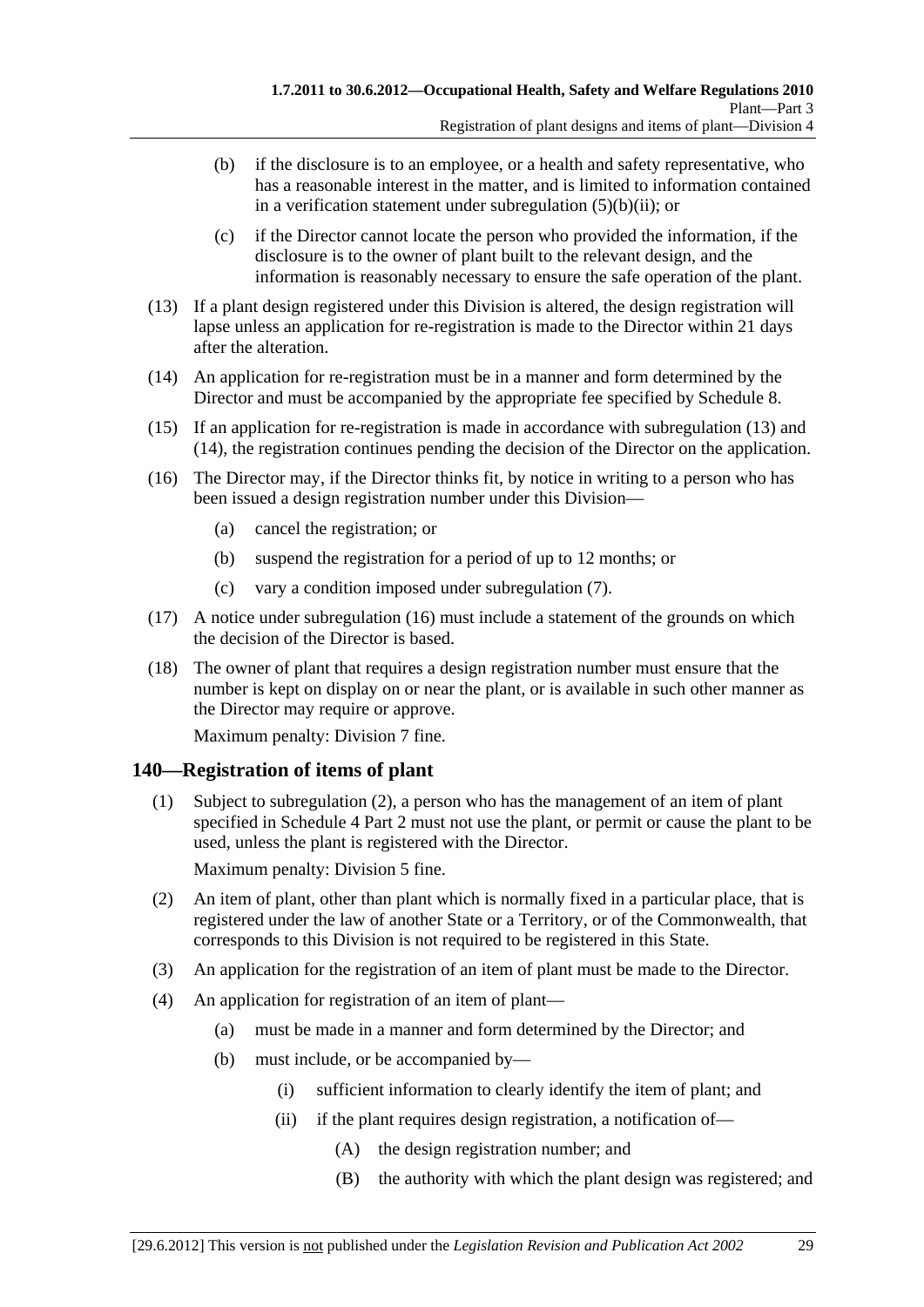- (iii) according to a direction of the Director—
	- (A) a statement that the plant has been inspected by a competent person and it is safe to use or operate; or
	- (B) a statement from a competent person that the competent person has inspected the plant and it is (in his or her opinion) safe to use or operate; and
- (c) must be accompanied by the appropriate fee specified by Schedule 8.
- (5) A person who applies for the registration of an item of plant must, at the request of the Director (made either at the time of the application or within a reasonable time after the making of the application), supply such additional information as the Director may reasonably require to determine the application.
- (6) If the Director decides to register the plant, the registration may be made on such conditions (if any) as the Director thinks fit.
- (7) Without limiting the operation of subregulation (6), the Director may specify that the registration is subject to the condition that the person who has the management of the plant must, at intervals determined by the Director, supply to the Director a statement from a competent person that the competent person has inspected the plant and it is, in his or her opinion, safe to use or operate.
- (8) The Director may, if the Director considers it appropriate to do so, on his or her own initiative or on the application of the owner of the plant or a person who has the management of the plant, vary the conditions of registration.
- (9) The conditions may be varied by the addition, substitution or deletion of 1 or more conditions.
- (10) If a condition is not complied with—
	- (a) the person who has the management of the plant is guilty of an offence and liable to a Division 6 fine; and
	- (b) the Director may, by notice in writing to the owner of the plant, or the person who apparently has the management of the plant, cancel the registration of the plant.
- (11) The Director may, if the Director thinks fit, register an item of plant for a period determined by the Director and specified in the instrument of registration.
- (12) If the Director decides to refuse to register the plant, the Director must give the applicant a written notice setting out the reasons for the refusal.
- (13) The owner of plant registered under this Division must ensure that the evidence of the registration is kept on display on or near the plant.

Maximum penalty: Division 7 fine.

 (14) Subregulation (1) does not extend to a case where an item of plant is undergoing commissioning testing or, in the case of a lift, is being used by an installer prior to commissioning testing.

#### **141—Renewal of registration**

- $(1)$  If—
	- (a) registered plant is altered; or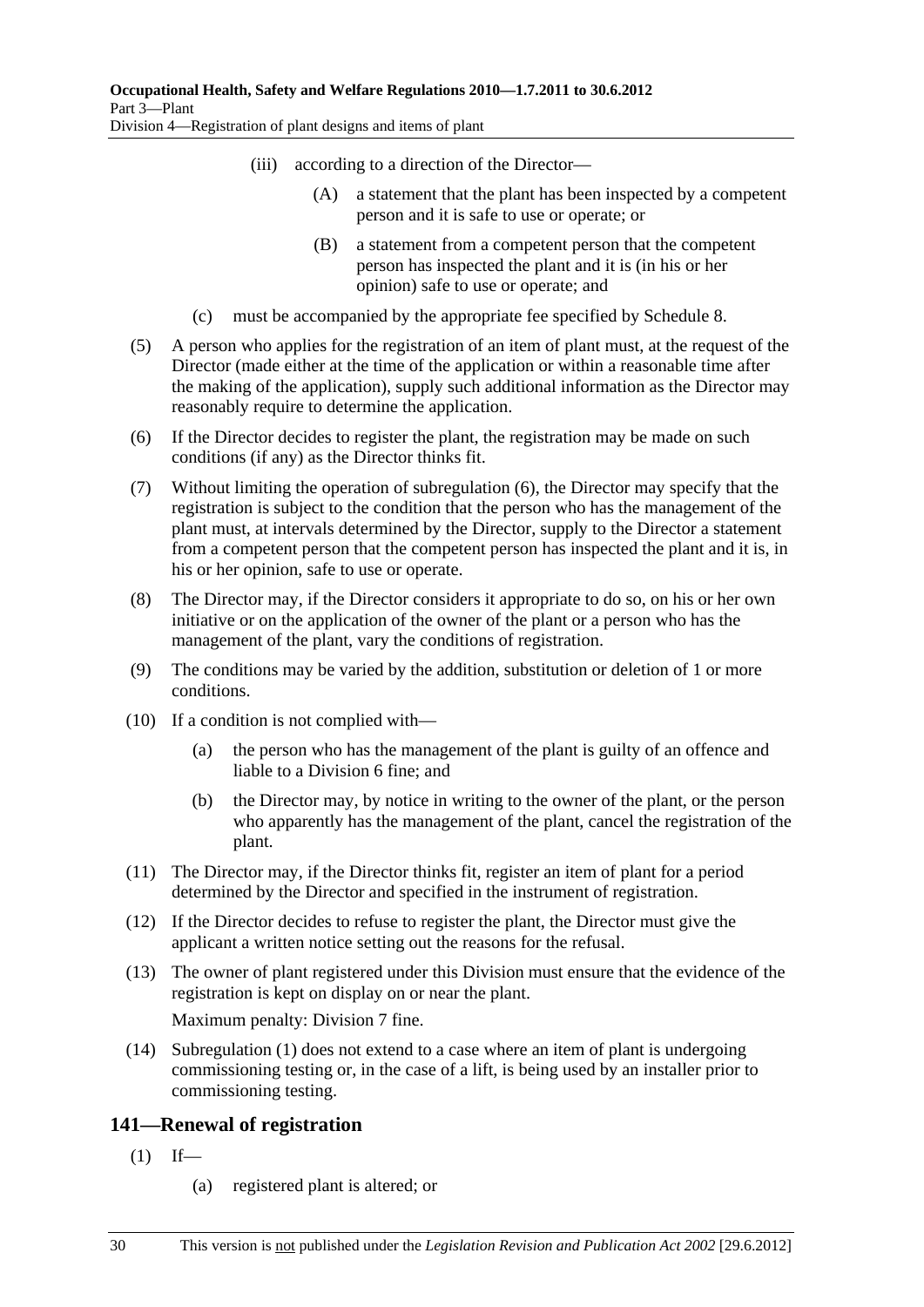- (b) in the case of registered plant which is normally fixed in a particular place registered plant is relocated; or
- (c) a change in the ownership of registered plant occurs,

then the registration will lapse unless an application for the renewal of the registration is made to the Director within 21 days after the relevant event.

- (2) An application for the renewal of a registration (including where a registration is expiring under regulation 140(11)) must be in a manner and form determined by the Director.
- (3) If an application for the renewal of a registration is made in accordance with this regulation, the registration continues pending the decision of the Director on the application.
- (4) If the Director decides to refuse to renew the registration, the Director must give the applicant a written notice setting out the reasons for the refusal.

### **142—Notification of compliance**

- (1) The Director may require that a person who has the management of a specified item of registered plant notify the Director, at intervals determined by the Director, of information concerning the maintenance of the plant.
- (2) A notification under subregulation (1)—
	- (a) must be made in a manner and form determined by the Director; and
	- (b) must include—
		- (i) the registration number of the item of plant; and
		- (ii) a statement that the plant has been maintained in a safe condition and is safe to operate; and
		- (iii) other information (if any) required by the Director.
- (3) The Director may, after the receipt of a notification under subregulation (1), require that additional information be supplied in relation to the notification.
- (4) If a requirement of this regulation is not complied with—
	- (a) the person who has the management of the plant is guilty of an offence and liable to a Division 6 fine; and
	- (b) the Director may, by notice in writing to the owner of the plant, or a person who apparently has the management of the plant, cancel the registration of the plant.

#### **143—Periodic fees**

- (1) The owner of registered plant must pay to the Director the annual fee specified by Schedule 8.
- (2) An annual fee will be payable on each anniversary of the registration of the relevant plant and will be payable in a manner determined by the Director.
- (3) If an annual fee is not paid under this regulation, the Director may, by notice in writing to the owner of the plant, or a person who apparently has the management of the plant, cancel the registration of the plant.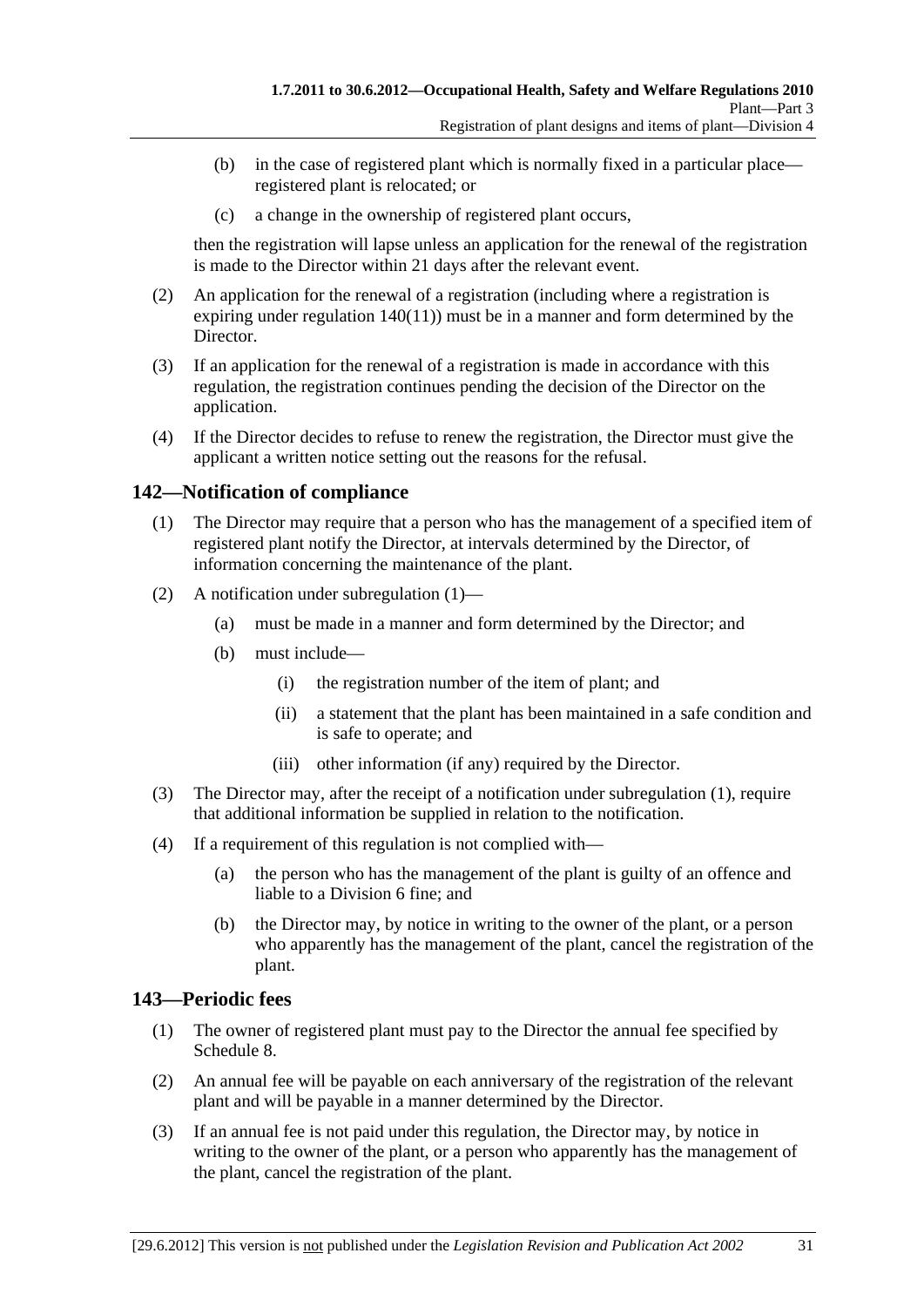#### **144—Transitional provisions**

- (1) A design, plan, specification, drawing or design calculation for plant specified in Schedule 4 Part 1 registered or approved—
	- (a) under the Act (including a regulation revoked by these regulations); or
	- (b) under an Act of another State or a Territory that corresponds to the Act,

immediately before the commencement of these regulations will be taken to be registered under this Division.

- (2) A condition that applied immediately before the commencement of these regulations with respect to a registration of plant design will be taken to be a condition of registration imposed by the Director under regulation 139(7).
- (3) A design registration number issued under Division 3.4 of the revoked regulations will be taken to have been issued under this Division.
- (4) Any plant of a kind specified in Schedule 4 Part 2 registered or approved—
	- (a) under the Act (including a regulation revoked by these regulations); or
	- (b) under an Act of another State or a Territory that corresponds to the Act,

immediately before the commencement of these regulations will be taken to be registered under this Division.

- (5) A condition that applied immediately before the commencement of these regulations with respect to a registration, approval or licence within the ambit of subregulation (4) will be taken to be a condition of registration under this Division.
- (6) The annual fee payable under Schedule 8 in respect of plant referred to in subregulation (4) will be payable on each anniversary of the plant's registration or approval under the relevant Act referred to in that subregulation.

#### **Note—**

The following standards are approved codes of practice under the Act and are relevant to the subject-matter of this Division:

- (a) AS 1121 *Agricultural tractor power take-offs*
- (b) AS/NZS 1200 *Pressure equipment*
- (c) AS 4024 *Safety of machinery Materials forming and shearing*
- (d) AS 1418 *Cranes, hoists and winches*
- (e) AS 1473 *Woodprocessing machinery*
- (f) AS/NZS 1576 *Scaffolding (Parts 1-4)*
- (g) AS 1577 *Scaffold Planks*
- (h) AS 1636 *Tractors Roll-over protective structures Criteria and tests*
- (i) AS 1657 *Fixed platforms, walkways, stairways and ladders Design, construction and installation*
- (j) AS 1735 *Lifts, escalators and moving walks*
- (k) AS 1755 *Conveyors Safety requirements*
- (l) AS 1788.1 *Abrasive wheels Design, construction and safeguarding*
- (m) AS 1788.2 *Abrasive wheels Selection, care and use*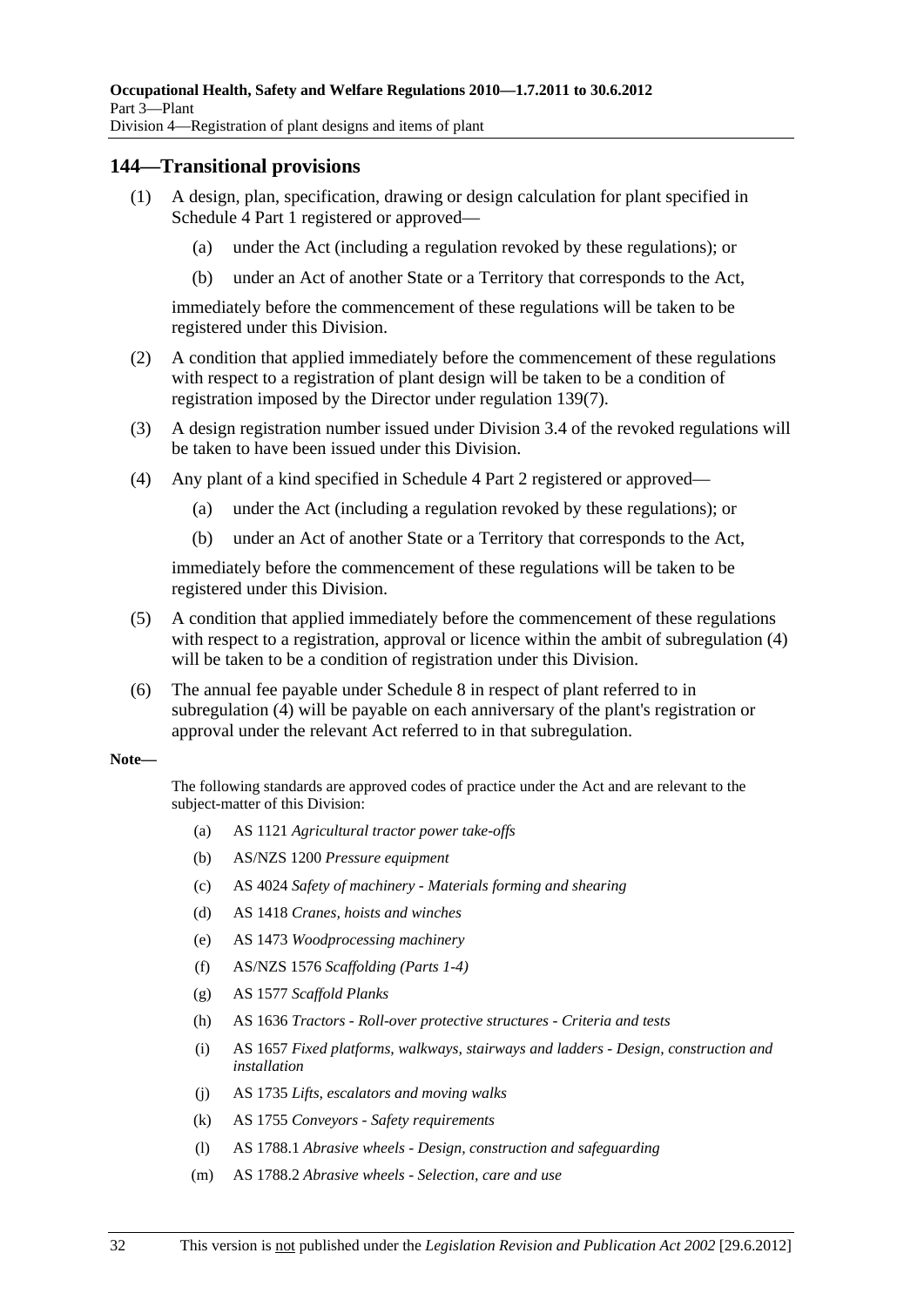- (n) AS/NZS 1891 *Industrial fall-arrest systems and devices*
- (o) AS/NZS 1892 *Portable ladders*
- (p) AS 1893 *Code of Practice for the guarding and safe use of metal and paper cutting guillotines*
- (q) AS 2030 *Gas cylinders Code*
- (r) AS/NZS 2211 *Safety of laser products*
- (s) AS 2294 *Earth-moving machinery Protective structures*
- (t) AS 2397 *Safe use of lasers in the building and construction industry*
- (u) AS 2550 *Cranes, hoists and winches Safe use*
- (v) AS 2593 *Boilers Safety management and supervision systems*
- (w) AS/NZS 1891.4 *Industrial fall-arrest systems and devices Selection, use and maintenance*
- (x) AS 2971 *Serially produced pressure vessels*
- (y) AS/NZS 3000 *Electrical installations (known as the Australian/New Zealand Wiring Rules)*
- (z) AS/NZS 3788 *Pressure equipment In-service inspection*
- (za) AS 4343 *Pressure equipment Hazard levels*
- (zb) AMBSC Pt 1 *Australian Miniature Boiler Safety Committee Code for Copper Boilers*
- (zc) AMBSC Pt 2 *Australian Miniature Boiler Safety Committee Code for Steel Boilers*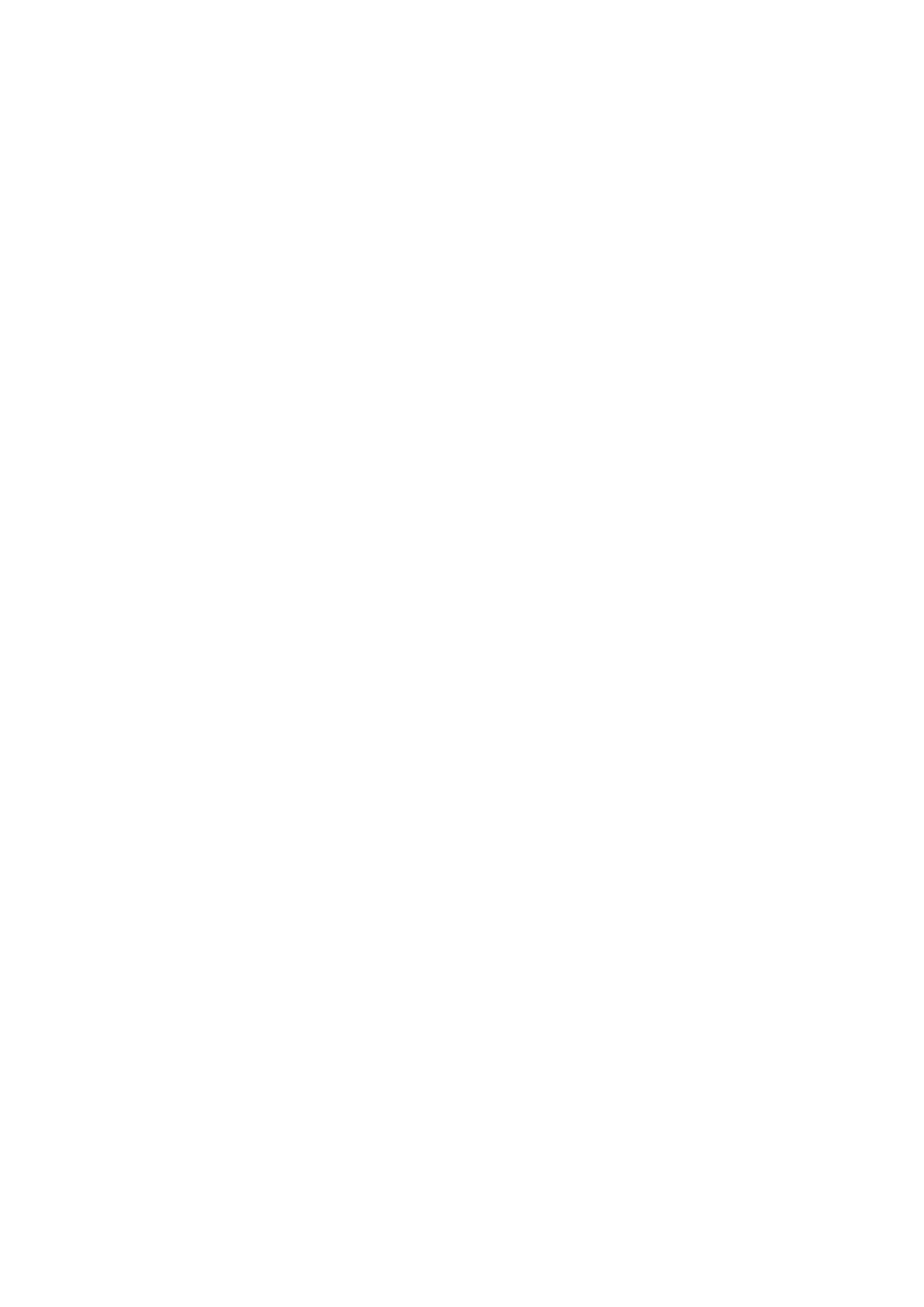# **Part 4—Amusement structures**

## **Division 1—Preliminary**

### **145—Purpose**

The purpose of this Part is to protect the safety of persons from hazards arising from the use of amusement structures by—

- (a) ensuring that hazards associated with the use of amusement structures are identified and risks to safety are assessed and controlled; and
- (b) eliminating or, if that is not reasonably practicable, minimising, risks to safety; and
- (c) specifying various requirements with respect to the design, manufacture, testing, installation, commissioning, use, maintenance, repair, alteration, erection, installation and dismantling of amusement structures; and
- (d) requiring the provision of relevant information and training; and
- (e) requiring the registration of certain amusement structure designs and amusements structures.

#### **146—Application of Act to amusement structures**

A structure or device that falls within the definition of *amusement structure* under these regulations is a structure or device of a prescribed kind for the purposes of the definition of *amusement structure* under Schedule 2 of the Act (Extension of Act to specified plant).

#### **147—Interpretation**

(1) In this Part—

#### *Class 1 structure* means—

- (a) an amusement structure classified as a Class 1 structure under the prescribed standard; or
- (b) a coin-operated amusement structure classified as a Class 2 structure under the prescribed standard only because of the operation of clause 2.1.6 of AS 3533.1 *Amusement rides and devices - Design and construction*;

*operate*—a person does not operate an amusement structure merely by—

- (a) directing or assisting a person to a seat or position on the amusement structure, or securing a person before an amusement structure is activated; or
- (b) undertaking any checking before a ride or other activity commences; or
- (c) giving directions to a person in connection with the use of an amusement structure;

*prescribed standard* means AS 3533.1 *Amusement rides and devices - Design and construction* and AS 3533.2 *Amusement rides and devices - Operation and maintenance*;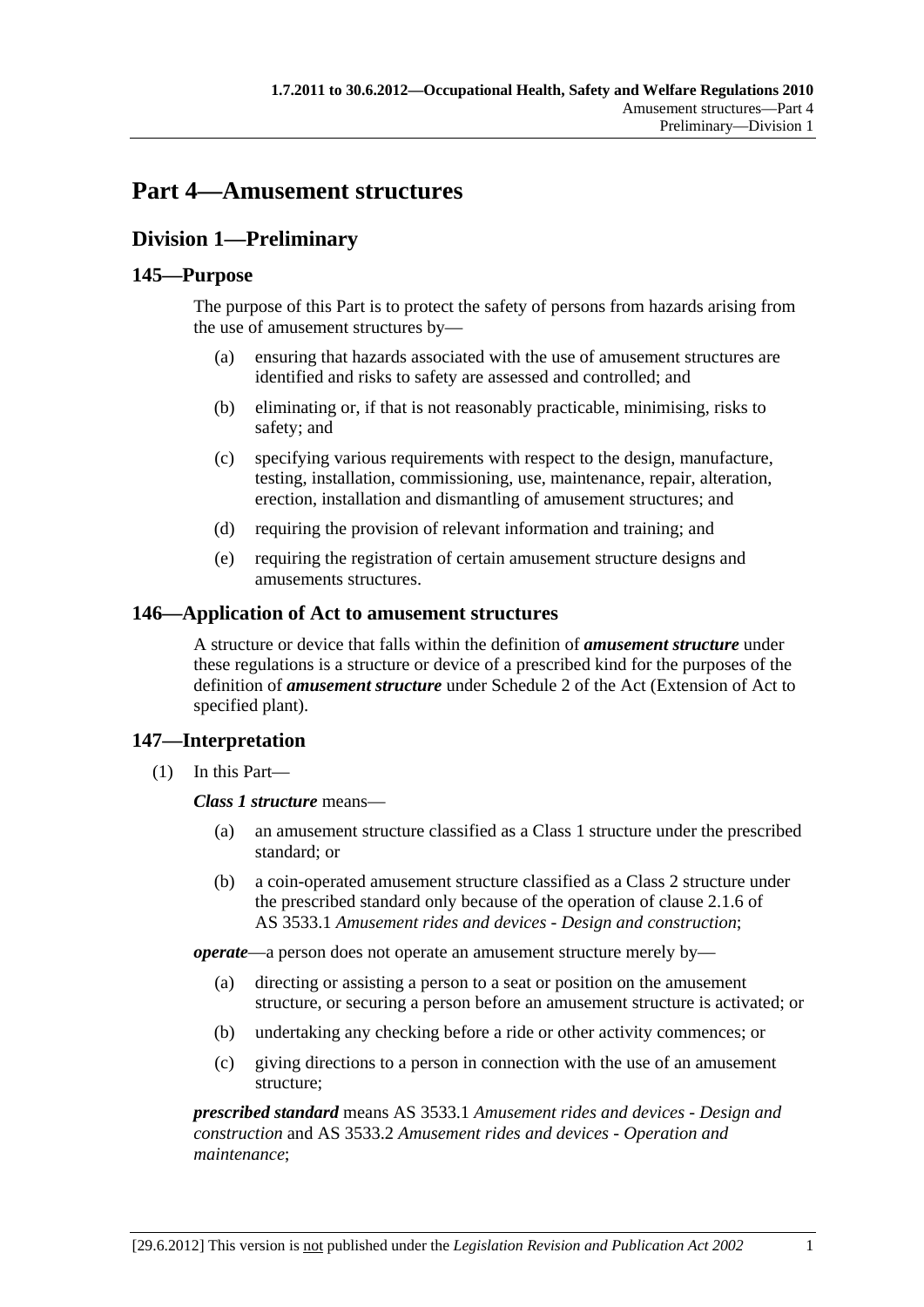#### *professional engineer* means a person—

- (a) who is registered on the *National Professional Engineers Register* administered by the Institution of Engineers, Australia and has experience in dealing with amusement structures; or
- (b) who is a member of the Institution of Engineers Australia with the status of Chartered Professional Engineer and has the competence to inspect plant or structures; or
- (c) who has skills, qualifications and experience determined by the Director to be appropriate for the purposes of this Part;

*proprietor*, in relation to an amusement structure, means the owner of the amusement structure, and includes a person in possession of the amusement structure for the purposes of a business (including a business involving the hiring or leasing of the amusement structure to other persons);

#### *safety instruction* means—

- (a) safety information contained in the prescribed standard; and
- (b) information prepared under Division 2 by a designer, manufacturer, importer or supplier of an amusement structure; and
- (c) information relating to an amusement structure prepared by a professional engineer for the purposes of this Part; and
- (d) information prepared by the proprietor of an amusement structure for the purposes of this Part.
- (2) For the purposes of the definition of *proprietor* under subregulation (1), if an amusement structure is the property of the Crown or a Minister (as distinct from any other entity), the administrative unit responsible for the management or control of the amusement structure will be taken to be the owner (rather than the Crown or the Minister).

#### **148—Inconsistent safety instructions**

In the event of an inconsistency between information prepared by a professional engineer for the purposes of this Part and any other safety instruction, the information prepared by the professional engineer will prevail (and a person must comply with the information prepared by the professional engineer, and need not comply with the other safety instruction, to the extent of the inconsistency).

### **Division 2—Duties associated with design, manufacture and supply of amusement structures**

#### **Subdivision 1—Duties of designers**

#### **149—Hazard identification and risk assessment**

- (1) The designer of any amusement structure must ensure that hazards are identified in accordance with regulation 168.
- (2) If a hazard is identified under subregulation (1), the designer must ensure that an assessment is made of the risks associated with the hazard.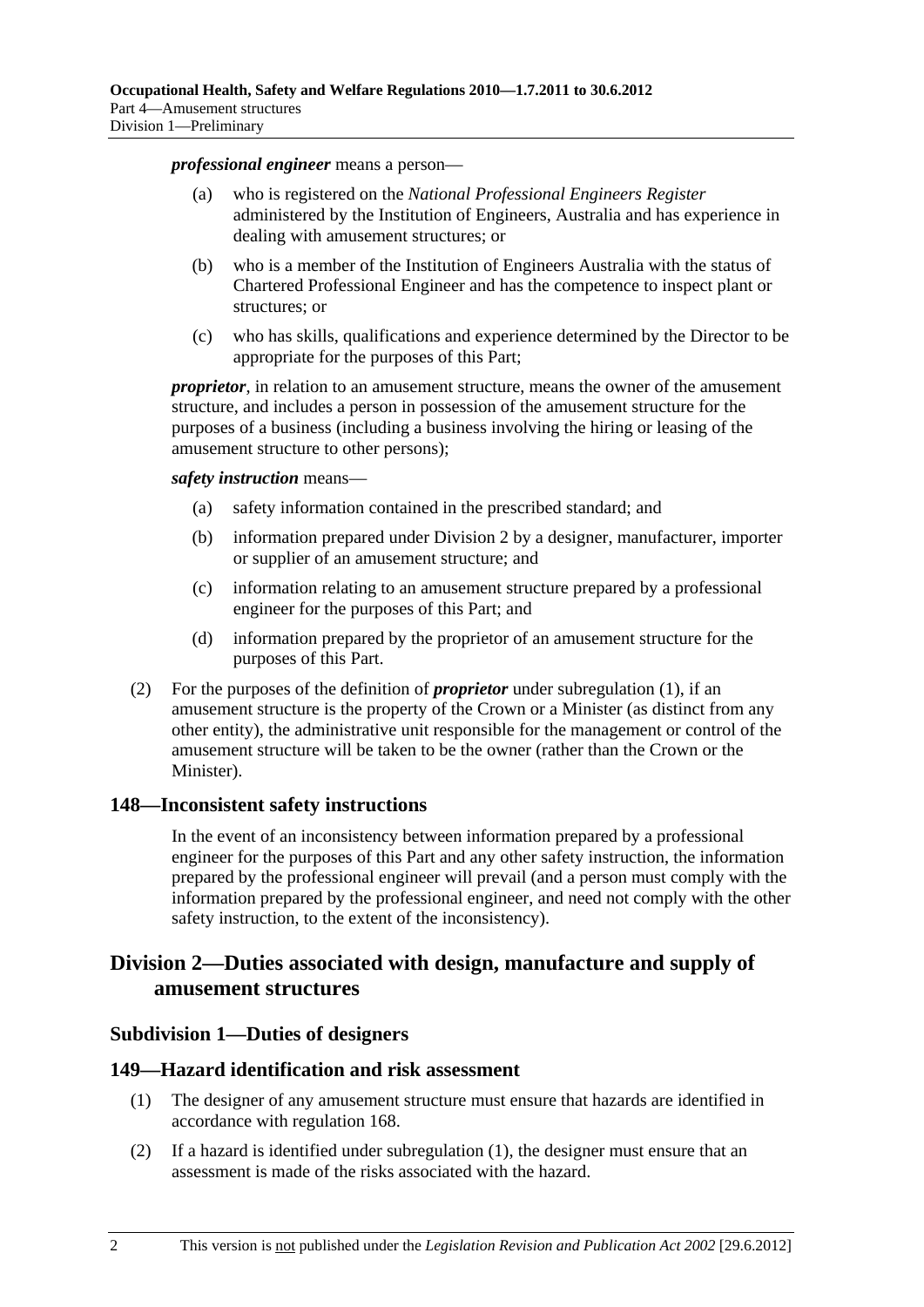- (3) In carrying out an assessment required by subregulation (2), the designer must—
	- (a) comply with the requirements of regulation 169; and
	- (b) ensure that the following are assessed:
		- (i) the range of environmental and operational conditions in which the amusement structure is intended to be transported, installed, erected and used;
		- (ii) the ergonomic and safety needs of persons who may use the amusement structure;
		- (iii) the need for safe access and egress for persons who install, erect, use, repair, maintain, clean or dismantle the amusement structure.

### **150—Control of risk**

- (1) If an assessment of risk under regulation 149 identifies a risk to safety, the designer must ensure that the risk is eliminated or, if that is not reasonably practicable, minimised.
- (2) A designer must, in relation to the implementation of subregulation (1), ensure that the minimisation of a risk is achieved by applying—
	- (a) the appropriate requirements of regulation 170; and
	- (b) as may be appropriate, the following measures:
		- (i) the use of designs that minimise the risks to safety associated with the manufacture, transportation, erection, installation, use or dismantling of the amusement structure;
		- (ii) the use of designs that enable components to be accessed for maintenance, repair or cleaning purposes with minimised risks to health and safety;
		- (iii) the use of designs that have regard to ergonomic and safety principles;
		- (iv) ensuring that the amusement structure is designed according to the prescribed standard;
		- (v) ensuring that the amusement structure is designed to minimise the risk of the amusement structure overturning or collapsing, or of objects falling on a person who may be on, or in the vicinity of, the amusement structure;
		- (vi) if a risk assessment has identified a risk of a person being ejected from a seat, or from any other part of the amusement structure, the use of appropriate devices to eliminate or minimise the risk;
		- (vii) if a particular system of work or operator competency is a factor in the control of the risk—the specification of that system or competency;
		- (viii) if a risk assessment has identified an increased risk due to the build up of unwanted substances or materials—the use of designs that minimise that build up.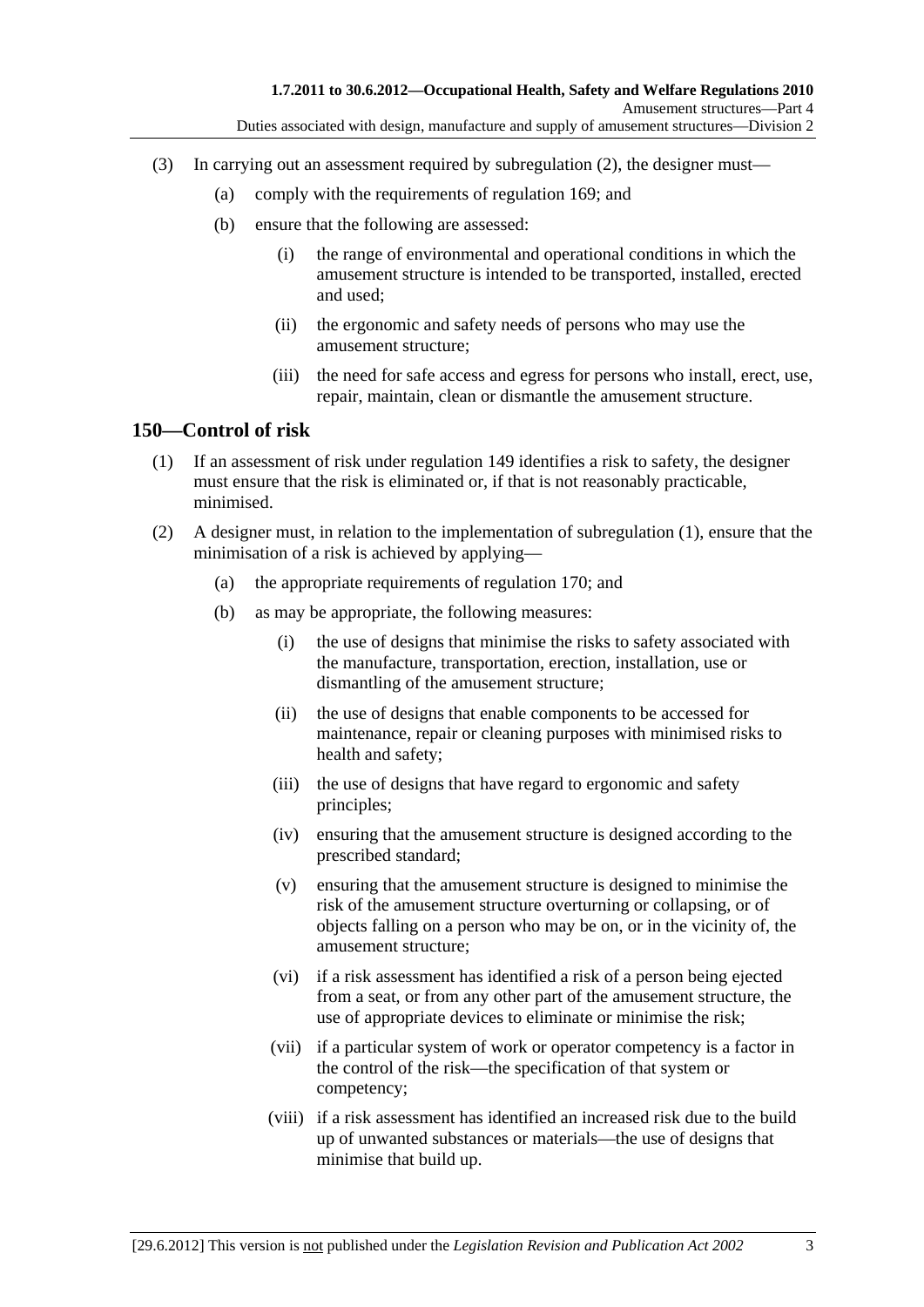## **151—Provision of information (including as to classification)**

- (1) The designer of an amusement structure must ensure that a manufacturer is provided with information for the amusement structure to be manufactured in accordance with the design specifications and, so far as is reasonably practicable, with information relating to—
	- (a) the testing or inspections to be carried out on the amusement structure; and
	- (b) the erection, installation, commissioning, operation, maintenance, repairing, cleaning, transport, storage and, if the amusement structure is capable of being dismantled, dismantling of the amusement structure; and
	- (c) the systems necessary for the safe use of the amusement structure; and
	- (d) the knowledge, training or skill which should be possessed by a person who undertakes any inspection or testing of the amusement structure; and
	- (e) emergency procedures.
- (2) The designer of an amusement structure must—
	- (a) determine the classification of the amusement structure in accordance with the prescribed standard; and
	- (b) ensure that written notice of that classification is provided to any person to whom the design specifications are issued.

### **Subdivision 2—Duties of manufacturers**

### **152—Special duty**

If the designer of an amusement structure is situated outside Australia, the manufacturer must comply with the requirements of regulations 149 and 150 as if the manufacturer were the designer.

### **153—Hazard identification and risk assessment**

If a hazard which arises from the design of an amusement structure is identified during the manufacturing process, the manufacturer must comply with the requirements of regulation 169 in relation to risk assessment.

## **154—Control of risk**

- (1) If an assessment under regulation 153 identifies a risk to safety, the manufacturer must—
	- (a) ensure that the design is altered to eliminate or, if that is not reasonably practicable, minimise the risk, taking into account the appropriate requirements of regulation 150; or
	- (b) ensure that the risk is eliminated or, if that is not reasonably practicable, minimised, taking into account the appropriate requirements of regulation 170.
- (2) A manufacturer of an amusement structure must, subject to subregulation (3), ensure that the amusement structure is manufactured, inspected and, where required, tested having regard to the prescribed standard and to the designer's specifications.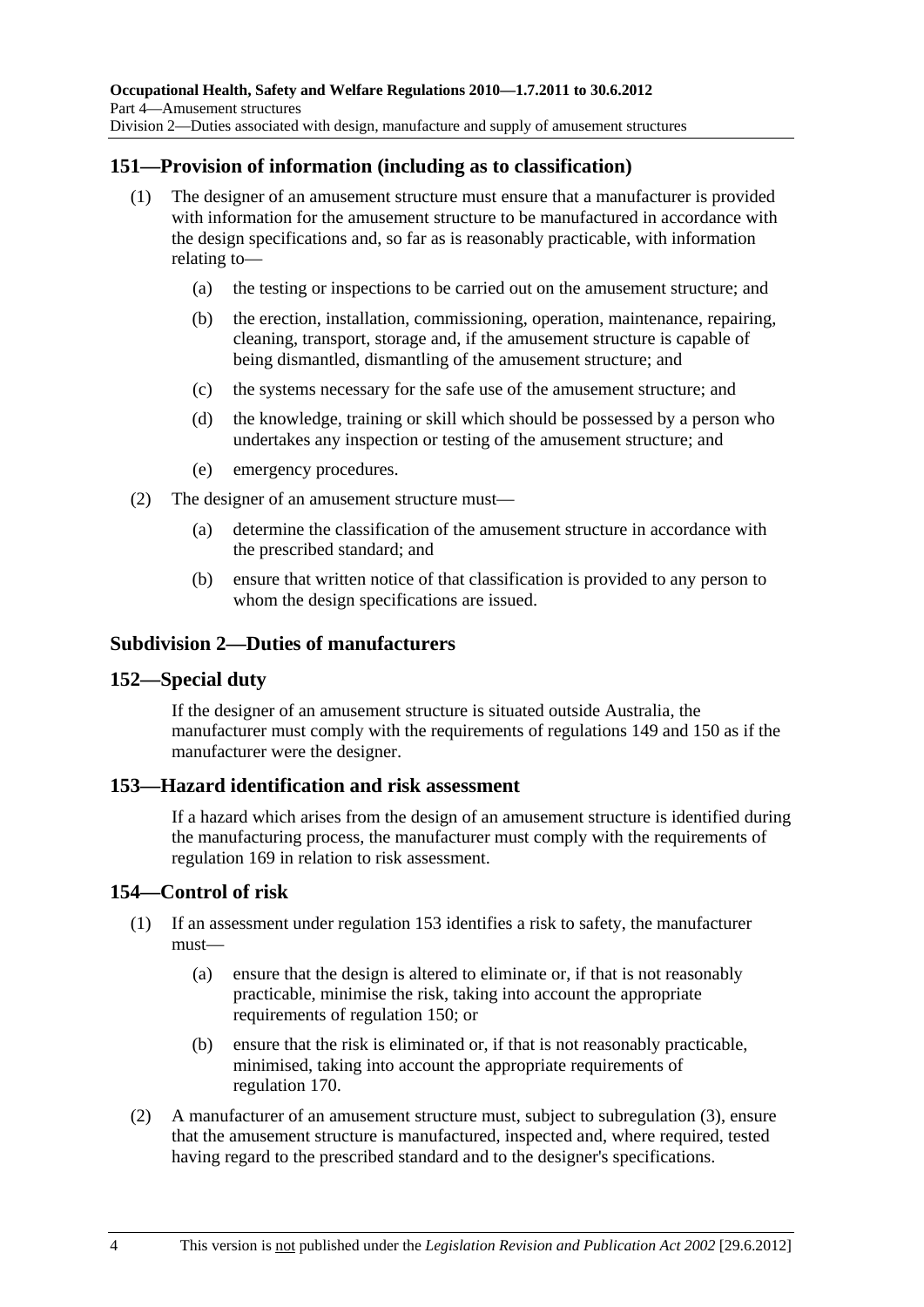- (3) If a fault in the design of an amusement structure that may affect safety is identified during the manufacturing process, the manufacturer must ensure—
	- (a) that the fault is not incorporated into the amusement structure; and
	- (b) so far as is reasonably practicable, that the designer of the amusement structure is consulted about the rectification of the fault.
- (4) If an amusement structure is found after manufacture to have a fault that may affect safety, the manufacturer must, so far as is reasonably practicable, ensure that the persons to whom the amusement structure has been supplied are notified of the fault and of the steps required to rectify it.

## **155—Provision of information**

The manufacturer of an amusement structure must ensure that a supplier who obtains the amusement structure from the manufacturer is provided with—

- (a) information provided by the designer relating to—
	- (i) the testing or inspections to be carried out on the amusement structure; and
	- (ii) the erection, installation, commissioning, operation, maintenance, repairing, cleaning, transport, storage and, if the amusement structure is capable of being dismantled, dismantling of the amusement structure; and
	- (iii) the systems necessary for the safe use of amusement structure; and
	- (iv) the knowledge, training or skill necessary which should be possessed by a person who undertakes any inspection or testing of the amusement structure; and
	- (v) emergency procedures; and
- (b) any document relating to testing; and
- (c) a written notification of the classification of the amusement structure.

## **Subdivision 3—Duties of importers**

### **156—Special duty**

The importer of an amusement structure designed or manufactured outside Australia must—

- (a) comply with the requirements of regulation 149 relating to hazard identification and risk assessment as if the importer were the designer; and
- (b) if an assessment identifies a risk to safety, ensure that the amusement structure is altered to eliminate or, if that is not reasonably practicable, minimise the risk, taking into account the appropriate requirements of regulation 150; and
- (c) insofar as information of the kind referred to in regulations 151 and 155 is not available from the designer or manufacturer of the amusement structure, arrange for a competent person to prepare that information; and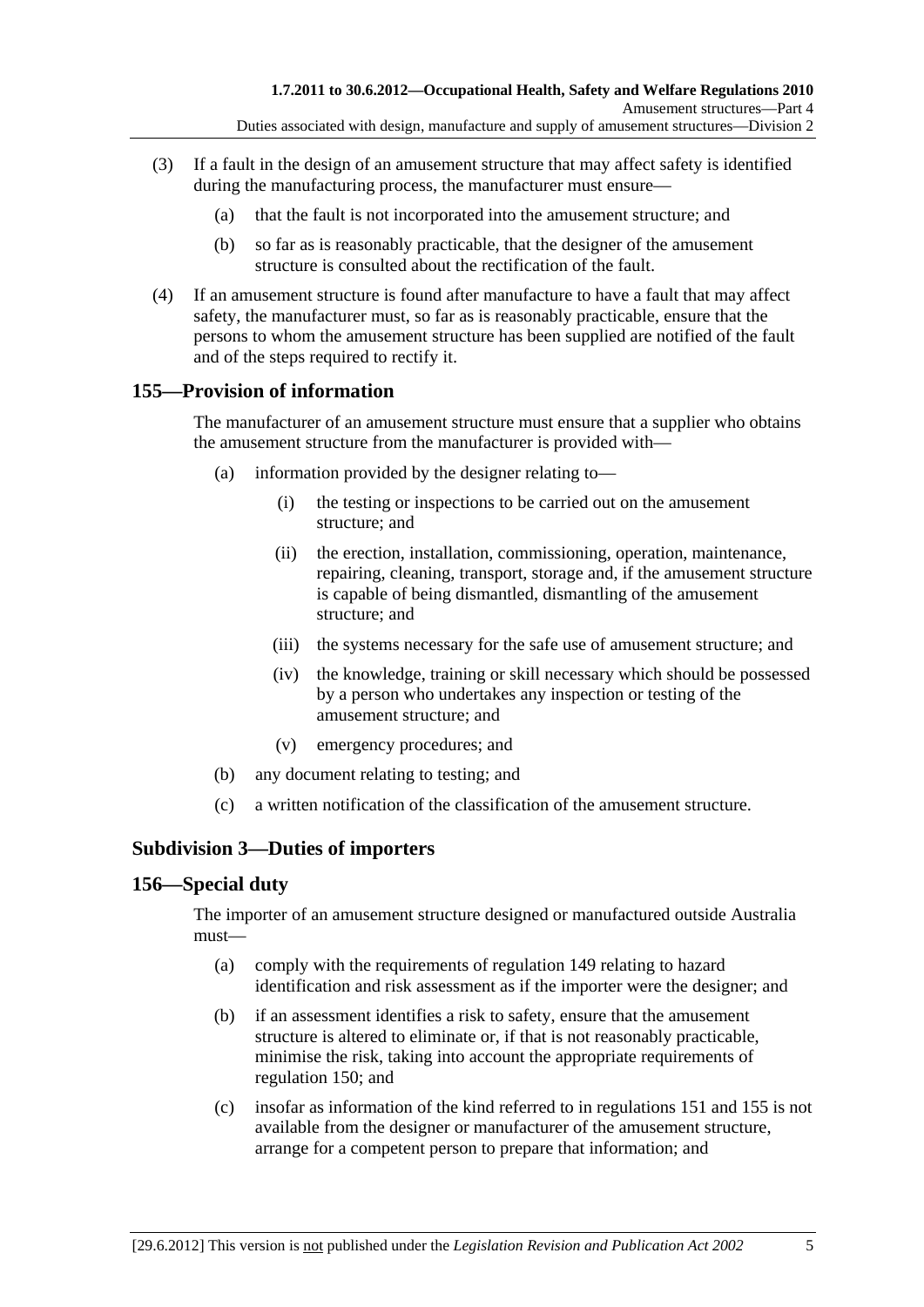- (d) ensure that any safety information from the designer or manufacturer, and any information prepared under paragraph (c), is provided to the person to whom the amusement structure is supplied; and
- (e) ensure that a written notification of the classification of the amusement structure is provided to the person to whom the amusement structure is supplied.

## **Subdivision 4—Duties of suppliers**

## **157—Control of risk**

- (1) The supplier of an amusement structure must ensure—
	- (a) insofar as the supplier has control over the condition of the amusement structure—that risks to safety from the use of an amusement structure are eliminated or, if that is not reasonably practicable, minimised; and
	- (b) insofar as paragraph (a) does not apply—that any faults are, so far as is reasonably practicable, identified, and that the person to whom the amusement structure is supplied is advised in writing, before the amusement structure is supplied, of those faults and, if appropriate, that the amusement structure should not be used until those faults are rectified.
- (2) A person who is a supplier of an amusement structure by virtue of hiring or leasing the amusement structure to others must—
	- (a) ensure that the amusement structure is inspected between each hiring or leasing so as to identify and, if necessary, minimise any risk to safety; and
	- (b) ensure that an assessment is carried out on a regular basis to determine the need for testing the amusement structure to check whether new or increased risks to safety have developed, and to determine the frequency for such testing; and
	- (c) ensure that the testing identified under paragraph (b) is carried out and recorded, and that the records are maintained for so long as the person hires or leases the amusement structure to other persons; and
	- (d) in respect of each hiring or leasing, ensure that the amusement structure is erected or installed, and dismantled or removed, in accordance with the requirements of these regulations.

## **158—Provision of information**

- (1) The supplier of an amusement structure must ensure—
	- (a) in respect of a new amusement structure, that the person to whom the amusement structure is supplied is provided with safety information provided to the supplier under these regulations; and
	- (b) in any other case, that the person to whom the amusement structure is supplied is provided with the following information insofar as it is readily available:
		- (i) relevant safety information prepared by the designer or manufacturer of the amusement structure;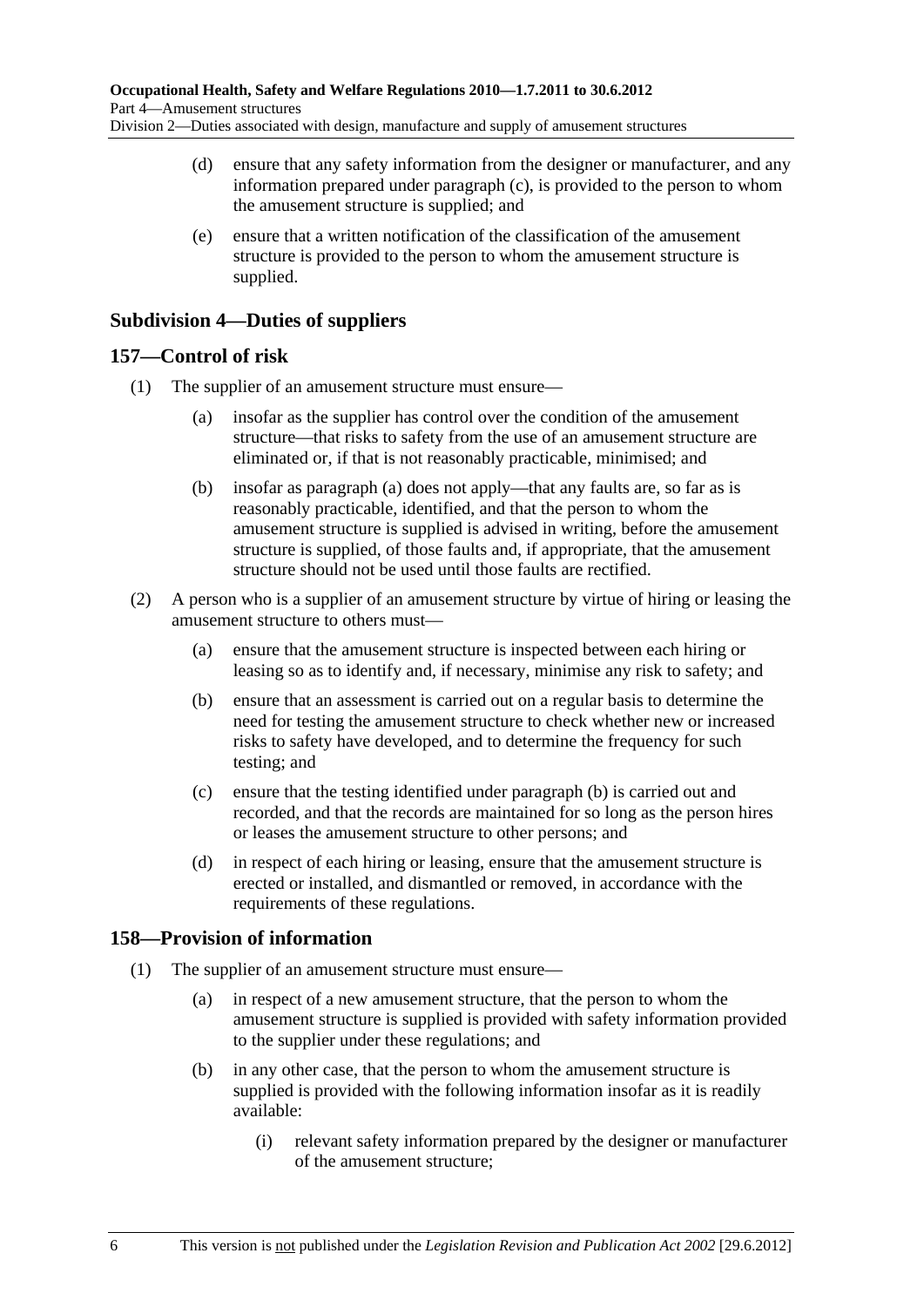- (ii) any records kept by a previous owner or proprietor of the amusement structure under these regulations.
- (2) The supplier of an amusement structure must ensure that a written notification of the classification of the amusement structure is provided to any person to whom the amusement structure is supplied.

## **Division 3—Duties associated with installation, maintenance and use of amusement structures**

## **159—Duties of proprietor**

- (1) The proprietor of an amusement structure must—
	- (a) subject to the operation of Division 5—ensure—
		- (i) that the amusement structure design is registered under this Part; and
		- (ii) that the amusement structure is registered under this Part; and
	- (b) ensure that the classification of the amusement structure has been determined in accordance with the requirements of these regulations, and that a record of that classification has been included in the log book required under paragraph (g); and
	- (c) ensure that the amusement structure is safe and that any steps necessary to maintain the amusement structure in a safe condition, or to comply with a maintenance and inspection program under this Division, are taken; and
	- (d) except in the case of a Class 1 structure—ensure that a person is appointed as supervisor for the amusement structure or, if the proprietor is suitably qualified and considers it appropriate to do so, assume responsibility as supervisor for the purposes of this Part; and
	- (e) ensure that all information relating to the amusement structure required or prepared under this Part is available and, if a supervisor has been appointed, make that information available to the supervisor; and
	- (f) to the extent that the information available under paragraph (e) does not provide comprehensive information and instructions for the safe operation and appropriate maintenance of the amusement structure, ensure that such information or instructions are prepared and available for use in connection with the amusement structure; and
	- (g) ensure that an up-to-date log book that complies with any requirements determined by the Director is kept for the amusement structure, taking into account the requirements of this Division; and
	- (h) in respect of the amusement structure, ensure compliance with all requirements of this Division.
- (2) For the purposes of subregulation  $(1)(d)$ , a supervisor must be a person who can demonstrate a level of competence and knowledge sufficient to ensure that an amusement structure is operated in a safe manner, and to ensure compliance with the other requirements of this Division.
- (3) The proprietor must ensure that a supervisor is appropriately trained and undertakes appropriate refresher courses (if any) from time to time.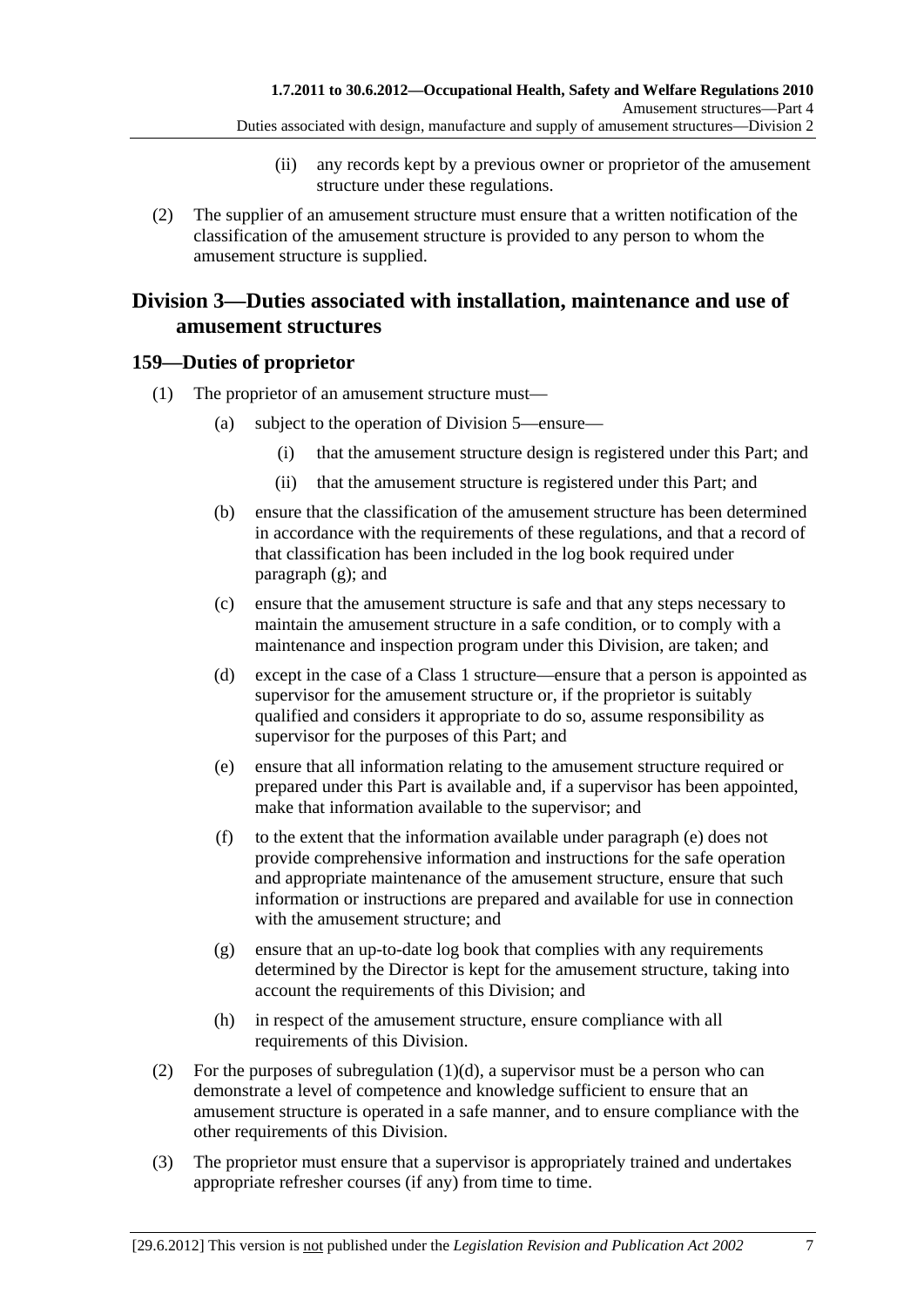- (4) A supervisor must have attained the age of 18 years.
- (5) Any information or instructions required by subregulation (1)(f) must be prepared by a competent person.
- (6) Except in the case of a Class 1 structure, the log book required by subregulation  $(1)(g)$ must be kept with the amusement structure.
- (7) The proprietor of an amusement structure must—
	- (a) ensure that hazards associated with the use of the amusement structure are identified in accordance with regulation 168; and
	- (b) if a hazard is identified under paragraph (a), ensure that an assessment is made of the risks associated with the hazard in accordance with regulation 169; and
	- (c) if a risk to safety is identified under paragraph (b)—take reasonable steps to eliminate the risk or, if that is not reasonably practicable, to minimise the risk.

## **160—Erection or installation**

- (1) The erection or installation of an amusement structure must be carried out by, or under the direct supervision of, a competent person.
- (2) A person who erects or installs an amusement structure must ensure that hazards associated with the erection or installation of the amusement structure are identified in accordance with regulation 168 before and during the erection or installation of the amusement structure.
- (3) If a hazard is identified under subregulation (2), the erector or installer must ensure that an assessment is made of the risks associated with the hazard.
- (4) In carrying out an assessment under subregulation (3), the erector or installer must—
	- (a) comply with the requirements of regulation 169; and
	- (b) ensure that the following are assessed:
		- (i) the impact of the erection or installation process on the work environment during erection or installation;
		- (ii) the need for safe access and egress during erection and installation, and for the subsequent use of the amusement structure.
- (5) If an assessment of risk under subregulation (4) identifies a risk to safety, the erector or installer must ensure that the risk is eliminated or, if that is not reasonably practicable, minimised.
- (6) The erector or installer must—
	- (a) comply with the appropriate requirements of regulation 170; and
	- (b) ensure—
		- (i) that the amusement structure is erected or installed having regard to any safety instruction that relates to the erection or installation of the amusement structure; and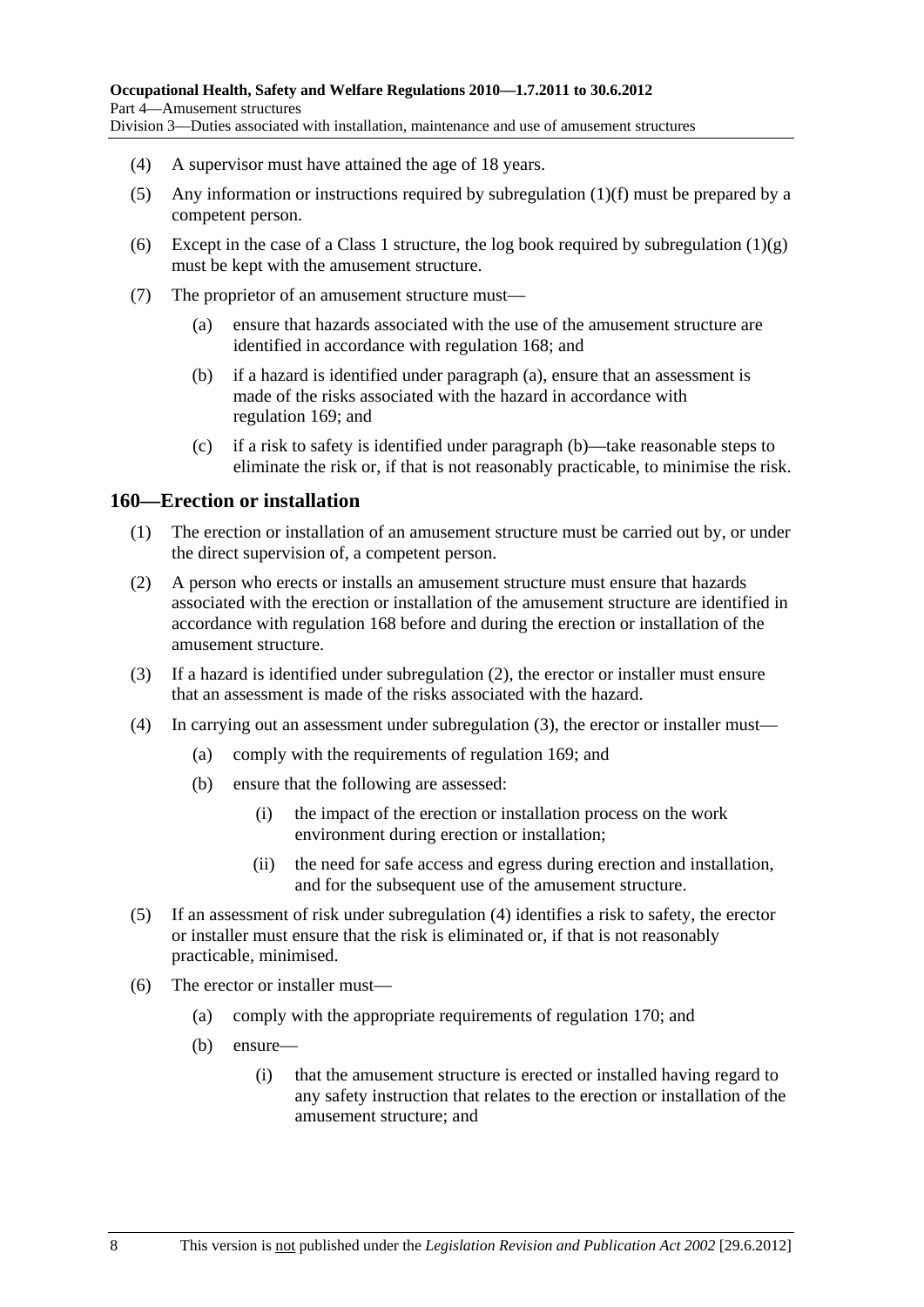Duties associated with installation, maintenance and use of amusement structures—Division 3

- (ii) that an amusement structure designed to be operated in a fixed position is positioned on and, if necessary, fixed to, a secure base in order to prevent inadvertent movement when power is applied or while the amusement structure is being used; and
- (iii) that all components are installed so as to minimise any risk to safety.
- (7) In addition to any other requirement, the proprietor (in the case of a Class 1 structure), or the supervisor (in any other case), must—
	- (a) provide any relevant safety instructions to the erector or installer; and
	- (b) ensure that the amusement structure is erected or installed in a location suitable for the type of structure; and
	- (c) ensure that there are sufficient space separation distances around the amusement structure to allow the amusement structure to be operated and used without causing a risk to the safety of any person who may be in the vicinity of the structure; and
	- (d) ensure that appropriate safeguarding is in place; and
	- (e) ensure that the following information is included in the log book for the amusement structure:
		- (i) the date of erection or installation;
		- (ii) the name, address and telephone number of the person undertaking the erection or installation;
		- (iii) information concerning any special issues or considerations that arose in connection with the erection or installation of the amusement structure;
		- (iv) information concerning any testing undertaken during the erection or installation of the amusement structure.

# **161—Hazard identification and initial testing**

- (1) The proprietor of an amusement structure must, before it is first used at a particular location—
	- (a) ensure that all hazards associated with the use of the amusement structure are identified in accordance with regulation 168; and
	- (b) comply with any safety instruction that relates to the testing, checking or inspection of the amusement structure before it is used.
- (2) If a hazard is identified under subregulation (1)(a), the proprietor or supervisor (as the case may be) must ensure that an assessment is made of the risks associated with the hazard.
- (3) In carrying out an assessment under subregulation (2), the proprietor or supervisor must comply with the requirement of regulation 169.
- (4) If an assessment of risk under subregulation (3) identifies a risk to safety, the proprietor or supervisor must ensure that the risk is eliminated or, if that is not reasonably practicable, minimised.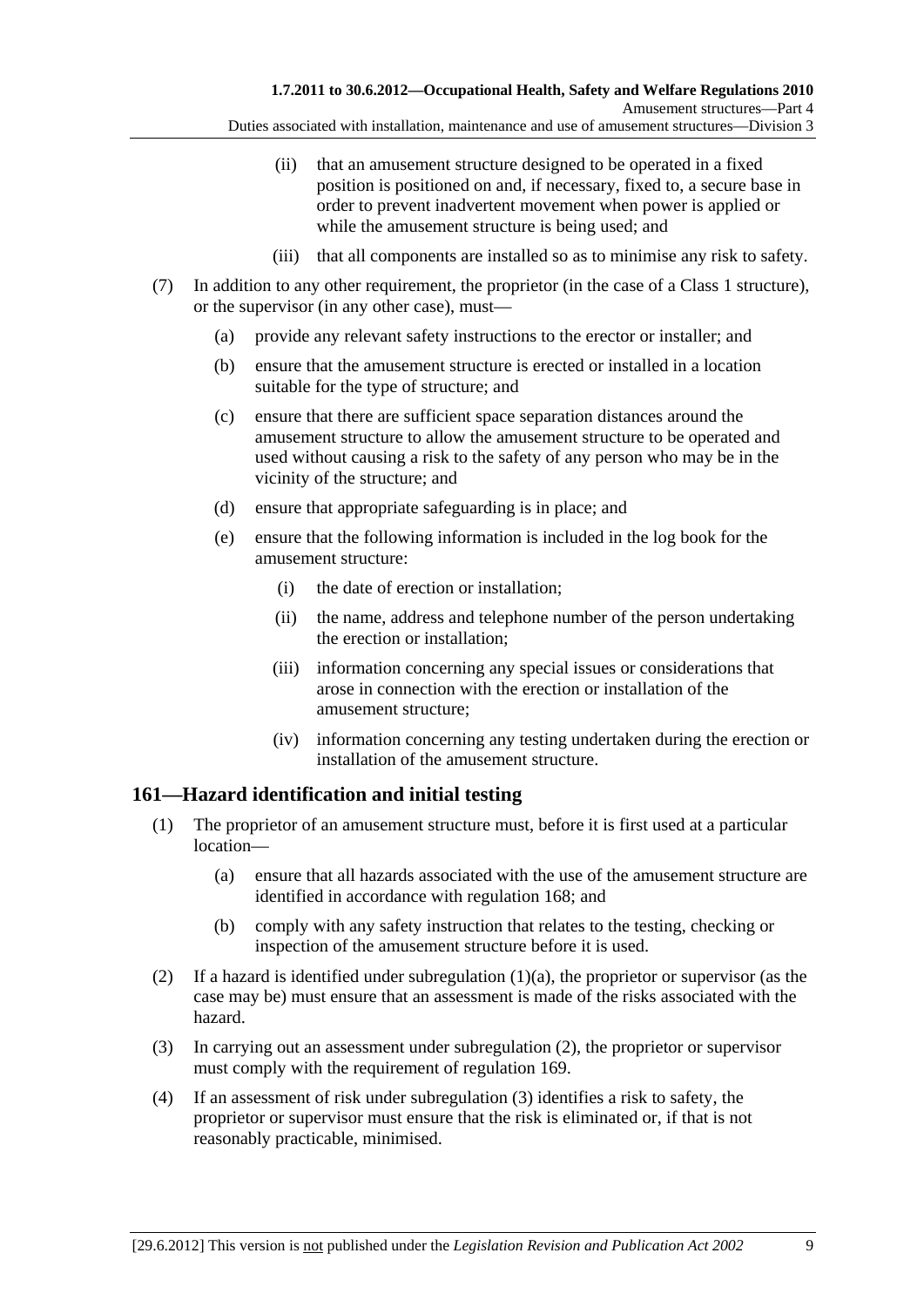- (5) The proprietor or supervisor must, in relation to the implementation of subregulation (1)—
	- (a) comply with the appropriate requirements of regulation 170; and
	- (b) ensure that control measures are maintained, and systems implemented and effectively supervised, so as to minimise any risk to safety.
- (6) The proprietor or supervisor must ensure that information concerning any measure or system required under subregulation (5) is recorded in the log book for the amusement structure.

## **162—Appointment of competent operators**

- (1) This regulation does not apply with respect to a Class 1 structure.
- (2) A person must not operate an amusement structure with a classification under the prescribed standard that is at Class 3 or above unless the person has attained the age of 18 years.
- (3) A person must not perform any task associated with the operation of an amusement structure (including as an attendant) unless the person—
	- (a) is the supervisor for the amusement structure; or
	- (b) is acting under the direct supervision of the supervisor for the amusement structure.
- (4) The operator of an amusement structure must have a reasonable level of knowledge and skill with respect to—
	- (a) daily inspection procedures; and
	- (b) procedures for the normal operation of the amusement structure, and the procedures to be followed in the event of a malfunction or failure involving any part of the amusement structure, or in the event of any other emergency situation; and
	- (c) procedures to be followed in adverse weather conditions; and
	- (d) the safe speed limits, loads, ride-times and ride-frequencies; and
	- (e) how to manage any issues that may arise in connection with the location of the amusement structure; and
	- (f) any other issue or circumstance associated with the safe operation and use of the amusement structure.
- (5) The proprietor of an amusement structure must ensure that an operator of the amusement structure is—
	- (a) provided with any safety instruction that relates to the operation and use of the amusement structure; and
	- (b) appropriately trained, including, insofar as may be reasonably practicable, by undertaking refresher courses (if any) from time to time.

## **163—Daily inspections**

(1) This regulation does not apply with respect to a Class 1 structure.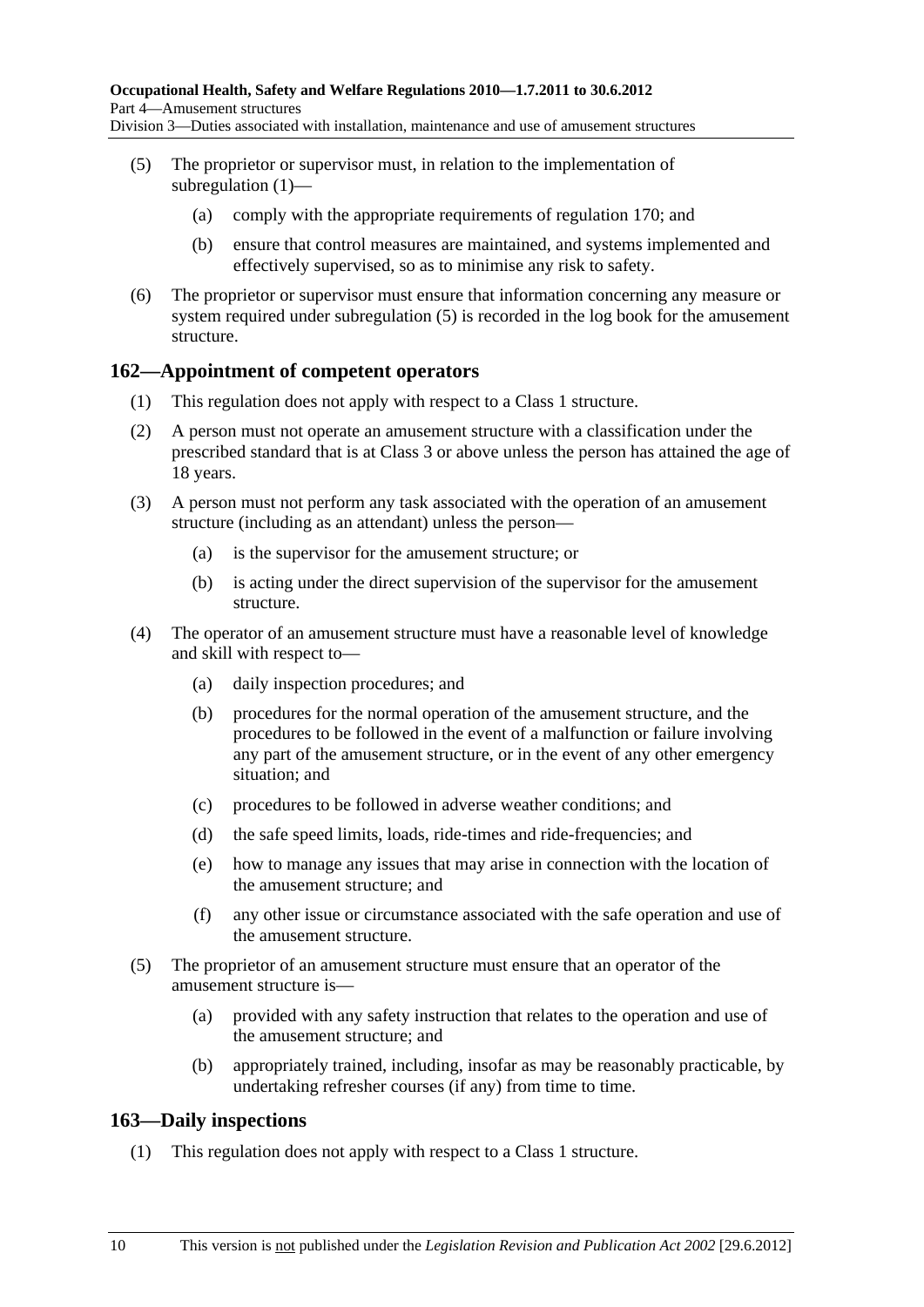- (2) An amusement structure must be inspected or tested by a competent person on a daily basis in order to ensure that there is no defect, deficiency or other circumstance that could adversely affect the safe operation and use of the amusement structure.
- (3) An inspection or test under subregulation (2)—
	- (a) should be undertaken—
		- (i) before the amusement structure is first used on a particular day; or
		- (ii) if the amusement structure is being used on a constant basis—at least once in every 24 hours; and
	- (b) must be undertaken in accordance with any relevant safety instruction but, subject to such an instruction, may be limited to visual inspections.
- (4) The following information must be included in the log book for the amusement structure at the conclusion of an inspection or test under this regulation:
	- (a) the date and time of the inspection or testing;
	- (b) the name of the person who has undertaken the inspection or testing;
	- (c) information concerning any defect or problem found or encountered during the inspection or testing and, in such a case, the steps taken to rectify or address the defect or problem.

## **164—Maintenance and periodic inspections**

- (1) There must be a maintenance and inspection program for an amusement structure in order—
	- (a) to maintain its mechanical and structural integrity; and
	- (b) to identify any part that may be subject to excessive corrosion, wear, fatigue, stress or strain, or to identify any other situation or circumstance that may give rise to a risk to safety.
- (2) A maintenance and inspection program must incorporate—
	- (a) any procedure or process specified by a safety instruction that relates to the maintenance or routine inspection of the amusement structure; and
	- (b) the identification of the critical components of the amusement structure (as identified by the designer or manufacturer, or by a professional engineer); and
	- (c) a detailed inspection at intervals that comply with any specifications or requirements determined by the designer or manufacturer of the amusement structure, or by a professional engineer, but in any event a detailed annual inspection by a professional engineer at least once in every 12 months; and
	- (d) any other procedures or processes necessary to ensure that the amusement structure is safe to use or operate.
- (3) If the designer or manufacturer of an amusement structure has not provided a maintenance and inspection program, a professional engineer must be used to develop the maintenance and inspection program for the amusement structure.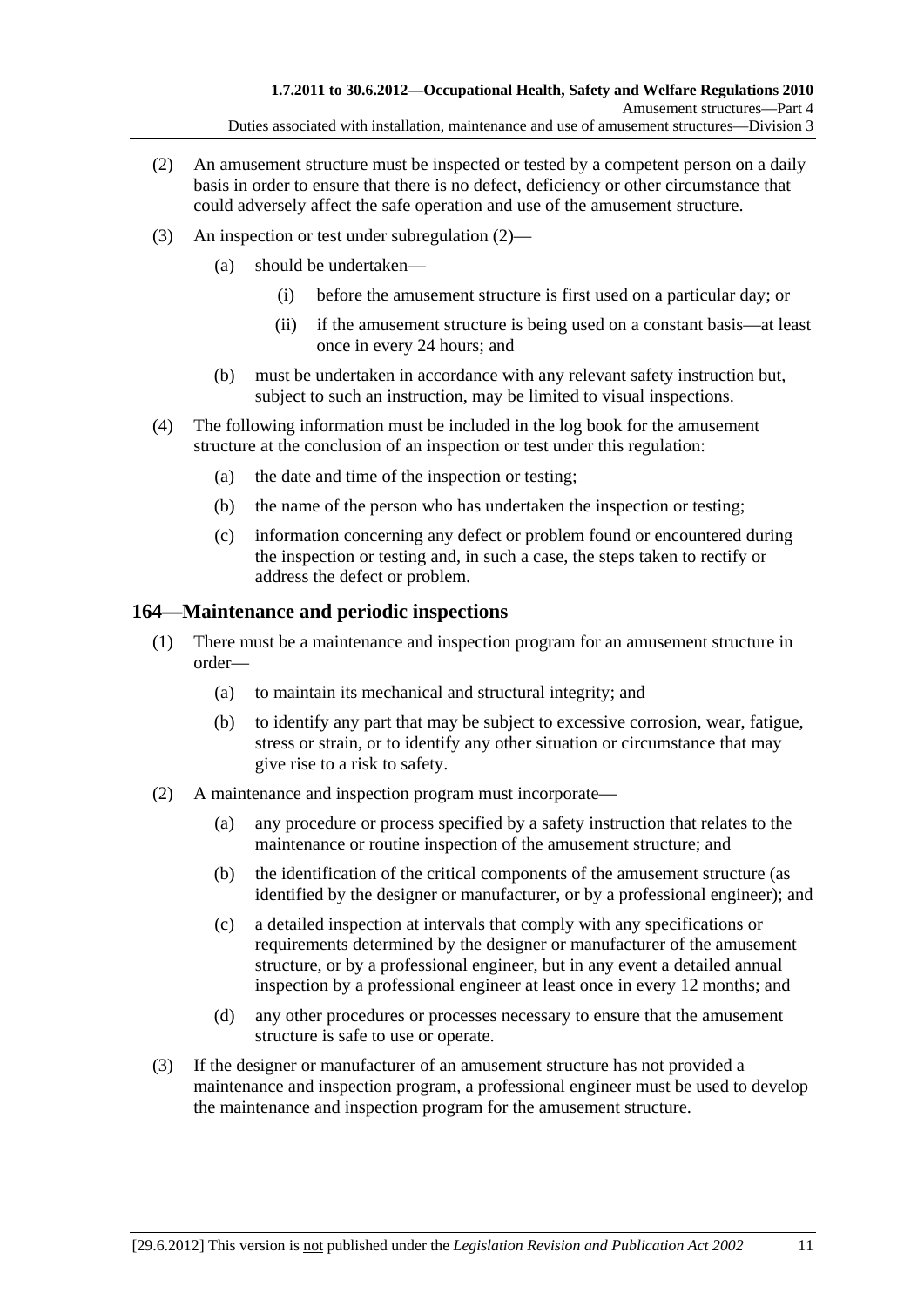- (4) A detailed annual inspection carried out by a professional engineer under subregulation (2)(c) must include—
	- (a) a check of information relating to the operational history of the amusement structure since the last detailed inspection; and
	- (b) a check of the log book for the amusement structure; and
	- (c) a check that maintenance and inspections have been undertaken in accordance with the maintenance and inspection program; and
	- (d) a check that any required tests have been conducted, and that appropriate records have been maintained; and
	- (e) a detailed inspection of the amusement structure to ensure compliance with the Act and these regulations (including a specific inspection of the critical components of the amusement structure).
- (5) If an amusement structure includes any electrical installation—
	- (a) the detailed inspection of the electrical installation under subregulation  $(2)(c)$ must include an inspection carried out by a person who is suitably qualified to inspect electrical installations; and
	- (b) the person who inspects the electrical installation must specifically provide a signed statement (to be recorded in the log book) that the electrical installation is safe to use or operate.
- (6) Despite subregulation  $(2)(c)$ , the Director may, in a particular year, on written application made to the Director, grant an extension of the period for an annual detailed inspection of an amusement structure by 1 month if satisfied that reasonable grounds exist for so doing.
- (7) Subject to this regulation, a maintenance and inspection program must be carried out by a competent person.
- (8) The person who carries out a maintenance and inspection program must record the following information in the log book for the amusement structure:
	- (a) the date on which it is undertaken;
	- (b) the name, address and telephone number of the person;
	- (c) the qualifications or status of the person;
	- (d) information that verifies that the steps taken comply with the requirements of the maintenance and inspection program (including specific information relating to the inspection of the critical components of the amusement structure);
	- (e) information concerning any defect or problem found or encountered during the maintenance and inspection program and, in such a case, the steps taken to rectify or address the defect or problem;
	- (f) information concerning any other work carried out on the amusement structure.
- (9) A maintenance and inspection program under this regulation must be in writing.
- (10) The proprietor of an amusement structure must ensure that a copy of the maintenance and inspection program is kept with the amusement structure at all times.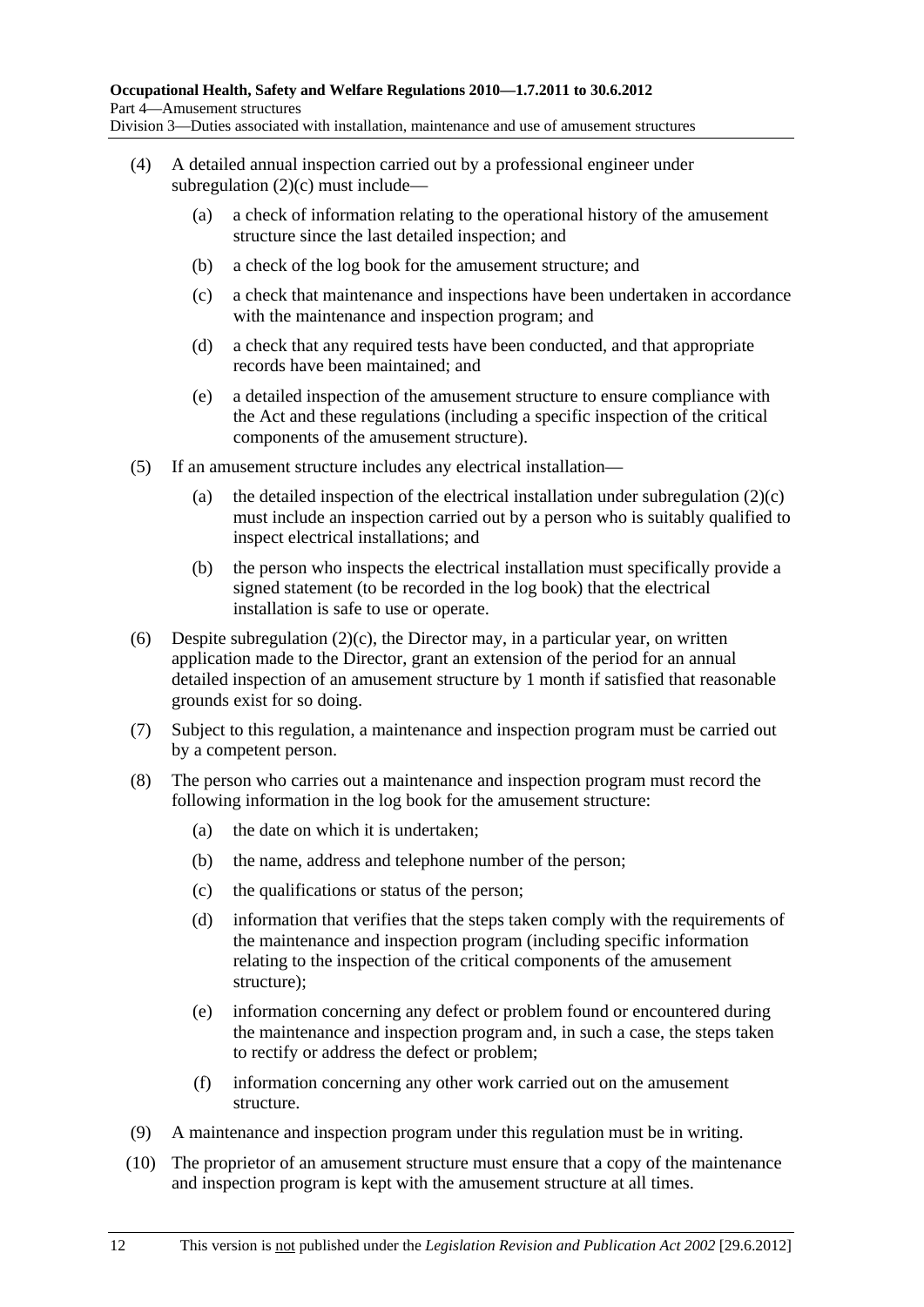## **165—Repairs and alterations**

- (1) Any repair or alteration undertaken with respect to an amusement structure must be undertaken by a competent person.
- (2) If the function or condition of an amusement structure has been impaired or damaged in a manner or to the extent that it increases a risk to safety—
	- (a) the amusement structure must be inspected by a professional engineer; and
	- (b) any repair must be carried out in accordance with—
		- (i) any relevant safety instruction; and
		- (ii) any direction of a professional engineer who has inspected the amusement structure; and
	- (c) the amusement structure must not be used again unless or until it has been inspected and certified safe to operate and use by a professional engineer.
- (3) Any repair or alteration must not result in an amusement structure exceeding any design limitation (unless a new design has been registered under this Part).
- (4) The design of any alteration to an amusement structure must be assessed in accordance with regulations 149, 150 and 151.
- (5) If it appears that a repair is necessary because of a fault in the design of the amusement structure—
	- (a) the proprietor of the amusement structure must take reasonable steps to ensure that the matter is brought to the attention of the designer and the manufacturer of the amusement structure; and
	- (b) the person who carries out the repair must—
		- (i) take reasonable steps to consult with the designer or, if relevant, the manufacturer with respect to the repair that is to be undertaken; and
		- (ii) furnish to the Director a written report in relation to the matter.
- (6) The person who carries out any repair or alteration must record the following information in the log book for the amusement structure:
	- (a) the date on which it is carried out;
	- (b) the name, address and telephone number of the person;
	- (c) the qualifications or status of the person;
	- (d) specific details of the repair or alteration (including information concerning the nature of any damage).

## **166—Dismantling and storage**

- (1) The dismantling or storage of an amusement structure must be carried out by, or under the direct supervision of, a competent person.
- (2) The person undertaking the dismantling or storage of an amusement structure must have regard to any relevant safety instruction.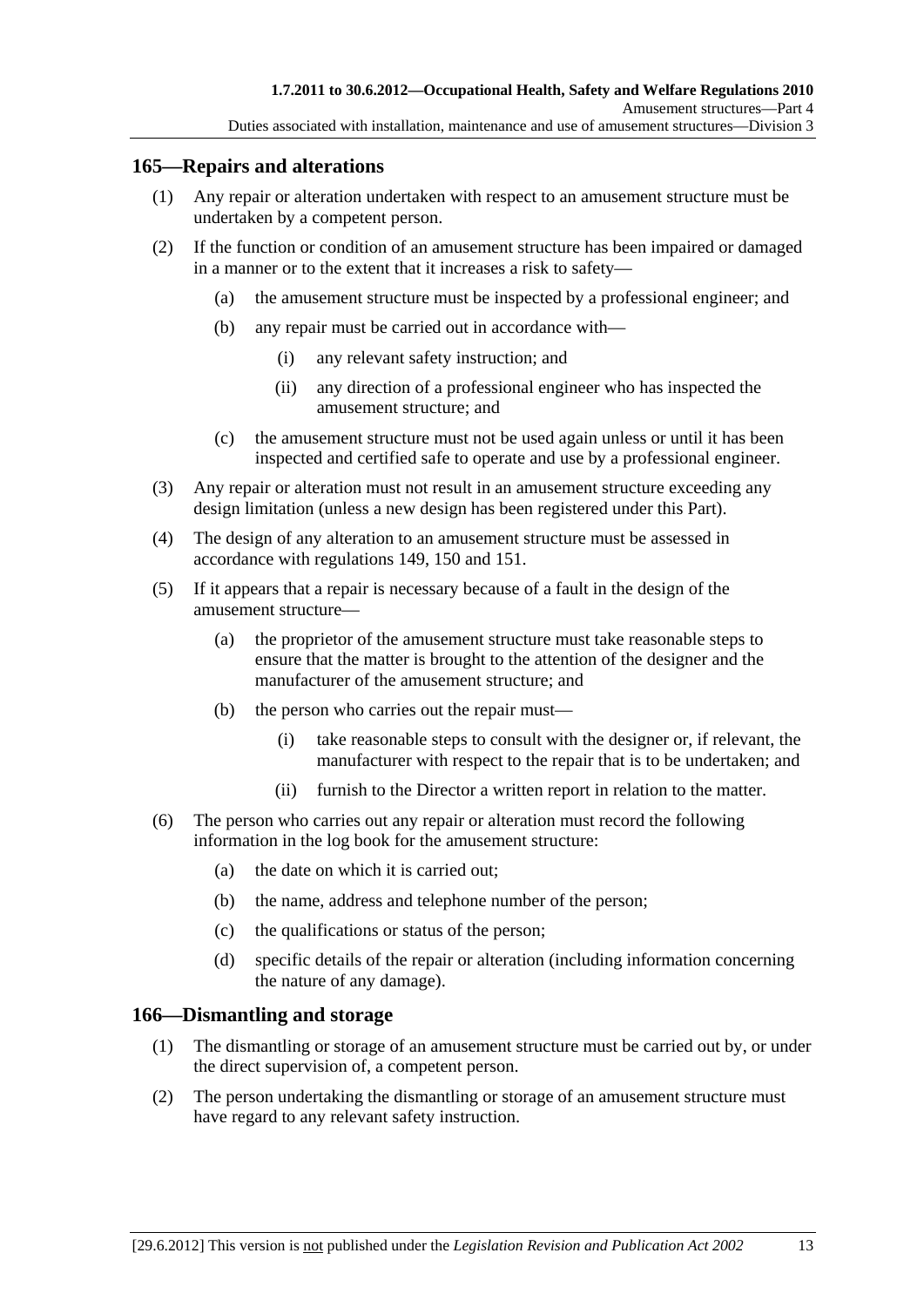- (3) The proprietor must—
	- (a) provide any relevant safety instruction to the person carrying out the dismantling or storage; and
	- (b) ensure that 1 or both of the following is included in the log book for the amusement structure:
		- (i) the date of the dismantling or storage;
		- (ii) the name, address and telephone number of the person undertaking the dismantling or storage.

### **167—Additional requirements**

Without limiting any other regulation, the proprietor of an amusement structure must ensure—

- (a) if the function or condition of the amusement structure is impaired or damaged to an extent that gives rise to a risk to safety—that the amusement structure is withdrawn from use until the risk is controlled or the amusement structure is repaired; and
- (b) that measures are provided to prevent, so far as is reasonably practicable, any unauthorised interference, alteration or use of the amusement structure that is capable of making the amusement structure a risk to safety; and
- (c) if safety features or warning devices are incorporated into the amusement structure—that they are used in a proper manner; and
- (d) that a person is not allowed to work between any fixed and traversing parts so as to minimise any risk to the safety of a person who maintains, inspects or cleans the amusement structure; and
- (e) that any safety feature or warning device is maintained, and tested on a regular basis.

## **Division 4—General requirements for hazard identification, risk assessment and control of risk**

## **168—Hazard identification**

- (1) This regulation requires the identification of all reasonably foreseeable hazards to safety arising from an amusement structure, or systems associated with an amusement structure.
- (2) In particular, any hazard associated with the following factors must be identified, insofar as they are relevant to the design, manufacture, erection, installation, commissioning, use or dismantling of the amusement structure:
	- (a) the environmental conditions and terrain in which the amusement structure may be used, any foreseeable abnormal situations, situations of misuse, or fluctuations of operating conditions;
	- (b) the potential for injury due to entanglement, crushing, trapping, cutting, stabbing, puncturing, shearing, abrasion, tearing or stretching;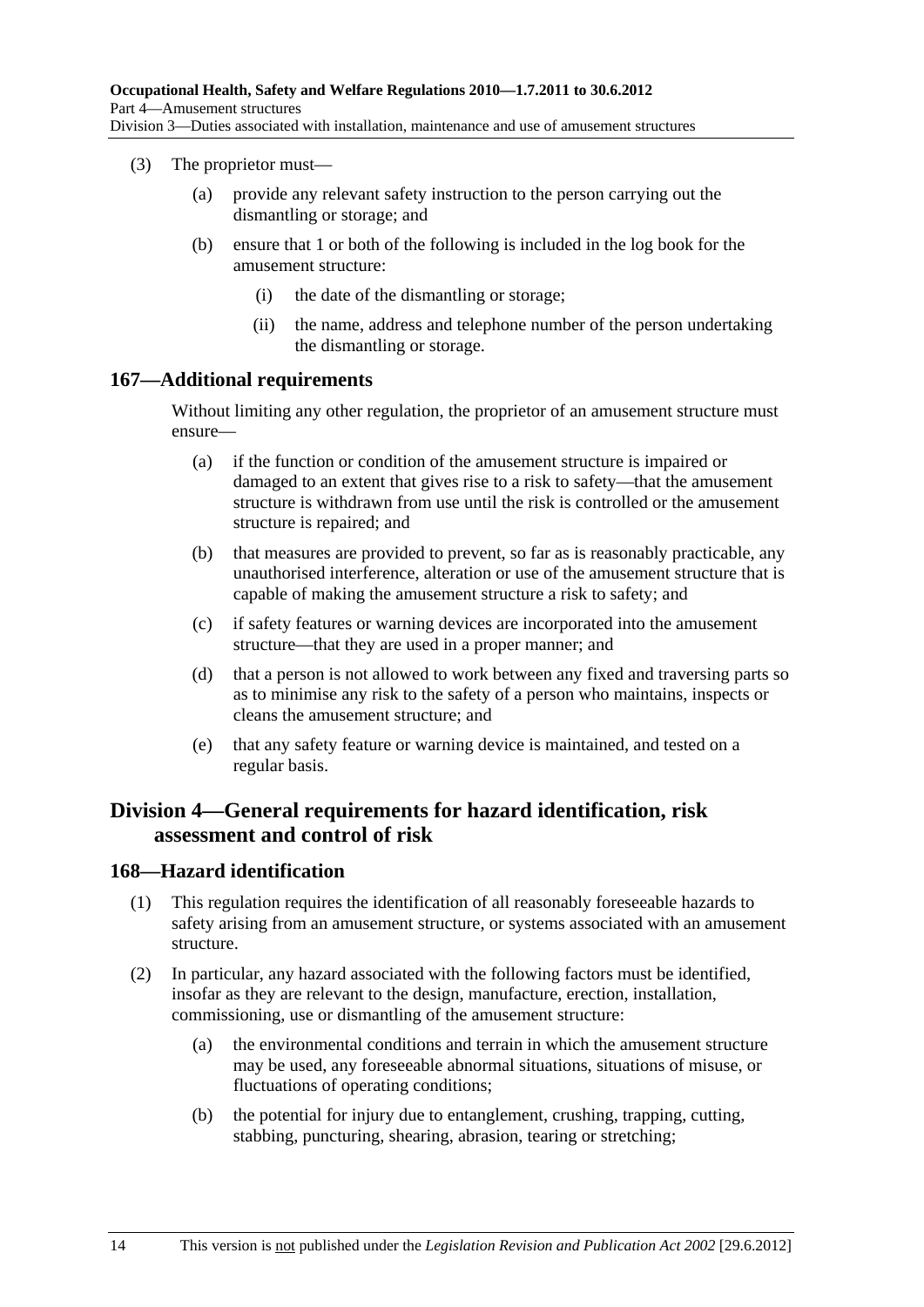- (c) the generation of hazardous conditions due to pressurised content, electricity, noise, radiation, friction, vibration, fire, explosion, temperature, moisture, vapour, gases, dust or hot or cold parts;
- (d) the failure of the amusement structure in a case involving the loss of load, unintended ejection of any piece or component, explosion, fragmentation or collapse of parts;
- (e) the ability of the amusement structure to lift and move people, and materials and the suitability of any secondary backup system to support the load;
- (f) any control systems, including guarding and communication systems;
- (g) the potential for falling objects;
- (h) the suitability of materials used for the amusement structure;
- (i) the suitability and condition of all accessories;
- (j) any ergonomic needs relating to installation and use;
- (k) the possibility of a hazard arising through failure to comply with any specified procedure;
- (l) the location of the amusement structure;
- (m) the suitability and stability of the amusement structure and supports;
- (n) any additional hazard that may arise from the presence of persons and plant in the vicinity;
- (o) the potential for inadvertent movement or operation of the amusement structure;
- (p) the need for, and the adequacy of, access and egress;
- (q) the suitability and effectiveness of any restraints for riders.
- (3) A person must, in undertaking the hazard identification required under this regulation, make (and retain) a written record of the hazards identified under subregulations (1) and (2).

### **169—Risk assessment**

- (1) The method used for risk assessment must adequately address the hazards that have been identified and include 1 or more of the following:
	- (a) a visual inspection of the amusement structure and any associated environment;
	- (b) auditing;
	- (c) testing;
	- (d) technical or scientific evaluation;
	- (e) an analysis of injury and near-miss data;
	- (f) discussions with designers, manufacturers, suppliers, importers, employers, employees or any other relevant parties;
	- (g) a quantitative hazard analysis.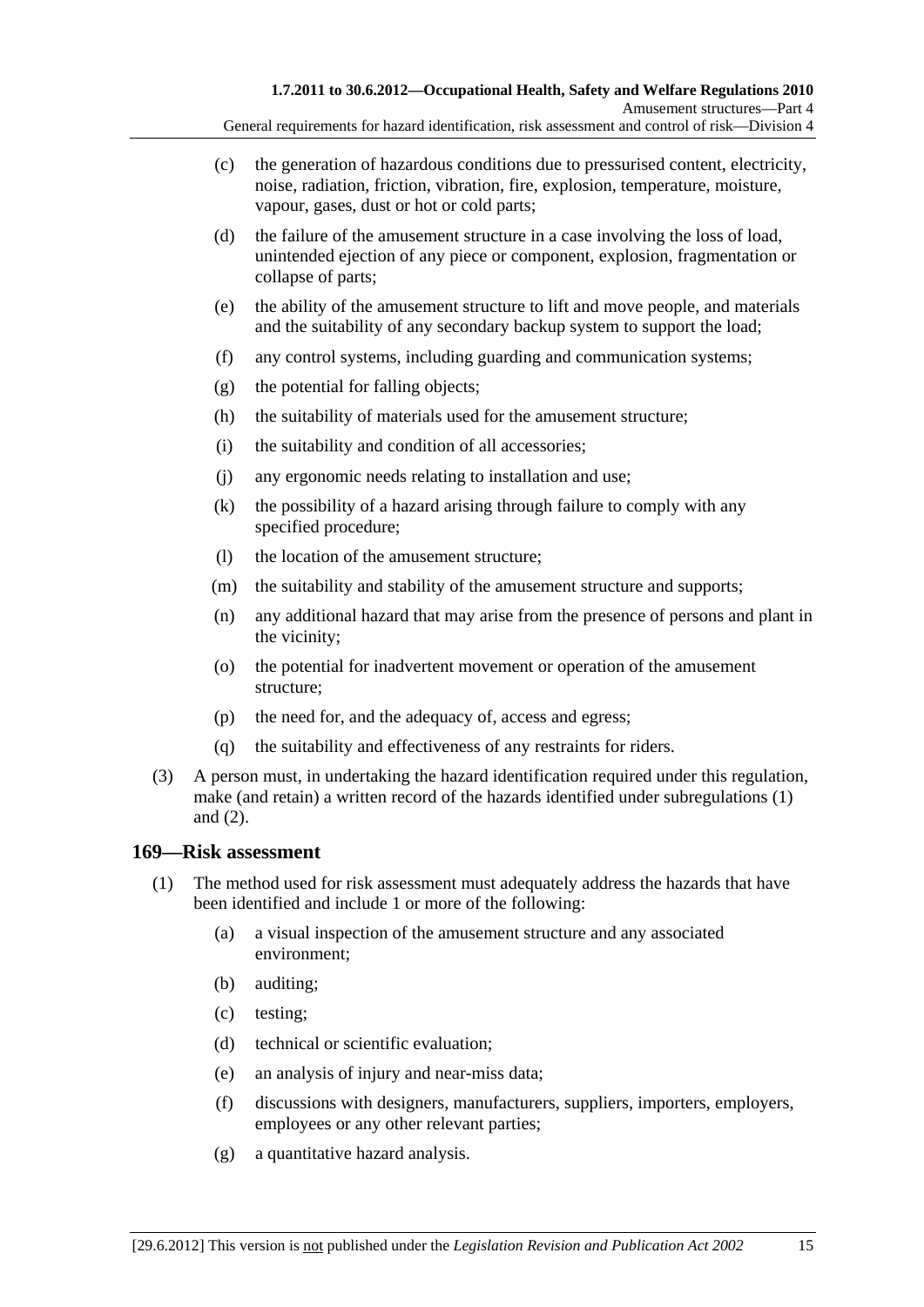(2) A person must, in undertaking the risk assessment required under this regulation, make (and retain) a written record of the assessment made under subregulation (1).

## **170—Control of risk**

- (1) 1 or more of the following must be used to eliminate or, if that is not reasonably practicable, minimise any risk to health or safety:
	- (a) firstly, the application, so far as is reasonably practicable, of engineering controls, including substitution, isolation, modifications to design and guarding;
	- (b) secondly, if steps taken under paragraph (a) do not minimise the risk, the application, so far as is reasonably practicable, of administrative controls, including safe work practices;
	- (c) thirdly, if steps taken under paragraphs (a) and (b) do not minimise the risk, the provision of appropriate personal protective equipment.

## (2) **Access/Egress**

There must be sufficient access and egress to any place where a person who uses or works with the amusement structure is expected to go.

## (3) **Dangerous parts**

If risk assessment has identified a risk of exposure to a dangerous part during the operation, examination, or maintenance of any part of the amusement structure, that risk must be eliminated or, if that is not reasonably practicable, minimised.

### (4) **Guarding**

If guarding is used as a control measure, a person with the responsibility for the control of risk must ensure that any guard is—

- (a) a permanently fixed physical barrier where no part of a person requires access to the dangerous area during normal operation; or
- (b) an interlocked physical barrier; or
- (c) if compliance with paragraph (a) or (b) is not reasonably practicable—a physical barrier securely fixed in position by means of fasteners or other suitable devices, which ensures that the guard cannot be inadvertently detached.
- (5) If a guard is used in accordance with subregulation (4), it must be—
	- (a) of solid construction and securely mounted so as to resist impact and shock; and
	- (b) regularly maintained; and
	- (c) designed so as not to cause a risk in itself.

## (6) **Operational controls**

Operational controls must be—

- (a) suitably identified so as to indicate their nature and function; and
- (b) located so as to be readily and conveniently operated; and
- (c) located or guarded to prevent unintentional activation; and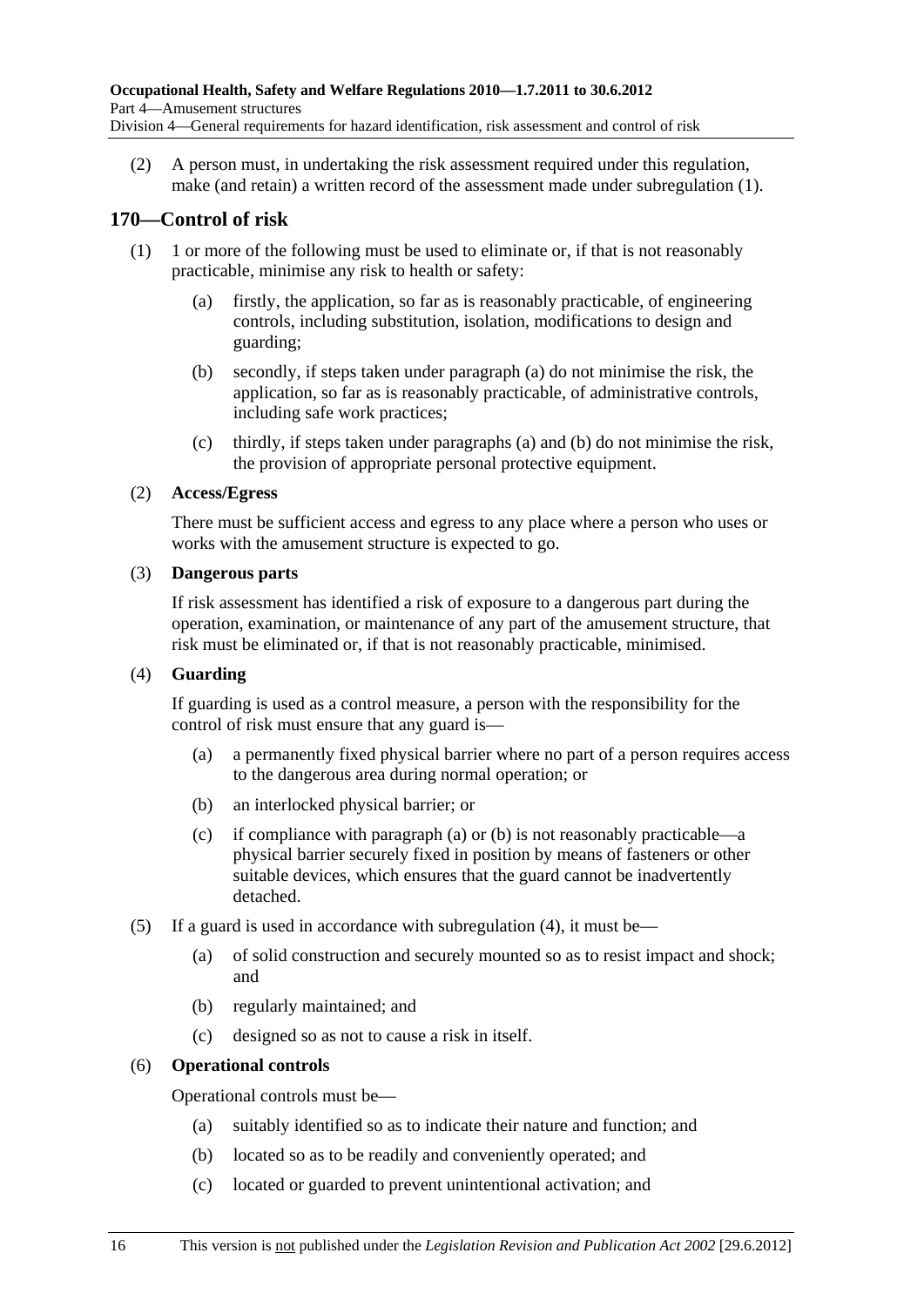- (d) able to be locked into the "off" position to enable the disconnection of all motive power and forces.
- (7) If the amusement structure is designed to be operated or attended by more than 1 person and more than 1 control is fitted, the multiple controls must be of the "stop and lock-off" type so that the amusement structure cannot be restarted after a stop control has been used unless each stop control is reset.

### (8) **Emergency stops and warning devices**

Emergency stop devices must—

- (a) be prominent, not recessed or shrouded, clearly and durably marked, and immediately accessible to each operator of the amusement structure; and
- (b) have handles, bars or push buttons coloured red; and
- (c) as far as reasonably practicable, operate reliably and be fail-safe.
- (9) If a risk assessment identifies a need to have an emergency warning device, such a device must be installed in a position which enables its purpose to be achieved easily and effectively.
- (10) A person must, in acting under this regulation, make (and retain) a written record of the steps taken in order to comply with a preceding subregulation.

## **Division 5—Registration of designs and amusement structures**

### **171—Preliminary**

(1) In this Division—

*design verifier* in relation to the design of an amusement structure means a competent person who is responsible for the verification of the design.

- (2) For the purposes of this Division—
	- (a) a design verifier must not have had any involvement in the design of the relevant amusement structure; and
	- (b) the designer and design verifier of an amusement structure must not be employed or engaged by the same person unless the person uses a quality system to undertake the design of any amusement structure and that system has been certified by a body accredited or approved by the Joint Accreditation System of Australia and New Zealand (commonly known as "JAS—ANZ").
- (3) This Division does not apply to a Class 1 structure.

### **172—Registration of designs**

- (1) Subject to subregulation (2), a person—
	- (a) must not manufacture or supply an amusement structure unless the amusement structure has a current design registration number issued by the Director under this Division; and
	- (b) must not use the amusement structure, or permit or cause the amusement structure to be used, unless the amusement structure has a current design registration number issued by the Director under this Division.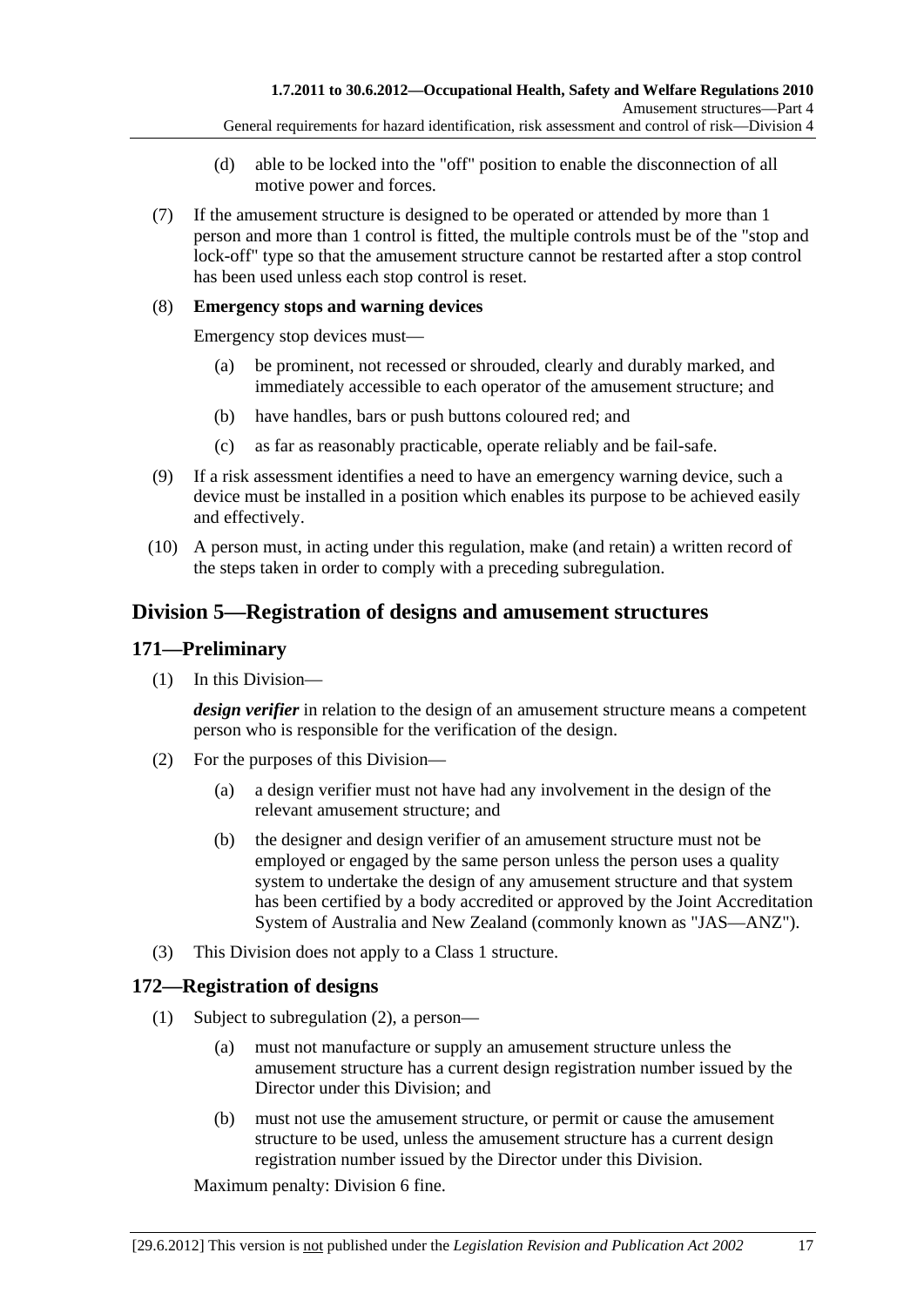- (2) Subregulation (1) does not apply to—
	- (a) an amusement structure that has a current design registration number issued under the law of another State or a Territory, or of the Commonwealth, that is determined by the Director to correspond to this Part; or
	- (b) an amusement structure designed before 1 July 1996.
- (3) An application for the registration of a design must be made to the Director.
- (4) A person who applies for the registration of a design must (subject to this regulation) ensure that the design has been verified by a design verifier as complying with the prescribed standard.
- (5) An application for registration of a design—
	- (a) must be made in a manner and form determined by the Director; and
	- (b) must incorporate, or be accompanied by—
		- (i) a compliance statement, signed by the designer, that verifies compliance with the provisions of this Part relating to designers; and
		- (ii) a verification statement, signed by the design verifier, that—
			- (A) verifies compliance with the prescribed standard; and
			- (B) specifies the name, business address and qualifications of the design verifier and, if applicable, the name and business address of the design verifier's employer; and
		- (iii) a representational drawing of the design; and
		- (iv) a written statement of the classification of the amusement structure, as determined by the designer or by a professional engineer; and
	- (c) must be accompanied by the appropriate fee specified by Schedule 8.
- (6) A person who applies for the registration of a design must, at the request of the Director (made either at the time of the application, or at a later time), supply any of the following:
	- (a) detailed drawings of the design;
	- (b) design calculations;
	- (c) details of operating instructions;
	- (d) diagrams of control systems, including the sequence for operating the controls;
	- (e) details of maintenance requirements;
	- (f) a statement of limitations of use;
	- (g) such additional information as the Director may reasonably require to determine the application.
- (7) If the Director decides to register the design—
	- (a) the registration may be made on such conditions (if any) as the Director thinks fit and specifies at the time of registration; and
	- (b) the Director must issue a design registration number.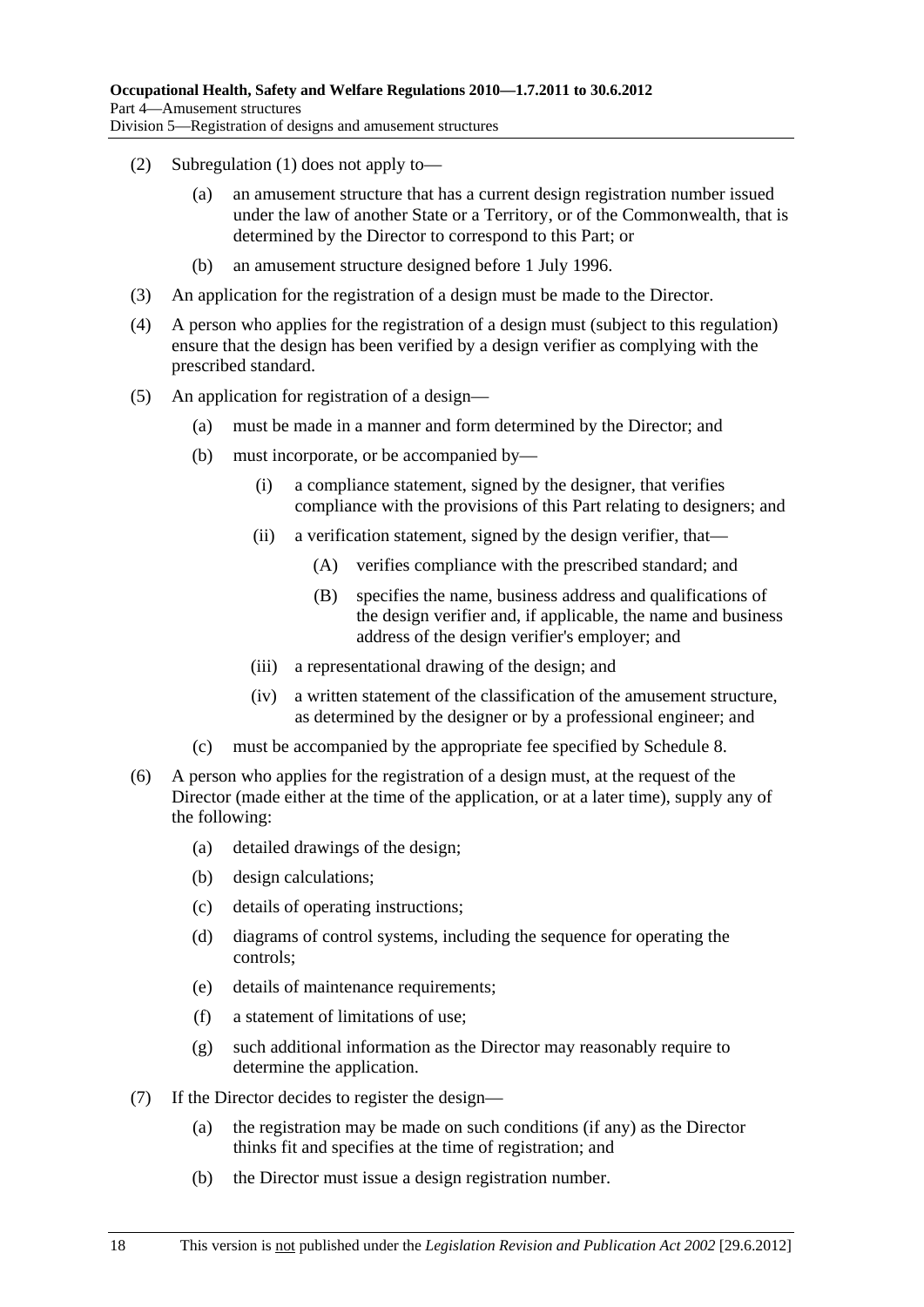(8) A person must not contravene or fail to comply with a condition imposed by the Director under subregulation (7).

- (9) If the Director decides to refuse to register the plant design, the Director must give the applicant a written notice setting out the reasons for the refusal.
- (10) A person who is issued a design registration number under this Division must provide the number to any manufacturer, importer or supplier of the relevant amusement structure who deals with the person and each manufacturer, importer or supplier must, in turn, provide that number to any person to whom he or she supplies the amusement structure.
- (11) Subject to subregulation (12), the Director must not disclose any information provided to the Director for the purposes of this regulation or regulation 3A.5.2 of the revoked regulations on a confidential basis unless the disclosure is—
	- (a) necessary for the performance of an official duty; or
	- (b) made with the consent of the person who provided the information; or
	- (c) required by a court or tribunal constituted by law.
- (12) The Director may, if he or she thinks fit, disclose information provided by a person for the purposes of registration under this Division or Division 3A.5 of the revoked regulations—
	- (a) if the disclosure is to another authority responsible for the registration of plant designs under the law of another State or a Territory, or of the Commonwealth, that corresponds to this Division; or
	- (b) if the disclosure is to an employee, or a health and safety representative, who has a reasonable interest in the matter, and is limited to information contained in a verification statement under subregulation  $(5)(b)(ii)$ ; or
	- (c) if the Director cannot locate the person who provided the information, if the disclosure is to the owner of an amusement structure built to the relevant design, and the information is reasonably necessary to ensure the safe operation of the amusement structure.
- (13) If a design registered under this Division is altered in a manner that may affect the safe operation of the amusement structure, the design registration will lapse unless an application for re-registration is made to the Director within 21 days after the alteration.
- (14) An application for re-registration must be in a manner and form determined by the Director and must be accompanied by the appropriate fee specified by Schedule 8.
- (15) Subject to subregulation (16), if an application for re-registration is made in accordance with subregulations (13) and (14), the registration continues pending the decision of the Director on the application.
- (16) The Director may, if the Director thinks fit, by notice in writing to a person who has been issued a design registration number under this Division—
	- (a) cancel the registration; or
	- (b) suspend the registration for a period of up to 12 months; or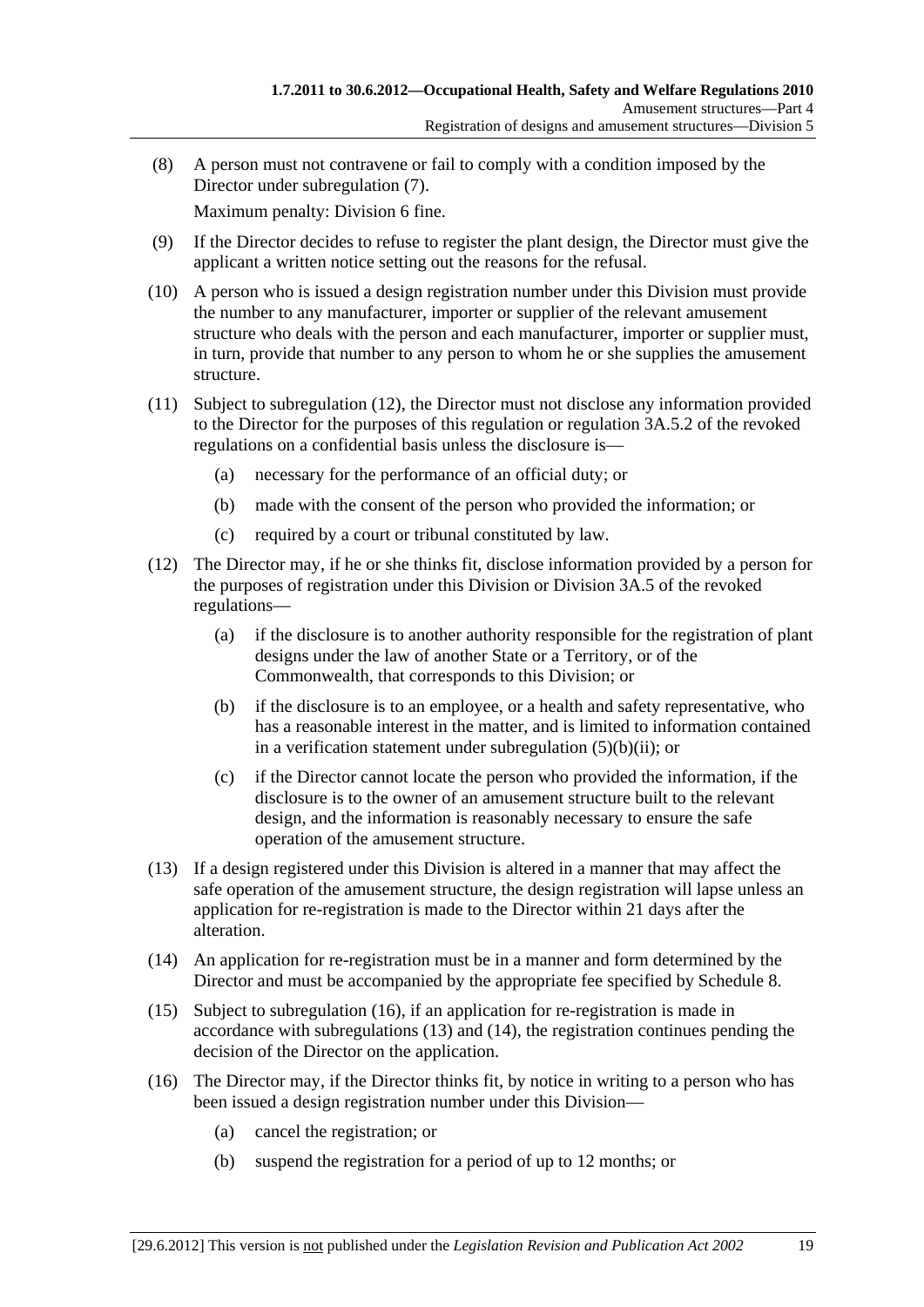- (c) vary a condition imposed under subregulation (7).
- (17) A notice under subregulation (16) must include a statement of the grounds on which the decision of the Director is based.

### **173—Registration of amusement structures**

 (1) An amusement structure must not be used in this State unless it is registered with the Director.

- (2) An application for the registration of an amusement structure must be made to the Director.
- (3) An application for registration of an amusement structure—
	- (a) must be made by the proprietor; and
	- (b) must be made in a manner and form determined by the Director; and
	- (c) must include, or be accompanied by—
		- (i) sufficient information to clearly identify the amusement structure; and
		- (ii) a signed statement from a professional engineer—
			- (A) that states the classification of the amusement structure, as determined by the professional engineer or adopted by the professional engineer after taking into account any determination that has been made by the designer or manufacturer of the amusement structure, and that states that the professional engineer has inspected the amusement structure on the basis of that classification; and
			- (B) that reports on the extent to which the inspections required by the maintenance and inspection program for the amusement structure have been undertaken; and
			- (C) that confirms that the critical components of the amusement structure have been identified and inspected, and that a record of this inspection has been recorded in the log book; and
			- (D) that states that the professional engineer considers that the amusement structure is safe to use or operate; and
	- (d) must be accompanied by the appropriate fee specified by Schedule 8.
- (4) The professional engineer engaged to provide the statement required under subregulation  $(3)(c)(ii)$  must—
	- $(a)$
- (i) check whether the amusement structure has an up-to-date log book that complies with the requirements of this Part; and
- (ii) check whether any other information required under this Part is available or recorded (as the case requires); and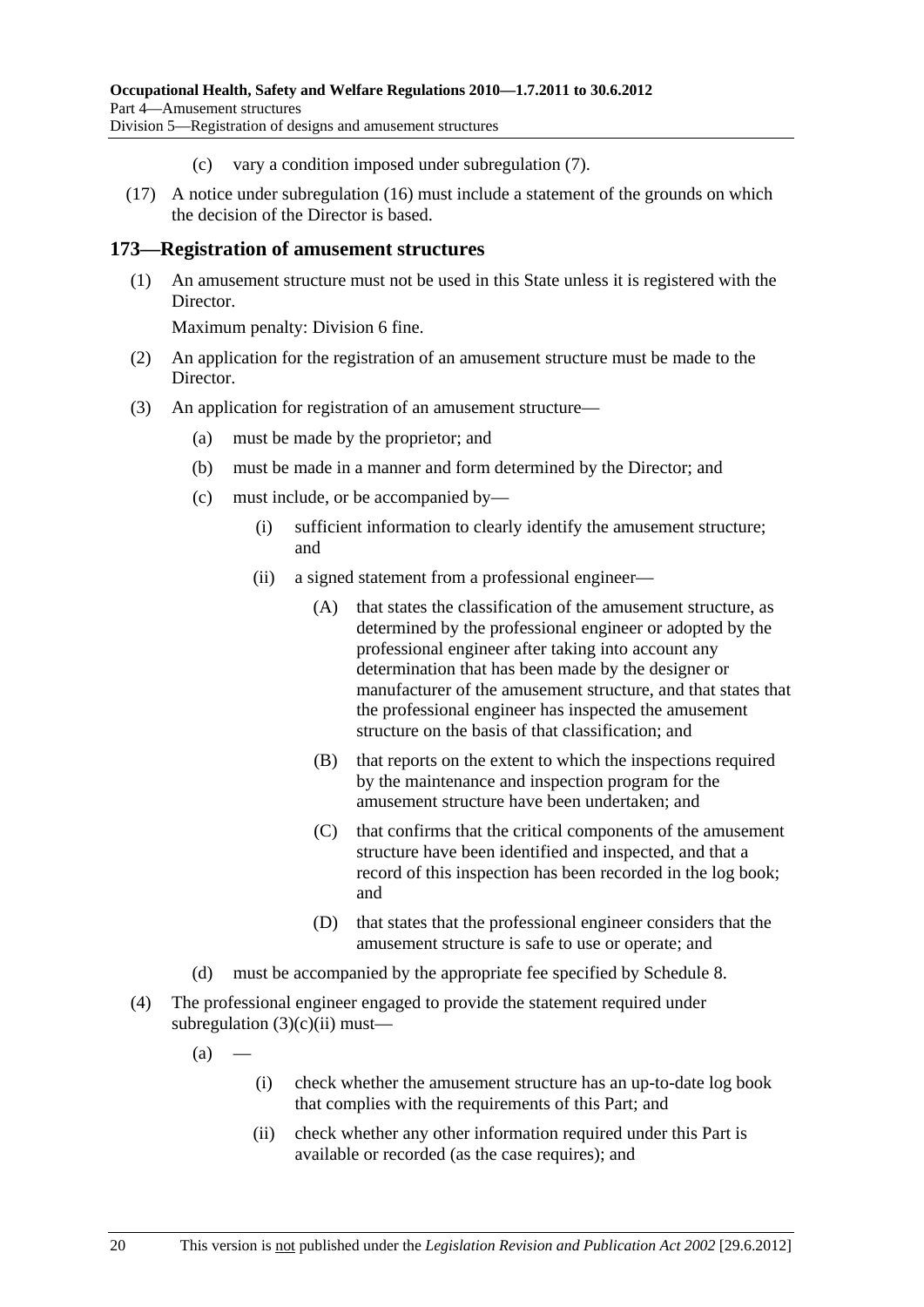- (iii) check whether any work required to be carried out by a competent person has been so carried out; and
- (b) if any check under paragraph (a) reveals a failure to comply with a requirement under this Part—ensure that the statement is not issued unless or until the matter is addressed.
- (5) The statement under subregulation (3) must also be accompanied by a report from the professional engineer that provides details about the actual inspection of the amusement structure that has been undertaken by the professional engineer and about any matter that needed to be addressed under subregulation (4)(b).
- (6) A person who applies for the registration of an amusement structure must, at the request of the Director (made either at the time of the application or within a reasonable time after the making of the application), supply such additional information as the Director may reasonably require to determine the application.
- (7) If the Director decides to register the amusement structure, the registration will be subject to—
	- (a) a condition that a policy of public liability insurance, indemnifying the proprietor and any authorised operator of the amusement structure in an amount that is at least equal to a reasonable amount of cover in relation to death or bodily injury caused by, or arising out of, the use or operation of the amusement structure, must be in force wherever the amusement structure is in use, or available for use; and
	- (b) any other condition determined by the Director and specified in connection with the registration.
- (8) Without limiting the operation of subregulation (7)(b), the Director may specify that the registration is subject to the condition that the proprietor must, at intervals determined by the Director, supply to the Director a statement from a professional engineer that the professional engineer has inspected the amusement structure and it is, in his or her opinion, safe to use or operate.
- (9) The Director may, if the Director considers it appropriate to do so, on his or her own initiative or on application under this subregulation, vary a condition of registration previously specified by the Director.
- (10) The conditions may be varied by the addition, substitution or deletion of 1 or more conditions.
- (11) If a condition is not complied with—
	- (a) the proprietor is guilty of an offence and liable to a Division 6 fine; and
	- (b) the Director may, by notice in writing to the proprietor of the amusement structure, or the person who apparently has the management of the amusement structure, cancel the registration of the amusement structure.
- (12) The Director will register an amusement structure for a period, not exceeding 12 months, determined by the Director and specified in the instrument of registration.
- (13) Despite subregulation (12), the Director may, in relation to the initial registration of an amusement structure under this Part, register the amusement structure for a period, not exceeding 18 months, determined by the Director and specified in the instrument of registration.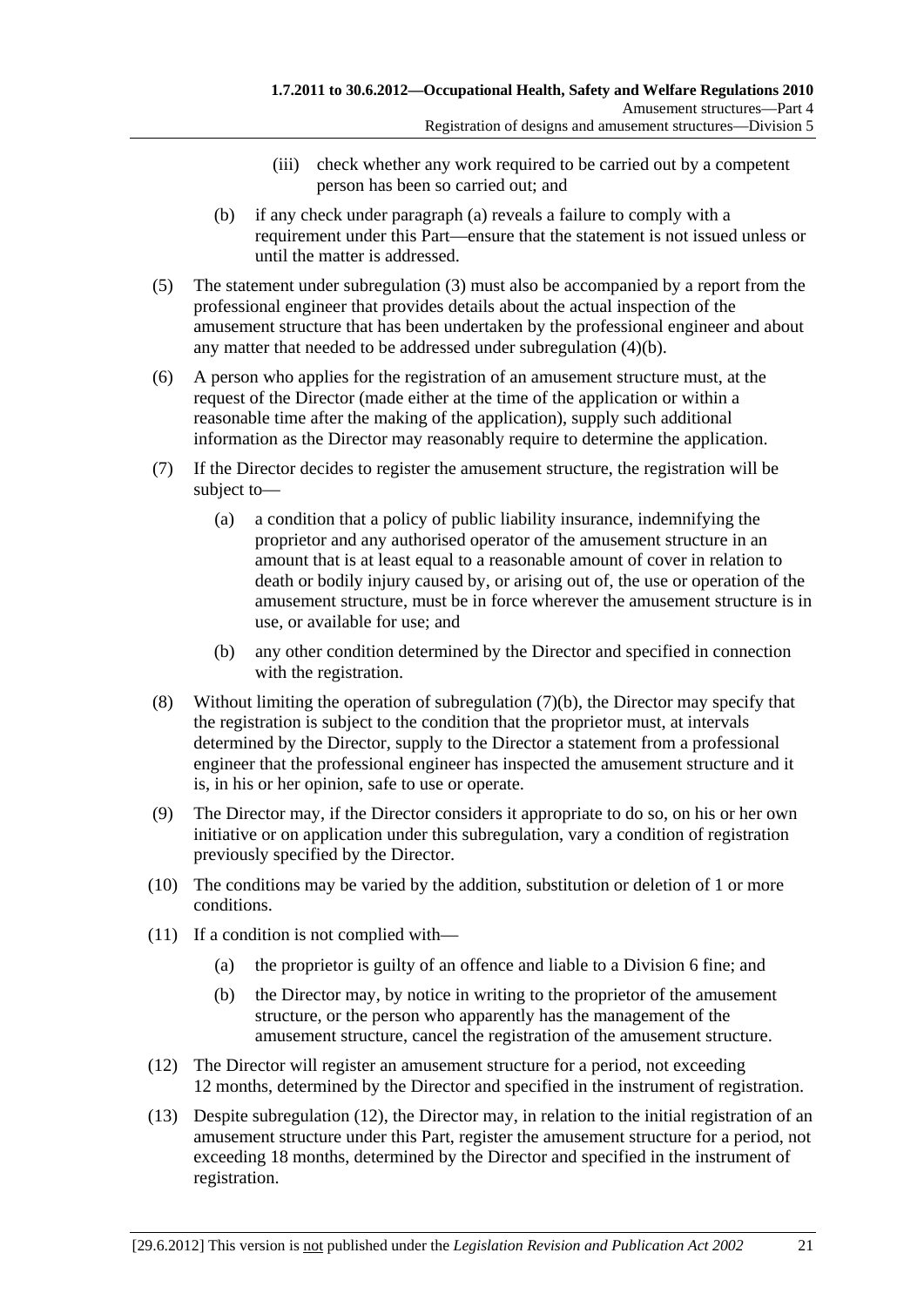- (14) An application may be made for the re-registration of an amusement structure on the expiration of a period of registration.
- (15) If the Director decides to refuse to register an amusement structure, the Director must give the applicant a written notice setting out the reasons for the refusal.
- (16) Subregulation (1) does not extend to a case where an amusement structure is undergoing commissioning testing.

## **174—Registration may lapse in certain cases**

- $(1)$  If—
	- (a) an amusement structure is altered; or
	- (b) in the case of an amusement structure normally fixed in a particular place the amusement structure is relocated; or
	- (c) a change in the ownership of an amusement structure occurs,

then the registration will lapse unless an application for the re-registration of the amusement structure is made to the Director within 21 days after the relevant event.

 (2) If an application for re-registration is made in accordance with this regulation, the registration continues pending the decision of the Director on the application.

### **175—Re-registration generally**

An application for the re-registration of an amusement structure must be made in the same manner as an application for registration under regulation 173 and accompanied by the appropriate fee specified by Schedule 8 (and then regulation 173 will, subject to regulation 174, apply with respect to the matter).

## **176—Display of registration details**

The proprietor of a registered amusement structure must ensure that a registration certificate issued by the Director is kept in the log book for the amusement structure, and that the amusement structure is clearly and permanently marked with its registration number in accordance with the following requirements:

- (a) each digit making up the number must be at least 50 millimetres in height;
- (b) the number must be easily visible to a person who is standing at the front of the amusement structure;
- (c) the amusement structure must be marked so that the number remains easily visible at all times.

Maximum penalty: Division 6 fine.

### **177—Notification of compliance**

- (1) The Director may require that the proprietor of an amusement structure notify the Director, at intervals determined by the Director, of information concerning the maintenance of the amusement structure.
- (2) A notification under subregulation (1)—
	- (a) must be made in a manner and form determined by the Director; and
	- (b) must include—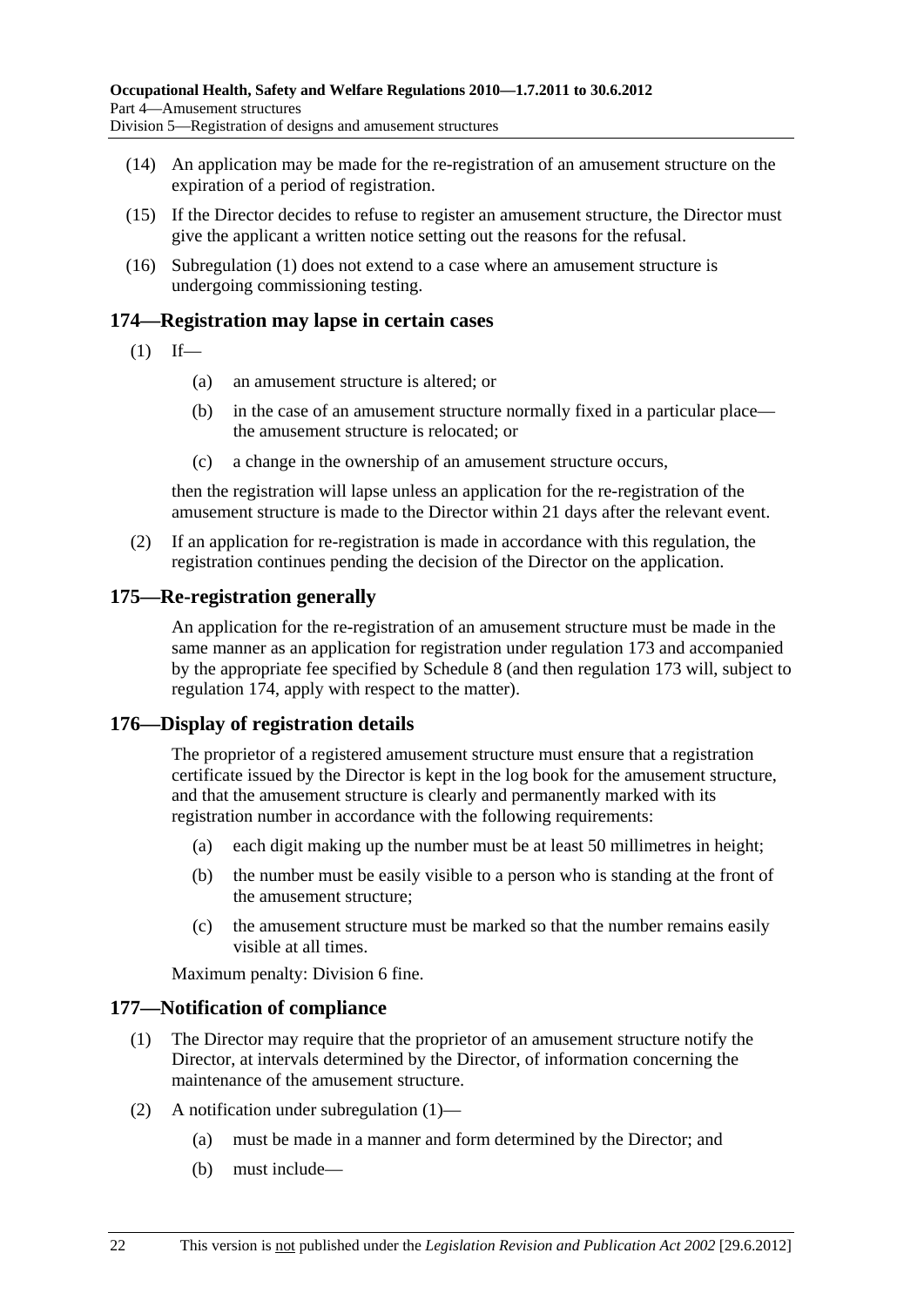- (i) the registration number of the amusement structure; and
- (ii) a statement that the amusement structure has been maintained in a safe condition and is safe to operate; and
- (iii) other information (if any) required by the Director.
- (3) The Director may, after the receipt of a notification under subregulation (1), require that additional information be supplied in relation to the notification.
- (4) If a requirement of this regulation is not complied with—
	- (a) the person to whom the requirement is addressed is guilty of an offence and liable to a Division 6 fine; and
	- (b) the Director may, by notice in writing to the proprietor of the amusement structure, or a person who apparently has the management of the amusement structure, cancel the registration of the amusement structure.

### **178—Transitional provision**

- (1) A design registration number issued under Division 3A.5 of the revoked regulations will be taken to have been issued under this Division.
- (2) A condition that applied immediately before the commencement of these regulations with respect to a registration of a design will be taken to be a condition of registration imposed by the Director under regulation 172(7).
- (3) A design or amusement structure registered under the Act (including a regulation revoked by these regulations) immediately before the commencement of these regulations will be taken to be registered under this Division.
- (4) A condition that applied immediately before the commencement of these regulations with respect to a registration within the ambit of subregulation (3) will be taken to be a condition of registration under this Division.
- (5) The annual fee payable under Schedule 8 in respect of an amusement structure referred to in subregulation (3) will be payable on each anniversary of the registration of the design or structure.

#### **Note—**

The following standards are approved codes of practice under the Act and are relevant to the subject-matter of this Division:

- (a) AS 3533.1 *Amusement rides and devices Design and construction*
- (b) AS 3533.2 *Amusement rides and devices Operation and maintenance*
- (c) AS 3533.3 *Amusement rides and devices In-service inspection*
- (d) AS 3533.4.1 *Amusement rides and devices Specific requirements Land-borne inflatable devices*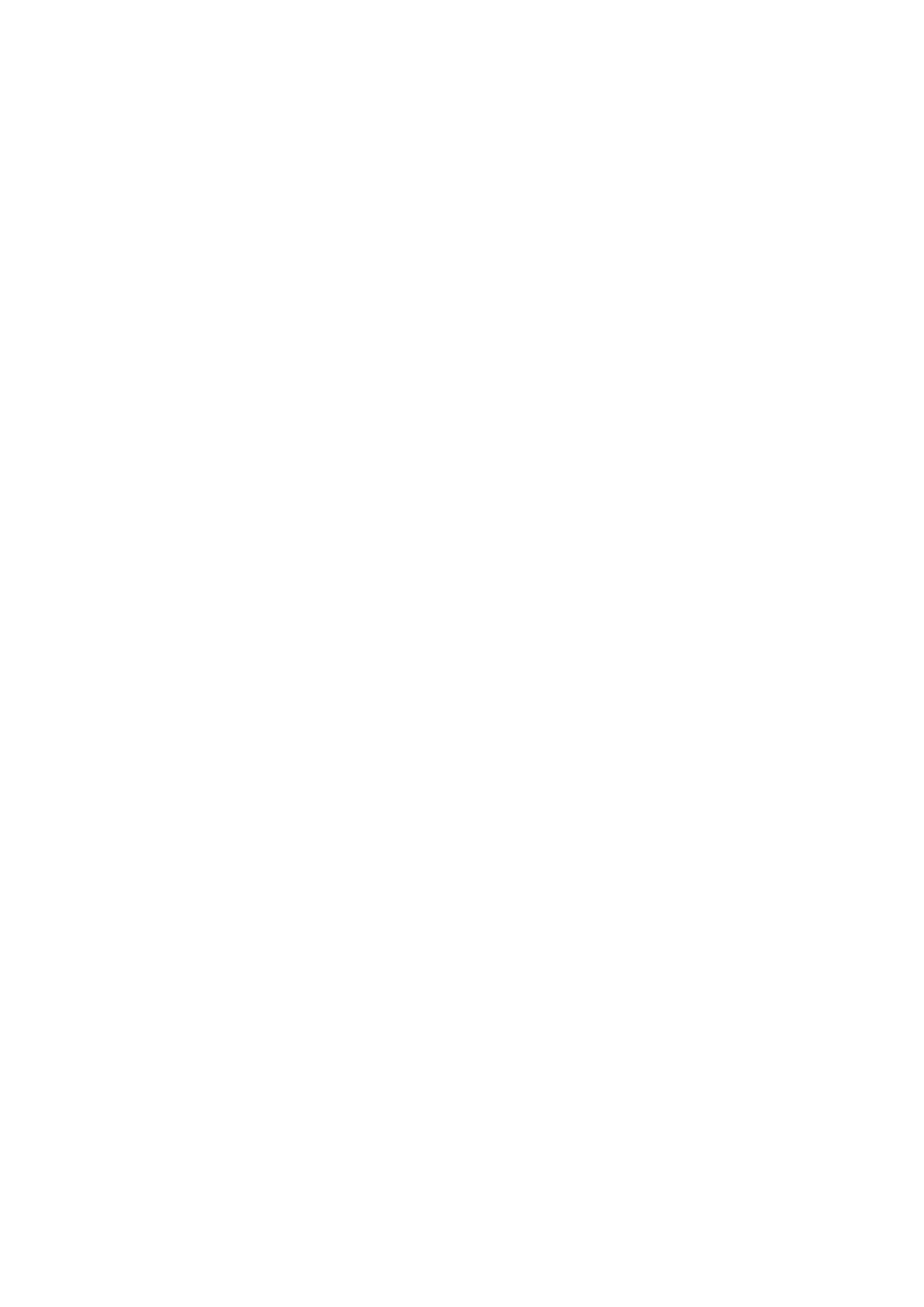# **Part 5—Hazardous substances**

## **Division 1—General hazardous substances**

## **Subdivision 1—Preliminary**

### **179—Purpose**

The purpose of this Division is to minimise the risk to health due to exposure to hazardous substances in the workplace by—

- (a) ensuring that hazardous substances used at work are provided with labels and Material Safety Data Sheets; and
- (b) ensuring that employees who could be exposed to hazardous substances used at work are provided with information and training on the nature of hazards and on the means of assessing and controlling exposure to such substances, and that employee representatives in the workplace have access to this information; and
- (c) providing for the assessment of the risk of, and the control of, exposure to hazardous substances; and
- (d) ensuring that emergency services have access to relevant information on hazardous substances in the workplace; and
- (e) ensuring that relevant information from summary reports under the *Industrial Chemicals (Notification and Assessment) Act 1989* of the Commonwealth is available to employers.

## **180—Scope**

- (1) This Division does not apply in relation to the following substances where their use is not related to a work process:
	- (a) food within the meaning of the *Food Act 2001*;
	- (b) therapeutic agents;
	- (c) cosmetics;
	- (d) tobacco, or products made of tobacco;
	- (e) toiletries and toilet products.
- (2) This Division does not apply in relation to—
	- (a) radioactive substances that are subject to control under the *Radiation Protection and Control Act 1982*; or
	- (b) infectious substances.
- (3) This Division does not apply in relation to a hazardous substance being transported in accordance with—
	- (a) the ADG Code; or
	- (b) the *International Maritime Dangerous Goods Code* of the International Maritime Organisation; or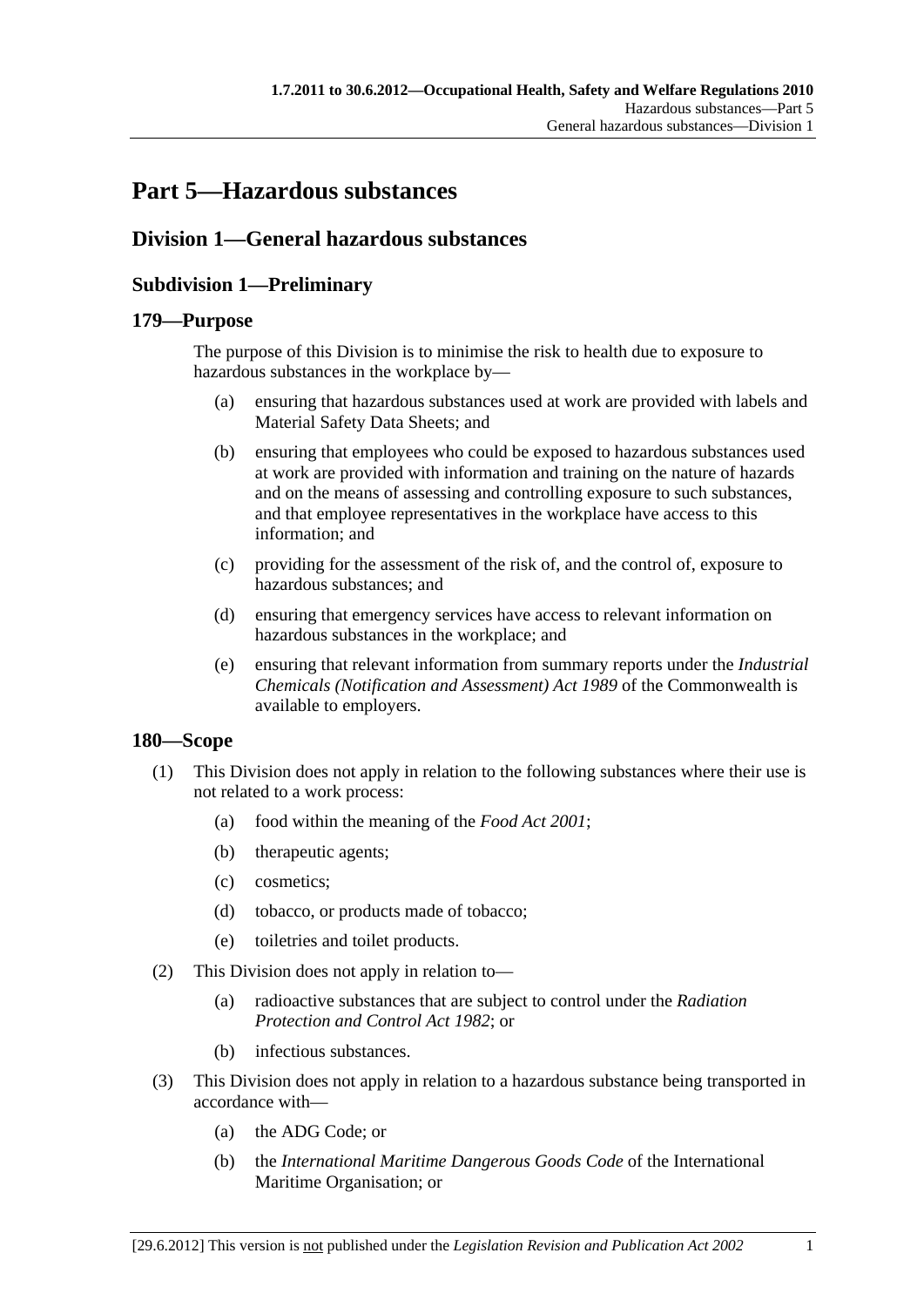- (c) the *Technical Instructions for the Safe Transport of Dangerous Goods by Air* of the International Civil Aviation Organisation; or
- (d) the *Dangerous Goods Regulations* of the International Air Transport Association.
- (4) Regulations 190, 192 to 195 (inclusive), 197 and 198 do not apply in relation to asbestos.

## **181—Interpretation**

In this Division, unless the contrary intention appears—

*biological monitoring* means the measurement and evaluation of hazardous substances or their metabolites in the body tissues, fluids or exhaled air of a person;

*employer* includes a self-employed person;

*health surveillance* means the monitoring of persons to identify changes (if any) in their health due to exposure to a hazardous substance, including biological monitoring but not including atmospheric monitoring;

*risk to health* means the likelihood that a substance will cause harm to health in the circumstances of its use;

*substance* includes a chemical entity, composite material, mixture or formulation, but does not include an article;

*type I ingredient* means an ingredient—

- $(a)$  that—
	- (i) is, according to NOHSC's *Approved Criteria for Classifying Hazardous Substances*, carcinogenic, mutagenic, teratogenic, a skin or respiratory sensitiser, corrosive, toxic or very toxic, a harmful substance which can cause irreversible effects after acute exposure, or a harmful substance which can cause serious damage to health after repeated or prolonged exposure; or
	- (ii) is specifically listed in NOHSC's *Adopted National Exposure Standards for Atmospheric Contaminants in the Occupational Environment*; and
- (b) that is present in the particular hazardous substance in a quantity which exceeds the lowest relevant concentration cut-off level under NOHSC's *Approved Criteria for Classifying Hazardous Substances*;

*type II ingredient* means an ingredient—

- (a) that is, according to NOHSC's *Approved Criteria for Classifying Hazardous Substances*, a harmful substance, but is not within the ambit of paragraph (a) of the definition of a type I ingredient; and
- (b) that is present in the particular hazardous substance in a quantity which exceeds the lowest relevant concentration cut-off level under NOHSC's *Approved Criteria for Classifying Hazardous Substances*;

*type III ingredient* means an ingredient that is neither a type I ingredient nor a type II ingredient.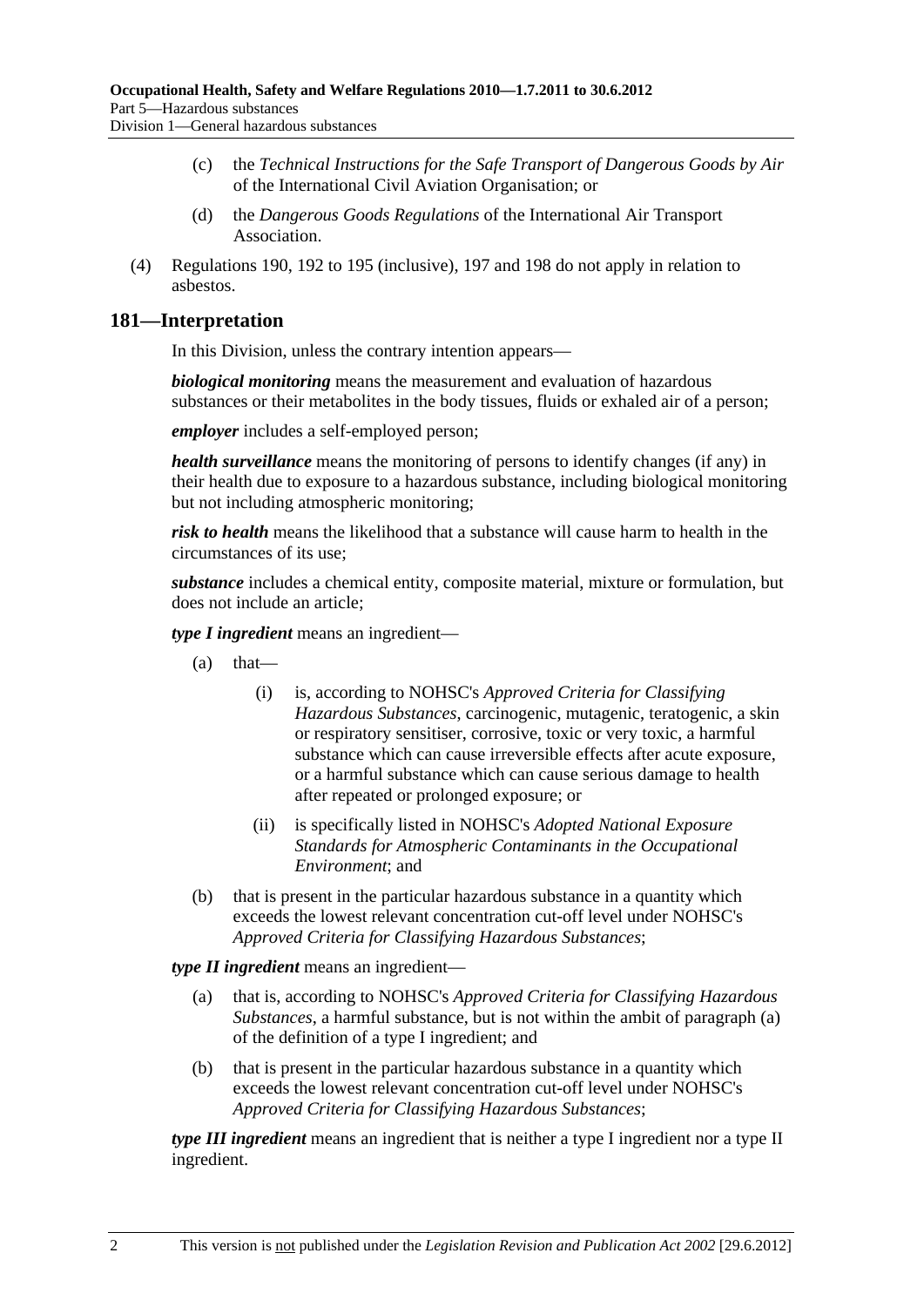## **Subdivision 2—Supplier's duties**

## **182—Classification of hazardous substances**

- (1) A manufacturer or importer of a substance must, before first supplying the substance for use at work, determine whether the substance is a hazardous substance in accordance with—
	- (a) its listing on the HSIS, having regard to the extent to which the concentration of the substance or its ingredients equals or exceeds the concentration cut-off levels listed in the HSIS that relate to health effects; or
	- (b) NOHSC's *Approved Criteria for Classifying Hazardous Substances*.
- $(2)$  If—
	- (a) a manufacturer or importer determines that a substance is a hazardous substance on the basis of NOHSC's *Approved Criteria for Classifying Hazardous Substances*; and
	- (b) the substance is a natural or artificial entity (and not any composite material, mixture or formulation); and
	- (c) the substance is not already included in the HSIS,

the manufacturer or importer must, by notice in writing, inform Safe Work Australia of the determination.

## **183—Material Safety Data Sheets**

- (1) A manufacturer or importer of a hazardous substance must, before first supplying the substance for use at work, prepare a Material Safety Data Sheet (an *MSDS*) for the substance.
- (2) An MSDS prepared under this regulation must—
	- (a) set out the name, and Australian address and telephone numbers (including an emergency number), of the manufacturer or importer; and
	- (b) in relation to the hazardous substance to which it relates—
		- (i) clearly identify the substance; and
		- (ii) set out its recommended uses; and
		- (iii) describe its chemical and physical properties; and
		- (iv) disclose information relating to each ingredient to the extent prescribed by regulation 185(1); and
		- (v) set out any relevant health hazard information; and
		- (vi) set out information concerning the precautions to be followed in relation to its safe use and handling.
- (3) The manufacturer or importer must—
	- (a) review and revise the MSDS as often as is reasonably necessary to keep it up-to-date and, in any event, at intervals not exceeding 5 years; and
	- (b) provide a copy of any MSDS (or revised MSDS) to the Australian National Material Safety Data Sheet Repository maintained by Safe Work Australia.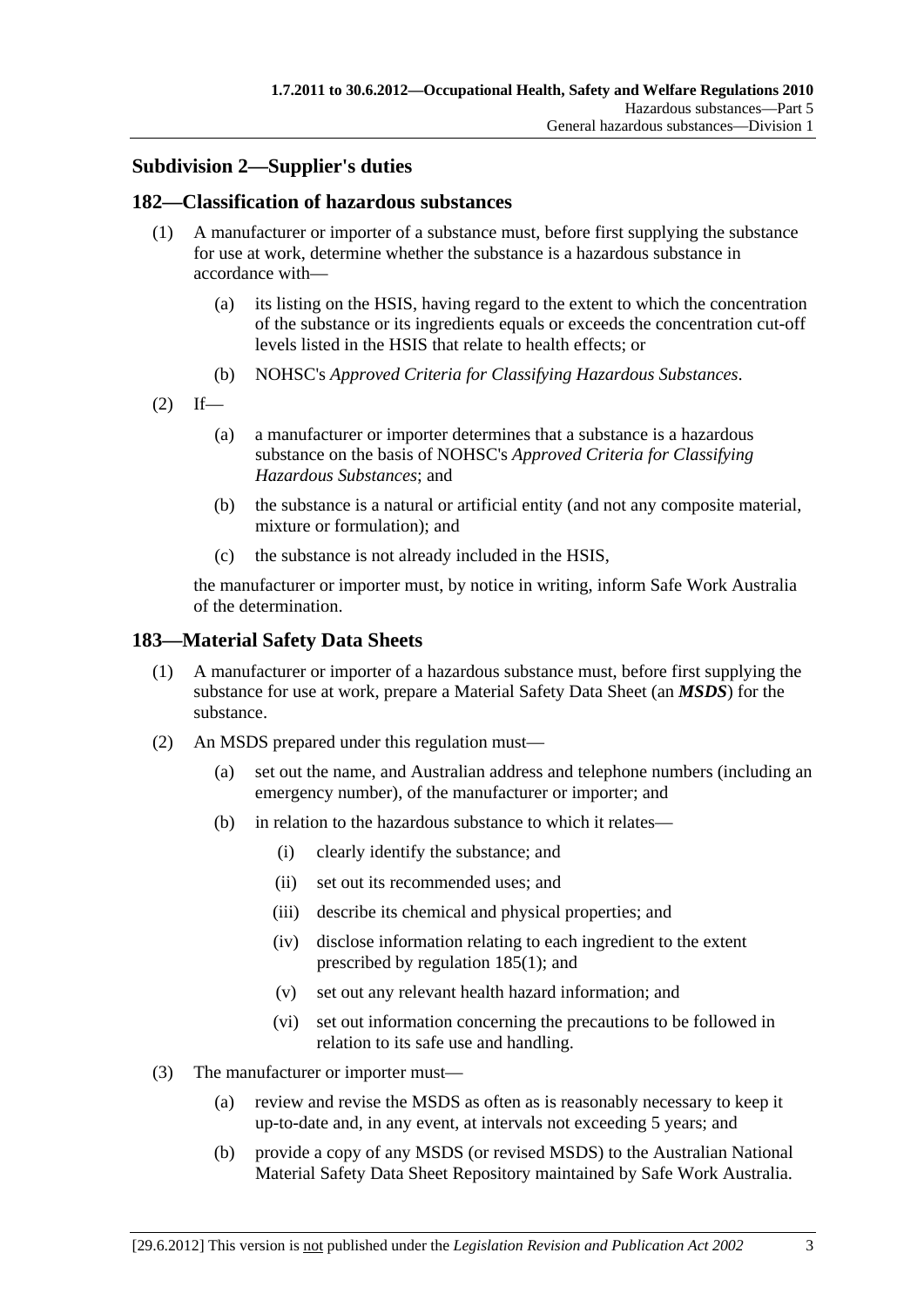- (4) A supplier of a hazardous substance must ensure, in relation to any hazardous substance supplied for use at work, that a current MSDS is provided—
	- (a) on the first occasion that the substance is supplied to a person who purchases the substance from the supplier; and
	- (b) at any other time, on the request of a person who reasonably requires a copy of the MSDS.
- $(5)$  Subregulation  $(4)(a)$  does not apply in relation to a hazardous substance which is supplied to a retailer or a retail warehouse operator in a consumer package holding less than 30 kilograms or 30 litres of the substance which is intended for retail sale and which is not intended to be opened on the premises of the retailer or operator.

## **184—Labels**

- (1) A supplier must ensure that any container which holds a hazardous substance supplied for use at work is appropriately labelled.
- (2) Without limiting the operation of subregulation (1), a supplier must ensure that any label—
	- (a) clearly identifies the hazardous substance; and
	- (b) provides details of the Australian supplier; and
	- (c) discloses information relating to each ingredient to the extent prescribed by regulation 185(3); and
	- (d) provides basic health and safety information about the substance.

### **185—Ingredient disclosure**

- (1) Subject to this regulation, an MSDS must disclose the following information in relation to the ingredients of a hazardous substance:
	- (a) for each type I ingredient—its chemical name;
	- (b) for each type II ingredient—
		- (i) its chemical name; or
		- (ii) if the identity of the ingredient is commercially confidential—its generic name;
	- (c) subject to subregulation (2), for each type III ingredient—
		- (i) its chemical name; or
		- (ii) its generic name.
- (2) If the manufacturer or importer considers that compliance with subregulation  $(1)(c)$ would not provide sufficient commercial protection for a type III ingredient, other than such an ingredient which has a known synergistic effect or which is hazardous to health, the MSDS may indicate that the ingredient has been determined not to be hazardous by the use of the phrase "Other ingredients determined not to be hazardous".
- (3) Subject to this regulation, a label must disclose the following information in relation to the ingredients of a hazardous substance:
	- (a) for each type I ingredient—its chemical name;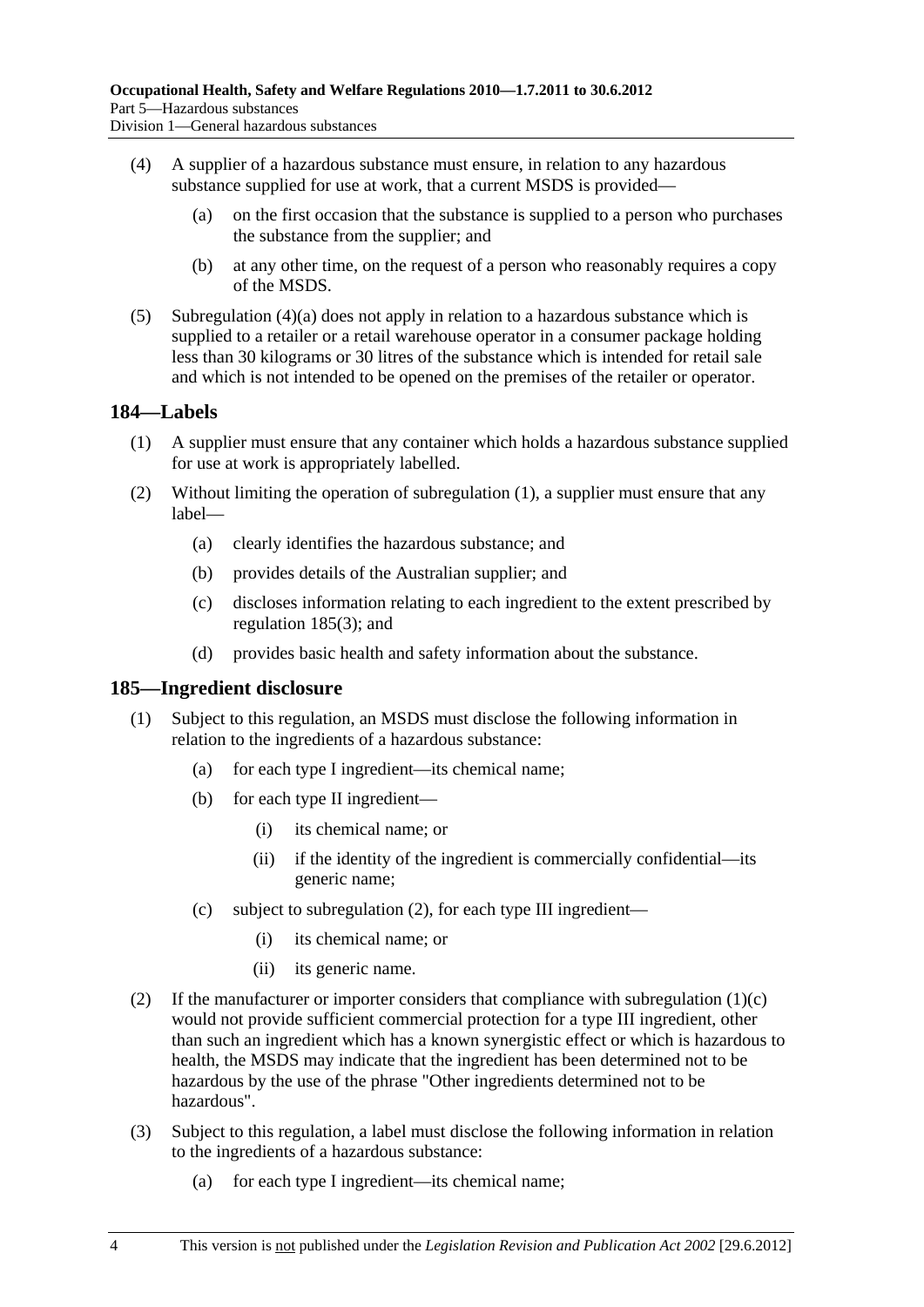- (b) for each type II ingredient—
	- (i) its chemical name; or
	- (ii) if the identity of the ingredient is commercially confidential—its generic name.
- (4) A label is not required to disclose any information in relation to a type III ingredient.
- (5) If a generic name is used to identify a type II ingredient under subregulation  $(1)(b)(ii)$ or  $(3)(b)(ii)$ , the manufacturer or importer must notify NOHSC of the use of the generic name in a manner and form determined by NOHSC.
- (6) If an MSDS or label does not disclose the chemical name of an ingredient of a hazardous substance, a manufacturer or importer of the hazardous substance must disclose the chemical identity of the ingredient—
	- (a) to a legally qualified medical practitioner who has applied to the manufacturer or importer for the disclosure of that information on the basis that the information is necessary for the purposes of treating a person in an emergency situation; or
	- (b) to an employer or employee, or to a person authorised by the Director, who has applied to the manufacturer or importer for the disclosure of that information on the basis that the information is necessary to provide for, or protect, the health of any person who could be exposed to the hazardous substance through its use at work.
- (7) A manufacturer or importer must forthwith respond to an application under subregulation  $(6)(a)$  but may, on or after supplying any information to a legally qualified medical practitioner, require the medical practitioner to sign, within a reasonable time, a written undertaking that he or she will only use the information for the purpose for which it has been provided.
- (8) A manufacturer or importer may require that an application under subregulation (6)(b) be made in writing and set out details of the grounds on which the application is made.
- (9) A manufacturer or importer must respond to an application under subregulation (6)(b) within 30 days after the date of receipt of the application.
- (10) A manufacturer or importer may make it a condition of the provision of any information on an application under subregulation  $(6)(b)$  that the applicant sign a written undertaking that he or she will only use the information for the purpose for which it is provided.
- (11) If a manufacturer or importer rejects an application, the manufacturer or importer must—
	- (a) provide the applicant with reasonable written reasons for the rejection; and
	- (b) provide such information as may be necessary to satisfy the grounds on which the application is made without disclosing the chemical identity of the ingredient.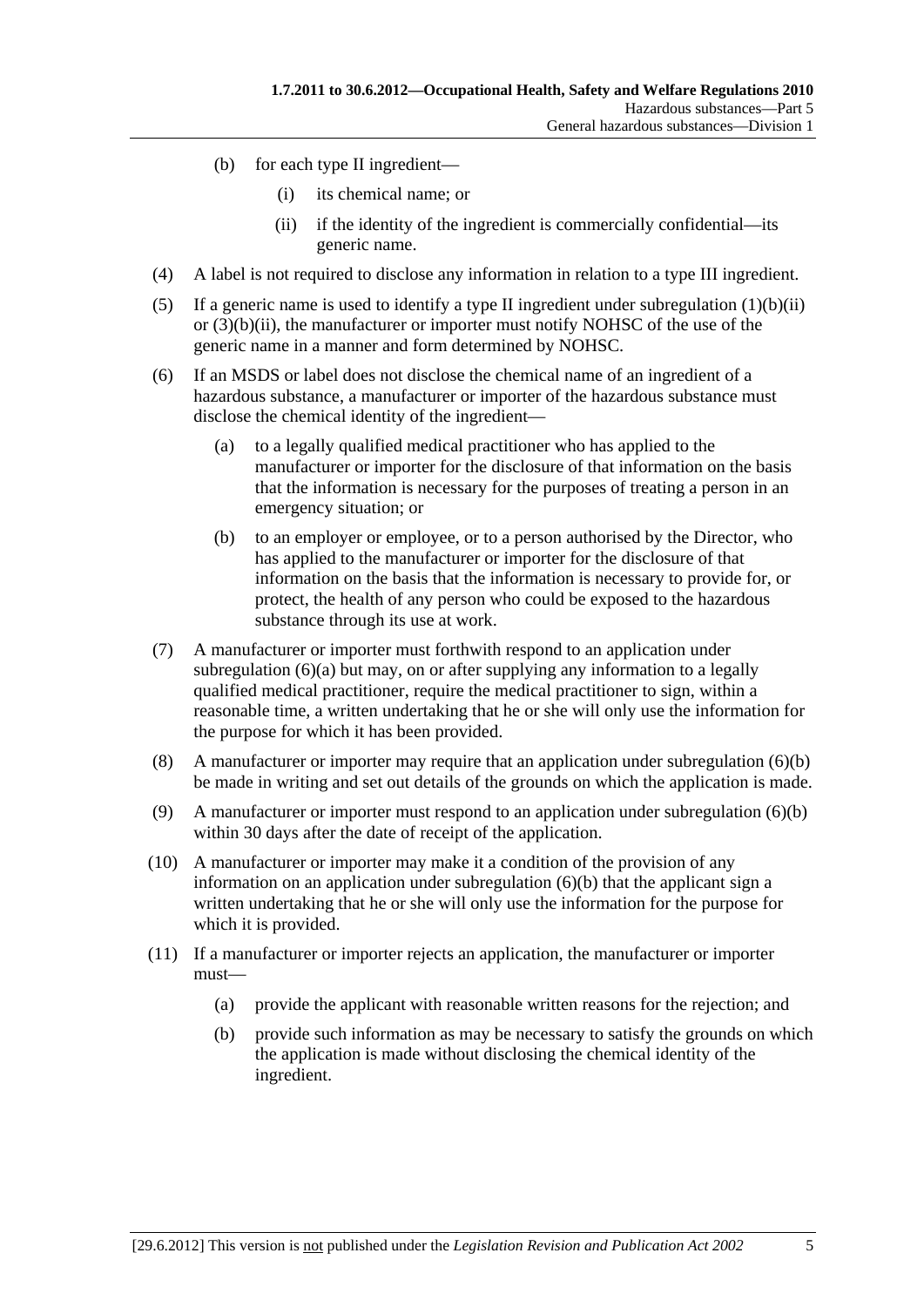## **186—Provision of other relevant information**

A supplier of a hazardous substance supplied for use at work must provide to an employer, on request—

- (a) any NICNAS summary report that relates to that substance; and
- (b) any other relevant information (in addition to the information contained in an MSDS) that will assist in the safe use of the substance.

## **Subdivision 3—Employer's duties**

## **187—Material Safety Data Sheets**

- (1) An employer must—
	- (a) obtain an MSDS before or on the first supply of a hazardous substance to a workplace of the employer; and
	- (b) ensure that an MSDS provided by the supplier of a hazardous substance is readily accessible to any employee who could be exposed to the substance; and
	- (c) ensure that an MSDS provided by the supplier of a hazardous substance is not altered, other than where it is appropriate that an overseas MSDS be reformatted by the employer.
- (2) Subregulation (1)(a) or (b) does not apply to a retailer or retail warehouse operator in relation to any hazardous substance which is supplied in a consumer package holding less than 30 kilograms or 30 litres of the substance which is intended for retail sale and which is not intended to be opened on the premises of the retailer or operator.

### **188—Labels**

- (1) An employer must ensure—
	- (a) that any container which holds a hazardous substance used at work, including a container supplied to or produced within the workplace, is appropriately labelled; and
	- (b) that a person does not remove, deface, modify or alter any such label.
- (2) Without limiting the operation of subregulation (1), an employer must ensure that a label—
	- (a) clearly identifies the hazardous substance; and
	- (b) provides basic health and safety information about the substance.
- (3) If a hazardous substance is decanted and is not consumed immediately, the employer must ensure that the container into which the substance has been decanted is labelled with the product name, and the relevant risk phrases and safety phrases.
- (4) If a hazardous substance is decanted and consumed immediately, and the container into which the substance has been decanted is cleaned so that it no longer contains the substance, the container does not require labelling.
- (5) An employer must ensure that a container (other than a container to which subregulation (4) applies) remains correctly labelled until it has been cleaned so that it no longer contains the substance that was placed in it.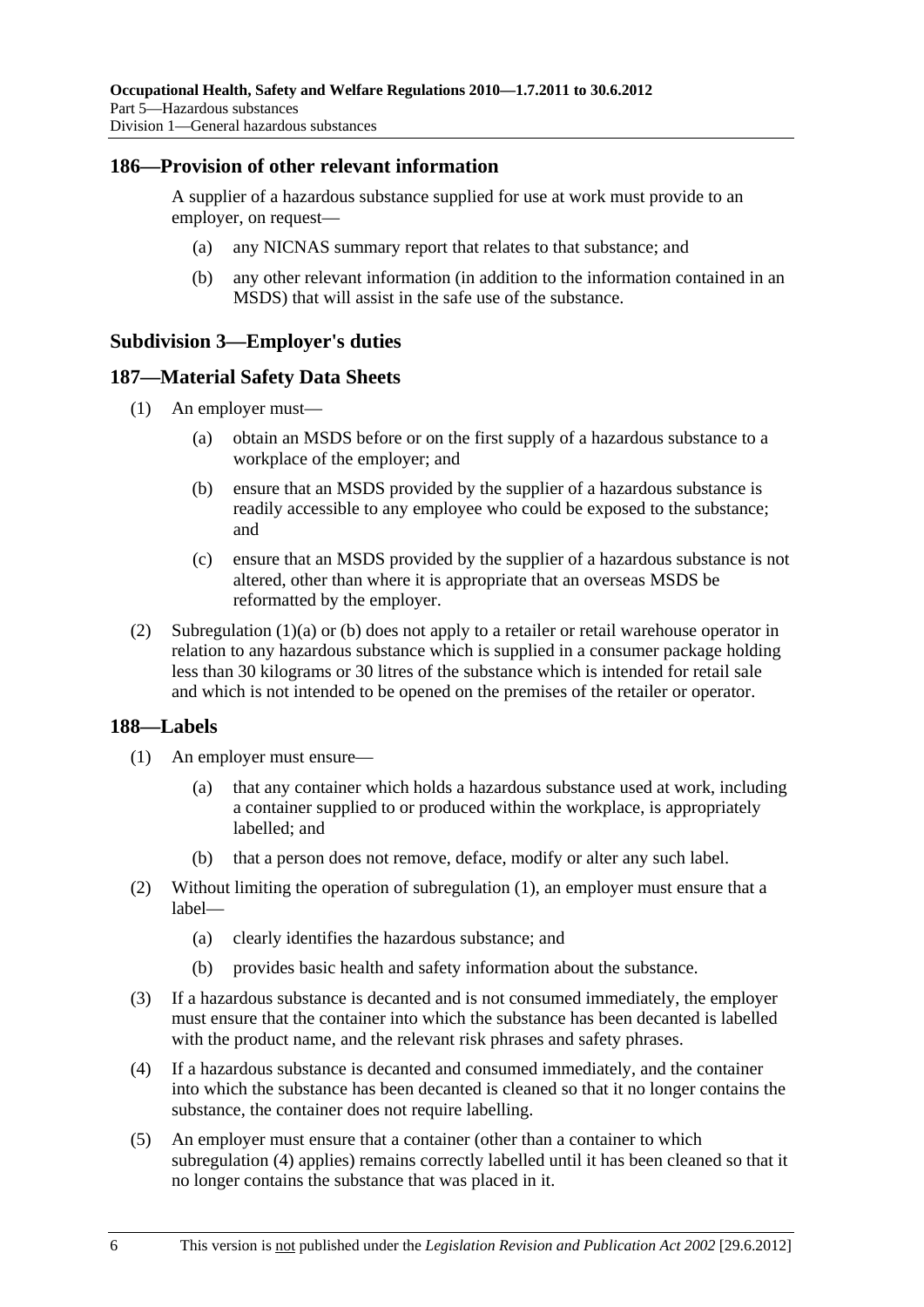## **189—Hazardous substances registers**

- (1) An employer must ensure that a register is kept and maintained for all hazardous substances used at the workplace.
- (2) The employer must ensure that the register includes—
	- (a) a list of all hazardous substances used at the workplace; and
	- (b) an MSDS for each hazardous substance (if an MSDS is required under these regulations).
- (3) The employer must ensure that the register is readily accessible to all employees who could be exposed to a hazardous substance.
- (4) Subregulations (1), (2) and (3) do not apply to a retailer or retail warehouse operator in relation to a hazardous substance that is intended for retail sale, that is supplied in a consumer package holding less than 30 kilograms or 30 litres of the substance and that is not intended to be opened on the premises of the retailer or operator.

## **190—Provision of other relevant information**

An employer must ensure that a hazardous substance contained in an enclosed system (such as a pipe or piping system, or a process or reactor vessel) is identified to any person who could be exposed to the substance.

## **191—Prohibition of scheduled substances for specified uses**

An employer must ensure that a hazardous substance referred to in Schedule 5 is not used as described in that Schedule in respect of that substance.

## **192—Instruction and training**

- (1) An employer must provide instruction and training in accordance with this regulation to any employee who could be exposed to hazardous substances in the workplace.
- (2) The instruction and training must be commensurate with any risk to health caused by a hazardous substance that has been identified by the assessment process referred to in regulation 193.
- (3) The instruction and training must be provided in a manner that is appropriate to the employees in the workplace.
- (4) The employer must keep a record of any instruction and training provided under this regulation.

### **193—Risk assessment**

- (1) An employer must ensure that a suitable and sufficient assessment is made of the risks to health created by work that involves potential exposure to any hazardous substance.
- (2) An assessment under subregulation (1) must include—
	- (a) the identification of each hazardous substance used or produced in the work; and
	- (b) a review of—
		- (i) the MSDS for each hazardous substance used or produced in the work; or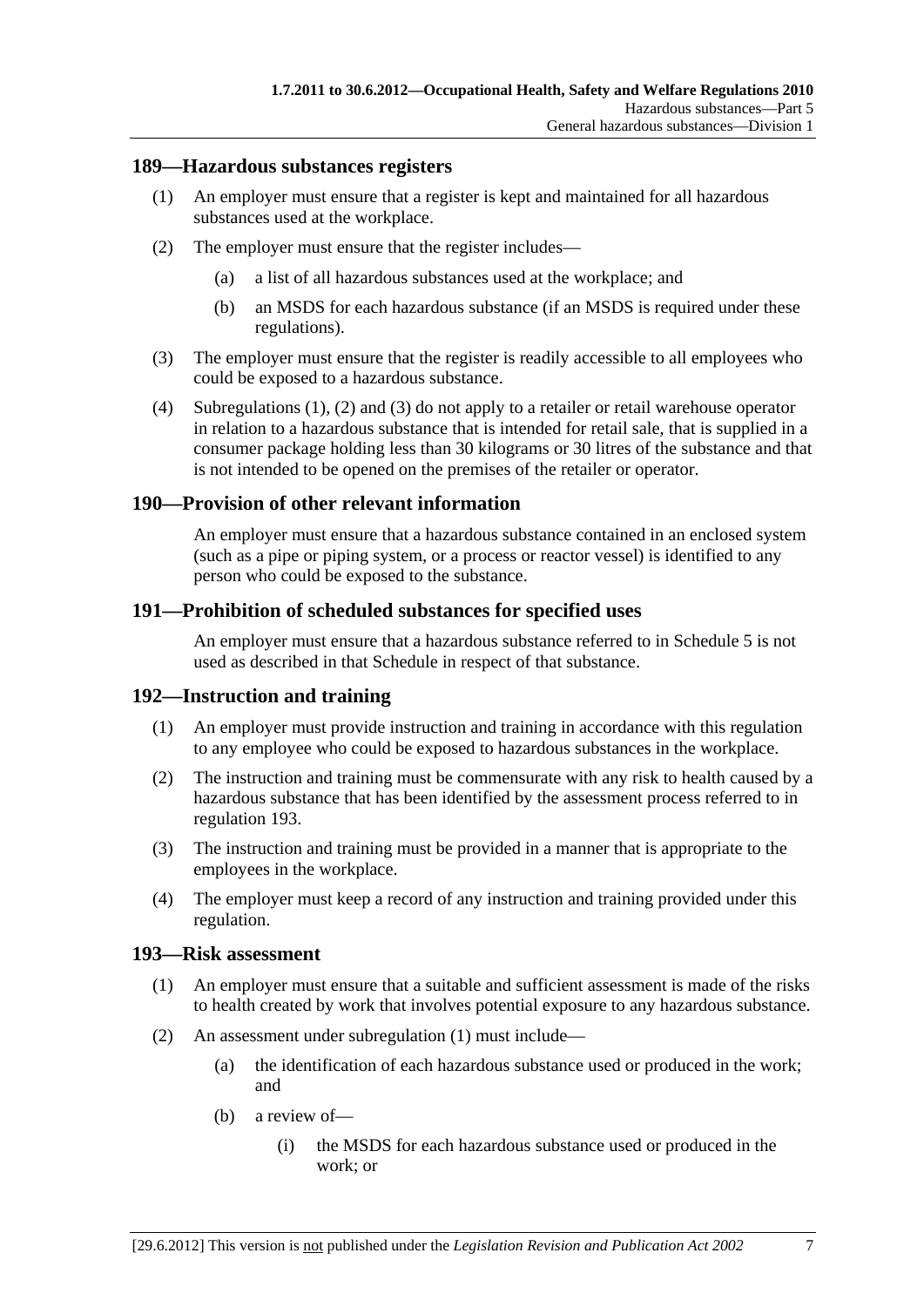- (ii) if an MSDS cannot be practicably obtained or does not exist, equivalent information relating to any health hazard and the precautions to be followed in relation to the safe use and handling of the substance; or
- (iii) if a hazardous substance is held in an unopened consumer package, any label on the package; and
- (c) the identification of any risk to health arising from exposure to each hazardous substance used or produced in the work.
- (3) If hazardous substances are used or produced in work in the same or similar circumstances in more than 1 workplace, a single assessment of representative work with those substances, undertaken on a generic basis but applied to the specific work, will be considered to be a suitable and sufficient assessment of the work, for all of the workplaces, for the purposes of subregulation (1).
- (4) If, after complying with subregulation (2), it is concluded by an employer that there is not a significant risk to health from the work, the employer must ensure that a notation is made in the register maintained under regulation 189 to indicate that each stage of the assessment process referred to in subregulation (2) has been completed.
- (5) If an assessment identifies a significant risk to health from the work, the employer must ensure—
	- (a) that the steps necessary to comply with regulations 194, 195 and 196 are identified; and
	- (b) that a report is prepared on the assessment.
- (6) The assessment must be—
	- (a) revised whenever there is evidence to indicate that the assessment is no longer valid, or when there has been a significant change in the work to which the assessment relates; and
	- (b) in any event, reviewed at intervals not exceeding 5 years.
- (7) The employer must ensure that any report prepared under this regulation is readily accessible to any employee who could be exposed to a hazardous substance to which the report relates.

## **194—Risk control**

- (1) An employer must, on the basis of an assessment under regulation 193, ensure that exposure to any hazardous substance is prevented or, where that is not reasonably practicable, adequately controlled so as to minimise the risks to health caused by that substance and, in any event, must ensure that no employee is exposed to an airborne concentration of a hazardous substance in his or her breathing zone at a level above the appropriate exposure standard for the relevant period of time.
- (2) For the purposes of subregulation (1), an exposure standard will be determined according to NOHSC's *Adopted National Exposure Standards for Atmospheric Contaminants in the Occupational Environment*.
- (3) Insofar as is reasonably practicable, the prevention or adequate control of any exposure of an employee to a hazardous substance must be achieved by measures other than the provision of personal protective equipment.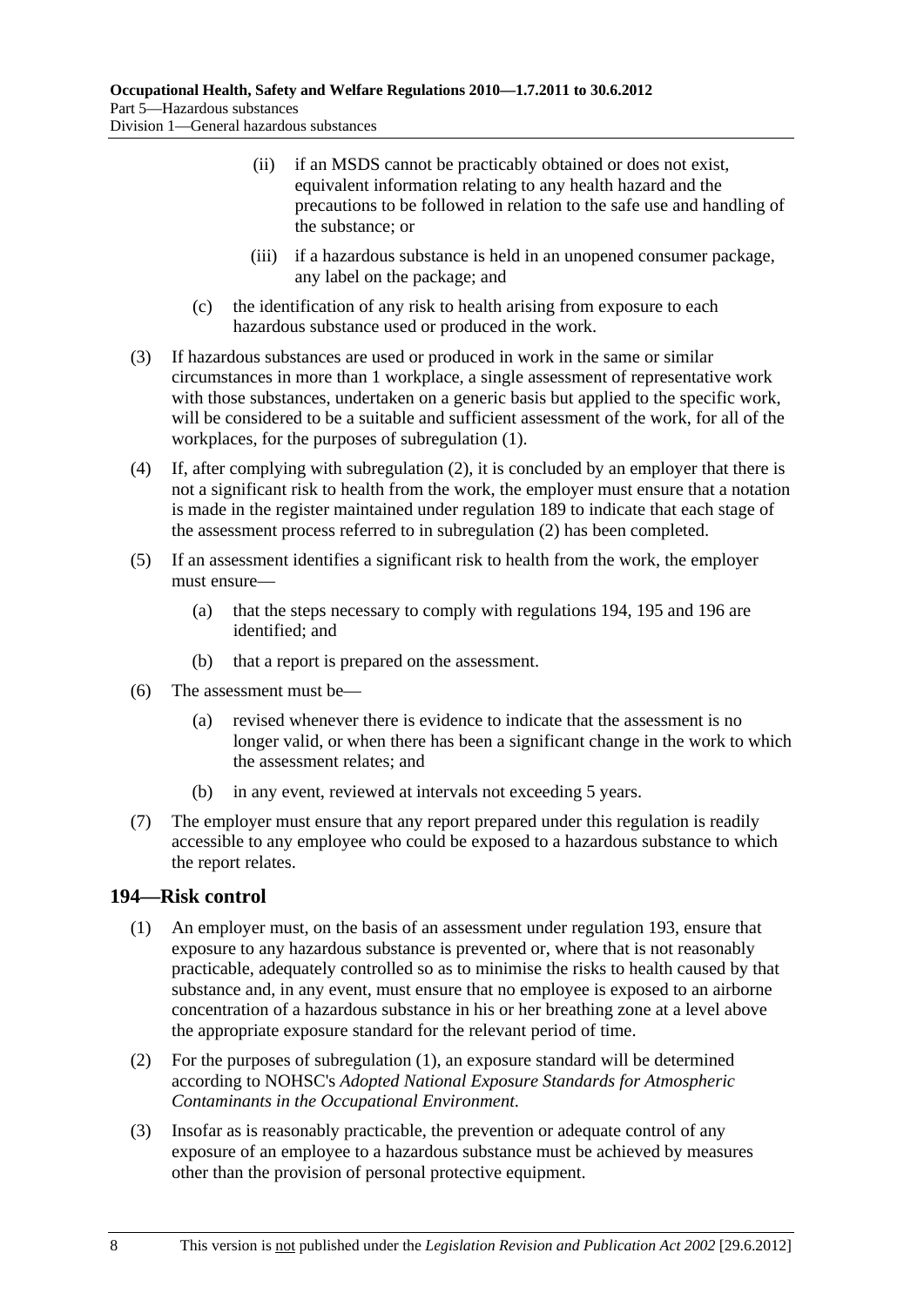- (4) If measures undertaken in accordance with subregulation (3) do not prevent or provide adequate control of exposure of an employee to a hazardous substance, the employer must provide to the employee, in addition to taking those measures, suitable personal protective equipment which will adequately control the employee's exposure to the hazardous substance.
- (5) The employer must ensure that all engineering controls, safe work practices and personal protective equipment are properly maintained and used.

## **195—Atmospheric monitoring**

- (1) If an assessment under regulation 193 indicates that atmospheric monitoring should be undertaken, the employer must undertake appropriate monitoring at the workplace in accordance with a suitable procedure.
- (2) An employer must ensure that the results of the atmospheric monitoring are recorded.
- (3) An employer must ensure—
	- (a) that an employee who has been, or could be, exposed to a hazardous substance which is subject to atmospheric monitoring is provided with the results of the monitoring; and
	- (b) that the records of atmospheric monitoring are readily accessible to any such employee at all reasonable times.

## **196—Health surveillance**

- (1) An employer must provide health surveillance for each employee who, as identified by an assessment under regulation 193, has the potential to be exposed to a hazardous substance if—
	- (a) there is a significant risk to the health of the employee from a substance referred to in Schedule 6; or
	- (b) any exposure of the employee to a hazardous substance is such that—
		- (i) an identifiable disease or other effect on health may be related to the exposure; and
		- (ii) there is a reasonable likelihood that the disease or other effect on health may occur under the particular conditions of work; and
		- (iii) there are valid techniques for detecting indications of the disease or other effect on health; or
	- (c) there is a valid biological monitoring procedure available and a reasonable likelihood that levels that could be hazardous to health could be exceeded.
- (2) The employer must ensure—
	- (a) that the health surveillance is performed under the supervision of a legally qualified medical practitioner who is adequately trained in the requisite testing or medical examinations for the particular hazardous substance; and
	- (b) if there is a significant risk to the health of an employee from a substance referred to in Schedule 6—that the health surveillance includes the relevant procedure referred to in that Schedule.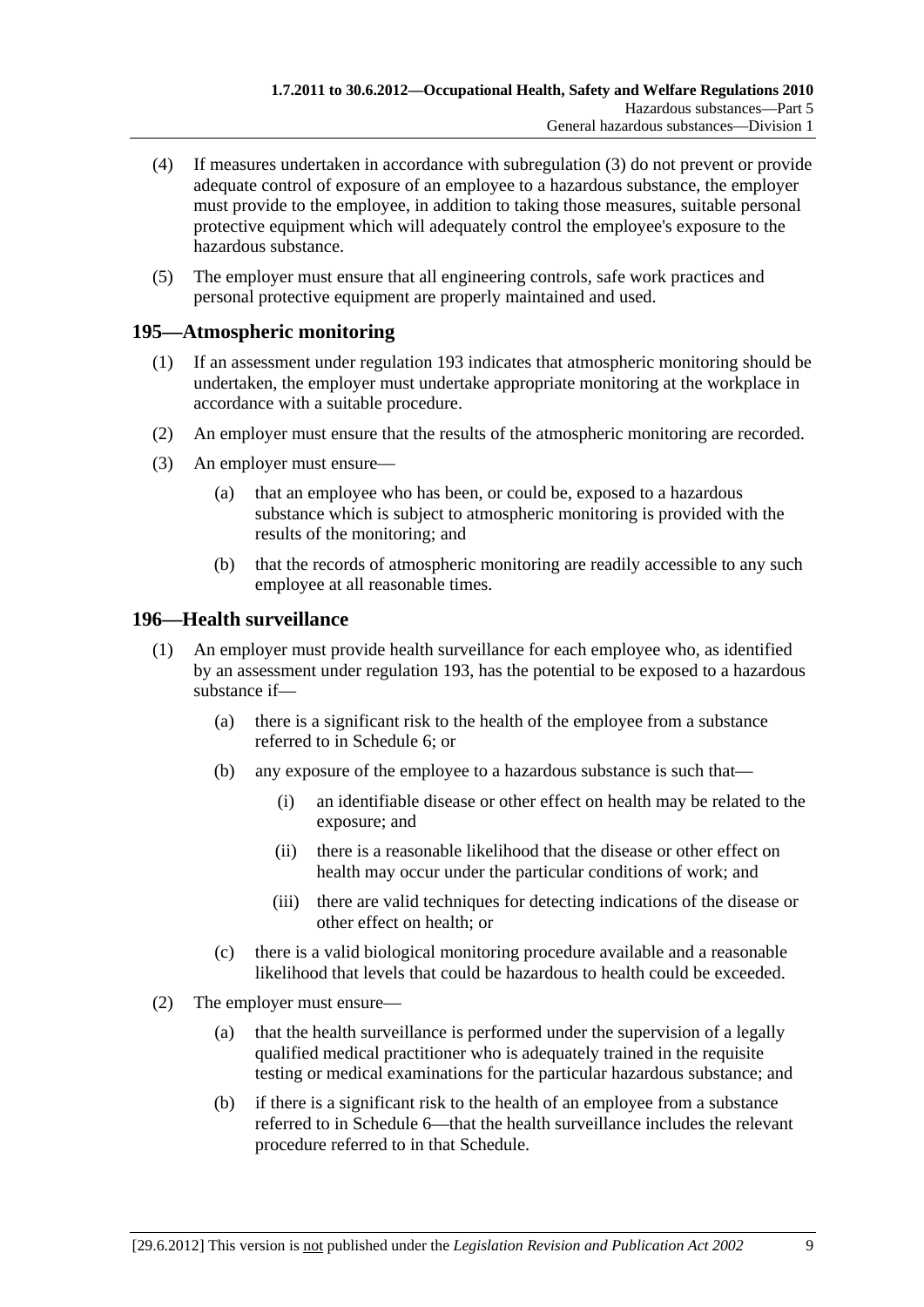- (3) The selection of the medical practitioner who is to supervise the surveillance must be undertaken by the employer after consultation with the relevant employees.
- (4) The health surveillance must be undertaken at the expense of the employer.
- (5) If an employee undergoes health surveillance in accordance with this regulation, the medical practitioner must ensure that, as soon as practicable—
	- (a) the employee is notified of the results of the surveillance, and given any necessary explanation of those results; and
	- (b) the employer is notified of the outcome of health surveillance, and advised on the need for remedial action (if any); and
	- (c) the Director is notified of any adverse result detected in any health surveillance referred to in Schedule 6 that is consistent with exposure to the relevant hazardous substance.
- (6) If an employer is advised by a medical practitioner under subregulation (5) of the need for remedial action, the employer must, as soon as is reasonably practicable, revise any assessment of the employee's exposure to the hazardous substance and take such steps as are necessary to comply with the requirements of these regulations.
- (7) A medical practitioner must ensure that medical records obtained as a result of health surveillance (whether before or after the commencement of this regulation) are retained as confidential records.
- (8) A record retained under subregulation (7) or regulation 4.1.18 of the revoked regulations constitutes a record of personal information to which Part 7 Division 3 applies.
- (9) If a medical practitioner who is retaining records under subregulation (7) winds up his or her practice or otherwise ceases to practice in this State, the medical practitioner must offer the records to the Director.
- (10) The employer must ensure that any results of health surveillance obtained under this regulation are kept confidential.

## **197—Record keeping**

- (1) The employer must retain, as a record, in a suitable form—
	- (a) assessment reports indicating a need for atmospheric monitoring or health surveillance and the results of any monitoring or health surveillance, for at least 30 years from the date of the last entry in them; and
	- (b) assessment reports not indicating a need for atmospheric monitoring or health surveillance, for at least 5 years from the date of the last entry in them; and
	- (c) records of instruction and training under this Division or Division 4.1 of the revoked regulations, for at least 5 years from the date of the last entry in them.
- (2) If an employer who holds records in accordance with subregulation  $(1)(a)$  winds up his or her business or otherwise ceases operations in the State, the employer must provide those records to the Director.
- (3) Subregulation (1) applies to reports and records prepared before or after the commencement of this regulation.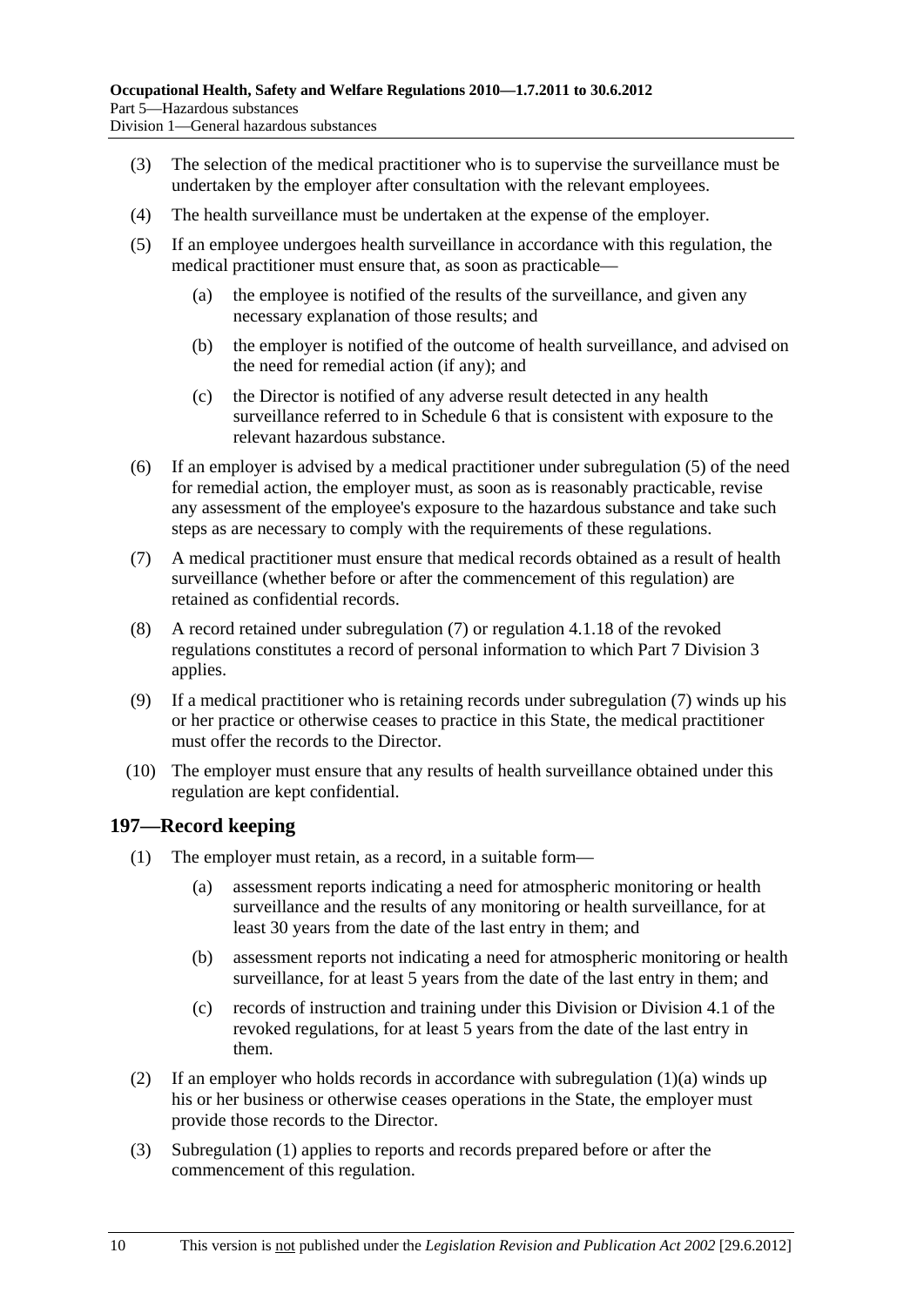### **198—Relevant emergency services**

An employer must ensure that all relevant records on workplace hazardous substances under this Division are readily accessible to any emergency service.

**Note—** 

The following approved codes of practice under the Act are relevant to the subject-matter of this Division:

- (a) The Approved *Code of Practice for the Control of Workplace Hazardous Substances*
- (b) NOHSC's *National Code for the Preparation of Material Safety Data Sheets* (second edition)
- (c) The Approved *Code of Practice for the Labelling of Workplace Substances*

## **Division 2—Asbestos**

## **199—Preliminary**

- (1) The purpose of this Division is to minimise the risk to health due to exposure to asbestos in the workplace.
- (2) For the purposes of this Division, asbestos (or any material that consists of or contains asbestos) will be taken as being installed at a place if it has been put into use at that place (whether as building material or cladding, to provide insulation or fire-proofing, or otherwise, and whether the asbestos is in or on a building or in or on any plant).
- (3) A reference in this Division to the owner of a building will be taken to include a reference to any person appointed by the owner to manage the building on his or her behalf.

### **200—Provision of information**

If a regulation requires that a person must provide information to an employee in connection with the performance of any work, the regulation will be taken to include a requirement that the person must provide information to any health and safety representative that has responsibility in relation to that employee and any health and safety committee that has responsibility in relation to the performance of that work.

### **201—Exposure standards**

- (1) For the purposes of this Division, exposure standards for airborne asbestos fibres will be determined according to NOHSC's *Adopted National Exposure Standards for Atmospheric Contaminants in the Occupational Environment*.
- (2) The amount of airborne asbestos fibres to which a person is exposed will be taken to be the Time Weighted Average concentrations of those fibres in his or her breathing zone, as measured in accordance with the *Guidance Note on the Membrane Filter Method for Estimating Airborne Asbestos Fibres* published by NOHSC.

### **202—Licence to carry out asbestos removal work**

 (1) Subject to subregulation (2), a person (not being an employee) must not commence asbestos removal work unless the person is the holder of a current asbestos removal licence issued by the Director under this Division.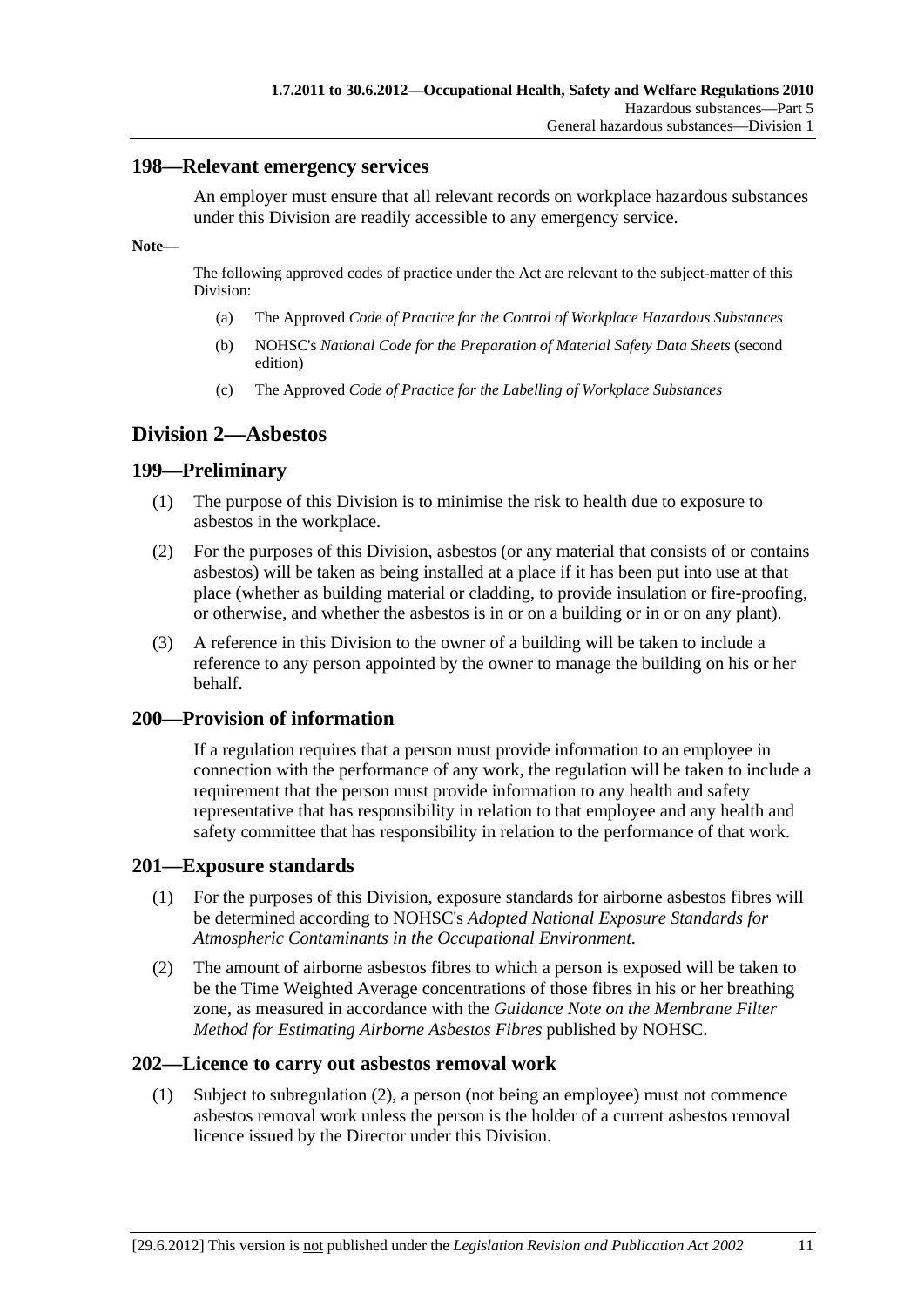- (2) A licence is not required—
	- (a) to remove samples in order to determine whether asbestos is present and, if so the kind of asbestos installed at the particular place; or
	- (b) to remove insulation material that consists of or contains asbestos, or other friable asbestos-containing material, for the purpose of carrying out maintenance or repair work, where—
		- (i) the material to be removed does not extend more than 1 metre in any direction from the place of maintenance or repair; and
		- (ii) the total amount of material to be removed does not cover more than 0.5 square metres; or
	- (c) to remove an asbestos-cement (fibro) product, or other non-friable asbestos-containing material, that covers less than 10 square metres.
- (3) An application for an asbestos removal licence—
	- (a) must be in the form set out in Schedule 7; and
	- (b) must be accompanied by the appropriate fee specified by Schedule 8.
- (4) The Director may grant an asbestos removal licence if the Director is satisfied—
	- (a) that the applicant is suitably qualified, or has 1 or more supervisors who are suitably qualified, (through having appropriate qualifications and experience) to supervise or direct any asbestos removal work carried out under the licence; and
	- (b) that the applicant has systems in place to ensure—
		- (i) that any person who undertakes the asbestos removal work is properly trained in the performance of the relevant work; and
		- (ii) that the asbestos removal work will be carried out in a safe and proper manner.
- (5) Subject to subregulation (6), an asbestos removal licence is subject to the following conditions:
	- (a) that the licensee will carry out asbestos removal work in accordance with any conditions of the licence as determined by the Director;
	- (b) that the licensee will not commence asbestos removal work at a particular site (being work for which a licence is required) without first obtaining the approval of the Director (which may be given subject to conditions);
	- (c) that the licensee will not commence asbestos removal work at a particular site (being work for which a licence is required) without having a written plan outlining the measures and processes that are to be adopted by the licensee to ensure that the work is carried out safely and in accordance with the requirements of these regulations and the conditions of the licence, and that the licensee will ensure that a copy of that plan is retained at the site (while work is being carried out) until the completion of the work;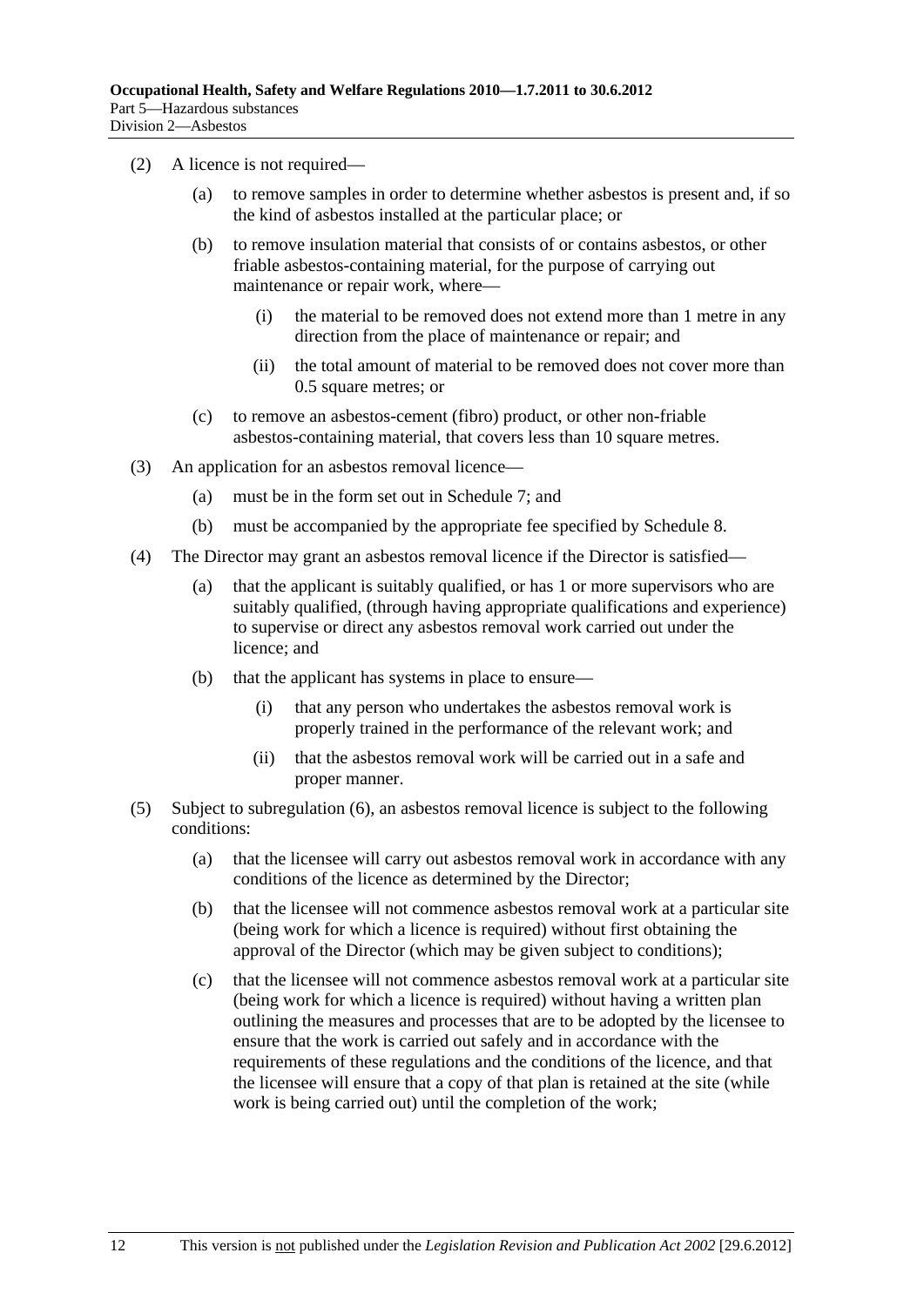- (d) that the licensee will ensure that any asbestos removal work is carried out under the supervision or direction of a person who has such qualifications and experience as are necessary to ensure that the work is carried out in a safe and proper manner;
- (e) that the licensee will immediately give the Director written notice of any change in the licensee's workforce, equipment or work practices that would adversely affect the licensee's ability to remove and handle, in a safe and proper manner, materials that consist of or contain asbestos.
- (6) The Director may vary a condition under subregulation (5) as the circumstances of the particular case may require.
- (7) A licensee is not required to comply with subregulation (5)(b) in an emergency situation involving an immediate risk to health or safety where the licensee is unable to contact an inspector in order to obtain the approval of the Director in the immediate circumstances but, in such a case, the licensee must, at the earliest practicable opportunity, apply to the Director for the relevant approval (which may be given subject to conditions).
- (8) An asbestos removal licence may, if the Director so determines, be limited to a licence to perform asbestos removal work of a class specified in the licence.
- (9) Unless another period is specified in the licence, an asbestos removal licence is effective for a period of 2 years from the date on which it is issued.
- (10) A licence is not transferable.
- (11) If the Director considers, on reasonable grounds—
	- (a) that, due to changes in the licensee's workforce, equipment or work practices, the licensee can no longer carry out asbestos removal work in a safe and proper manner; or
	- (b) that the licensee has failed to comply with a condition imposed with respect to the licence; or
	- (c) that the licensee is no longer able to comply with such a condition,

the Director may, by notice in writing—

- (d) cancel an asbestos removal licence; or
- (e) suspend the licence for a period of up to 12 months.
- (12) A person who contravenes or fails to comply with a requirement of this regulation is guilty of an offence.

- (13) An asbestos removal licence issued by the Director under Division 4.2 of the revoked regulations and in force immediately before the commencement of these regulations will be taken to have been issued by the Director under this Division.
- (14) The licence under this Division is subject to the same conditions to which the licence was subject immediately before the revocation of Division 4.2 of the revoked regulations.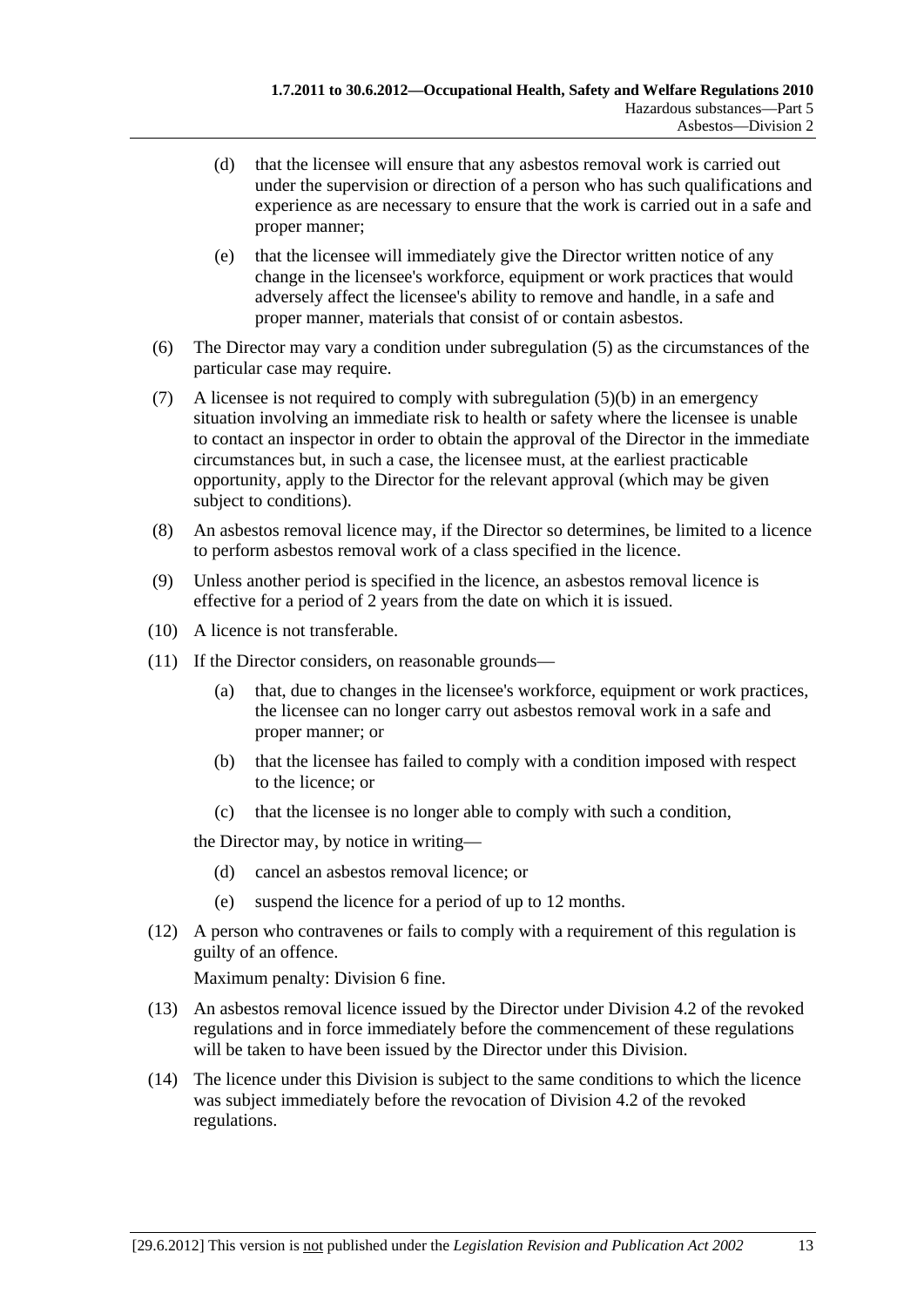### **203—Suspension of work pending an appeal**

Subject to an order of the Industrial Court to the contrary, the institution of an appeal pursuant to section 69(4) of the Act against a decision of the Director under this Division does not entitle the appellant, pending the determination of the appeal, to carry out asbestos removal work contrary to the terms of the Director's decision.

## **204—Prohibited or restricted processes**

- (1) A person must not, while at work—
	- (a) use or handle raw asbestos, other than for the purpose of sampling or analysis; or
	- (b) use a product that consists of or contains asbestos (but this paragraph does not prevent the handling of installed asbestos for maintenance purposes, or the removal, encapsulation or enclosure of asbestos in accordance with these regulations); or
	- (c) apply any material that consists of or contains asbestos by spraying; or
	- (d) install as insulation any material that consists of or contains asbestos; or
	- (e) use a high pressure process to clean the surface of any material that consists of or contains asbestos.

Maximum penalty: Division 4 fine.

 (2) A person must not seal installed insulation material that consists of or contains asbestos.

Maximum penalty: Division 4 fine.

 (3) A person must not, without the written authority of the Director, encapsulate or enclose installed insulation material that consists of or contains asbestos.

- (4) The Director must not give his or her approval under subregulation (3) unless the Director is satisfied that the encapsulation or enclosure of the material—
	- (a) is the only reasonable method of protecting the health of persons who may be in the vicinity of the material; and
	- (b) can be carried out safely.
- (5) Subregulation (3) does not apply in relation to—
	- (a) the encapsulation or enclosure of any edges of insulation that have been exposed as a result of maintenance or repair work that does not require an asbestos removal licence; or
	- (b) an encapsulation that is in accordance with an approved code of practice.
- (6) For the purposes of this regulation—
	- (a) a high pressure process includes the use of air, water or any other material or substance under pressure for the purpose of cleaning asbestos material where the process—
		- (i) may cause asbestos contamination of the surrounding environment so as to present a risk to health; or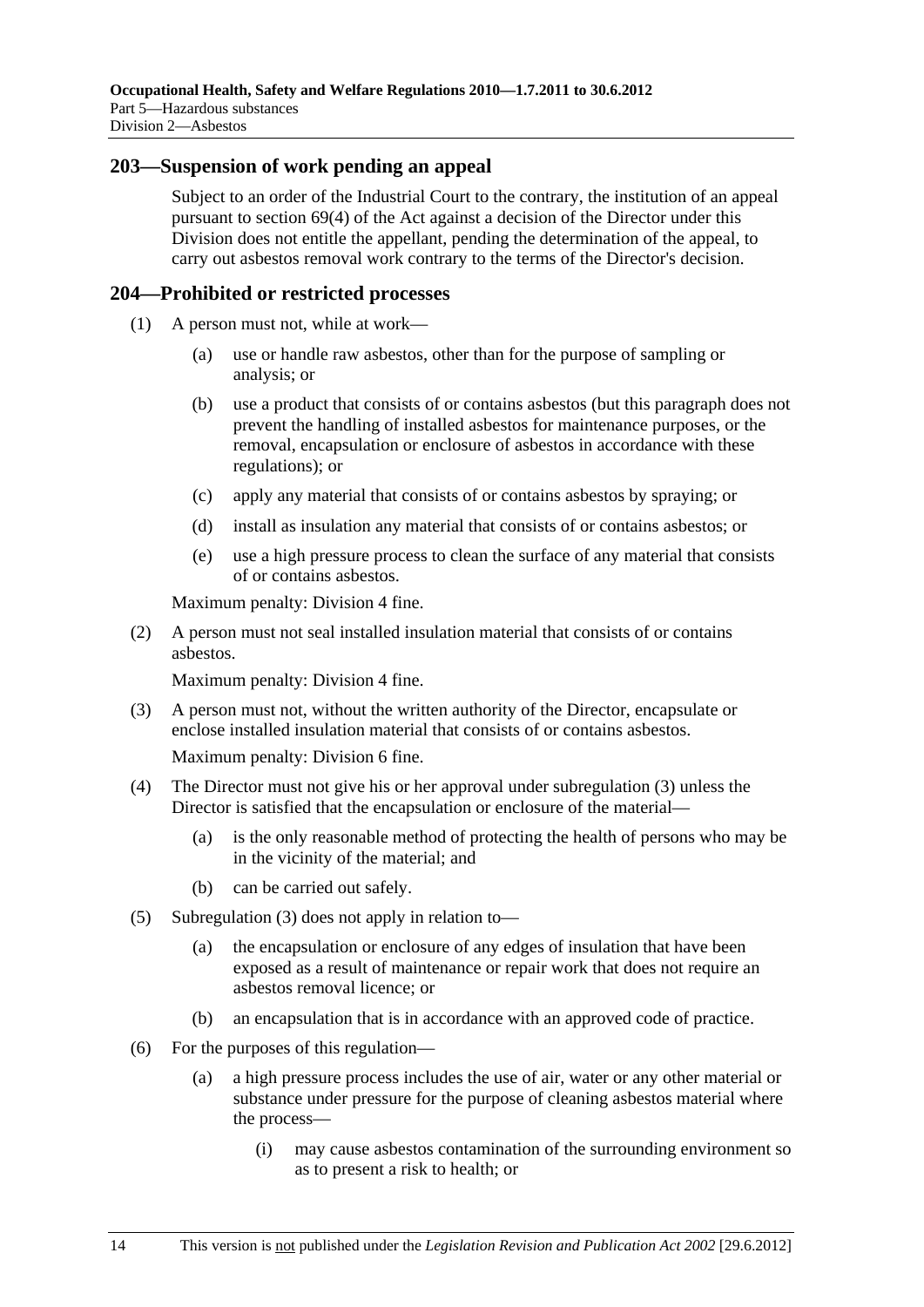- (ii) relies on the use of a pressure which exceeds 200 kilopascals; and
- (b) material is sealed if it is covered with a protective coating that is impermeable to asbestos fibres; and
- (c) material is encapsulated if it is treated with a substance that penetrates to the surface beneath the material and hardens the material; and
- (d) material is enclosed if a structural barrier that is impermeable to asbestos fibres is placed between the material and the surrounding environment.

#### **205—General duty**

- $(1)$  If—
	- (a) a person undertakes asbestos work (whether as an employer or self-employed person); or
	- (b) a person is the owner of a building where any material that consists of or contains asbestos is installed; or
	- (c) a person is in possession of plant that contains, or has on it, any material that consists of or contains asbestos,

the person must, subject to these regulations—

- (d) ensure that the risk to health that exists, or may exist, on account of the presence of asbestos is assessed; and
- (e) ensure that any person who might come into contact with asbestos during the course of any work is warned of the presence of the asbestos; and
- (f) so far as is reasonably practicable, ensure that the health of any person who may be required to carry out asbestos work is not endangered by any asbestos fibres that may be released into the air.

Maximum penalty: Division 5 fine.

 (2) A person undertaking asbestos work (whether as an employer or self-employed person) must take all reasonable steps to minimise the release of asbestos fibres into the air.

Maximum penalty: Division 5 fine.

- (3) Without derogating from the requirements of subregulation (2)—
	- (a) an employer must not allow an employee to be exposed to air-borne asbestos fibres in excess of the exposure standards prescribed for the purposes of this Division; and
	- (b) an employer or a self-employed person must not expose himself or herself to airborne asbestos fibres in excess of the exposure standards prescribed for the purposes of this Division.

Maximum penalty: Division 5 fine.

- (4) A person must not—
	- (a) supply or use a product that consists of or contains asbestos (but this paragraph does not prevent the handling of installed asbestos for maintenance purposes, or the removal, encapsulation or enclosure of asbestos in accordance with these regulations); or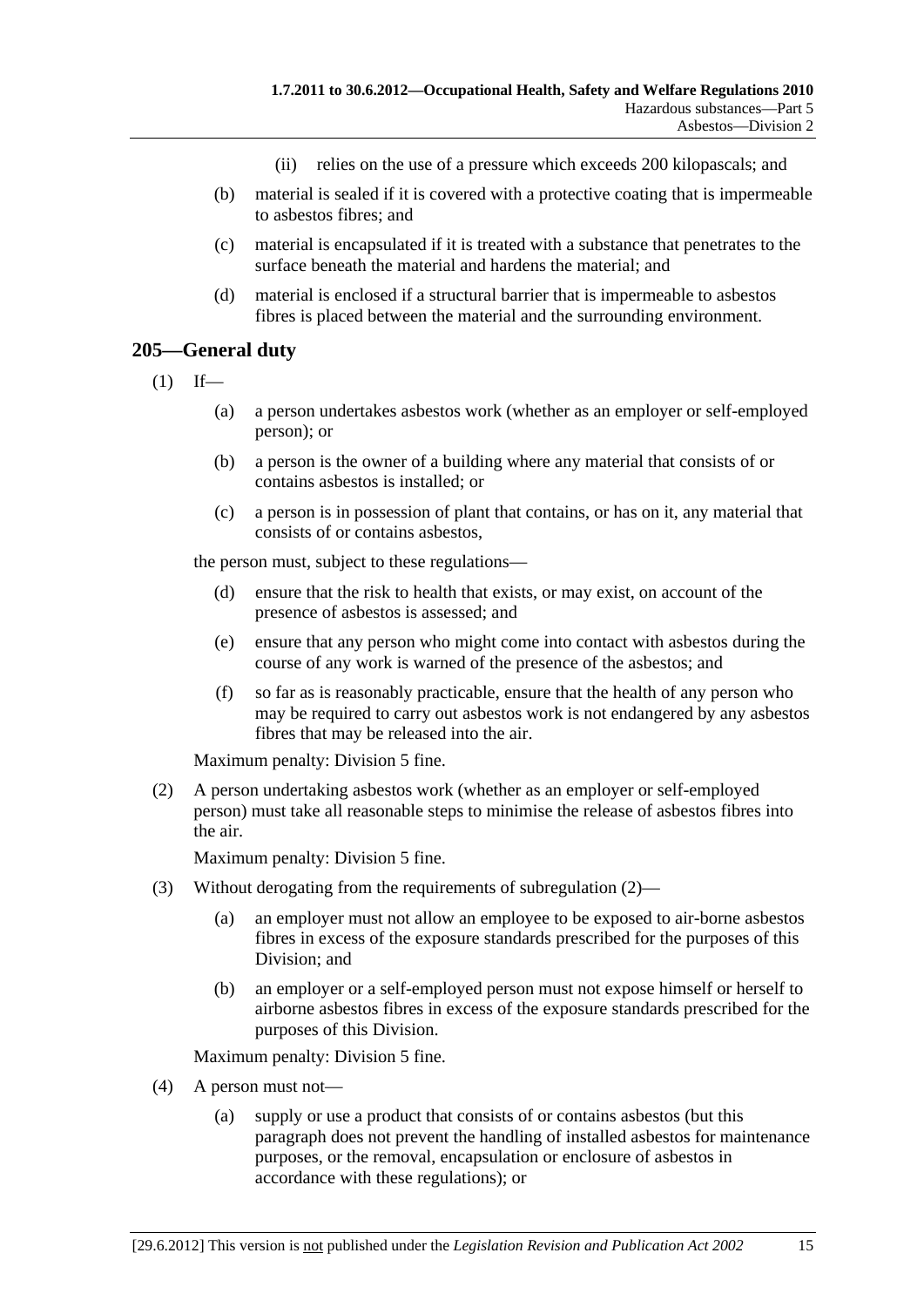(b) supply, use or install any material that consists of or contains asbestos.

Maximum penalty: Division 6 fine.

#### **206—Duties of employers**

- (1) Without derogating from any other duty under these regulations, an employer who is to undertake asbestos work must—
	- (a) before an employee commences any of the work—
		- (i) ensure that an assessment of the work to be undertaken is carried out in order to identify the risks to health that may exist on account of the presence of asbestos; and
		- (ii) consult with his or her employees on the steps to be taken to protect their health during the performance of the work; and
		- (iii) ensure that adequate information, instruction and training are given to each employee to ensure that the employee is aware of any risks involved in the performance of the work and the precautions that should be taken to protect his or her health; and
	- (b) during the performance of the work—
		- (i) keep under consideration the conditions at the workplace; and
		- (ii) inform his or her employees of a change in the risks to health associated with the work; and
		- (iii) regularly consult with his or her employees on the safe performance of the work.
- (2) Subject to subregulation (5), an employer must keep detailed records in relation to asbestos work carried out by his or her employees.
- (3) The records must contain, under the name of each employee, detailed information in relation to the asbestos work carried out by the employee (including the dates on which the work is carried out, the place or places where the work is carried out, and the results of any atmospheric monitoring undertaken to determine the levels of airborne asbestos fibres).
- (4) A record made for the purposes of this regulation or regulation 4.2.8 of the revoked regulations must be retained by the employer for 40 years from the date of the last entry in the records.
- (5) An employer is not required to keep records in relation to any work where the exposure to airborne asbestos fibres is assessed as being no more than trivial, infrequent and of short duration.
- (6) A record kept by an employer for the purposes of this regulation or regulation 4.2.8 of the revoked regulations must be made available to the person to whom it relates as follows:
	- (a) the employer must allow the person to inspect the record at any reasonable time;
	- (b) the employer must supply a copy of the record to the person—
		- (i) whenever the person makes a reasonable request for a copy; and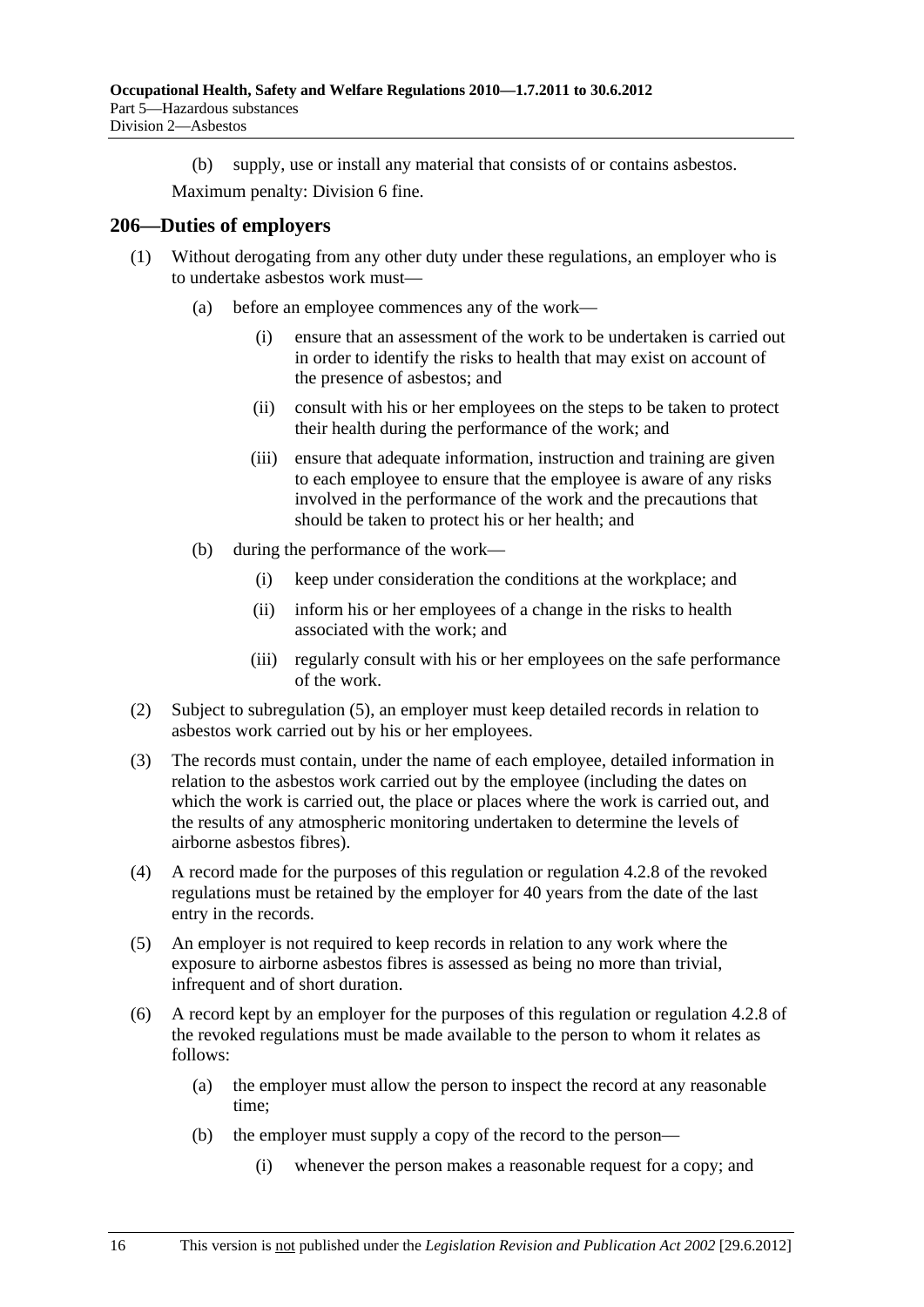- (ii) when the person ceases work with the employer;
- (c) after the person has ceased work with the employer—the former employer must supply a copy of the record to the person whenever he or she makes a reasonable request for a copy.
- (7) If an employer who has undertaken asbestos work winds up his or her business or otherwise ceases operations in the State, the employer must, within 1 month, send to the Director any records kept under this regulation.
- (8) An employer who contravenes or fails to comply with a requirement of this regulation is guilty of an offence.

## **207—Duties as to atmospheric monitoring**

- (1) For the purposes of this regulation—
	- (a) atmospheric monitoring must be—
		- (i) undertaken in accordance with the *Guidance Note on the Membrane Filter Method for Estimating Airborne Asbestos Fibres* published by NOHSC; and
		- (ii) supervised by a person who is competent in air sampling strategies; and
	- (b) samples that are taken during atmospheric monitoring must be analysed by a laboratory that is accredited by the National Association of Testing Authorities Australia or approved by the Director.
- (2) A person who undertakes asbestos work (whether as an employer or self-employed person) must ensure that steps are taken to monitor the amount of airborne asbestos fibres to which any person who—
	- (a) performs the work; or
	- (b) may be required to work in the vicinity of the asbestos work,

may be exposed.

Maximum penalty: Division 5 fine.

 (3) If asbestos removal work is being carried out, the atmospheric monitoring must be undertaken continuously during the performance of the work in accordance with a program approved by the Director.

Maximum penalty: Division 5 fine.

- (4) If asbestos work other than asbestos removal work is being carried out, the atmospheric monitoring must be undertaken on a regular basis.
- (5) Despite the preceding provisions of this regulation, atmospheric monitoring is not required in relation to any work—
	- (a) if the exposure to airborne asbestos fibres is no more than trivial, infrequent and of short duration; or
	- (b) if the Director has granted an exemption from the requirement to undertake monitoring in relation to the performance of that work.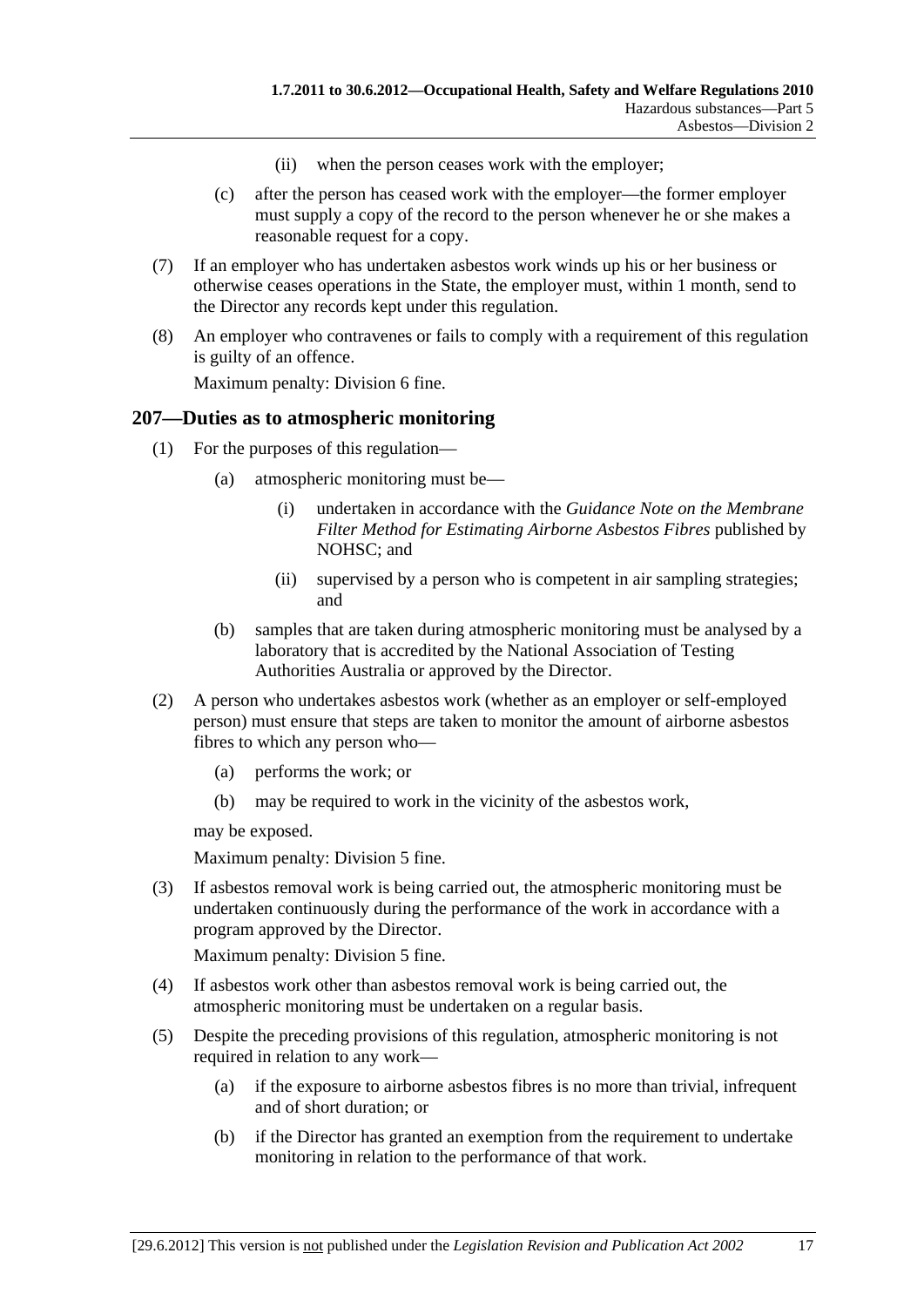- (6) An exemption under subregulation (5) may be granted by the Director on such conditions as the Director thinks fit.
- (7) If an exemption granted by the Director under regulation 4.2.9(5)(b) of the revoked regulations was in force immediately before the commencement of this regulation—
	- (a) the exemption will be taken to have been granted under subregulation (5); and
	- (b) any conditions on which the exemption was granted under regulation 4.2.9(6) of the revoked regulations will be taken to be conditions imposed by the Director under subregulation (6).
- (8) The Director may, at any time, by notice in writing, revoke an exemption under subregulation  $(5)$ .
- (9) A person must not contravene or fail to comply with a condition imposed by the Director under subregulation (6).

#### **208—Duties of building owners and other persons in possession of asbestos**

- (1) A person must, by the use of a competent person, take reasonable steps to identify any asbestos that is installed in a building of which he or she is the owner or contained in, or located on, any plant in his or her possession.
- (2) If a person—
	- (a) is the owner of a building where any material that consists of or contains asbestos is installed; or
	- (b) is in possession of plant that contains, or has on it, any material that consists of or contains asbestos,

the person must ensure—

- (c) if the asbestos is assessed as being in an unstable condition or otherwise imposes a significant risk to health—that the asbestos is removed as soon as it is reasonably practicable to do so; and
- (d) that policies and procedures are established to control the asbestos and to prevent (or where that is not reasonably practicable, to minimise) the exposure of any person to airborne asbestos fibres; and
- (e) that the asbestos is only removed by a competent person (who must, except as otherwise provided by these regulations, be a person who holds an asbestos removal licence and who has obtained the approval of the Director to perform the relevant work).

Maximum penalty: Division 6 fine.

- (3) The policies required under subregulation (2)(d) must address—
	- (a) an assessment of the degree of stability of the asbestos; and
	- (b) the steps that can be taken to restrict access to the place where the asbestos is situated; and
	- (c) the steps that can be taken to prevent disturbance of the asbestos; and
	- (d) the use of labels and signs to warn of the asbestos; and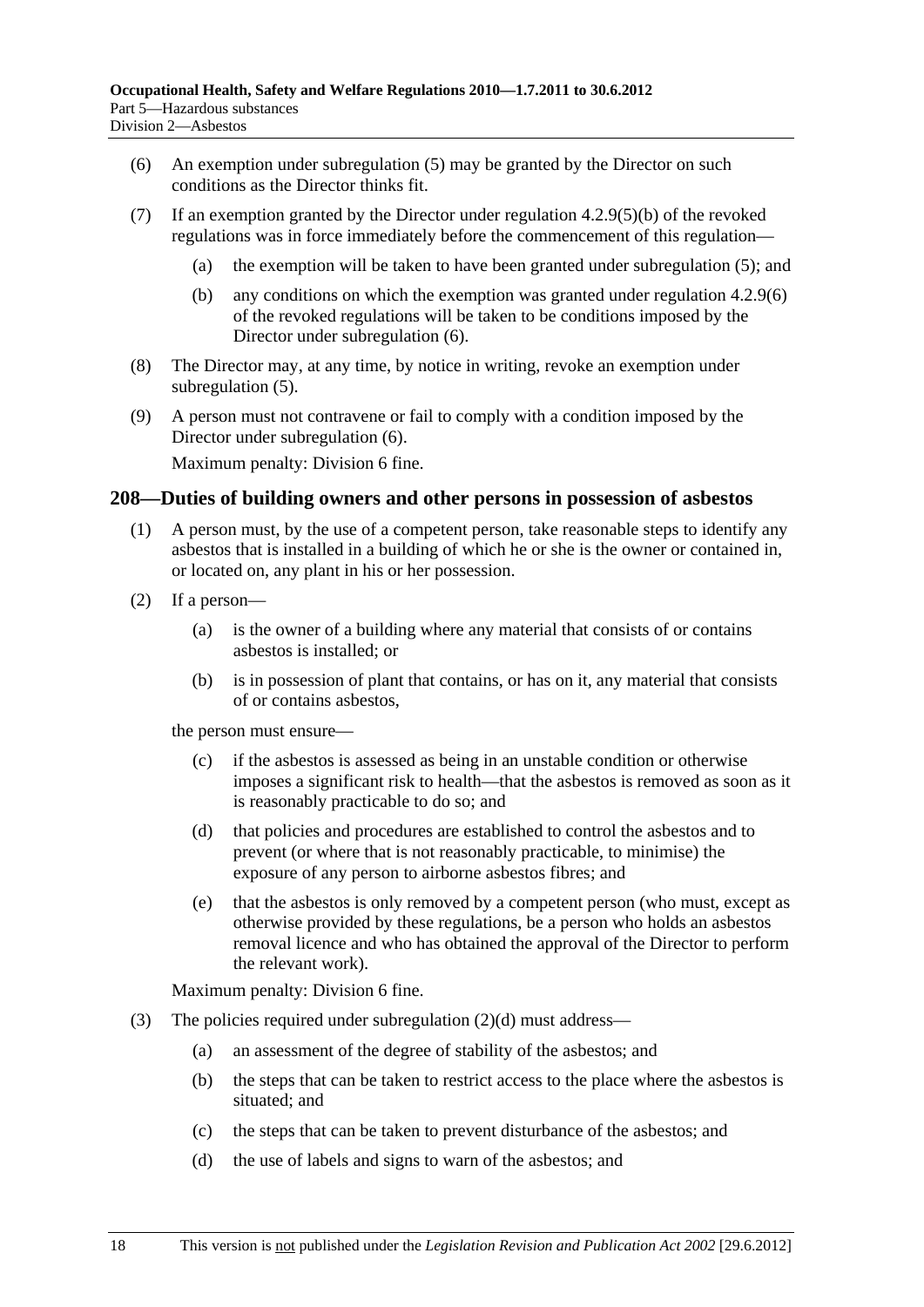- (e) regular inspections of the asbestos (at least annually) by a competent person; and
- (f) work practices in the vicinity of the asbestos.
- (4) A person to whom subregulation (2) applies must maintain an asbestos register identifying the type, condition and location of the asbestos.

- (5) If an asbestos register under subregulation (4) relates to asbestos installed in a building and the owner of the building is not the occupier of the building, the owner must ensure that—
	- (a) a copy of the register; and
	- (b) a copy of any alterations made to the register from time to time,

is supplied to the occupier of the building.

Maximum penalty: Division 7 fine.

- (6) A person who is required to maintain an asbestos register under subregulation (4), or who receives a copy of a register under subregulation (5), must present the register (or a copy of the register) for inspection when requested to do so by—
	- (a) an inspector; or
	- (b) a person authorised by the Director; or
	- (c) a person who, in the course of work, could come into contact with any material, or fibres from any material, required to be included in the register; or
	- (d) a health and safety representative, or a health and safety committee, that has any responsibility in relation to the performance of any work in the area of the asbestos.

Maximum penalty: Division 7 fine.

(7) This regulation does not apply in relation to asbestos in a private residence.

## **209—Personal safety**

- (1) A person who carries out asbestos work must, so far as is reasonable (but without derogating from any common law right)—
	- (a) use any equipment supplied for the safe handling of asbestos; and
	- (b) carry out the work in a manner that minimises the release of asbestos fibres into the air; and
	- (c) wear protective clothing and use respiratory protective equipment supplied to the person for the purposes of that work; and
	- (d) exercise due care to ensure that any protective clothing and respiratory protective equipment is in good condition; and
	- (e) practice a high standard of personal hygiene and make proper use of any decontamination facilities provided in relation to the performance of that work.

Maximum penalty: Division 7 fine.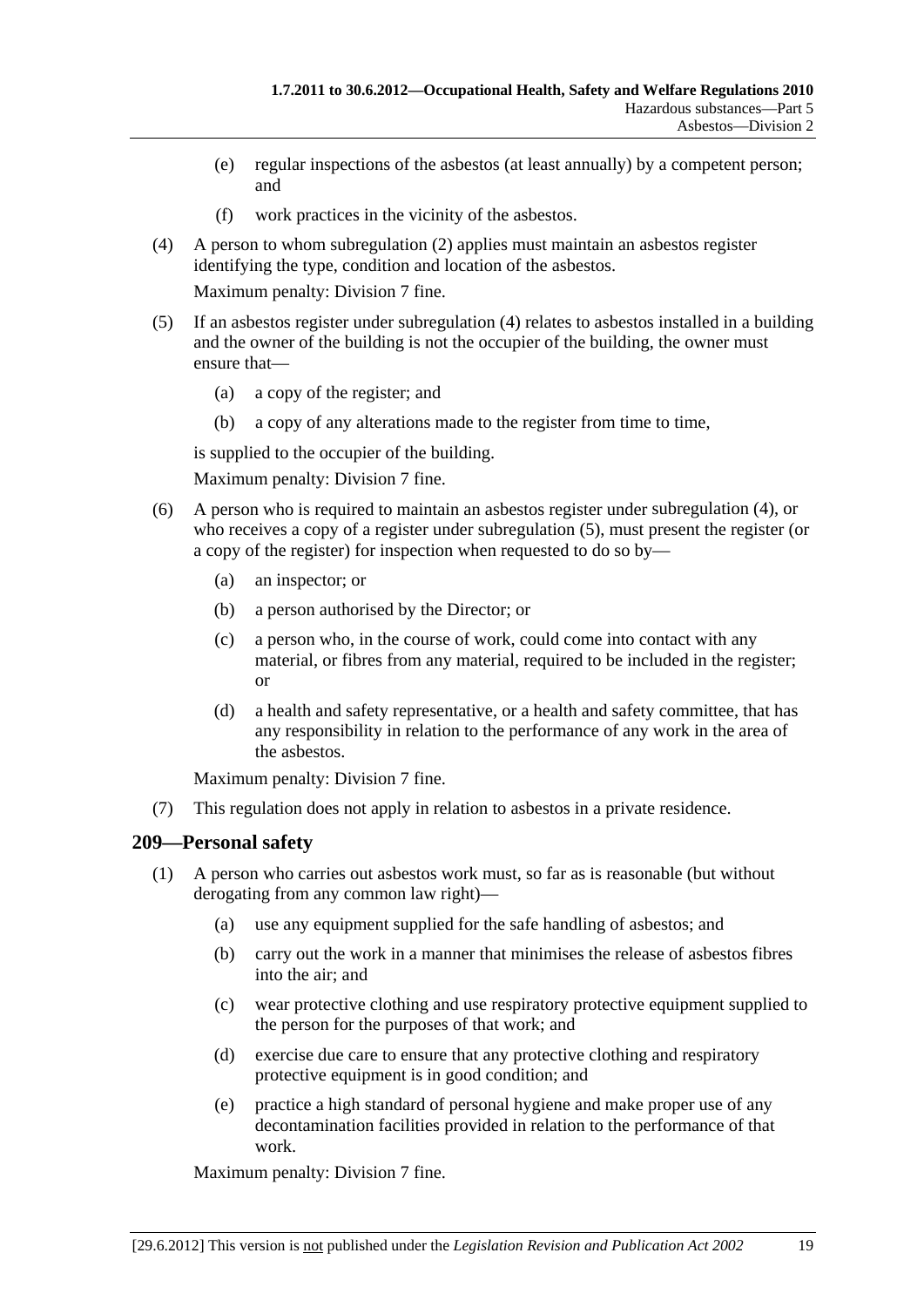(2) A person must not keep, prepare or consume any food or drink, or smoke, in the vicinity of a place where asbestos work is being carried out.

Maximum penalty: Division 7 fine.

 (3) A person must not take home any clothing or equipment that is contaminated with asbestos.

Maximum penalty: Division 7 fine.

#### **210—Special provisions relating to chrysotile asbestos**

- (1) Subject to this regulation, a prohibition under regulation 204 or 205 with respect to—
	- (a) the supply, use or handling of asbestos; or
	- (b) the supply or use of a product that consists of or contains asbestos; or
	- (c) the supply, use or installation of any material that consists of or contains asbestos,

does not apply in relation to chrysotile asbestos in a case prescribed for the purposes of this subregulation by subregulation (2).

- (2) For the purposes of subregulation (1), the following cases are prescribed:
	- (a) the use of a product or material that consists of or contains chrysotile where the product or material was fixed or installed in a building, structure, plant, ship, vehicle or aircraft before 1 January 2004 (but this paragraph does not allow the re-use of any such product or material if it is removed on or after 1 January 2004);
	- (b) the handling of any chrysotile, or of any product or material that contains chrysotile, for the purposes of its removal and disposal;
	- (c) the supply, use, handling or installation of chrysotile, or of any product or material that contains chrysotile, for, or in connection with—
		- (i) the display of an item in a museum or other historical display (including any work involving the preparation, maintenance, conservation or restoration of an item, or the dismantling of an item or of a display); or
		- (ii) research involving asbestos or asbestos-containing material; or
		- (iii) sampling or analysis involving asbestos or asbestos-containing material (or suspected asbestos or asbestos-containing material);
	- (d) the handling of chrysotile if it is encountered during mining or quarrying operations for a mineral other than asbestos;
	- (e) the supply, use, handling or installation of chrysotile, or of any product or material that contains chrysotile, under an exemption published by Safe Work Australia as part of a national strategy or program relating to the use of asbestos in Australia.

#### **Note—**

The following approved codes of practice under the Act are relevant to the subject-matter of this Division:

(a) NOHSC's *Code of Practice for the Safe Removal of Asbestos*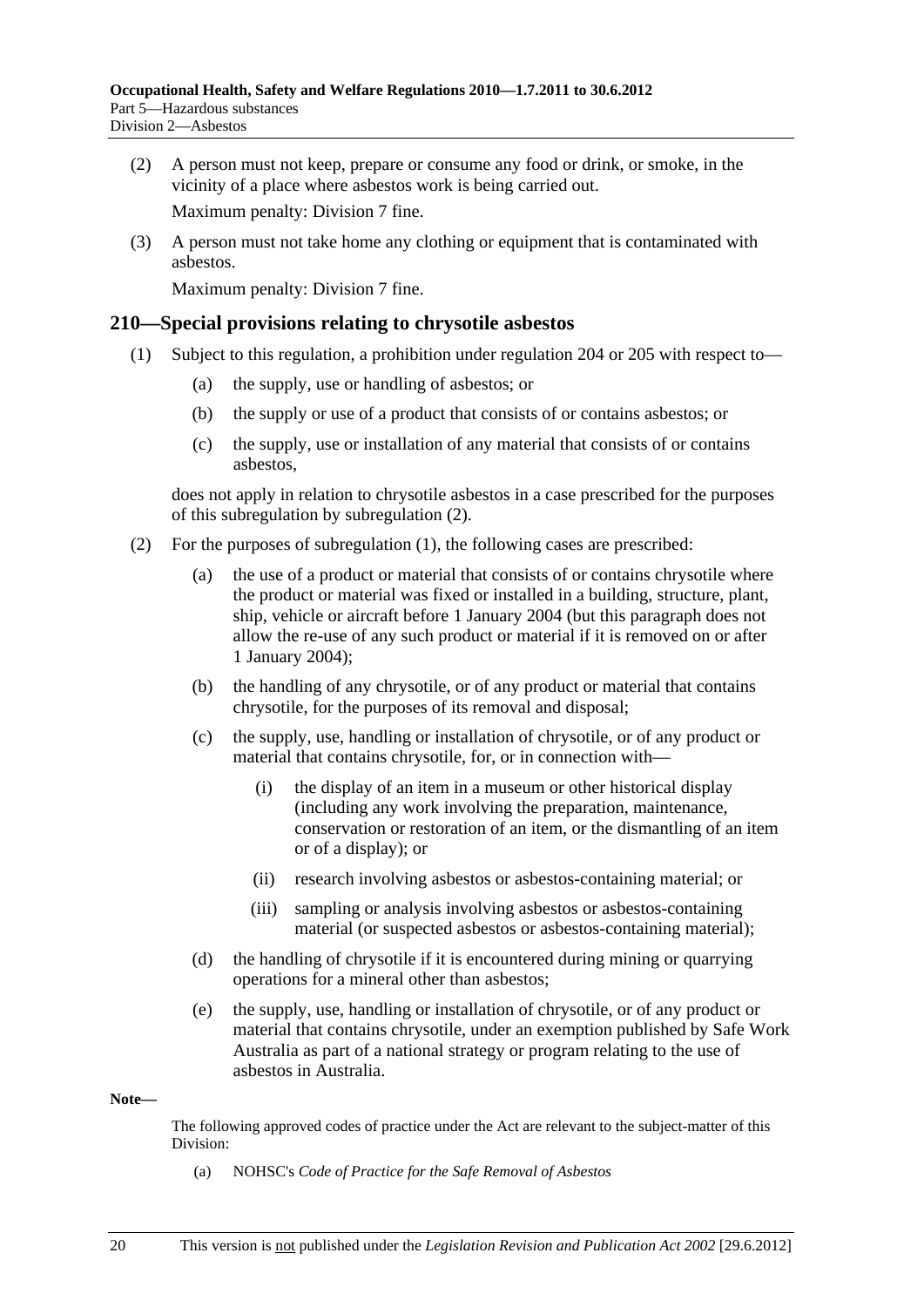- (b) NOHSC's *Code of Practice for the Management and Control of Asbestos in Workplaces*
- (c) *Guidance Note on the Membrane Filter Method for Estimating Airborne Asbestos Fibres* published by NOHSC

# **Division 3—Lead**

#### **211—Purpose**

The purpose of this Division is to ensure that any lead process is carried out so as to prevent risks to the health or safety of any person who is involved in the performance of the work, or who is in the vicinity of the work.

#### **212—Work area**

- (1) The floor (other than any sand bed) of a workroom in which a lead process is carried on must—
	- (a) be surfaced with smooth-faced concrete, or a similar material that is impervious to water; and
	- (b) be laid so as to enable liquids to drain from the floor into a suitable drainage system.
- (2) The walls of a workroom in which a lead process is carried on must be smooth-faced so as not to absorb or accumulate lead dust.
- (3) All floors, walls, rafters and other parts of buildings where a lead process is carried on must be kept, as far as possible, free from dust.
- (4) A person must not sweep dust from a lead processing area unless the part to be swept has been wetted with water so as to prevent dust from being raised (although this subregulation does not apply if the sweeping is carried out by a vacuum cleaner that does not permit the dust to escape into the air).
- (5) The floor of a lead processing area must be—
	- (a) thoroughly cleaned at least once daily with water; and
	- (b) kept damp (except in close proximity to lead melting pots, lead smelting furnaces and grid casting machines or pots).
- (6) The walls and ceiling or, where there is no ceiling, the interior parts of the roof, of a lead processing area must be kept clean by washing with water or by vacuum cleaning at regular intervals.

#### **213—Furniture and equipment**

- (1) A work bench at which any lead process is carried out must—
	- (a) have a smooth surface that is impervious to fluids; and
	- (b) be used solely for the carrying on of lead processes; and
	- (c) so far as is reasonably practicable, either be provided with raised edges and kept constantly wet and suitably drained, or have effective, adequate down-draught or cross-draught ventilation (and any such ventilation must effectively prevent the release of the dust and particles being removed into the atmosphere of the workplace).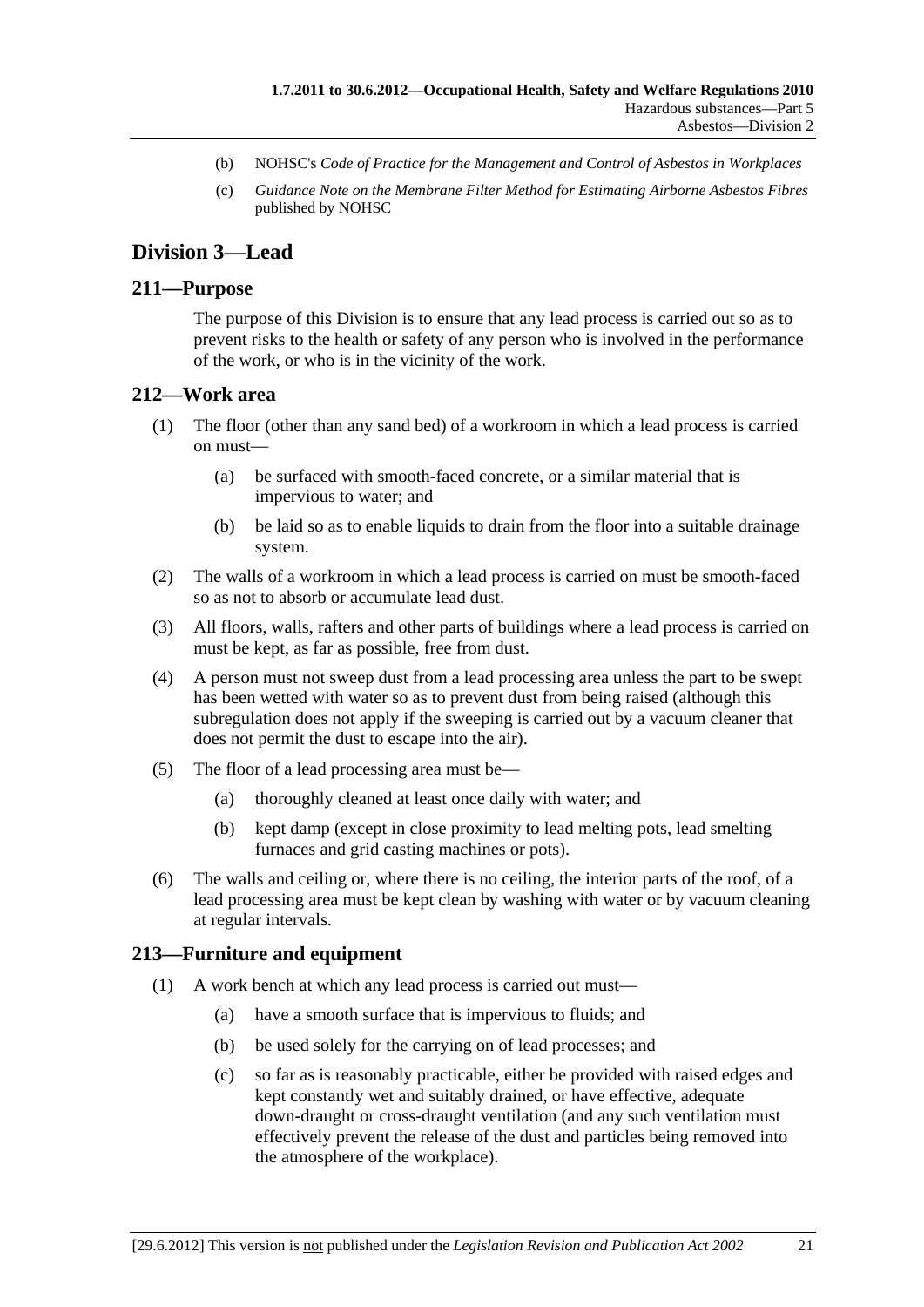- (2) A work bench at which any lead process is carried out must be maintained in a clean condition and thoroughly cleaned by washing with water or vacuum cleaning after the end of each shift or period of work.
- (3) The fittings, fixtures and furniture of a lead processing area must be kept clean.

# **214—Control of atmospheric contaminants**

- (1) The following processes must not be carried on unless an effective and adequate exhaust ventilation system is provided for the removal from the atmosphere of dust and fumes produced in the course of the process:
	- (a) the melting or smelting of lead or a lead compound at a temperature exceeding 450°C;
	- (b) the manipulation of any dry lead compound, unless carried on in an enclosed apparatus capable of preventing the escape of dust into the atmosphere;
	- (c) the buffing of lead or a lead compound;
	- (d) the group assembly of accumulator plates;
	- (e) the trimming, brushing, filing or other abrading or cutting of pasted accumulator plates.
- (2) An exhaust ventilation system provided in accordance with this regulation must ensure that dust or fume concentrations in the breathing zone of any person at work do not exceed the relevant exposure standards determined according to NOHSC's *Adopted National Exposure Standards for Atmospheric Contaminants in the Occupational Environment*.
- (3) Lead material, other than ingots or other pieces of metallic lead, must not be moved to, or placed in, a furnace or melting pot unless the lead material is—
	- (a) under an effective and adequate exhaust draught; or
	- (b) enclosed to prevent the escape of lead dust into the air in any place where work is performed.
- (4) If it is not reasonably practicable to comply with subregulation (3), lead material may be moved to a furnace by a person who is wearing a respiratory protective device in accordance with the relevant requirements of AS/NZS 1715 *Selection, use and maintenance of respiratory protective equipment* and AS/NZS 1716 *Respiratory protective devices*.
- (5) A dust forming lead compound for use or processing, or which has been produced, must be kept in a closed dust tight container.
- (6) Any dross, skimming or residue must be deposited and kept in a covered container and the lid of the container must only be removed when the container is being filled, emptied, or cleaned.

## **215—Amenities**

- (1) The following must be provided for the use of persons employed in a lead process at any workplace (in addition to the requirements of Part 2):
	- (a) a dining room—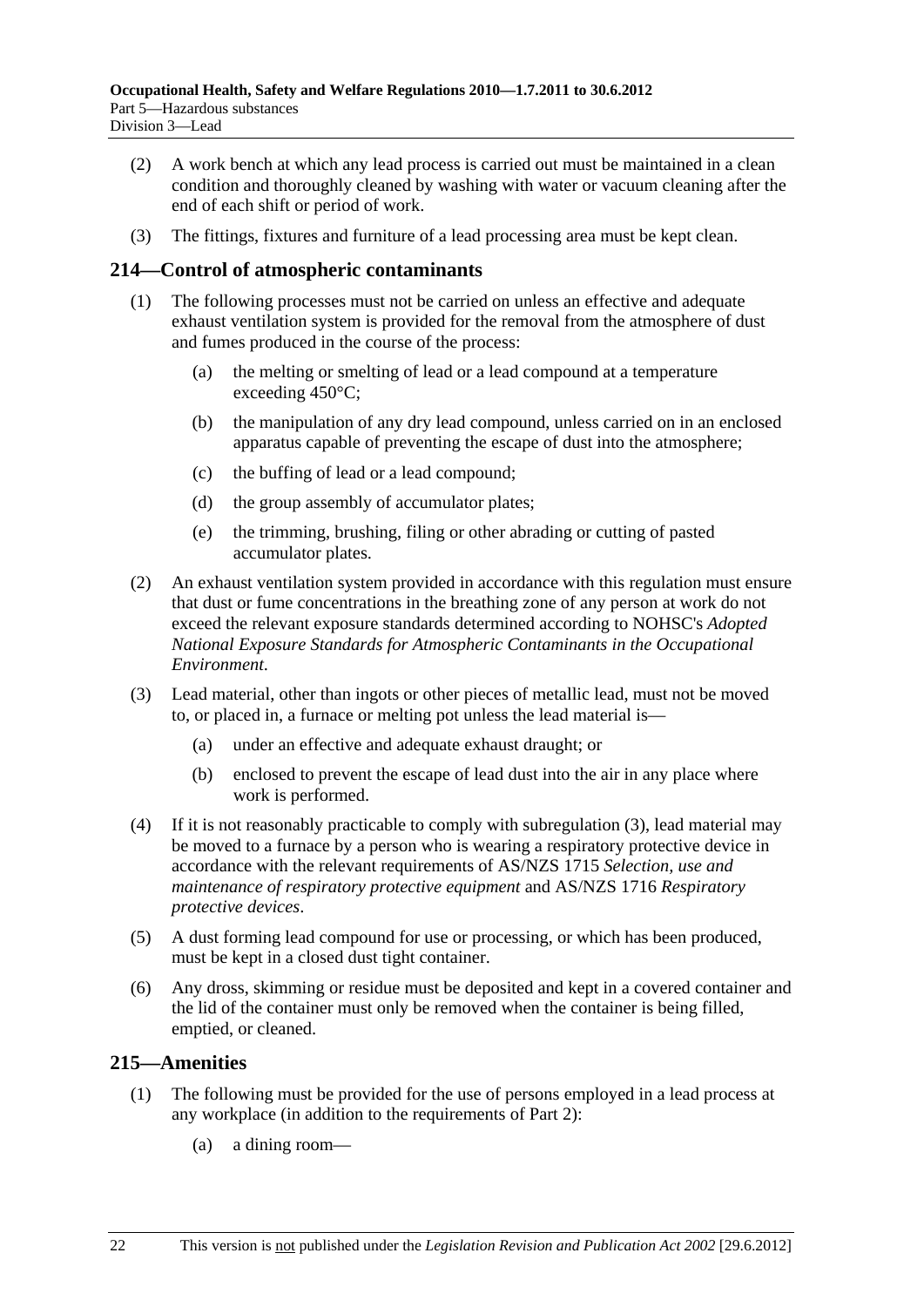- (i) that is constructed and situated to prevent entry of dust or fumes generated in any workroom; and
- (ii) that has no direct communication with any workroom; and
- (iii) that is used exclusively for the distribution and consumption of meals; and
- $(b)$
- (i) a change room for changing and depositing clothing worn to and from work; and
- (ii) a separate change room for depositing and changing work clothing; and
- (iii) washing facilities that are set up between the 2 change rooms.
- (2) The Director may exempt the occupier of a workplace from the requirements that 2 change rooms be supplied under subregulation (1)(b) if the Director is satisfied that 1 change room with adequate facilities is available.

## **216—Safe procedures**

- (1) A person must not keep, prepare or consume any food or drink, or smoke, in a place where a lead process is carried on.
- (2) A person leaving a workroom in which a lead process is carried on must not enter a dining room or consume any food until the person has—
	- (a) taken off his or her work clothing and placed it in the place provided for their storage; and
	- (b) thoroughly washed and dried his or her hands and face.

## **217—Personal protective equipment**

- (1) A person who is employed in a lead process at a workplace must be provided with, and use—
	- (a) a sufficient supply of work clothing; and
	- (b) a washable apron of waterproof material; and
	- (c) if a person is employed in a wet process—suitable footwear; and
	- (d) if a person is employed in work where there is any reasonable likelihood of contact between the skin of his or her hands and lead or any lead compound—suitable gloves; and
	- (e) if there is a risk of any dust or fumes of lead or a lead compound being present in the atmosphere breathed by a person—a head covering and a suitable respiratory protective device.
- (2) An employer must ensure that a hood, helmet, face piece or mouth piece of a respiratory protective device provided under subregulation (1) is thoroughly cleaned, disinfected and checked before use (unless the person who last used the respiratory protective device is the person who is next using it).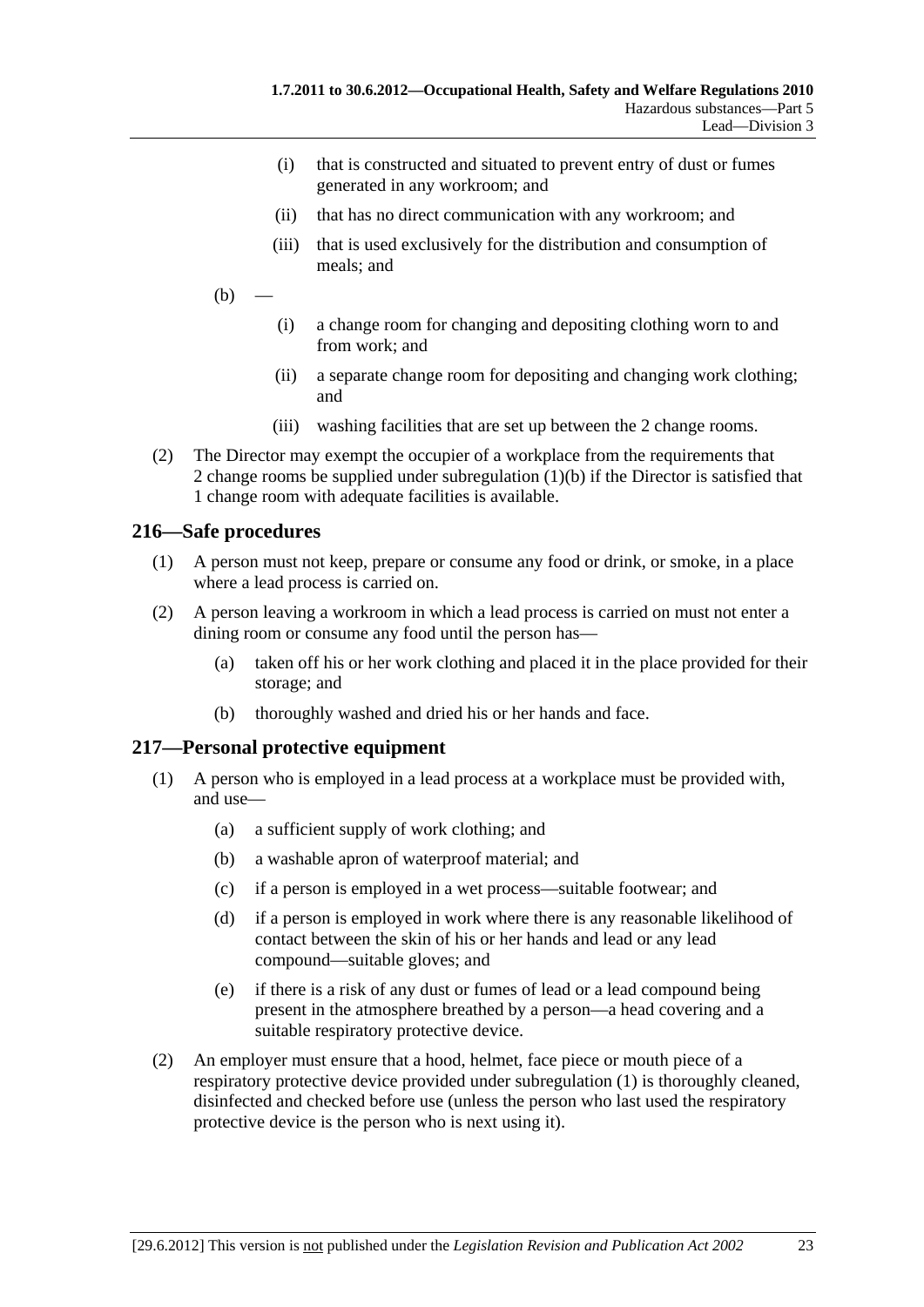(3) Any overalls provided in accordance with this regulation that are used on work requiring contact with lead dust or lead dross must be properly laundered at least once a week.

#### **Note—**

The following standards are approved codes of practice under the Act and are relevant to the subject-matter of this Division:

- (a) AS/NZS 1336 *Recommended practices for occupational eye protection*
- (b) AS/NZS 1715 *Selection, use and maintenance of respiratory protective equipment*
- (c) AS/NZS 1716 *Respiratory protective devices*
- (d) AS/NZS 2161 *Occupational protective gloves (Parts 2 to 5)*
- (e) AS/NZS 2210 *Occupational protective footwear (Parts 2 to 9)*

# **Division 4—Synthetic mineral fibres**

#### **218—Purpose**

The purpose of this Division is to minimise risks to health caused by exposure to synthetic mineral fibres in the workplace.

#### **219—Exposure standards**

- (1) If synthetic mineral fibres are used or encountered in the workplace, steps must be taken to ensure, so far as is reasonably practicable, that exposure to, or contact with, the fibres is controlled so as to eliminate or minimise any risk to health.
- (2) Without limiting the operation of subregulation (1), a person at work must not be exposed to airborne synthetic mineral fibres in excess of the relevant exposure standards determined according to NOHSC's *Adopted National Exposure Standards for Atmospheric Contaminants in the Occupational Environment*.
- (3) The amount of airborne synthetic mineral fibres to which a person is exposed will be taken to be the Time Weighted Average concentration of those fibres, as measured in accordance with—
	- (a) in the case of respirable fibre—the *Guidance Note on the Membrane Filter Method for the Estimation of Airborne Synthetic Mineral Fibres* published by NOHSC;
	- (b) in the case of inspirable fibrous dust—AS/NZS 3640 *Workplace atmospheres - Method for sampling and gravimetric determination of inhalable dust*.

**Note—** 

The SA Occupational Health and Safety Commission—Approved *Code of Practice for the Safe Use of Synthetic Mineral Fibres* is relevant to the subject-matter of this Division.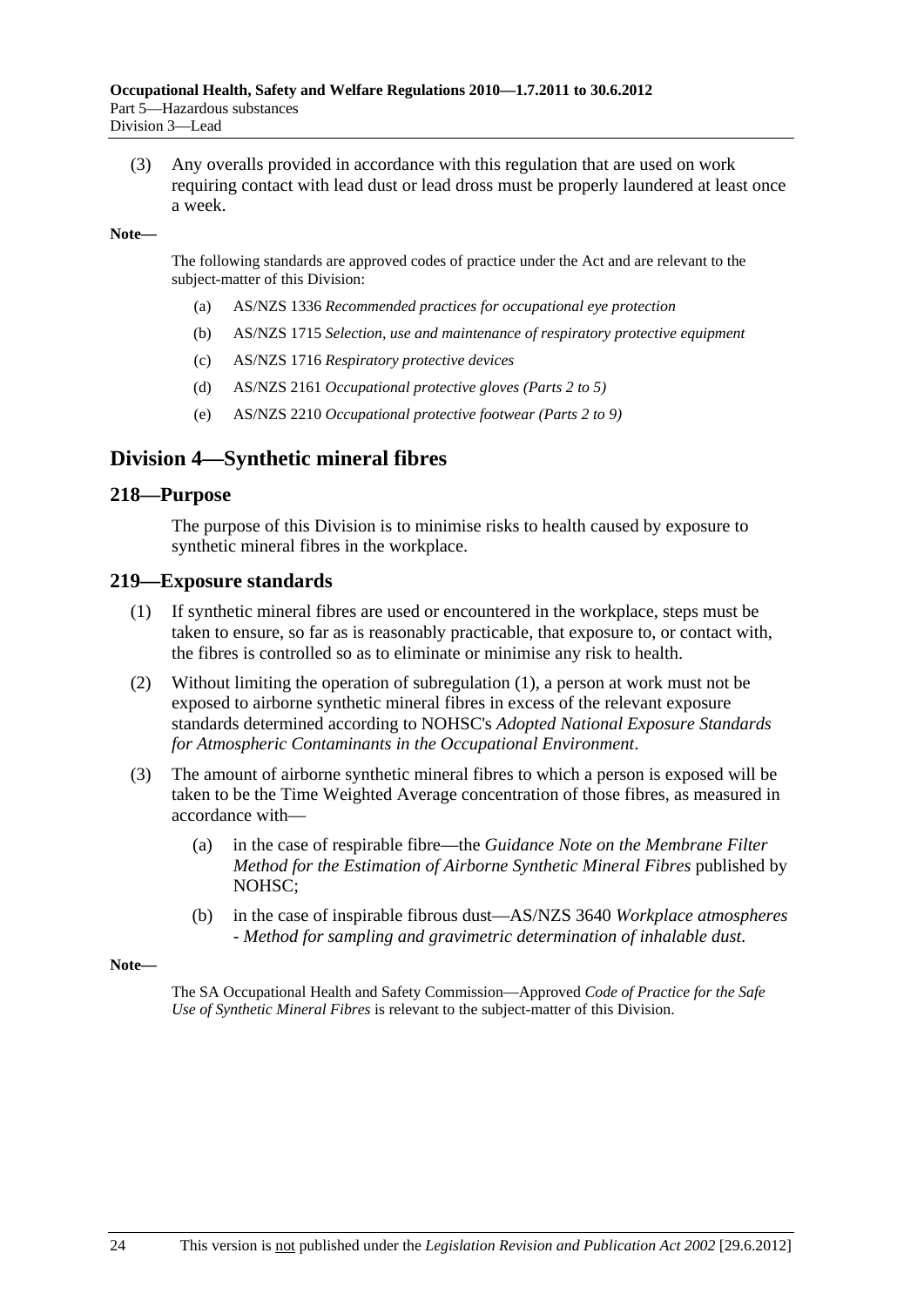# **Part 6—Hazardous work**

# **Division 1—Abrasive blasting**

# **220—Purpose**

The purpose of this Division is to ensure that work involving abrasive blasting is carried on so as to eliminate or minimise risks to the health or safety of any person who is involved in the performance of the work, or who is in the vicinity of the work.

# **221—Prohibited operations**

Abrasive blasting must not be carried on outside an abrasive blasting chamber or cabinet unless the item to be blasted—

- (a) is permanently fixed to a building or structure, or forms part of a fixed structure; or
- (b) weighs more than 25 tonnes; or
- (c) is of dimensions that would prevent the item being moved into a blasting chamber measuring not more than 300 cubic metres (except where a larger blasting chamber is available and it is reasonably practicable to move the object into the chamber); or
- (d) is in an isolated location and there is no risk to a person who is not involved in the performance of the work.

# **222—Abrasive blasting equipment**

Equipment used in abrasive blasting must—

- (a) have a positive, fast acting mechanism or system, operated under the direct control of the nozzle operator, that prevents the flow of abrasive material when the mechanism or system is activated or the abrasive blasting nozzle is released in an emergency; and
- (b) be fitted with hose whip checks, hose coupling safety locks, or both; and
- (c) in the case of equipment used for dry abrasive blasting, have an efficient means for the discharge of static electricity from the abrasive blasting nozzle; and
- (d) in the case of equipment used for wet abrasive blasting, have a device that ensures that the equipment always provides a water flow rate sufficient to prevent dust.

# **223—Blasting chambers and cabinets**

- (1) A blasting chamber or blasting cabinet must—
	- (a) be constructed of hard wearing, non-combustible materials; and
	- (b) be designed—
		- (i) to prevent the escape of dust; and
		- (ii) to minimise internal projections on which dust may settle; and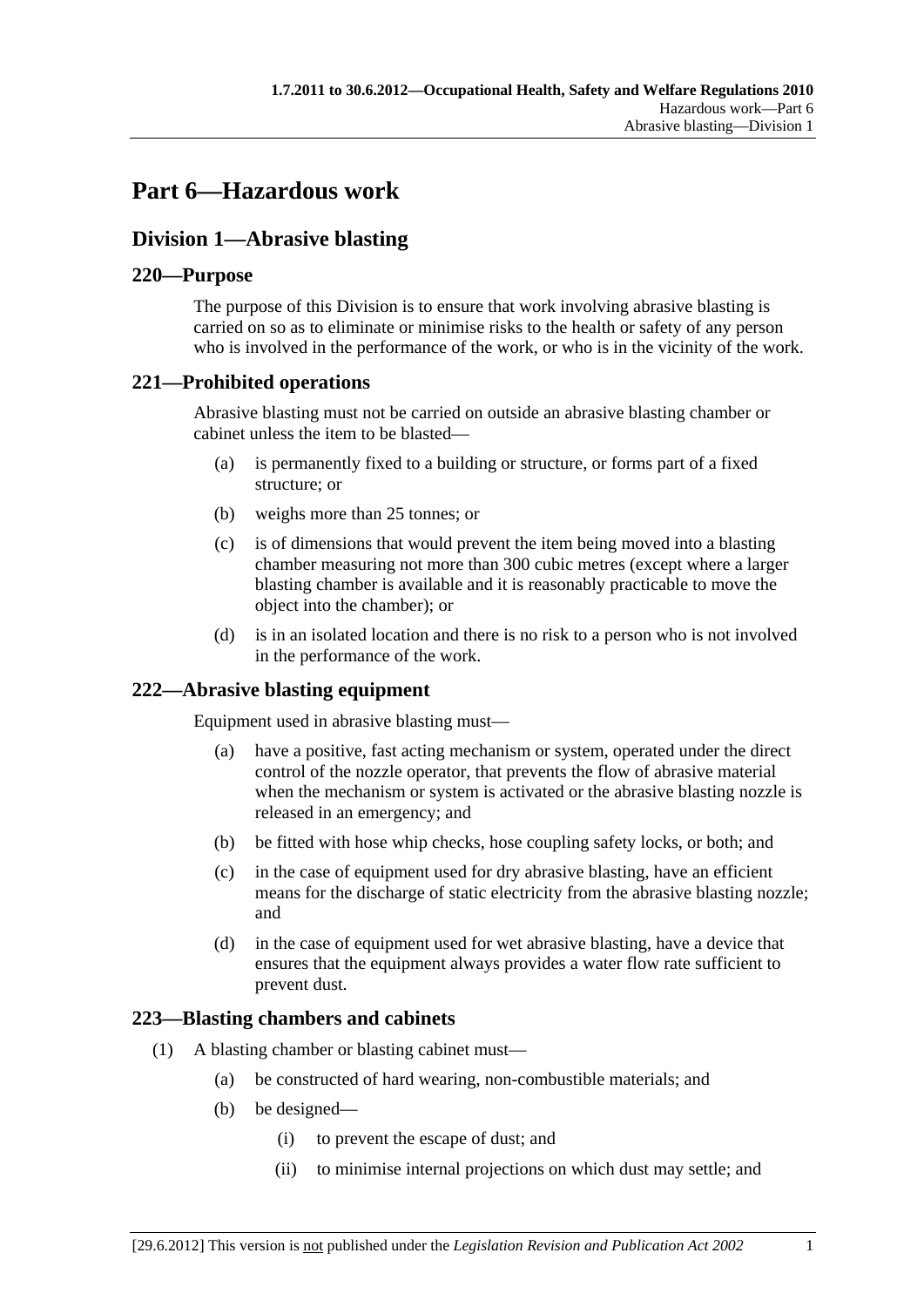- (c) in the case of a blasting chamber, be provided with a door for an emergency exit that is positioned at the furthermost position in the chamber from the primary entrance.
- (2) Any window or inspection port in a blasting chamber or cabinet must
	- be made of toughened safety glass, laminated safety glass or safety wired glass manufactured to the requirements of sections 2, 3, 4 and 5 of AS 2208 *Safety glazing materials in buildings*; and
	- (b) be fixed in a metal sash; and
	- (c) be maintained so as to permit the effective inspection of operations.
- (3) A blasting chamber, and, if appropriate, a blasting cabinet must—
	- (a) be luminated to at least 200 lux, measured on a horizontal plane situated 1 metre above the floor; and
	- (b) be equipped with an electrical installation that conforms to the relevant requirements of—
		- (i) AS 1076.7 *Code of practice for selection, installation and maintenance of electrical apparatus and associated equipment for use in explosive atmospheres (other than mining applications) - Apparatus with type of protection 'n' - Non-sparking apparatus*; and
		- (ii) AS 2381 *Electrical Equipment for explosive gas atmospheres— Selection, installation and maintenance*; and
		- (iii) AS/NZS 3000 *Electrical installations (known as the Australian/New Zealand Wiring Rules), (hazardous areas - explosive gas or combustible dusts)*; and
	- (c) have an efficient ventilation system.
- (4) A ventilation system provided for the purposes of subregulation  $(3)(c)$  must—
	- (a) be constructed and maintained so that extracted air is passed through a filtering or cleaning device that removes airborne contaminants before discharge; and
	- (b) in the case of a down-draught air flow blasting chamber, produce a minimum air velocity of 0.3 linear metres per second; and
	- (c) in the case of a cross-draught air flow blasting chamber, produce a minimum air velocity of 0.4 linear metres per second in the direction of extraction; and
	- (d) be equipped with ducts that are fitted with inspection ports and cleaning ports at places where dust might be reasonably expected to accumulate.

## **224—Safety and maintenance**

- (1) A ventilation system in a blasting chamber or blasting cabinet must be kept in continuous operation—
	- (a) wherever abrasive blasting is carried out within the chamber or cabinet, and for a minimum period of 5 minutes after the abrasive blasting has ceased; or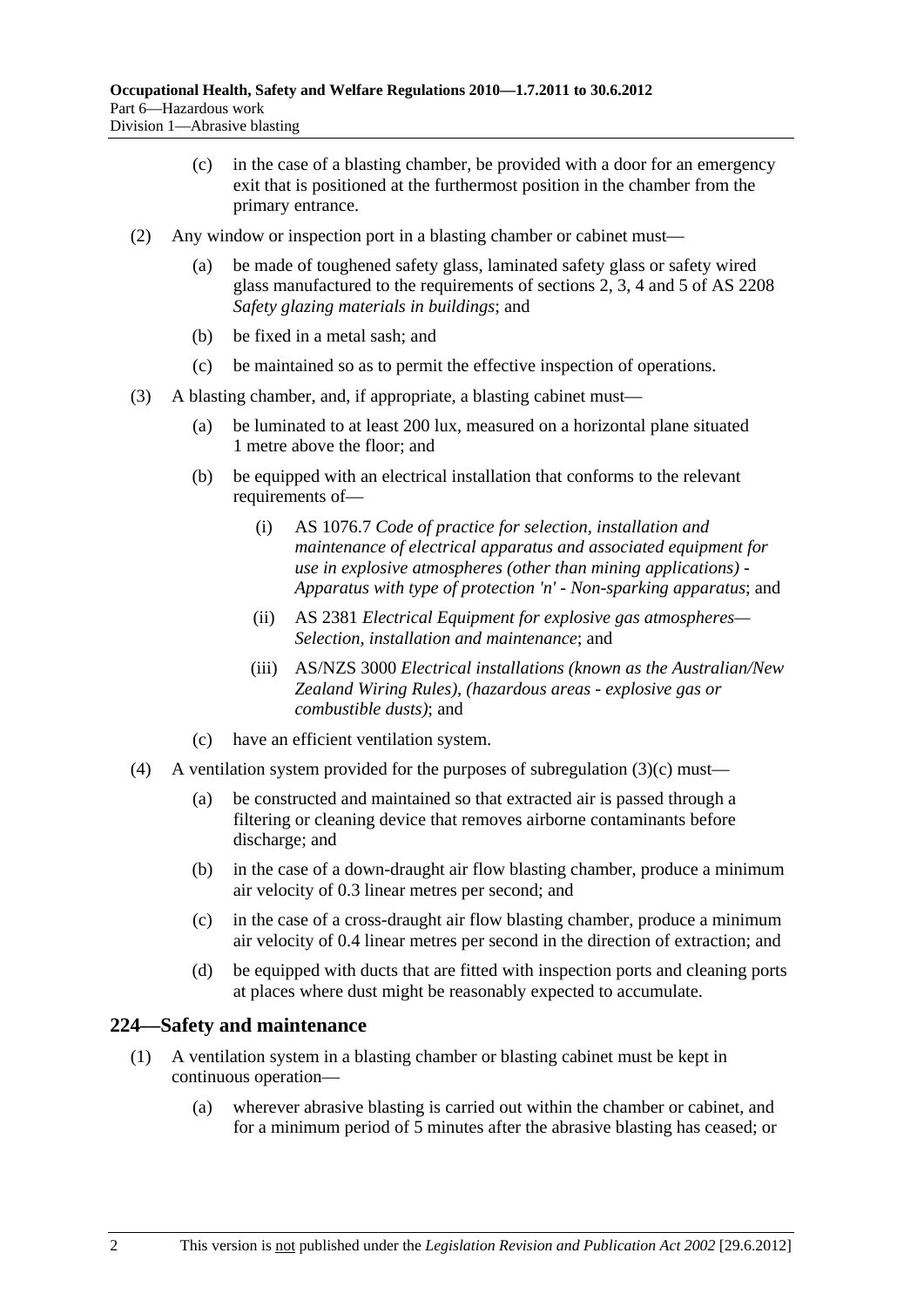- (b) wherever cleaning, maintenance or repair is carried out on the chamber or cabinet, except where the operation of the ventilation system may create a hazard (in which case effective alternative means of ventilation may be provided).
- (2) Every door of a blasting chamber or blasting cabinet must be kept closed when abrasive blasting is occurring.
- (3) Every door of a blasting chamber or blasting cabinet, other than a door that is opened as part of an automatic process for the conveying of articles into or out of the enclosure, must be interlocked to prevent blasting from taking place in the enclosure while a door is open.
- (4) Every blasting chamber, blasting cabinet, ventilating system duct, filtering or cleaning device, item of abrasive blasting equipment and item of personal protective equipment must be inspected by a competent person at least once in every 3 months.
- (5) A person who makes an inspection under subregulation (4) must—
	- (a) no later than 1 day after the day on which the inspection is concluded, furnish any relevant employer with a written report that—
		- (i) lists the components that were inspected; and
		- (ii) gives details of the results of the inspection of each component; and
		- (iii) makes any necessary recommendation for the maintenance or replacement of any components; and
	- (b) if immediate repair or replacement is necessary, immediately furnish any relevant employer with an oral report.
- (6) An employer must retain a written report under subregulation (5) for at least 5 years from the date of the report.
- (7) If an employer receives an oral report under subregulation (5), the employer must ensure that abrasive blasting does not occur until the necessary repair or replacement is undertaken.

# **225—Abrasive blasting outside blasting chamber or cabinet**

If abrasive blasting is carried out other than in a blasting chamber or blasting cabinet, reasonable steps must be taken to ensure—

- (a) that no siliceous or toxic dust from the process comes into contact with any person; and
- (b) where practicable, that all siliceous and toxic dust is contained in an area that will substantially reduce the incidence of airborne dust; and
- (c) if the abrasive blasting is carried out near a public place, that any abrasive overspray is trapped to prevent general pollution of the air; and
- (d) that any residue from the blasting is cleaned from all surfaces, as soon as practicable after cessation of the process, in a manner that prevents the risk of inhalation of siliceous or toxic dusts.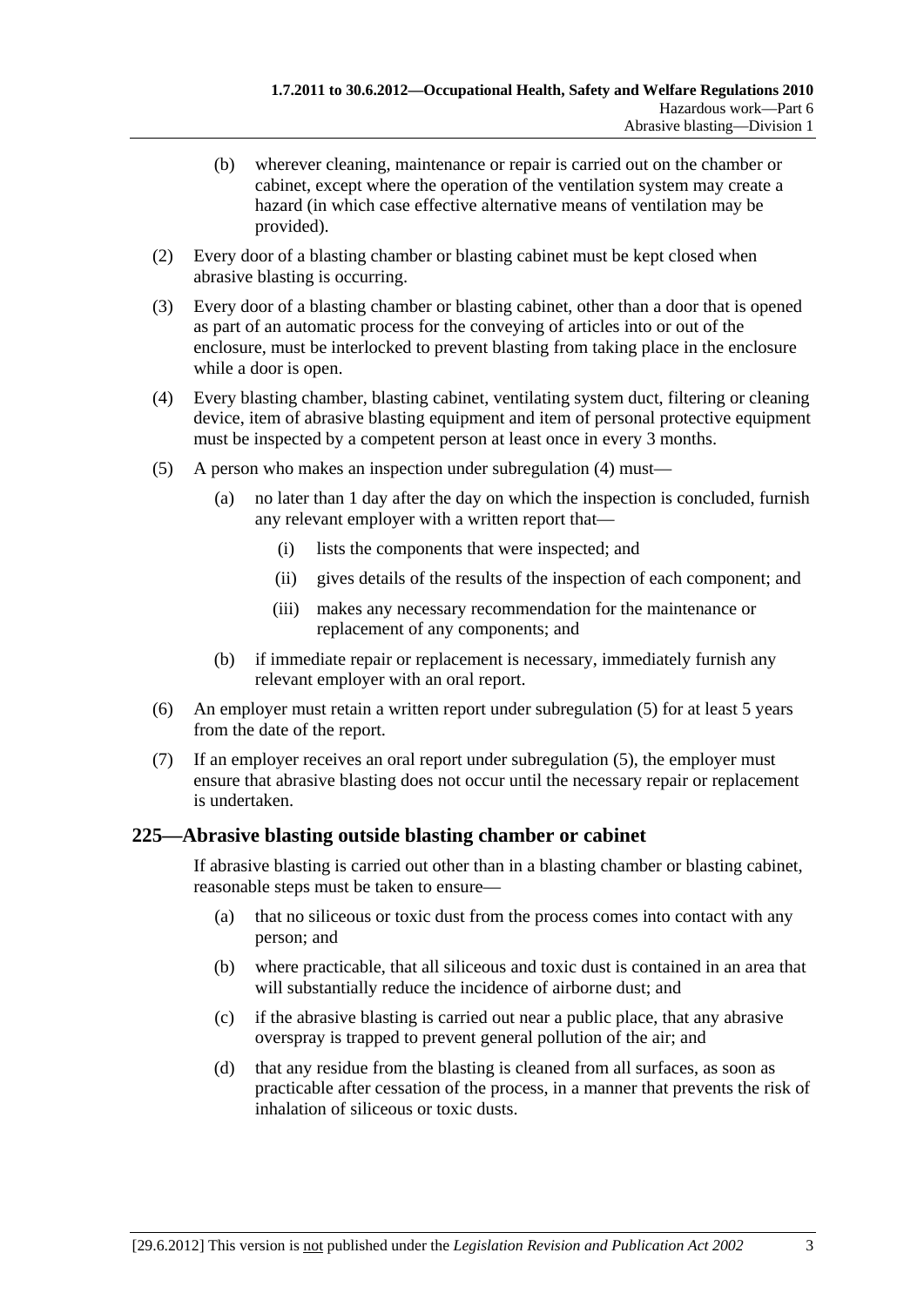#### **226—Personal protective equipment and washing facilities**

- (1) A person who performs any abrasive blasting work (or assists in the performance of that work), other than in a blasting cabinet, must be provided with and use—
	- (a) an airline respirator of the hood or helmet type fitted with—
		- (i) an inner bib; and
		- (ii) a shoulder cape, jacket or protective suit; and
	- (b) skin and foot protection to the extent that adequate protection has not been provided under paragraph (a).
- (2) Abrasive blasting work will be taken to be work that requires the provision of showers in accordance with regulation  $33(4)(a)(ii)$ .

#### **Note—**

The following standards are approved codes of practice under the Act and are relevant to the subject-matter of this Division:

- (a) AS/NZS 1336 *Recommended practices for occupational eye protection*
- (b) AS/NZS 1338.1 *Filters for protection against radiation generated in welding and allied operations*
- (c) AS/NZS 1338.2 *Filters for protection against ultraviolet radiation*
- (d) AS/NZS 1338.3 *Filters for protection against infrared radiation*
- (e) AS/NZS 1715 *Selection, use and maintenance of respiratory protective equipment*
- (f) AS/NZS 1716 *Respiratory protective devices*
- (g) AS/NZS 1801 *Occupational protective helmets*
- (h) AS/NZS 1891 *Industrial fall-arrest systems and devices*
- (i) AS/NZS 1891.4 *Industrial fall-arrest systems and devices Selection, use and maintenance*
- (j) AS/NZS 2161 *Occupational protective gloves (Parts 2 to 5)*
- (k) AS/NZS 2210 *Occupational protective footwear (Parts 2 to 9)*

# **Division 2—Demolition**

#### **227—Preliminary**

- (1) The purpose of this Division is to ensure that demolition work is carried out so as to eliminate or minimise risks to the health or safety of any person who carries out that work, or who is in the vicinity of that work.
- (2) A reference in this Division to the height or number of storeys of a building or structure (or of a part of a building or structure) is a reference to the height or number of storeys above ground level at the point where the height is to be measured or the number of storeys ascertained.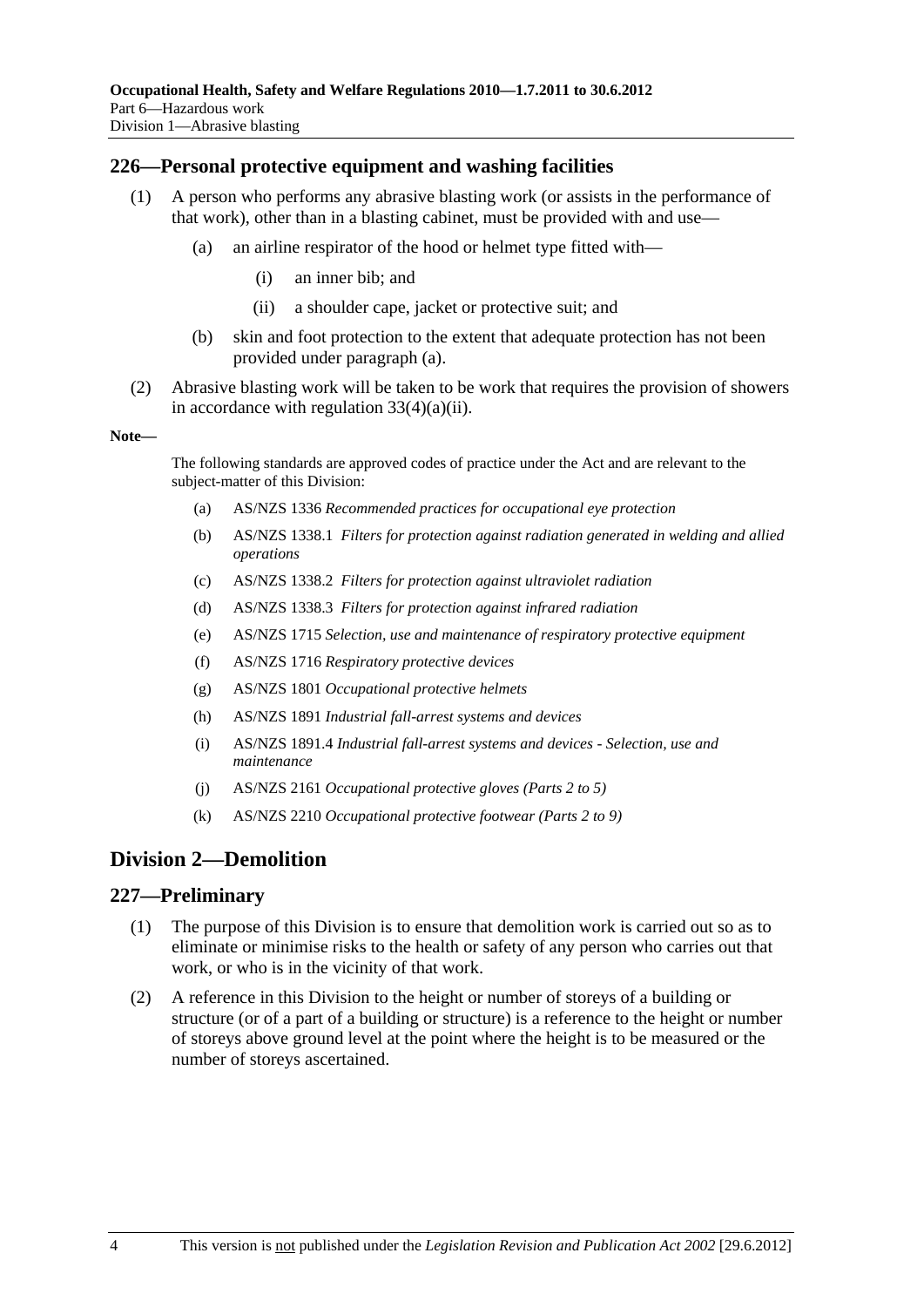#### **228—Risk assessment and control**

- (1) Before the commencement of any demolition work, an employer must ensure—
	- (a) that an assessment of the risks associated with the building or structure to be demolished, and the site, is carried out by a person competent in all phases of demolition work; and
	- (b) that a work plan is prepared and documented, and maintained as a record until the demolition work is completed; and
	- (c) that all practicable steps are taken to prevent risks to the health or safety of any person in the performance of the demolition work, or in the vicinity of that work.
- (2) In addition to the assessment and control measures carried out under subregulation (1), an employer must ensure that risks associated with—
	- (a) the type and location of utility services contained within the building or structure, or underground; and
	- (b) the location, condition and extent of any—
		- (i) dangerous materials (such as glazing); and
		- (ii) hazardous substances; and
	- (c) underground storage tanks,

are assessed and controlled by removal or disconnection (as appropriate) before the commencement of the demolition work.

## **229—Prevention of access and warning notices**

The following provisions apply at all times during the performance of demolition work:

- (a) any area where a person could be injured by falling or rebounding material must be fenced or barricaded so as to prevent persons from entering the area;
- (b) all exterior wall openings of the building or structure being demolished must be barricaded to a height of at least 1 metre above floor level so as to prevent persons from passing through them, other than—
	- (i) openings on the storey on which demolition work is being carried out; and
	- (ii) openings that are used for access or egress in connection with the work;
- (c) all roads, paths and other means of access to the site of the work must be closed off, other than when in use in connection with the work;
- (d) clearly visible warning signs complying with the relevant requirements of AS 1319 *Safety signs for the occupational environment*, that clearly warn persons—
	- (i) that demolition work is in progress; and
	- (ii) that unauthorised persons are not permitted on the site,

must be exhibited at all points of access to the site of the demolition work;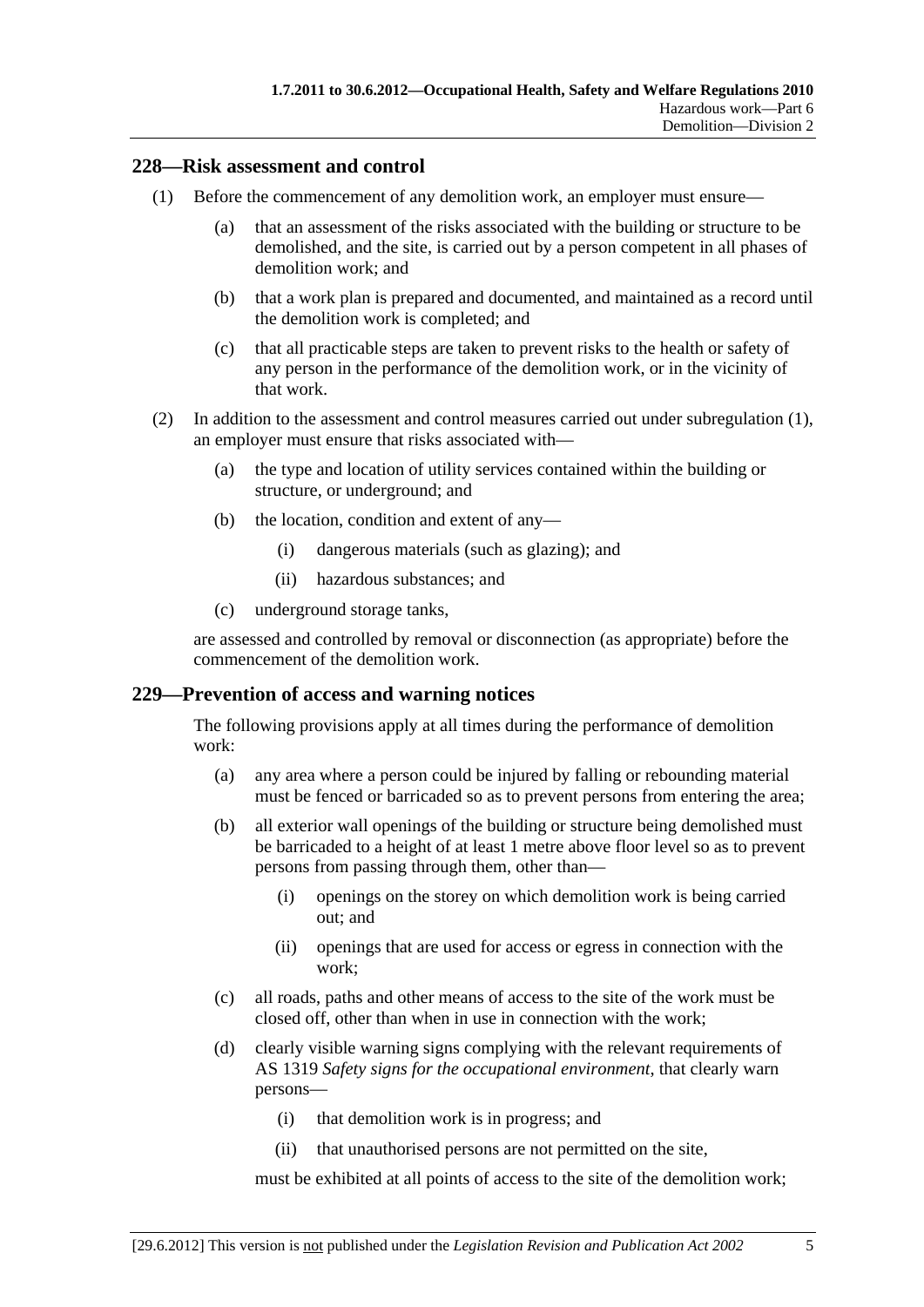- (e) all practicable steps must be taken to ensure that no person enters or remains on the site unless the person is—
	- (i) engaged in the performance of the work; or
	- (ii) authorised to enter the site for a purpose connected with the performance of the work; or
	- (iii) entitled under an Act to enter or be present at the site.

#### **230—Overhead protection**

If in the performance of demolition work—

- (a) a person must work below another; or
- (b) there is a risk that a person could be injured by an object falling from above,

overhead protection must, where practicable, be provided in order to prevent the risk of injury.

## **231—Working on or from fragile material**

- (1) A person must not carry out demolition work from a place where the person is only supported by a roof, a surface that consists of asbestos cement, or some other surface that consists of fragile or brittle material.
- (2) Demolition work on or above a roof or other surface of a kind referred to in subregulation (1) must be carried out from a scaffold or other working platform that is located and constructed so as to allow the work to be performed safely and conveniently.

#### **232—Use of existing stairs for access**

If the stairs of a building or structure that is being demolished are used or liable to be used as a means of access to a workplace, the stairs, together with any landings and stair railings, must be kept in place, in a safe condition, and free from debris or other materials.

## **233—Emergency measures in event of instability**

If a building or structure becomes unstable during, or as a result of, demolition work and there is a danger that its collapse could injure a person—

- (a) all practicable steps must be taken to prevent a collapse and to prevent persons from being injured by a collapse should it occur; and
- (b) where a person could be injured in a public place, or in any place not under the occupation or control of the person undertaking the demolition work, an inspector must be immediately informed (by telephone or otherwise) of the danger of a collapse.

## **234—Protection of persons in public places**

 (1) This regulation does not apply if demolition work is carried out wholly within the perimeter walls of the building or structure and the demolished material is prevented from falling or rebounding outside those walls.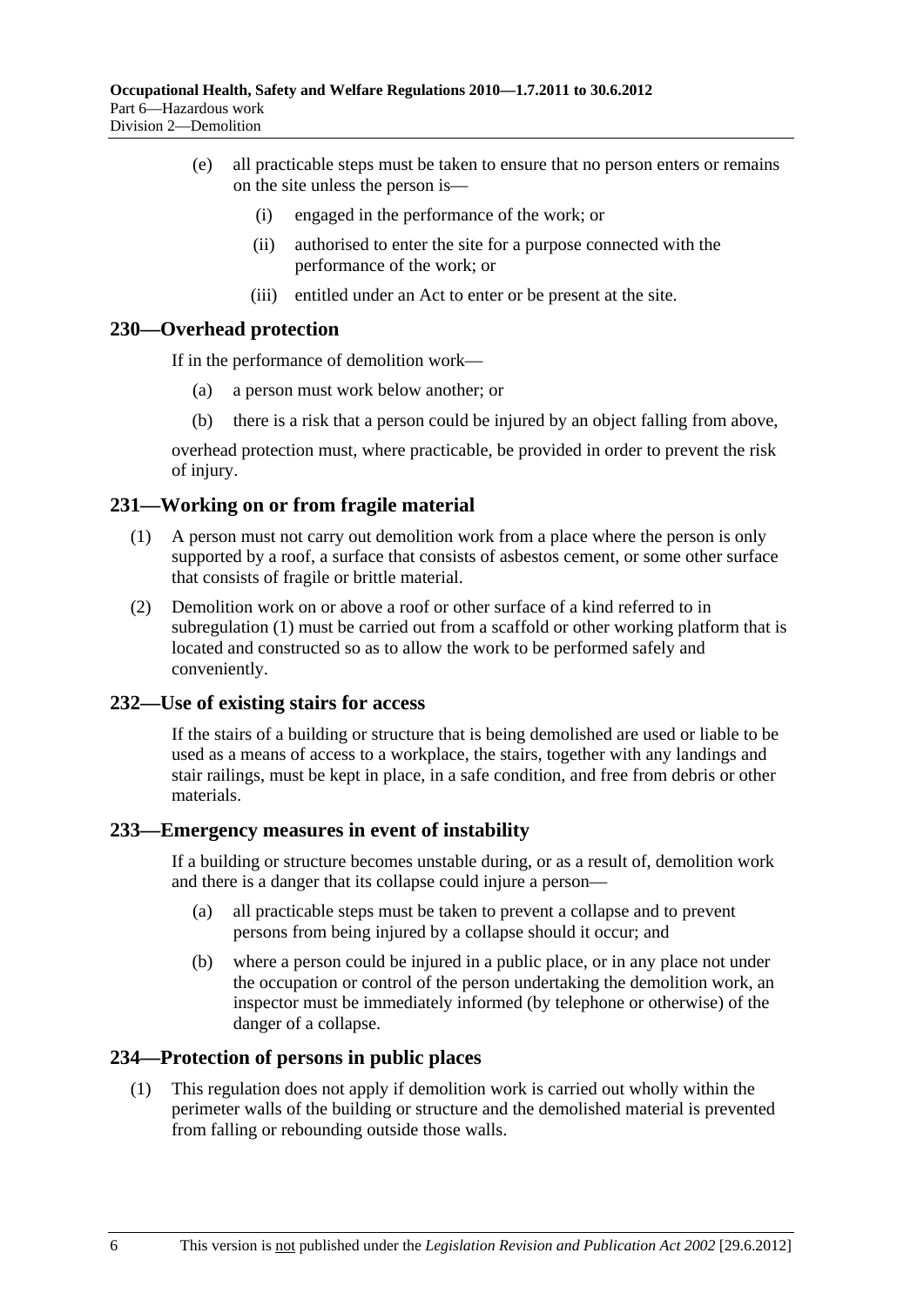- (2) If a building or structure to be demolished (or, where part of a building or structure is to be demolished, that part) is less than 4 metres from a boundary that adjoins a public place and is more than 8 metres in height, then—
	- (a) an overhead protective structure; and
	- (b) a hoarding; and
	- (c) heavy duty scaffolding,

must be erected for the protection of persons who are or may be in the public place.

- (3) The heavy duty scaffolding must—
	- (a) comply with the requirements of Part 3 Division 2; and
	- (b) be effectively enclosed on the outer faces and ends for its full height with steel wire mesh that complies with the following requirements:
		- (i) the mesh must have a diameter of at least 1.4 millimetres and an aperture not greater than 25 millimetres;
		- (ii) the mesh must be securely fixed to the scaffolding at not more than 2 metres centres where the mesh is placed vertically and not more than 2.4 metres centres where the mesh is placed horizontally;
		- (iii) the edges of the mesh must overlap to a minimum of 100 millimetres;
		- (iv) if there is a horizontal lap, the upper rim of mesh must overlap the inner face of the lower mesh.

# **235—Approval to carry out certain demolition work**

- (1) If it is proposed to—
	- (a) use explosives on a demolition site; or
	- (b) demolish a building or structure using mechanical equipment that needs to be supported by any part of the building or structure,

the demolition must not be commenced before a proposed demolition work plan has been submitted to the Director, and the Director has given approval to the commencement of the work (and the Director may attach conditions to any such approval).

 (2) A person must not contravene or fail to comply with a condition imposed by the Director under subregulation (1).

Maximum penalty: Division 6 fine.

#### **Note—**

The following standards are approved codes of practice under the Act and are relevant to the subject-matter of this Division:

- (a) AS 2601 *The demolition of structures*
- (b) AS/NZS 3012 *Electrical installations-construction and demolition sites*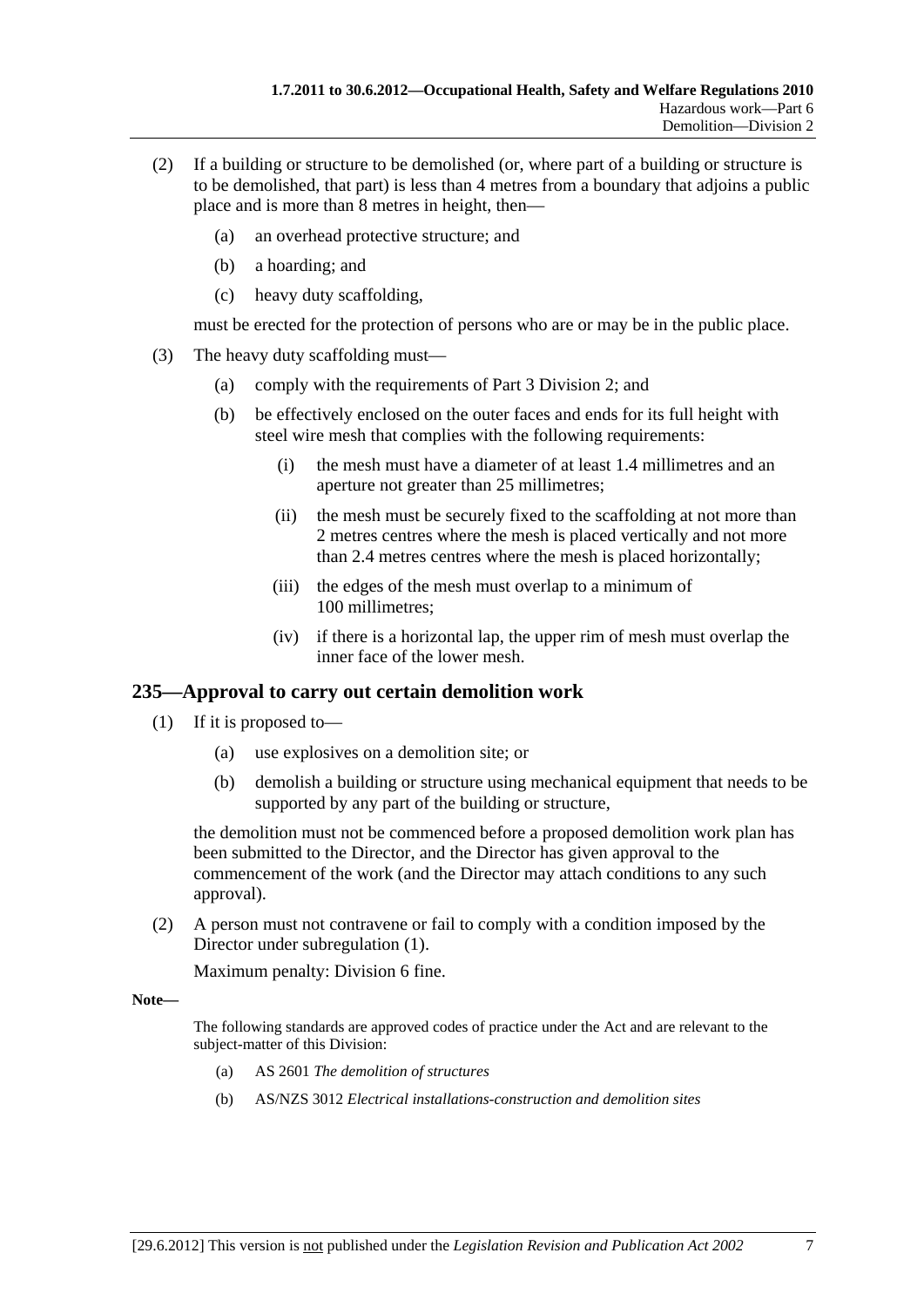# **Division 3—Diving**

## **236—Purpose**

The purpose of this Division is to ensure that work involving the use of underwater breathing apparatus for the purpose of construction diving work is carried out so as to eliminate or minimise risks to the health or safety of any person who is involved in the performance of the work, or who is in the vicinity of the work.

# **237—Interpretation**

In this Division—

*construction diving work* means work that involves the use of underwater breathing apparatus performed in, or in connection with—

- (a) the construction, repair, maintenance, survey or demolition of any building, structure shaft or tunnel; or
- (b) a boat, ship, slipway, mooring or breakwater; or
- (c) dredging; or
- (d) the placing, laying, inspection or recovery of any pipe or cable; or
- (e) the placing of explosives.

# **238—General requirements**

- (1) All construction diving work must be carried out in accordance with the requirements of AS/NZS 2299 *Occupational diving operations*.
- (2) A person must not, except with the approval of the Director and subject to any reasonable conditions imposed by the Director, make a dive, or instruct or allow another person to dive, to a depth greater than 50 metres.
- (3) An application to the Director for an approval under subregulation (2) with respect to an employee making a dive must be made by his or her employer.
- (4) A person must not contravene or fail to comply with a condition imposed by the Director under subregulation (2).

Maximum penalty: Division 6 fine.

```
Note—
```
The *Approved Code of Practice for Tuna Farm Diving* is relevant to the subject-matter of this Division.

# **Division 4—Electroplating**

## **239—Purpose**

The purpose of this Division is to ensure that any electroplating process is carried out so as to eliminate or minimise risks to the health or safety of any person who is involved in the performance of the work, or who is in the vicinity of the work.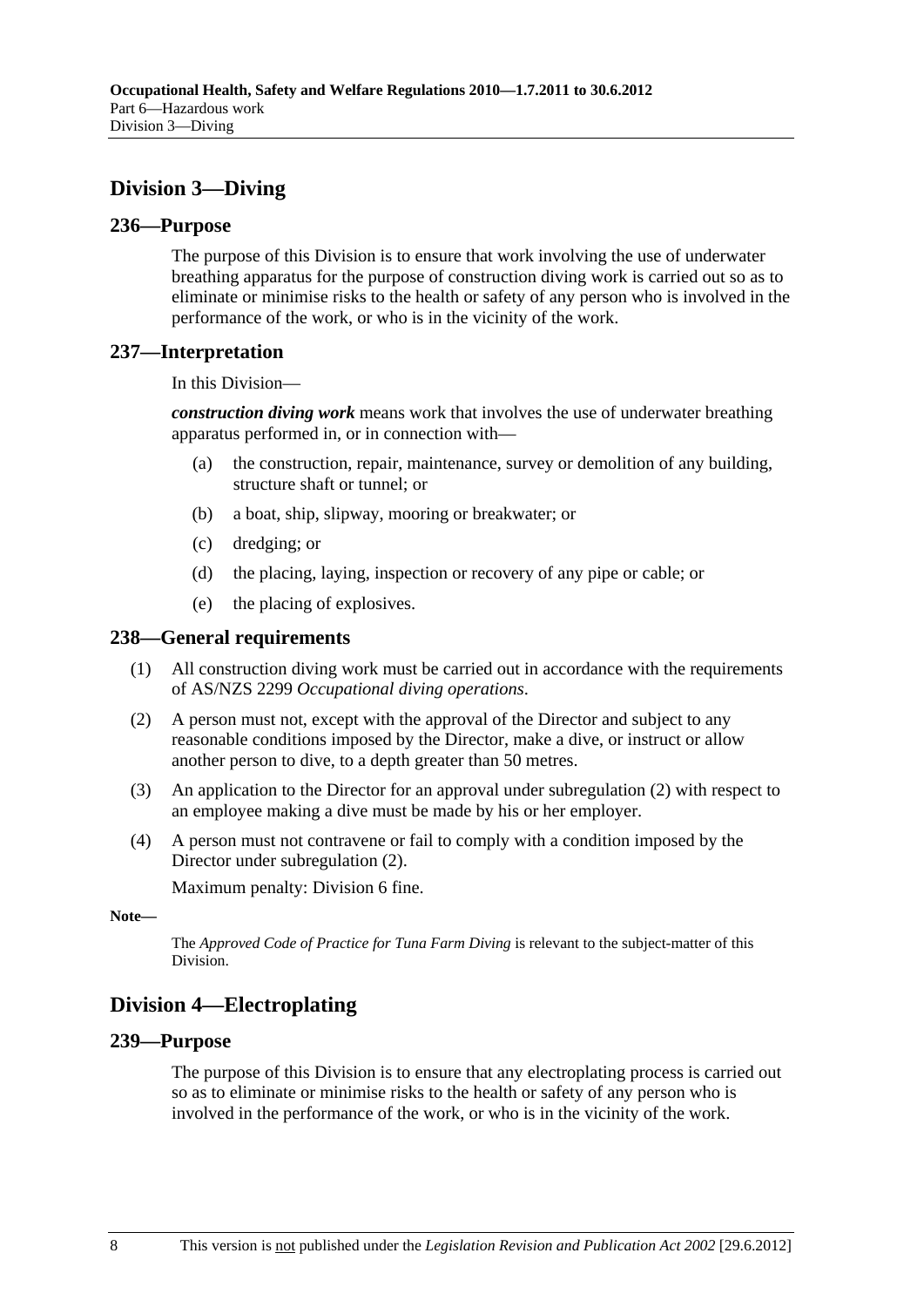## **240—Work area**

- (1) The area where an electroplating process is carried out must be situated or arranged so as to prevent the accumulation of a harmful concentration of atmospheric contaminants.
- (2) The floor of a plating area must—
	- (a) be impervious to the solutions used in the electroplating process carried out in that area; and
	- (b) be graded and fitted with collection sumps to prevent any liquid used in the process flowing into another part of the workplace, and to allow the floor to be easily cleaned.
- (3) Every part of the ceiling of a plating area or, if there is no ceiling, every part of the roof of a plating area, must be at least 3 metres above any working platform in the plating area.
- (4) Every part of the floor, fittings, fixtures and plant within a plating area must be maintained in good order and condition and kept free of any material or article that is not immediately required for the purposes of the electroplating.

# **241—Storage of hazardous substances**

- (1) An area or equipment used for, or in connection with, the storage of a poisonous or corrosive substance must be kept exclusively for that storage and maintained in good condition.
- (2) A package store that contains an electroplating substance must be placarded in accordance with the relevant requirements of the *Guidance Note for Placarding Stores for Dangerous Goods and Specified Hazardous Substances* published by NOHSC.
- (3) A vessel that contains an electroplating substance must be labelled in accordance with the requirements of Part 5 Division 1.
- (4) An entrance to a plating area, or to an area where an electroplating substance is stored, must have a warning notice that complies with the relevant requirements of AS 1319 *Safety signs for the occupational environment*, is clearly visible to persons approaching the area and, where appropriate, is illuminated with artificial light.
- (5) Reasonable steps must be taken to ensure that an unauthorised person cannot gain access to an area where an electroplating substance is being stored.
- (6) If a vessel that contains an electroplating substance is out of storage, it must be kept in a safe place and away from any main passageway.

# **242—Safety and maintenance**

- (1) All practicable steps must be taken to prevent cyanide, or any substance that contains cyanide, from accidentally coming into contact with any acid and, in particular—
	- (a) solid cyanide must be kept in a container that is kept clear of any liquid that could flood the floor; and
	- (b) a vat or vessel that contains acid must, so far as is reasonably practicable, be kept in a room where cyanide is not present or, where that is not reasonably practicable, be located in a place where it is effectively separated by a water rinse tank, or otherwise, from any cyanide present in the room.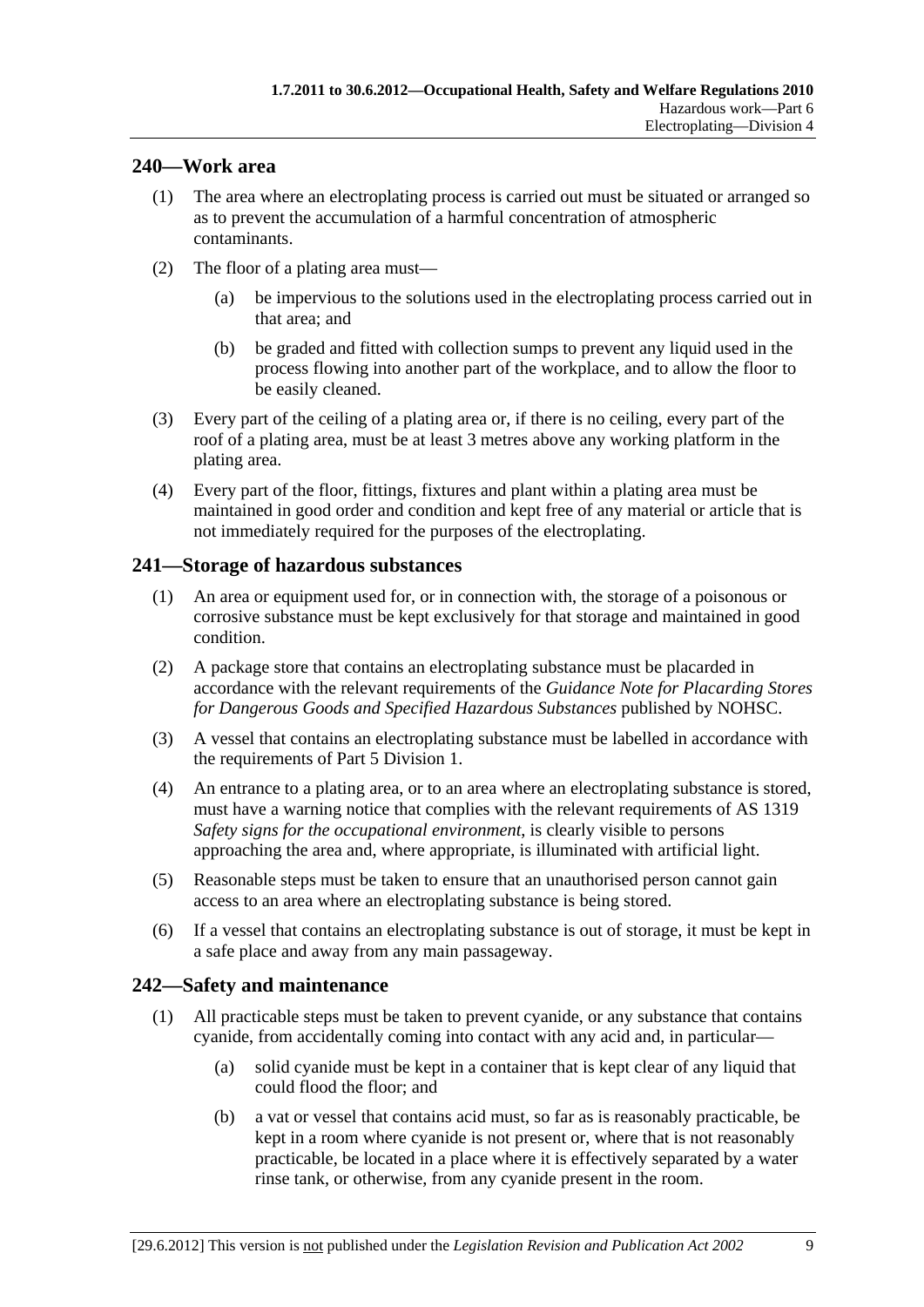- (2) Unless or until the vessel is thoroughly washed out with water, a vessel that has contained a poisonous or corrosive substance must not be left in a place where it is accessible to a person who is not directly involved in its use.
- (3) If a poisonous or corrosive substance is spilt, the area must be immediately and effectively decontaminated with water or other appropriate neutralising agent and the waste material collected in a sump that is separated from the other sump drains.
- (4) All practicable steps must be taken to ensure that a person who must clean a vat or vessel that has contained a poisonous or corrosive substance does not come into contact with any residual contaminant present in the vat or vessel.

# **243—Control of atmospheric contaminants**

- (1) An atmospheric contaminant that arises from an electroplating process must be controlled so as to keep the level of contaminants as low as is reasonably practicable and in any event so as not to exceed the relevant exposure standard, as measured in the breathing zone of any person involved in the work, or who may be in the vicinity of the work.
- (2) Without limiting the operation of subregulation (1), if an electrolytic chromium process is carried out in a bath, the concentration of chromium or chromium compounds in any mist from the bath must not exceed the relevant exposure standard at any point beyond 200 millimetres from the surface of the liquid in the bath.
- (3) The requirements of this regulation must be achieved through the use of an appropriate mechanical exhaust system, or in some other manner approved by the Director.

## **244—Personal protective equipment and washing facilities**

- (1) A person who works with, or handles, a poisonous or corrosive substance for, or in connection with, an electroplating process must be provided with, and use—
	- (a) eye protection equipment; and
	- (b) gloves; and
	- (c) if the person's work involves a wet process—a waterproof apron and waterproof footwear.
- (2) If a person must enter a vessel that has contained cyanide, or any substance that contains cyanide—
	- (a) the person's clothing and equipment must be checked before he or she enters the vessel to ensure that it has not been contaminated by acid; and
	- (b) an air-supplied respirator must be provided and used.
- (3) Deluge showers must be provided in accordance with regulation 60(4) in sufficient numbers to ensure that a person who works with, or handles, a poisonous or corrosive substance can immediately have such a shower if he or she comes into direct contact with the substance.
- (4) Work involving electroplating will be taken to be work that requires the provision of showers in accordance with regulation 33(4)(a)(ii).
- (5) If cyanide is used in an electroplating process—
	- (a) a suitable canister respirator must be available for use in an emergency; and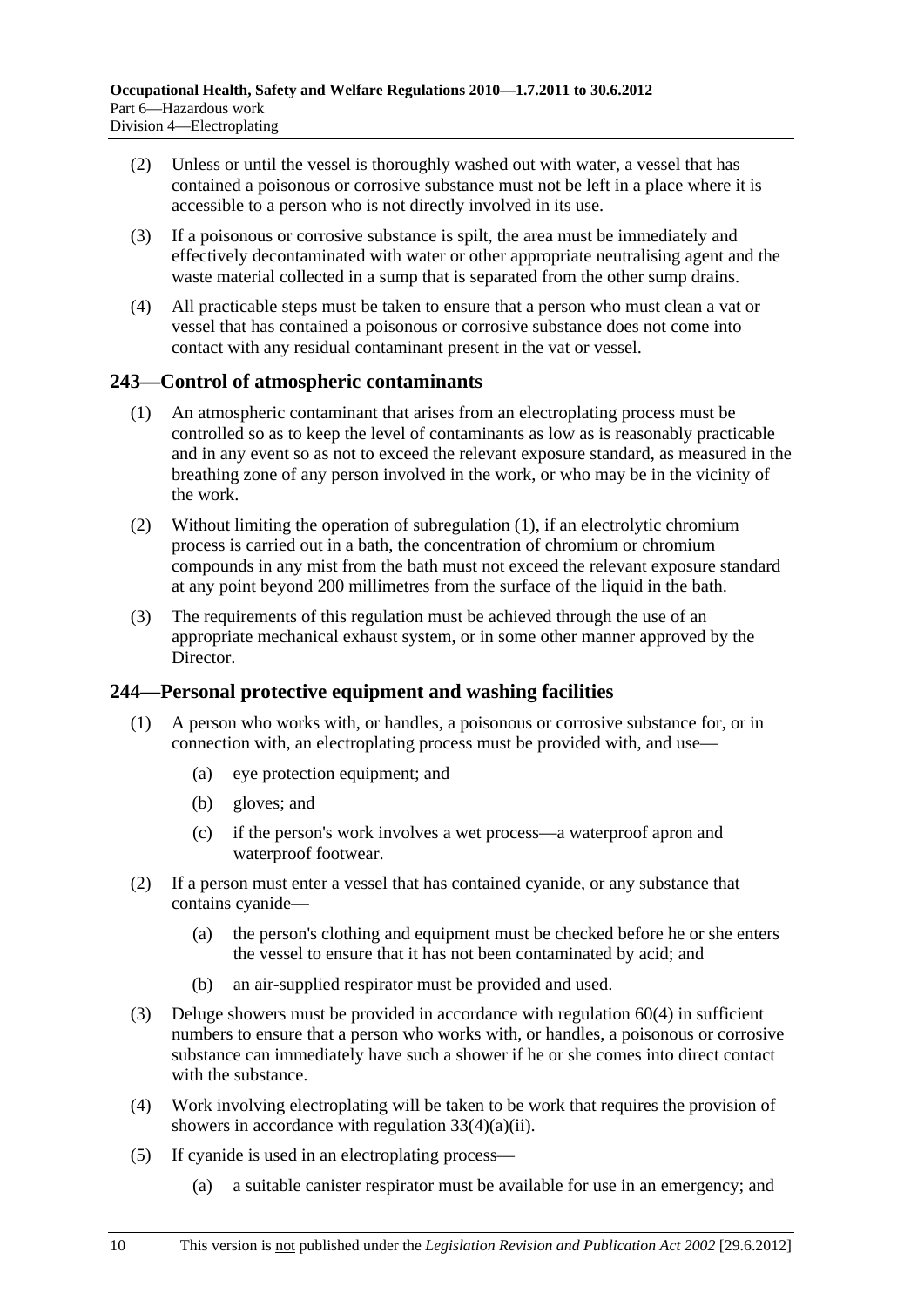(b) adequate arrangements must be in place for the treatment of any person who might suffer cyanide poisoning.

#### **Note—**

The following standards are approved codes of practice under the Act and are relevant to the subject-matter of this Division:

- (a) AS/NZS 1336 *Recommended practices for occupational eye protection*
- (b) AS/NZS 1715 *Selection, use and maintenance of respiratory protective equipment*
- (c) AS/NZS 1716 *Respiratory protective devices*
- (d) AS/NZS 2161 *Occupational protective gloves (Parts 2 to 5)*
- (e) AS/NZS 2210 *Occupational protective footwear (Parts 2 to 9)*

# **Division 5—Excavation work**

#### **245—Preliminary**

- (1) The purpose of this Division is to ensure—
	- (a) that risks to the safety of persons involved in the performance of excavation work, or in the vicinity of an excavation or excavation work, are identified before the work begins; and
	- (b) that measures are taken to eliminate or minimise those risks before, during and after the performance of the work; and
	- (c) that the work is carried out in a safe manner.
- (2) This Division applies to excavation work if an excavation formed by the work is (or will be) more than 1.5 metres high when measured from the bottom of the excavation and—
	- (a) the excavation is capable of permitting the entry of a person; or
	- (b) there is a possibility that a person involved in the performance of the work, or in the vicinity of any excavation or excavation work, could be injured from a fall or dislodgment of soil or rock.
- (3) This Division does not apply to mines that are subject to the application of the *Mines and Works Inspection Act 1920*.
- (4) In this Division—

*engineer* means a person who holds a tertiary qualification in engineering and who has experience in excavation work in the building, construction or mining industries;

*engineer's report* means a report prepared by an engineer under this Division.

#### **246—Site report**

- (1) Before excavation work to which this Division applies is commenced, an engineer must assess all site conditions that could affect the excavation and prepare a written report on—
	- (a) those site conditions; and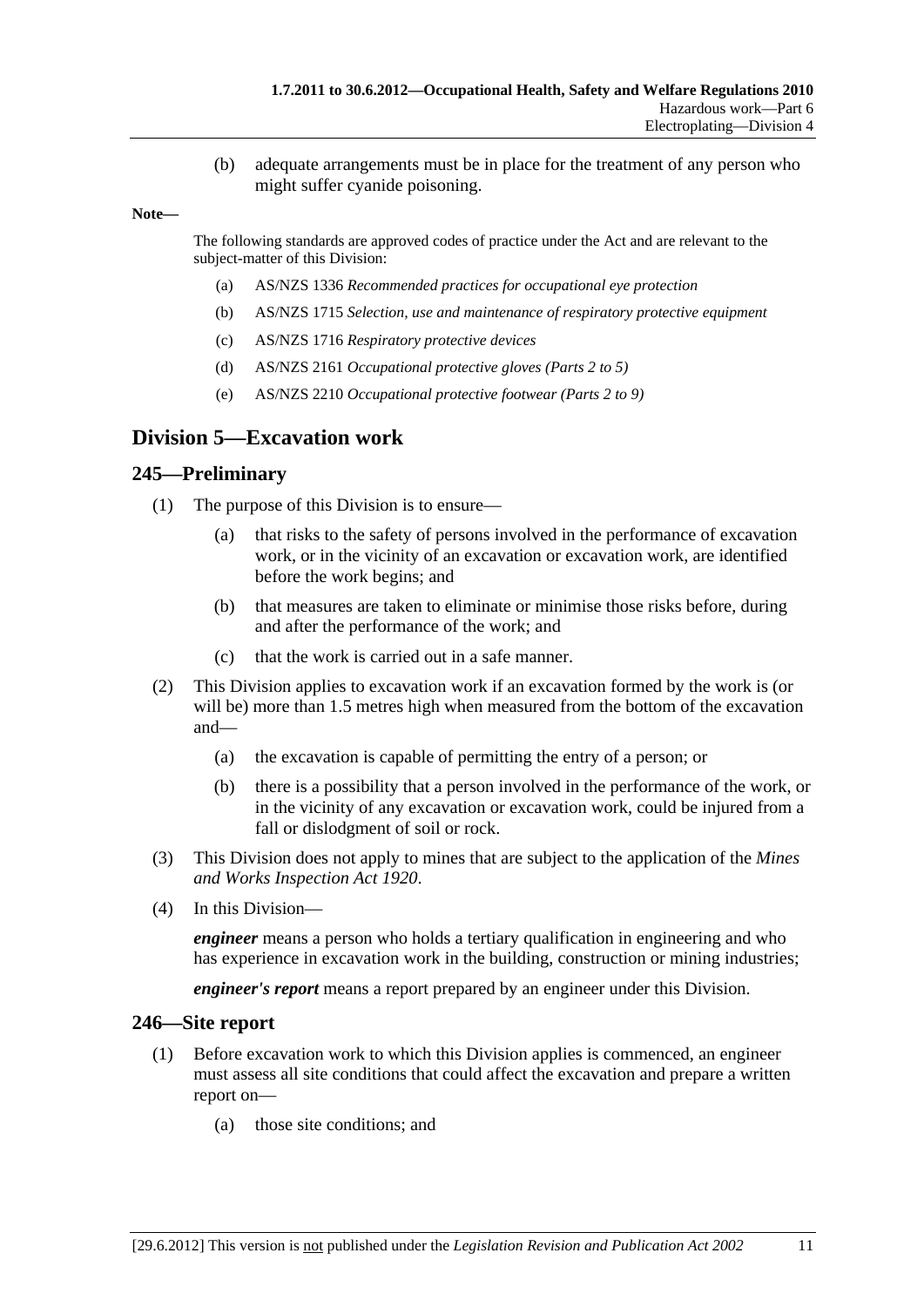- (b) the safety precautions that should be taken or observed during and after the performance of the excavation work, including recommendations as to the use of—
	- (i) temporary support systems; and
	- (ii) battering; and
	- (iii) other forms of retaining structures (whether of a temporary or permanent nature); and
- (c) any other matter that may be relevant to protecting the safety of persons involved in the performance of the work, or in the vicinity of the excavation.
- (2) The report (or a copy of the report) must be kept at the site at all times during the performance of the excavation work (but need not be maintained after the excavation work is completed).
- (3) This regulation does not apply in relation to trenching.

# **247—Daily inspection**

- (1) Where excavation work to which this Division applies has commenced, a competent person must, at least once a day, carry out an inspection to ensure that conditions at the site are safe and that the work is being performed in accordance with any relevant engineer's report.
- (2) A competent person who carries out an inspection under subregulation (1) must, immediately after completing the inspection, prepare and sign a written record of the inspection and that record (or a copy of the record) must be kept at the site until the completion of the excavation work.

## **248—Performance of work**

In relation to the performance of excavation work—

- (a) suitable materials must be provided and used to ensure that conditions at the site are safe; and
- (b) systems of work must be employed to ensure that conditions at the site are safe; and
- (c) the work must be carried out in accordance with any directions or recommendations given or made by a competent person after an inspection under this Division or contained in a relevant engineer's report (unless there is an emergency, or to do so would be dangerous due to a change in site conditions); and
- (d) the site must be left in a safe condition when work is not in progress.

# **Division 6—Foundry work**

## **249—Preliminary**

 (1) The purpose of this Division is to ensure that foundry work is carried out so as to eliminate or minimise risks to the health or safety of any person who is involved in the performance of the work, or who is in the vicinity of the work.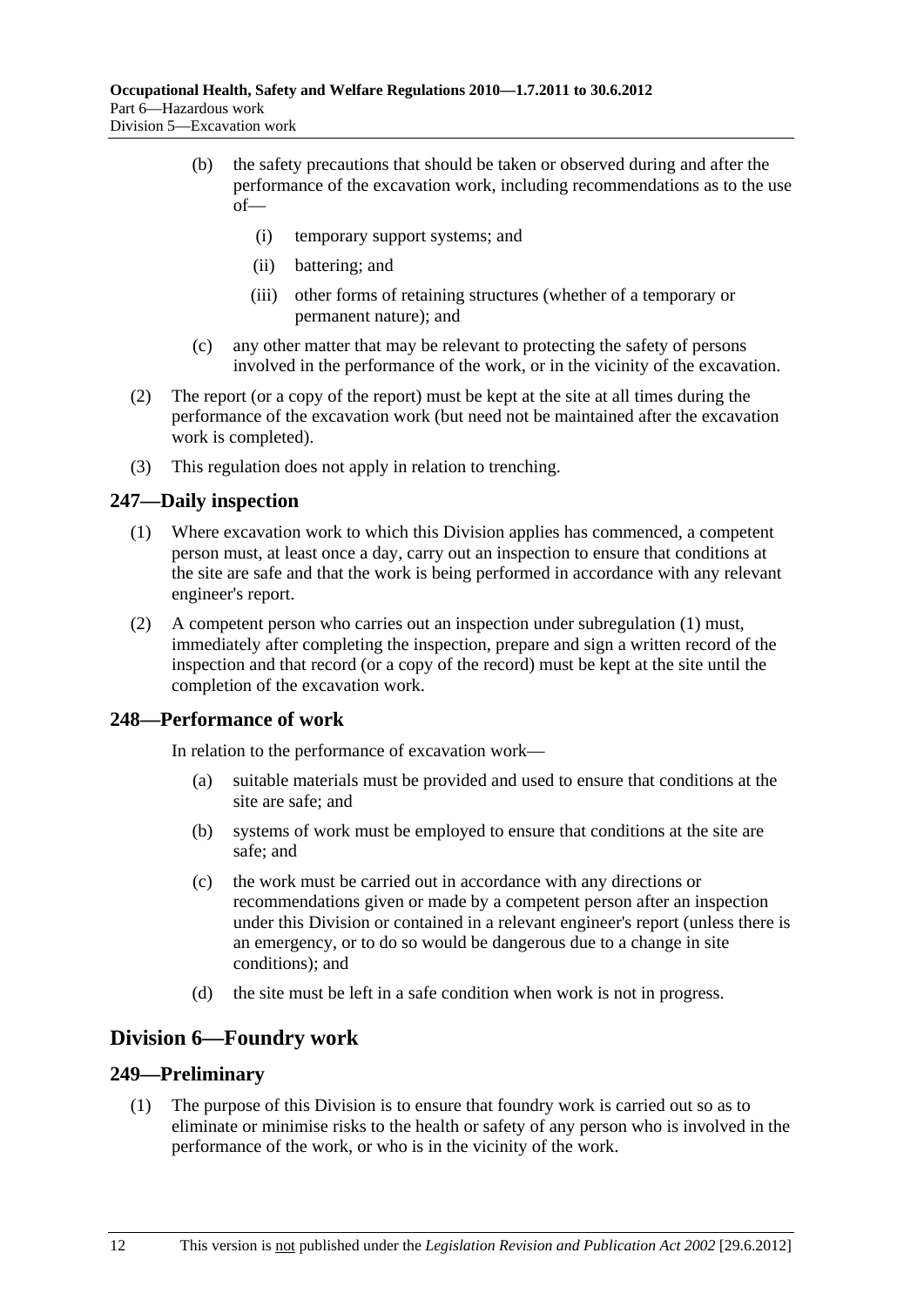- (2) This Division does not apply in relation to—
	- (a) non-ferrous die casting; or
	- (b) the casting of ingots in metal moulds; or
	- (c) the melting of metal for use in printing; or
	- (d) die casting carried out under pressure; or
	- (e) the refining of metal.

#### **250—Work area**

- (1) A building must not be used as a foundry unless every part of the ceiling or, if there is no ceiling, every part of the roof, is at least 4.2 metres above the floor of the building.
- (2) Each work room in a foundry must have an unobstructed main passageway, or a series of passageways, that are at least 1.2 metres wide and give access to any exit door.
- (3) If a person at work at a foundry must carry molten metal by hand, unobstructed passageways or pouring aisles, that are at least 800 millimetres wide and allow the person to proceed safely about the foundry, must be provided.
- (4) The floor of a foundry must be firm, durable and level-surfaced.
- (5) If a foundry in which molten metal is poured or carried has a sand floor, the floor must be kept sufficiently moist to prevent, so far as is reasonably practicable, the raising of dust, subject to the qualification that water must not be allowed to accumulate so as to cause a risk of an explosion in the event of the spillage of molten metal.
- (6) A floor (other than a sand floor), and the superstructure, shelves and fixtures and fittings in a foundry, must be cleaned at regular intervals to prevent the accumulation of dust.
- (7) If practicable, the cleaning required under subregulation (6) must be carried out by vacuum cleaning or washing with water.
- (8) A safe operating area, kept clear at all times of materials, stock, articles or other matter which might obstruct or prevent the safe use of the area, must be maintained in a foundry.
- (9) The person in charge of a foundry must not permit the use of a cupola charging platform unless—
	- (a) the platform is sufficiently large to enable the safe and unimpeded handling of raw materials by the furnace operator; and
	- (b) the floor of the platform is—
		- (i) constructed of heavy timber or steel plate that is firmly fixed to the decking; and
		- (ii) sufficiently strong to support any load that it might be required to bear; and
		- (iii) surrounded by a wall that is of sound construction, of a height not less than 760 millimetres above the floor, and prevents objects falling from the platform; and
		- (iv) maintained in a level and safe condition; and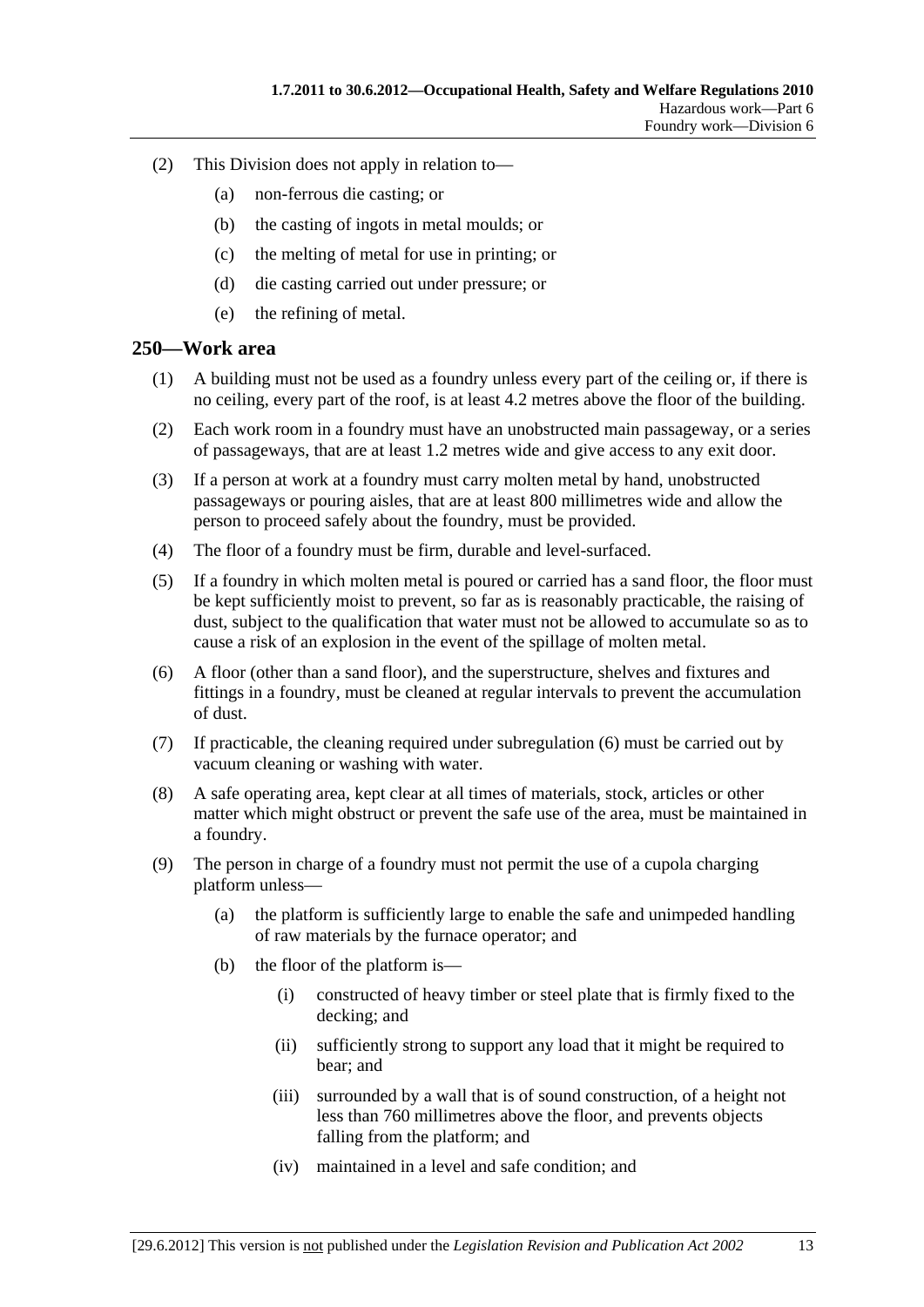- (c) access to the platform is provided by a properly constructed access stair or ramp, fitted with handrails; and
- (d) the working area of the platform is covered by a roof; and
- (e) the platform is adequately ventilated.

#### **251—Equipment and materials**

- (1) Any foundry equipment, when not in actual use or when not required for any process that is to follow on immediately from the work in progress, must be stored in a safe and orderly manner that does not cause a risk to, or interfere with, the safety or free movement of any person at work in the foundry, or interfere with the free movement of materials or equipment about the foundry.
- (2) Any sand, fuel, metal scrap or other materials or residues that are to be stored in bulk within a foundry must be safely stored in an area other than a work area.
- (3) The following provisions apply in respect to ladles:
	- (a) a hand-carried ladle must be fitted with a suitable shield or guard to protect a person who carries the ladle from the effects of radiant heat;
	- (b) a lip pouring ladle that is not carried by hand must be fitted with a safety device to prevent the accidental tipping of the ladle;
	- (c) a lip pouring ladle that has a capacity of more than 500 kilograms must be fitted with a gear operated tilting or other suitable device that will give positive control at all times;
	- (d) a bottom pouring ladle must be so constructed that positive control of tilting is maintained at all times (even if the ladle strikes another object);
	- (e) if a ladle must be repaired or relined in the vicinity of casting operations, that work must be carried out in an area that is set aside for that purpose and is safe;
	- (f) an open coal, coke or wood fire must not be used for heating or drying ladles inside a foundry building unless adequate measures are taken to prevent fumes or other impurities from entering into or remaining in the atmosphere of the building.

#### **252—Control of atmospheric contaminants**

- (1) Unless the building is fitted with an effective ventilation system, a source of heat in a foundry (including any furnace, core oven or cooling rack) must be effectively ventilated by means of a hood fitted with a flue or flues.
- (2) A power-operated tool must not be used to clean or dress a casting unless—
	- (a) the casting has first been blasted or rumbled; or
	- (b) the work is performed in an effectively ventilated booth; or
	- (c) effective portable exhaust ventilation is provided.
- (3) Grinding or glazing must not be carried out unless appliances that intercept dust and then provide for its removal and disposal are in use as near as practicable to the place from which the dust arises.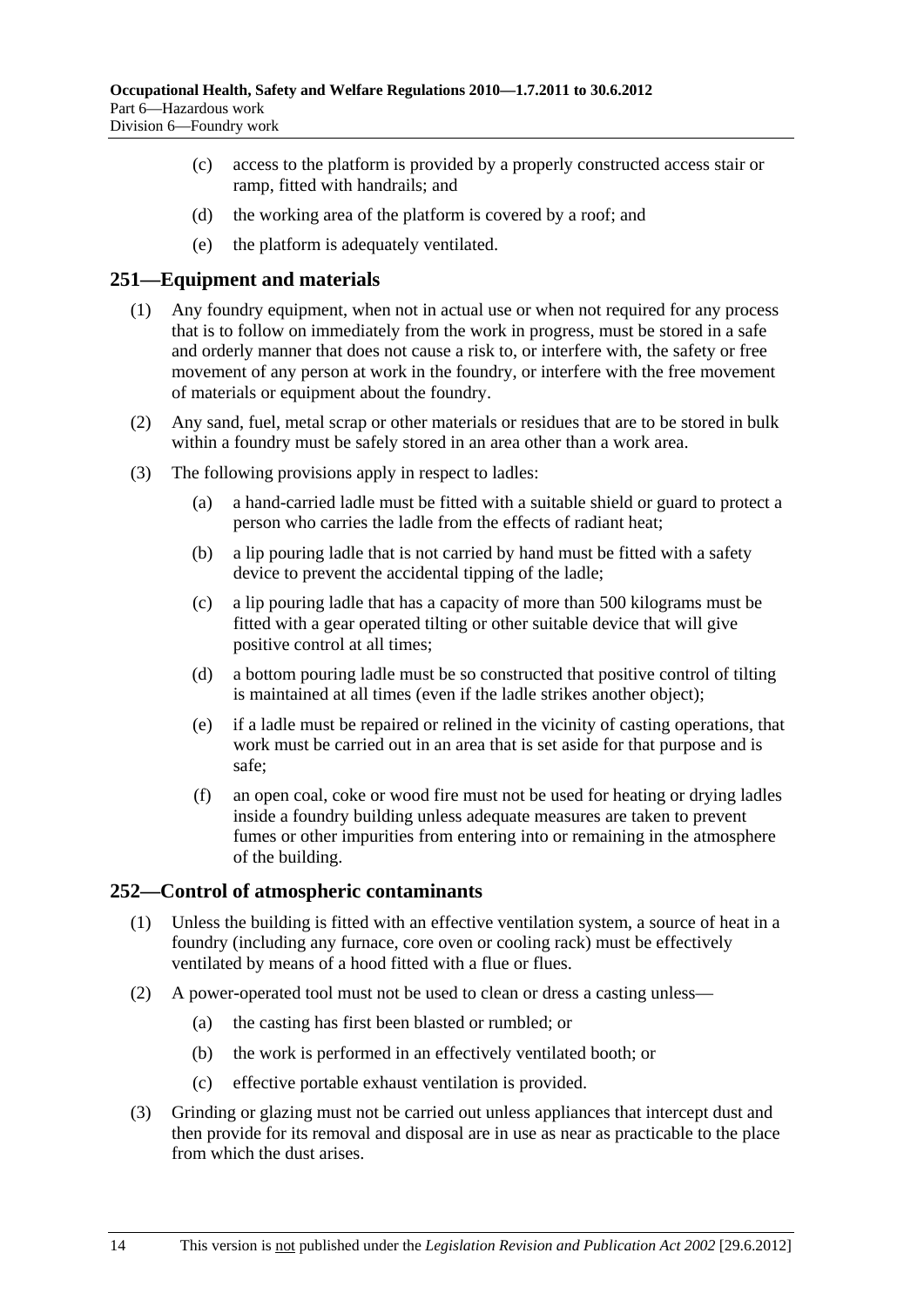- (4) Sand that contains less than 2% moisture must not be handled or prepared for use in a foundry by mechanical means unless—
	- (a) any mechanism used in that work is, so far as is reasonably practicable, enclosed; and
	- (b) a hood or hoods, or other appropriate appliances that intercept dust and then provide for its removal and disposal are in use as near as practicable to the place from which any dust arises in the performance of that work.

# **253—Moulding and casting**

- (1) A moulding or casting operation must not be carried out—
	- (a) within 3 metres of any part of a furnace while the furnace is in use; or
	- (b) within 3 metres of any part of any ladle or receptacle that is being used or is about to be used in the process of tapping hot metal from a furnace.
- (2) A moulding or casting operation must be carried out on a level place and the area surrounding the place where the operation is occurring must, to a distance of at least 3 metres, be kept clear of any item or matter that might obstruct, hinder or prevent the safe use of that area.
- (3) Subregulations (1) and (2) do not apply in relation to a moulding or casting operation that is a special process that requires the operation to be carried out in close proximity to, or in direct contact with, the furnace that is used for the moulding or casting.
- (4) The following provisions apply in relation to the use of a pit or deep mould:
	- (a) the area comprised by the pit or mould must be securely fenced to a height of at least 1 metre (and the fence must not be removed except in connection with the performance of work);
	- (b) if a pot furnace is below ground level, the pit must be securely fenced in accordance with paragraph (a) or, to the extent that a fence is not used, covered by a substantial grating, that may be hinged or otherwise movable to allow the removal of metal from the furnace;
	- (c) the internal walls of a pit or deep mould that is used frequently must be lined with bricks, concrete or other suitable material so that adequate reinforcement is provided and the pit or mould is kept in a dry condition;
	- (d) if, in relation to a pouring pit, a ladle or ladles are used while molten metal is received from the furnace, there must be, unless an automatic guiding mechanism that prevents spillage is permanently fitted, a clearance of at least 300 millimetres between the side of the pit and any part of the ladle, or an attachment to a ladle.
- (5) A person must not be allowed to work under a moulding box, core or casting unless it is securely supported.
- (6) A mould or core that is giving off fumes or smoke must be removed to the open air or to a position under or adjacent to a hood, canopy, tunnel or similar device fitted with an exhaust system that effectively removes the fumes or smoke.
- (7) Parting powder or facing powder containing free silica must not be used on the surface of any core or mould.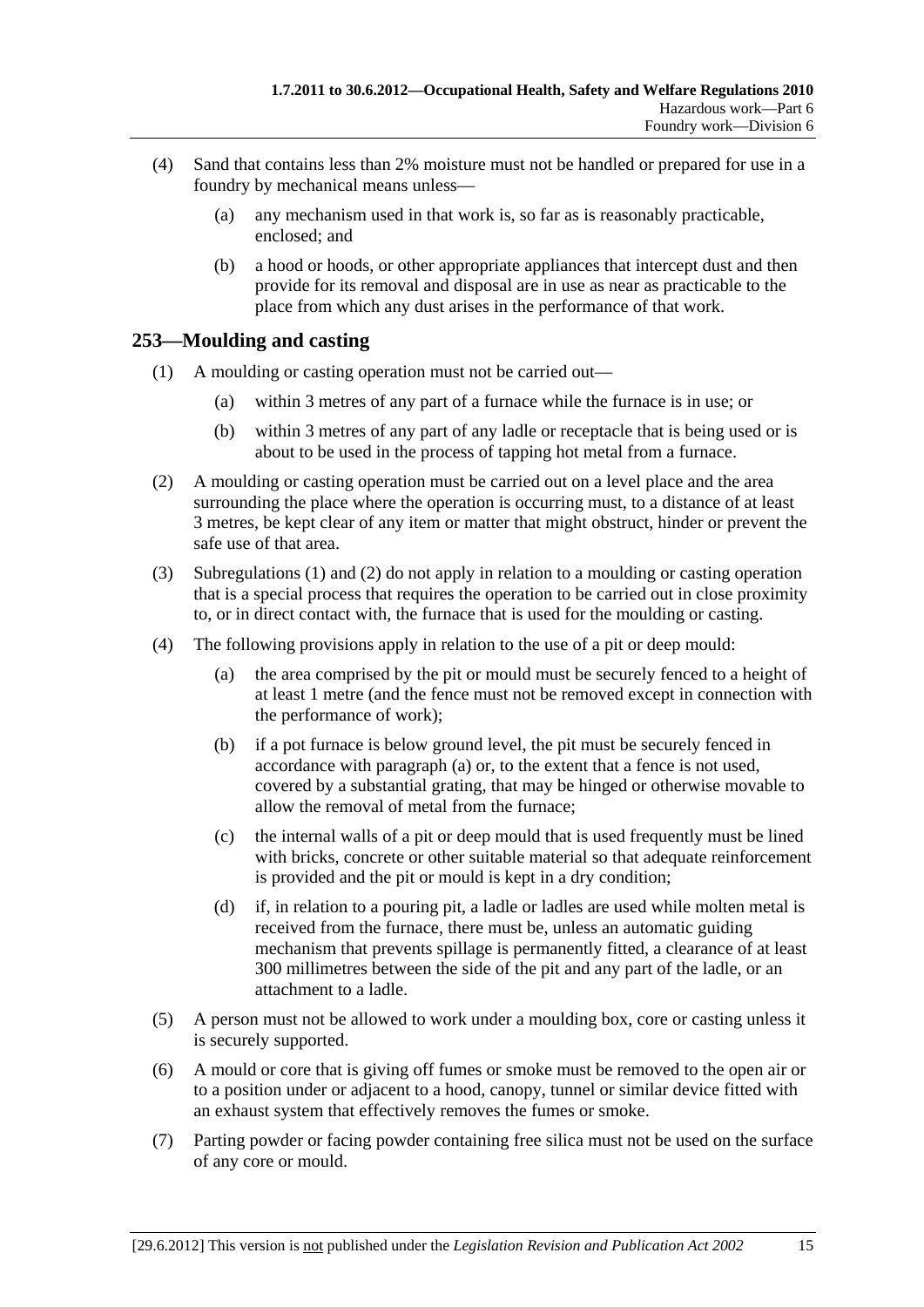- (8) Paint containing free silica must not be used on the surface of any core or mould.
- (9) An adequate number of moulds or chills into which spare metal may be poured must be kept immediately available.

#### **254—Rumbling**

The following provisions apply in relation to rumbling:

- (a) rumbling must not be carried out unless an effective exhaust apparatus is fitted to the rumbling appliance, or some other effective means is used to prevent dust from escaping into the atmosphere of the room, or any part of the workplace;
- (b) a slat type rumbler must be housed in an enclosure that is fitted with an effective exhaust apparatus, and the rate of exhaust ventilation must be not less than 10 air changes per minute, calculated on the overall internal dimensions of the enclosure;
- (c) the enclosure around a slat type rumbler must be constructed of iron or other suitable material and have a solid floor;
- (d) the air intake into the enclosure around a slat type rumbler must be located at the front and bottom of the enclosure and be of a size that enables the average air velocity through the opening to be not less than 120 metres per minute;
- (e) an internally ventilated rumbler must be exhausted at the rate of not less than 20 air changes per minute, calculated on the internal overall dimensions of the rumbler when empty.

#### **255—Personal protective equipment and washing facilities**

- (1) A person who works in a foundry must be provided with, and use—
	- (a) if the person carries out a task that involves the handling of molten metal, or would otherwise be at risk from the spilling or splashing of molten metal suitable leggings or spats;
	- (b) if the person's eyes could be exposed to the risk of injury by molten metal, flying chips or radiation—eye protection equipment;
	- (c) if the person must handle scrap, castings or other raw material—gauntlet gloves.
- (2) Work within a foundry will be taken to be work that requires the provision of showers in accordance with regulation 33(4)(a)(ii).

**Note—** 

The following standards are approved codes of practice under the Act and are relevant to the subject-matter of this Division:

- (a) AS/NZS 1336 *Recommended practices for occupational eye protection*
- (b) AS/NZS 1715 *Selection, use and maintenance of respiratory protective equipment*
- (c) AS/NZS 1716 *Respiratory protective devices*
- (d) AS/NZS 2161 *Occupational protective gloves (Parts 2 to 5)*
- (e) AS/NZS 2210 *Occupational protective footwear (Parts 2 to 9)*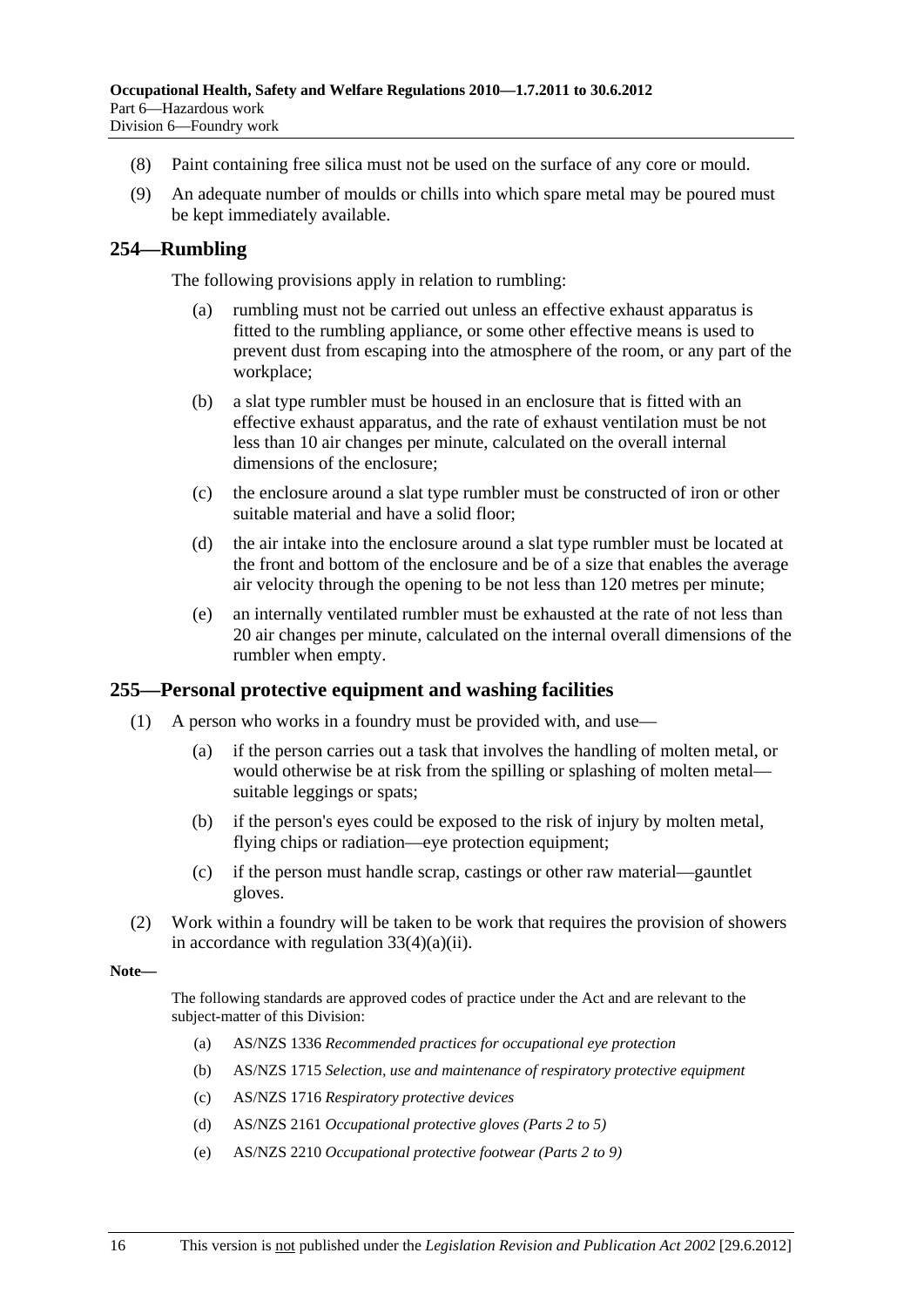# **Division 7—Logging**

# **256—Purpose**

- (1) The purpose of this Division is to ensure, in relation to the performance of logging work—
	- (a) that safe work practices are applied; and
	- (b) that the work is only carried out by persons who are reasonably proficient; and
	- (c) that machinery and equipment are safe, and used in a safe manner; and
	- (d) that persons in the vicinity of logging work, or any hazard associated with the performance of logging work, are given adequate warning of the relevant situation and may keep themselves safe; and
	- (e) that logs are loaded, transported and unloaded in a safe manner.
- (2) In this Division—

*bolster* means a horizontal cross-member attached to the chassis of a road transport vehicle;

*bulkhead* means a structure attached to a road transport vehicle to protect the occupants of the vehicle cabin from any forward movement of a load;

*road transport vehicle* means a vehicle used to transport logs on a public road;

*snigging or skidding* means hauling a log by steel wire rope, cable, chain or grapple;

*stanchion* means an upright member that extends from a bolster and that is used to retain logs on a vehicle.

## **257—Duty in relation to allocation of work**

An employer must, in respect of each person employed or engaged by the employer to carry out logging work, ensure so far as is reasonably practicable that the person is not assigned to work—

- (a) that the person is not, or would not be, able to perform without endangering himself or herself, or another person; or
- (b) that could involve hazardous situations that the person is not reasonably competent to handle.

Maximum penalty: Division 5 fine.

## **258—Proficiency of persons performing logging work**

 (1) A person must not use or operate any power-driven hand-tool, equipment or machinery in the performance of logging work unless the person is the holder of a certificate of proficiency in the safe use or operation of that hand-tool, equipment or machinery issued by an approved authority.

Maximum penalty: Division 7 fine.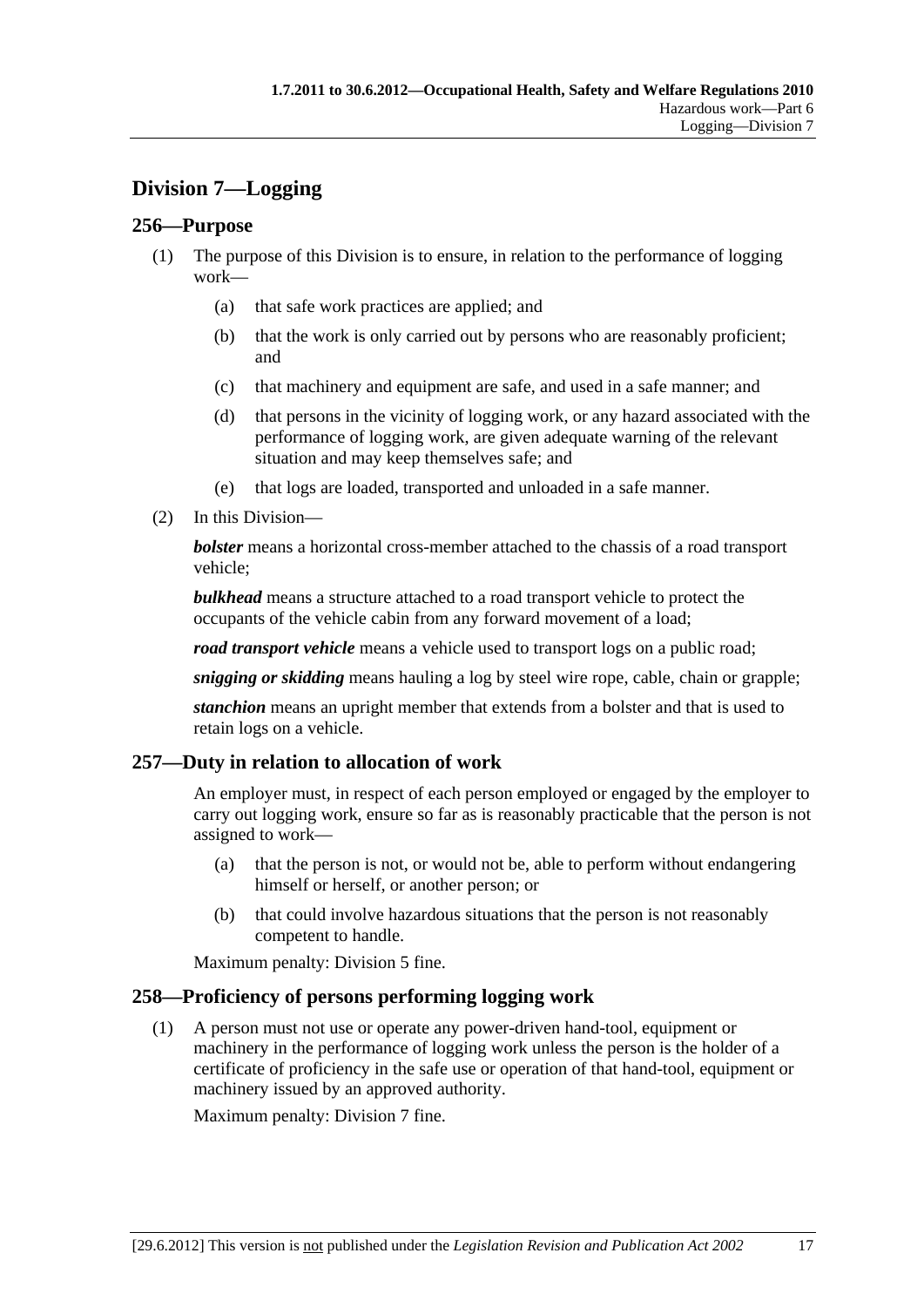- (2) An employer—
	- (a) must not assign a person to any work that would involve the use or operation of any power-driven hand-tool, equipment or machinery in contravention of subregulation (1); and
	- (b) must ensure that a person who must use or operate any power-driven hand-tool, equipment or machinery understands any dangers associated with the use or operation of the hand-tool, equipment or machinery.

- (3) A certificate of proficiency may be issued to a person—
	- (a) if the person successfully completes an appropriate course of training conducted by an approved authority; or
	- (b) if an approved authority is satisfied that the person has obtained an appropriate degree of proficiency through practical experience; or
	- (c) if an approved authority is satisfied that the person has, through a combination of course work and practical experience, obtained an appropriate degree of proficiency in the use or operation of the particular tool, equipment or machinery.
- (4) This regulation does not prevent—
	- (a) the use or operation of any hand-tool, equipment or machinery in a case of emergency to avert a serious and immediate threat to the safety of a person; or
	- (b) the use or operation of any hand-tool, equipment or machinery for training purposes under the direct supervision of a competent person.
- (5) In this regulation—

*approved authority* means a person or organisation approved by the Director for the purposes of—

- (a) this regulation; or
- (b) regulation 5.7.3 of the revoked regulations if the approval was in force immediately before the commencement of this regulation.

#### **259—Communication systems**

A reliable system for summoning help in the event of an injury or other emergency on a logging site must be kept in place at all times at the logging site.

#### **260—Felling or cross-cutting**

Any felling or cross-cutting undertaken on a logging site must be properly planned and supervised, and carried out in a safe manner and, in particular—

- (a) a tree that has been cut must be brought down immediately; and
- (b) an area where felling or cross-cutting are to occur must be placed under the control of a competent person; and
- (c) all persons in the area must be told where the work is to be carried out; and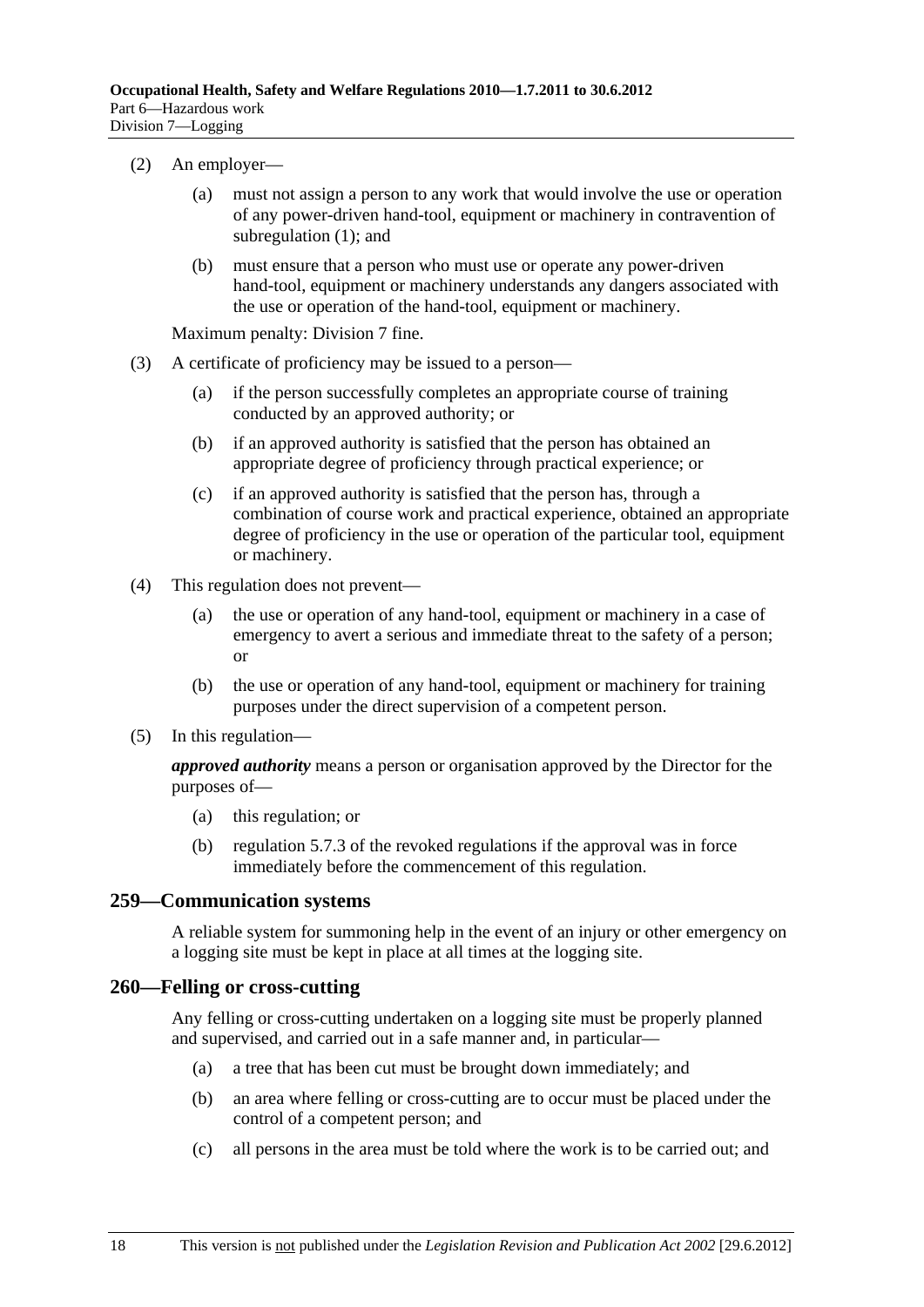- (d) a distance of not less than 2 times the length of the tallest tree being felled must be maintained—
	- (i) between each faller and any other person at work; and
	- (ii) between each faller and any fallen tree that has become lodged in a standing tree; and
- (e) so far as is reasonably practicable, each person must work within hailing distance of another person or, where that is not reasonably practicable, the safety of a person who must work outside hailing distance must be checked at least once every 2 hours while he or she is at work; and
- (f) if a person undertakes manual felling, a scarf and back cut must be used; and
- (g) manual felling or cross-cutting must only be undertaken during daylight hours; and
- (h) if mechanical felling or cross-cutting is undertaken at night, adequate illumination of the task (measuring at least 50 lux) must be provided to ensure that the work can be carried out safely; and
- (i) if a falling tree becomes lodged in a standing tree during felling—
	- (i) reasonable steps must be taken to bring the tree to the ground before felling continues; and
	- (ii) while the tree remains lodged, reasonable steps must be taken to warn any person who is in, or who might reasonably be expected to come into, the vicinity of the danger; and
	- (iii) if it is not possible at that time to bring the tree to the ground, a red hang-up flag that is rectangular in shape and measures at least 200 millimetres x 250 millimetres must be attached to the felled tree, and similar flags must be placed at any place on the edge of the forest compartment where persons might reasonably be expected to enter.

## **261—Snigging or skidding**

Any snigging or skidding undertaken on a logging site must be properly planned and supervised, and carried out in a safe manner and, in particular—

- (a) all ropes, cables, chains, grapples, shackles, hooks or other equipment used in the work must be in good order and condition; and
- (b) if the distance between the persons involved in the work is such that signals should be used to coordinate the work—
	- (i) any machinery or vehicle must be fitted with a device that can be used to signal each person involved in the work; and
	- (ii) a set of signals must be known to, and used by, those persons.

## **262—Warning signs**

If the performance of logging work could endanger the safety of any other person working in the area, or using a road or track in the area, clearly visible signs that—

(a) are square in shape and measure at least 450 millimetres on each side; and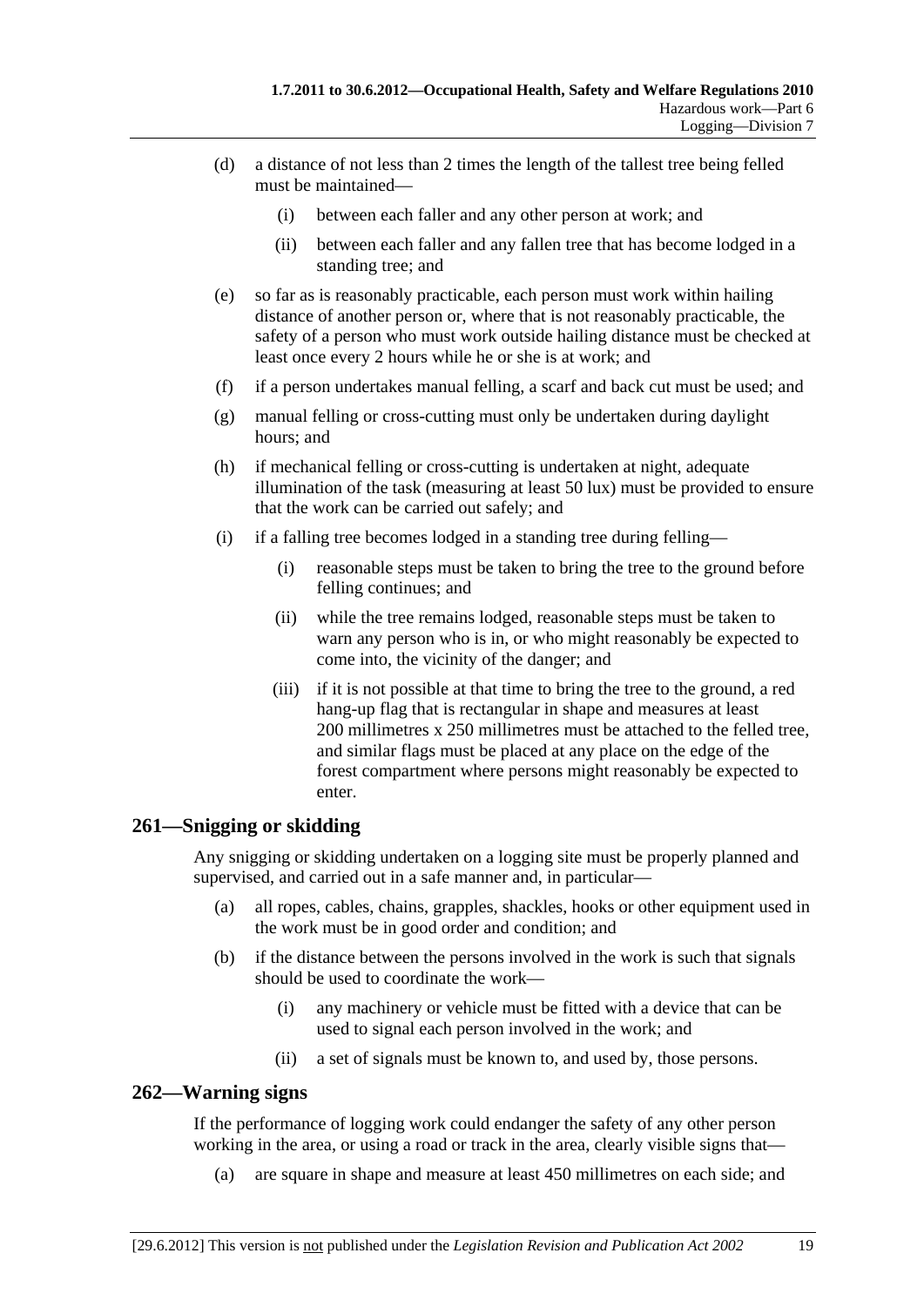- (b) clearly bear the words "Danger—Falling Trees—Keep Out" in letters that are at least 50 millimetres high; and
- (c) are red, black and white in accordance with the relevant requirements of AS 1319 *Safety signs for the occupational environment*,

must be exhibited in such a manner, and in such positions, as may be necessary to give adequate warning to any such person.

#### **263—Equipment and machinery**

- (1) A logging tractor used on a logging site must be—
	- (a) operated in a safe manner (having regard to the gradients that it must negotiate, the surface conditions where the tractor is to be used, and the loads that it must handle); and
	- (b) equipped with brakes that will hold the tractor on any gradient that must be negotiated; and
	- (c) equipped with a dry chemical powder fire extinguisher that—
		- (i) has a capacity of not less that 4.5 kilograms; and
		- (ii) is securely mounted on the tractor; and
		- (iii) complies with the relevant requirements of AS 1841.5 *Portable fire extinguishers - Specific requirements for powder type extinguishers*; and
	- (d) equipped with lights (for any work undertaken at night) that can provide—
		- (i) adequate illumination of the general work area to ensure that the work can be carried out safely; and
		- (ii) adequate illumination (measuring at least 50 lux) for any task that is undertaken; and
	- (e) equipped with steps and handholds; and
	- (f) fitted with a roll-over protective structure and a falling-object protective structure that complies with the requirements of Part 3 and that—
		- (i) provides the driver of the tractor with protection from the weather and from dangerous objects that may come into contact with the tractor; and
		- (ii) does not unduly impair the vision or movement of the driver of the tractor; and
		- (iii) allows the driver to leave the tractor quickly and safely through an alternative escape exit in an emergency.
- (2) A person must not ride on a logging tractor unless he or she is seated in a properly fitted seat.

Maximum penalty: Division 7 fine.

 (3) Subregulation (2) does not apply to a person who is riding inside a cabin fitted to a tractor in accordance with subregulation (1) for the purpose of providing training to its operator.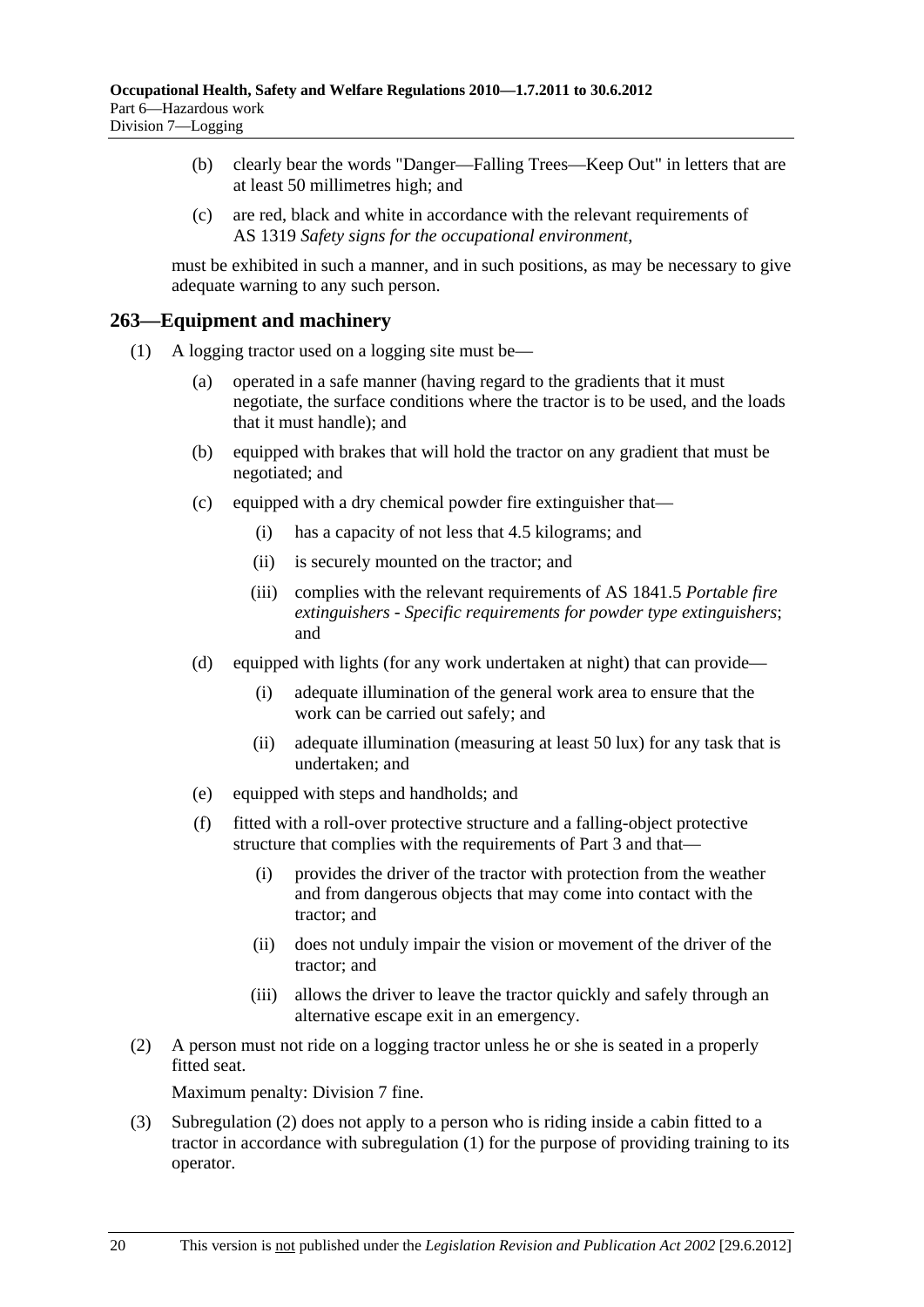- (4) The following requirements apply in relation to the use of a winch at a logging site:
	- (a) the winch must be safely and securely anchored before it is used;
	- (b) any rope or cable must be securely fitted to the drum of the winch and be long enough to ensure that, in any working position, there are always at least 2 complete turns of rope or cable on the drum;
	- (c) if the distance between the persons involved in the work is such that it is appropriate that signals be used to coordinate the work—
		- (i) the winch must be fitted with a device that can be used to signal each person involved in the work; and
		- (ii) a set of signals must be known to, and used by, those persons.
- (5) If an employer provides a vehicle to transport persons in association with logging work, the vehicle must—
	- (a) be in good order and condition; and
	- (b) provide adequate seating, in an enclosed compartment, for its driver and any passengers; and
	- (c) be equipped with interior lighting and have adequate ventilation throughout any compartment occupied by the driver and any passenger; and
	- (d) be designed and fitted out so as to enable the driver to communicate with any passenger; and
	- (e) be fitted with ashtrays in any compartment occupied by the driver and any passenger; and
	- (f) be equipped with a dry chemical powder fire extinguisher that—
		- (i) has a capacity of not less that 2.25 kilograms; and
		- (ii) is securely mounted on the vehicle; and
		- (iii) complies with the relevant requirements of AS 1841.5 *Portable fire extinguishers - Specific requirements for powder type extinguishers*; and
	- (g) be fitted with a properly constructed tool box—
		- (i) that is sufficient to hold any tools that must be carried on the vehicle; and
		- (ii) that is securely fixed to the vehicle.
- (6) An employer must ensure that a motor vehicle that could transport a sick or injured person to an appropriate place for medical treatment is kept available on a logging site while work is in progress.

#### **264—Log transportation**

- (1) Logs must not be loaded onto a road transport vehicle at a logging site unless the vehicle complies with the following requirements:
	- (a) the vehicle must have a bulkhead that—
		- (i) is fitted between the forward most logs and the rear of the cabin; and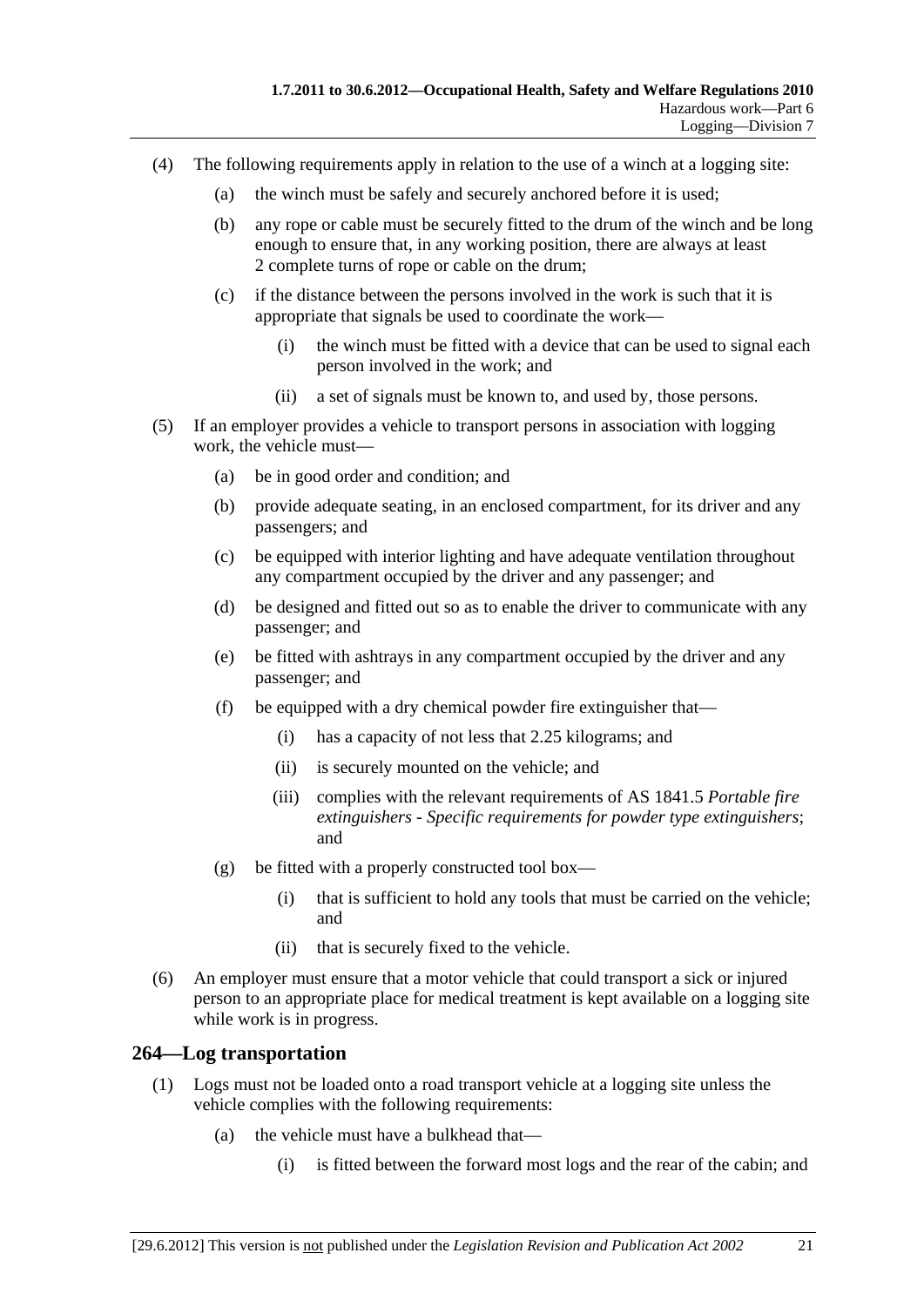- (ii) is securely fixed to the vehicle;
- (b) any bolsters on the vehicle must be in good condition and securely fixed to the chassis of the vehicle;
- (c) if the logs are to be loaded parallel to the side of the vehicle, the vehicle must be fitted, subject to subregulation (2), with fixed stanchions that are securely fixed to the vehicle;
- (d) the vehicle must be fitted with an appropriate load binder or winch (in good working condition) of adequate strength to tighten any bindings required by these regulations.
- (2) The following requirements apply in relation to a road transport vehicle:
	- (a) any stanchions on the vehicle must be inspected on a regular basis, and at least monthly;
	- (b) separately dismountable extension pins must not be used in conjunction with any stanchions on the vehicle;
	- (c) a person must not be permitted to ride on the vehicle unless the person is seated in a properly fitted seat.

- (3) The following requirements apply in relation to the loading of logs onto a road transport vehicle at a logging site:
	- (a) the bolsters on the vehicle must, so far as is reasonably practicable, be kept in a horizontal position during loading;
	- (b) stanchions must be used to prevent the displacement of logs and—
		- (i) if the logs are loaded parallel to the side of the vehicle—there must be at least 2 fixed stanchions on each side of the load for each length of logs on the vehicle; and
		- (ii) if the logs are loaded crosswise—there must be at least 2 fixed stanchions or 2 pivoting stanchions at the rear of the load;
	- (c) the logs must not extend above any stanchion when loaded;
	- (d) the load must be secured to the vehicle by bindings as follows:
		- (i) any binding must have a safe working load of at least 1.28 tonnes and be high tensile steel chain, wire rope, or nylon webbing;
		- (ii) if the logs are loaded parallel to the side of the vehicle—
			- (A) in the case of logs that are less than 2.5 metres in length the load must be secured by at least 1 binding that is secured across the middle of the load; and
			- (B) in the case of logs that are 2.5 metres in length, or longer the load must be secured by at least 2 bindings each end of which is secured as close as possible to a stanchion;
		- (iii) if the logs are loaded crosswise—the load must be secured by at least 2 bindings;
	- (e) the bindings must be tightened by a load binder or winch;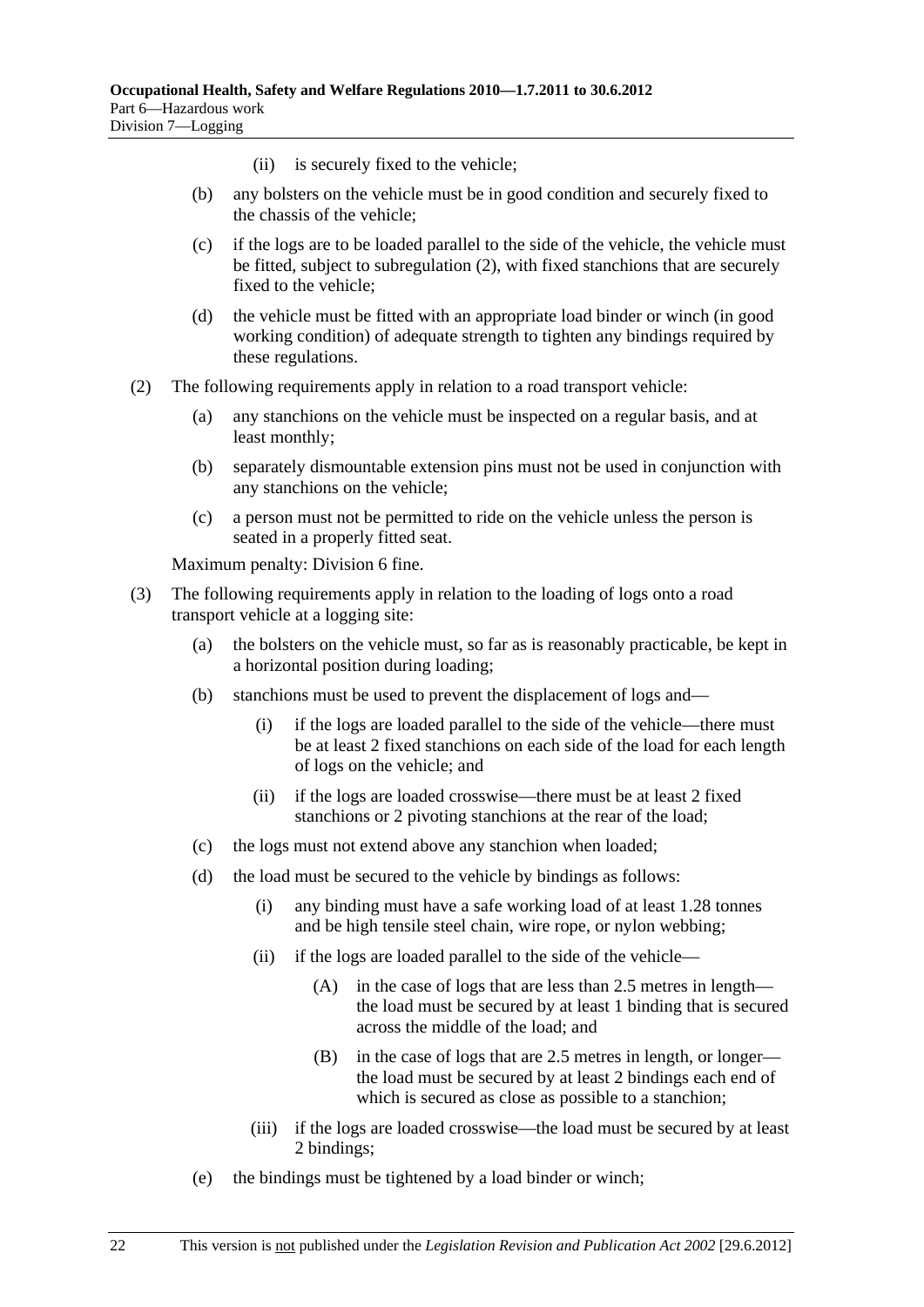- (f) the load must be crowned so that as many logs as possible are in contact with the bindings.
- (4) In addition to the requirements of subregulation (3)—
	- (a) a vehicle that is being loaded or unloaded must be parked at a place that provides sufficient space and an even surface to allow the safe manoeuvring of vehicles involved in the performance of the work; and
	- (b) any person involved in a loading or unloading operation must remain in a safe position; and
	- (c) the driver of a vehicle that is being loaded or unloaded must remain in a safe position and be visible to the operator of any mechanical loader or unloader; and
	- (d) the driver of a vehicle must not secure or release a load on the vehicle while a loader is in operation in the vicinity of the vehicle; and
	- (e) any tractor used to unload logs or to move logs about a log yard must be fitted with a power-operated top clamp or grab; and
	- (f) any tractor used to load logs at a logging site must be fitted with a power-operated top clamp or grab.
- (5) The driver of a road transport vehicle must—
	- (a) ensure that any load is secured in accordance with the requirements of these regulations before the vehicle is first put into motion; and
	- (b) inspect the load immediately before the vehicle is driven from a haul road on to a public road and ensure that all bindings are securely fastened; and
	- (c) ensure that the bindings remain securely fastened until the unchaining area is reached; and
	- (d) drive the vehicle between the unchaining area and the unloading area in a manner that does not endanger any person by the unchained load; and
	- (e) in the case of a road transport vehicle that is to be used to carry an empty jinker—ensure that the jinker is secured to the prime mover by—
		- (i) a latching mechanism and a safety chain; or
		- (ii) 2 safety chains.

#### **265—Haul roads**

- (1) A person who owns a forest in which logging work is undertaken must ensure—
	- (a) that any haul road in the forest is constructed and maintained to a standard that allows vehicles to use the road safely; and
	- (b) if a haul road in the forest is no wider than a road transport vehicle—that passing bays are constructed and maintained to allow vehicles to pass or pull up safely; and
	- (c) if a bridge forms part of a haul road in the forest—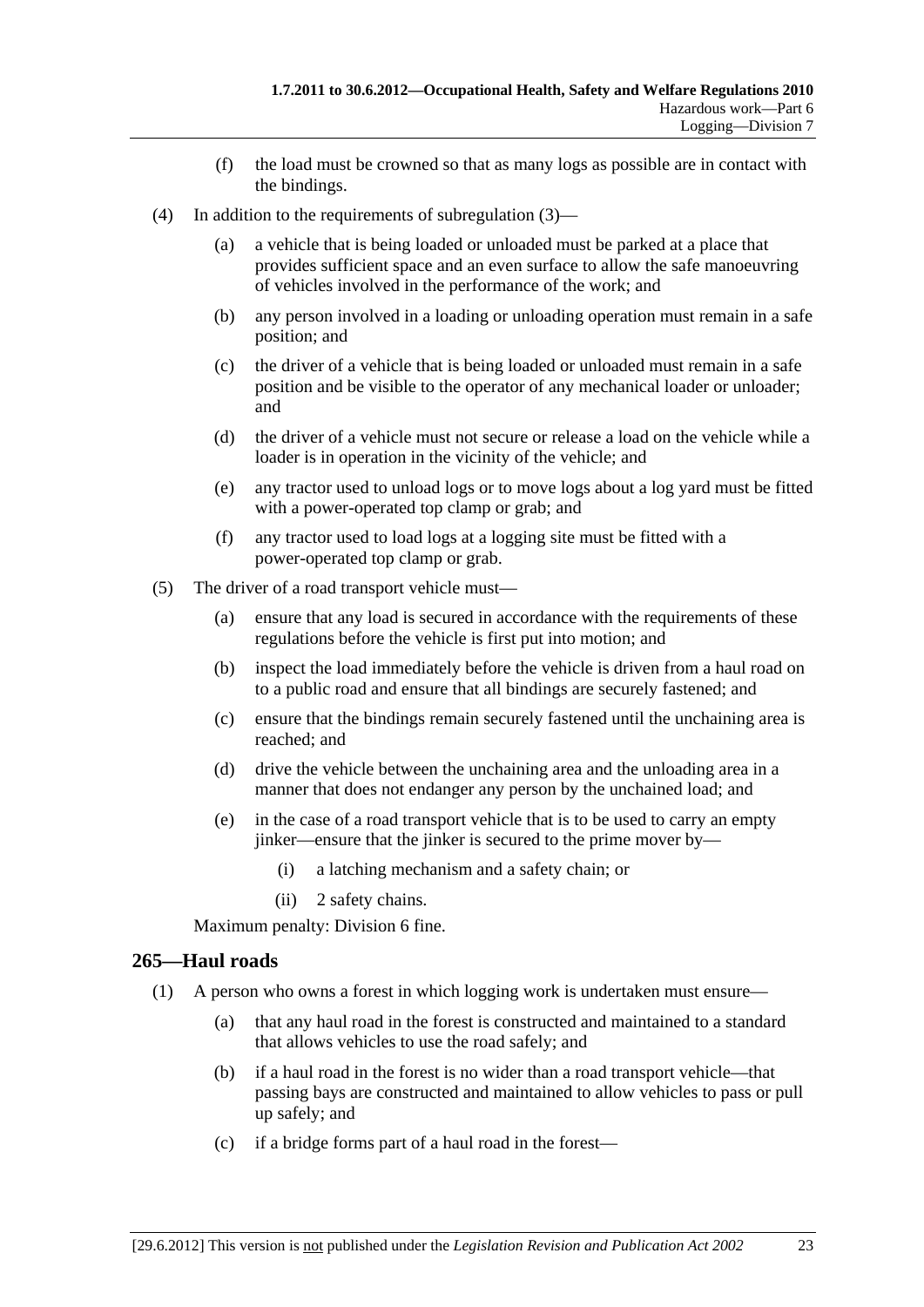- (i) that the road on both sides of the bridge is, so far as is reasonably practicable, constructed in a manner that allows a straight access way for any vehicle that uses the bridge and clear visibility for the driver of any such vehicle; and
- (ii) that the bridge is fitted with curb rails that are at least 150 millimetres x 150 millimetres square or 150 millimetres in diameter.

 (2) A person must not drive a vehicle on a haul road at a speed in excess of the highest speed at which the vehicle can be safely brought to a complete stop within a distance of one half of the unobstructed view that he or she has of the road ahead.

Maximum penalty: Division 7 fine.

## **266—Personal protective clothing and equipment**

A person carrying out any work at a logging site must—

- (a) except where the person is in the cabin of a vehicle, wear a safety helmet; and
- (b) in the case of a manual faller—wear suitable safety footwear that provides ankle support and has non-slip, deep tread soles, or metal sprigs or cleats, that provide a good foothold; and
- (c) wear a vest or similar garment that is made of high visibility material and, where the work is being carried out at night, is highly reflective; and
- (d) if the work involves exposure to a noise level that exceeds 90 db( $A$ )—wear a suitable hearing protective device; and
- (e) if the person is operating a chain saw or brush-cutter—wear appropriate cut-resistant leg protection.

Maximum penalty: Division 7 fine.

#### **Note—**

The following code and standards are approved codes of practice under the Act and are relevant to the subject-matter of this Division:

- (a) SA Occupational Health and Safety Commission Approved *Code of Practice for Logging Stanchions and Bulkheads*
- (b) AS 1636 *Tractors Roll-over protective structures Criteria and tests*
- (c) AS/NZS 1801 *Occupational protective helmets*
- (d) AS/NZS 2210 *Occupational protective footwear (Parts 2 to 9)*
- (e) AS 2294 *Earth-moving machinery Protective structures*
- (f) AS 2726 *Chainsaws-Safety requirements*
- (g) AS 2727 *Chainsaws-Guide to safe working practices*
- (h) AS 3575 *Clearing saws, brushcutters and grass trimmers-Safety requirements*
- (i) AS 3576 *Clearing saws, brushcutters and grass trimmers-Guide to safe working practices*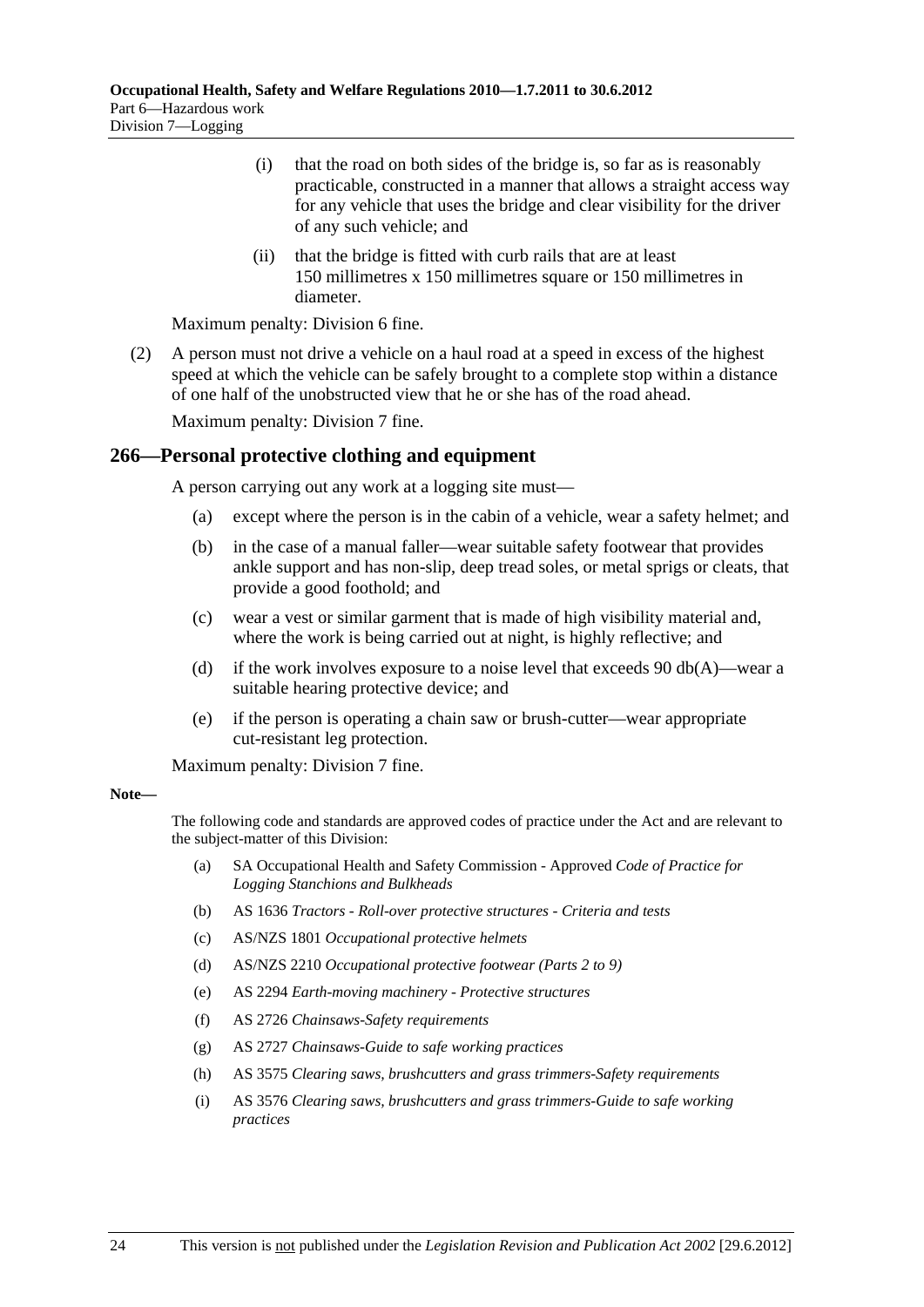# **Division 8—Spray painting**

## **267—Purpose**

The purpose of this Division is to ensure that spray painting is carried out so as to eliminate or minimise risks to the health or safety of any person who is involved in the performance of the work, or who is in the vicinity of the work.

#### **268—Work area**

Spray painting must be carried out in a booth unless—

- (a) the painting consists of minor spotting or touching up operations; or
- (b) the painting is carried out on any plant or item that is fixed or too large to move into a booth.

## **269—Spray booths—construction**

- (1) A booth for spray painting must be 1 of the following types (or a combination of 2 or more of them):
	- (a) a Room or Cabinet Booth—being an enclosure so arranged, constructed and equipped as to confine and control air motion in a manner that effectively protects the spray operator and any other persons in the vicinity;
	- (b) a Tunnel Booth—being an arrangement of enclosing walls, floor and ceiling, with 2 opposite ends open, to permit the continuous movement through the booth of articles being sprayed (and in this case the booth must be designed and equipped to effectively protect any person in or near it);
	- (c) a Canopy Booth—being an arrangement of walls and ceiling to form a canopy or hood that is designed and equipped so that when it is in position over an article being spray painted the operator, and any other person in the vicinity, are effectively protected;
	- (d) any other form of booth which, in the opinion of the Director, gives adequate protection and which is approved, in writing, by the Director.
- (2) The internal walls and ceiling of a spray painting booth must be constructed entirely of, or be entirely lined internally with, sheet steel or some other substantial incombustible material, and must be free from any obstruction.
- (3) The floor of a booth and the floor area to a distance of at least 1 metre beyond its entrance must be of impervious, incombustible material.
- (4) Any exit door fitted to a booth must be fitted so as to open outwards from the booth.
- (5) Every exit from a booth must be kept clear and free from obstructions at all times.
- (6) The electrical equipment and wiring fitted to or in a booth must comply with the relevant specifications of AS/NZS 3000 *Electrical installations (known as the Australian/New Zealand Wiring Rules)*.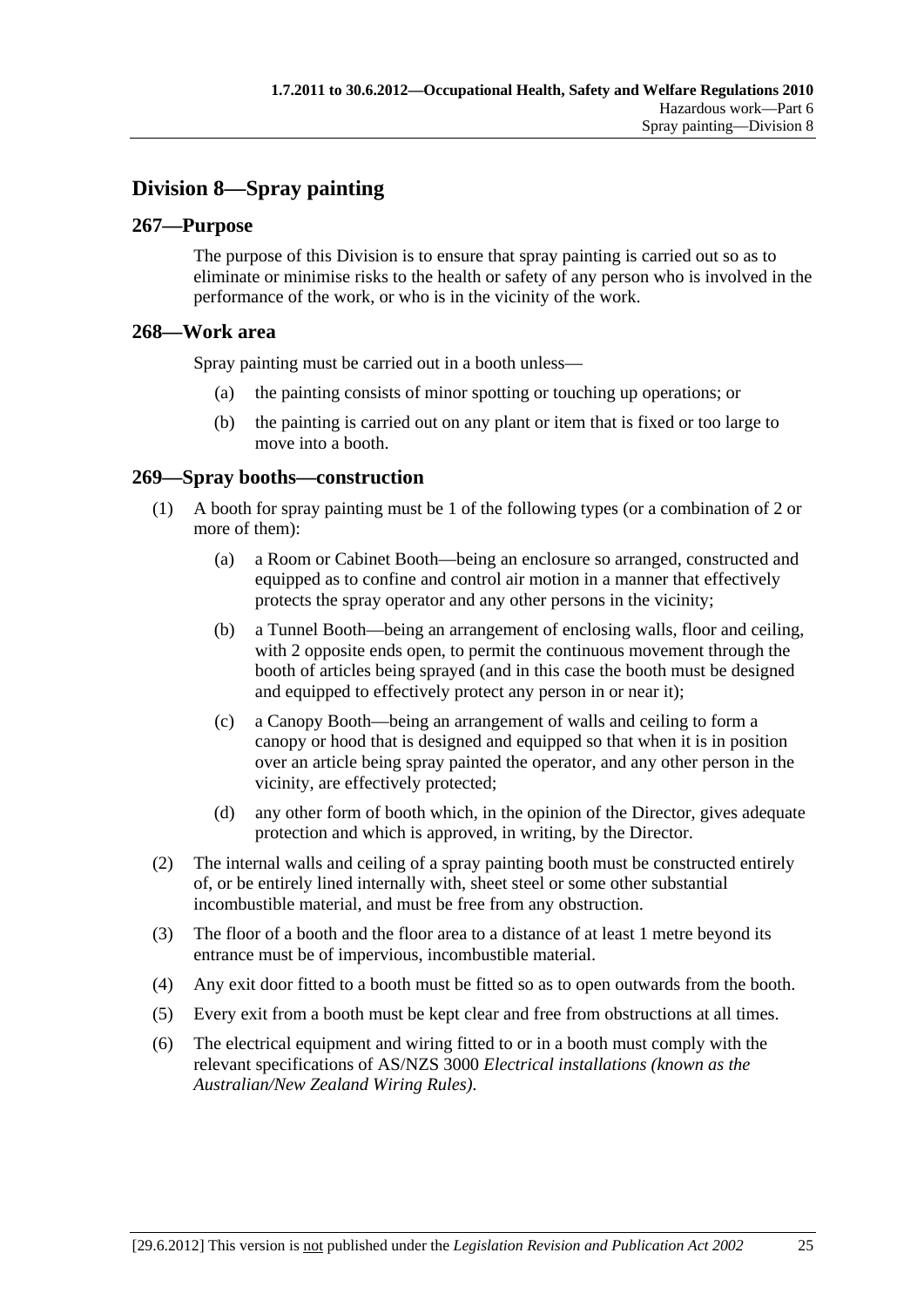#### **270—Spray booths—exhaust ventilation**

- (1) A spray painting booth must be fitted with a suction exhaust ventilation system that is capable of maintaining air changes at a rate that keeps the concentration of contaminants in the booth at the lowest practical level (as measured in the breathing zone of the operator).
- (2) The method of ventilation used in a spray painting booth must be 1 (or more) of the following:
	- (a) induced or syphon type ventilation, for which the fans and motors are entirely outside the booth and duct;
	- (b) directly driven fans within a duct, where the motor driving the fan is an explosion proof type and is shielded against vapours and dust;
	- (c) fans within a duct which are belt driven by an external motor, where the belt and pulley within the duct or spray painting booth are completely enclosed and the enclosure electrically earthed;
	- (d) any other method of ventilation which is similarly effective and is approved, in writing, by the Director.
- (3) Unless otherwise approved by an inspector, if more than 1 fan is used, the control must be connected to each fan so that 1 fan cannot be operated without operating all the fans.
- (4) A booth must be fitted with 1 or more ventilation exhaust ducts that have air tight joints and sufficient capacity to discharge all spray laden or contaminated air from the booth.
- (5) The exterior termination of all exhaust ducts that are open to the outside atmosphere must be protected from the detrimental effects of weather and fire hazards, and must not be such as to cause a nuisance or fire hazard.
- (6) The ventilation of a workroom in which a spray painting booth is erected must permit the free flow of the outer air to ensure further that the spray painting occurs between the source of air and the exhaust fan.

#### **271—Safe working and maintenance procedures**

- (1) A spray painting booth must be cleaned on a regular basis to ensure that any overspray or residue from painting is removed.
- (2) An article to be spray painted within a booth must be placed in a position where the person using the spray gun always has the spray between himself or herself and the exhaust fan or appliance.
- (3) Turntables or other mechanical appliances of impervious incombustible material must be provided, where necessary, to ensure compliance with subregulation (2).
- (4) If a person is required to work in a compartment, space or place that requires the person to work in a stooped or cramped position and without adequate ventilation in order to carry on any spraying operations, the person must be provided with a respiratory protective device that complies with the specifications of AS/NZS 1715 *Selection, use and maintenance of respiratory protective equipment* and AS/NZS 1716 *Respiratory protective devices*.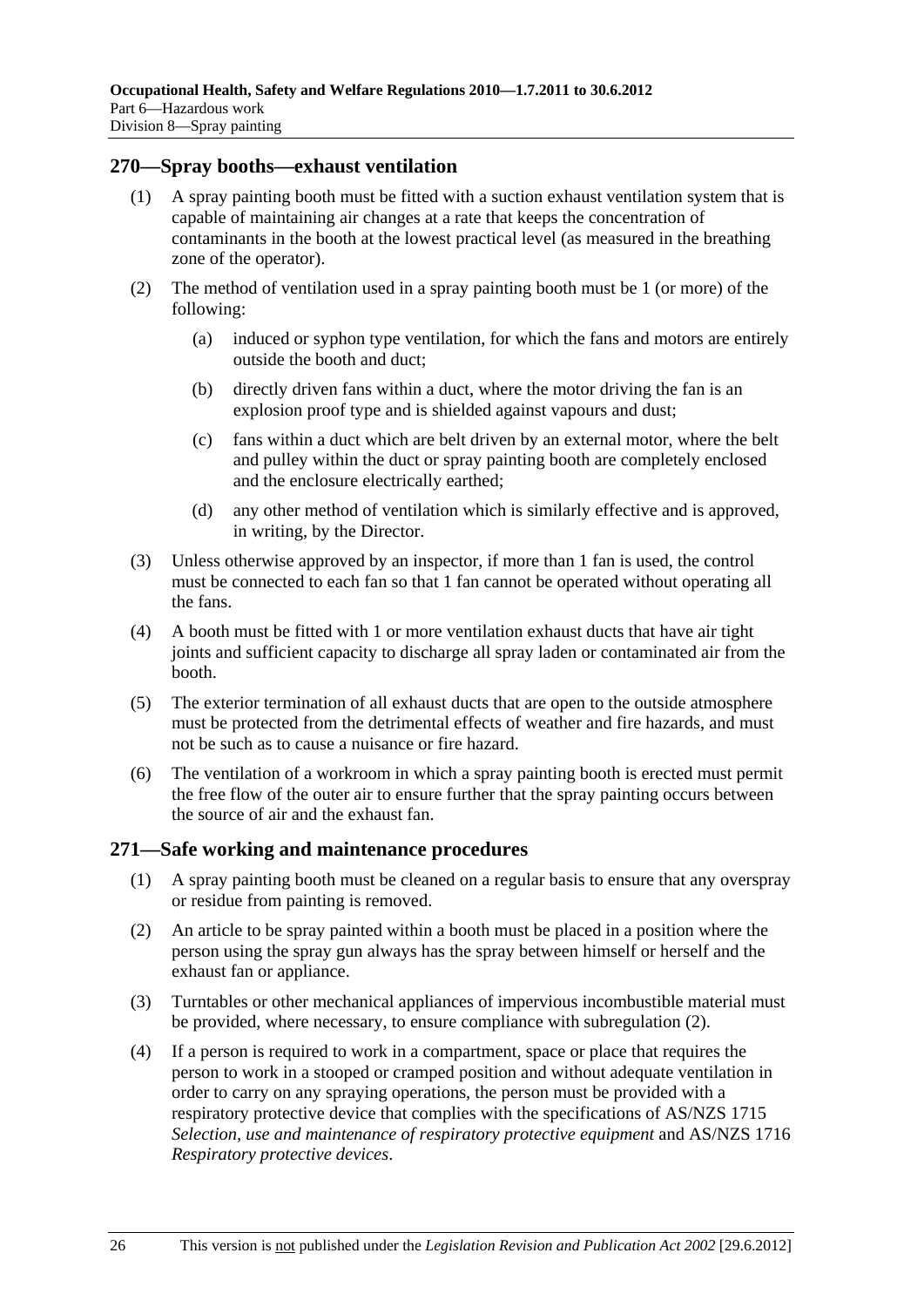(5) While any spray painting is being carried out outside a spray painting booth, a person must not, within 6 metres of the immediate vicinity in which the spray painting is being carried out, light or introduce any source of ignition, or start or set in motion the engine of any plant.

# **272—Personal protective equipment**

If isocyanates are used in spray painting, a person employed in the performance of the work must be provided with, and use, a suitable respiratory protective device that complies with the specifications of AS/NZS 1715 *Selection, use and maintenance of respiratory protective equipment* and AS/NZS 1716 *Respiratory protective devices* and that is, if the work is being carried out in a spray painting booth, air supplied, or of a type otherwise approved by the Director.

#### **Note—**

The following standards are approved codes of practice under the Act and are relevant to the subject-matter of this Division:

- (a) AS/NZS 1715 *Selection, use and maintenance of respiratory protective equipment*
- (b) AS/NZS 1716 *Respiratory protective devices*

# **Division 9—Welding**

### **273—Purpose**

The purpose of this Division is to ensure that welding and allied processes are carried out so as to eliminate or minimise risks to the health or safety of any person who is involved in the performance of the work, or who is in the vicinity of the work.

### **274—Work area**

- (1) Suitable protective screens must be used, where practicable, to provide protection from harmful rays produced by any electric welding process.
- (2) If a welding process—
	- (a) is being carried out in a wholly or substantially closed space; or
	- (b) causes fumes that may be a risk to a person's health,

effective and appropriate means for the removal of fumes must be provided as near as practicable to the point where the welding occurs.

### **275—Use of manifolds**

- (1) This regulation applies where, in connection with the performance of a welding process, a manifold that consists of a stationary pipe-type header to which a number of cylinders are connected, and in which 1 or more permanently mounted regulators serve to reduce and regulate the pressure of gas flowing from the cylinders, is used.
- (2) Where this regulation applies—
	- (a) any manifold must be located and guarded to protect it from damage; and
	- (b) if 2 or more manifolds, each supplying 1 or more machines or items of equipment, are located in the same room, the manifolds must be separated by a distance of at least 15 metres.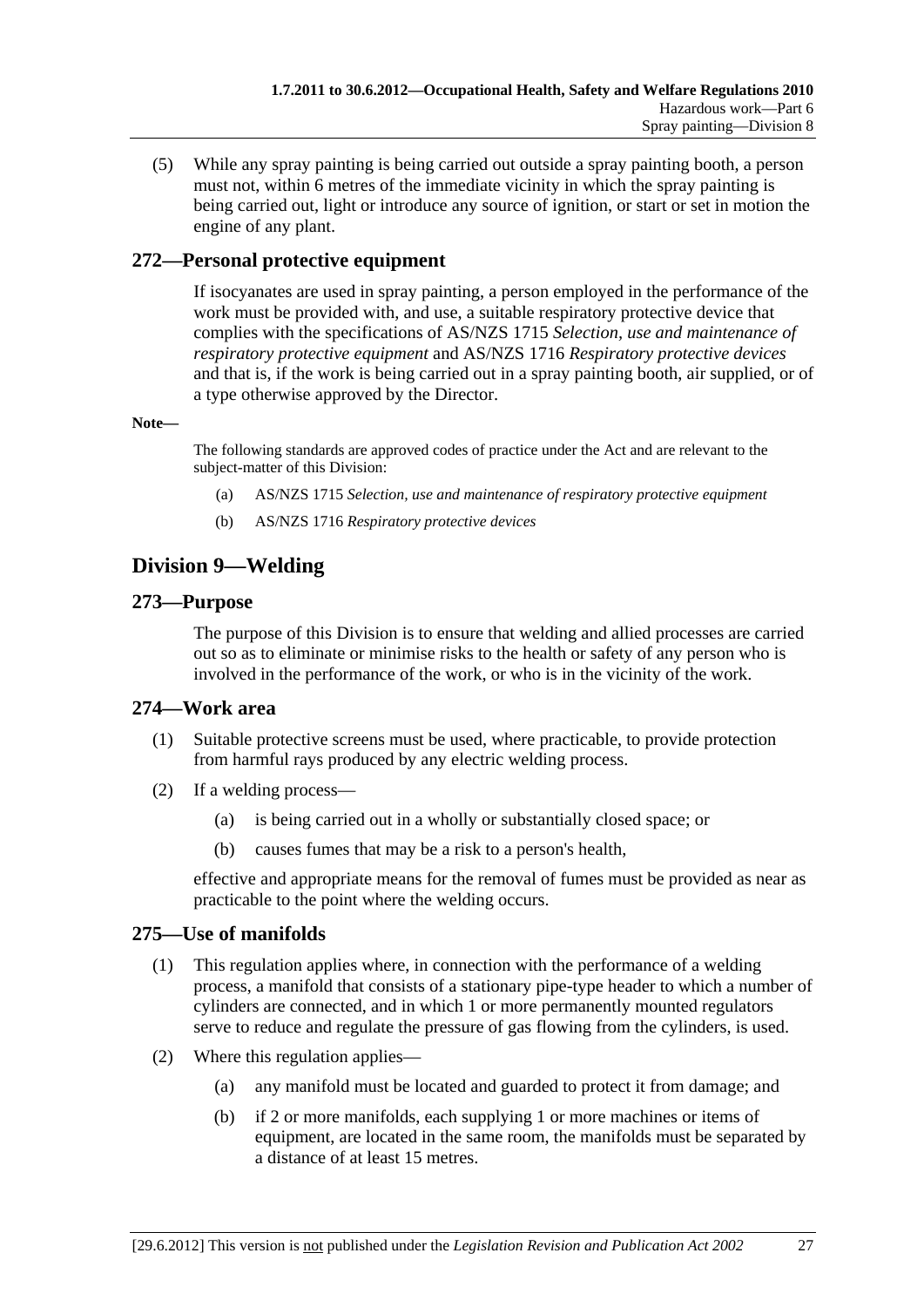### **276—Safe procedures and personal protective equipment**

- (1) A person must not use any welding or allied process to repair, or attempt to repair, a drain, tank or container in which any flammable solution, gas or other substance is or has been manufactured, used, handled or stored unless and until the drum, tank or container has been rendered free of the gas or any trace of any solution or substance that might produce flammable gas.
- (2) If it is not reasonably practicable to remove any fumes caused by a welding or allied process by reason of the nature of the process, a person involved in the performance of the work must be provided with a suitable respiratory device.
- (3) If there is a risk of injury to a person from a welding or allied process, protective clothing and equipment appropriate to the risk must be provided and used.

#### **Note—**

The following standards and note are approved codes of practice under the Act and are relevant to the subject-matter of this Division:

- (a) AS/NZS 1336 *Recommended practices for occupational eye protection*
- (b) AS/NZS 1338.1 *Filters for protection against radiation generated in welding and allied operations*
- (c) AS 1674.1 *Safety in welding and allied processes-Fire precautions*
- (d) AS/NZS 1715 *Selection, use and maintenance of respiratory protective equipment*
- (e) AS/NZS 1716 *Respiratory protective devices*
- (f) AS/NZS 2161 *Occupational protective gloves (Parts 2 to 5)*
- (g) AS/NZS 2210 *Occupational protective footwear (Parts 2 to 9)*
- (h) AS 2865 *Confined spaces*
- (i) Welding Technology Institute of Australia—Technical Note 7—2004—*Health and Safety in Welding*

# **Division 10—Construction work**

#### **277—Preliminary**

- (1) The purpose of this Division is to ensure that, on account of the mobile nature of work in the construction industry, there is a degree of continuity in the implementation of these regulations in order to eliminate or minimise risks to the health or safety of any person who is involved in the performance of construction work, or who is in the vicinity of construction work.
- (2) In this Division—

*construction site* means a site where 1 or more of the following activities are carried on:

- (a) the construction, erection, alteration, repair, equipping, finishing, painting, cleaning, marking or demolition of a building, structure or ship;
- (b) excavating, shaft sinking or tunnelling;
- (c) the construction or maintenance of—
	- (i) roadworks; or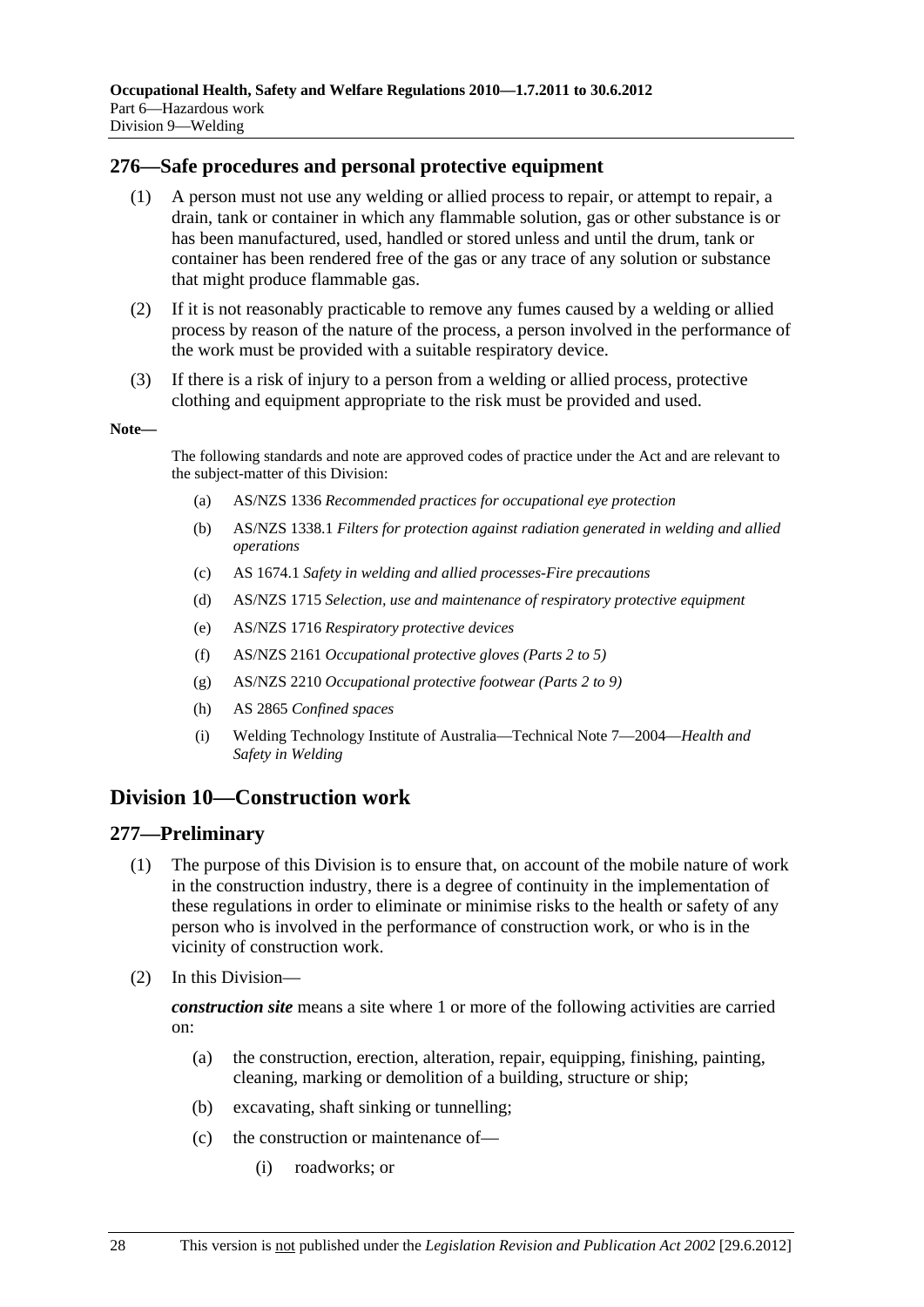- (ii) the permanent way of a railway, busway or tramway;
- (d) dredging;
- (e) the placing, laying or maintenance of pipes or cables (whether the pipes or cables are placed or laid above or below ground level);
- (f) earth moving by power driven equipment.

#### **278—Appointment of safety supervisors**

- (1) An employer must ensure that a person holds the position of safety supervisor in respect of a construction site if 20 or more people could be involved in the performance of work at a particular time.
- (2) An appointment to the position of safety supervisor must be made within 24 hours after the commencement of work at the construction site, and within 24 hours after the position of safety supervisor becomes vacant.
- (3) An employer must ensure that a safety supervisor appointed for the purposes of this Division is present on the construction site if 20 or more people are at work on the site.
- (4) The employer must ensure that the name of the safety supervisor is posted on a notice board at the site within 24 hours after the appointment is made, and that the notice is kept on display during the term of the appointment.
- (5) A person is not eligible for appointment as a safety supervisor unless the person—
	- (a) is generally recognised as being competent in the work which is being undertaken at the construction site; and
	- (b) has attended a course on occupational health and safety of not less than 12 hours duration; and
	- (c) has at least 5 years experience in the building and construction industry; and
	- (d) has an adequate working knowledge of these regulations.

#### **279—Responsibilities**

- (1) A safety supervisor must—
	- (a) generally supervise, consult with and assist any employer, health and safety representative, health and safety committee or other person on site in relation to the general observance of these regulations; and
	- (b) promote the safe performance of work on the site.

Maximum penalty: Division 7 fine.

- (2) An employer must provide a reasonable response to any reasonable request by a safety supervisor in relation to the health, safety or welfare of a person on site. Maximum penalty: Division 6 fine.
- (3) An employee, or any other person, on a site must, so far as it is within his or her control, comply with any reasonable request by a safety supervisor in respect of compliance with these regulations.

Maximum penalty: Division 7 fine.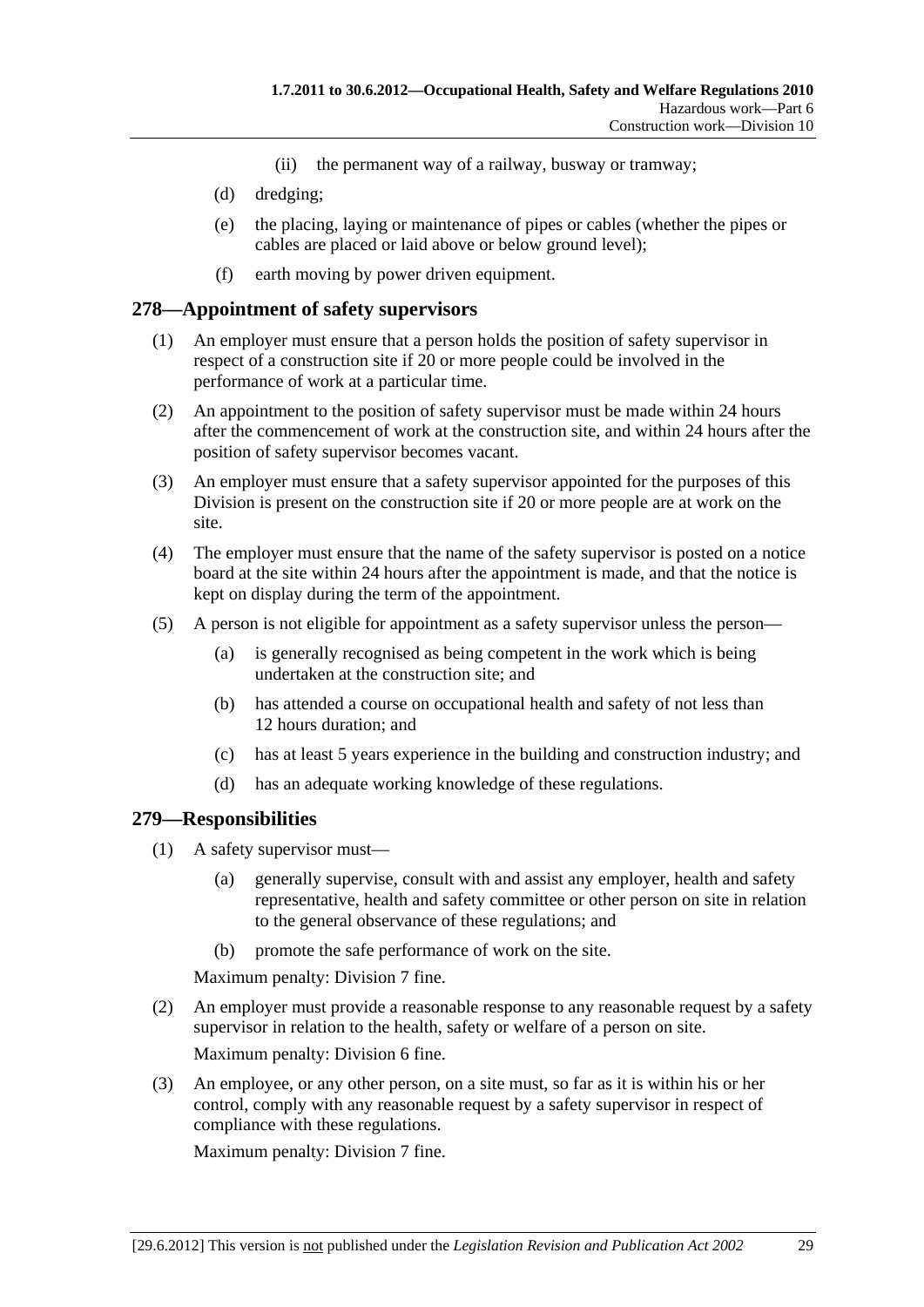#### **280—Additional duties**

- (1) An employer may assign any additional duty to a safety supervisor (but any such duty may not be such that the safety supervisor is prevented from exercising the responsibilities of a safety supervisor under these regulations).
- (2) 2 or more employers must appoint the same person as a safety supervisor for the purposes of these regulations.

#### **Note—**

The following are approved codes of practice under the Act and are relevant to the subject-matter of this Division:

- (a) NOHSC's *National Code of Practice for Induction for Construction Work*
- (b) NOHSC's *National Code of Practice for Precast, Tilt-Up and Concrete Elements in Building Construction*

# **Division 11—Petroleum work**

#### **281—Preliminary**

In this Division—

*A.P.I.* means the American Petroleum Institute;

*drilling rig* includes a workover or well-service rig, but does not include a seismic shot hole drilling rig;

*mast* includes portable or collapsible framework used over a well in supporting, hoisting or lowering operations;

*petroleum* has the same meaning as in the *Petroleum and Geothermal Energy Act 2000*;

*plant* includes a vehicle, article, tank, vessel or pipeline;

*process vessel* means a vessel used to process fluids or solids by mechanical, fluid mechanical, chemical, thermal or other means;

*production facility* means a discrete system of plant used in the production,

processing, or transportation of produced fluids from or to a well or group of wells in a single proven petroleum accumulation or group of proven petroleum accumulations and includes wellhead piping and gathering pipelines, hydrocarbon processing plants, scraper stations, compressor stations, injection stations, meter stations, and plant used to treat or dispose of waste materials that result from petroleum production;

*separator* means an apparatus used at the surface to separate fluids produced from a well;

*shot hole* means a hole drilled for the purpose of firing an explosive charge;

*well* means a hole in the ground made for the purpose of—

- (a) searching for, or producing, petroleum; or
- (b) underground petroleum storage; or
- (c) injecting fluid into an underground petroleum reservoir; or
- (d) disposing of waste fluids that result from production operations,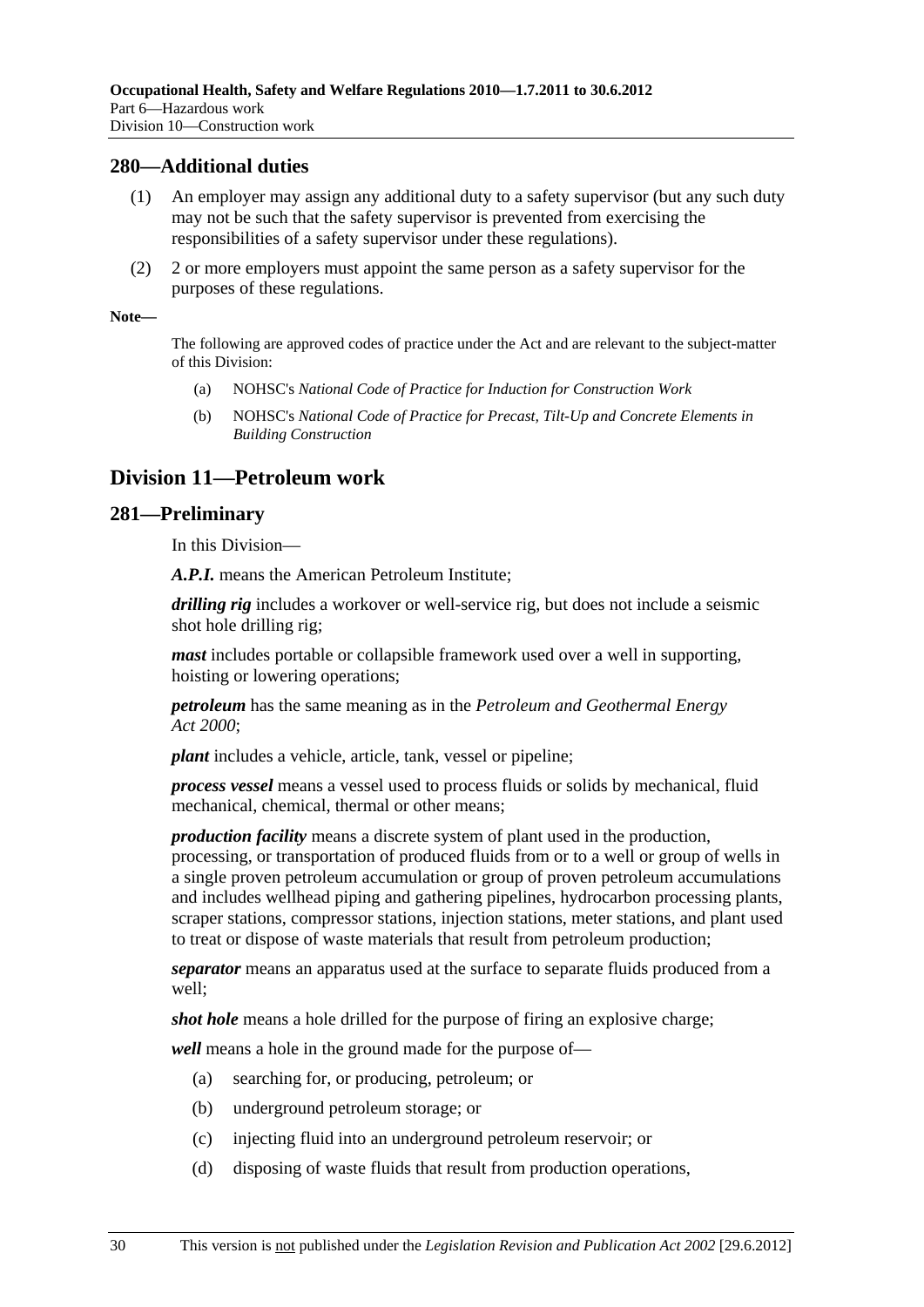and includes casing or down hole equipment used in conjunction with a well and any wellhead installed in or on the hole from time to time, but does not include a water bore or a seismic shot hole;

*wellhead* means the casing head and includes a casing hanger or spool, or a tubing hanger, and any flow control equipment up to and including the wing valves.

# **282—Application of Division**

This Division applies to work, plant and operations associated with exploration for, or the production of, petroleum.

### **283—Siting of flares**

- (1) A flare pit or the end of a flare line must be located a safe distance from—
	- (a) the outside of a well, separator, pipeline, storage tank or temporary production facility; or
	- (b) an unprotected source of flammable vapour; or
	- (c) an unprotected source of ignition; or
	- (d) a road, railway or building.
- (2) An access road must be sited a safe distance from a flare pit or the end of a flare line.
- (3) A flare line must be constrained.
- (4) Permanent flare installations must be fenced off and a safe method provided to ignite each flare.
- (5) A flare pit must be sited and constructed so as not to create a hazard to persons or property.
- (6) Flaring operations must be carried out under proper supervision.
- (7) If a flare could be extinguished during production or testing operations, provision must be made for relighting the flare safely.

### **284—Regulation of certain practices**

A person must not—

- (a) snap-up a tool joint with an automatic cathead or pipe joint breaker—jaw clutch type that automatically disengages its clutch at the completion of a fixed cycle or travel; or
- (b) use the rotary table for the final making-up or initial breaking-out of a pipe connection; or
- (c) handle the spinning chain over the rotary table while it is in motion.

### **285—Blowout prevention**

- (1) Proper blowout prevention equipment must be fitted whenever a well is being drilled, tested, completed or worked over.
- (2) For the purposes of subregulation (1), the casing and equipment must be adequate for the circumstances of the particular case, taking into account—
	- (a) the depth to be drilled; and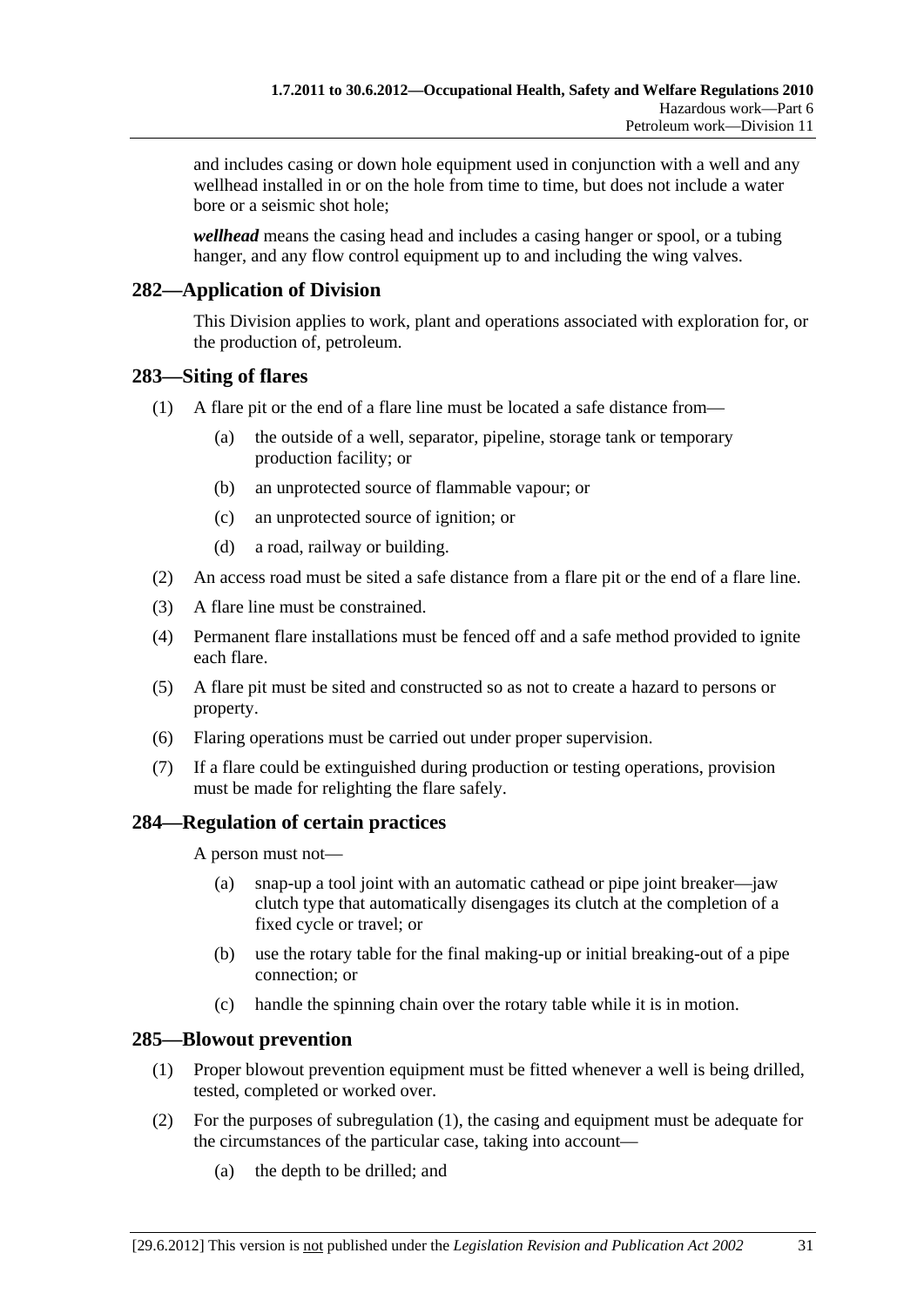- (b) maximum expected formation pressures; and
- (c) the need, in the event of an influx, to effect a shut-off on an open hole, or around a tool (including drill collars, drillpipe, tubing or casing) being used in the well.
- (3) Hydraulically operated blowout prevention equipment—
	- (a) must be installed, operated and tested, in accordance with the relevant requirements of A.P.I. RP 53 *Recommended Practices for Blowout Prevention Systems for Drilling Wells*, before drilling is undertaken below the surface casing string, or before a completed well is re-entered; and
	- (b) subject to these regulations, must be maintained ready for use until suspension, completion, recompletion or abandonment operations are completed.
- (4) Any manual control for blowout preventers must be located outside the rig substructure at the greatest practicable distance from the wellhead.
- (5) Whenever a drilling or workover operation is being undertaken, an inside blowout preventer assembly, and a full opening safety valve in the open position, with cross-overs as needed to fit all tool joints in the drill or tubing string, must be maintained on the rig floor.
- (6) An upper kelly cock must be installed below the swivel and, if high pressures are anticipated, another kelly cock that can be run through the blowout preventers must be installed at the bottom of the kelly.
- (7) Choke and kill lines of flange, weld or clamp connected steel, or fire resistant hose, must be fitted and equipped in accordance with A.P.I. RP 53 *Recommended Practices for Blowout Prevention Systems for Drilling Wells*.
- (8) Apart from the choke, there must be no reduction in diameter from the primary choke line to the flare.
- (9) The choke manifold must be located outside the rig substructure in accordance with the following requirements:
	- (a) choke and flare lines must contain the minimum possible number of bends;
	- (b) the driller must have clear communication with a person operating the chokes or monitoring pressures.
- (10) An adequately constrained flare line must be fitted, subject to complying with the requirements of regulation 283.

#### **286—Blowout preventer closing units**

- (1) Blowout preventer activating accumulator units, that accord with the relevant requirements of A.P.I. RP 53 *Recommended Practices for Blowout Prevention Systems for Drilling Wells*, must be located at least 15 metres from the wellhead and, without accumulator pump assistance, must have sufficient capacity to—
	- (a) open or close the hydraulically operated choke line valve; and
	- (b) close or open the annular type blowout preventer; and
	- (c) close or open 2 blowout preventer pipe rams.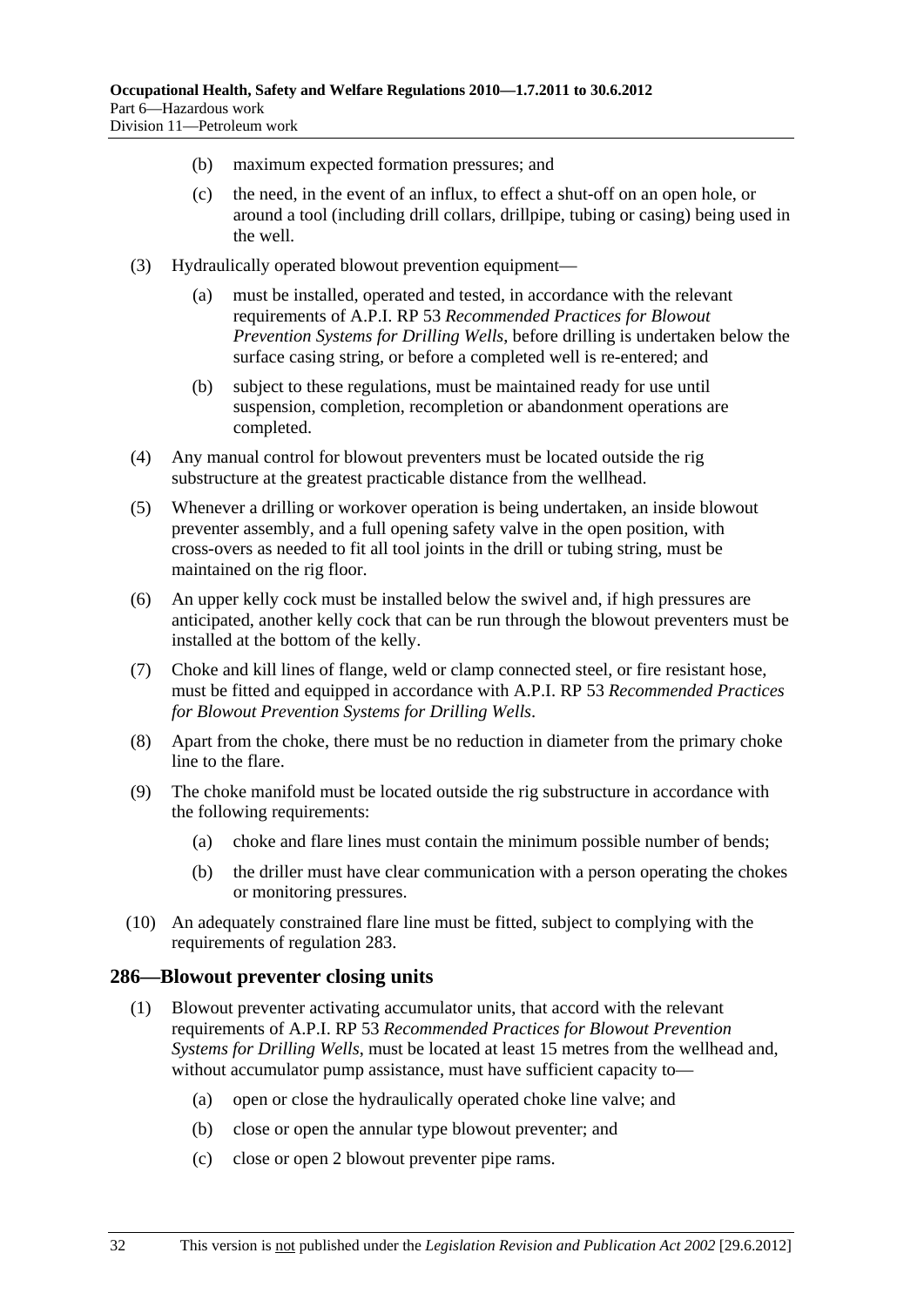- (2) Accumulator pumps must be capable of rebuilding fluid pressure in the accumulator within 3 minutes to a level that is sufficiently high to-
	- (a) open the hydraulically operated choke line valve; and
	- (b) close the annular type blowout preventer.
- (3) Subject to subregulation (4), accumulators must be connected to the blowout preventers by lines that have a safe working pressure at least equal to the working pressure of the accumulator, and if those lines are located within and adjacent to the substructure, must be of steel construction.
- (4) Fire resistant hose, installed and maintained to the manufacturer's specifications, may be used on blowout preventers rated at 35 Mpa or less.
- (5) Accumulator pumps must have 2 independent sources of power.
- (6) An inert gas pressure backup system must also be fitted on each drilling rig when drilling open hole below surface casing.
- (7) During a drilling or workover operation, a control manifold for operating the blowout preventers must be accessible to the driller on the rig floor, and a master control unit must be located at least 15 metres from the well.
- (8) The master control unit must be capable of operating all blowout preventer functions in the event that the rig floor controls are rendered inoperable.

### **287—Testing blowout prevention equipment**

- (1) Blowout prevention equipment must be tested in accordance with this regulation.
- (2) The ram type preventers, the annular preventer, choke and kill lines and valves, the choke manifold, and the kelly cock, must each be pressure tested on installation, prior to drilling out each string of casing, and prior to commencing completion or workover operations.
- (3) At least once in every 14 days the blowout preventers and choke manifold must be pressure tested using a suitable testing device.
- (4) Each test must use an appropriate liquid and be conducted to pressures consistent with the maximum anticipated wellhead pressure (as approved in the drilling and well construction programme).
- (5) The pipe rams, the annular preventer, and all remotely controlled valves, must be function tested, and the manual closing controls checked, at least on a daily basis, and the blind rams operated on each trip out of the hole.
- (6) If a test indicates that the equipment is not operating correctly, it must be made serviceable before operations are commenced or recommenced.
- (7) Each closing of the blowout preventer system, the reasons for the closing, and the results of all tests, must be included in the tour report.

### **288—Removal of blowout prevention equipment**

 (1) Installed blowout prevention equipment must not be removed until reasonable steps are taken to ensure that the well is safe.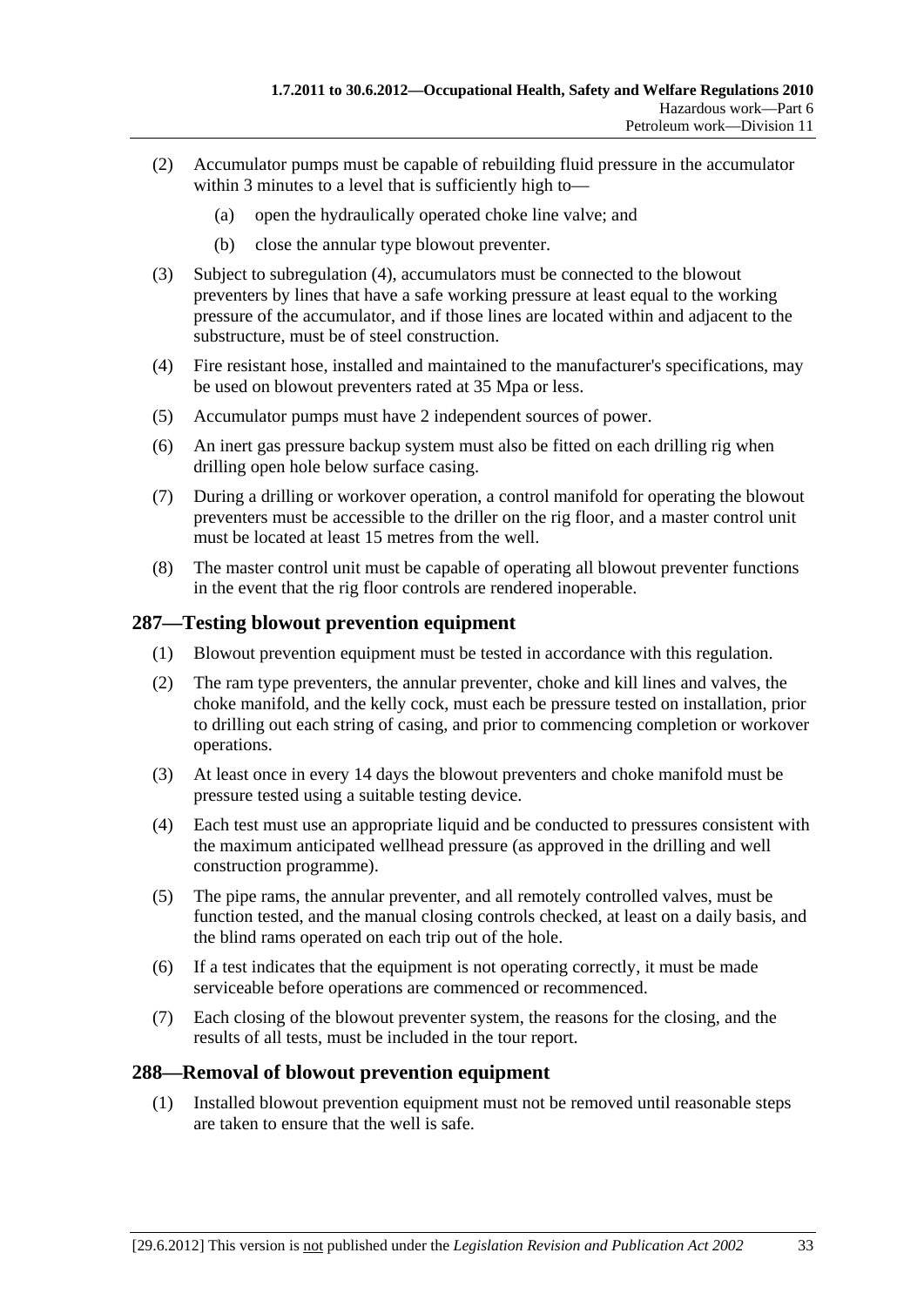- (2) The Director must be notified—
	- (a) whenever blowout prevention equipment is removed for a reason other than for routine operations; and
	- (b) whenever blowout prevention equipment is re-installed.
- (3) A notification under subregulation (2)(a) must include the reason for the removal of the equipment and information on the steps taken to make the well safe.

#### **289—Blowout prevention training and procedures**

- (1) Personnel involved in drilling operations must include—
	- (a) an on-site supervisor; and
	- (b) a rig worker holding the position of driller, or a more senior position,

who have within the last 2 years successfully completed an accredited well-control course acceptable to the Director.

- (2) Blowout prevention drills must be conducted at least on a weekly basis to ensure that crews are properly trained in emergency procedures.
- (3) Each blowout prevention drill, and relevant response times, must be recorded in the tour report and the daily report.
- (4) A well-control instruction, setting out step by step procedures to be adopted in controlling pressure kicks, must be kept on permanent display on the rig.

#### **290—Well drilling fluids**

- (1) The use, properties, and testing of drilling mud, and the conduct of drilling procedures, must be such as to minimise the likelihood of blowout (without inducing unnecessary formation damage).
- (2) Sufficient quantities of mud materials to ensure well control must always be readily available at the well site.
- (3) Mud testing equipment must be maintained at the well site at all times and tests consistent with good operating practice must be performed daily, or more frequently as conditions warrant.
- (4) The mud system must include—
	- (a) a mud pit level indicator to indicate gains and losses; and
	- (b) a pump stroke counter; and
	- (c) a gas detector; and
	- (d) a trip tank to indicate the flow of liquid to or from the well bore; and
	- (e) a gas separator or gas knock-out pot; and
	- (f) unless otherwise approved by the Director, a mud degasser.
- (5) When pulling drill pipe or tubing from an uncased or perforated well, the fluid level must be maintained to the extent necessary to provide sufficient hydrostatic pressure to contain anticipated formation pressures safely.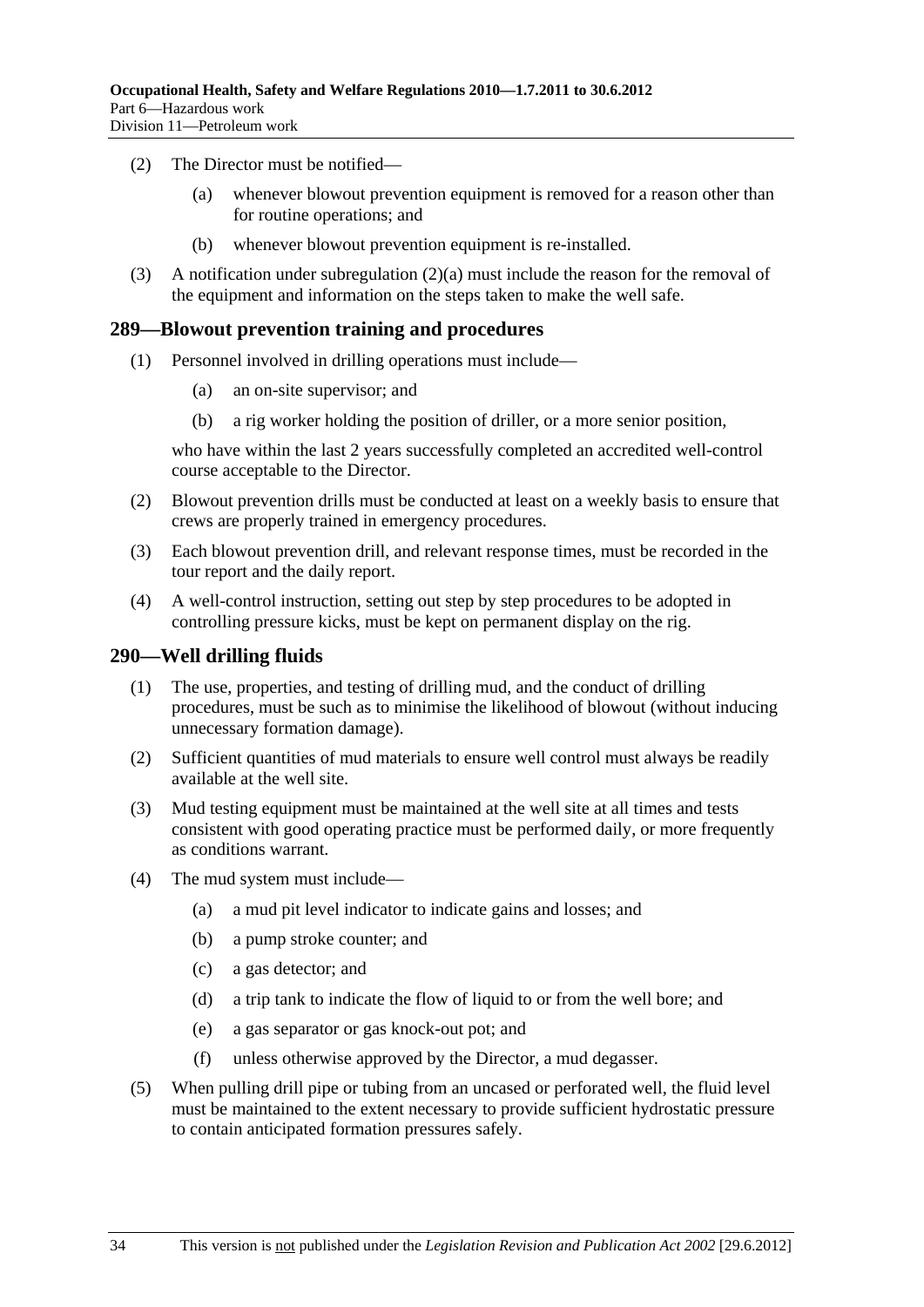#### **291—Certain operations not to be conducted at night**

The following operations must not be commenced between sunset and sunrise:

- (a) swabbing operations;
- (b) down-hole shooting operations;
- (c) clean up operations and tests that use temporary well site facilities.

#### **Note—**

The following standards and publications are approved codes of practice under the Act and are relevant to the subject-matter of this Division:

- (a) AS 2187 *Explosives Storage, transport and use*
- (b) AS/NZS 60079.10.1 *Explosive atmospheres Classification of areas Explosive gas atmospheres*
- (c) A.P.I. Specification 5CT *Specification for Casing and Tubing (metric units)*
- (d) A.P.I. Specification 6A *Specifications for Wellhead and Christmas Tree Equipment*
- (e) A.P.I. Specification 8A *Specification for Drilling and Production Hoisting Equipment*
- (f) A.P.I. Specification 9A *Specification for Wire Rope*
- (g) A.P.I. RP9B *Recommended Practice on Application, Care and Use of Wire Ropes for Oilfield Service*

# **Division 12—Mining work**

#### **292—Preliminary**

- (1) The purpose of this Division is to ensure—
	- (a) that hazards to the health and safety of persons involved in the performance of mining work, or in the vicinity of a mine or mining work, are identified before the work begins; and
	- (b) that measures are taken to eliminate or minimise those risks before, during and after the performance of the work; and
	- (c) that the work is carried out in a safe manner.
- (2) This Division applies to work, plant and operations associated with mining operations.
- (3) This Division does not apply to work, plant or operations associated with mining operations under the *Opal Mining Act 1995*.
- (4) In this Division—

*ammonium nitrate mixture* means an explosive of classification code 1.1D or 1.5D comprising ammonium nitrate and another substance or substances;

*Australian Explosives Code* means the *Australian Code for the Transport of Explosives by Road and Rail (Australian Explosives Code)* published by the Workplace Relations Ministers' Council (third edition, April 2009), as amended or substituted from time to time;

*blaster's licence* means a licence authorising the conduct of a blasting operation;

*blasting explosive* means an explosive of classification code 1.1B, 1.4B, 1.1D or 1.5D and includes ammonium nitrate mixture and blasting powder;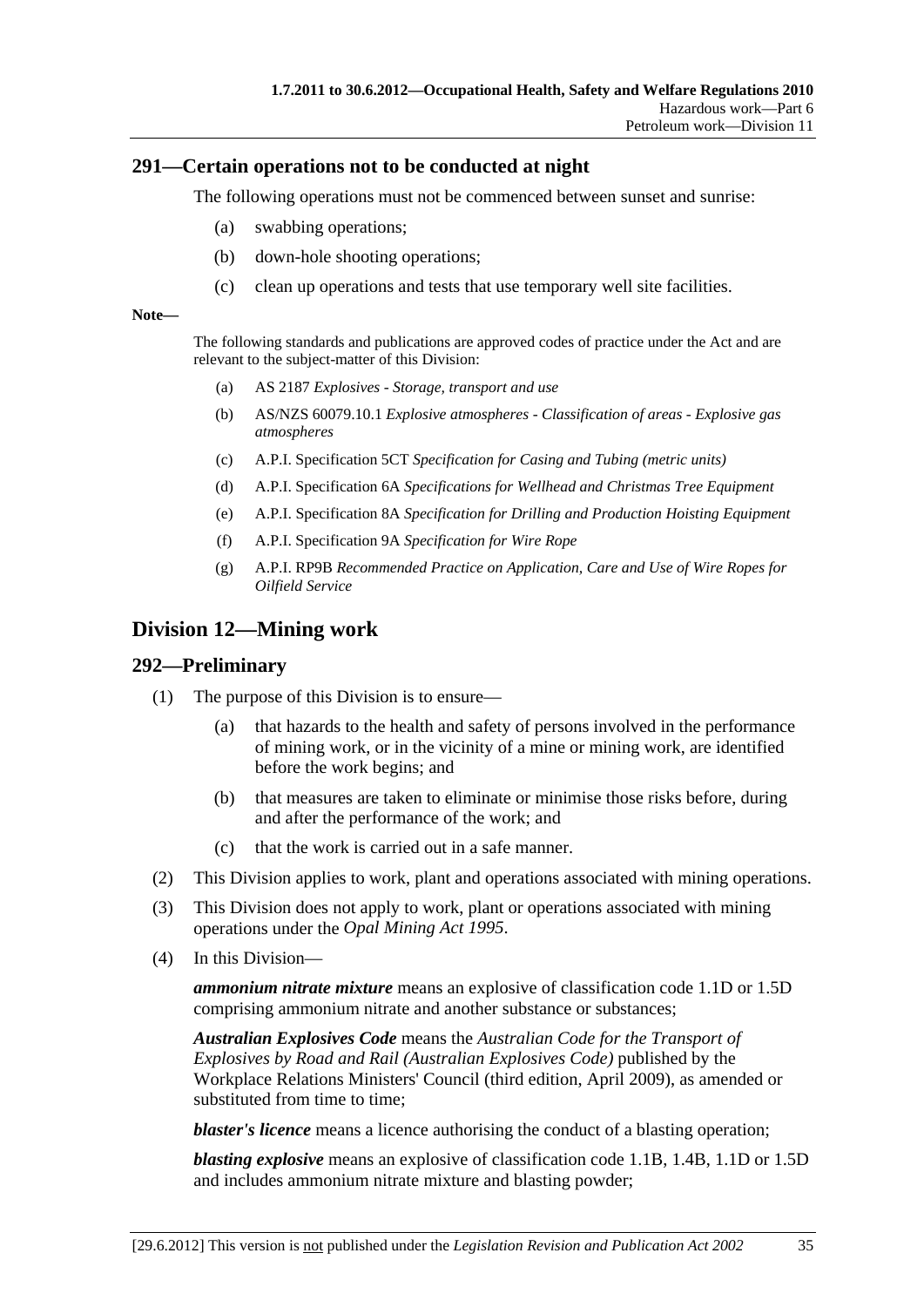*blasting operation* means an operation or that part of an operation consisting of the use of blasting explosives conducted in the course of a mining operation;

*butt* means any portion of a shothole that remains in the ground or other material being blasted after a charge has been fired;

*charge* means blasting explosives that are placed in a shothole or other place for firing;

*classification code*—see subregulation (5);

*detonator* means a plain, electric or non-electric type detonator, detonating relay, connector or bunch block or other device with detonators;

*explosive* means an explosive within the meaning of the *Explosives Act 1936*;

*high temperature blasting* and *hot material* have the same meaning as in AS 2187.2 *Explosives - Storage and use - Part 2 - Use of explosives*;

*licensee* means the holder of a blaster's licence under this Division;

*manager* or *mine manager* means a person for the time being having the immediate charge or direction of operations at a mine;

*mine* means a mine within the meaning of the *Mines and Works Inspection Act 1920*, but does not include an excavation involved in construction, pipe laying or cable laying work;

*mining* or *mining operation* have the same meaning as in the *Mines and Works Inspection Act 1920*;

*mining work* means work carried out at a mine;

*shotfirer* means a natural person responsible for the conduct of a blasting operation;

*shothole* means a hole made for the purposes of placing in position explosives which are to be fired;

*site* means the site of a mine and includes the area in the vicinity of a mine;

*site report* means a report prepared under regulation 295;

*use*, in relation to explosives, means the preparation, assembling, charging or firing of explosives.

- (5) In these regulations—
	- (a) a reference to a classification code is a reference to the code as set out in the Australian Explosives Code representing the hazard division and the compatibility group to which an explosive has been assigned; and
	- (b) a reference to a hazard division is a reference to a division of Class 1 dangerous goods within the meaning of the Australian Explosives Code; and
	- (c) a reference to a compatibility group is a reference to a compatibility group within the meaning of the Australian Explosives Code.
- (6) For the purposes of these regulations the classification code or hazard division appropriate to a quantity of explosives of different kinds is to be determined in accordance with the Australian Explosives Code.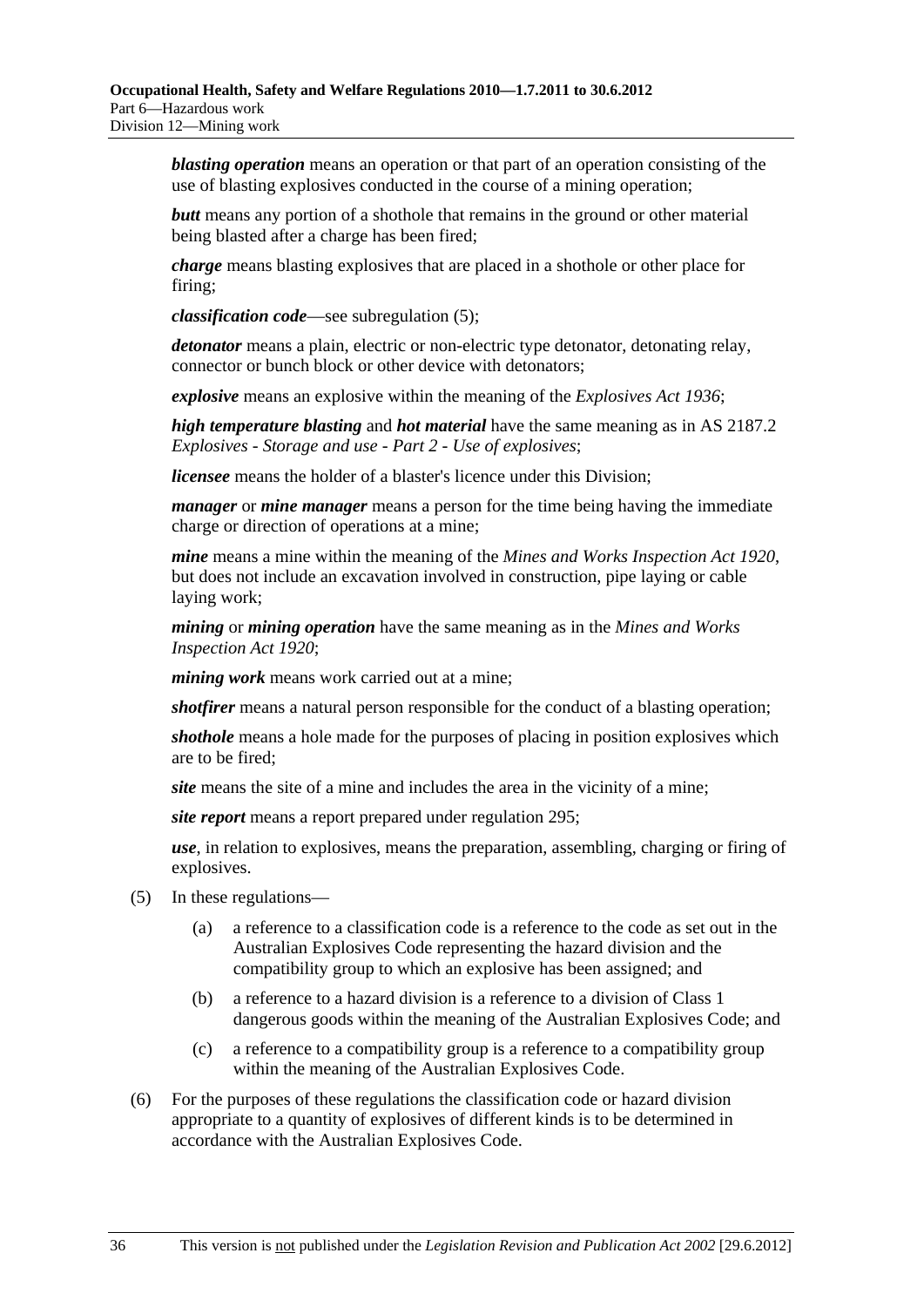- (7) In these regulations, a reference to a quantity of explosives is, in the case of an explosive article that contains explosive and non-explosive components, a reference to the mass (in kilograms) of the explosive components exclusive of any non-explosive components (ie the net explosive quantity).
- (8) However, if the net explosive quantity cannot be readily determined, the quantity of explosives in the article will be taken to be the mass of the article (in kilograms).

### **293—Specific offence for managers**

If a manager contravenes or fails to comply with a regulation under this Division that specifically applies to mine managers, the manager is guilty of an offence.

Maximum penalty: Division 6 fine.

#### **294—Inspection record system**

- (1) A mine manager must ensure that an Inspection Record System is established and maintained at the mine, and kept at the site of the mine until the completion of mining work at the mine.
- (2) An Inspection Record System must be—
	- (a) a book; or
	- (b) an electronic record that can be reproduced by integrated printing equipment.
- (3) An entry in an Inspection Record System must—
	- (a) be accurate; and
	- (b) include the date and time of entry.
- (4) If an electronic system is used, a printed record of daily entries must be generated (and kept) on a daily basis.
- (5) An entry must be made in the Inspection Record System if required by these regulations, or by an inspector.
- (6) A person who has the custody or control of an Inspection Record System for the time being must allow an inspector to inspect entries in the system on request.
- (7) An inspector may make entries, and give instructions, in the Inspection Record System.

### **295—Site report**

- (1) If a mine is of a kind that requires the appointment of a mine manager under the *Mines and Works Inspection Act 1920* then, before the mine is opened (or, in the case of a previously worked mine, reopened), a competent person must assess all site conditions that could affect the mine and provide a specific report on—
	- (a) those site conditions; and
	- (b) the safety precautions that should be taken or observed during and after the performance of mining work, including recommendations as to the use of—
		- (i) ground support systems; and
		- (ii) battering; and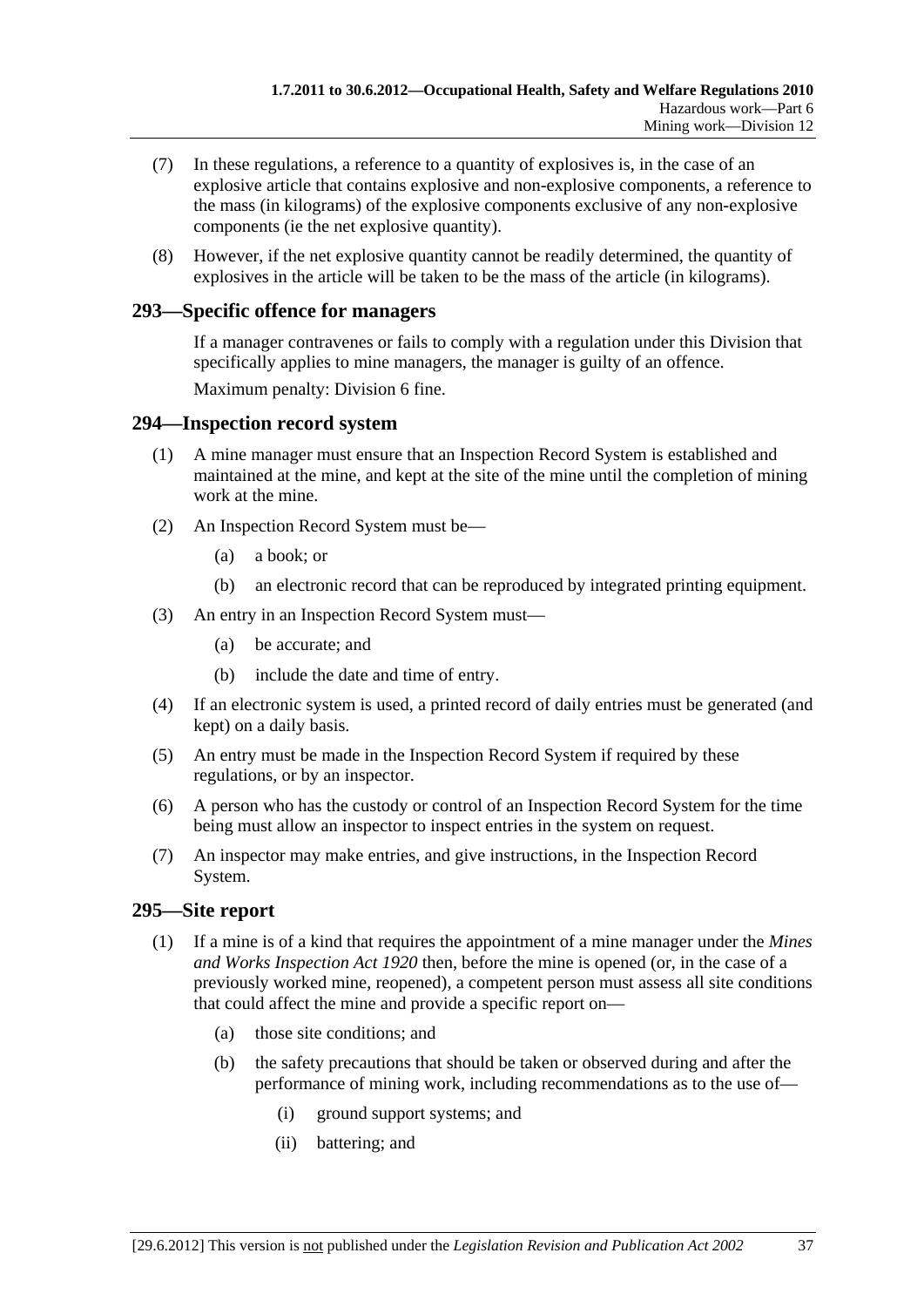- (iii) other forms of retaining structures (whether of a temporary or permanent nature); and
- (c) other matters that may be relevant to protecting the safety of persons involved in the performance of mining work, or who may be in the vicinity of the mine from time to time.
- (2) The report (or a copy of the report) must be kept at the site at all times during the performance of the mining work (but need not be maintained after mining work at the mine is completed).

#### **296—Daily inspection**

- (1) If mining work has commenced at a mine, a competent person must, at least once a day, carry out an inspection of all machinery, equipment, appliances, apparatus, shafts, levels and places used in working, traversing or resting in the mine.
- (2) A competent person who carries out an inspection under subregulation (1) must, immediately after completing the inspection, enter into the Inspection Record System at the mine a record of the inspection and information on any alterations or repairs that are necessary or desirable in the interests of safety.
- (3) If an inspection is carried out by a person other than the mine manager, the person who carries out the inspection must, at the earliest opportunity, inform the mine manager about the record made under subregulation (2), and the manager must then enter an acknowledgment in the Inspection Record System.

### **297—Performance of work**

In relation to the performance of mining work—

- (a) suitable resources must be provided and used to ensure that conditions at the site are safe; and
- (b) systems of work must be employed to ensure that conditions at the site are safe; and
- (c) the work must be properly planned and supervised and carried out in a safe manner; and
- (d) the work must be carried out in accordance with any directions or recommendations given or made by a competent person after an inspection under this Division or contained in the relevant site report (unless there is an emergency, or to do so would be dangerous due to a change in site conditions); and
- (e) the site must be left in a safe condition when work is not in progress.

#### **298—Self-rescuers**

- (1) If an underground mine has more than 1 diesel engine underground, any person working in the mine must be supplied with a suitable self-rescuer and be fully trained in the operation and use of the self-rescuer.
- (2) If an underground mine is susceptible to fire or gas outbursts, any person working in the mine must be supplied with a suitable self-contained self-rescuer and be fully trained in the operation and use of the self-rescuer.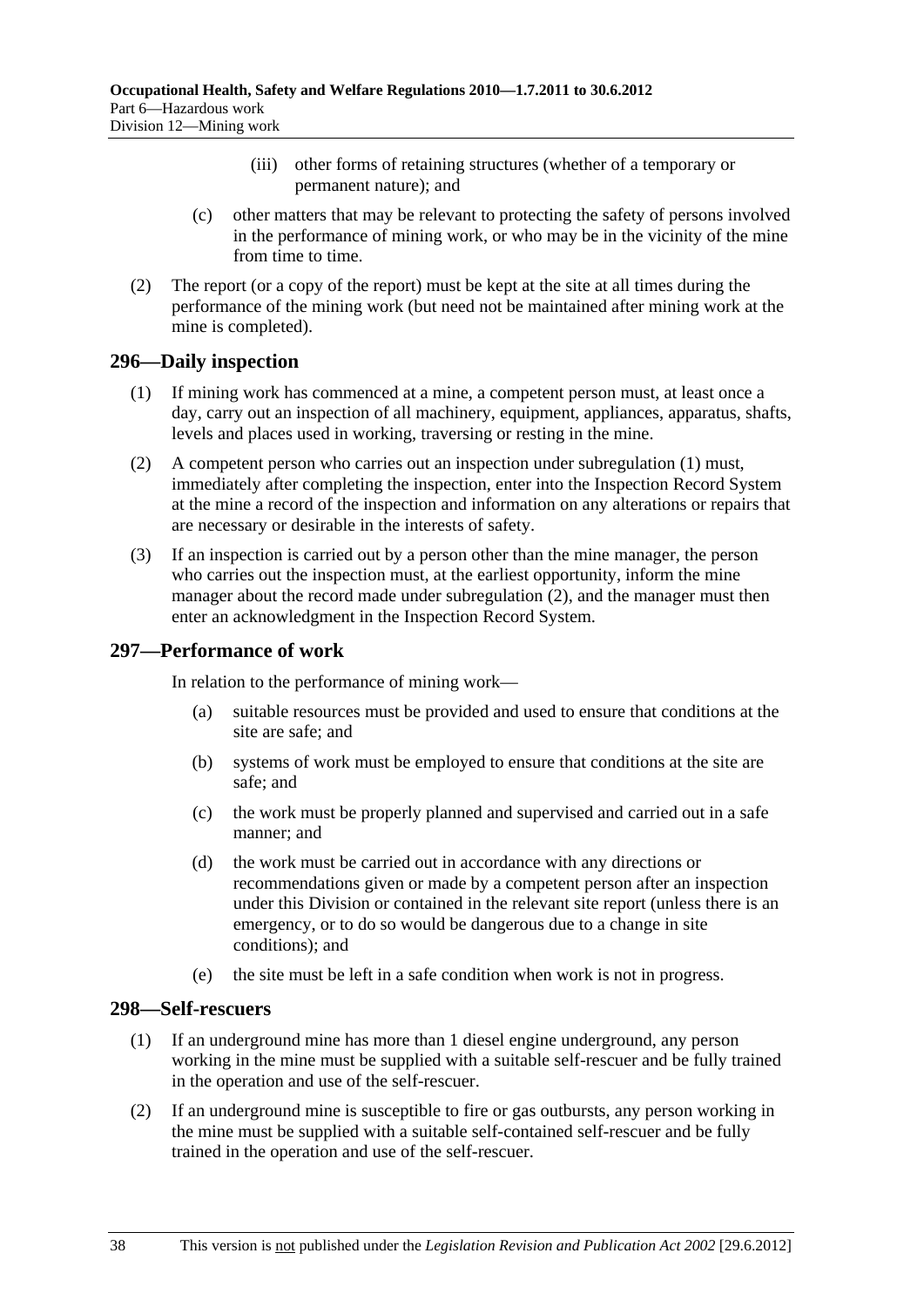# **299—Stability of ground**

In an area required for, or to give access to, mining work, stability of the ground must be maintained by—

- (a) monitoring and controlling the movement of strata; and
- (b) providing effective support of the roof, sides and floor of the mine, other than where the mining method provides for the controlled collapse of the ground; and
- (c) in the case of a surface mine, monitoring and controlling the sides of the mine to prevent material from falling or sliding so as to endanger a worker; and
- (d) ensuring that dams, lagoons, tailings and other such impoundments are adequately designed, constructed and controlled to prevent dangers from sliding materials, leakage and collapse.

#### **300—Mode of working**

In an open cut or surface cut mine, unless otherwise approved by the Director—

- (a) the height of a mine face must not exceed 20 metres; and
- (b) an undercut or overhang must not be created in a mine face.

#### **301—Diesel exhaust**

- (1) An internal combustion engine, other than a diesel engine, must not be used in an underground mine.
- (2) The Director must be notified when a diesel engine is to be used in an underground mine.
- (3) The Director must be notified when an engine is withdrawn from service.
- (4) A notification under subregulation (2) or (3) must be made in a manner and form determined by the Director.
- (5) The exhaust emissions from a diesel engine operating underground must be maintained at their lowest practicable levels.
- (6) A diesel engine may be used in an underground mine before notification under subregulation (2) if—
	- (a) the engine has been tested by a competent person; and
	- (b) the test shows that the engine is safe to use in the particular situation; and
	- (c) arrangements are in place to ensure that notification will occur in the immediate future.

#### **302—Winches and personnel transportation**

- (1) A winch used for personnel transportation in an underground mine must be designed and constructed in accordance with AS 1418 *Cranes, hoists and winches - Parts 1-15*.
- (2) The Director must be notified when a winch is to be used for personnel transportation in an underground mine.
- (3) The Director must be notified when a winch is withdrawn from service.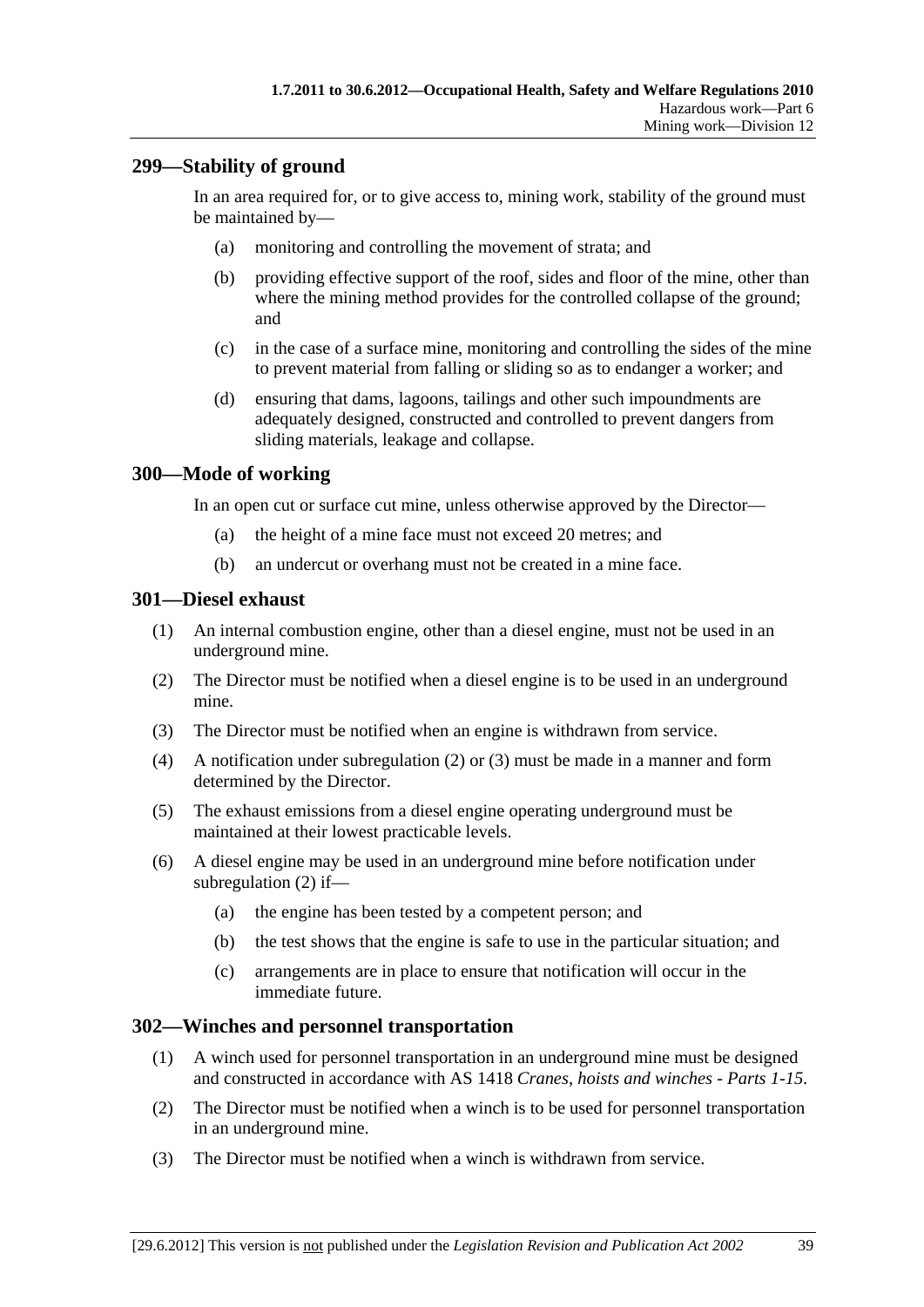(4) A notification under subregulation (2) or (3) must be made in a manner and form determined by the Director.

### **303—Shafts and winding**

- (1) A winder must be equipped with indicators, and interlocked control and braking systems, to prevent the risk of injury from the operation of the winder, including risk from—
	- (a) excessive acceleration or deceleration; and
	- (b) overspeeding; and
	- (c) a failure to stop; and
	- (d) the failure of a component; and
	- (e) the movement of a shaft conveyance when it is unsafe to do so; and
	- (f) a slack rope forming.
- (2) The driving sheaves and the deflection sheaves of a friction winder must be of sufficient size and design to ensure that there is no slip or damage to the rope when the winder is in operation.
- (3) A winding rope—
	- (a) must be of sufficient strength and suitable material to ensure that conveyances and loads are safely raised and lowered under operating conditions; and
	- (b) must be regularly tested to determine its strength.
- (4) The results of a test under subregulation (3)(b) must be recorded in the Inspection Record System at the mine.
- (5) A record that relates to a winding rope must be kept on site for at least 7 years after the rope is withdrawn from service.
- (6) A shaft conveyance, and any attachment, must be suitably constructed, tested and maintained in order to minimise the risk of component failure.
- (7) Information on testing or maintenance under subregulation (6) must be recorded in the Inspection Record System at the mine.
- (8) A shaft entrance must be securely fenced or guarded.
- (9) A suitable means to support safely a conveyance used for handling materials must be provided at each entrance to a shaft.
- (10) If a person or materials are to be lowered more than 50 metres down a shaft, suitable means to steady the conveyance and the load must be used.
- (11) A headframe must be equipped with overwind perimeters and overwind conveyance arresters.
- (12) A shaft in which a conveyance is used must be provided with suitable means to communicate or signal to and from any place in order to ensure that the winder is operated safely.
- (13) If bells are fitted for communication or signalling, a suitable signal code must be known to all relevant personnel.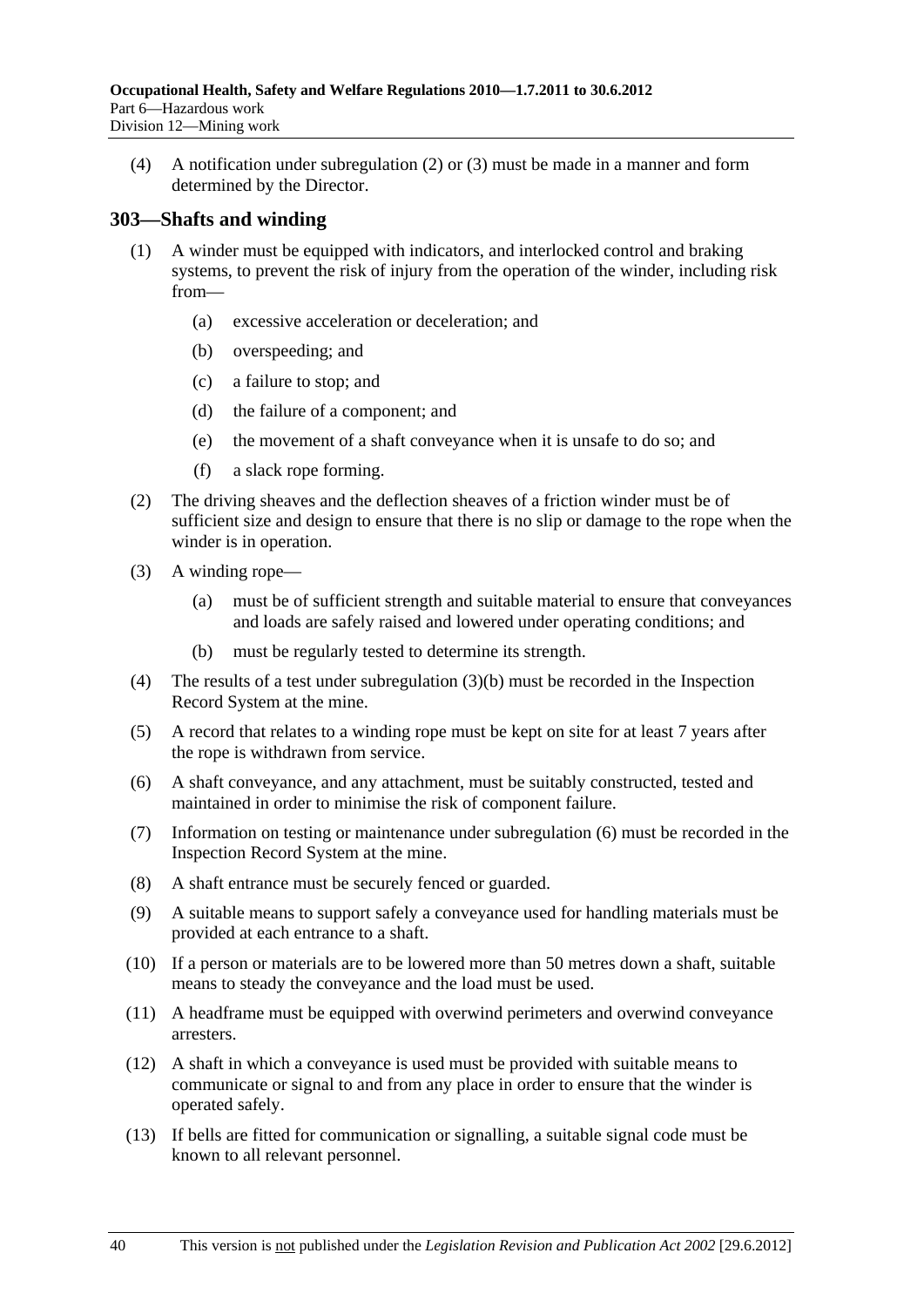- (14) If the usual means of egress from a mine is by using a winding engine, the engine must be kept ready for use while persons are underground.
- (15) A winding engine must only be operated by a nominated driver who is a competent person.
- (16) A person who works in or adjacent to a shaft must be competent to do so.
- (17) Whenever a person travels in or on a conveyance in a shaft, adequate protection must be provided to prevent—
	- (a) injury from falling objects, or from the movement of objects; or
	- (b) a person falling from the conveyance.
- (18) The following requirements apply with respect to the sinking of a shaft:
	- (a) a crane must not be used when the shaft is deeper than 50 metres;
	- (b) an alternative means to travel to the surface must be provided;
	- (c) measures must be taken to prevent spillage into the shaft;
	- (d) a refuge for blasting must be provided (if relevant);
	- (e) measures must be adopted in order to prevent a person falling from a stage.
- (19) If an automatic (driverless) winder is used, the manager of the mine must ensure—
	- (a) that winder functions and warning systems are monitored at a location outside the winder house by a person in constant attendance while the winder is in use; and
	- (b) that persons trained to deal with emergencies in the shaft are readily available, and that adequate warning systems are available to alert persons to emergencies (both as they develop and if they actually occur); and
	- (c) that reliable voice communication is provided between the surface and any shaft conveyance carrying persons; and
	- (d) that persons using shaft conveyances are adequately trained; and
	- (e) that a person who is competent to operate the winder is readily available in the event of a malfunction of the winder or an emergency.

#### **304—Fuel use and storage underground**

- (1) All fuel used or stored underground in a mine must have a closed cup flashpoint greater than 61°C, other than quantities less than 5 litres used for specific purposes (such as cable jointing) with the written permission of the manager of the mine.
- (2) Fuel used or stored underground in a mine must have a sulphur content below 0.5%.
- (3) Fuel used or stored underground in a mine must not contain additives unless those additives have been approved by the Director.
- (4) Fuel stored or dispensed underground in a mine must be stored or dispensed at locations selected, designed, equipped and identified to minimise the risk of fire or injury to persons from smoke and fumes.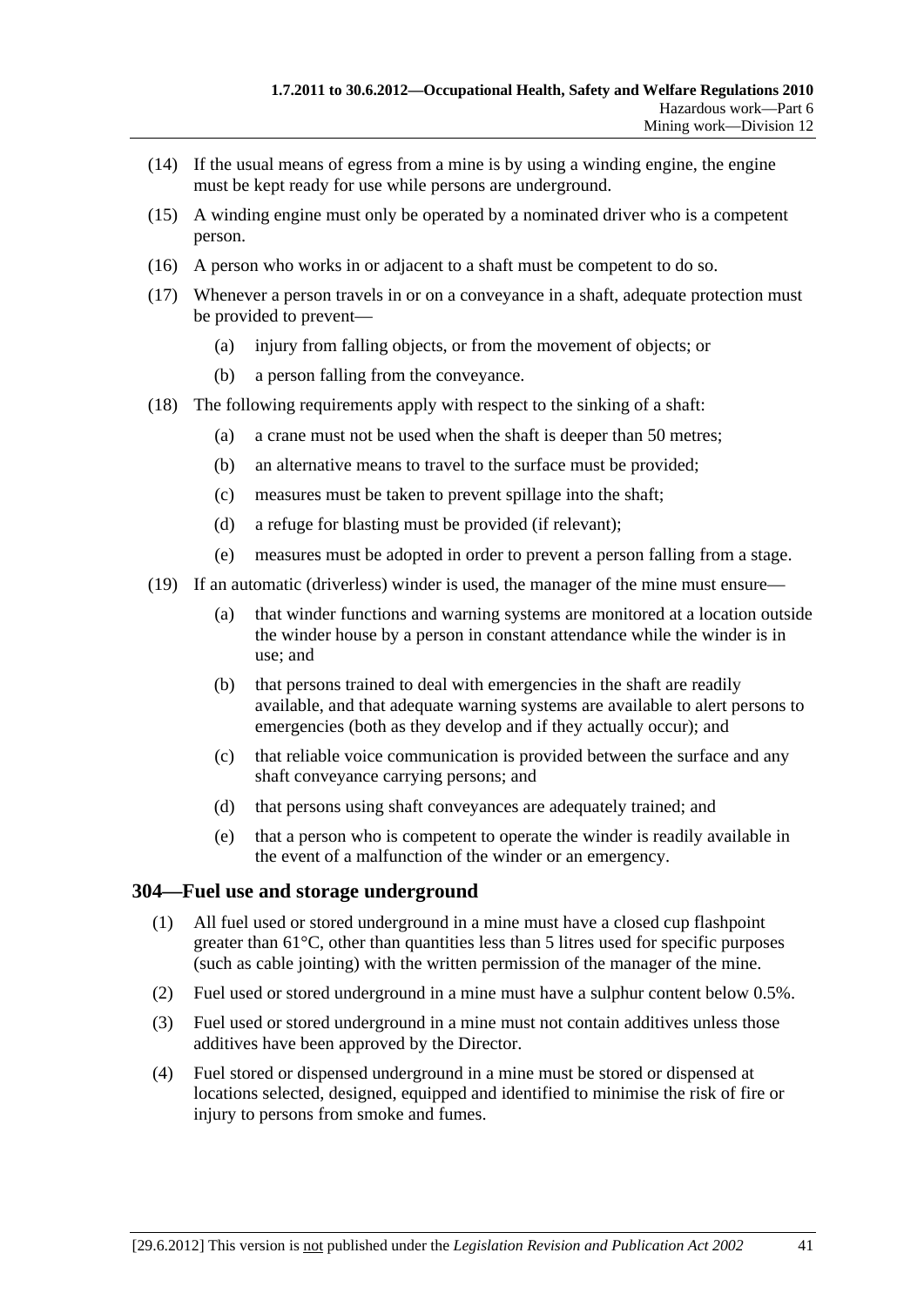### **305—Electricity—particular provisions**

- (1) The manager of a mine must ensure
	- that electrical installations at the mine are designed, installed and maintained to minimise the potential for electric shock, burns, injury, explosion, fire, overheating or mechanical damage; and
	- (b) that suitable inspection and testing of electrical installations at the mine is carried out at the time of installation, and then on a periodical basis to identify any deficiencies; and
	- (c) that deficiencies are corrected immediately; and
	- (d) that electrical installations at the mine comply with the relevant requirements of AS/NZS 3000 *Electrical installations (known as the Australian/New Zealand Wiring Rules)*.
- (2) The manager of a mine must notify an inspector of an intention—
	- (a) to introduce an electricity supply to underground workings at the mine; or
	- (b) to introduce an electricity supply to the mine; or
	- (c) to cease using electricity at the mine; or
	- (d) to make major additions or alterations to fixed electricity generating equipment at the mine; or
	- (e) to install or extend fixed electricity generating capacity at the mine.
- (3) The manager must make available to the inspector information, plans or details required by the inspector.
- (4) The manager of a mine that has an electricity supply must ensure that a means of communication between major supply points, and between surface and underground supply points, is provided for use in case of danger or a fault in the supply.
- (5) Any maintenance work performed on an electrical installation must be carried out by a competent person.

#### **306—Earthing—underground**

- (1) Unless otherwise approved by the Director, underground electrical installations must be earthed at the surface only.
- (2) Metallic earth continuity must be maintained throughout the system.
- (3) Unless otherwise directed or approved by the Director, earthing electrodes must be located as close as practicable to the mine entrance.
- (4) If more than 1 voltage is to be used underground, the earthing arrangements must be approved by the Director before use.

#### **307—Residual current devices**

- (1) An R.C.D. must be used in the following cases if the potential to earth exceeds extra low voltage:
	- (a) a case involving supply of electricity underground;
	- (b) a case involving the use of moveable electrical equipment;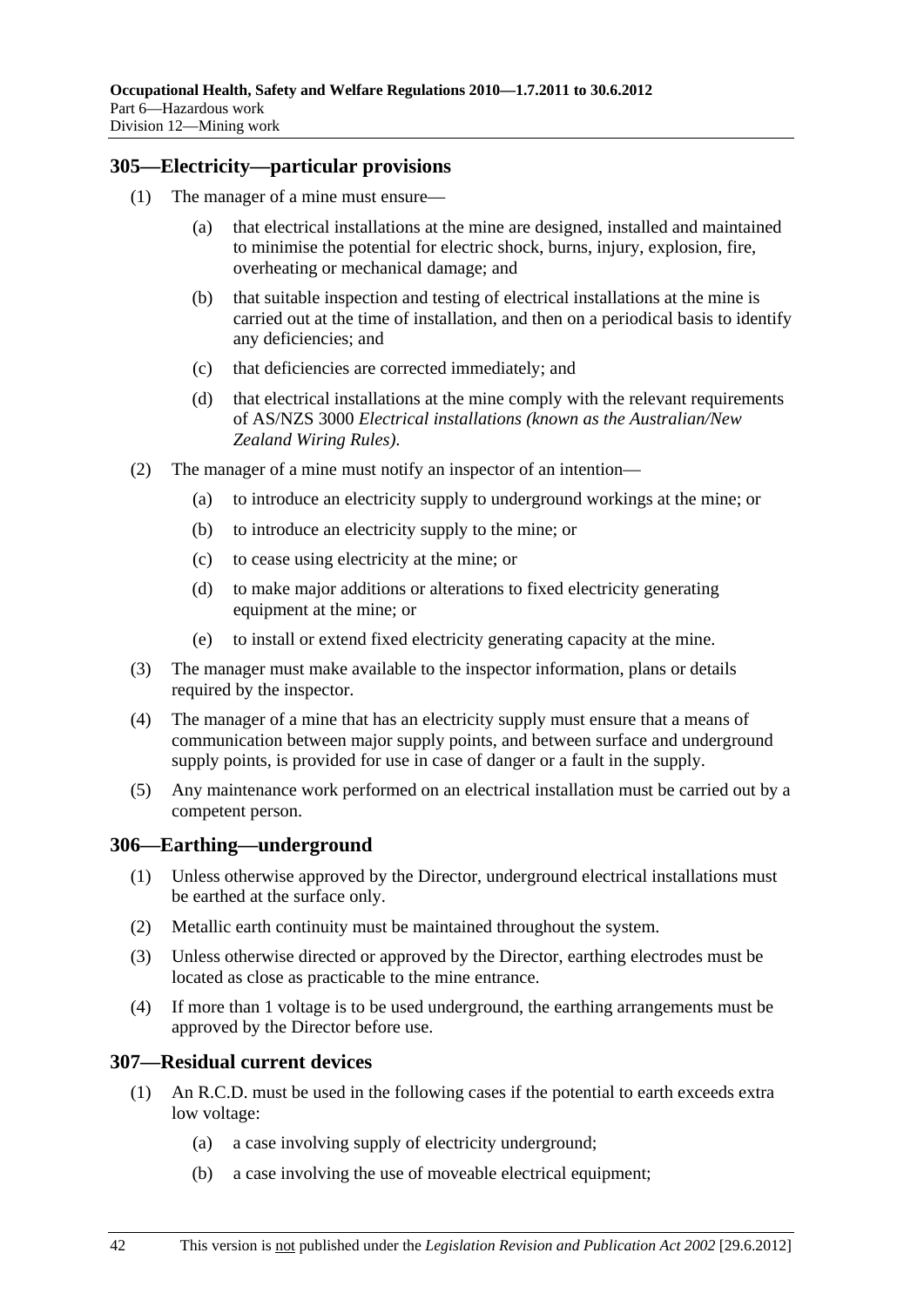- (c) a case involving the provision of electricity through a trailing cable or flexible extension cord.
- (2) Subregulation (1) does not apply to a welder secondary circuit.

### **308—Earth continuity equipment**

- (1) Earth continuity equipment must be used in respect of equipment supplied with electricity through a trailing or reeling cable.
- (2) The equipment must isolate the power supply if a break in the earthing circuit occurs.

### **309—Cabling**

- (1) A cable in a shaft or haulage way must be properly supported and have a minimum clearance of 300 millimetres from any conveyance unless specially protected from that situation.
- (2) A fixed cable installed aboveground that has a capacity exceeding 650 volts must be armoured or screened, or given equivalent mechanical and electrical protection.
- (3) A fixed cable installed underground that has a capacity exceeding 110 volts must be armoured.

### **310—Aerial conductors**

- (1) Aerial conductors or overhead power lines must be installed in accordance with the requirements of the Minister responsible for the administration of the *Electricity Act 1996*, and aerial conductors passing over an operation must have a clearance above the tallest vehicle or machine used at the mine (when used in its tallest mode of operation (for example, with a raised tray)) as follows:
	- (a) in the case of voltages not exceeding 650 volts, not less than 1 metre;
	- (b) in the case of voltages not exceeding 33 kilovolts, not less than 1.5 metres;
	- (c) in the case of voltages not exceeding 66 kilovolts, not less than 2 metres;
	- (d) in the case of voltages not exceeding 132 kilovolts, not less than 3 metres;
	- (e) in the case of voltages not exceeding 275 kilovolts, not less than 4 metres;
	- (f) in the case of voltages exceeding 275 kilovolts, not less than 6 metres.
- (2) In special circumstances, a vehicle or machine that does not have the clearance required by subregulation (1) may move under an aerial conductor if—
	- (a) the movement is supervised by a competent person appointed by the manager of the mine for the purpose; and
	- (b) the vehicle or machine does not remain in a stationary position under the aerial conductor.

### **311—Ventilation—general**

 (1) The manager of a mine must ensure that the atmosphere at all work places at the mine, and at all means of access to and egress from those work places, is not a hazard to the health and safety of a person working or passing through the relevant area and, in particular, that the atmosphere is adequately oxygenated, does not contain unsafe levels of contaminants, does not induce heat stress and is visually clear (at least to a substantial degree).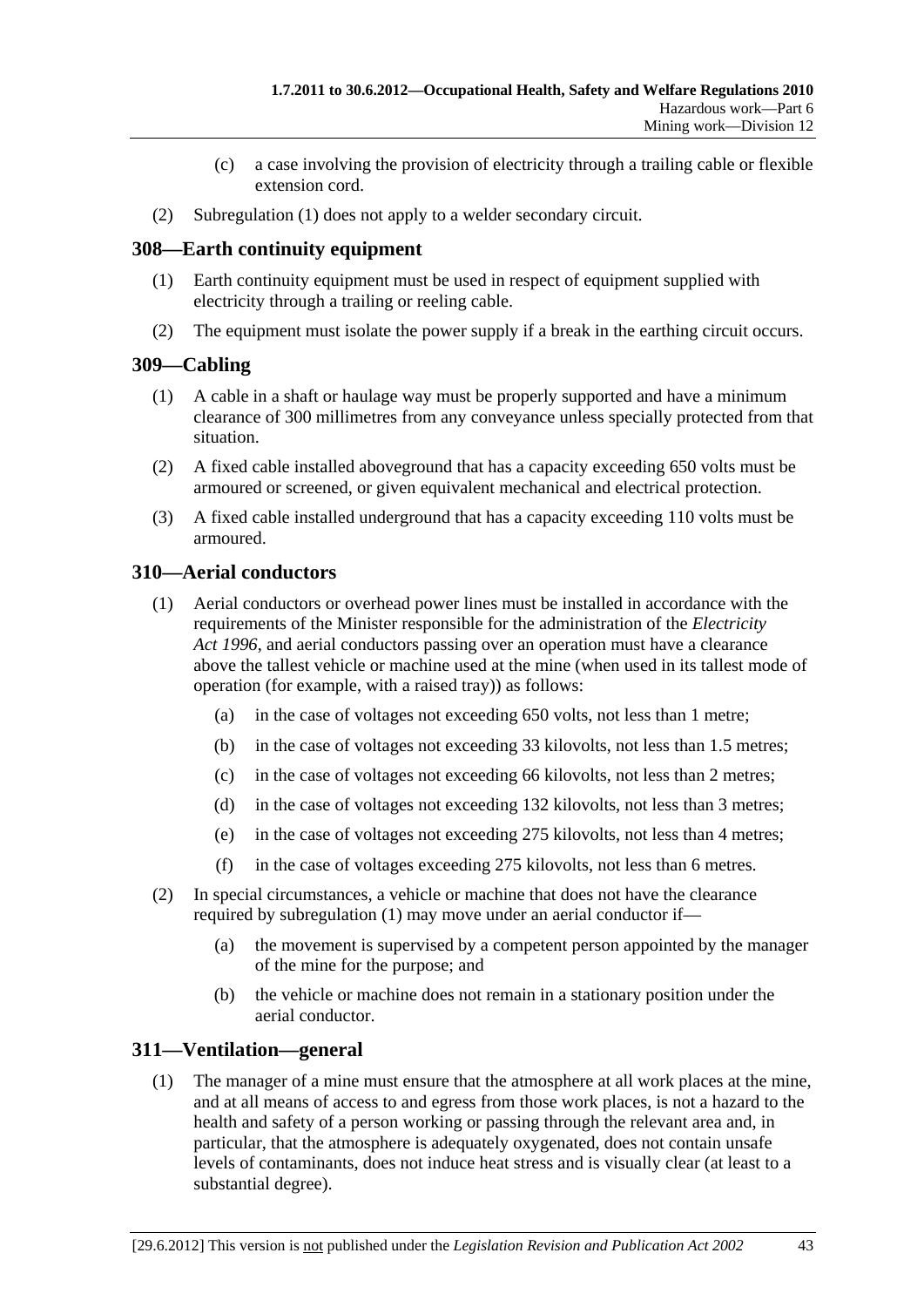(2) In special circumstances, a person who is required to do so may work in or pass through an atmosphere that does not meet the requirements of subregulation (1), but in such a case the person must be provided with appropriate protection and precautions must be put in place by a competent person appointed by the manager to ensure the safety of the person.

# **312—Ventilation—design**

The manager of a mine must ensure—

- (a) that the ventilation circuits of the mine are designed and maintained so that they do not allow airflows to recirculate; and
- (b) that controls for the regulation of airflows are provided and maintained in operating condition; and
- (c) that ventilating air does not pass through a number of work places if it is likely to result in the air becoming a hazard to breathing; and
- (d) that dead end openings at the mine are not worked unless adequate auxiliary ventilation is provided; and
- (e) that air exhausting from underground workings or contaminated air at the surface of the mine is not used for ventilating the underground workings.

# **313—Ventilation—plans**

- (1) The manager of a mine must ensure—
	- (a) that all major ventilating fans, air doors, brattices or other ventilating devices or controls in use at the mine are recorded on the plans and sections of the mine; and
	- (b) that the direction, course and quantity of air currents in the mine are measured and recorded on the plans and sections at such intervals as will ensure the air in the mine is adequately monitored.
- (2) The manager of a mine must ensure that the information required to be recorded under subregulation (1) is maintained up to date, and is made available to an inspector on request.

# **314—Ventilation—checking**

- (1) A person in charge of an enclosed or underground area at a mine must be satisfied, before entering the area or allowing a person to enter the area, that there is adequate ventilation in the area and, if the area is force-ventilated, that the air in the area is not recirculating.
- (2) A person must not enter an enclosed or underground area at a mine unless the person is satisfied that there is adequate ventilation in the area and, if the area is force ventilated, that the air in the area is not recirculating.

# **315—Disused workings**

- (1) Despite the other provisions of these regulations, a disused underground part of a mine may be left unventilated if—
	- (a) it is isolated from the ventilation system; and
	- (b) it is securely barricaded to prevent access; and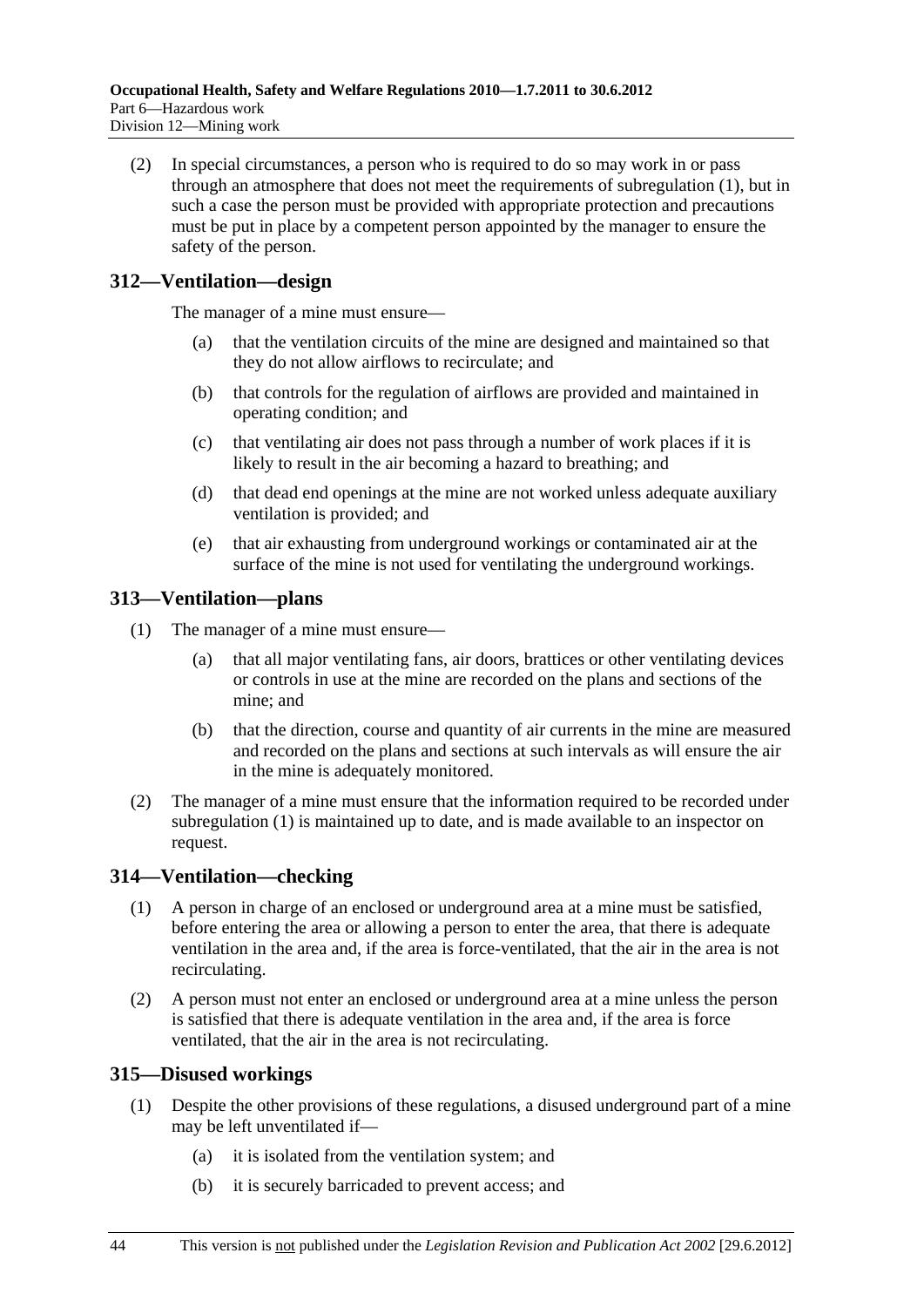- (c) it is indicated on the plans and sections of the mine; and
- (d) proper measures are taken to prevent hazardous accumulations of gas or hazardous contamination of the mine atmosphere.
- (2) The manager of a mine must, before work is resumed in workings that have been disused, ensure that the ventilation is restored so as to comply with these regulations.

#### **316—Requirement to hold licence to conduct blasting operation**

 (1) A person must not conduct a blasting operation unless the person holds a licence (a *blaster's licence*) authorising the conduct of the operation.

Maximum penalty: Division 6 fine.

 (2) However, a person is not required to hold a licence authorising the conduct of the blasting operation if the person holds a current permit, licence or other authority granted under the law of another State or a Territory of the Commonwealth authorising the person to conduct a blasting operation of the same kind and the person complies with any conditions of that permit, licence or other authority.

#### **317—Grant or renewal of licence**

- (1) The Director may, on application by a person, grant or renew, or refuse to grant or renew, a blaster's licence.
- (2) A body corporate is not entitled to apply for (or to be issued) a blaster's licence.
- (3) An application for the grant or renewal of a blaster's licence must be made to the Director in a manner and form approved by the Director and contain the information required by the Director.
- (4) An applicant must provide further information, or cause assessments or investigations to be carried out (at his or her expense), reasonably required by the Director for the purposes of determining the application.
- (5) A natural person is not entitled to be granted a blaster's licence unless the person—
	- (a) has attained the age of 18 years; and
	- (b) has qualifications and experience considered appropriate by the Director.
- (6) The Director may refuse to grant or renew a blaster's licence on 1 or more of the following grounds:
	- (a) the protection of the safety or health of persons or the safety of property;
	- (b) that the applicant is not a fit and proper person to hold the licence having regard, in particular, to—
		- (i) the applicant's record of non-compliance with these regulations, the Act or other relevant laws; and
		- (ii) any mental illness or incapacity suffered or previously suffered by the applicant;
	- (c) that there is no genuine reason for the applicant to be engaged in the activity authorised or proposed to be authorised by the licence or to acquire explosives authorised or proposed to be authorised by the licence;
	- (d) any other relevant ground.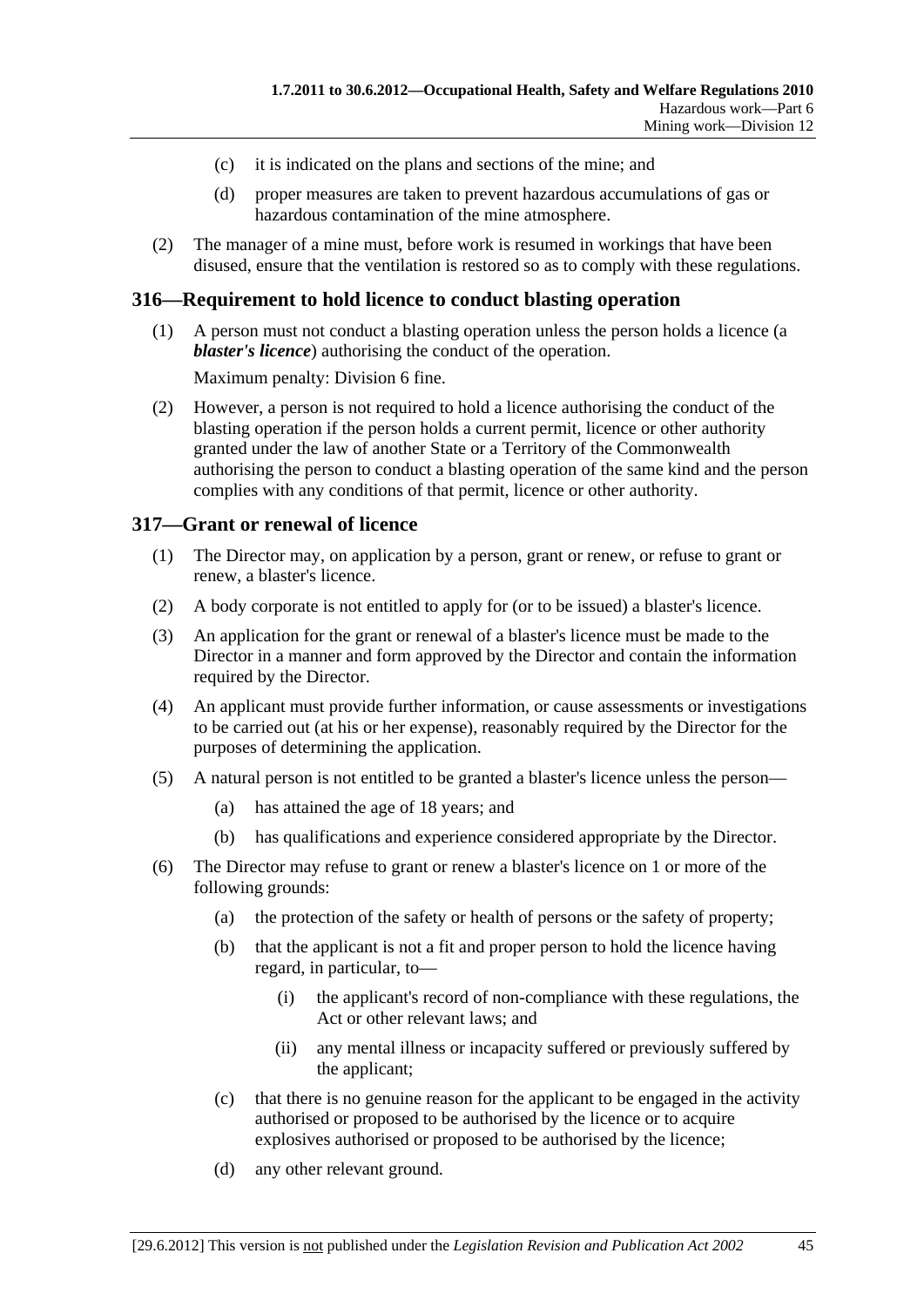#### **318—Transitional provision**

- (1) A blaster's licence in force under Division 5.12 of the revoked regulations immediately before the revocation of that Division will be taken to be a blaster's licence under this Division.
- (2) The licence under this Division is subject to the same conditions to which the licence was subject immediately before the revocation of Division 5.12 of the revoked regulations.

#### **319—Conditions of blaster's licence**

- (1) A blaster's licence is subject to the condition that the licensee—
	- (a) must only use or dispose of blasting explosives of a kind specified in the licence; and
	- (b) must only use an initiation method of a type specified in the licence; and
	- (c) must only conduct types of blasting operations specified in the licence.
- (2) The Director may fix other conditions that will apply to a blaster's licence.
- (3) The Director may, on application or at the Director's own initiative, substitute, add, remove or vary a condition of a blaster's licence.
- (4) Without limiting subregulation (3), the Director may vary a condition on the Director's own initiative if satisfied that the licensee has contravened or failed to comply with the Act or these regulations or another relevant law or that other sufficient cause exists.

### **320—Acquisition of explosives under licence**

Subject to conditions of the licence to the contrary, a blaster's licence authorises the licensee, and any person over the age of 18 years authorised by the licensee to act on his or her behalf, to acquire explosives of a kind that may be used in blasting operations under the licence.

#### **321—Cancellation or suspension of licence**

The Director may suspend or cancel a blaster's licence if satisfied that—

- (a) the licensee has contravened or failed to comply with these regulations, the Act or another relevant law; or
- (b) the licensee has contravened or failed to comply with a condition of the licence; or
- (c) events have occurred such that the licensee would not now be granted the licence; or
- (d) other sufficient cause exists.

#### **322—Return of licence**

If a blaster's licence granted to a person is suspended or cancelled, that person must, at the direction of the Director, return the licence to the Director.

Maximum penalty: Division 7 fine.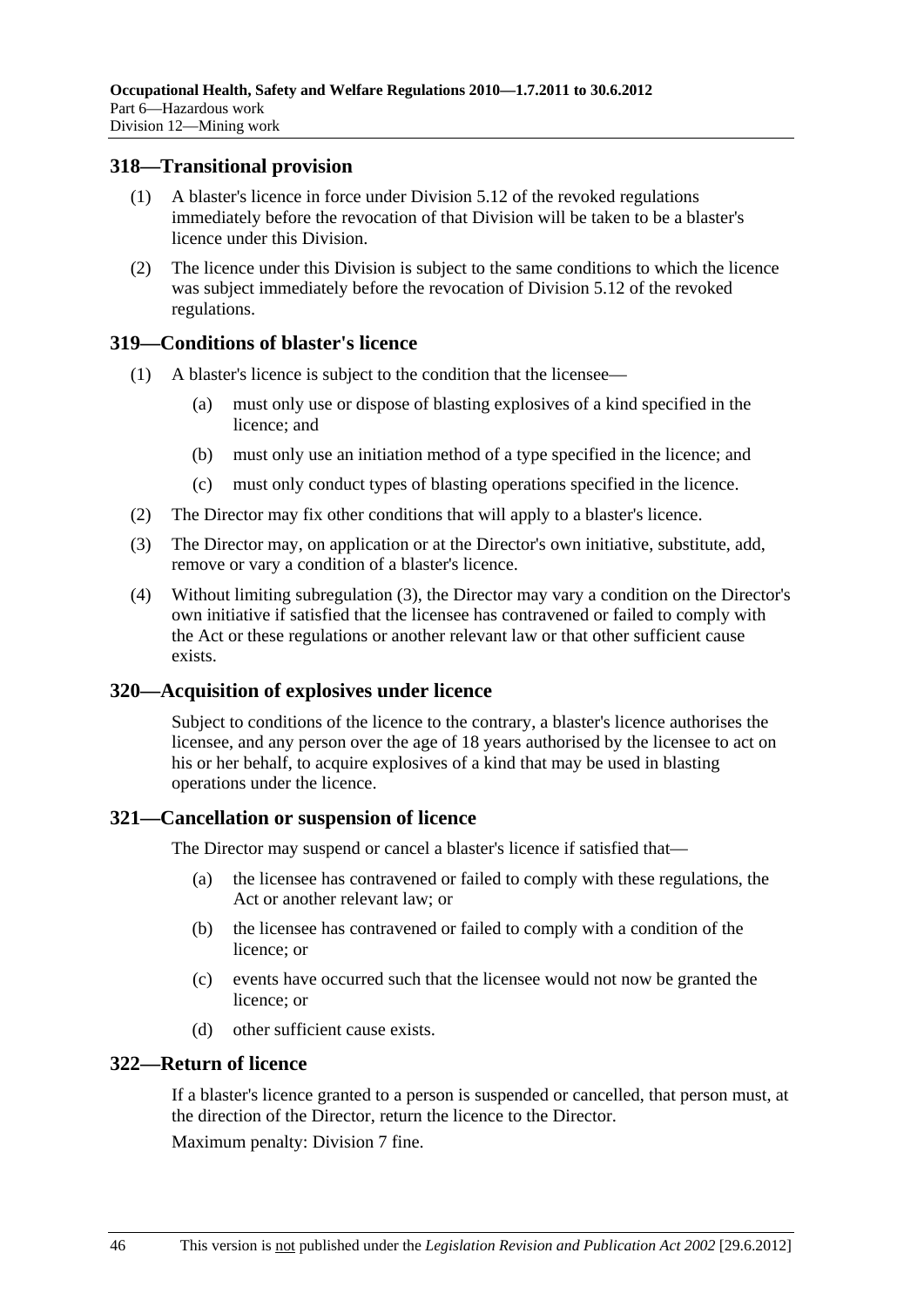### **323—Retention of licence while explosives remain in possession**

 (1) A licensee or former licensee must retain the licence (even after it has expired) for so long as explosives acquired under the licence remain in the person's custody, possession or control.

Maximum penalty: Division 7 fine.

 (2) If an original or replacement licence is lost, stolen or destroyed, it is sufficient for the purposes of subregulation (1) if a replacement licence is retained.

#### **324—Responsibilities of shotfirer and employer or contractor**

- (1) If a following requirement of this Division is not complied with in respect of a blasting operation, the following persons are each guilty of an offence:
	- (a) the shotfirer who conducted the operation;
	- (b) any person who employed the shotfirer to conduct the operation;
	- (c) if the blasting operation was conducted at a mine—the manager of the mine.

Maximum penalty: Division 6 fine.

 (2) A person who employs or engages a shotfirer in connection with blasting operations must comply with all reasonable requests of the shotfirer in regard to matters necessary to enable the shotfirer to comply with these regulations and to observe safe practices.

Maximum penalty: Division 6 fine.

#### **325—Attendance of shotfirer at blasting operation and supervision of others**

The shotfirer must personally supervise the blasting operation and in particular—

- (a) the shotfirer must be present at the immediate site of the operation while—
	- (i) explosives are placed in a shothole; or
	- (ii) a charge is fired; or
	- (iii) the area is inspected for misfires after a charge is fired; and
- (b) the shotfirer must, at all times while work is being undertaken in connection with the operation, be readily available to attend the immediate site of the operation to provide direction or deal with any accident or emergency.

### **326—Hazard identification and risk control etc**

- (1) The shotfirer who is supervising a blasting operation must ensure—
	- (a) that he or she has sufficient knowledge about the explosives and their safe handling for the proper performance of his or her responsibilities (including the responsibility of taking action in an emergency); and
	- (b) that appropriate steps are taken (before the blasting operation is commenced and as reasonably required during the blasting operation)—
		- (i) to identify all reasonably foreseeable hazards arising from the blasting operation; and
		- (ii) to assess the risks associated with each hazard identified; and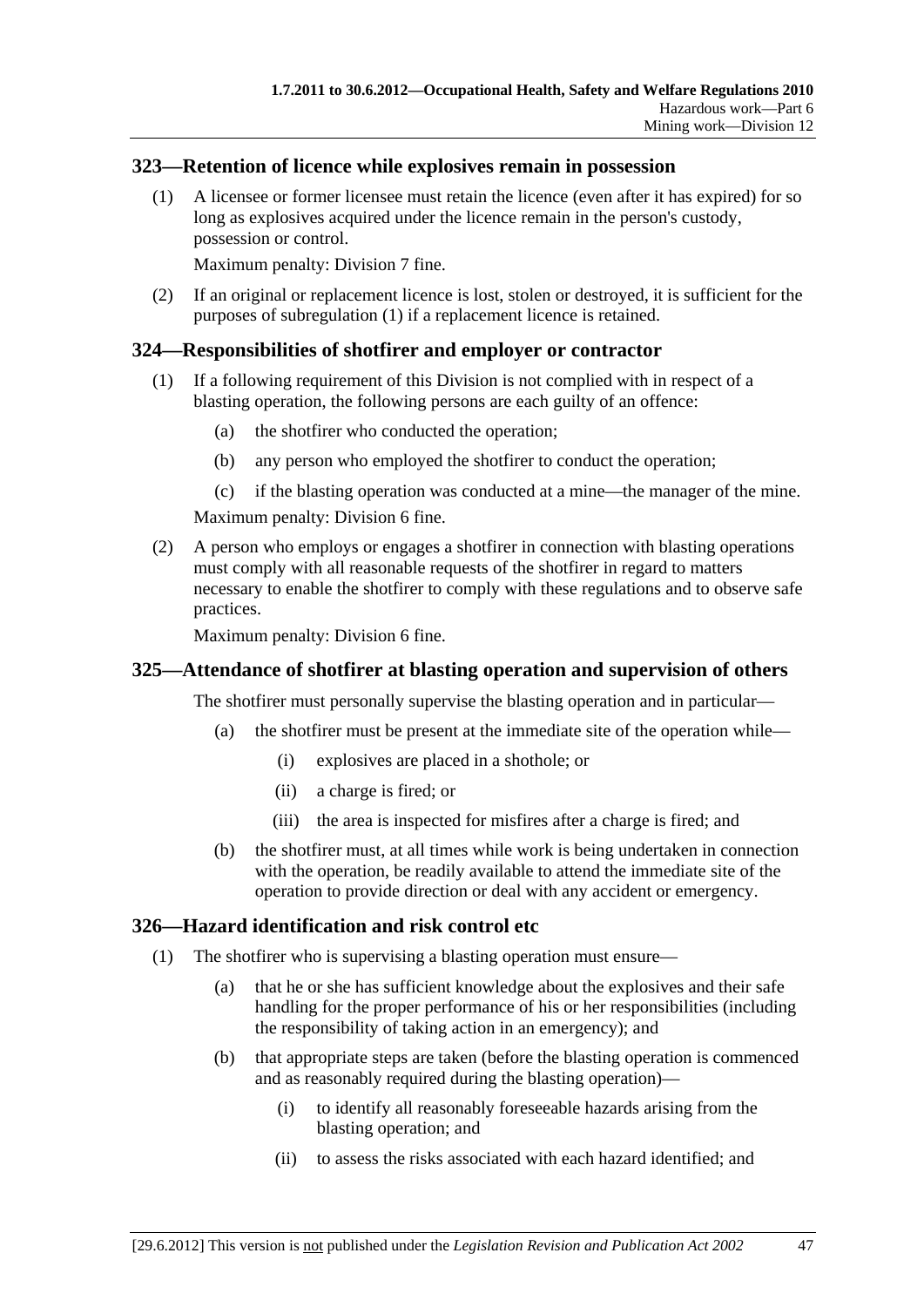- (iii) to eliminate, or where that is not reasonably practicable, minimise those risks; and
- (iv) to ensure that each other person engaged in the blasting operation receives—
	- (A) sufficient information, instruction and training for the proper performance of his or her responsibilities in relation to the explosives; and
	- (B) where reasonably necessary—suitable and adequate assistance and supervision.
- (2) If a blasting operation involves use of explosives of hazard division 1.1, 1.2 or 1.3, risk assessment and control must take place under subregulation (1)(b)(ii) and (iii) immediately before each occasion on which the explosives are used.
- (3) For the purposes of eliminating or minimising risks associated with hazards involved in the blasting operation (identified in accordance with this regulation), consideration must be given to limiting the size or number of the explosive charges used and using blasting mats or other means to provide protection against debris resulting from the blast.
- (4) A shotfirer who is supervising a blasting operation must, immediately on becoming aware of a dangerous situation or potentially dangerous situation arising from the blasting operation, ensure that appropriate action is taken, so far as is reasonably practicable—
	- (a) to protect the safety or health of any person or the safety of property immediately endangered; and
	- (b) to eliminate or minimise any risk associated with the situation.

### **327—Storage of blasting explosives**

Blasting explosives being used or awaiting use in a blasting operation must be stored in suitable, robust containers conspicuously marked to indicate their contents under the supervision of a competent person responsible for the explosives.

### **328—Action in event of thunderstorm or duststorm**

On the approach of a thunderstorm or duststorm to the site of a blasting operation—

- (a) all explosives not loaded into shotholes must be safely and securely stored; and
- (b) all persons must withdraw from the vicinity of the blasting operation until the storm has passed; and
- (c) if explosives have been loaded into shotholes, the area must be kept under observation by a competent person, or made reasonably secure against unauthorised access, until the operation is resumed.

### **329—No other work in vicinity of blasting explosives**

Work not connected with a blasting operation must not be carried out in the immediate vicinity of a place at which blasting explosives are awaiting use or being used in the blasting operation.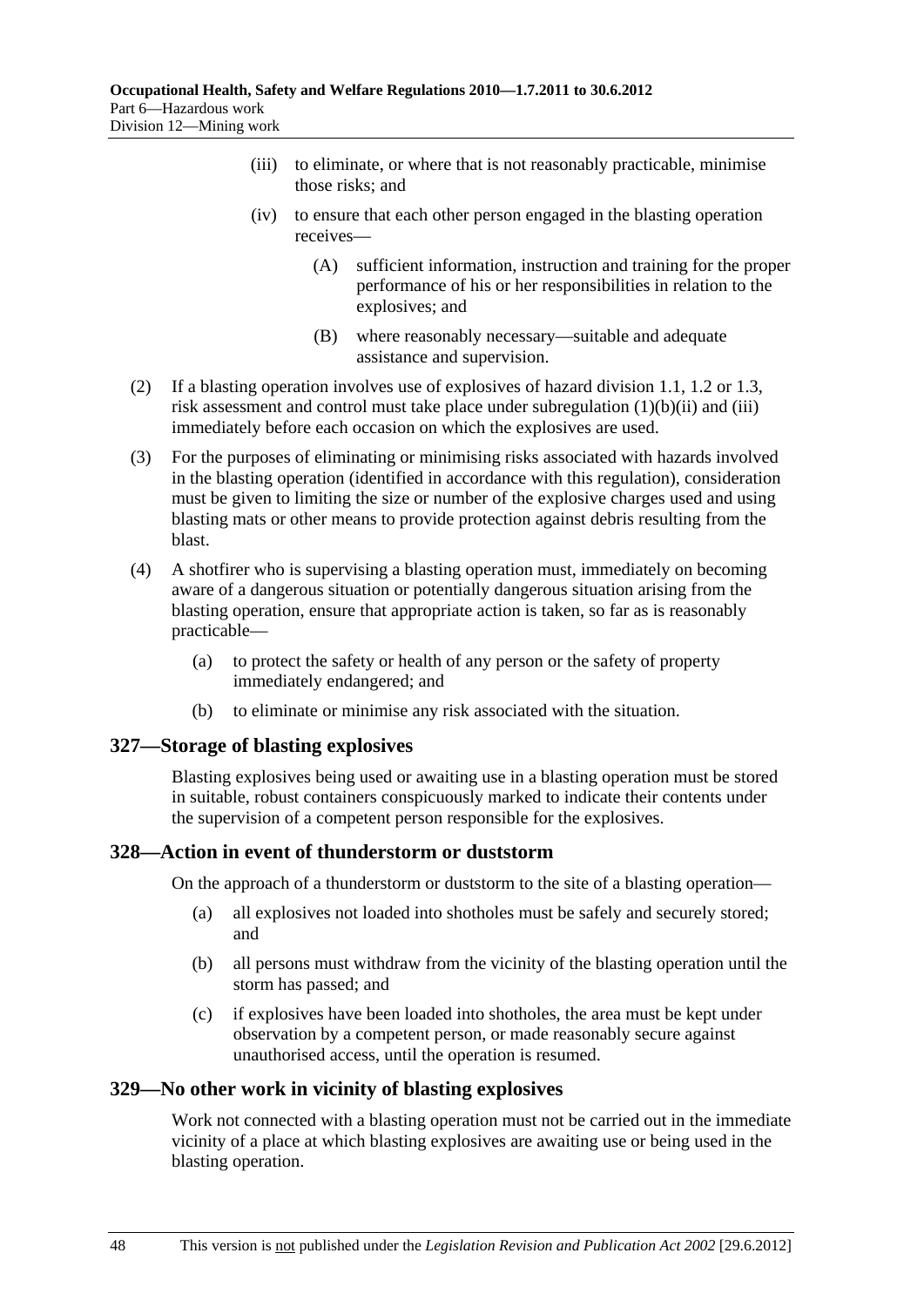### **330—Ensuring explosives are not damaged or defective**

Explosives that are damaged or defective must not be used in a blasting operation.

#### **331—Reduction of ground vibration and airblast**

Appropriate steps must be taken to reduce ground vibration and airblast from the blasting operation (see AS 2187.2 *Explosives - Storage and use - Part 2 - Use of explosives*).

### **332—Use of explosives in darkness**

If blasting explosives are used or disposed of in a blasting operation between sunset and sunrise, an adequate level of artificial light must be provided to ensure that the operations can be conducted safely and in accordance with these regulations.

### **333—Capping of fuses and preparation of primer cartridges**

- (1) Fuses must not be capped nor primer cartridges prepared within 10 metres of any explosives.
- (2) No person not directly engaged in the work of capping fuses or preparing primer cartridges may come within 7 metres of the place where the work is being carried out.

### **334—Charging of shotholes**

- (1) Metal tools, bars or rods or implements with exposed metal must not be used for the purpose of placing blasting explosives into shotholes.
- (2) Blasting explosives must not be rammed or forced into a shothole.
- (3) Each detonator used in connection with blasting explosives in a shothole must be protected from impact.

### **335—Safety fuse firing**

- (1) Before a roll or coil of safety fuse is first used, the burning rate of the fuse must be determined by burning a 1 metre sample of the fuse.
- (2) The fuse must not be used unless the burning rate of the sample is between 90 and 120 seconds per metre.
- (3) The length of safety fuse used to fire explosives must be sufficient to allow a person to unhurriedly withdraw to a safe place after igniting the fuse and, in any event, must not be less than 1 metre.
- (4) If more than 1 fuse but not more than 8 fuses are to be ignited at the 1 firing, 1 of the following means of ignition must be used:
	- (a) a 2-minute fuse igniter;
	- (b) a non-electric multiple fuse igniter;
	- (c) plastic igniter cord;
	- (d) electric igniters of a kind approved by the Director.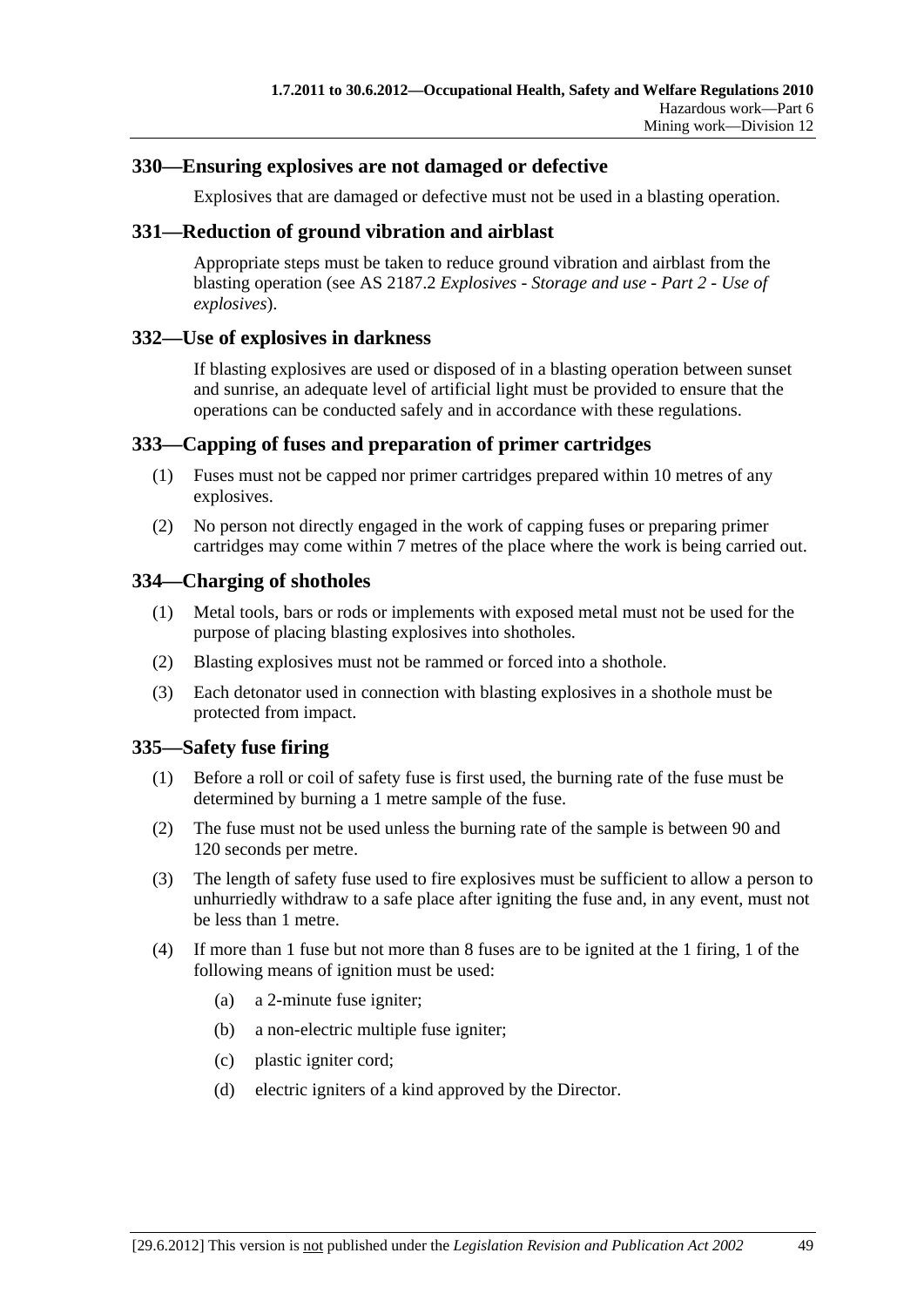- (5) If more than 8 fuses are to be ignited at the 1 firing, 1 of the following means of ignition must be used:
	- (a) if each fuse is at least 2 metres in length and not more than 15 fuses are to be ignited at the 1 firing—
		- (i) a 2-minute fuse igniter;
		- (ii) a non-electric multiple fuse igniter;
	- (b) in any case—
		- (i) plastic igniter cord;
		- (ii) electric igniters of a kind approved by the Director.
- (6) If more than 8 fuses are to be ignited at the 1 firing, a person (in addition to the shotfirer) must be present and readily available to provide assistance in case of accident or emergency.

### **336—Electrical firing**

- (1) Storage or dry cell batteries must not be used to fire explosives unless the batteries are part of an exploder.
- (2) Exploders, circuit testers and firing cables used in a blasting operation must be constructed, tested and maintained in accordance with Appendix B of AS 2187.2 *Explosives - Storage and use - Part 2 - Use of explosives* (although exploders and circuit testers do not require approval of the Director).

### **337—Blasting in hot material**

Any blasting in hot material or high temperature blasting must be conducted in accordance with clauses 12.6 and 12.7 of AS 2187.2 *Explosives - Storage and use - Part 2 - Use of explosives*.

### **338—Exclusion of people from area**

- (1) Before a charge is fired, steps must be taken to ensure that no person is in a position where he or she could be injured or killed by the blast or affected by dust or gases generated by the blast.
- (2) After firing a charge, steps must be taken to ensure that—
	- (a) no person enters the area until fumes and toxic gases generated by the blast are no longer present;
	- (b) no person (other than the shotfirer or a person authorised by the shotfirer) enters the area until the area has been thoroughly inspected for butts, unexploded charges or parts of charges and any butts and unexploded charges or parts of charges dealt with in accordance with this Division.

# **339—Butts and misfires**

 (1) If a butt is found after a charge has been fired, no work (except work necessary to make the butt and surrounding area safe) may be performed in the vicinity of the butt until the shotfirer is satisfied that it is safe to do so and, in particular, no holes may be drilled into, or within 150 millimetres of, the butt.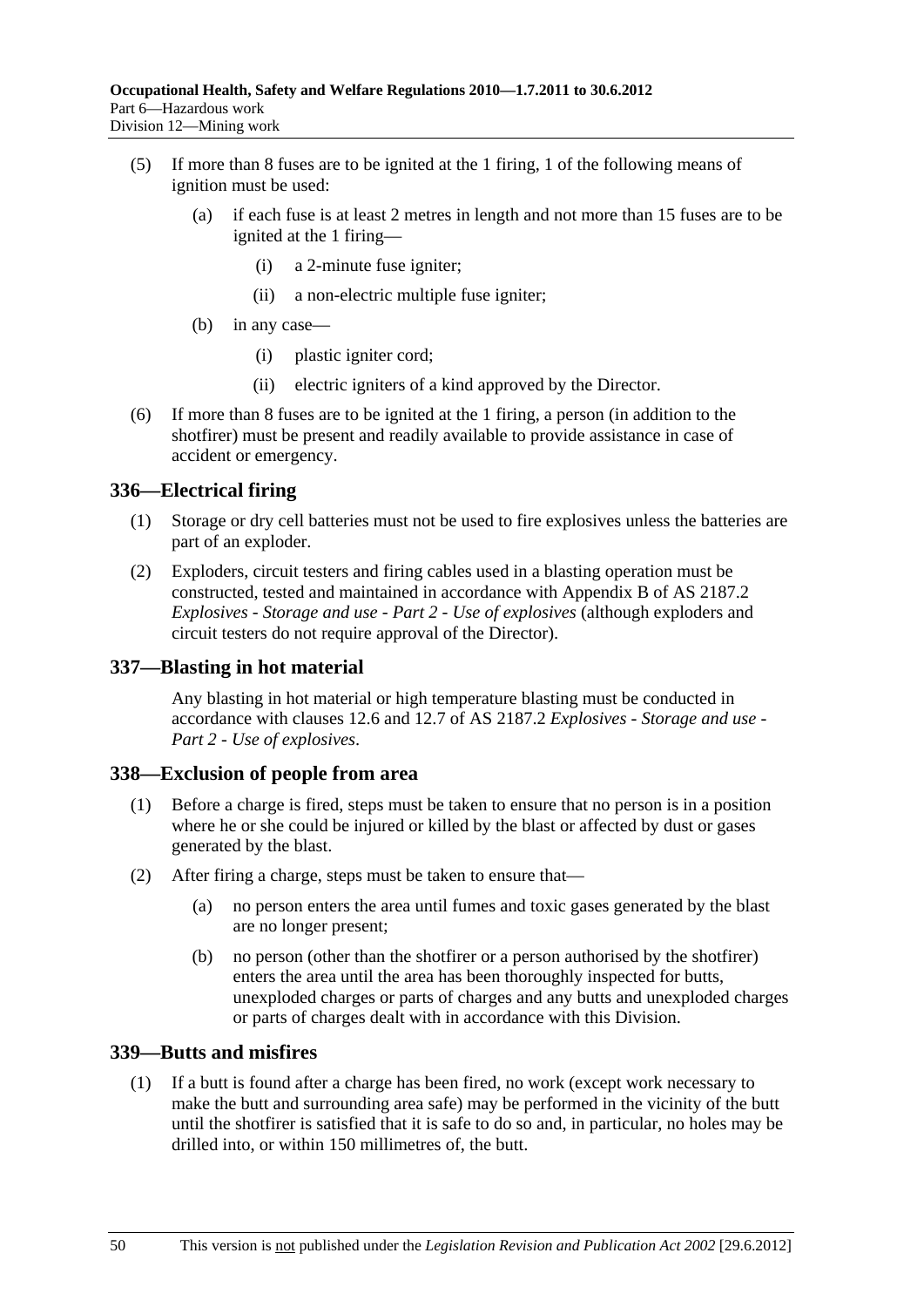(2) If an unexploded charge is found after firing or there is reason to suspect all or part of a charge failed to explode (ie, a misfire occurred), the requirements of clause 10 of AS 2187.2 *Explosives - Storage and use - Part 2 - Use of explosives* must be complied with.

# **340—Disposal of blasting explosives**

Blasting explosives must not be disposed of except by a method allowed by clause 11 of AS 2187.2 *Explosives - Storage and use - Part 2 - Use of explosives*.

# **341—Requirements for storage in underground magazine at mine**

- (1) If a requirement of this regulation is not complied with in relation to an underground magazine at a mine, the manager of the mine is guilty of an offence. Maximum penalty: Division 6 fine.
- (2) At least 2 days before an underground magazine is constructed or located at a mine, an inspector must be given written notice of the proposed location of the magazine.
- (3) An underground magazine for the storage of explosives at a mine must—
	- (a) be located as far as practicable from any shaft or other mine access, winder, electrical substation, pump station, primary or circuit fan or other significant installation but readily accessible to any means of bulk transport; and
	- (b) not be located in an area until the area has been thoroughly searched for boreholes and any boreholes found securely plugged with a sufficient column of cement grout; and
	- (c) be located and constructed so as to minimise or mitigate the effect of fumes resulting from any accidental explosion or fire in the magazine on any person likely to be effected; and
	- (d) be located and constructed so as to minimise the risk of fire in the magazine and its general vicinity; and
	- (e) be adequately ventilated; and
	- (f) be able to be securely locked against unauthorised access.
- (4) The quantity of explosives stored in an underground magazine at a mine must not exceed by more than 500 kilograms the quantity normally required for 1 weeks work at the mine.
- (5) Detonators must be separated from other explosives in an underground magazine at a mine by an effective barrier or, if there is no barrier, by at least 9 metres.

# **Division 13—Opal mining**

# **342—Preliminary**

- (1) The purpose of this Division is to ensure—
	- (a) that hazards to the health and safety of persons involved in the performance of opal mining, or in the vicinity of an opal mine or other place where opal mining is carried out, are identified before work begins; and
	- (b) that measures are taken to eliminate or minimise any risks before, during and after the performance of opal mining; and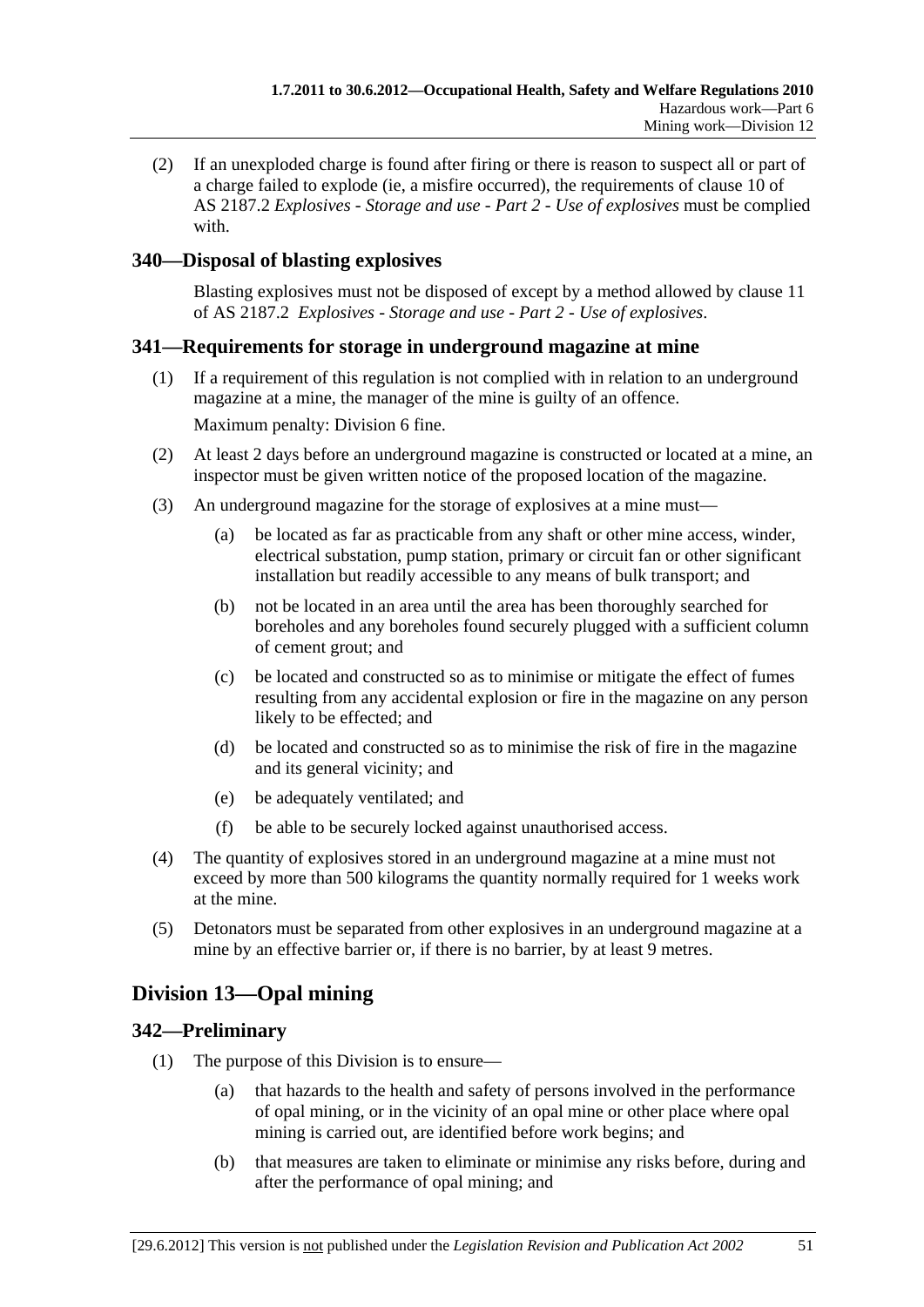- (c) that opal mining is carried out in a safe manner.
- (2) This Division applies to work, plant and operations associated with mining operations under the *Opal Mining Act 1995*.

### **343—Interpretation**

In this Division—

*benching* of a wall means making substantial steps in the wall to add strength to the wall;

*blaster's licence* means a licence authorising the conduct of blasting operations in accordance with regulation 359;

*blasting operation* means an operation or that part of an operation consisting of the use of explosives conducted in the course of opal mining operations;

*blind or dead shaft* means a vertical shaft with no connections to the surface by means of other shafts or tunnels;

*charge* means explosives that are used in a hole for a blasting operation;

*claim owner* means a person who has pegged an area for a precious stones tenement under the *Opal Mining Act 1995*;

*explosive* means an explosive within the meaning of the *Explosives Act 1936*;

*occupier* means a person, other than a claim owner, who is for the time being in charge of opal mining operations at an opal mine;

*opal mine* means a place where an opal miner works prospecting or mining for precious stones;

*opal miner* means a person who prospects or mines for precious stones;

*opal mining* or *opal mining operations* means operations carried out in the course of prospecting or mining for precious stones;

*precious stones* means opal and other minerals declared to be precious stones under the *Opal Mining Act 1995*;

*precious stones field* means land declared to be a precious stones field under the *Opal Mining Act 1995*;

*site* means the site of an opal mine and includes the area in the vicinity of an opal mine;

*winch* means a mechanical device used for lowering or hoisting persons into and out of an opal mine.

#### **344—Safety performance**

In relation to the safe performance of opal mining—

- (a) suitable resources must be provided and used to ensure that conditions at the opal mine are safe; and
- (b) systems of work must be employed to ensure that conditions at the site are safe; and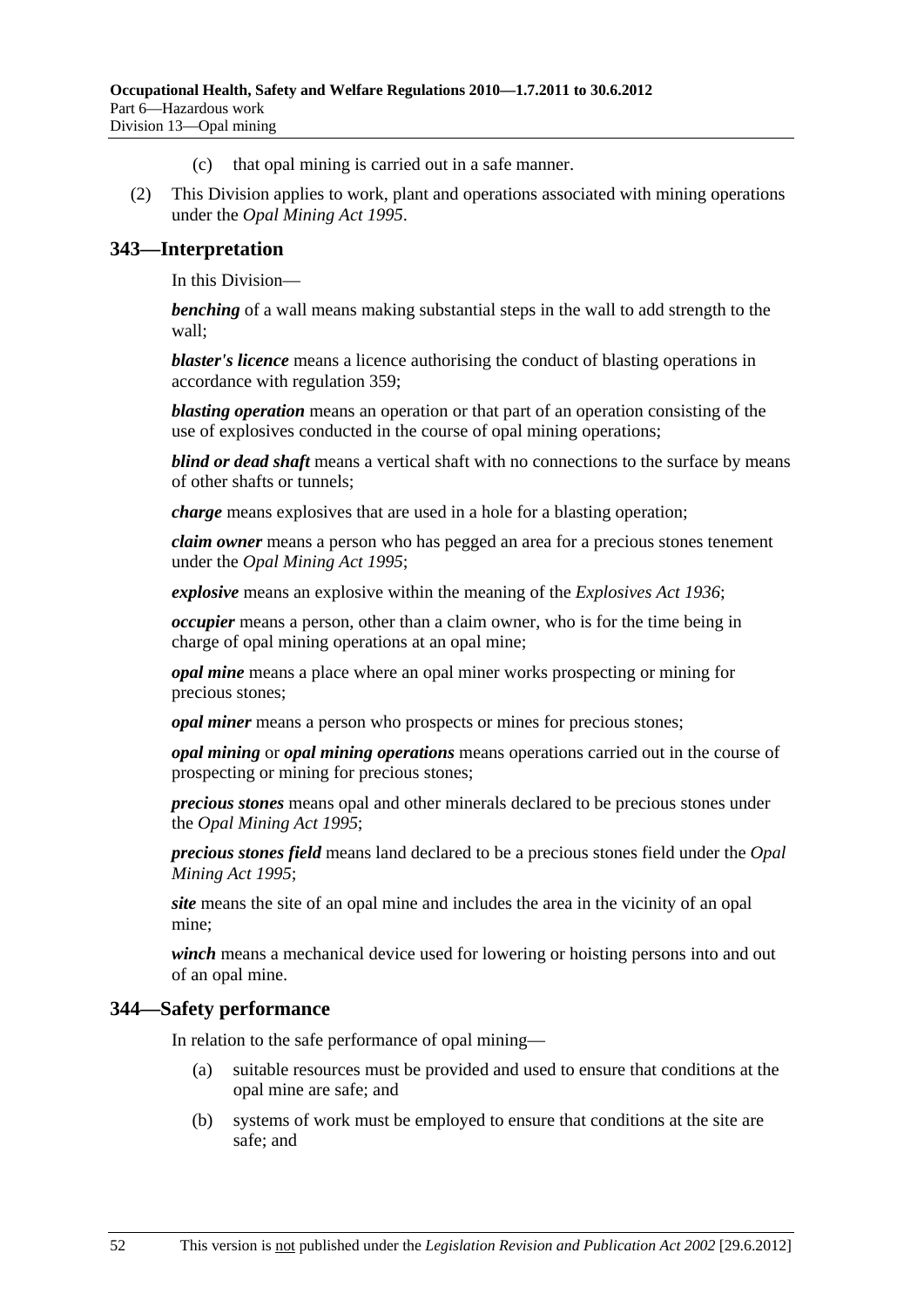- (c) employees' work must be supervised and the work carried out in a safe manner; and
- (d) a self-employed person must take reasonable care to protect his or her own health and safety and the safety of others; and
- (e) the work must be carried out in accordance with any direction or recommendation given by a competent person or by an occupier of land in control of the activity.

# **345—New and previously worked opal mines**

An opal miner who wishes to enter a new or previously worked opal mine must, before the mine is opened or reopened, complete a risk assessment of the mine to ensure that it is safe to enter and so as to ensure that steps are taken—

- (a) to eliminate or minimise any risks; and
- (b) to ensure that opal mining operations at the mine do not adversely affect the health and safety of any person.

# **346—Daily inspections**

A competent person must, before any person commences work in an opal mine on any day, check—

- (a) the entrances to any shafts, travelways, drives or tunnels that are to be used during the day for loose rocks, and all machinery and equipment to ensure it is safe; and
- (b) the top edges and walls of any bulldozer cuts for loose rocks, stress cracks, slumping or other signs of unstable ground; and
- (c) underground travelways and escape routes for any visible signs of ground instability.

# **347—Underground fires**

- (1) If a risk assessment under these regulations shows that equipment in an underground opal mine is susceptible to fire, an opal miner or occupier must ensure—
	- (a) that suitable fire extinguishing equipment is immediately available; and
	- (b) that any person in the opal mine always has a rapid escape route to the surface (subject to the operation of subregulation (2)); and
	- (c) that any escape route has a source of fresh air.
- (2) If it is not possible to provide a means for rapid escape, the opal miner or occupier must ensure that air supplied respiratory equipment that complies with the standards prescribed by regulation 75(2) is immediately available for each person who may be in the mine at a particular time.

# **348—Ground support for underground opal mine**

- (1) The stability of the ground in an area required for the purposes of, or to give access to, an underground opal mine must be ensured by—
	- (a) monitoring and controlling the movement of strata; and
	- (b) providing effective support for the roof, sides and floor of the mine; and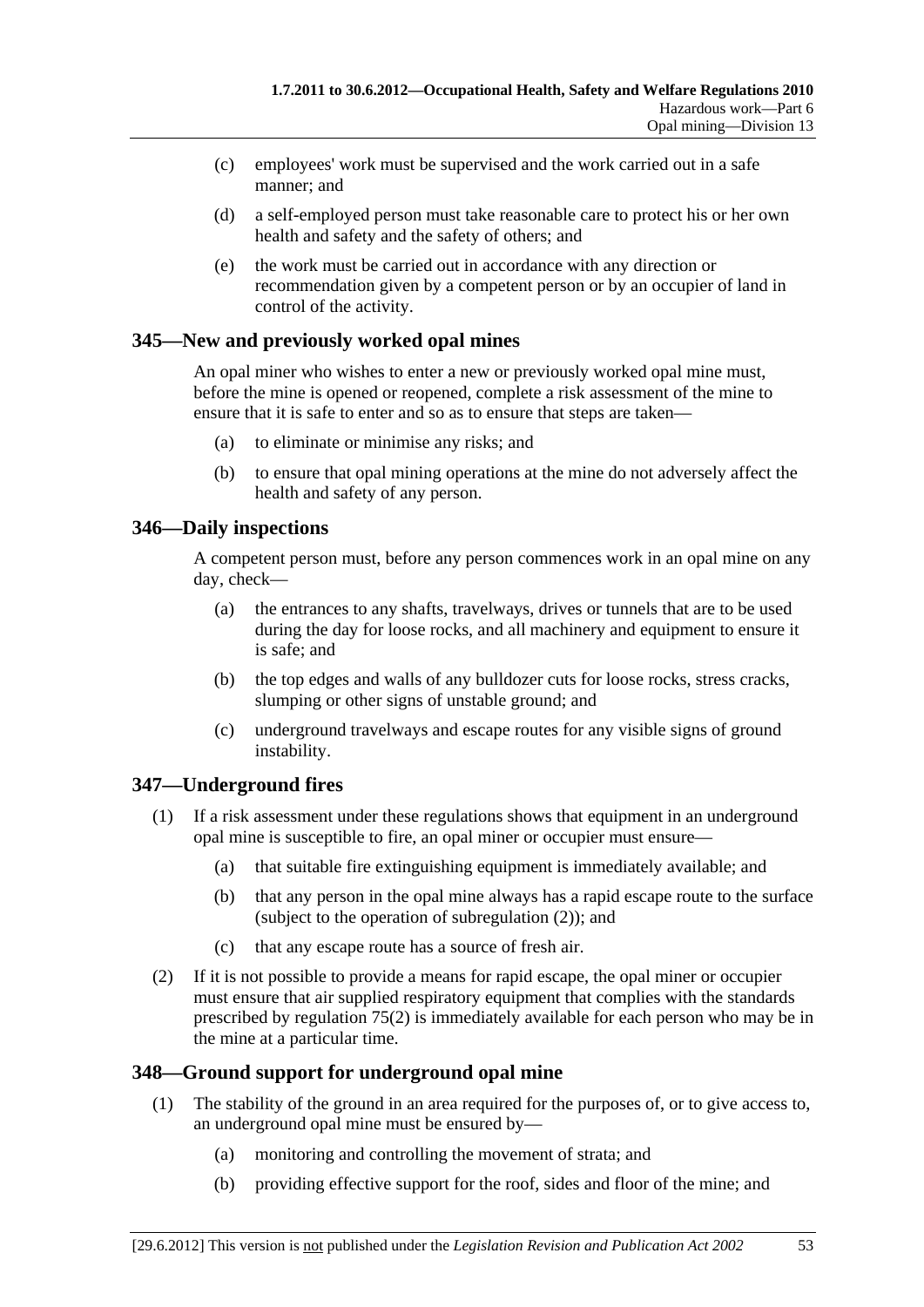- (c) where it is reasonably practicable—preventing flooding of the mine.
- (2) A controlled collapse of ground in a mine may be carried out if—
	- (a) a risk assessment has been undertaken and appropriate steps taken to eliminate or minimise risks; and
	- (b) a safe escape route is maintained.

#### **349—Ground support for surface opal mine**

In an area that forms part of an open cut or surface opal mine—

- if the area has been created by a bulldozer cut—the sides of the mine must be monitored and controlled to prevent material falling or sliding so as to endanger the safety of any person at work; and
- (b) if there is any deterioration of ground conditions—regular stepping or benching of the walls must be undertaken to give support to the walls; and
- (c) horizontal excavations along the face of a wall must not be deeper than 0.5 metres unless undertaken to access an opal bearing level, in which case any opening or entrance must be kept as small as possible to prevent weakening of the wall; and
- (d) steps must be taken to ensure that underground drives and tunnels do not run in close proximity to the outside of a wall so as to weaken the wall and, if a drive or tunnel is discovered, reasonable steps must be taken to minimise risks.

#### **350—Diesel engines**

- (1) An internal combustion engine, other than a diesel engine, must not be used or stored in an underground opal mine.
- (2) The Director must be notified—
	- (a) when a diesel engine is first to be used underground in an opal mine; and
	- (b) when a diesel engine is finally withdrawn from underground service in all opal mines.
- (3) A notification under subregulation (2) must be made in a manner and form determined by the Director.
- (4) The exhaust gas emissions from a diesel engine operating underground must not have more than—
	- (a) 1 000 parts per million of nitrous oxide; and
	- (b) 1 500 parts per million of carbon monoxide.

#### **351—Fuel use and storage underground**

Fuel for an internal combustion engine, other than diesel fuel, must not be used or stored in an underground opal mine.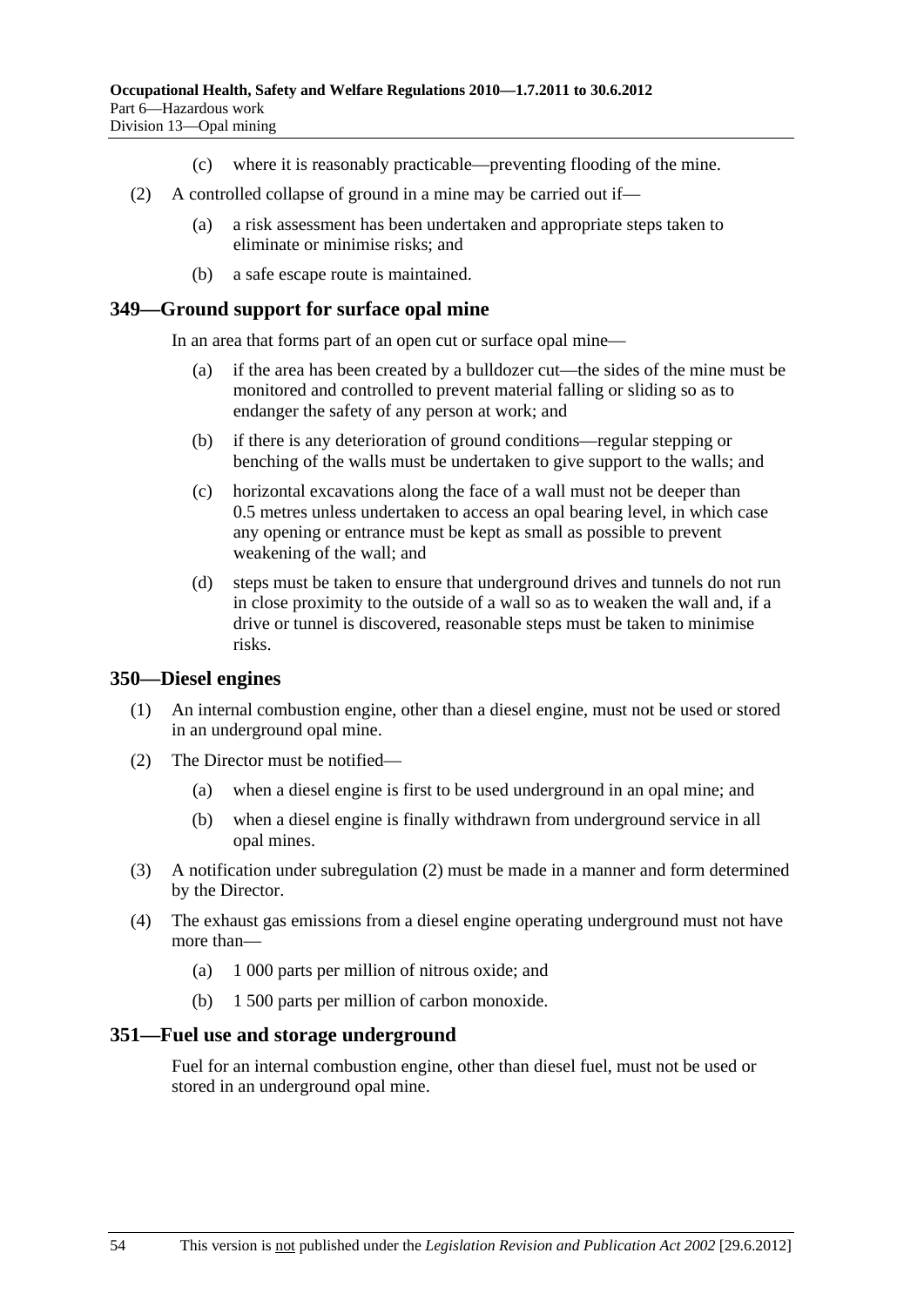### **352—Winches for personnel transportation**

- (1) A winch used to provide transport for a person to gain access to an opal mine must be safe to use and—
	- (a) have a direct drive; and
	- (b) not to be used to lower a person by a brake alone; and
	- (c) have 2 braking systems.
- (2) The Director must be notified—
	- (a) when a winch is first to be used in an opal mine; and
	- (b) when a winch is finally withdrawn from service in all opal mines.
- (3) A notification under subregulation (2) must be made in a manner and form determined by the Director.
- (4) An alternative way to leave an underground opal mine that is independent of a winch must be available in case a winch fails to operate.

### **353—Shafts and drill holes**

- (1) The risks associated with—
	- (a) objects falling down shafts; and
	- (b) loose rocks on or near a surface collar; and
	- (c) the stability of shaft walls and any other part of a shaft; and
	- (d) persons falling into or down a shaft or drill hole,

must be minimised by the use of an appropriate combination of signs, flagging, fencing, guards, braces and shaft support as required.

- (2) If a person remains on the surface at an opal mine, an appropriate method of communicating with a person travelling in a shaft must be maintained at all times.
- (3) Ladders and ladder supports used in a shaft must be strong, firmly fixed, in good condition and at all times must be fit for use.

#### **354—Electricity installations and use**

- (1) All electrical installations and equipment used in an opal mine must be provided with metallic earth continuity maintained throughout the system.
- (2) Unless otherwise directed or approved by the Director, if earthing electrodes are required in an opal mine, they must be installed as close as practicable to the entrance of the mine.
- (3) This regulation does not derogate from the provisions of Part 2 Division 5 or any other regulation that expressly provides for the control of risks associated with the application of electricity.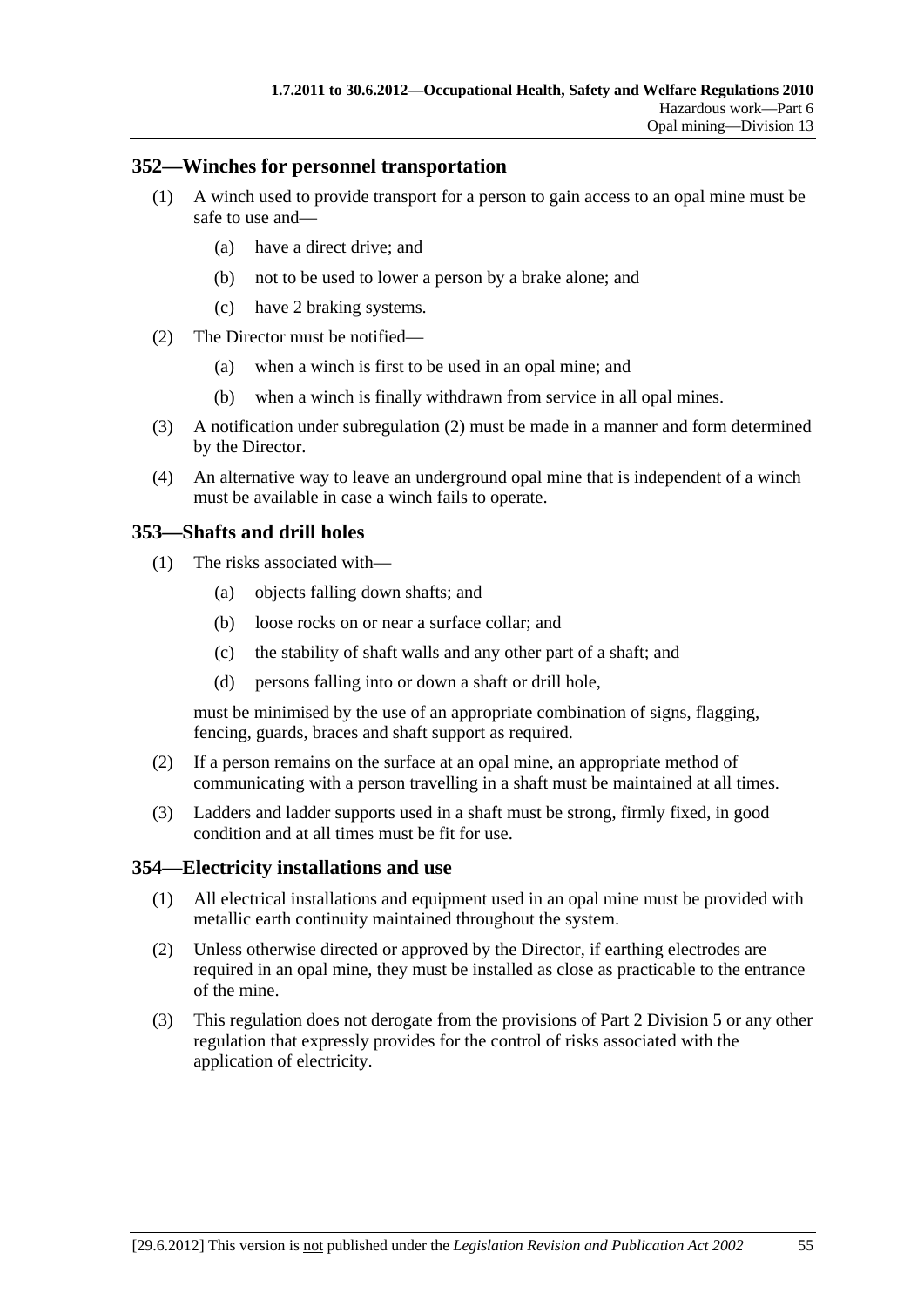# **355—R.C.D.s**

- (1) An R.C.D. must be used in connection with opal mining operations as follows:
	- (a) in a case involving the supply of electricity underground—a type II or III R.C.D. in accordance with AS/NZS 3190 *Approval and test specification - Residual current devices (current-operated earth-leakage devices)* must be used;
	- (b) in a case involving the supply of electricity through a flexible extension cord—a type II R.C.D. in accordance with AS/NZS 3190 *Approval and test specification - Residual current devices (current-operated earth-leakage devices)* must be used;
	- (c) in a case involving the supply of electricity through a trailing cable—a type II or III R.C.D. in accordance with AS/NZS 3190 *Approval and test specification - Residual current devices (current-operated earth-leakage devices)* must be used.
- (2) Subregulation (1) does not apply where—
	- (a) the supply of electricity is to an extra low voltage system that is electrically separated from earth and from other systems in such a way that a single fault cannot give rise to the risk of electric shock; or
	- (b) the supply of electricity is to electrical plant and is—
		- (i) direct current (DC); or
		- (ii) provided through an isolating transformer that complies with AS/NZS 61558 *Safety of power transformers, power supply units and similar*; or
		- (iii) provided from a portable generator that complies with AS 2790 *Electricity generating sets—Transportable (up to 25 kW)*.

### **356—Earth continuity equipment**

If equipment is supplied with electricity through a trailing or reeling cable and the risks associated with the use of that equipment and cable cannot be adequately addressed by the use of an R.C.D., earth continuity equipment that will isolate the power supply if a break in the earthing circuit occurs must be used in connection with the equipment.

### **357—Cabling**

- (1) A cable in a shaft or haulage way must be properly supported and have a minimum clearance of 300 millimetres from any conveyance unless specially protected from that situation.
- (2) A fixed cable installed above ground that has a capacity exceeding 650 volts must be armoured or screened, or given equivalent mechanical and electrical protection.
- (3) A fixed cable installed underground that has a capacity exceeding 110 volts must be armoured.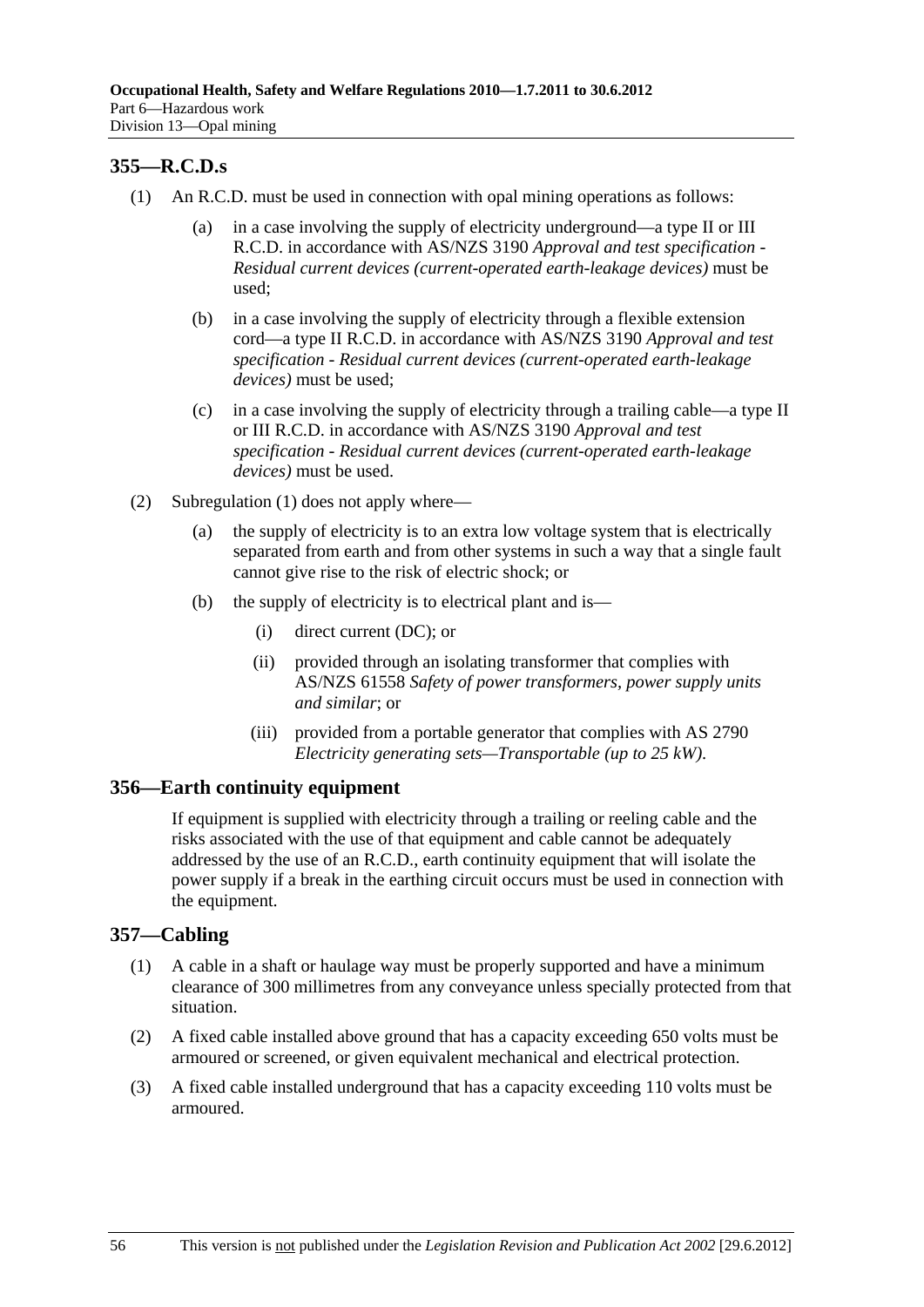# **358—Ventilation**

- (1) An opal miner, occupier or other person in control of operations in an underground opal mine must ensure that adequate air flow is supplied to all persons working underground.
- (2) Forced ventilation must be used—
	- (a) before entering a blind or dead shaft after explosives have been used; or
	- (b) if there is no natural air flow, or an inadequate air flow to maintain a constant supply of fresh air; or
	- (c) in an underground decline opal mine if diesel equipment is being used more than 10 metres from the decline entrance; or
	- (d) in any other form of underground opal mine if diesel equipment is being used.

# **359—Requirement to hold licence to conduct blasting operation**

 (1) A person must not conduct a blasting operation unless the person holds a licence (a *blaster's licence*) specifically endorsed for opal mining and authorising the conduct of the operation.

Maximum penalty: Division 6 fine.

- (2) However, subject to subregulation (3), a person is not required to hold a licence authorising the conduct of the blasting operation if the person holds a current permit, licence or other authority granted under another law of another State or a Territory of the Commonwealth authorising the person to conduct a blasting operation of the same kind and the person complies with any conditions of that permit, licence or other authority, and any instruction of an inspector.
- (3) Subregulation (2) does not apply to a person if—
	- (a) the person has been residing in the State for at least 6 months; or
	- (b) the person has relied on the permit, licence or other authority to conduct a blasting operation in the State within the last 6 months; or
	- (c) the Director determines, by notice in writing to the person, that is inappropriate for the person to rely on the permit, licence or other authority for the purposes of this regulation.
- (4) A person who assists the holder of a blaster's licence to conduct a blasting operation need not hold a blaster's licence.

# **360—Grant or renewal of licence**

- (1) The Director may, on application by a person, grant or renew, or refuse to grant or renew, a blaster's licence.
- (2) A body corporate is not entitled to apply for (or to be issued) a blaster's licence.
- (3) An application for the grant or renewal of a blaster's licence must be made to the Director in a manner and form approved by the Director and contain the information required by the Director.
- (4) A natural person is not entitled to be granted a blaster's licence unless the person—
	- (a) has attained the age of 18 years; and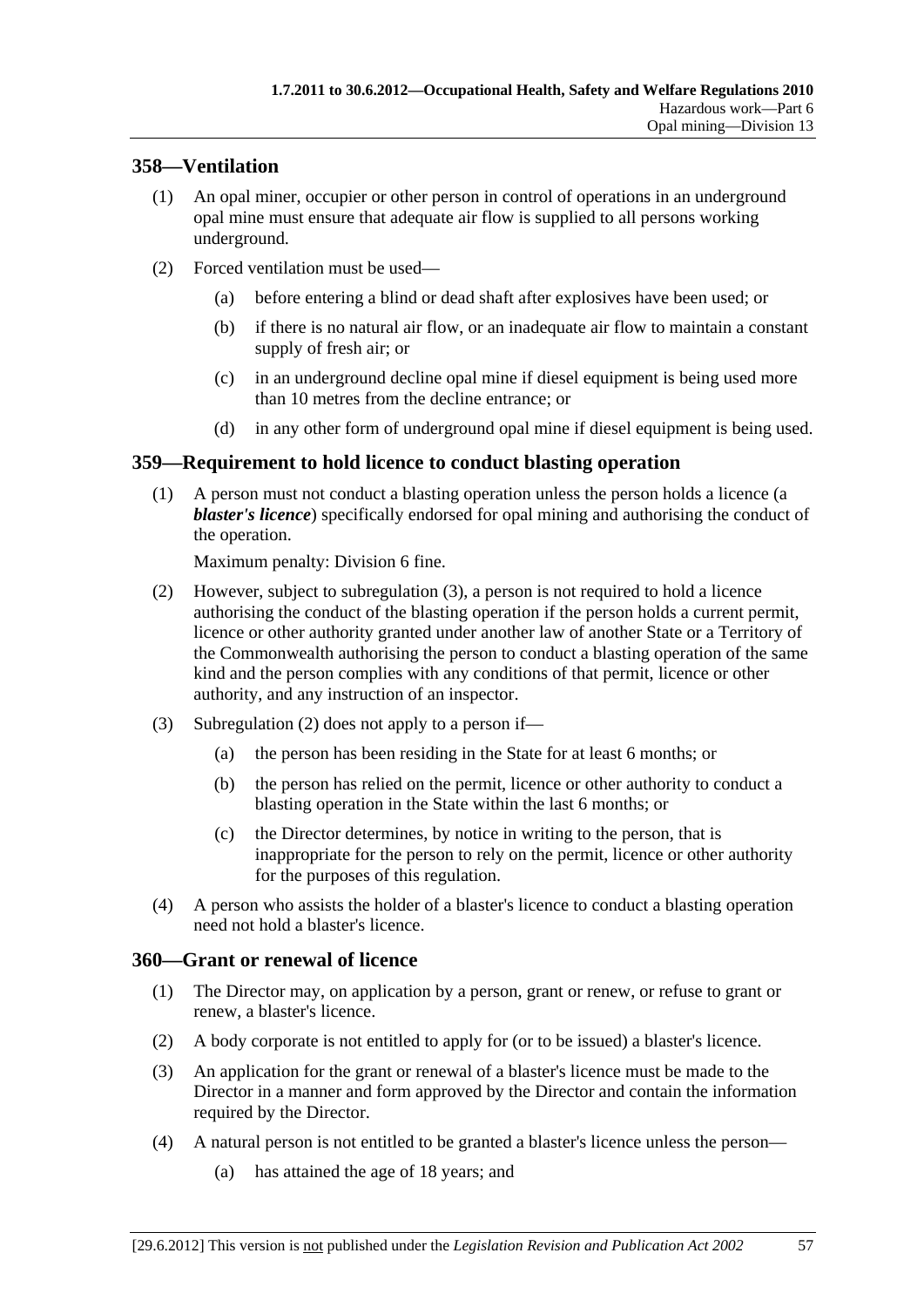- (b) has qualifications and experience considered appropriate by the Director.
- (5) The Director may refuse to grant or renew a blaster's licence on any relevant ground.

#### **361—Transitional provision**

- (1) A blaster's licence in force under Division 5.13 of the revoked regulations immediately before the revocation of that Division will be taken to be a blaster's licence under this Division.
- (2) The licence under this Division is subject to the same conditions to which the licence was subject immediately before the revocation of Division 5.13 of the revoked regulations.

#### **362—Conditions of blaster's licence**

- (1) A blaster's licence is subject to the condition that the licensee—
	- (a) must only use or dispose of explosives of a kind specified in the licence; and
	- (b) must only conduct types of blasting operations specified in the licence,

(and may be subject to other conditions fixed by the Director).

 (2) The Director may, on application or at the Director's own initiative, substitute, add, remove or vary a condition of a blaster's licence.

#### **363—Cancellation or suspension of licence**

The Director may suspend or cancel a blaster's licence if satisfied that sufficient cause exists.

#### **364—Return of licence**

If a blaster's licence granted to a person is suspended or cancelled, that person must, at the direction of the Director, return the licence to the Director.

Maximum penalty: Division 7 fine.

#### **365—Responsibilities of holder of blaster's licence**

- (1) A person who is responsible for the conduct of a blasting operation is responsible for the safety of all persons who could be endangered by the blasting operation.
- (2) A person who is responsible for the conduct of a blasting operation must, before the blasting operation is commenced, conduct a risk assessment of the blasting operation and ensure that appropriate steps are taken to eliminate, or where that is not reasonably practicable, to minimise any risk that is identified by that risk assessment.
- (3) A risk assessment under subregulation (2) must include consideration of the following matters:
	- (a) static electricity, lightning, electrical activity and dust storms;
	- (b) naked flames;
	- (c) fly rock;
	- (d) fumes;
	- (e) dust;
	- (f) the location of plant and equipment;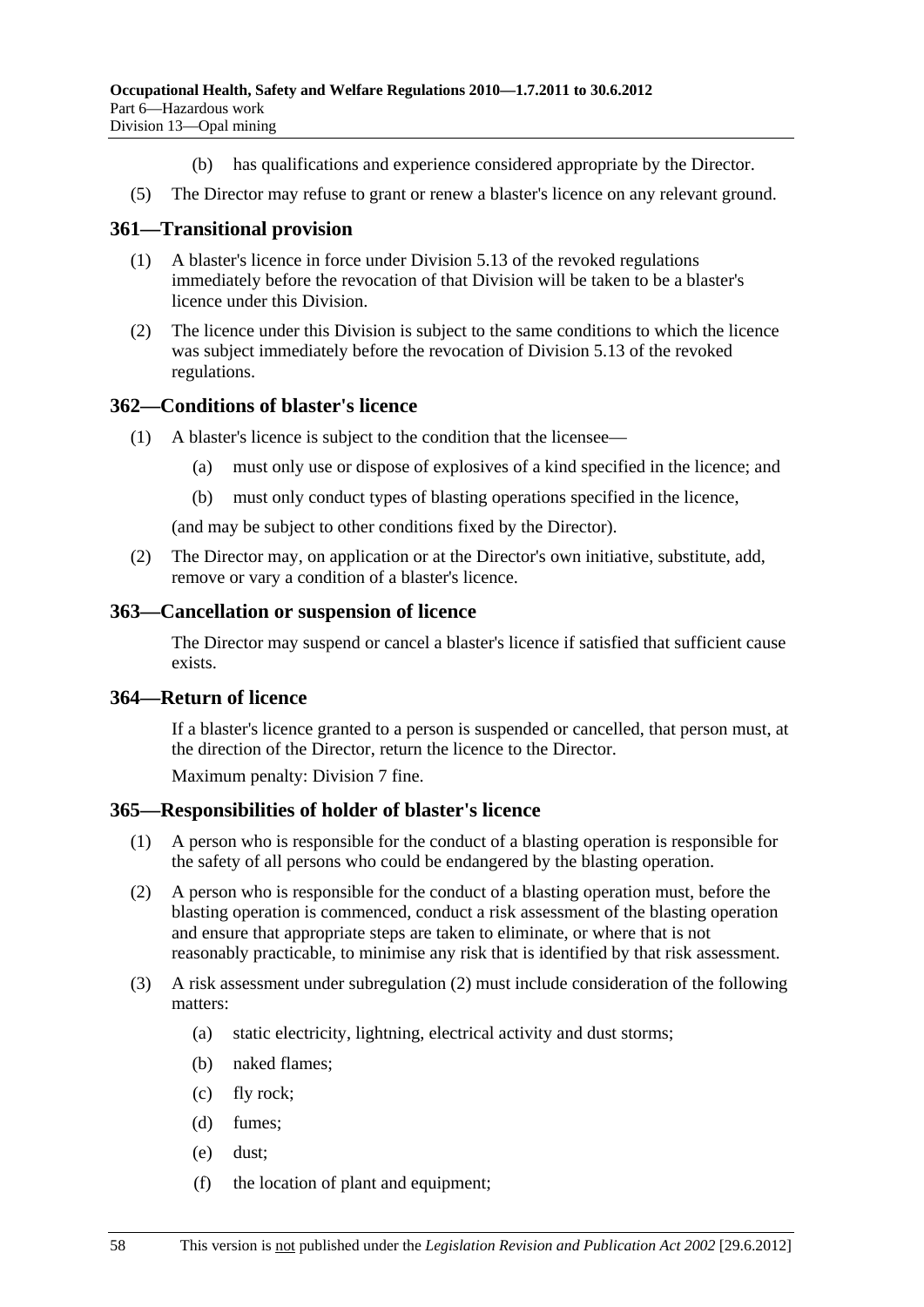- (g) possible affects on neighbouring mines;
- (h) the possibility of a person entering the area;
- (i) the means for leaving the blasting site;
- (j) the need to check after the blast for—
	- (i) loose rocks in roofs and walls; and
	- (ii) misfires, or unexploded charges; and
	- (iii) blasting fumes.
- (4) Explosives must be disposed of in a safe manner in accordance with AS 2187.2 *Explosives - Storage and use - Part 2 - Use of explosives*.
- (5) An inspector must be given written notice of the location and storage capacity of any underground magazine before it is first used for the storage of explosives.
- (6) If a requirement of this regulation is not complied with, the holder of the relevant blaster's licence is guilty of an offence.

Maximum penalty: Division 6 fine.

#### **366—Responsibility of other persons involved in blasting operations**

A person who assists the holder of a blaster's licence in the conduct of a blasting operation must comply with all reasonable instructions or directions of the licence holder in regard to the matters necessary to enable compliance with these regulations and to observe safe practices.

Maximum penalty: Division 6 fine.

#### **Note—**

AS/NZS 3190 *Approval and test specification - Residual current devices (current-operated earth-leakage devices)* is an approved code of practice under the Act and is relevant to the subject-matter of this Division.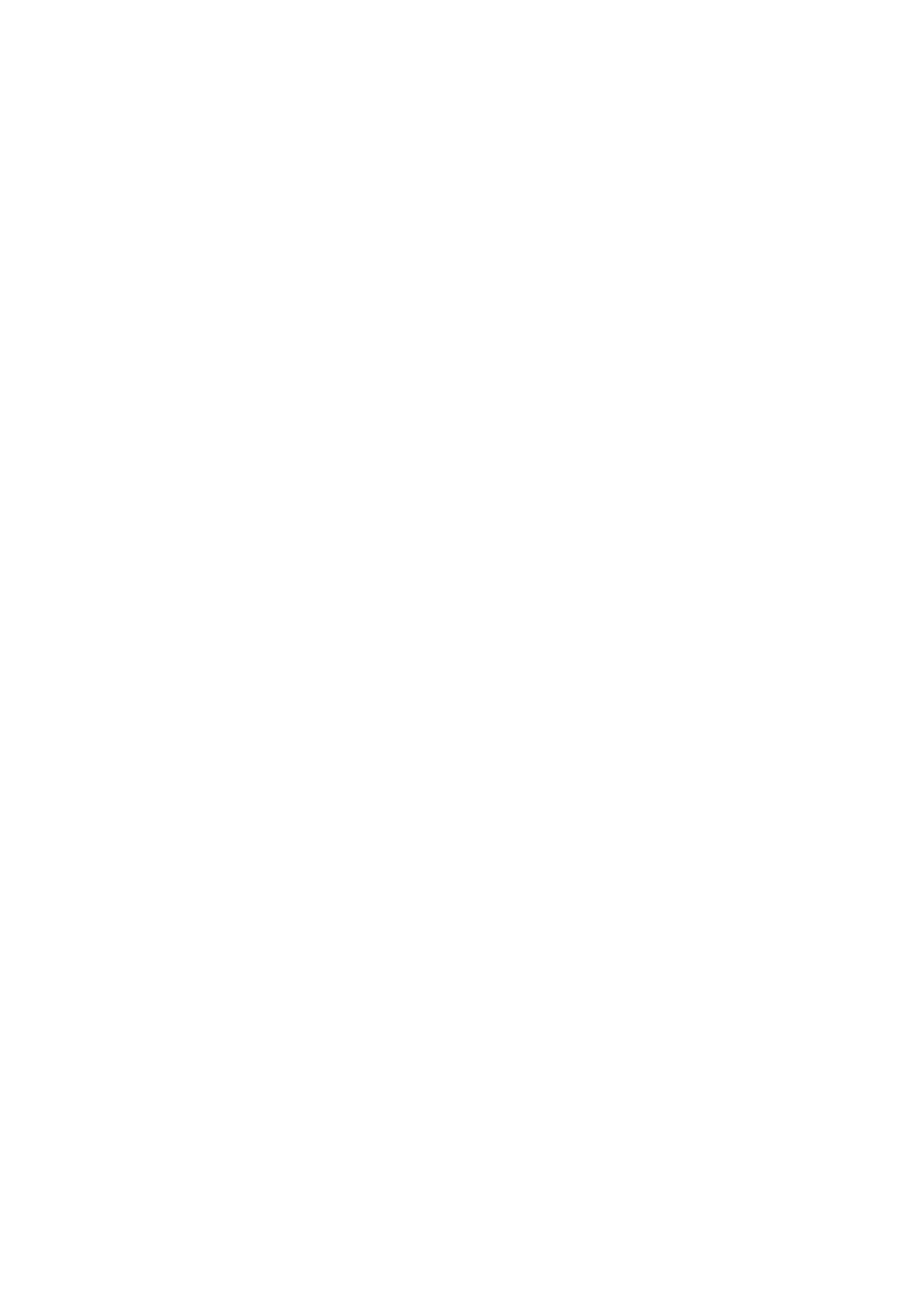# **Part 7—Administration**

# **Division 1—Health and safety representatives**

# **367—Purpose**

The purpose of this Division is to prescribe—

- (a) procedures for the conduct of an election of a health and safety representative where, pursuant to section 28 of the Act, an election is called; and
- (b) training entitlements for health and safety representatives pursuant to section 31A(1) of the Act; and
- (c) procedures relating to the use of default notices pursuant to section 35 of the Act; and
- (d) facilities and assistance to health and safety representatives pursuant to section  $34(1)(i)$  of the Act.

# **368—Preliminary**

- (1) For the purposes of this Division, the returning officer in relation to the election of a health and safety representative for a particular work group is the person selected or nominated pursuant to section 28(3) of the Act to carry out the election.
- (2) In this Division—

*recognised member* of a group has the same meaning as under Part 4 Division 2 of the Act.

# **369—Notice of election day**

- (1) A returning officer must, as soon as is practicable after his or her appointment—
	- (a) fix the day for the election of the health and safety representative; and
	- (b) cause a notice relating to the election to be prominently displayed at the workplace for at least 8 business days before the election is to occur.
- (2) A notice under subregulation (1)(b) must—
	- (a) set out the day, time and place of the election; and
	- (b) invite nominations for candidates; and
	- (c) set out the closing day for nominations.
- (3) A returning officer must, in fixing a day, time and place for the election of a health and safety representative, take into account the convenience of the recognised members of the work group that the health and safety representative is to represent, including their location and availability.

# **370—Nomination**

- (1) A nomination of a candidate for election must—
	- (a) be received by the returning officer at least 3 business days before the day set for the election; and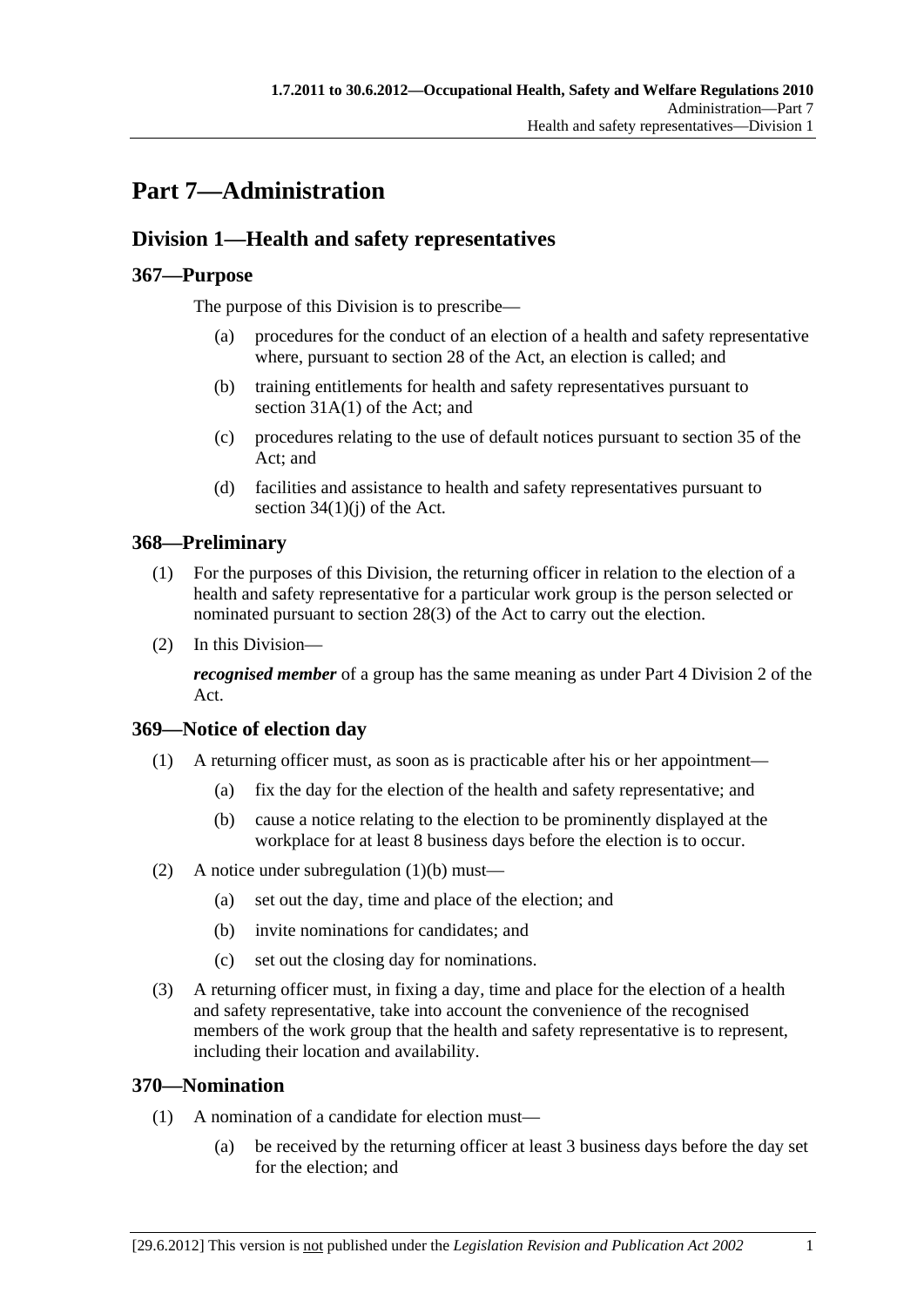- (b) be made in writing.
- (2) A person ceases to be a returning officer for an election if he or she accepts nomination as a candidate.

### **371—Voting**

- (1) The returning officer must make up ballot papers that can be used at the election.
- (2) The ballot papers must list the names of the candidates for election in the alphabetical order of their surnames.
- (3) If a secret ballot is requested by a recognised member of the work group, ballot papers must be used by all persons voting at the election.
- (4) Each recognised member of the work group is only entitled to receive 1 ballot paper.
- (5) If ballot papers are used, a person votes by placing a cross next to the name of the candidate of his or her preference.
- (6) A ballot paper is not informal by reason of non-compliance with subregulation (5) if the voter's intention is clearly indicated on the ballot paper.
- (7) If ballot papers are not required to be used, voting is by show of hands.

#### **372—Election**

- (1) The candidate who receives the most number of votes is elected as the health and safety representative for the particular work group.
- (2) In the event of an equality of votes between 2 or more candidates, the successful candidate will be determined by the drawing of lots.
- (3) A returning officer must, as soon as practicable after the completion of the ballot, declare the results of the ballot and cause a notice relating to the results of the election to be prominently displayed at the workplace.

#### **373—Deputy health and safety representatives**

The election of a deputy health and safety representative must be carried out in a manner agreed amongst the recognised members of the particular work group or, in default of agreement, in the manner prescribed by these regulations for the election of health and safety representatives.

#### **374—Provision of information**

- (1) Pursuant to section 28(12) of the Act, the following information is prescribed and must be provided under that section by a health and safety representative within 14 days after his or her election:
	- (a) his or her full name, address and occupation or duties;
	- (b) his or her place of employment;
	- (c) his or her length of service in that employment;
	- (d) the date of his or her election as a health and safety representative;
	- (e) the work group that the health and safety representative is to represent;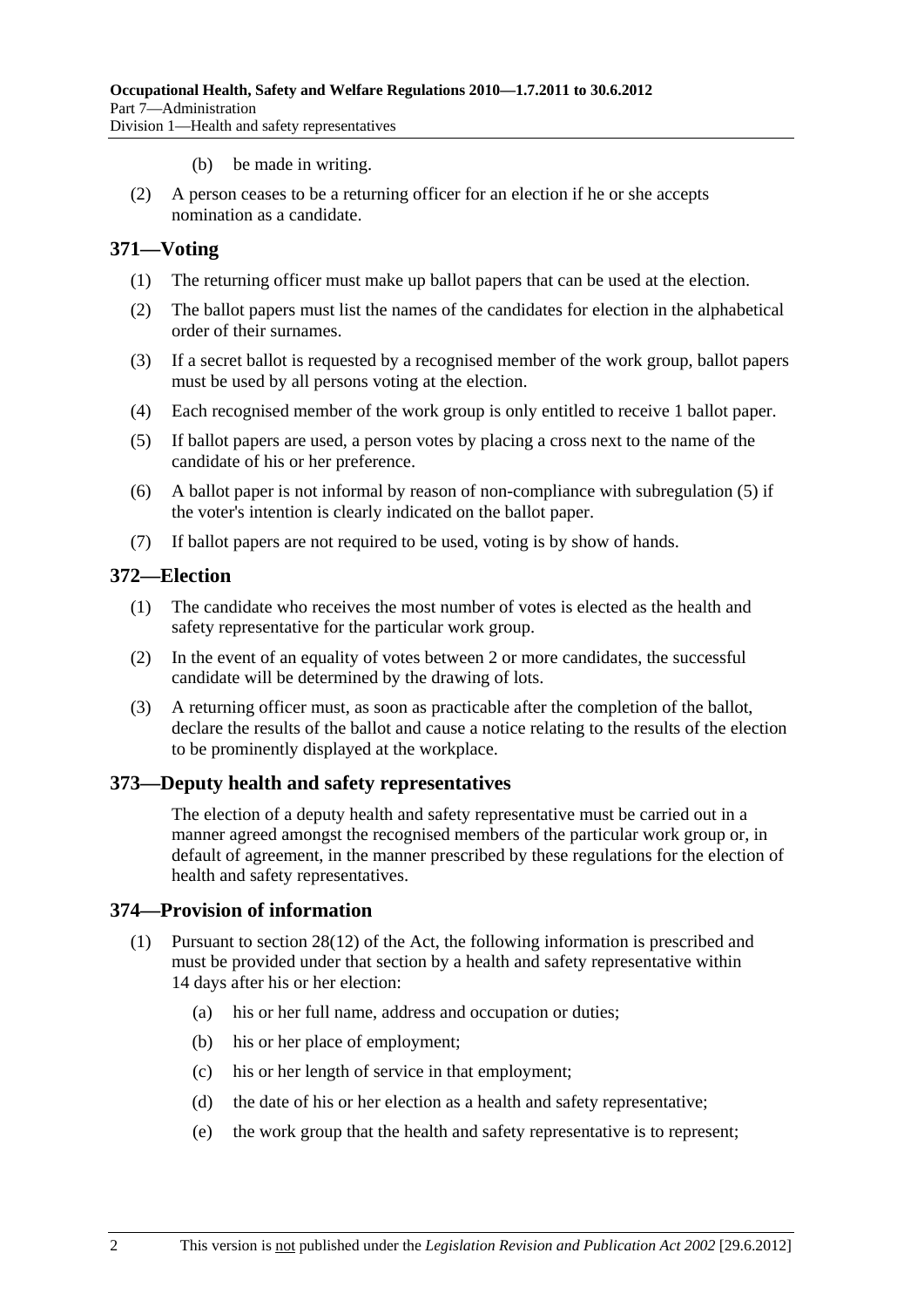- (f) the name of any registered association of which the health and safety representative is a member and details of any official position held in or on behalf of that association;
- (g) his or her place of birth and details of any language other than English that the health and safety representative speaks;
- (h) details of any training that the health and safety representative has received in occupational health, safety or welfare.
- (2) The information required under subregulation (1) must be provided in a form approved by the Minister.
- (3) The employer must, on being informed of the election of a health and safety representative, ascertain whether the health and safety representative has provided the information in accordance with the requirements of subregulation (1) and, if the health and safety representative has not done so—
	- (a) supply the health and safety representative with a copy of the form required under subregulation (2); and
	- (b) at the request of the health and safety representative, provide reasonable assistance to the health and safety representative to ensure compliance with subregulation (1).

# **375—Retention of voting material**

A returning officer must retain, for the period of 6 months after an election—

- (a) a copy of any notices displayed for the purposes of these regulations; and
- (b) nomination forms; and
- (c) any ballot papers used in the election.

Maximum penalty: Division 7 fine.

## **376—Display of notices**

- (1) An employer must allow notices to be displayed for the purposes of these regulations.
- (2) A person must not remove any such notice while it is in force. Maximum penalty: Division 7 fine.

# **377—Training**

For the purposes of section 34(3) of the Act (but subject to section 34(4)), a health and safety representative is entitled to take at least 5 days per year off work, without loss of income, for the purposes of taking part in courses of training approved by the Minister under that subsection.

# **378—Default notices**

- (1) A default notice issued by a health and safety representative under the Act should be in a form approved by the Minister.
- (2) For the purposes of section  $35(12)$ (c) of the Act, an employer must keep a copy of a default notice that is given to him or her for at least 3 years. Maximum penalty: Division 7 fine.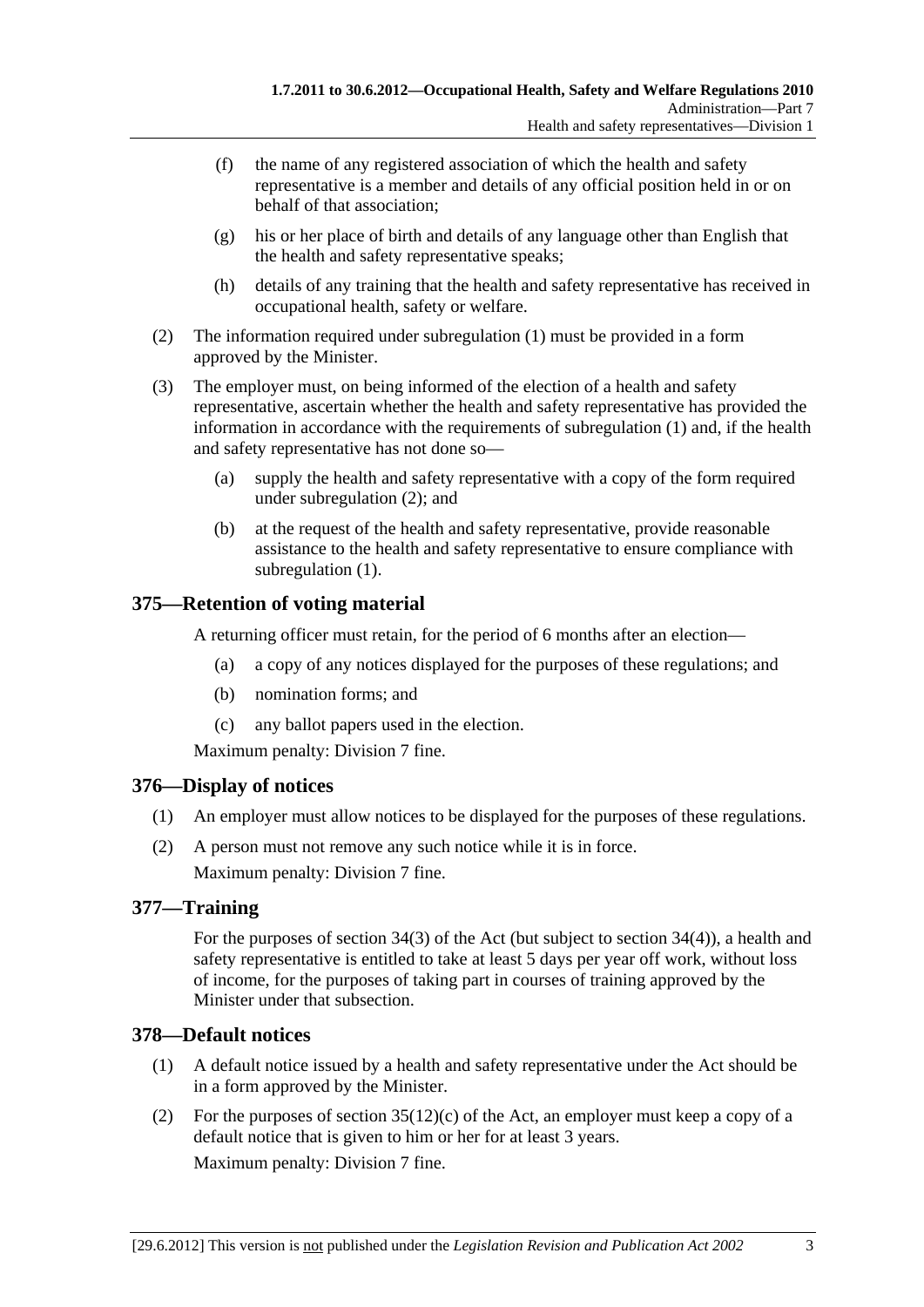## **379—Provision of Act and regulations**

Pursuant to section 34(1)(j) of the Act, an employer must, at the request of a health and safety representative, produce a copy of the Act or these regulations, and afford the health and safety representative a reasonable opportunity to peruse it.

# **Division 2—Health and safety committees**

### **380—Health and safety committees**

- (1) For the purposes of section 31 of the Act, the prescribed number of employees who may request that an employer establish a health and safety committee is 5.
- (2) Section 31 of the Act does not apply to an employer who employs less than 20 employees.
- (3) For the purposes of the proceedings of a health and safety committee—
	- (a) the committee must appoint a member to chair meetings of the committee (who may hold office for up to 12 months); and
	- (b) a quorum of the committee is a number ascertained by dividing the number of members of the committee by 2, ignoring any fraction resulting from the division, and adding 1; and
	- (c) the committee must keep minutes of its proceedings, and retain those minutes for at least 3 years.
- (4) The following provisions also apply in relation to a health and safety committee:
	- (a) the term of office of a member of the committee is 3 years;
	- (b) a person is disqualified from acting, or continuing to act, as a member of the committee if—
		- (i) the person, being an employee, leaves his or her employment with the employer; or
		- (ii) the person is absent, without leave of the committee, for 3 or more consecutive meetings of the committee; or
		- (iii) the person discloses information obtained in the performance of his or her functions as a member of the committee in contravention of section 55 of the Act;
	- (c) if a casual vacancy occurs in the membership of the committee—
		- (i) if the former member was an employee—the remaining member or members who are employees may appoint a person to the vacancy for the balance of the term of the former member;
		- (ii) if the former member was not an employee—the employer may appoint a person to the vacancy for the balance of the term of the former member.
- (5) The disqualification of a person under subregulation (4)(b) does not disqualify the person from again being a member of a health and safety committee.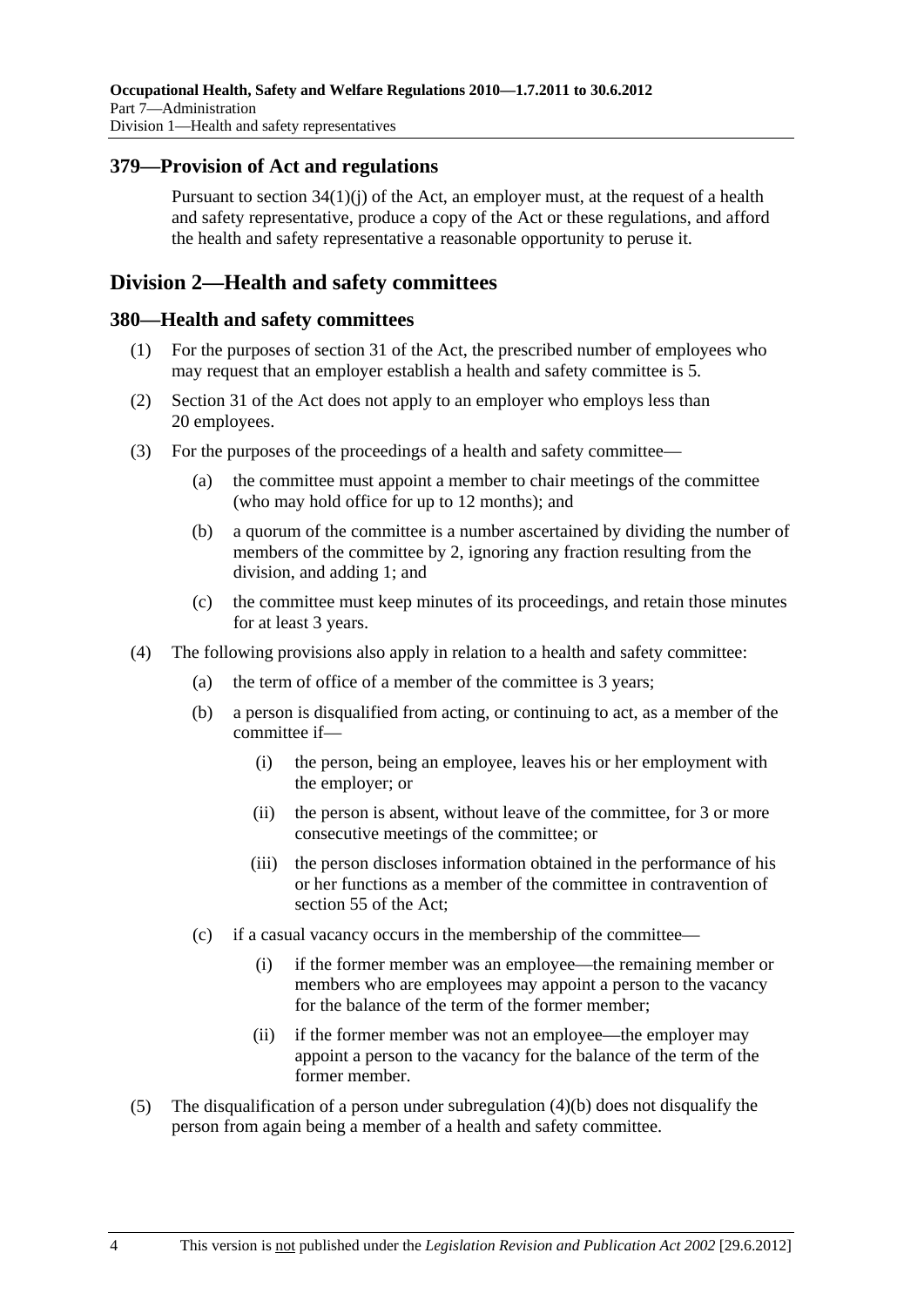- (6) The employer must provide the following information to the Director within 14 days after a health and safety committee is established:
	- (a) the name and address of the employer;
	- (b) the total number of members of the committee;
	- (c) the number of employee representatives on the committee;
	- (d) the name of a person who may be contacted for further information in relation to the committee.
- (7) In the event of a change in any information previously provided under subregulation (6), the employer must, within 14 days after the change, furnish the new information to the Director.
- (8) The employer must provide to the Director other information concerning the health and safety committee as the Director may request from time to time.
- (9) For the purposes of this regulation—

*employee* does not include a person excluded from the definition of *employee* pursuant to section 26 of the Act.

# **Division 3—Confidentiality of health records**

### **381—Confidentiality of health records**

 (1) Subject to this regulation, an employer must take reasonable steps to ensure that a person engaged or employed by the employer to provide an occupational health service for the benefit of his or her employees does not divulge to any other person (including the employer) personal information regarding the health of an employee that comes to the knowledge of the person in the course of the provision of that service.

Maximum penalty: Division 6 fine.

 (2) Subject to this regulation, a person who works in an occupational health service must not divulge to any other person (including the employer) personal information regarding the health of an employee that comes to the knowledge of the person in the course of work.

Maximum penalty: Division 7 fine.

- (3) Subregulations (1) and (2) do not prevent—
	- (a) a disclosure to an employer of information relating to the provision of first aid to an employee; or
	- (b) a disclosure of information that is required or authorised by or under any other law; or
	- (c) the disclosure of information before a court or tribunal constituted by law; or
	- (d) the disclosure of information with the written consent of the person to whom the information relates; or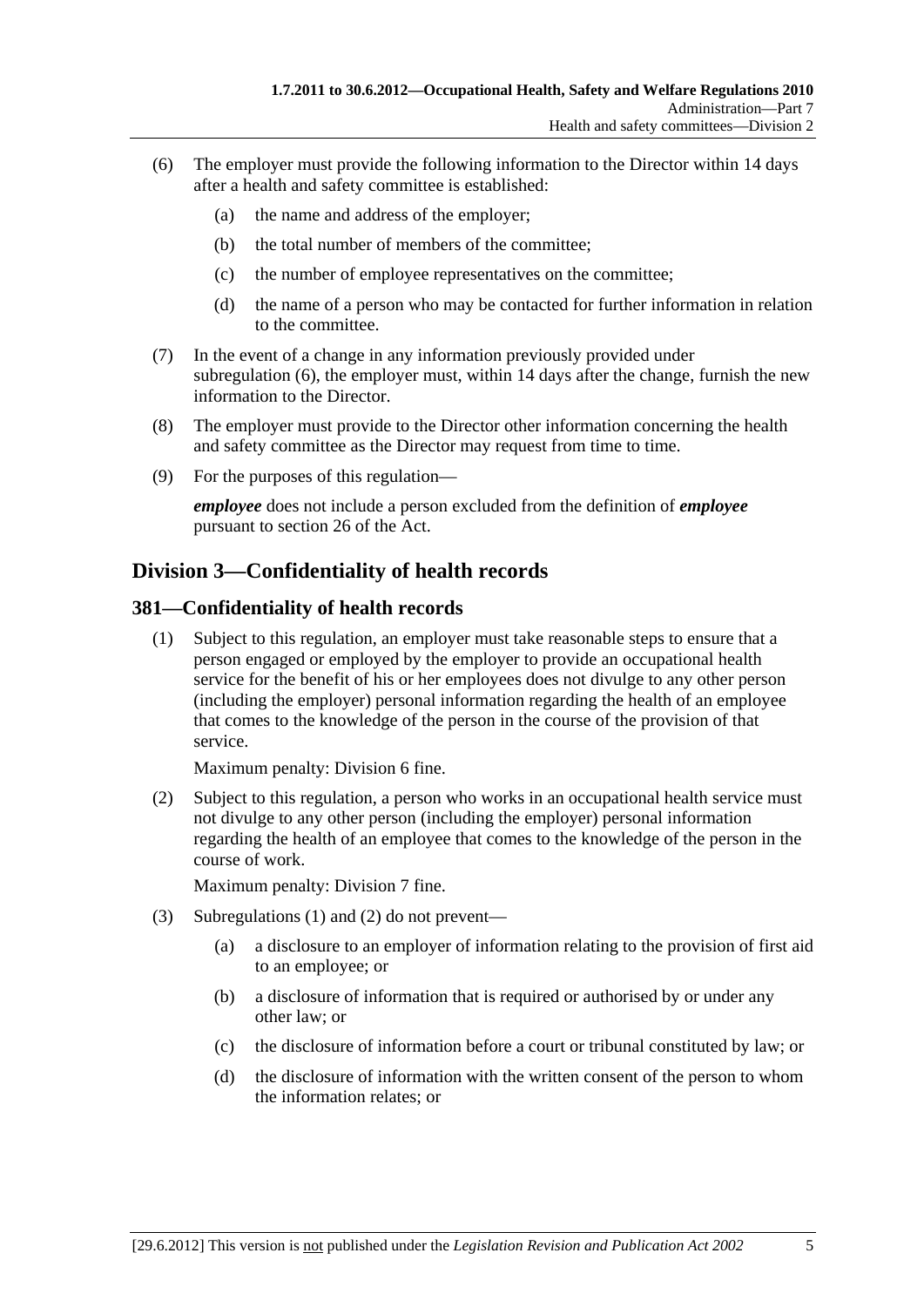(e) the disclosure of information on a confidential basis to another person who works for the same occupational health service, insofar as to do so is relevant to the health, safety or welfare of the person to whom the information relates; or

- (f) the disclosure of information by a person who believes on reasonable grounds that the disclosure is necessary to avert, eliminate or minimise a serious and immediate danger to the health or safety of any person.
- (4) The following qualifications apply in relation to the operation of subregulation  $(3)(d)$ :
	- (a) the person to whom the information relates must be informed of the purpose of the proposed disclosure before his or her consent is obtained, and the person who makes the disclosure must be satisfied that this has occurred;
	- (b) agreement must be reached on—
		- (i) the information that may be disclosed; and
		- (ii) the person or persons to whom the information may be disclosed, or the situation or situations in which the information may be disclosed; and
		- (iii) the period for which the consent is to operate.
- (5) If an occupational health service is provided by or on behalf of an employer for the benefit of his or her employees, the employer must take reasonable steps to ensure that the following information relating to the records kept by or on behalf of the service (insofar as they relate to personal information) is provided whenever a person first uses the service:
	- (a) the nature of those records;
	- (b) the reason or reasons for the creation of those records and the period for which they are kept;
	- (c) the grounds on which a person may gain access to those records, the steps that must be taken to gain such access, and the conditions under which access may be given.

# **Division 4—High risk work licences, competency requirements and registration of assessors**

## **Subdivision 1—Preliminary**

#### **382—Preliminary**

- (1) The purpose of this Division is—
	- (a) to minimise the incidence and severity of injuries associated with—
		- (i) various classes of high risk work; and
		- (ii) the operation of loadshifting equipment,

by requiring—

 (iii) persons performing high risk work to possess a licence to carry out the relevant work; and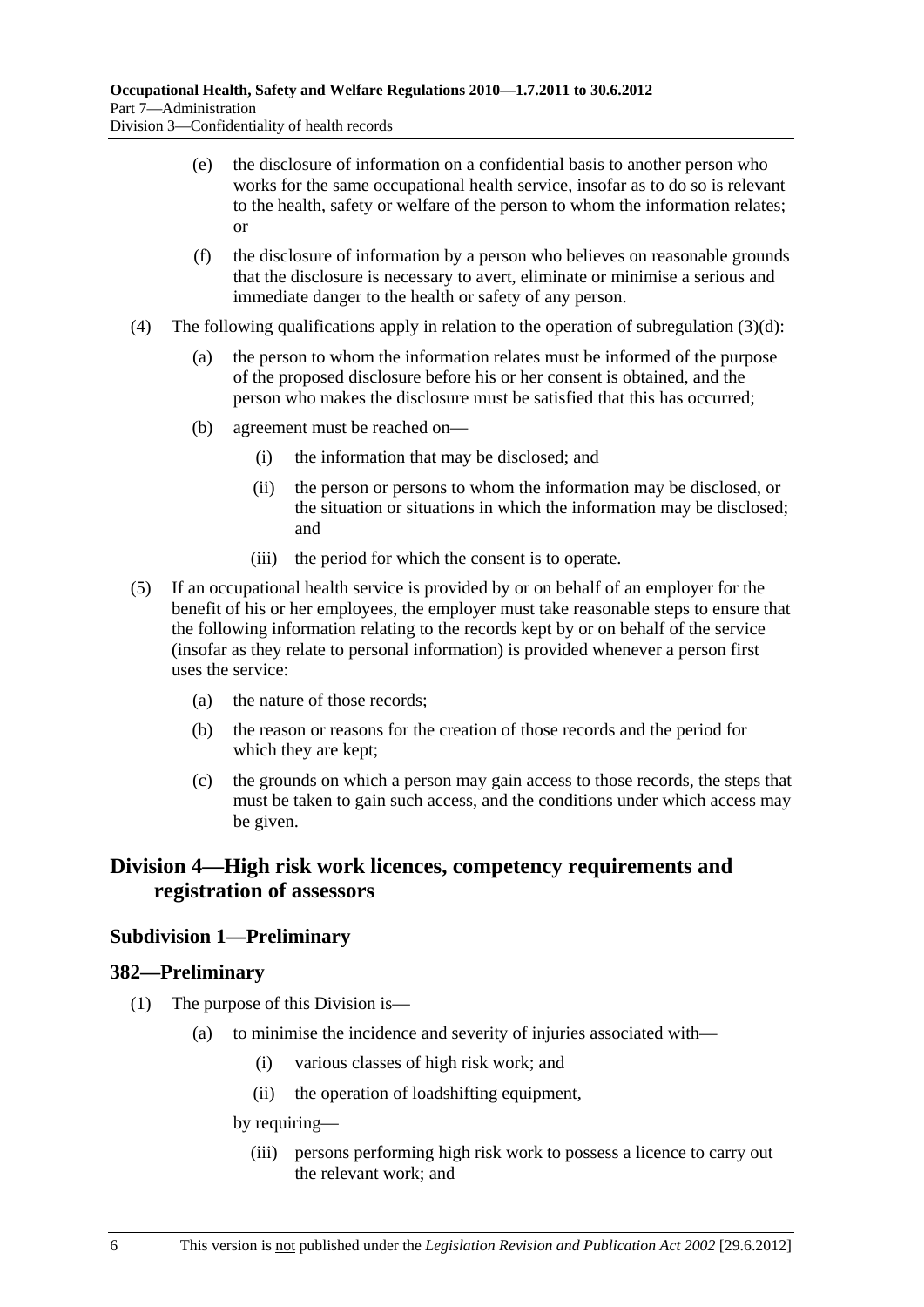- High risk work licences, competency requirements and registration of assessors—Division 4
	- (iv) operators of loadshifting equipment to undertake an assessment of competency,

thereby ensuring that those persons have the expertise and knowledge required to carry out the work or operate the equipment; and

- (b) to provide for the issuing, suspension and cancellation of licences; and
- (c) to provide for the registration of assessors to assess competency in various classes of high risk work and in the operation of loadshifting equipment.
- (2) In this Division—

*Commonwealth regulatory authority* means the body responsible for the administration of the *Occupational Health and Safety Act 1991*;

*corresponding regulator* means a person who, under the law of another State, a Territory or the Commonwealth, has power to issue a licence or equivalent authorisation in accordance with the national standard;

*endorsed unit of competency*, in relation to a class of high risk work, means the course or unit of competency for the work endorsed by Safe Work Australia;

*evidence of competency* means evidence that satisfies the Director of the competency of a person in a class of high risk work or in the operation of loadshifting equipment and includes a notice of satisfactory assessment or other document of a kind specified by the Director for the purposes of this definition;

*high risk work* means the work of a person involved in any work or task which is within the ambit of the national standard, being work or tasks within the following classes of work:

- (a) scaffolding;
- (b) rigging (including dogging);
- (c) crane and hoist operation;
- (d) forklift operation;
- (e) pressure equipment operation;

*licence* means—

- (a) a licence granted by the Director; or
- (b) an equivalent licence issued by a corresponding regulator;

*loadshifting equipment* means loadshifting equipment within the ambit of the national loadshifting guidelines, other than a forklift truck or an order-picking forklift truck;

*national loadshifting guidelines* means the *National Guidelines for Occupational Health and Safety Competency Standards for the Operators of Loadshifting and Other Types of Specified Equipment* issued by the National Occupational Health and Safety Commission;

*national standard* means the *National Standard for Licensing Persons Performing High Risk Work 2006* issued by the Australian Safety and Compensation Council;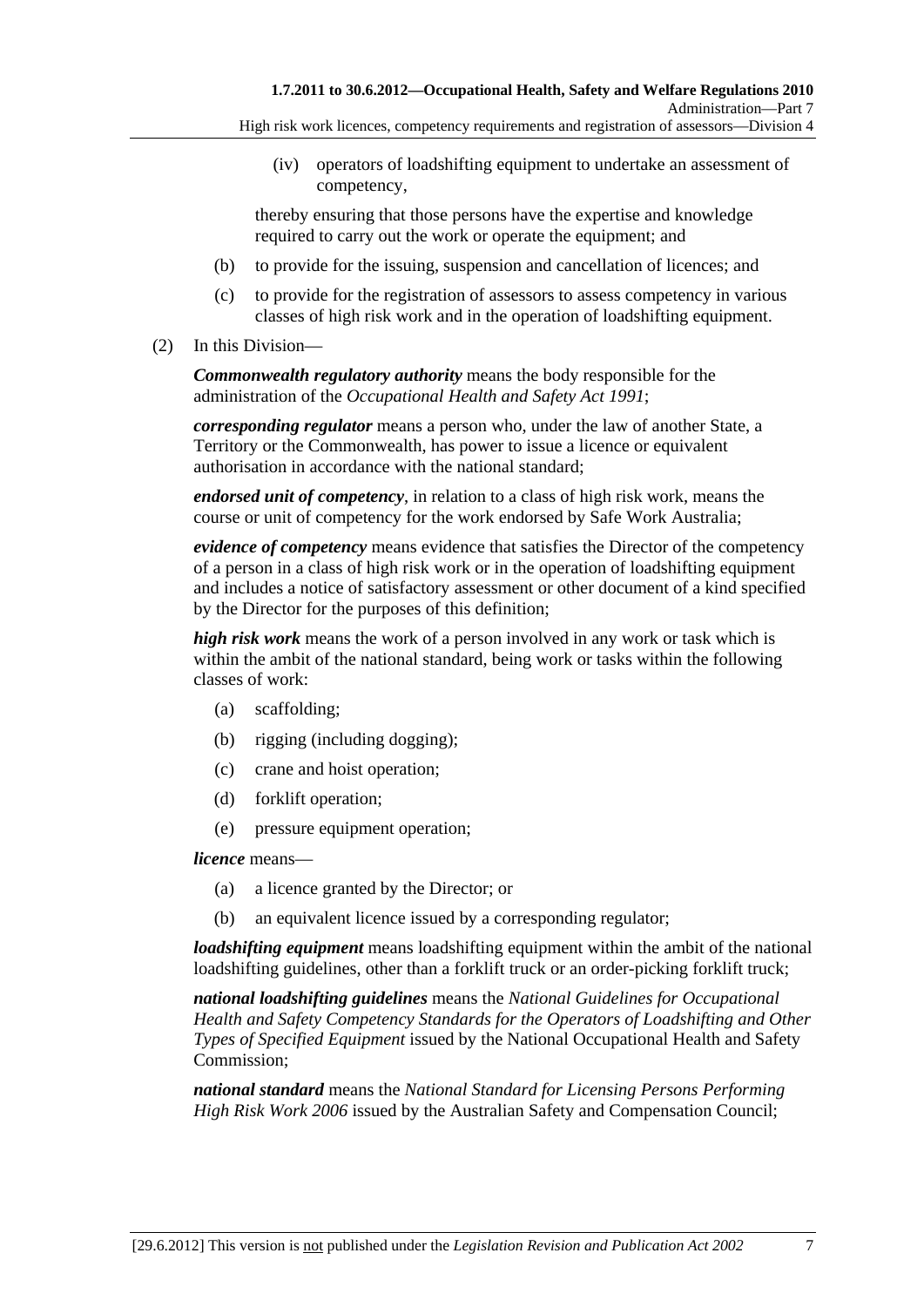#### *notice of satisfactory assessment* means—

- (a) in relation to an applicant for a licence to carry out high risk work—a notice issued by a registered assessor stating that the applicant has successfully completed an assessment of competency in the relevant endorsed unit of competency for the class of high risk work to which the application relates;
- (b) in relation to an operator of loadshifting equipment—a notice issued by a registered assessor stating that the applicant is competent to operate the equipment in accordance with the competency standards in the national loadshifting guidelines;

*registered assessor* means a person who is registered as an assessor under regulation 412;

#### *relevant certificate* means—

- (a) a certificate of competency as defined in regulation 6.4.1 of the *Occupational Health, Safety and Welfare Regulations 1995* as in force immediately before the commencement of these regulations;
- (b) other evidence of competency.
- (3) For the purposes of this Division, direct supervision of a person performing high risk work or operating loadshifting equipment must include the overseeing of the high risk work or the operation of the equipment by the person and ensuring, through directing, demonstrating, monitoring and checking, that the person can perform the work or operate the equipment to a level appropriate to the particular work or operation and can respond immediately and safely to an emergency situation.

## **Subdivision 2—Requirement to be licensed**

#### **383—Requirement to be licensed**

 (1) A person must not carry out high risk work unless the person holds a licence for the appropriate class of work.

Maximum penalty: Division 7 fine.

- (2) An employer must not allow an employee to carry out high risk work unless the employee holds a licence for the appropriate class of work. Maximum penalty: Division 6 fine.
- (3) Subregulations (1) and (2) do not apply to high risk work—
	- (a) carried out by a person—
		- (i) in the course of training in accordance with the national standard under the direct supervision of a competent person for the purpose of obtaining a notice of satisfactory assessment in order to be licensed to carry out high risk work; or
		- (ii) who has been exempted under this Division from the requirement to hold a licence; or
		- (iii) to whom regulation 408 or 410 applies; or
		- (iv) acting in a case of emergency to avert a serious and immediate threat to the safety of a person; or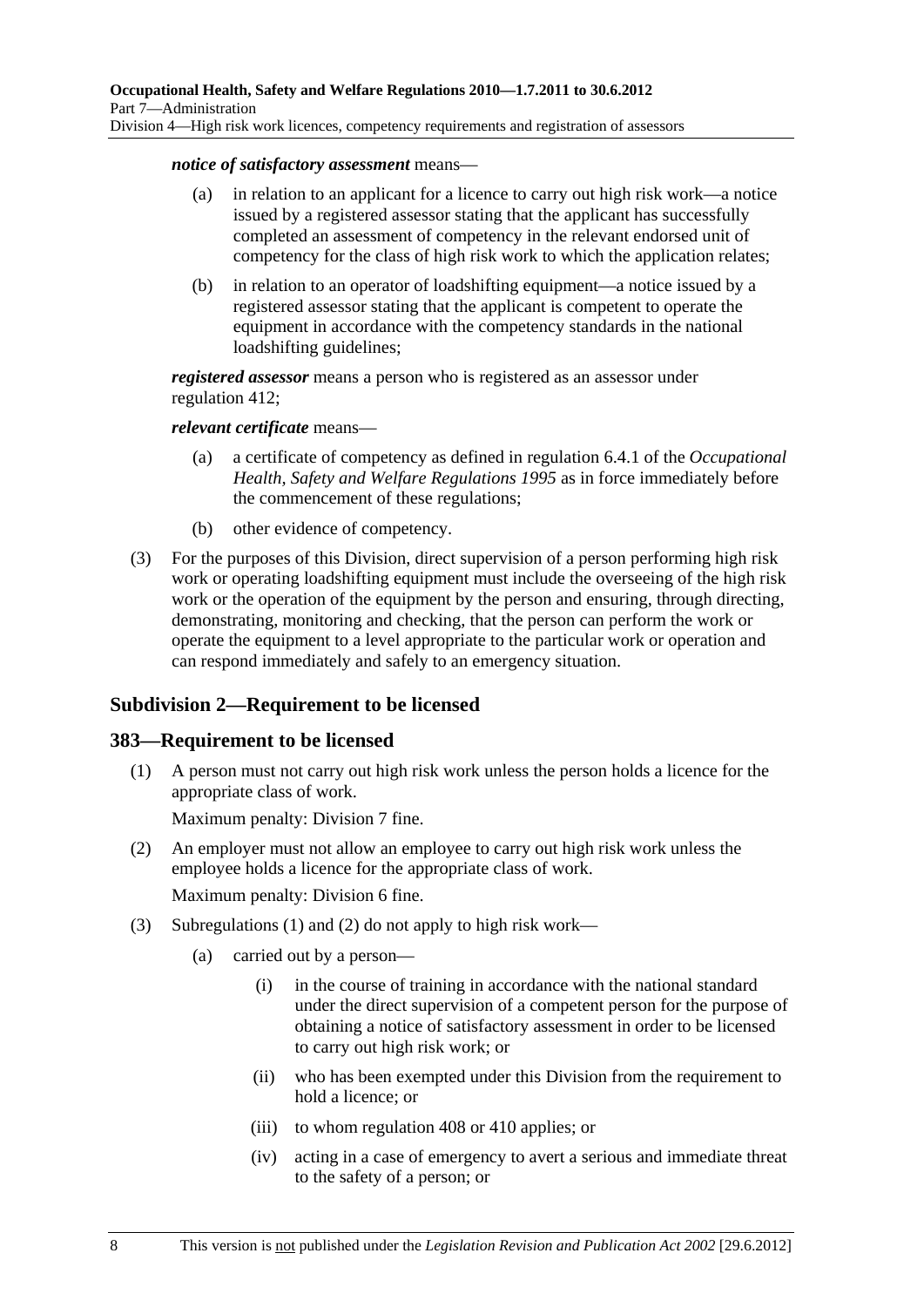- (b) if the work—
	- (i) does not involve operating or using plant for the purpose for which the plant was designed; and
	- (ii) is carried out solely for the purpose of the testing, trialing, installation, commissioning, maintenance, servicing, repair, alteration or disposal of the plant; or
- (c) if the work—
	- (i) involves the operation of a crane or hoist solely for the purpose of setting up or dismantling the crane or hoist; and
	- (ii) the person carrying out the work holds a licence or other evidence of competency in relation to rigging that qualifies the person to set up or dismantle a crane or hoist; or
- (d) if the equipment with which the person is doing the work is being used or operated—
	- (i) in the course of its manufacture, maintenance or repair; and
	- (ii) at the workplace at which it is being manufactured, maintained or repaired; and
	- (iii) without a load.

#### **384—Licence classes**

A licence under this Division will be a licence to carry out high risk work of a particular class under the national standard.

## **Subdivision 3—Exemptions**

#### **385—High risk work—exemption of specified class of high risk work**

- (1) The Director may, on the Director's own initiative, exempt a specified class of high risk work from the requirement that the work be carried out by a person who holds a relevant licence.
- (2) The Director must not grant an exemption unless the Director is satisfied that granting the exemption will result in a level of health and safety at any workplace where the exempted work is carried out that is at least equivalent to the level that would be achieved if the work were carried out by persons who hold a relevant licence.
- (3) For the purposes of subregulation (2), the Director may have regard to any matter the Director considers relevant, including whether or not, in the circumstances to which the exemption is to relate—
	- (a) the obtaining of a licence would be impractical; and
	- (b) the competencies of any person who is to carry out the work exceed those acquired by completing the relevant endorsed unit of competency.
- (4) An exemption must specify—
	- (a) the class of high risk work to which the exemption relates; and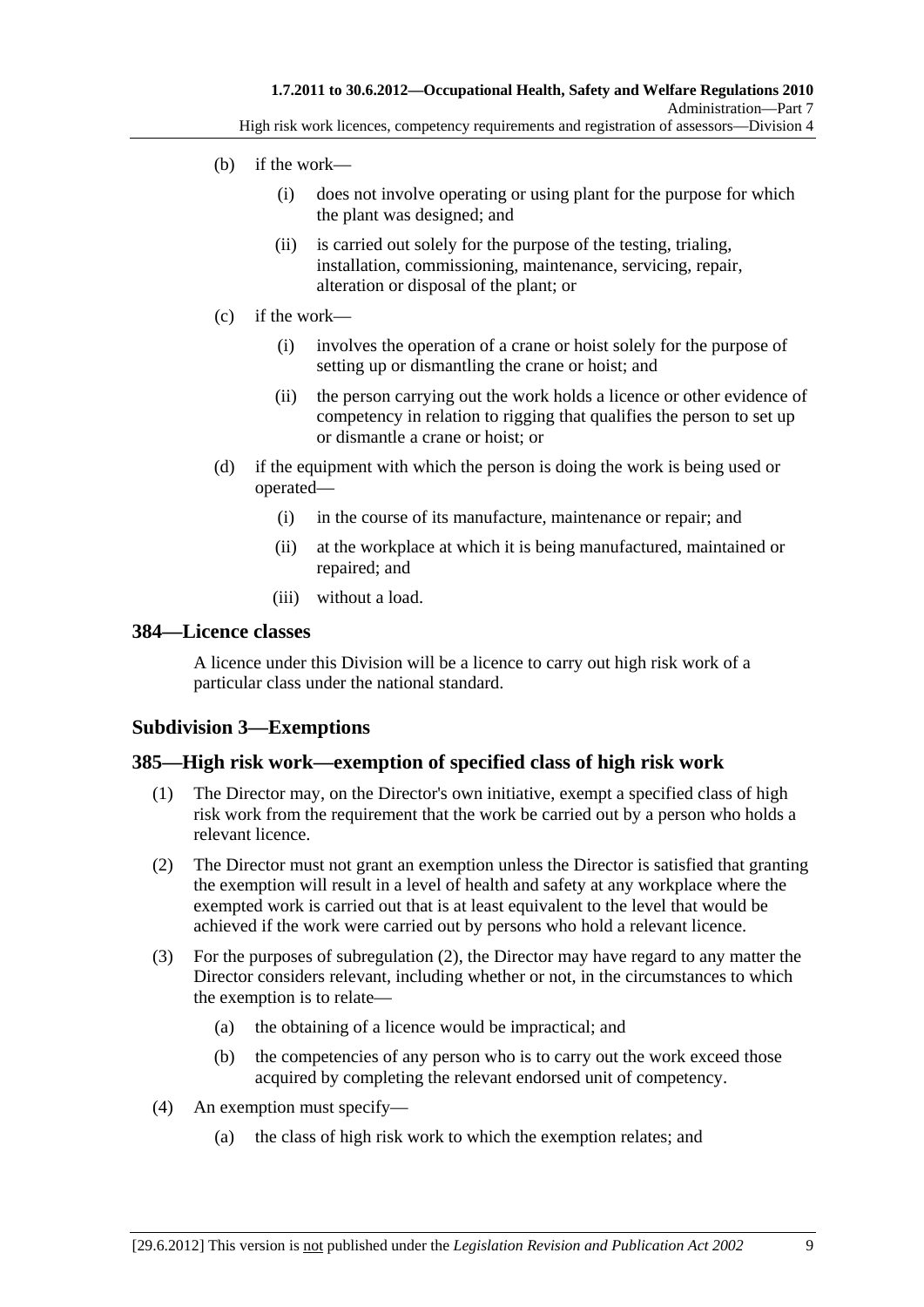- Division 4—High risk work licences, competency requirements and registration of assessors
	- (b) if relevant, that the exemption applies in the circumstances specified in subregulation  $(3)(a)$  and  $(b)$ ; and
	- (c) the duration of the exemption.
	- (5) The Director may grant an exemption subject to conditions determined by the Director.
	- (6) A person must not contravene or fail to comply with a condition imposed by the Director under subregulation (5).

Maximum penalty: Division 7 fine.

## **386—High risk work—exemption granted on application by employer**

- (1) The Director may, on application by an employer, exempt high risk work to be carried out in the course of the employer's business from the requirement that the work be carried out by a person who holds a relevant licence.
- (2) An application for an exemption must be made in the manner and form required by the Director.
- (3) The Director must not grant an exemption unless the Director is satisfied that—
	- (a) granting the exemption will result in a level of health and safety at the relevant workplace, or with respect to the employer's business, that is at least equivalent to the level that would be achieved if the relevant high risk work were carried out by persons who hold a relevant licence; and
	- (b) the application discloses exceptional circumstances which justify the exemption.
- (4) For the purposes of subregulation  $(3)(a)$ , the Director may have regard to any matter the Director considers relevant, including whether or not—
	- (a) the obtaining of a licence is impractical; and
	- (b) whether or not competencies of any person who is to carry out the work for the applicant exceed those acquired by completing the relevant endorsed unit of competency.
- (5) An exemption must specify—
	- (a) the high risk work to which the exemption relates; and
	- (b) the workplace where the exempted work is to be carried out; and
	- (c) the persons, or the specified group of persons, who may carry out the exempted work; and
	- (d) the exceptional circumstances which justify the exemption under subregulation (3)(b); and
	- (e) if relevant, that the exemption applies in the circumstances specified in subregulation  $(4)(a)$  and  $(b)$ ; and
	- (f) the duration of the exemption.
- (6) The Director may grant an exemption subject to conditions determined by the Director.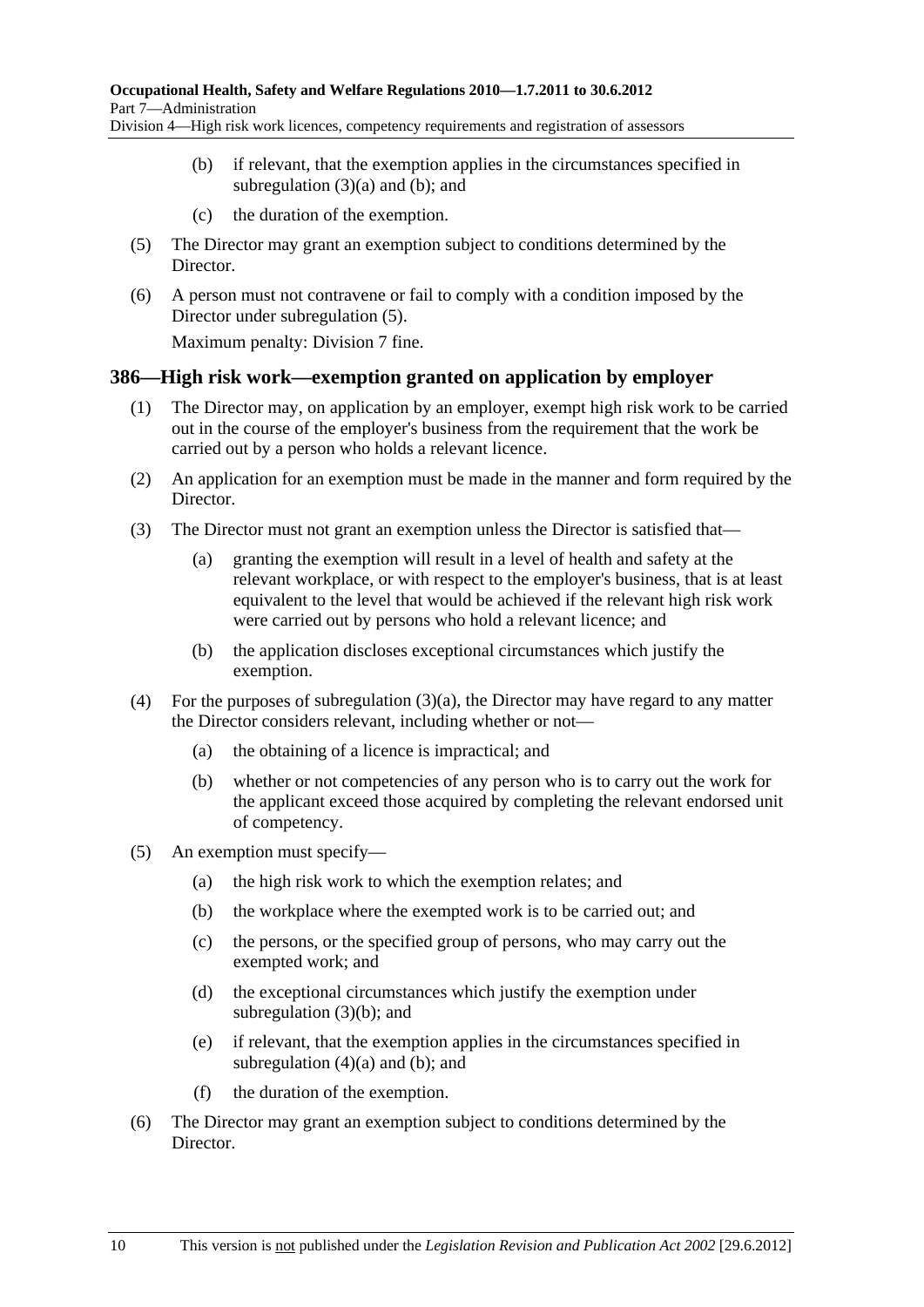(7) A person must not contravene or fail to comply with a condition imposed by the Director under subregulation (6).

Maximum penalty: Division 7 fine.

## **Subdivision 4—Licensing process**

### **387—Application for licence**

- (1) An application for a licence must be made in the manner and form required by the Director.
- (2) The applicant must include the following information in the application:
	- (a) the applicant's name;
	- (b) if required by the Director—a photograph of the applicant of the size, and in the form, specified by the Director;
	- (c) any other evidence of identity required by the Director;
	- (d) any evidence of the applicant's age required by the Director;
	- (e) evidence of competency in relation to the class of high risk work to be authorised by the licence;
	- (f) a declaration to the effect that the information contained in the application is, to the best of the applicant's knowledge, true;
	- (g) a declaration that the applicant does not hold an equivalent licence or other authorisation issued by a corresponding regulator;
	- (h) any other information required by the Director.
- (3) The Director may refuse to accept an application if the evidence of competency submitted with the application relates to an assessment of competency conducted more than 60 days before the lodgment of the application.
- (4) An application for a licence must be accompanied by the fee specified by Schedule 8.

## **388—Decision on application**

- (1) If the Director is not required to refuse to grant a licence under subregulation (2), the Director must grant the licence.
- (2) The Director must refuse to grant a licence if—
	- (a) the application has not been made in accordance with these regulations; or
	- (b) the applicant holds an equivalent licence or other authorisation issued by a corresponding regulator (unless the applicant states an intention to transfer that licence or authorisation from the jurisdiction in which it is held to this State); or
	- (c) the assessment of the applicant for the purposes of issuing evidence of competency (such as a notice of satisfactory assessment) to the applicant was not conducted in this State, unless the applicant satisfies the Director that circumstances exist which justify the grant of the licence; or
	- (d) the Director is not satisfied that the applicant will be able to safely and competently carry out the work that is the subject of the application; or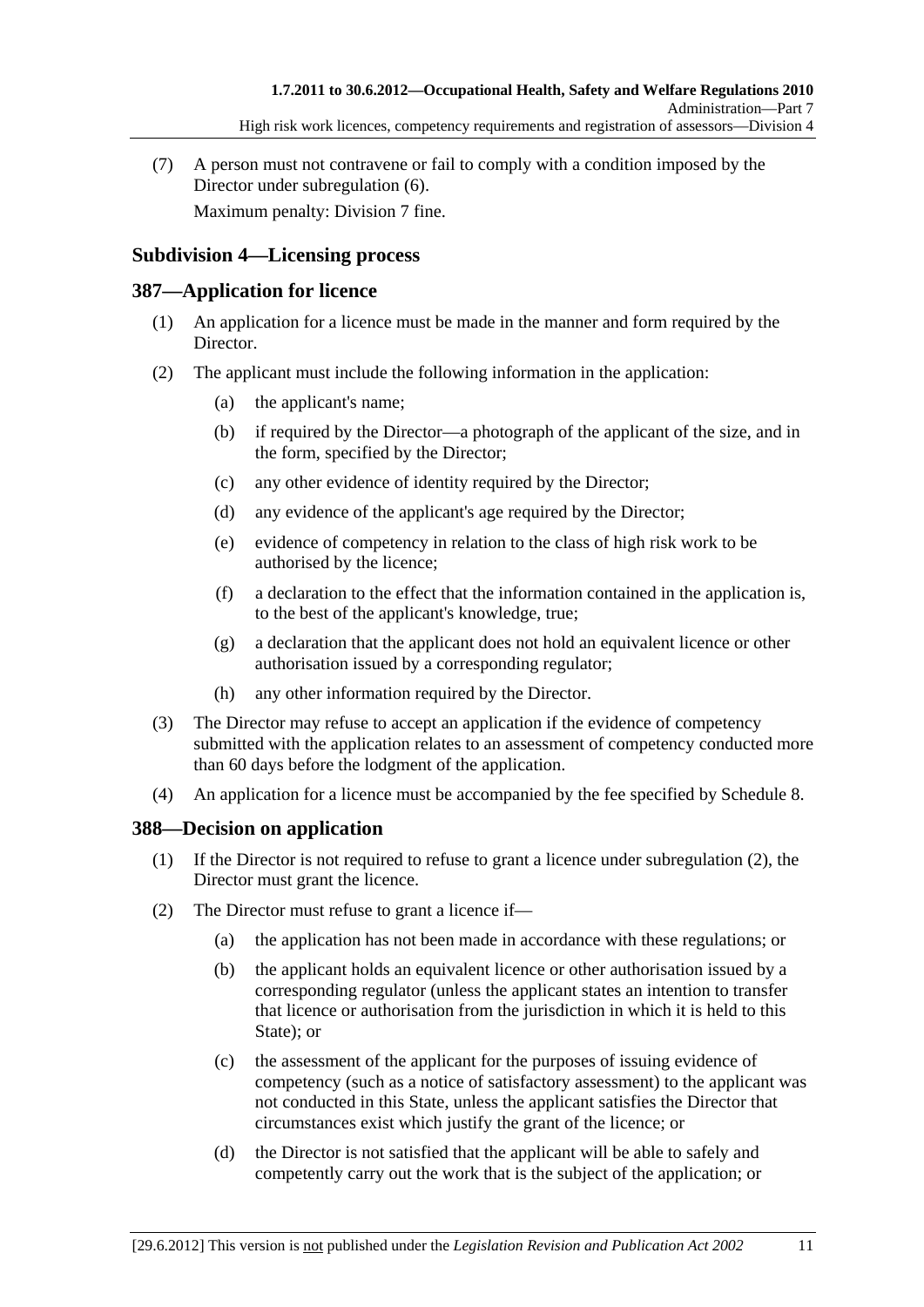- (e) the Director is not satisfied that the applicant is likely to comply with the conditions that will apply to the licence; or
- (f) the Director is not satisfied as to the identity of the applicant; or
- (g) the Director is not satisfied that the applicant holds evidence of competency for the relevant type of licence; or
- (h) the Director is satisfied that, in making the application, the applicant has—
	- (i) given information that is false or misleading in a material particular; or
	- (ii) failed to give any material information that should have been given; or
- (i) the applicant is not at least 18 years of age; or
- (j) the Director is not satisfied that the applicant is medically fit to safely carry out the work that would be authorised by the licence.
- (3) For the purposes of subregulation (2)(d) and (e), the Director may have regard to any matter the Director considers relevant, including—
	- (a) any offence under the Act or these regulations of which the applicant has been convicted or found guilty; and
	- (b) any suspension or cancellation of a licence or other authorisation held by the applicant under the Act, these regulations or issued by a corresponding regulator; and
	- (c) the applicant's record with respect to any matter arising under the Act or these regulations.

#### **389—Refusal to grant licence—process**

- (1) If the Director proposes to refuse to grant a licence, the Director must provide a written notice to the applicant—
	- (a) informing the applicant of the reasons for the proposed refusal; and
	- (b) advising the applicant that the applicant may make a submission to the Director in relation to the proposed refusal.
- (2) The notice to make a submission must specify the date by which the submission must be made.
- (3) Within 6 weeks after the date specified under subregulation (2), the Director must—
	- (a) if the applicant has made a submission in relation to the proposed refusal to grant the licence—consider that submission; and
	- (b) whether or not the applicant has made a submission—decide whether to grant or refuse to grant the licence; and
	- (c) give the applicant written notice of the decision, including the reasons for the decision.

### **390—Duration of licence**

A licence takes effect on the day it is granted and expires 5 years after that day.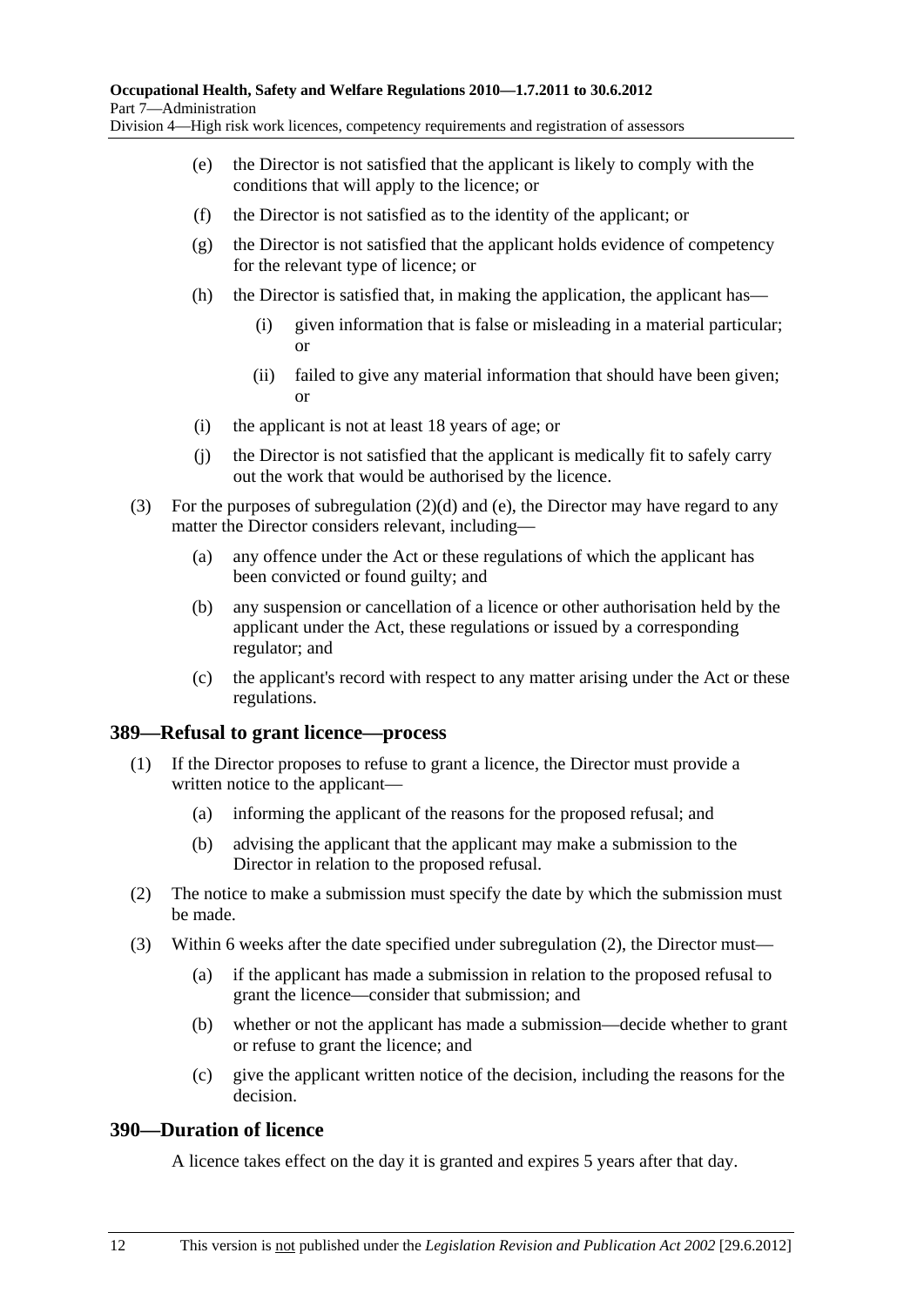### **391—Form of licence**

- (1) A licence granted under this Division must be issued in the form determined by the Director.
- (2) The licence must contain the following information:
	- (a) the name of the licence holder;
	- (b) the date on which the licence was granted;
	- (c) the expiry date of the licence;
	- (d) a photograph of the licence holder;
	- (e) the date of birth of the licence holder;
	- (f) a copy of the signature of the licence holder or provision for the inclusion of such signature;
	- (g) a description of the class of high risk work authorised by the licence.
- (3) If a licence holder holds a licence that authorises the holder to carry out more than one class of work, the Director must issue to the licence holder one licence that describes all the classes of work authorised by the licence.

## **Subdivision 5—Conditions and licence document**

## **392—Conditions of licence**

- (1) In granting or renewing a licence, the Director may impose on the licence any conditions the Director considers appropriate.
- (2) Without limiting subregulation (1), the Director may impose, in relation to any activity the licence holder may carry out under the licence, conditions that—
	- (a) limit the activities that may be carried out under the licence; or
	- (b) limit the circumstances in which activities that are authorised by the licence may be carried out.
- (3) A person must not contravene or fail to comply with a condition imposed on a licence. Maximum penalty: Division 7 fine.

## **393—Changes to information**

 (1) A licence holder must advise the Director in writing of any change to the name, address or identity given at any time by the licence holder to the Director in relation to the licence within 14 days after the licence holder becomes aware of the change.

Maximum penalty: Division 7 fine.

 (2) Subregulation (1) applies whether the information was given in the application for grant or renewal of the licence or in any other circumstance.

## **394—Production of licence for inspection**

A licence holder must, on the request of the Director or an inspector, produce the licence to the Director or inspector within the time specified in the request. Maximum penalty: Division 7 fine.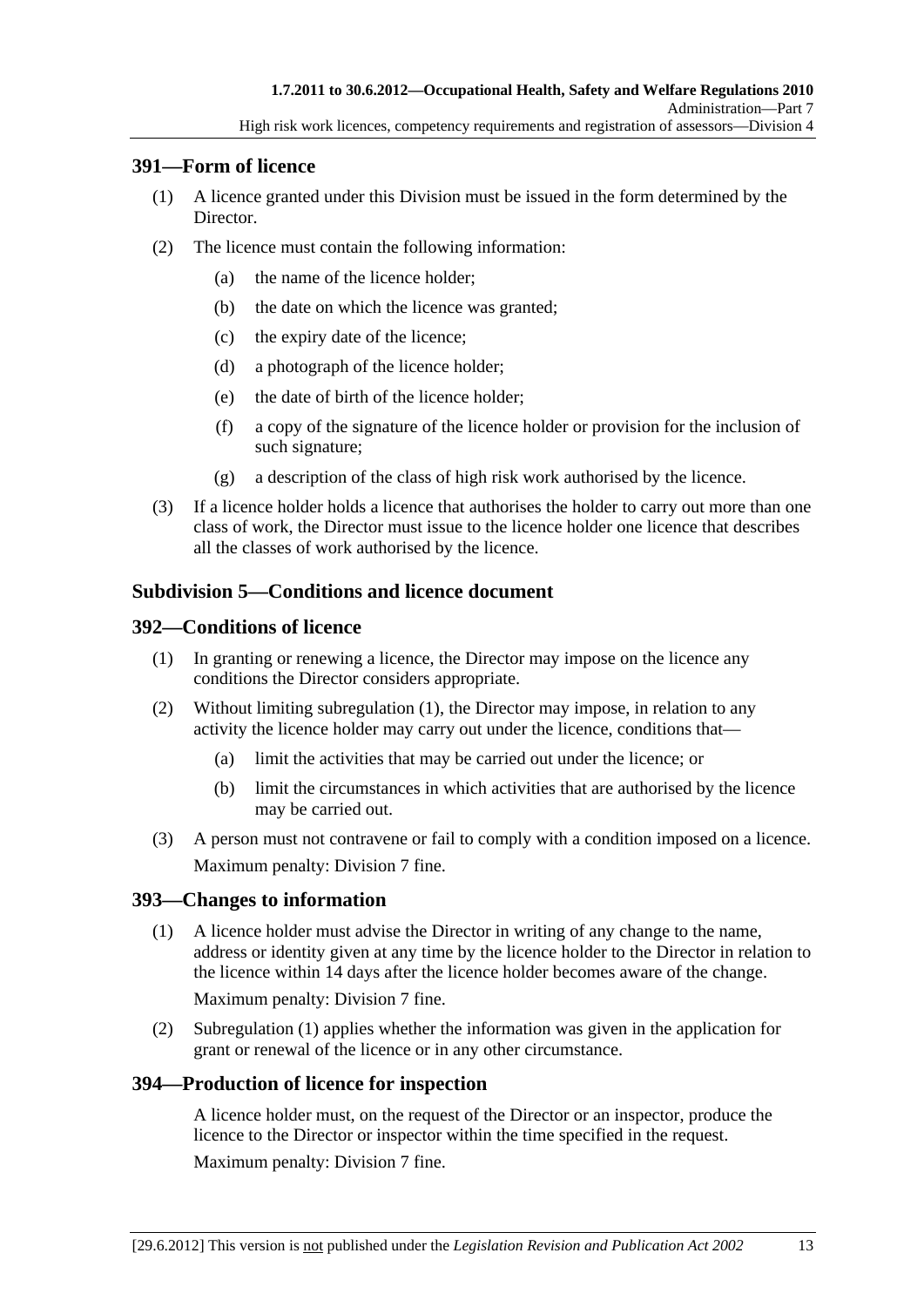#### **395—Replacement licence**

 (1) If a licence issued by the Director is lost, stolen or destroyed, the licence holder must apply to the Director for a replacement licence if the licence holder proposes to continue to perform the work authorised by the licence.

Maximum penalty: Division 7 fine.

- (2) An application for a replacement licence must include a description of the circumstances in which the licence was lost, stolen or destroyed.
- (3) The Director may issue a replacement licence if satisfied that the licence was lost, stolen or destroyed.
- (4) If the Director refuses to issue a replacement licence, the Director must give the licence holder written notice of this decision, including the reasons for the decision.

### **Subdivision 6—Amendment of licence**

### **396—Amendment of licence conditions on Director's initiative**

- (1) The Director may, on the Director's own initiative, amend a licence, including by making an amendment that—
	- (a) varies or deletes a condition of the licence; or
	- (b) imposes a new condition on the licence.
- (2) Before amending a licence the Director must give the licence holder written notice that—
	- (a) sets out the proposed amendment and the reasons for it; and
	- (b) advises the licence holder that the licence holder may make a submission to the Director in relation to the proposed amendment within a specified period.
- (3) If the licence holder makes a submission within the time specified in the notice, the Director must consider that submission.
- (4) After the time specified in the notice, the Director may—
	- (a) make the proposed amendment; or
	- (b) make a different amendment that results from consideration of any submission made by the licence holder.
- (5) If the Director makes an amendment, the Director must give the licence holder a written notice that—
	- (a) sets out the amendment; and
	- (b) if a submission was made in relation to the proposed amendment—sets out the Director's reasons for making the amendment; and
	- (c) specifies the date, being less than 14 days after the licence holder is given the second notice, on which the amendment takes effect.

#### **397—Amendment of licence conditions on application by licence holder**

 (1) The Director may, on application by the licence holder, amend a licence, including by making an amendment that varies or deletes a condition of the licence.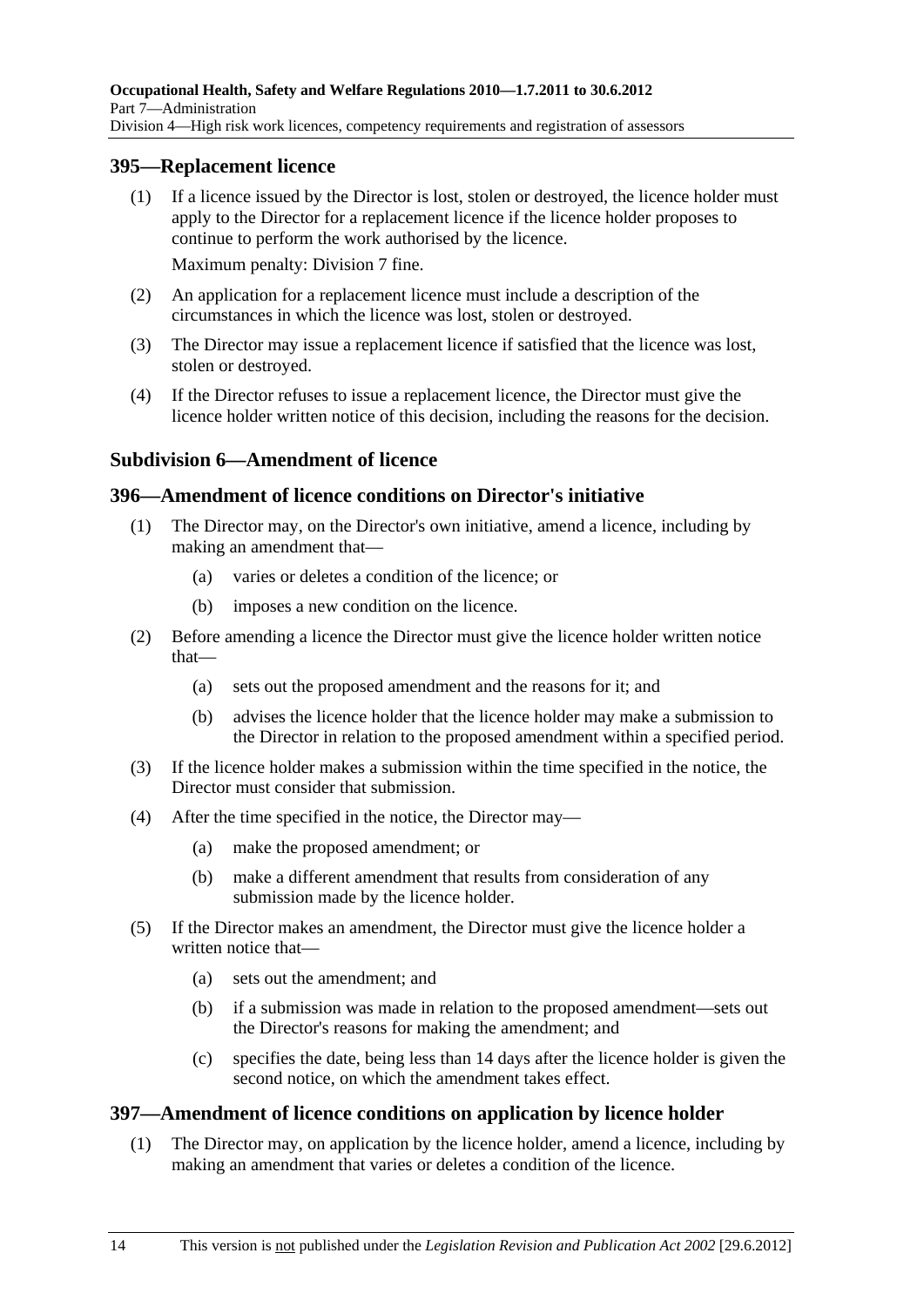- (2) If the Director proposes to refuse to make the amendment, the Director must give the licence holder written notice that—
	- (a) states the intention to refuse to make the amendment and the reasons for that intention; and
	- (b) advises the licence holder that the licence holder may make a submission to the Director in relation to the proposed refusal within a specified period.
- (3) If the licence holder makes a submission within the time specified in the notice, the Director must consider that submission.
- (4) After the time specified in the notice, the Director may—
	- (a) make the amendment; or
	- (b) refuse to make the amendment; or
	- (c) make a different amendment that results from consideration of any submission made by the licence holder.
- (5) If the Director refuses to make the amendment or makes a different amendment, the Director must give the licence holder a written notice that—
	- (a) if a submission was made in relation to the proposed amendment—sets out the reasons for the Director's decision; and
	- (b) if the Director makes a different amendment—
		- (i) sets out the amendment; and
		- (ii) specifies the date, being less than 14 days after the licence holder is given the second notice, on which the amendment takes effect.

#### **398—Licence holder to return licence**

If requested in writing by the Director to do so, the holder of a licence that has been amended must return the licence to the Director within the time specified in the request.

## **Subdivision 7—Renewal of licence**

#### **399—Director may renew licence**

The Director may renew a licence on application by the licence holder.

#### **400—Renewal process**

- (1) A licence holder may apply to the Director to renew a licence.
- (2) A licence holder who intends to apply for renewal of a licence must—
	- (a) apply in the manner and form required by the Director; and
	- (b) include in the application—
		- (i) a declaration that the licence holder has evidence of competency in the class of high risk work authorised by the licence; and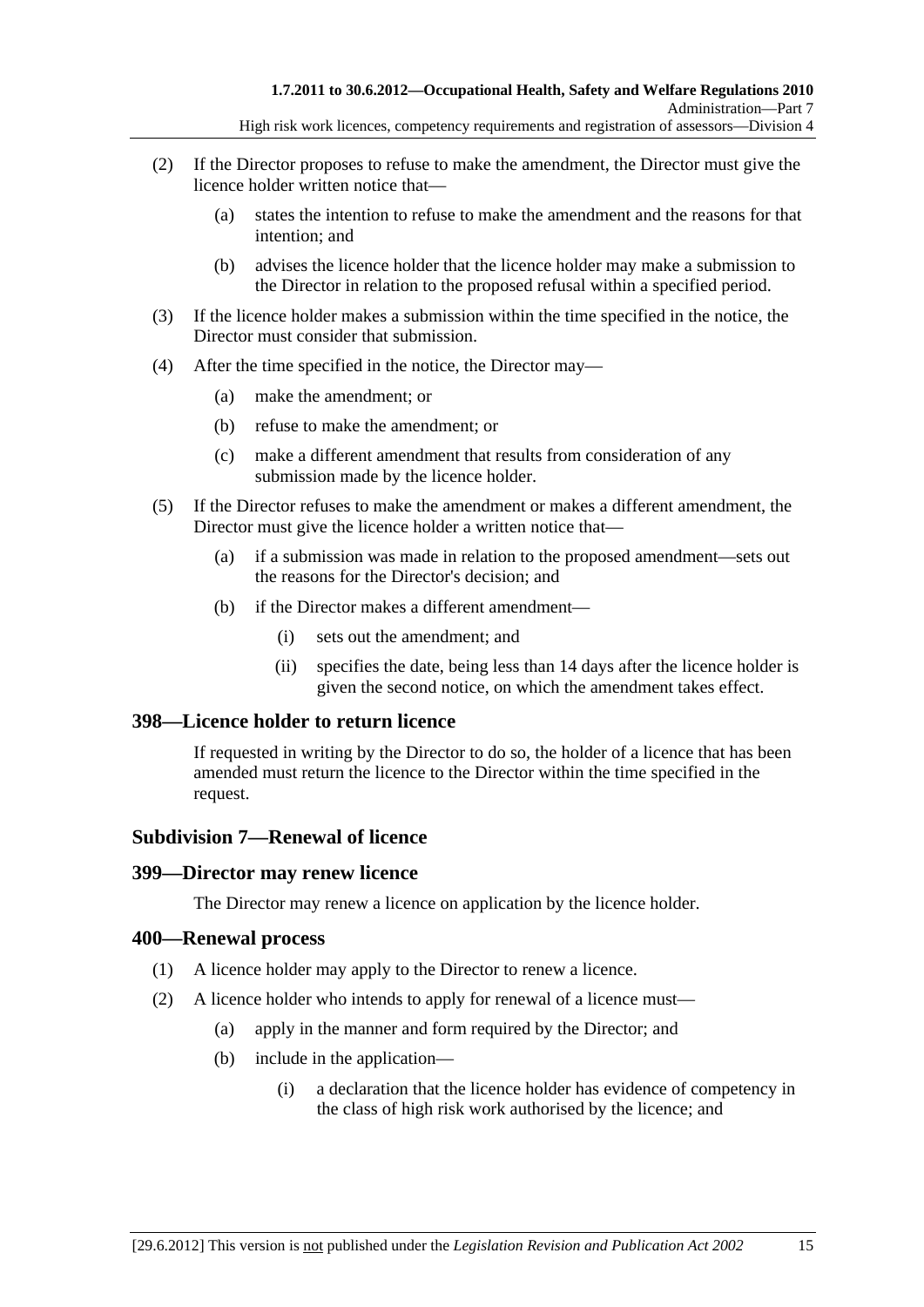- (ii) if the licence holder is required to obtain retraining or take any other action under regulation  $404(5)(b)(ii)$  or  $(d)(ii)$ —written evidence that the applicant has obtained the retraining or taken the action required; and
- (c) pay the fee specified by Schedule 8.
- (3) For the purposes of this regulation—
	- (a) regulation 387 applies as if a reference in that regulation to an application for a licence were a reference to an application to renew a licence; and
	- (b) regulation 389 applies as if a reference in that regulation to the refusal to grant a licence were a reference to a refusal to renew a licence.

## **401—Renewal of expired licence**

If a person whose licence has expired requires a new licence, the person may apply in accordance with regulations 399 and 400 for a renewal of the licence previously held as if it had not expired if the person applies—

- (a) within 30 days after the expiry of the licence previously held; or
- (b) within such longer period as the Director determines on application.

### **Subdivision 8—Suspension and cancellation of licence**

### **402—Grounds for suspension or cancellation**

- (1) The Director may suspend or cancel a licence if the Director is satisfied that—
	- (a) the licence holder is not complying or has not complied with a condition imposed on the licence, including a condition requiring the licence holder to undergo retraining during the term of the licence; or
	- (b) the licence was granted or renewed on the basis of evidence of competency that was obtained on the basis of the giving of false or misleading information by any person or body; or
	- (c) the licence holder is not, or has not been, safely carrying out the work authorised by the licence; or
	- (d) the licence holder is no longer medically fit to carry out the work authorised by the licence.
- (2) The Director may—
	- (a) limit the suspension or cancellation of a licence to a particular class, or particular classes, of high risk work; or
	- (b) extend the suspension or cancellation to all classes of work authorised by the licence.
- (3) For the purposes of subregulation (1)(a), a notice of satisfactory assessment or other written evidence specified by the Director (at the time of imposing the condition that the licence holder undergo retraining) in relation to retraining is evidence that a licence holder has undergone the retraining.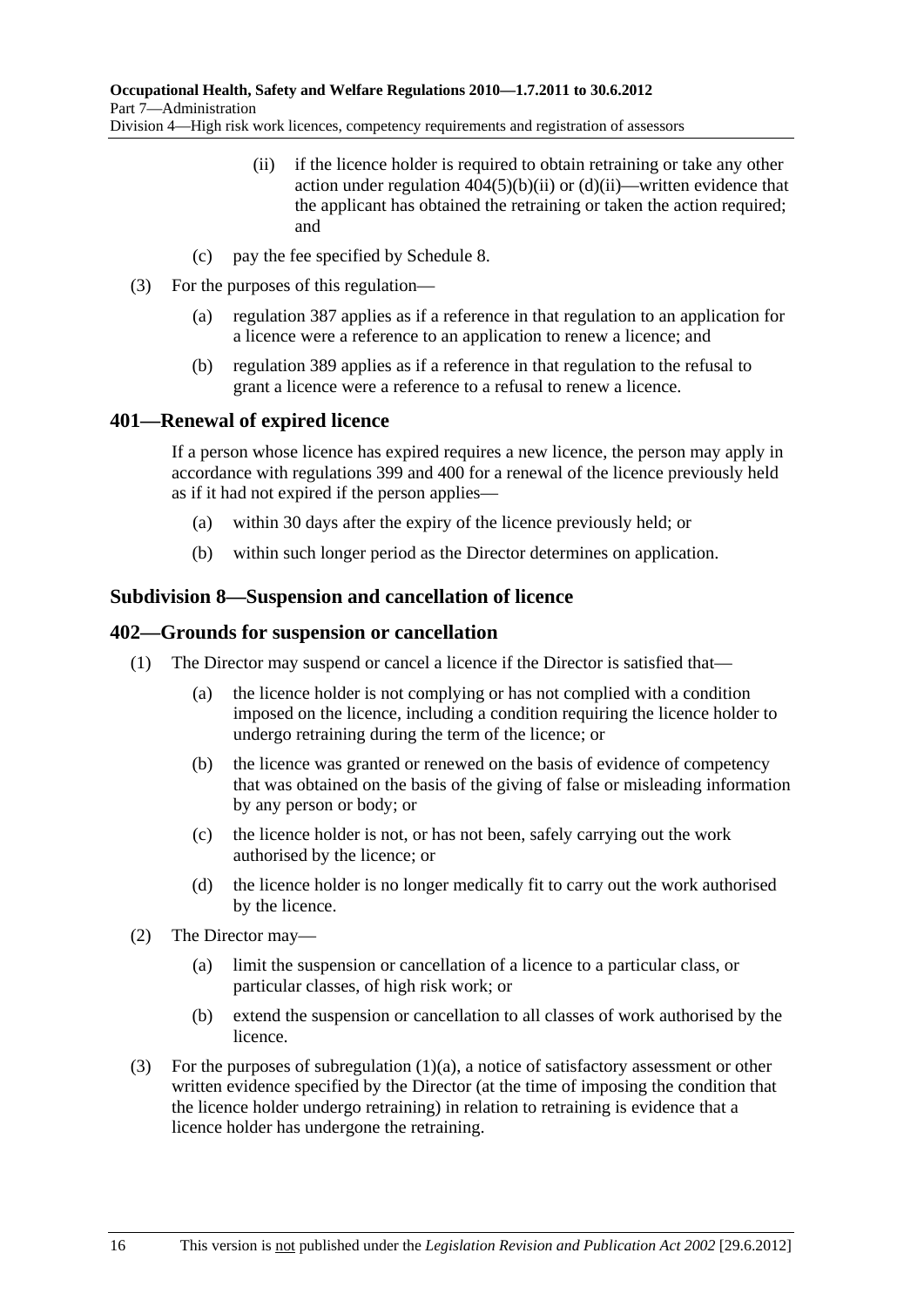- (4) If the Director receives—
	- (a) a recommendation from a corresponding regulator or the Commonwealth regulatory authority that a licence issued under this Division should be suspended or cancelled; and
	- (b) a notification from that authority that it reached its decision after providing the licence holder with a reasonable opportunity to give reasons why the licence should not be suspended or cancelled,

the Director may suspend or cancel the licence in accordance with the recommendation without providing the licence holder with a further opportunity under this Division to provide reasons why the licence should not be suspended or cancelled.

 (5) The grounds for suspension or cancellation in subregulation (1) also apply to existing certificates recognised under regulation 408.

### **403—Matters taken into account**

For the purposes of regulation 402, the Director may have regard to any matter the Director considers relevant, including any of the following matters:

- (a) any offence under the Act or these regulations, of which the licence holder has been convicted or found guilty;
- (b) any suspension or cancellation of a licence or other authorisation held by the licence holder under the Act or these regulations;
- (c) the licence holder's record with respect to any matters arising under the Act or these regulations;
- (d) the results of any inquiry conducted by the Director under regulation 404.

#### **404—Process for suspension and cancellation**

- (1) The Director may conduct an inquiry to determine whether or not there are grounds to suspend or cancel a licence—
	- (a) on the Director's own initiative; or
	- (b) on receiving a complaint from any person; or
	- (c) on receiving advice from a corresponding regulator.
- (2) The Director must, during an inquiry, inform the licence holder that the licence holder may make a submission to the inquiry within a reasonable period of time (to be specified by the Director), and the Director must, before taking any action under this regulation, consider any submission made by the licence holder within the specified time.
- (3) After conducting an inquiry under this regulation, the Director may suspend or cancel a licence.
- (4) If the Director cancels a licence under subregulation (3), the Director may disqualify the licence holder from applying for a licence for a specified period.
- (5) The Director must give the licence holder written notice of the Director's decision, that—
	- (a) states whether or not the licence is to be suspended or cancelled; and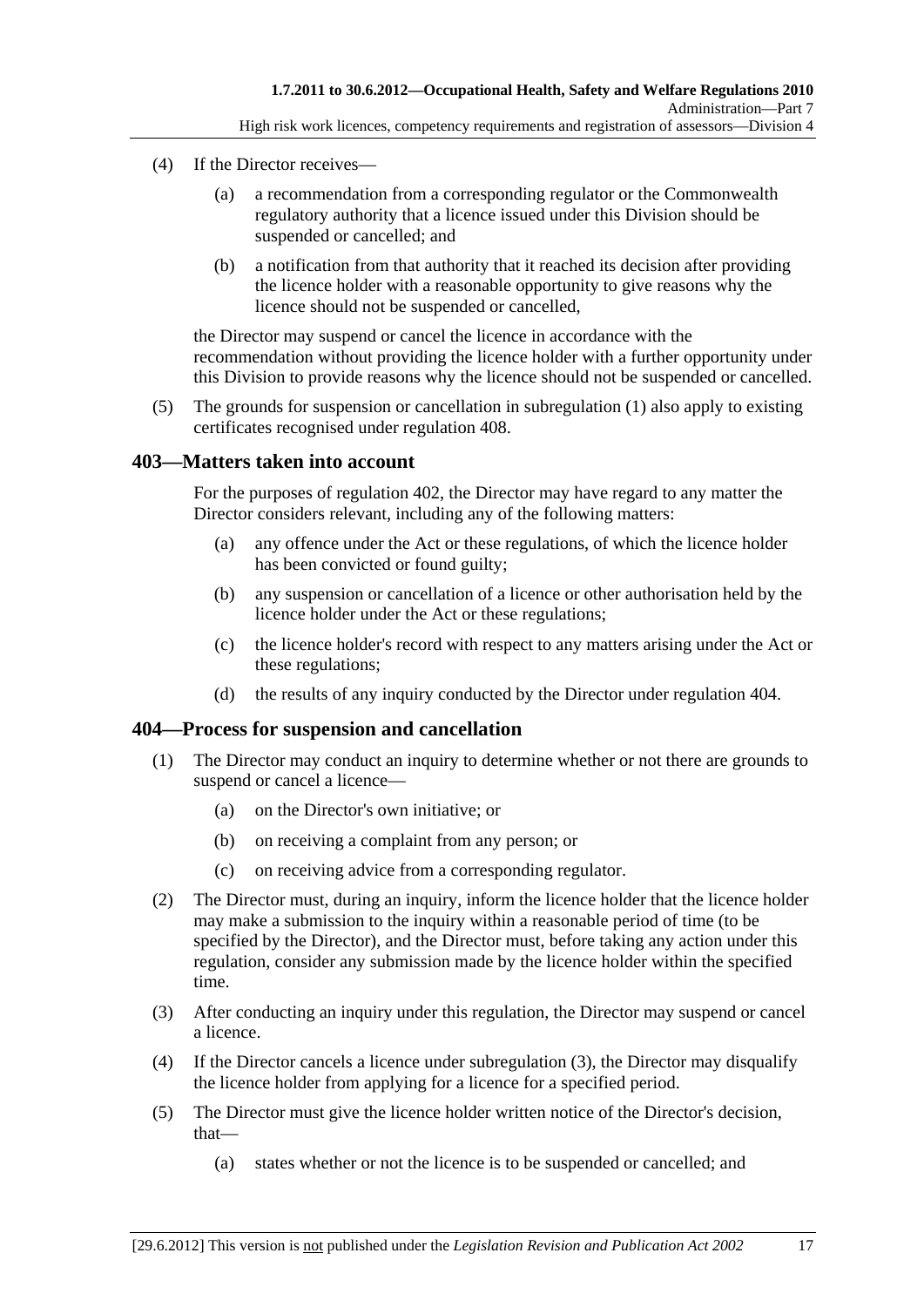- (b) if the licence is to be suspended—
	- (i) states when the suspension begins and ends; and
	- (ii) states whether or not the suspension ending is conditional on the licence holder obtaining retraining or taking any other action; and
	- (c) if the licence is to be cancelled—
		- (i) states when the cancellation takes effect; and
		- (ii) states whether or not the licence holder is disqualified from applying for a licence for a specified period; and
	- (d) if the licence holder is disqualified from applying for a licence for a specified period—
		- (i) states when the disqualification ends; and
		- (ii) states whether or not the disqualification ending is conditional on the licence holder obtaining retraining or taking any other action.
- (6) For the purposes of subregulation  $(5)(b)(ii)$  and  $(d)(ii)$ , a notice of satisfactory assessment or other written evidence of a kind specified by the Director in relation to retraining is evidence that a licence holder has undergone the retraining.

#### **405—Interim suspension**

- (1) The Director may suspend a licence without conducting an inquiry under regulation 404 if satisfied that, in circumstances which create an imminent risk to health and safety, it is necessary that the licence holder ceases the work authorised by the licence.
- (2) If the Director decides to suspend a licence under this regulation—
	- (a) the Director must give the licence holder written notice of the suspension and the reasons for the suspension; and
	- (b) the suspension of the licence takes effect on the giving of that notice.
- (3) The Director must commence an inquiry under regulation 404 within 7 days after a licence is suspended under this regulation, and if the Director fails to commence an inquiry within that time the suspension ends.
- (4) If the Director conducts an inquiry under regulation 404, the licence remains suspended until the inquiry is concluded.

#### **406—Return of suspended or cancelled licence**

A licence holder must, within 14 days of receiving notice of the suspension or cancellation of his or her licence, return the licence to the Director. Maximum penalty: Division 7 fine.

## **Subdivision 9—Appeals and other matters**

#### **407—Appeal against decision of Director**

 (1) An applicant for a licence may appeal to the Industrial Court against a decision of the Director to refuse to grant the licence.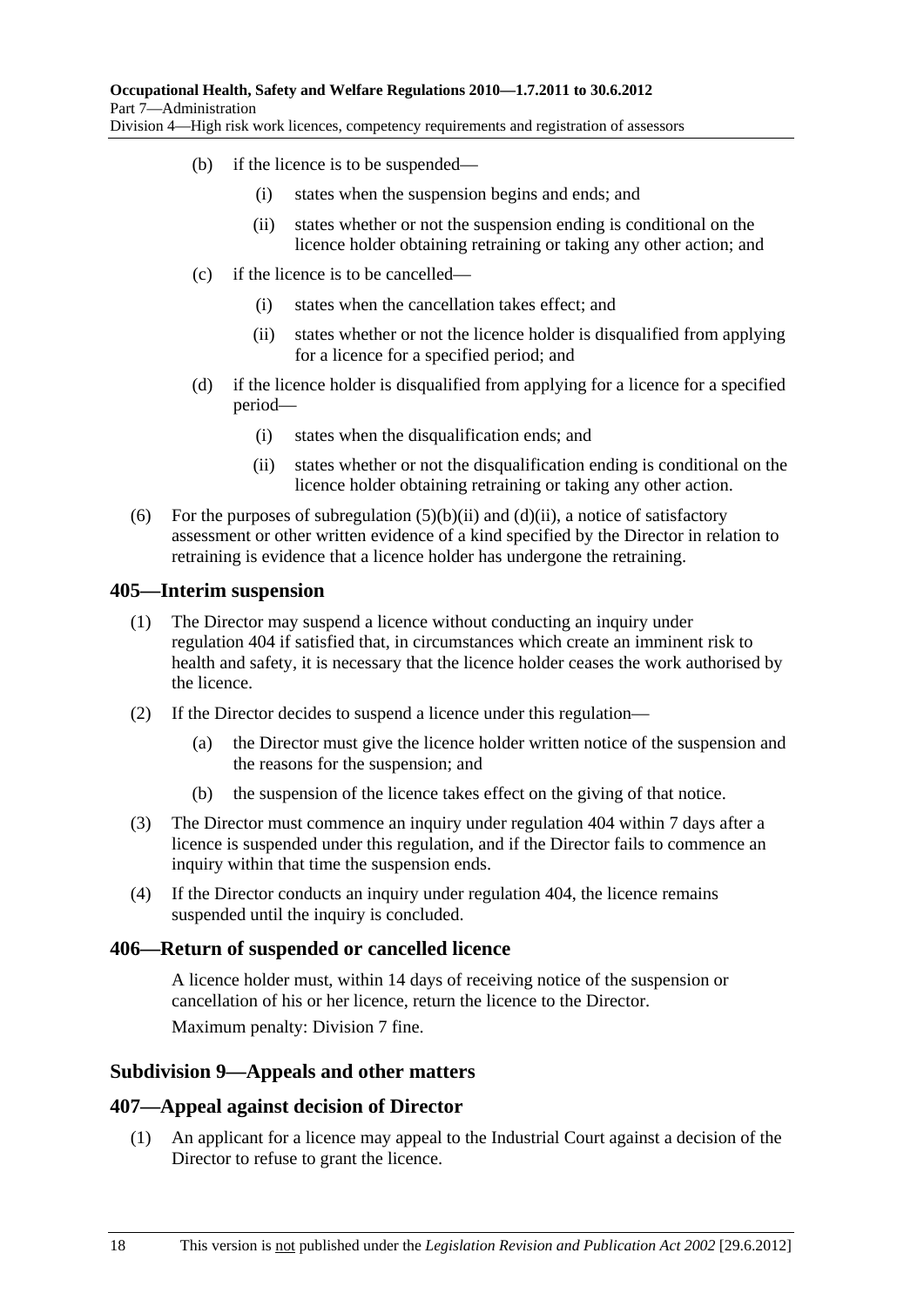- (2) A licence holder may appeal to the Industrial Court against the following decisions of the Director:
	- (a) to suspend or cancel the licence;
	- (b) to refuse to renew the licence;
	- (c) to impose (including by amendment under regulations 396 or 397) a condition on, or vary a condition of, the licence;
	- (d) to direct the licence holder to undertake a further assessment of competency under regulation 413.
- (3) A person affected by a refusal to grant an exemption under this Division may appeal to the Industrial Court against the refusal.
- (4) The procedures for an appeal and the powers of the Industrial Court in relation to an appeal will be the same as the powers set out in section 69 of the Act in relation to a registration or licence.

#### **408—Recognition of existing certificate or exemption**

- (1) A person who holds a relevant certificate—
	- (a) that was in force immediately before the commencement of these regulations; and
	- (b) that relates to high risk work,

may, after the commencement of these regulations, continue to perform the work for which the certificate was granted until the certificate expires in accordance with Schedule 10 (subject to any terms and conditions granted with the certificate).

- (2) An exemption from the requirement to hold a licence that was in force immediately before the commencement of these regulations (being an exemption from the requirement to hold a certificate of competency)—
	- (a) is taken to have been granted under regulation 386; and
	- (b) continues to be in force until—
		- (i) if the exemption specifies a date, being a date not later than 1 January 2012, on which the exemption expires—that date; or
		- (ii) in any other case—1 January 2012.

## **409—Operator of self-erecting tower crane exempt until 1 September 2012**

An operator of a self-erecting tower crane within the ambit of the national standard who holds a relevant certificate may continue to perform that class of high risk work without a licence under this Division until 1 September 2012.

#### **410—Carrying out high risk work while awaiting issue of licence**

A person who holds a written notice of satisfactory assessment for high risk work issued by a registered assessor in accordance with the national standard may, pending the issue of a licence under these regulations, for a period of up to 60 days from the date of the assessment to which the notice relates, carry out the high risk work without holding a licence.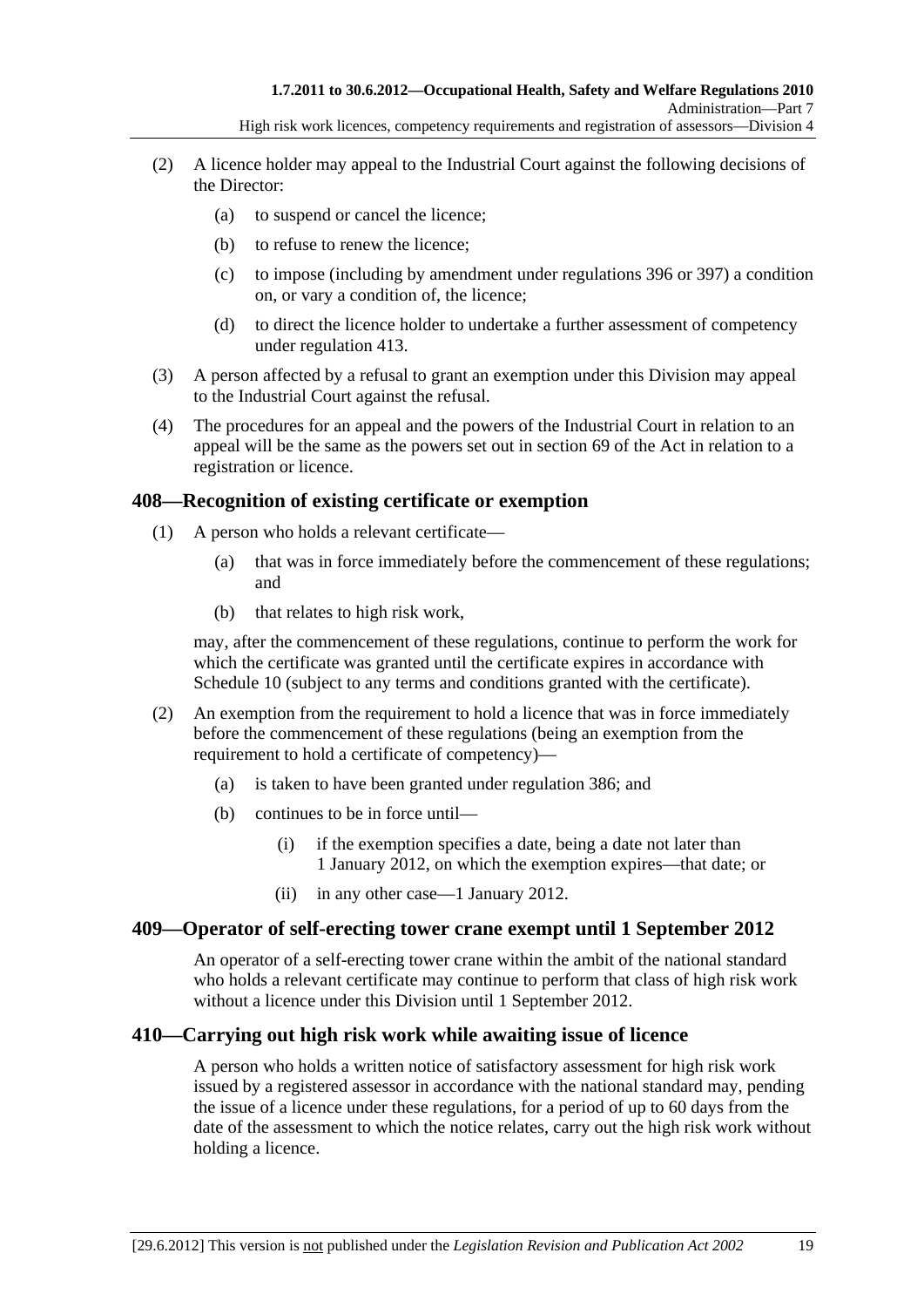# **Subdivision 10—Loadshifting equipment**

## **411—Loadshifting equipment**

(1) In this regulation—

*operator* means a person who operates loadshifting equipment;

*repealed regulations* means—

- (a) any of the following:
	- (i) regulation 162.1 of the *Occupational Health, Safety and Welfare (Construction Safety) Regulations 1987*;
	- (ii) regulation 27.2 of the *Occupational Health, Safety and Welfare (Industrial Safety) Regulations 1987*;
	- (iii) regulation 13 of the *Occupational Health, Safety and Welfare (Commercial Safety) Regulations 1987*,

(as in force immediately before the commencement of the *Occupational Health, Safety and Welfare Regulations 1995*);

- (b) regulation 6.4.15 of the *Occupational Health, Safety and Welfare Regulations 1995* (as in force immediately before the commencement of these regulations).
- (2) Subject to this regulation and regulation 413, a person must not operate, or allow an employee to operate, loadshifting equipment unless—
	- (a) the operator holds a notice of satisfactory assessment that states that the person has been assessed by a registered assessor as being competent to operate the equipment in accordance with the competency standards in the national loadshifting guidelines; and
	- (b) in the case of an operator ordered to undertake further assessment under regulation 413—the operator is given a notice by the Director on the basis of the results of that further assessment to the effect that the operator may operate loadshifting equipment.
- (3) A registered assessor may not issue a notice of satisfactory assessment under subregulation (2) to a person under the age of 18 years.
- (4) Subregulation (2) does not apply—
	- (a) to the operation of loadshifting equipment in a case of emergency to avert a serious and immediate threat to the safety of a person; or
	- (b) to the operation of loadshifting equipment for training purposes under the direct supervision of a competent person; or
	- (c) to the operation of loadshifting equipment by a person who has attended a course of training in another State or a Territory, as evidenced by a licence or certificate issued by a licensing, certifying or training authority recognised by the Director as being suitable for the purposes of this regulation; or
	- (d) to the operation of loadshifting equipment which—
		- (i) does not involve operating the equipment for the purpose for which the equipment was designed; and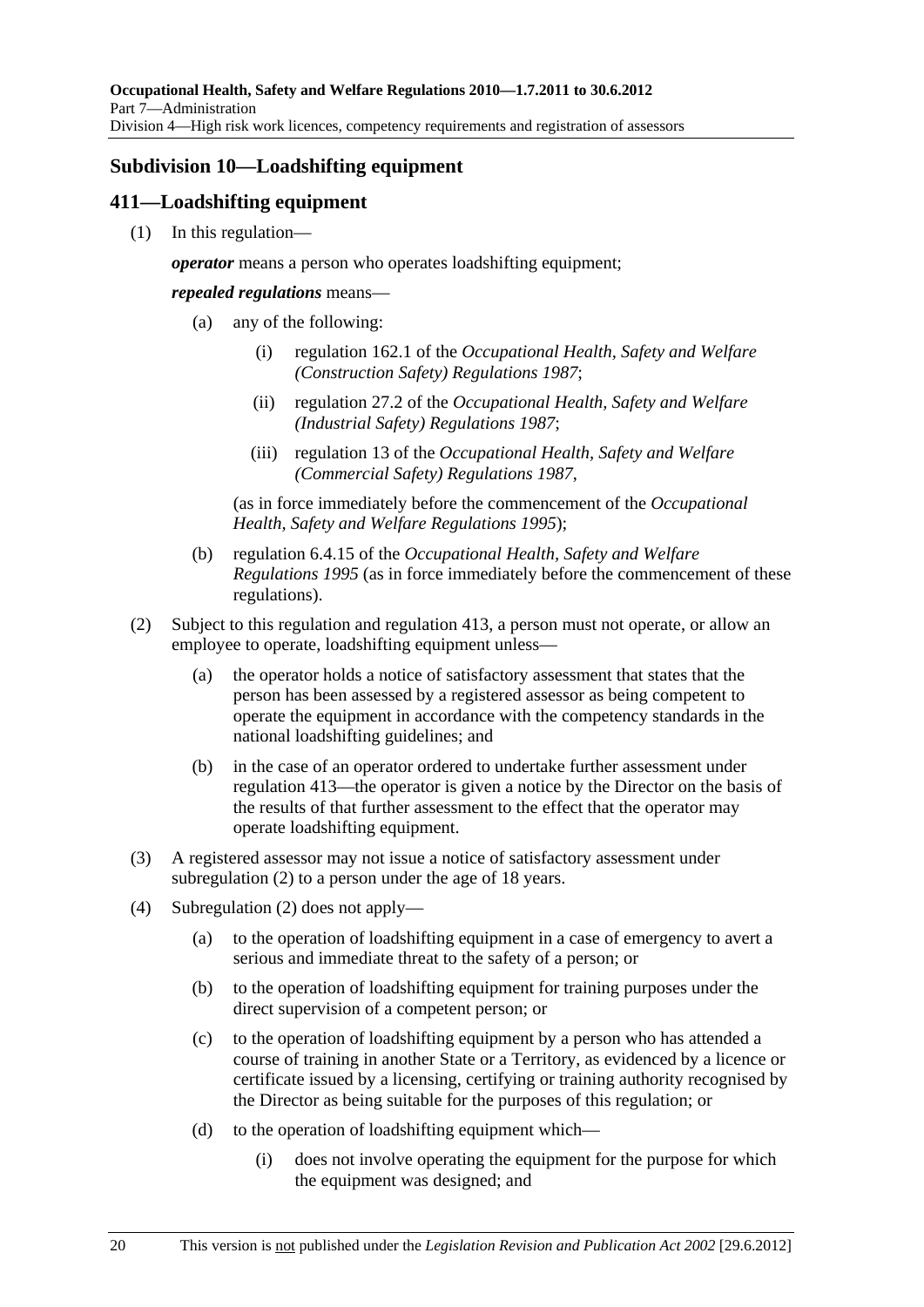- High risk work licences, competency requirements and registration of assessors—Division 4
	- (ii) is carried out solely for the purpose of the testing, trialing, installation, commissioning, maintenance, servicing, repair, alteration or disposal of the equipment; or
- (e) to the operation of loadshifting equipment if the equipment is being used or operated—
	- (i) in the course of its manufacture, maintenance or repair; and
	- (ii) at the workplace at which it is being manufactured, maintained or repaired; and
	- (iii) without a load.
- (5) The Director may grant an exemption subject to conditions determined by the Director.
- (6) A person must not contravene or fail to comply with a condition imposed by the Director under subregulation (5).

Maximum penalty: Division 6 fine.

 (7) A course of training approved by the Director under the repealed regulations will be taken to be a course of training approved by the Director for the purposes of this regulation.

### **Subdivision 11—Registration of assessors**

#### **412—Registration of assessors**

- (1) The Director may register any person to be an assessor under these regulations.
- (2) An application for registration must—
	- (a) be made in a manner and form determined by the Director; and
	- (b) be accompanied by information as to the qualifications and experience of the applicant; and
	- (c) subject to subregulation (15)—be accompanied by the appropriate fee specified by Schedule 8.
- (3) The Director may only register the applicant if the Director is satisfied that the applicant has the appropriate qualifications and experience for registration.
- (4) After 1 September 2012, the Director—
	- (a) may not register an applicant unless the applicant is—
		- (i) a registered training provider; or
		- (ii) employed by, or contracted to provide assessments for, a registered training provider; and
	- (b) must cancel the registration of an assessor who is not—
		- (i) a registered training provider; or
		- (ii) employed by, or contracted to provide assessments for, a registered training provider.
- (5) An application may be granted on such conditions as the Director thinks fit.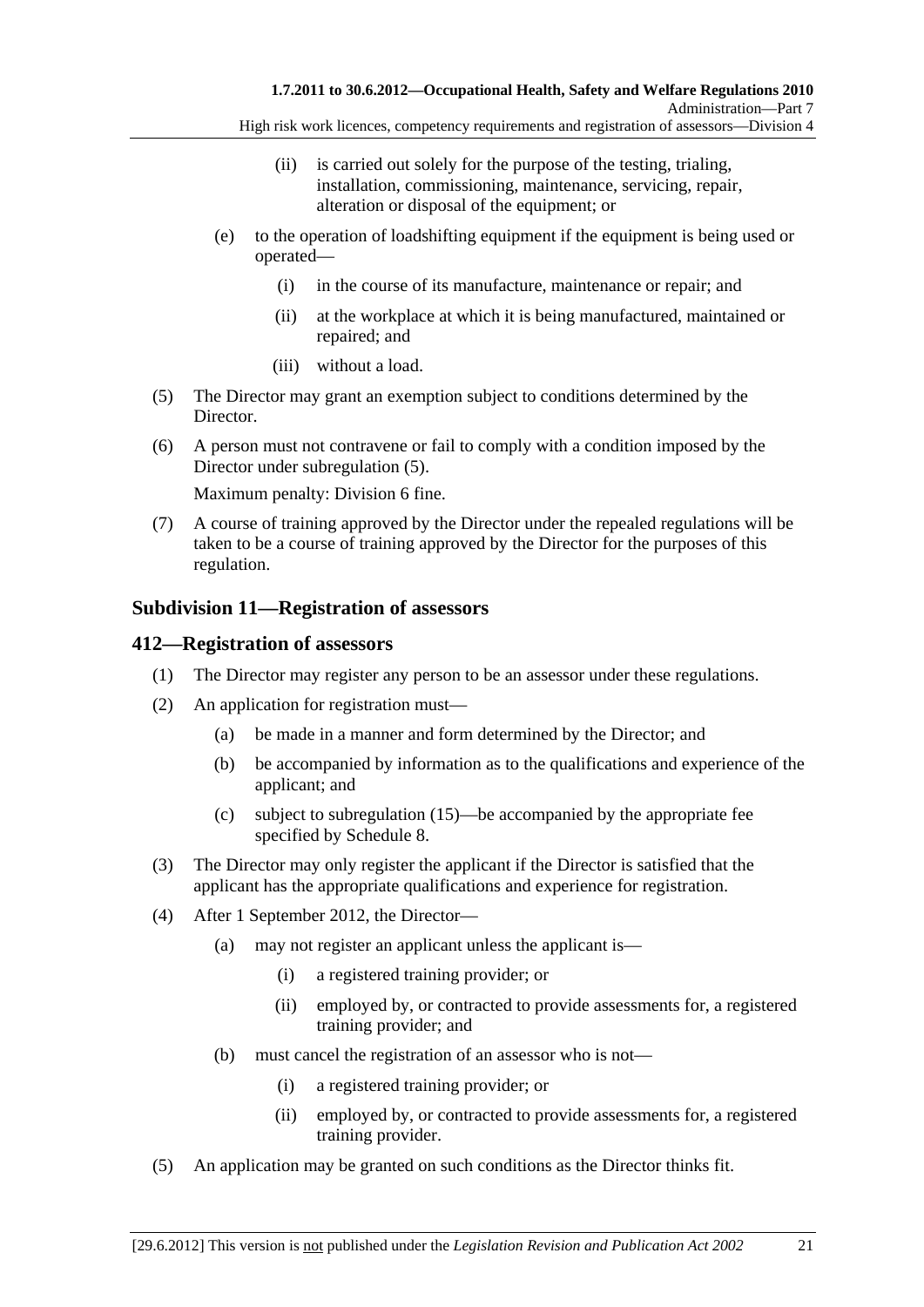- (6) Without limiting subregulation (5), the Director must make a registration subject to conditions determined by the Director requiring compliance with the *Conditions of Registration and Instructions for Registered Assessors* issued by the Director as in force from time to time.
- (7) A person must not contravene or fail to comply with a condition imposed by the Director.

Maximum penalty: Division 6 fine.

- (8) The Director may, if the Director thinks fit, by notice in writing to a registered assessor—
	- (a) cancel the registration of the assessor; or
	- (b) suspend the registration of the assessor for a period of up to 12 months; or
	- (c) vary a condition of the registration of the assessor.
- (9) A decision of the Director under subregulation (8) to cancel a registration may be based on such grounds as the Director thinks fit, including the following grounds:
	- (a) the Director is no longer satisfied that the assessor has the qualifications and experience required by subregulation (3);
	- (b) the assessor has failed to pay the annual fee under subregulation (14) on or before an anniversary of registration;
	- (c) the assessor has contravened or failed to comply with a condition imposed by the Director under subregulation (5).
- (10) A notice under subregulation (8) must include a statement of the grounds on which the decision of the Director is based.
- (11) An applicant under this regulation may appeal to the Industrial Court against a decision of the Director to refuse to register the applicant.
- (12) A person who has been registered under this regulation may appeal to the Industrial Court against a decision of the Director under subregulation (8).
- (13) The procedures for an appeal and the powers of the Industrial Court in relation to an appeal will be the same as the powers set out in section 69 of the Act in relation to a registration or licence.
- (14) Subject to subregulation (15), a registered assessor must pay to the Director the annual fee specified by Schedule 8.
- (15) A person who is registered as an assessor under a law of another State, a Territory or the Commonwealth that corresponds to the provisions of this Division who intends to perform the function of a registered assessor under this Division—
	- (a) must apply for registration under this regulation; and
	- (b) is not required to pay the registration fee or the annual fee specified by Schedule 8.
- (16) A notice of satisfactory assessment is void and of no effect if the notice is issued by—
	- (a) a person purporting to be a registered assessor but who was not a registered assessor under this Division; or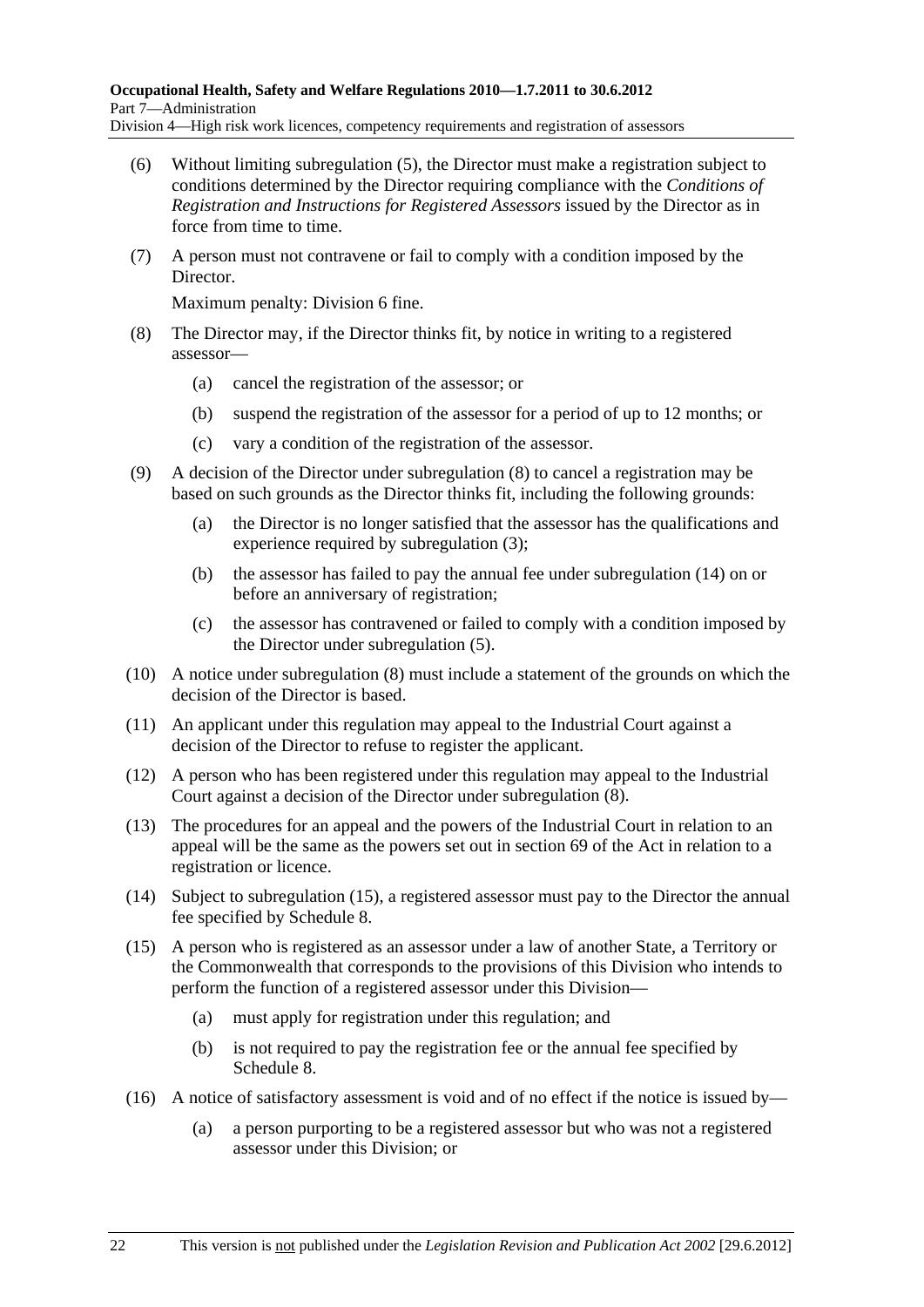- (b) a registered assessor whose registration as an assessor was obtained fraudulently or through the provision of false information.
- (17) A person registered as an assessor under this Division as in force immediately before the commencement of these regulations may, after the commencement of these regulations, continue to act as a registered assessor until 31 December 2011.
- (18) The powers of the Director under this regulation to cancel, suspend or vary a condition of a registration also apply to a person whose registration is recognised under subregulation (17).
- (19) In this regulation—

*registered training provider* means a training provider registered under the *Training and Skills Development Act 2008* authorised by the scope of the registration to conduct training in the endorsed units of competency relevant to the issue of notices of satisfactory assessment in relation to the performance of high risk work and the operation of loadshifting equipment.

## **Subdivision 12—Miscellaneous**

## **413—Director may require further assessment**

- (1) If the Director believes on reasonable grounds that—
	- (a) a licence holder, while performing high risk work; or
	- (b) an operator of loadshifting equipment, while operating that equipment,

has placed at risk the health or safety of the licence holder, the operator or any other person, the Director may direct the licence holder or operator to undertake a further assessment of competency in the relevant class or classes of high risk work or in the operation of loadshifting equipment (as the case requires).

- (2) A direction under subregulation (1) must be given by written notice to the licence holder or operator.
- (3) The recipient of a notice under subregulation (2) must, within 30 days of receiving the notice—
	- (a) undertake the further assessment in accordance with the notice; and
	- (b) if the recipient successfully completes the assessment—provide to the Director a copy of the notice of satisfactory assessment; and
	- (c) whether or not the recipient successfully completes the assessment—provide to the Director a copy of a summary of the assessment by the registered assessor who conducted the assessment.
- (4) A summary under subregulation (3)(c) must comply with the provisions relating to assessment summaries in the *Conditions of Registration and Instructions for Registered Assessors* issued by the Director.
- (5) If a licence holder does not successfully complete an assessment under this regulation, the Director may cancel or suspend the licence in accordance with the procedures in this Division.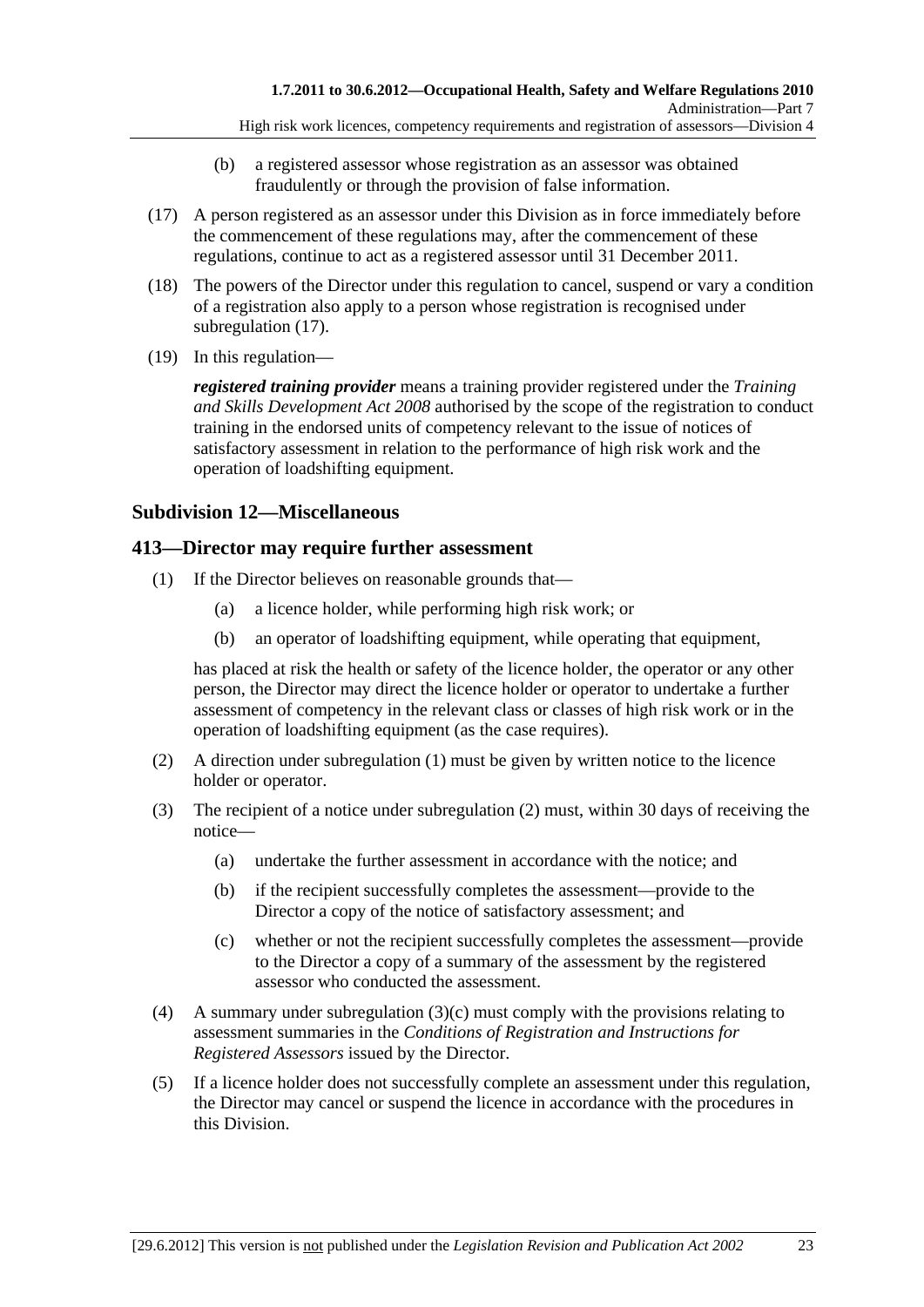- (6) If an operator of loadshifting equipment does not successfully complete an assessment under this regulation, the Director may give a notice to the operator under regulation  $411(2)(b)$ .
- (7) Failure to comply with this regulation constitutes a ground on which a licence may be cancelled or suspended under this Division.
- (8) The grounds for giving a direction in subregulation (1) also apply to existing certificates recognised under regulation 408.

## **414—Confidentiality**

For the purposes of section 55 of the Act, the Director may, if he or she thinks fit, disclose any information obtained in the course of carrying out functions in the administration of this Division to a corresponding regulator on request from the regulator.

# **Division 5—Notification of commencement of certain work**

## **415—Preliminary**

(1) In this Division—

*notifiable work* means—

- work involving the construction, alteration, repair, maintenance or cleaning of a structure where a crane or scaffolding is used in connection with the performance of that work; or
- (b) work involving the demolition or partial demolition of a structure that is more than 6 metres high; or
- (c) excavation work if an excavation formed by the work is more than 1.5 metres high when measured from the bottom of the excavation and—
	- (i) the excavation is capable of permitting the entry of a person; or
	- (ii) there is a possibility that a person involved in the performance of the work, or in the vicinity of any excavation or excavation work, could be injured from a fall or dislodgment of soil or rock;

*public authority* means—

- (a) the Crown;
- (b) an agency or instrumentality of the Crown;
- (c) a council under the *Local Government Act 1999*, or any other body established for local government purposes by or under an Act;
- (d) an entity involved in the provision of—
	- (i) reticulated gas, electricity or water or sewerage to the public; or
	- (ii) telecommunications services;

*structure* does not include scaffolding.

- (2) This Division does not apply to or in relation to—
	- (a) work carried out by a public authority in an emergency; or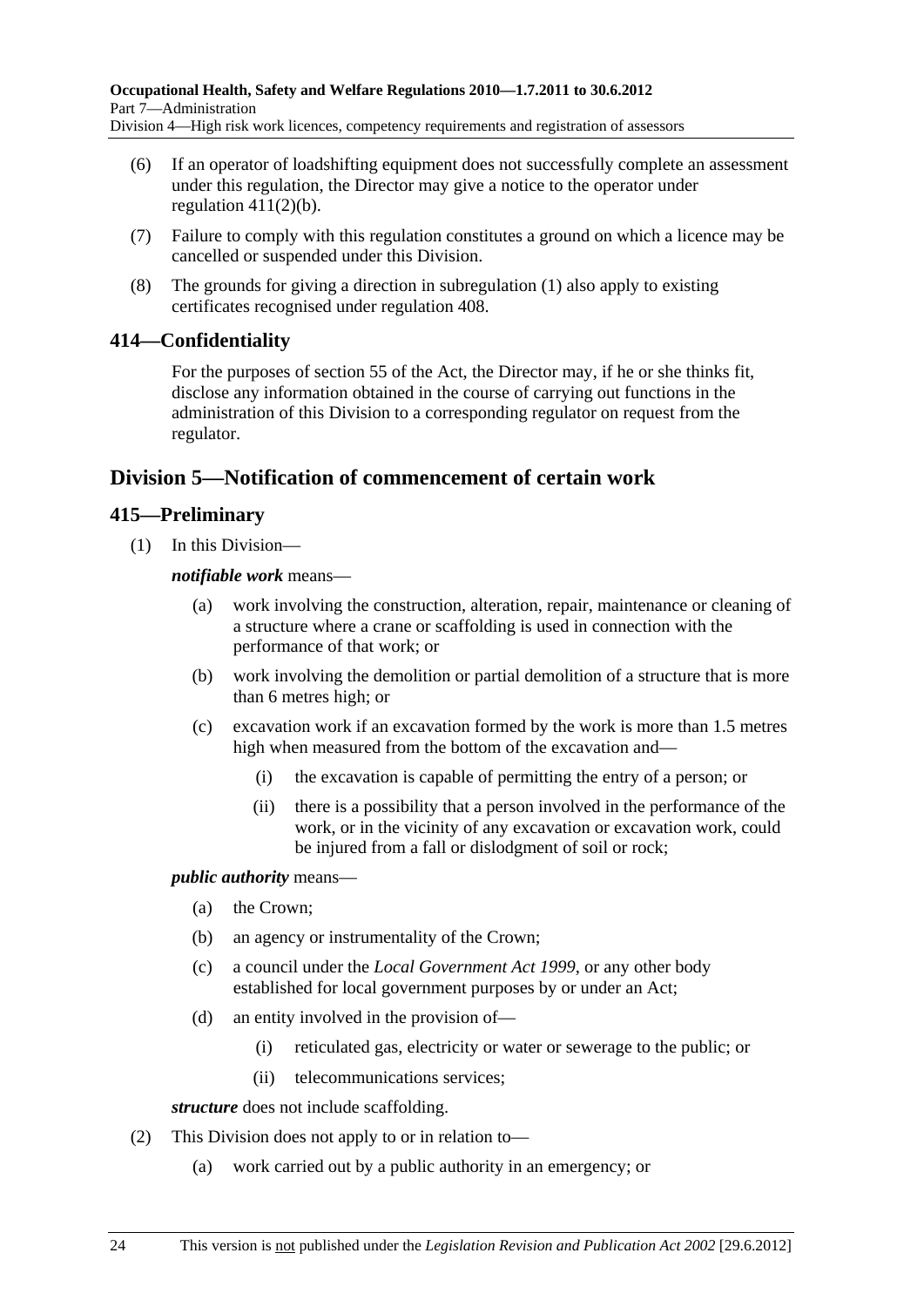- (b) work involving the erection, removal or replacement of single poles by an electricity entity (within the meaning of the *Electricity Act 1996*) during normal maintenance activities; or
- (c) work carried out in relation to a mine to which the *Mines and Works Inspection Act 1920* applies; or
- (d) operations to which the *Petroleum and Geothermal Energy Act 2000* or the *Petroleum (Submerged Lands) Act 1982* apply; or
- (e) work involving the repair, maintenance or cleaning of a workplace carried out by a person who is an employee of the occupier of the workplace; or
- (f) work involving the use of a plank or planks supported on step ladders or trestle ladders where—
	- (i) at no time will more than 2 persons be at work on the plank or planks; and
	- (ii) no person on the plank or planks will be required to work at a height exceeding 3 metres above ground level or floor level; and
	- (iii) the weight of tools and materials to be placed on the plank or planks will not exceed 25 kilograms; or
- (g) work involving the painting, cleaning or marking of a ship or floating structure; or
- (h) work carried out in relation to single storey residential premises.
- (3) In addition to subregulation (2), the Director may, if he or she thinks fit, subject to stipulated conditions (if any), dispense with the requirement to give notice in relation to the commencement of specified work, or work of a specified class.

## **416—Requirement to give notice of commencement of work**

- (1) Subject to these regulations, if notifiable work is to be undertaken, notice of the proposed commencement of the work must be given to the Director at least 24 hours before the work is commenced.
- (2) The notice required under subregulation (1) must be given (either personally or through an agent)—
	- (a) if a person has been engaged to perform all of the work—by that person; or
	- (b) in any other case—by the owner or occupier of the place where the work is to occur.
- (3) A notice given under subregulation (1) in relation to notifiable work must—
	- (a) be in writing; and
	- (b) set out—
		- (i) the date on which it is proposed to commence the work; and
		- (ii) the location of the relevant workplace; and
		- (iii) the name and business address of the person giving the notice.
- (4) A person who—
	- (a) fails to give a notice that he or she is required to give under this regulation; or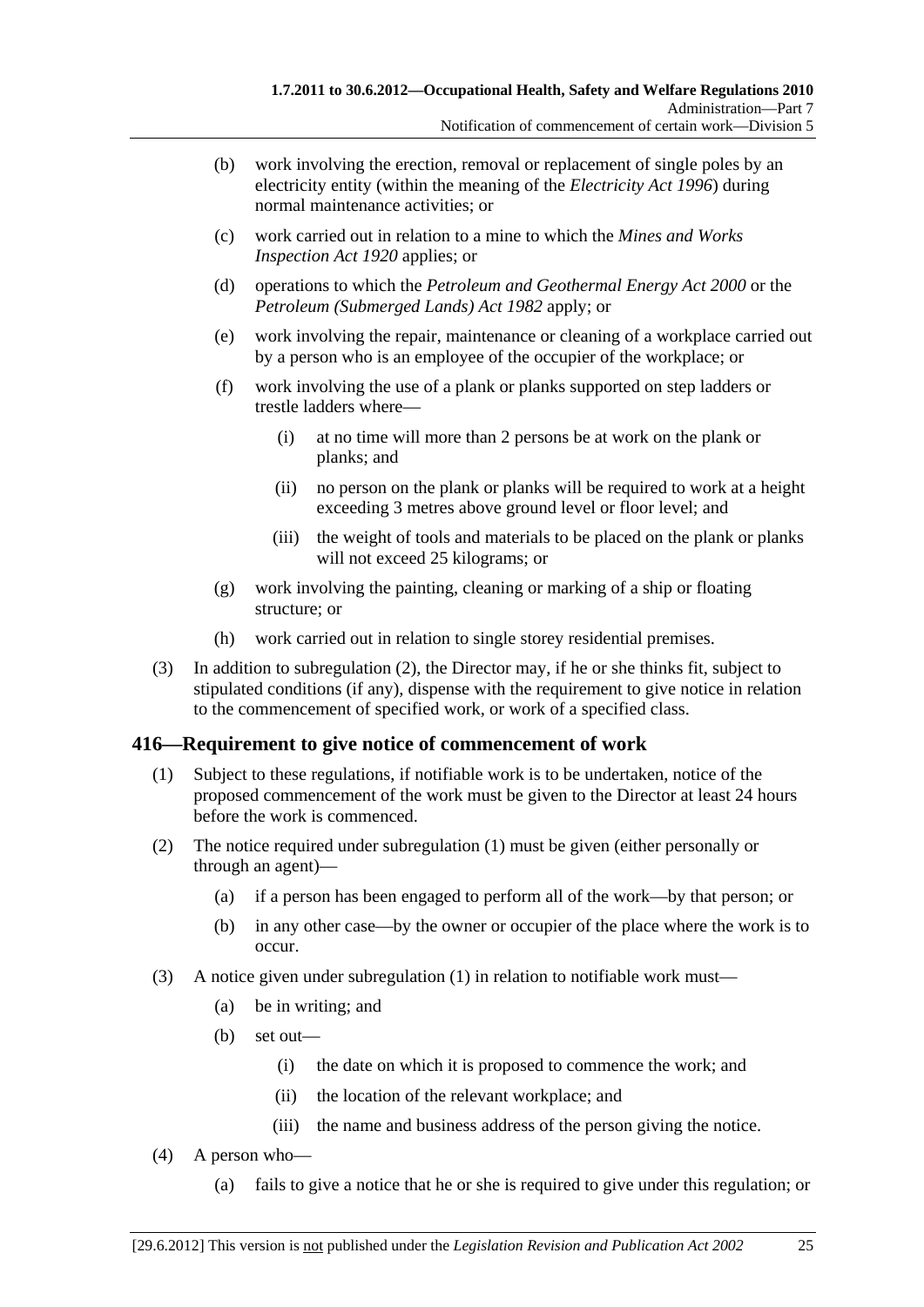(b) gives a notice that he or she knows to be false or misleading in a material particular,

is guilty of an offence.

Maximum penalty: Division 6 fine.

# **Division 6—Notification of certain occurrences**

### **417—Preliminary**

- (1) For the purposes of this Division, the following are immediately notifiable work-related injuries:
	- (a) a work-related injury that causes death;
	- (b) a work-related injury that has acute symptoms associated with exposure to a substance at work;
	- (c) a work-related injury that requires treatment as an in-patient in a hospital immediately after the injury (disregarding any time taken for emergency treatment or to get the person to hospital).
- (2) For the purposes of this Division, a notifiable dangerous occurrence means an incident or event—
	- (a) where there is an immediate and significant risk to any person in, on or near the relevant place, or who could have been in, on or near the relevant place (whether or not a work-related injury occurs); and
	- (b) that is attributable to any of the following:
		- (i) the collapse, overturning or failure of the load-bearing part of a scaffolding, lift, crane, hoist or mine-winding equipment;
		- (ii) damage to, or malfunction of, other major plant;
		- (iii) the unintended collapse or failure of an excavation that is more than 1.5 metres deep, or of any shoring;
		- (iv) the unintended collapse or partial collapse—
			- (A) of a building or structure under construction, reconstruction, alteration, repair or demolition; or
			- (B) the floor, wall or ceiling of a building being used as a workplace;
		- (v) an uncontrolled explosion, fire or escape of any gas, hazardous substance or steam;
		- (vi) the unintended ignition or explosion of an explosive;
		- (vii) an electrical short circuit, malfunction or explosion;
		- (viii) an unintended event involving a flood of water, rockburst, rock fall, or any collapse of ground;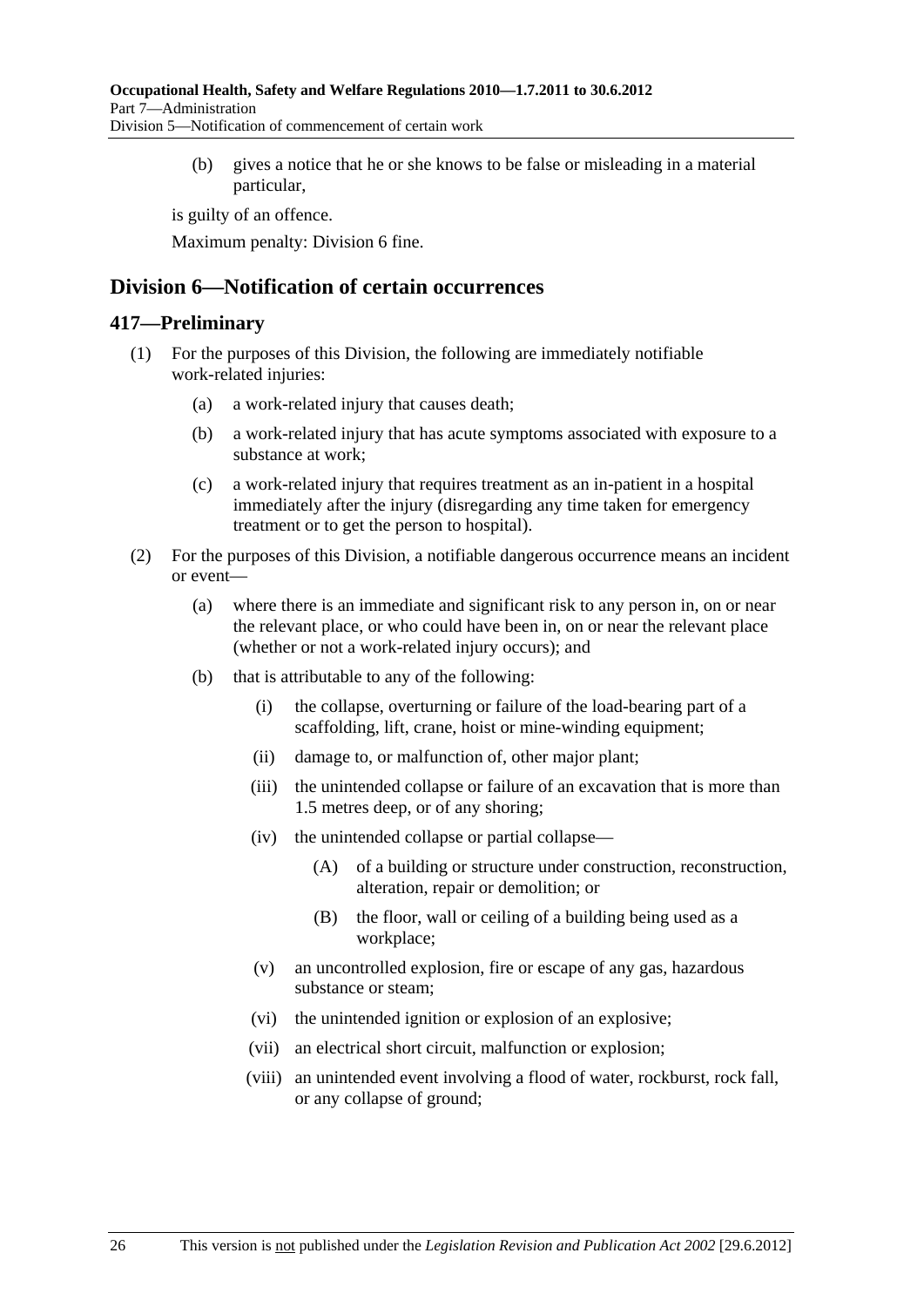- (ix) an incident where breathing apparatus intended to permit the user to breathe independently of the surrounding atmosphere malfunctions in such a way that the wearer is deprived of breathing air or exposed to an atmospheric contaminant to an extent that may endanger health;
- (x) any other unintended or uncontrolled incident or event arising from operations carried on at a workplace.

## **418—Notification of work-related injuries**

- (1) Subject to these regulations, if an employee suffers an immediately notifiable work-related injury, the employer must notify the Department of the injury by telephone or fax as soon as practicable after the occurrence of the injury.
- (2) Subject to subregulation (3), if an employee suffers an immediately notifiable work-related injury, the employer must not, without the permission of an inspector—
	- (a) alter the site where the injury occurred; or
	- (b) reuse, repair or remove any plant, or reuse or remove any substance, that caused, or was connected with the occurrence of, the death or injury.
- (3) An employer must, pending the granting of permission by an inspector under subregulation (2), take such steps as are necessary—
	- (a) to rescue an injured person; or
	- (b) to retrieve a dead body; or
	- (c) to protect the health or safety of any person who may be in the vicinity of the site,

and may prevent undue damage to property.

#### **419—Notification of dangerous occurrences**

- (1) Subject to these regulations, if a notifiable dangerous occurrence occurs at a workplace, the person in charge of the workplace must give notice of the occurrence as follows:
	- (a) the person must give preliminary notice of the occurrence by contacting the Department by telephone or facsimile as soon as practicable after it occurs;
	- (b) the person must give written notice of the occurrence by sending to the office of the Director a notice in a form determined by the Director containing the information required under subregulation (2) within 24 hours after it occurs.
- (2) A written notice under subregulation (1)(b) must include the following information:
	- (a) the name and business address of the person giving the notice;
	- (b) the date and time of the dangerous occurrence;
	- (c) the place of the dangerous occurrence;
	- (d) the apparent cause of the dangerous occurrence;
	- (e) the nature and extent of any damage caused;
	- (f) the work (if any) that was being carried out at the time of the dangerous occurrence.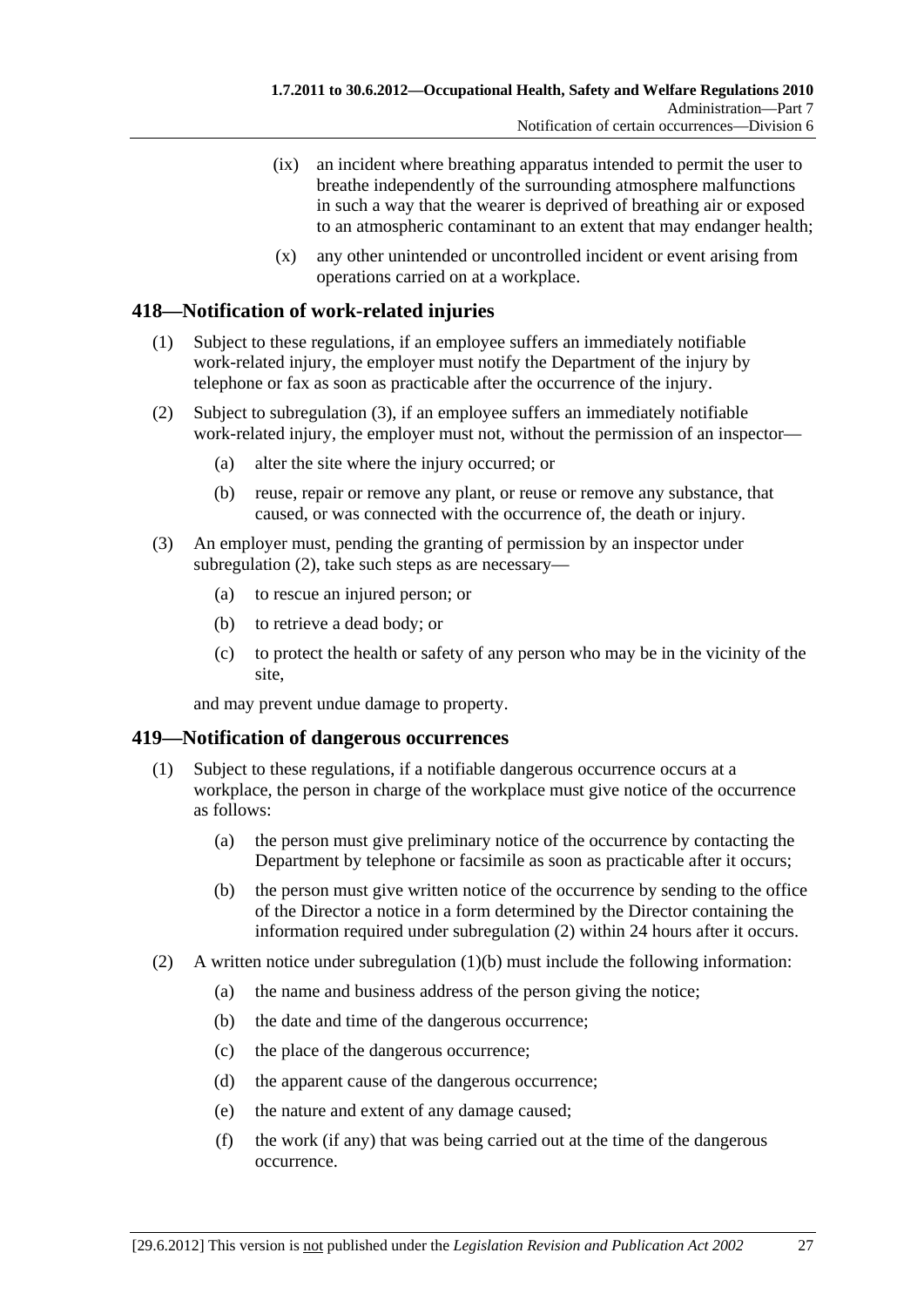- (3) Subject to subregulation (4), if a notifiable dangerous occurrence involves—
	- (a) the collapse, overturning or failure of the load-bearing part of any scaffolding, lift, crane, hoist or mine-winding equipment; or
	- (b) the collapse or failure of any excavation or shoring; or
	- (c) the collapse or partial collapse of any building or structure; or
	- (d) the collapse or partial collapse of a floor, wall or ceiling,

the person in charge of the workplace must not, without the permission of an inspector—

- (e) alter the site where the occurrence occurred; or
- (f) reuse, repair or remove any scaffolding, lift, crane, hoist, mine-winding equipment, shoring, plant or apparatus that was connected with the occurrence.
- (4) A person must, pending the granting of permission by an inspector under subregulation (3), take such steps as are necessary—
	- (a) to rescue an injured person; or
	- (b) to retrieve a dead body; or
	- (c) to protect the health or safety of any person who may be in the vicinity of the site,

and may prevent undue damage to property.

#### **Note—**

AS 1885.1-1990 *Measurement of occupational health and safety performance-Describing and reporting occupational injuries and disease (known as National Standard for workplace injury and disease recording)* is an approved code of practice under the Act and is relevant to the subject-matter of this regulation.

# **Division 7—Proceedings**

#### **420—Preliminary**

(1) In this Division—

*Registrar* means the Industrial Registrar.

 (2) For the purposes of this Division, an application must be made to the Registrar, or lodged with the Registrar, at the Registry of the Industrial Court and Commission at Adelaide.

## **421—Applications to Industrial Commission**

- (1) Subject to subregulation (2), a matter may be referred under the Act to the Industrial Commission by personal or written application to the Registrar.
- (2) An application to refer a dispute under Part 4 of the Act to the Industrial Commission must be made in accordance with the rules of the Commission.
- (3) On the receipt of an application under this regulation, the Registrar must immediately refer the matter to the President of the Industrial Commission so that a member of the Industrial Commission can be assigned to act in the matter.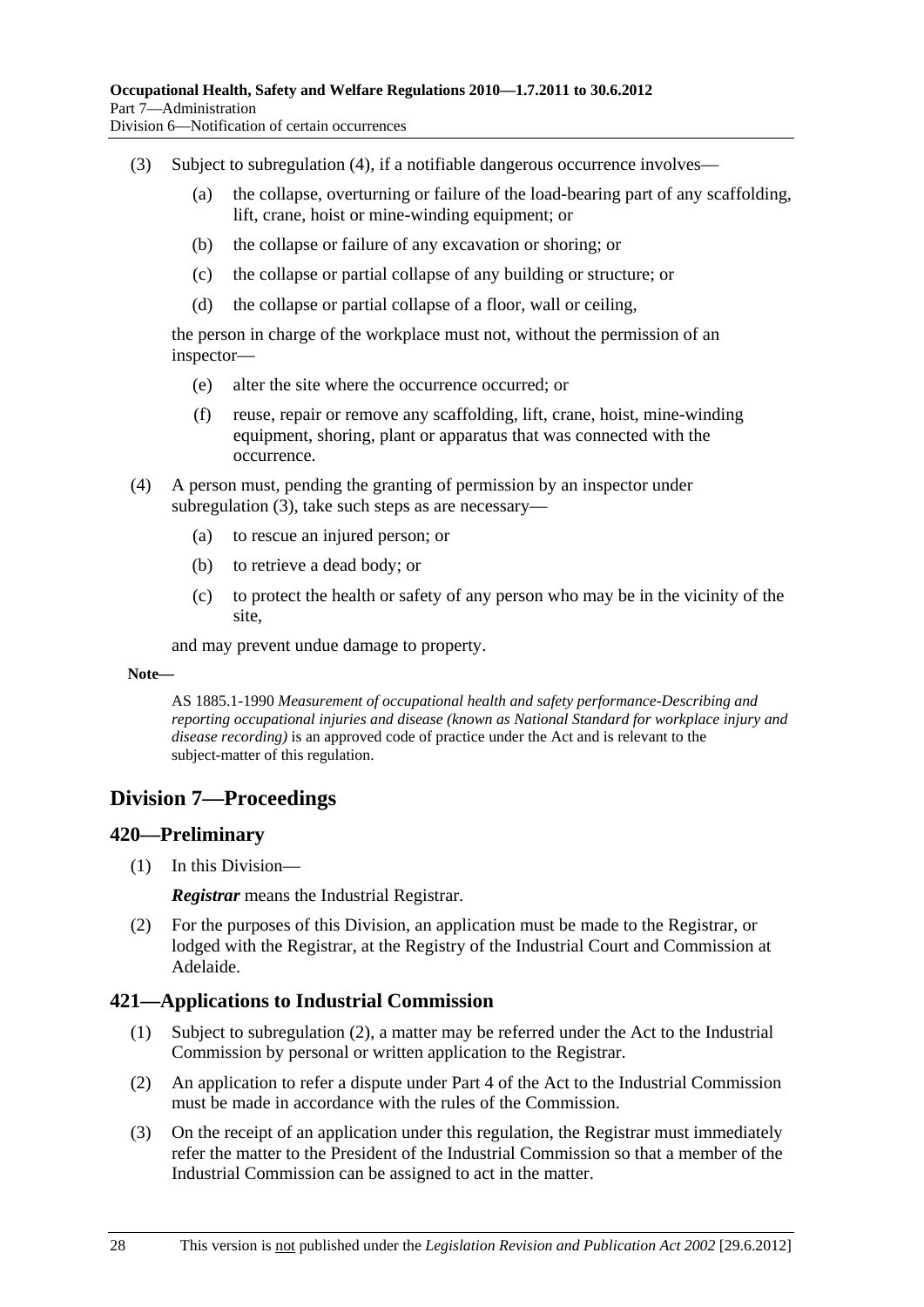## **422—Applications to Industrial Court**

- (1) An application under the Act to the President of the Industrial Court for determination of a matter by a review committee must be in the appropriate form set out in Schedule 9—
	- (a) completed in accordance with the instructions contained in that form; and
	- (b) lodged with the Registrar.
- (2) On the receipt of an application under this regulation, the Registrar must immediately refer the matter to the President of the Industrial Court so that a review committee may be constituted.

### **423—Summonses**

- (1) A summons to require a person to attend before a review committee will be in the appropriate form set out in Schedule 9.
- (2) A summons—
	- (a) to require a witness to attend before a review committee; or
	- (b) to require a person to produce any document, object or material before a review committee,

will be in the appropriate form set out in Schedule 9.

- (3) An application to issue a summons under subregulation (2) must be—
	- (a) made in a manner and form approved by the Registrar; and
	- (b) lodged with the Registrar.
- (4) A person who appears as a witness before a review committee is entitled to reimbursement for such wages, salary, travelling accommodation and out-of-pocket expenses as the presiding member of the committee certifies to be reasonable in the circumstances.
- (5) An application for reimbursement of expenses must be made in a form determined by the Commission.

## **424—Appeals to Industrial Court**

- (1) An appeal under section 69(4) of the Act to the Industrial Court must be in the appropriate form set out in Schedule 9—
	- (a) completed in accordance with the instructions contained in that form; and
	- (b) lodged with the Registrar.
- (2) On the receipt of an appeal under this regulation, the Registrar must immediately refer the appeal to the President of the Industrial Court so that a Judge of the Court can be assigned to hear and determine the appeal.
- (3) Any other procedure relating to the appeal must be carried out in accordance with the rules of the Industrial Court or a direction of the President of the Industrial Court.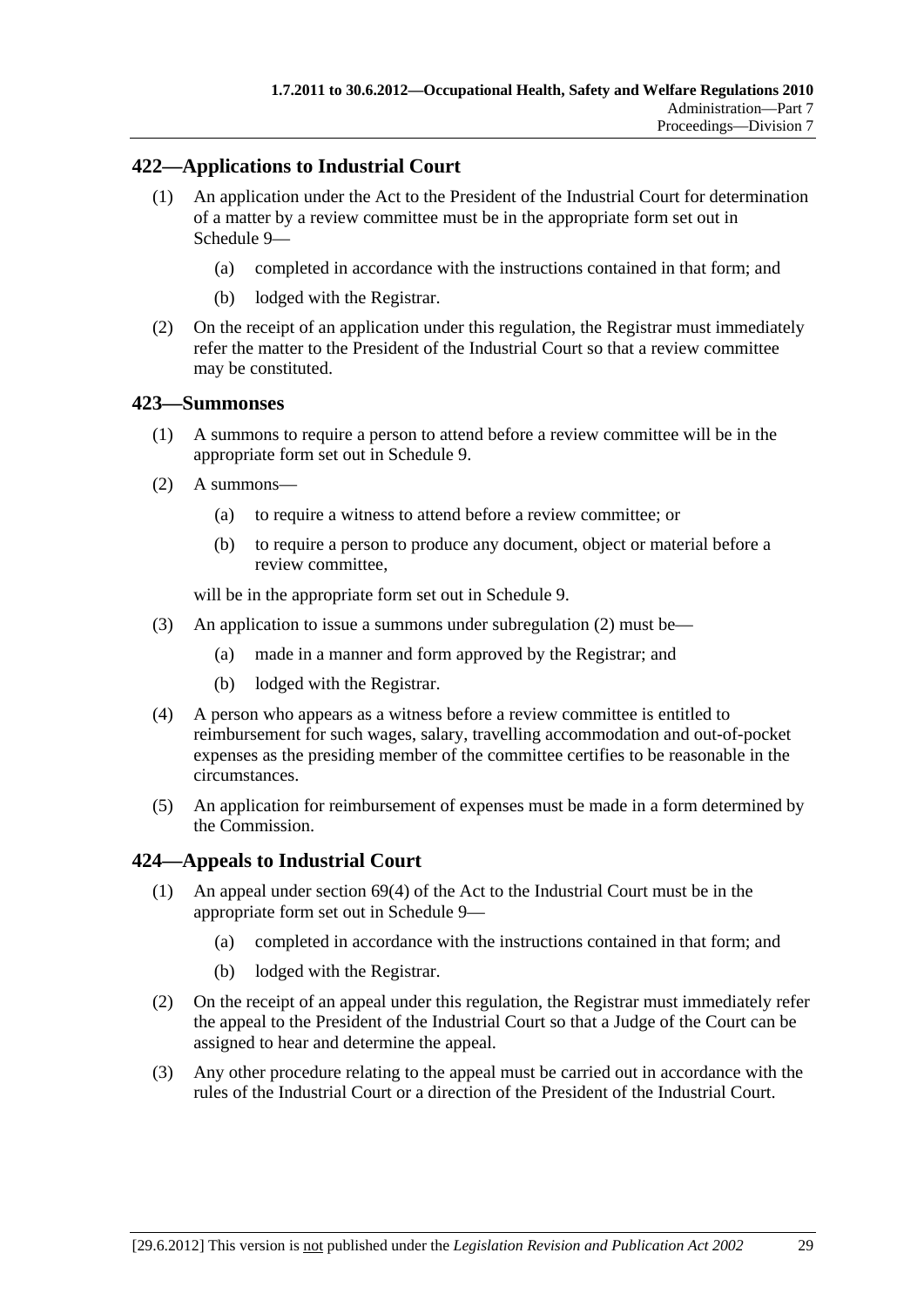## **425—Appeals to Full Industrial Court**

- (1) An application under section 69(8) of the Act for permission to appeal to the Full Industrial Court must be in the appropriate form set out in Schedule 9—
	- (a) completed in accordance with the instructions contained in that form; and
	- (b) lodged with the Registrar.
- (2) On the receipt of an application under this regulation the Registrar must immediately refer the application to the President of the Industrial Court so that—
	- (a) the President can constitute the Court; and
	- (b) a date, time and place for the hearing of the application can be fixed; and
	- (c) the President can make such directions in relation to the proceedings on the application as may be appropriate.
- (3) Any other procedure relating to the application must be carried out in accordance with the rules of the Industrial Court or a direction of the President of the Industrial Court.

# **Division 8—Registration of employers**

### **426—Registration of employers**

- (1) Pursuant to section 67A(8c) of the Act, the periodical fee that applies under section 67A of the Act is payable by an employer to the Corporation whenever the employer must furnish the Corporation with a return under Part 5 Division 6 of the *Workers Rehabilitation and Compensation Act 1986*.
- (2) No fee is payable in relation to an organisation that is the subject of an exemption under section 114 of the *Fair Work Act 1994*.
- (3) Pursuant to section 67A(2) of the Act (and in addition to the persons who are exempt from the obligation to be registered as employers under the *Workers Rehabilitation and Compensation Act 1986*), the following persons are exempt from the obligation to be registered as employers under the Act:
	- (a) a person carrying out work in relation to a mine to which the *Mines and Works Inspection Act 1920* applies;
	- (b) a person carrying out operations to which the *Petroleum and Geothermal Energy Act 2000* or the *Petroleum (Submerged Lands) Act 1982* apply.

## **427—Prescription of fee**

- (1) For the purposes of section 67A of the Act, the prescribed amount for the 2011/2012 financial year is \$7 010 000.
- (2) The prescribed percentage of the prescribed amount payable to the Department for the 2011/2012 financial year is 97.61%.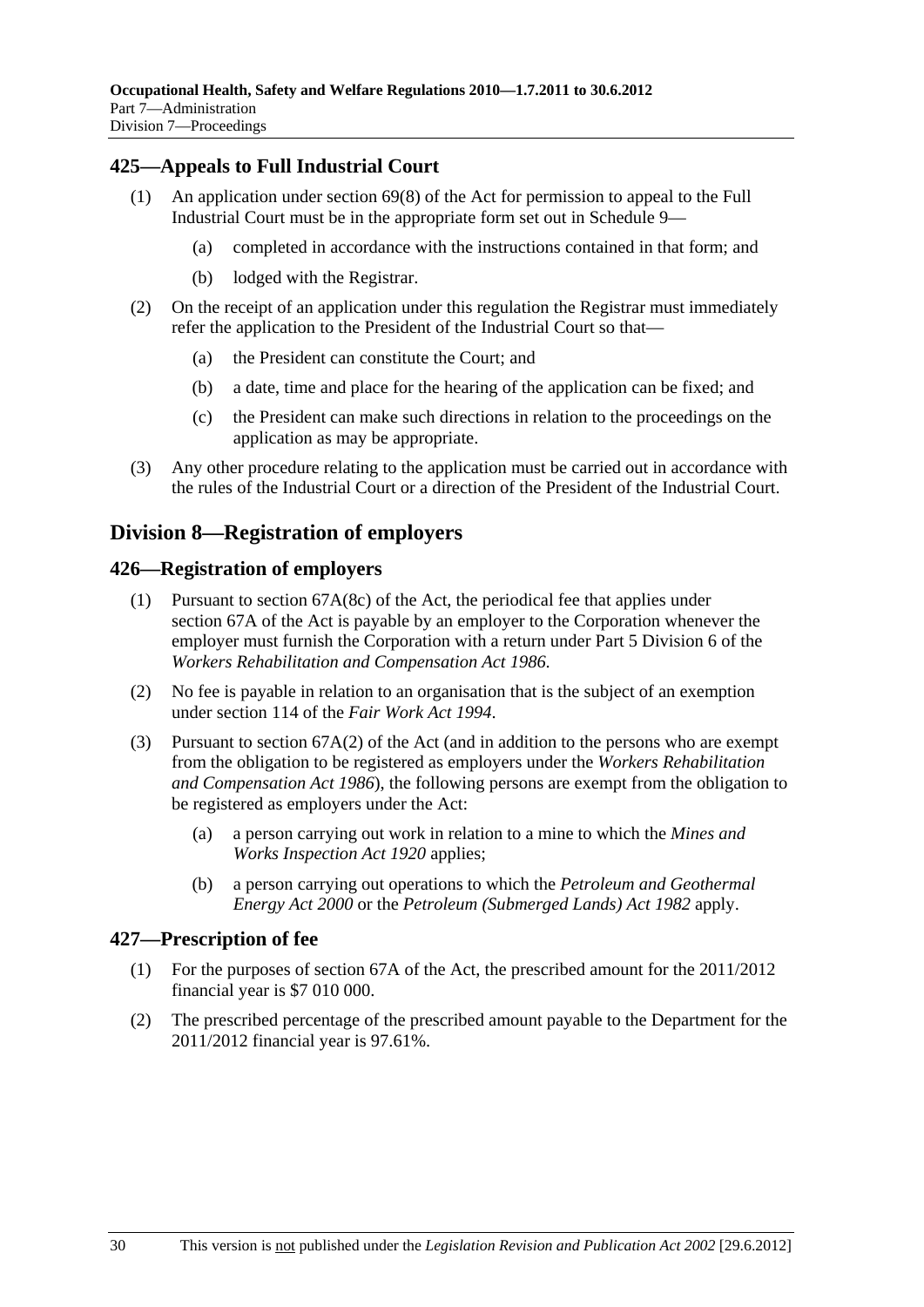# **Division 9—Miscellaneous**

### **428—Provision of statutory instruments**

An employer must, at the request of an employee, produce a copy of the Act or these regulations and afford the employee a reasonable opportunity to peruse it. Maximum penalty: Division 7 fine.

### **429—Duplicate documents**

- (1) A person may apply to the Director for a duplicate copy of a certificate, licence or other document issued under these regulations that has been lost or damaged.
- (2) The application must be accompanied by the appropriate fee specified by Schedule 8.

#### **430—Fees**

- (1) The fees set out in Schedule 8 are payable as specified in that Schedule.
- (2) The Director may waive payment of the whole or a part of a fee, or refund a fee (in whole or in part).

### **431—False information**

A person who, in furnishing information to the Director under or for the purposes of these regulations, makes a statement that is false or misleading in a material particular is guilty of an offence.

Maximum penalty: Division 6 fine.

#### **432—Offences**

A person who contravenes or fails to comply with a provision of these regulations for which no penalty is specifically provided is guilty of an offence.

Maximum penalty: Division 6 fine.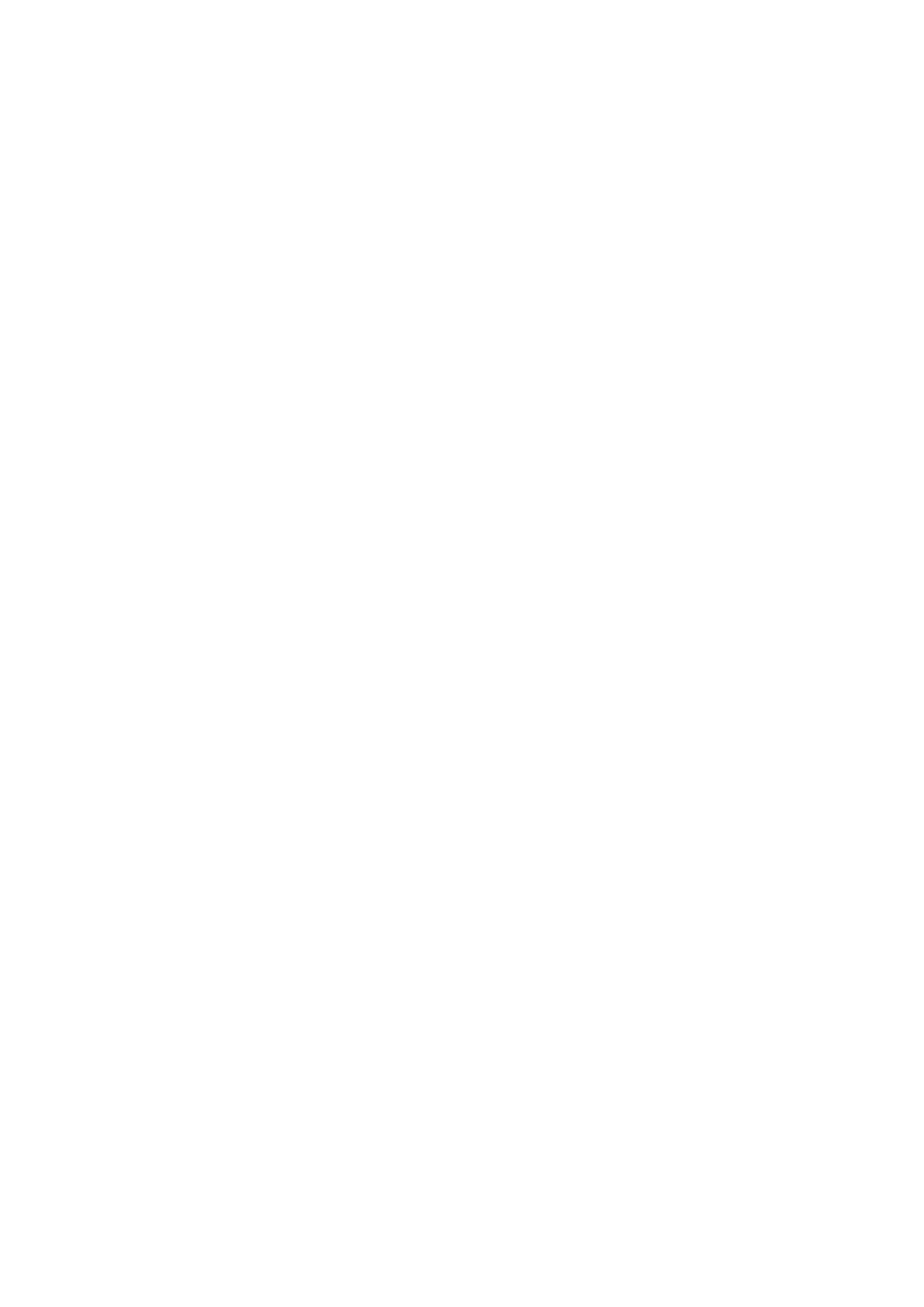**Schedule 1—Responsibilities of employers, employees, self-employed persons, occupiers and owners and other people**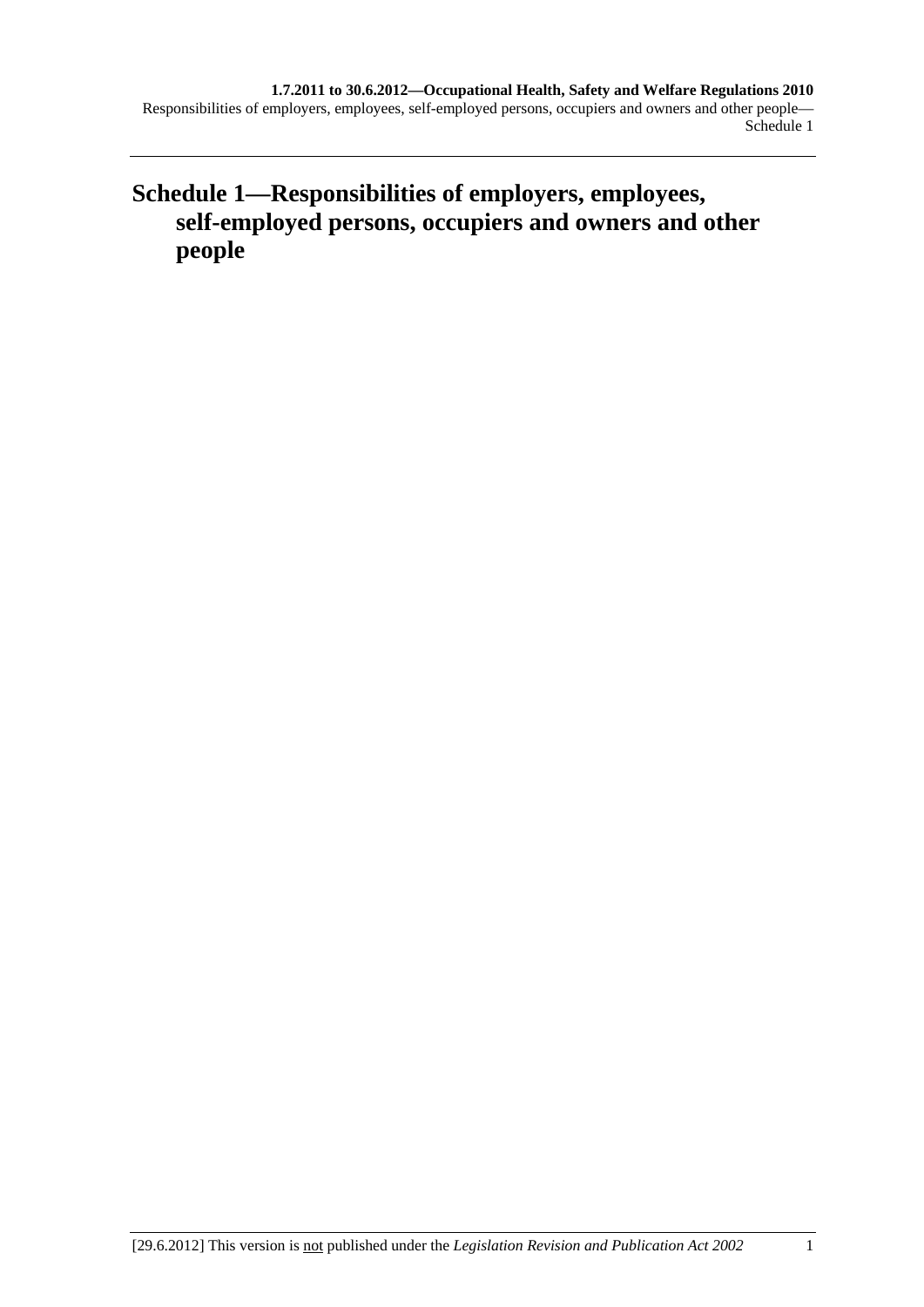#### **Occupational Health, Safety and Welfare Regulations 2010—1.7.2011 to 30.6.2012**

Schedule 1—Responsibilities of employers, employees, self-employed persons, occupiers and owners and other people

|                                                                                                                                                      | <b>EMPLOYER</b>                                                          | <b>EMPLOYEE</b>                                                          | <b>SELF</b><br><b>EMPLOYED</b>                                   | <b>OCCUPIERS</b>                                                                                                                          | <b>OWNERS OF</b><br><b>BUILDINGS</b>                                                                                                                                | <b>OWNERS OF</b><br><b>PLANT</b>                                                                                                     | <b>OTHER</b><br><b>PEOPLE</b>                                                                                                                  |  |
|------------------------------------------------------------------------------------------------------------------------------------------------------|--------------------------------------------------------------------------|--------------------------------------------------------------------------|------------------------------------------------------------------|-------------------------------------------------------------------------------------------------------------------------------------------|---------------------------------------------------------------------------------------------------------------------------------------------------------------------|--------------------------------------------------------------------------------------------------------------------------------------|------------------------------------------------------------------------------------------------------------------------------------------------|--|
| <b>TYPE OF DUTY</b><br>$(Note-$<br>The information<br>on the type of duty<br>is for guidance<br>only and does not<br>form a part of the<br>Schedule) | Do all things<br>necessary to<br>ensure compliance                       | Do all things<br>required of them<br>to ensure<br>compliance             | Do all things<br>within their<br>control to ensure<br>compliance | Ensure the<br>condition of<br>workplaces<br>(including<br>buildings and<br>structures); and<br>access to and<br>egress from<br>workplaces | Ensure the<br>condition of<br>buildings; and<br>the provision<br>of fixtures and<br>fittings to the<br>extent that they<br>are under the<br>owner's control   plant | Ensure the<br>integrity and<br>safety of plant;<br>maintenance of<br>plant; and the<br>provision of<br>information to<br>any user of | To not wilfully<br>or recklessly<br>interfere with<br>or misuse<br>anything<br>provided in the<br>interests of<br>health, safety<br>or welfare |  |
| <b>PARTA</b>                                                                                                                                         |                                                                          | <b>PART B</b>                                                            |                                                                  |                                                                                                                                           |                                                                                                                                                                     |                                                                                                                                      |                                                                                                                                                |  |
| <b>REGULATION</b>                                                                                                                                    | <b>EMPLOYER</b>                                                          | <b>EMPLOYEE</b>                                                          | <b>SELF</b><br><b>EMPLOYED</b>                                   | <b>OCCUPIERS</b>                                                                                                                          | <b>OWNERS OF</b><br><b>BUILDINGS</b>                                                                                                                                | <b>OWNERS OF</b><br><b>PLANT</b>                                                                                                     | <b>OTHER</b><br><b>PEOPLE</b>                                                                                                                  |  |
| <b>PART 1 DIVISION 1</b>                                                                                                                             |                                                                          |                                                                          |                                                                  | No responsibilities prescribed                                                                                                            |                                                                                                                                                                     |                                                                                                                                      |                                                                                                                                                |  |
| $1 - 3$ Preliminary                                                                                                                                  |                                                                          |                                                                          |                                                                  |                                                                                                                                           |                                                                                                                                                                     |                                                                                                                                      |                                                                                                                                                |  |
| <b>PART 1 DIVISION 2</b><br>$4 - 18$ Responsibilities                                                                                                |                                                                          | Responsibilities are placed on specified persons under these regulations |                                                                  |                                                                                                                                           |                                                                                                                                                                     |                                                                                                                                      |                                                                                                                                                |  |
| <b>PART 1 DIVISION 3</b><br>$19 - 26$ General Principles                                                                                             | Responsibilities are placed on specified persons under these regulations |                                                                          |                                                                  |                                                                                                                                           |                                                                                                                                                                     |                                                                                                                                      |                                                                                                                                                |  |
| <b>PART 2 DIVISION 1</b><br>27 Access & egress                                                                                                       | $\checkmark$                                                             | ✓                                                                        | ✓                                                                | ✓                                                                                                                                         | ✓                                                                                                                                                                   |                                                                                                                                      |                                                                                                                                                |  |
| <b>PART 2 DIVISION 2</b><br>$28 - 33$ Facilities                                                                                                     | $\checkmark$                                                             |                                                                          |                                                                  | ✓                                                                                                                                         | ✓                                                                                                                                                                   |                                                                                                                                      |                                                                                                                                                |  |
| 34 Drinking water                                                                                                                                    | $\checkmark$                                                             |                                                                          |                                                                  | ✓                                                                                                                                         | ✓                                                                                                                                                                   |                                                                                                                                      |                                                                                                                                                |  |
| 35 Arrangements for                                                                                                                                  | ✓                                                                        |                                                                          |                                                                  |                                                                                                                                           |                                                                                                                                                                     |                                                                                                                                      |                                                                                                                                                |  |

sickness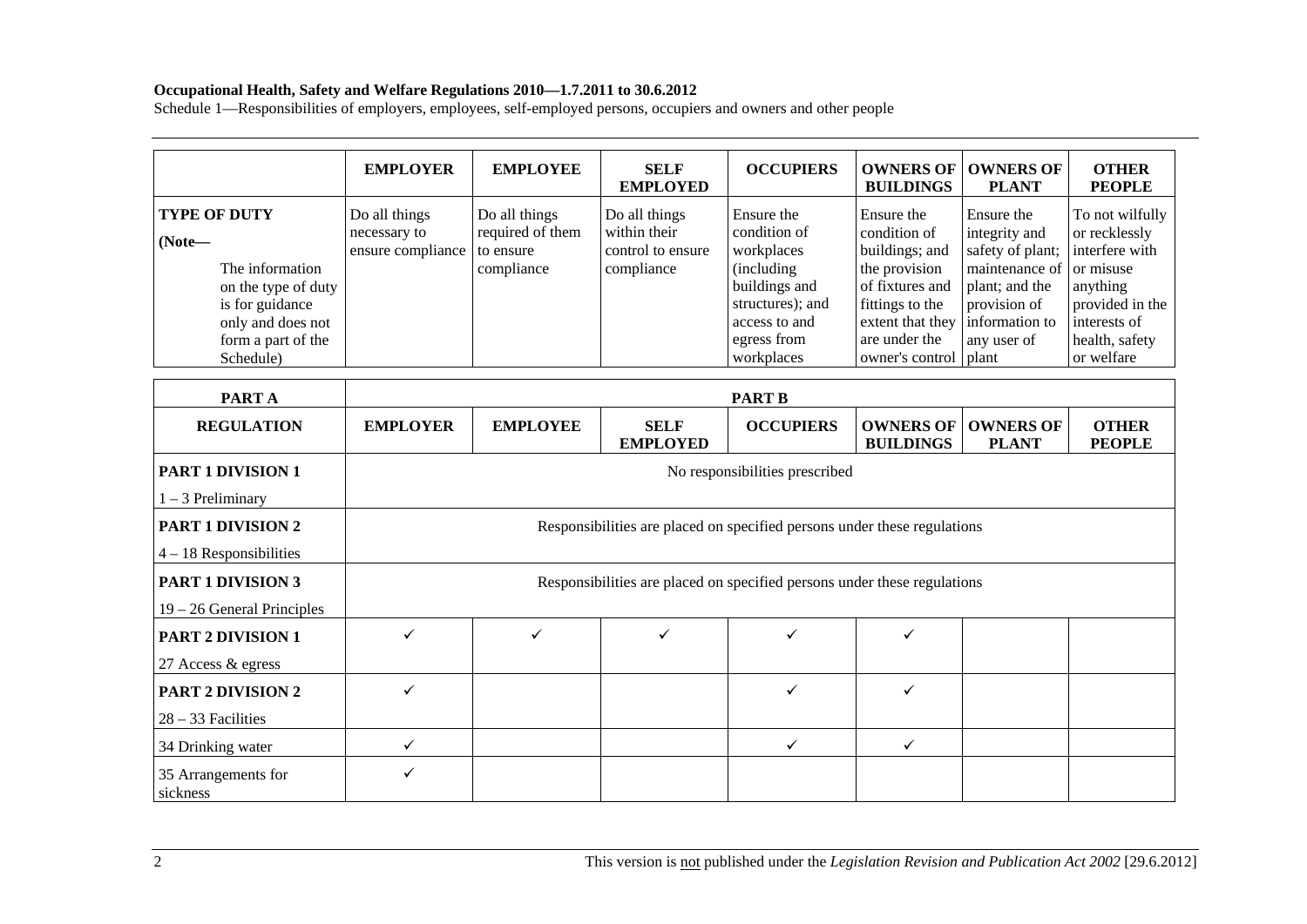#### **1.7.2011 to 30.6.2012—Occupational Health, Safety and Welfare Regulations 2010**

Responsibilities of employers, employees, self-employed persons, occupiers and owners and other people—Schedule 1

| PART A                                       | <b>PART B</b>   |                 |                                |                  |                                      |                                  |                               |
|----------------------------------------------|-----------------|-----------------|--------------------------------|------------------|--------------------------------------|----------------------------------|-------------------------------|
| <b>REGULATION</b>                            | <b>EMPLOYER</b> | <b>EMPLOYEE</b> | <b>SELF</b><br><b>EMPLOYED</b> | <b>OCCUPIERS</b> | <b>OWNERS OF</b><br><b>BUILDINGS</b> | <b>OWNERS OF</b><br><b>PLANT</b> | <b>OTHER</b><br><b>PEOPLE</b> |
| 36 Seating                                   | $\checkmark$    |                 |                                |                  |                                      |                                  |                               |
| <b>PART 2 DIVISION 3</b>                     | $\checkmark$    | $\checkmark$    |                                | $\checkmark$     | $\checkmark$                         |                                  |                               |
| 37 Buildings etc -<br>Application            |                 |                 |                                |                  |                                      |                                  |                               |
| 38 Floors                                    | $\checkmark$    |                 |                                | $\checkmark$     | $\checkmark$                         |                                  |                               |
| 39 Fragile roofing materials                 | $\checkmark$    | $\checkmark$    |                                | $\checkmark$     | $\checkmark$                         |                                  |                               |
| 40 Space per person                          | $\checkmark$    |                 |                                | $\checkmark$     | $\checkmark$                         |                                  |                               |
| PART 2 DIVISION 4                            | $\checkmark$    |                 | $\checkmark$                   | $\checkmark$     | $\checkmark$                         | $\checkmark$                     |                               |
| 41 Confined spaces - Prelim.                 |                 |                 |                                |                  |                                      |                                  |                               |
| 42 Design, manuf, supply etc                 |                 |                 |                                |                  |                                      |                                  |                               |
| 43 Haz ident. & risk assess.                 | $\checkmark$    |                 |                                |                  |                                      |                                  |                               |
| 44 Control of risk                           | $\checkmark$    |                 |                                |                  |                                      |                                  |                               |
| 45 Entry permit                              | $\checkmark$    |                 |                                |                  |                                      |                                  |                               |
| 46 Control of fire etc                       | $\checkmark$    |                 |                                |                  |                                      |                                  |                               |
| 47 Rescue Arrangements                       | $\checkmark$    |                 |                                |                  |                                      |                                  |                               |
| 48 Education & training                      | $\checkmark$    |                 |                                |                  |                                      |                                  |                               |
| <b>PART 2 DIVISION 5</b>                     | $\checkmark$    | $\checkmark$    | $\checkmark$                   | $\checkmark$     | $\checkmark$                         | $\checkmark$                     |                               |
| 49 Preliminary                               |                 |                 |                                |                  |                                      |                                  |                               |
| 50 Work in vicinity of<br>electrical hazards | $\checkmark$    | $\checkmark$    | $\checkmark$                   | $\checkmark$     | $\checkmark$                         | $\checkmark$                     |                               |
| 51 Competency<br>requirements                | $\checkmark$    | ✓               | $\checkmark$                   | $\checkmark$     | $\checkmark$                         | $\checkmark$                     |                               |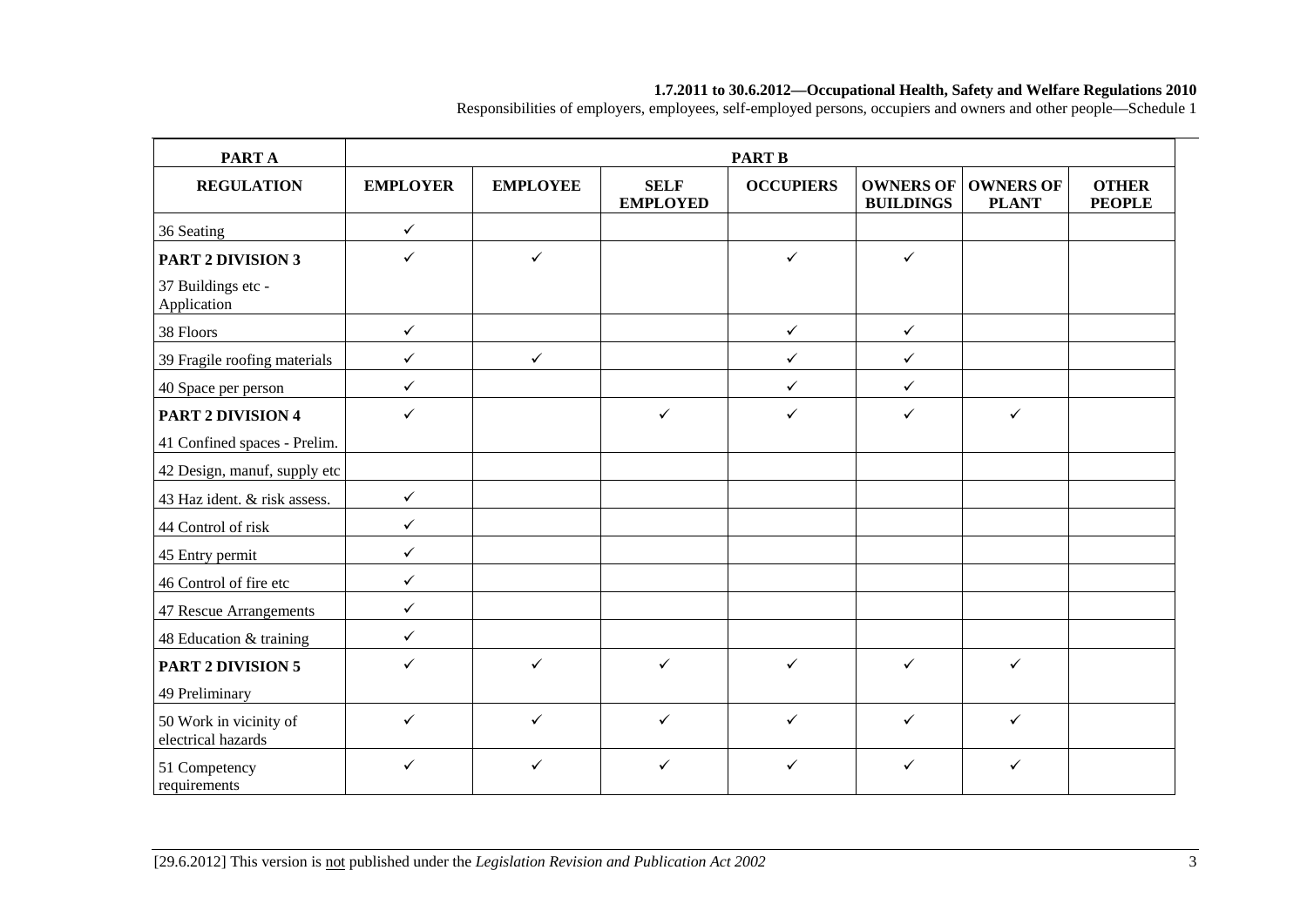#### **Occupational Health, Safety and Welfare Regulations 2010—1.7.2011 to 30.6.2012**

Schedule 1—Responsibilities of employers, employees, self-employed persons, occupiers and owners and other people

| PART A                                                                                           | <b>PART B</b>   |                 |                                |                  |                                      |                                  |                               |
|--------------------------------------------------------------------------------------------------|-----------------|-----------------|--------------------------------|------------------|--------------------------------------|----------------------------------|-------------------------------|
| <b>REGULATION</b>                                                                                | <b>EMPLOYER</b> | <b>EMPLOYEE</b> | <b>SELF</b><br><b>EMPLOYED</b> | <b>OCCUPIERS</b> | <b>OWNERS OF</b><br><b>BUILDINGS</b> | <b>OWNERS OF</b><br><b>PLANT</b> | <b>OTHER</b><br><b>PEOPLE</b> |
| 52 Electrical installations etc                                                                  | $\checkmark$    | $\checkmark$    | $\checkmark$                   | $\checkmark$     | $\checkmark$                         | $\checkmark$                     |                               |
| 53 General requirements for<br>hazard identification at the<br>workplace                         | $\checkmark$    |                 |                                |                  |                                      |                                  |                               |
| 54 Electrical installations-<br>Hazard identification, risk<br>assessment and control of<br>risk | $\checkmark$    |                 | $\checkmark$                   | $\checkmark$     | $\checkmark$                         | $\checkmark$                     |                               |
| 55 Inspection and testing of<br>electrical plant                                                 | $\checkmark$    |                 | $\checkmark$                   | $\checkmark$     |                                      | $\checkmark$                     |                               |
| 56 Provision of R.C.D.s                                                                          | $\checkmark$    |                 | $\checkmark$                   | $\checkmark$     |                                      | $\checkmark$                     |                               |
| 57 Testing and maintenance<br>of R.C.D.s                                                         | $\checkmark$    | ✓               | $\checkmark$                   | $\checkmark$     |                                      | $\checkmark$                     |                               |
| PART 2 DIVISION 6                                                                                | $\checkmark$    | $\checkmark$    | $\checkmark$                   | $\checkmark$     | $\checkmark$                         | $\checkmark$                     |                               |
| 58 Emergency etc -<br>Preliminary                                                                |                 |                 |                                |                  |                                      |                                  |                               |
| 59 Exits, procedures,<br>training                                                                | $\checkmark$    | $\checkmark$    | $\checkmark$                   | $\checkmark$     | $\checkmark$                         | $\checkmark$                     | ✓                             |
| 60 Emergency facilities                                                                          | $\checkmark$    | $\checkmark$    | $\checkmark$                   | $\checkmark$     | $\checkmark$                         | $\checkmark$                     | $\checkmark$                  |
| 61 Rescue arrangements                                                                           | $\checkmark$    | $\checkmark$    | $\checkmark$                   | $\checkmark$     | $\checkmark$                         | $\checkmark$                     |                               |
| <b>PART 2 DIVISION 7</b>                                                                         | $\checkmark$    | ✓               | $\checkmark$                   | $\checkmark$     |                                      |                                  |                               |
| 62 Fire prevention                                                                               |                 |                 |                                |                  |                                      |                                  |                               |
| <b>PART 2 DIVISION 8</b>                                                                         | $\checkmark$    |                 | $\checkmark$                   | $\checkmark$     | $\checkmark$                         |                                  |                               |
| 63 Lighting                                                                                      |                 |                 |                                |                  |                                      |                                  |                               |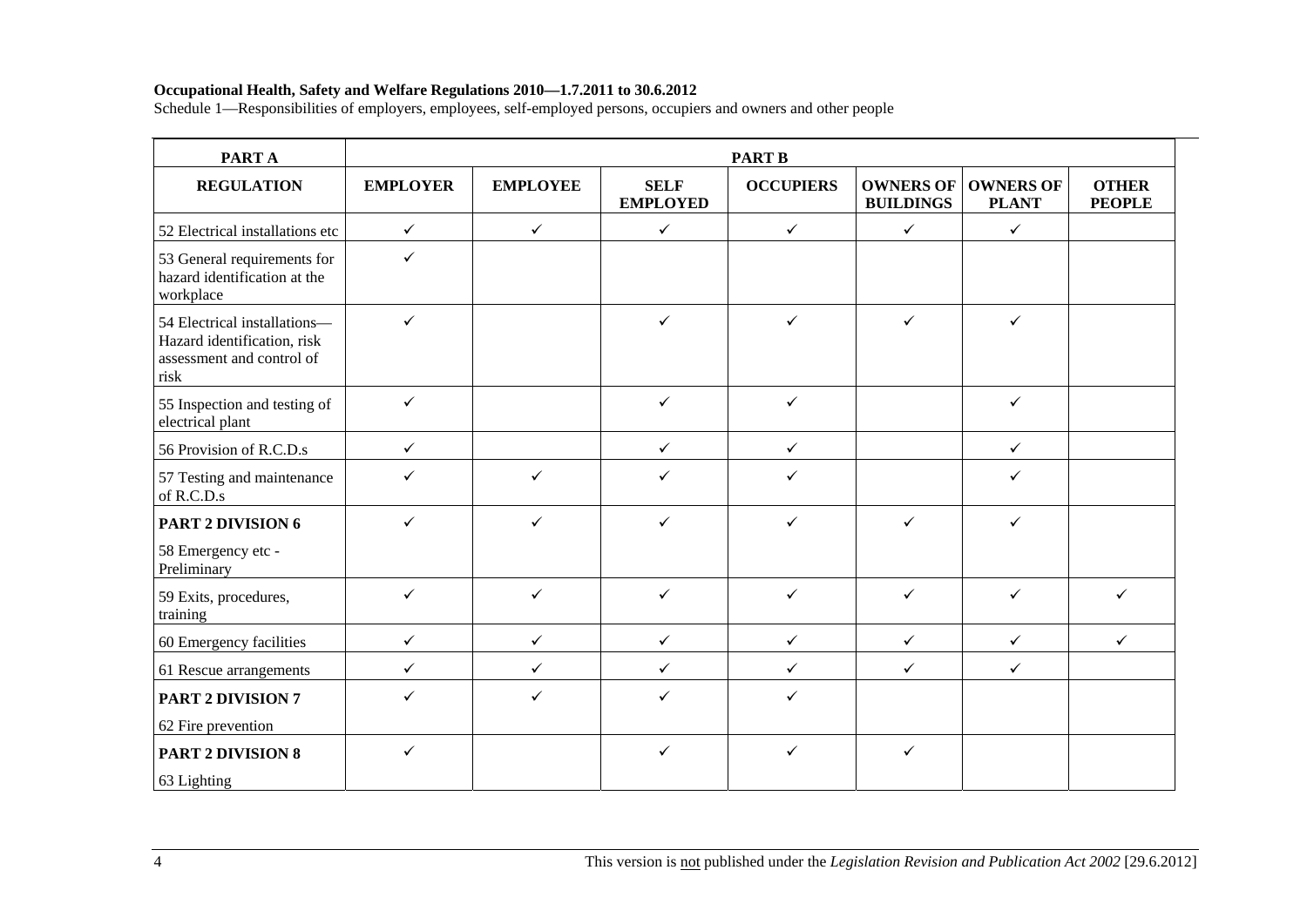#### **1.7.2011 to 30.6.2012—Occupational Health, Safety and Welfare Regulations 2010**

Responsibilities of employers, employees, self-employed persons, occupiers and owners and other people—Schedule 1

| <b>PARTA</b>                     | <b>PART B</b>   |                 |                                |                  |                                      |                                  |                               |  |
|----------------------------------|-----------------|-----------------|--------------------------------|------------------|--------------------------------------|----------------------------------|-------------------------------|--|
| <b>REGULATION</b>                | <b>EMPLOYER</b> | <b>EMPLOYEE</b> | <b>SELF</b><br><b>EMPLOYED</b> | <b>OCCUPIERS</b> | <b>OWNERS OF</b><br><b>BUILDINGS</b> | <b>OWNERS OF</b><br><b>PLANT</b> | <b>OTHER</b><br><b>PEOPLE</b> |  |
| <b>PART 2 DIVISION 9</b>         | $\checkmark$    | $\checkmark$    | $\checkmark$                   |                  |                                      |                                  |                               |  |
| 64 Manual Hand -<br>Preliminary  |                 |                 |                                |                  |                                      |                                  |                               |  |
| 65 Design                        | $\checkmark$    |                 | $\checkmark$                   |                  |                                      |                                  |                               |  |
| 66 Risk assessment               | $\checkmark$    |                 | $\checkmark$                   |                  |                                      |                                  |                               |  |
| 67 Risk control                  | $\checkmark$    |                 | $\checkmark$                   |                  |                                      |                                  |                               |  |
| 68 Employees                     |                 | $\checkmark$    |                                |                  |                                      |                                  |                               |  |
| <b>PART 2 DIVISION 10</b>        | $\checkmark$    | $\checkmark$    |                                |                  |                                      | $\checkmark$                     |                               |  |
| 69 Noise - Preliminary           |                 |                 |                                |                  |                                      |                                  |                               |  |
| 70 Designer, manuf, sup,<br>imp. |                 |                 |                                |                  |                                      |                                  |                               |  |
| 71 Employers                     | $\checkmark$    |                 |                                |                  |                                      |                                  |                               |  |
| 72 Employees                     |                 | $\checkmark$    |                                |                  |                                      |                                  |                               |  |
| PART 2 DIVISION 11               | $\checkmark$    |                 |                                |                  |                                      |                                  |                               |  |
| 73 Occ health & first aid        |                 |                 |                                |                  |                                      |                                  |                               |  |
| <b>PART 2 DIVISION 12</b>        | $\checkmark$    | $\checkmark$    | $\checkmark$                   |                  |                                      |                                  |                               |  |
| 74 Personal protection           |                 |                 |                                |                  |                                      |                                  |                               |  |
| 75 Use of air supply respir.     | $\checkmark$    | $\checkmark$    |                                |                  |                                      | $\checkmark$                     |                               |  |
| <b>PART 2 DIVISION 13</b>        | ✓               | $\checkmark$    | $\checkmark$                   | $\checkmark$     | $\checkmark$                         |                                  | $\checkmark$                  |  |
| 76 Prevention of falls           |                 |                 |                                |                  |                                      |                                  |                               |  |
| <b>PART 2 DIVISION 14</b>        | $\checkmark$    |                 |                                |                  |                                      |                                  |                               |  |
| 77 Remote or isolated work       |                 |                 |                                |                  |                                      |                                  |                               |  |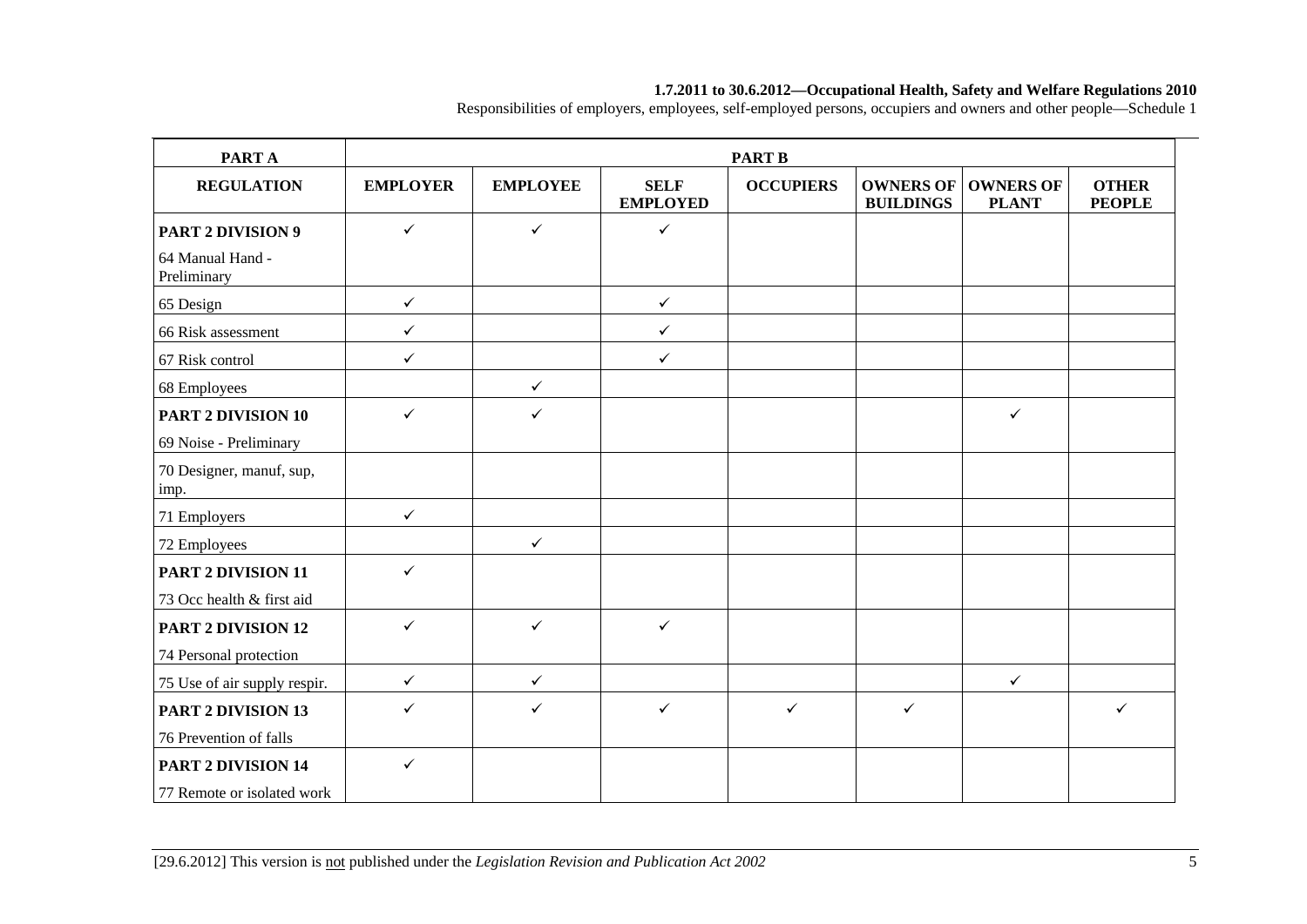#### **Occupational Health, Safety and Welfare Regulations 2010—1.7.2011 to 30.6.2012**

Schedule 1—Responsibilities of employers, employees, self-employed persons, occupiers and owners and other people

| <b>PARTA</b>                               | <b>PART B</b>   |                 |                                |                  |                                      |                                  |                               |  |
|--------------------------------------------|-----------------|-----------------|--------------------------------|------------------|--------------------------------------|----------------------------------|-------------------------------|--|
| <b>REGULATION</b>                          | <b>EMPLOYER</b> | <b>EMPLOYEE</b> | <b>SELF</b><br><b>EMPLOYED</b> | <b>OCCUPIERS</b> | <b>OWNERS OF</b><br><b>BUILDINGS</b> | <b>OWNERS OF</b><br><b>PLANT</b> | <b>OTHER</b><br><b>PEOPLE</b> |  |
| <b>PART 2 DIVISION 15</b>                  | $\checkmark$    | $\checkmark$    | $\checkmark$                   | $\checkmark$     |                                      | $\checkmark$                     |                               |  |
| 78 Storage                                 |                 |                 |                                |                  |                                      |                                  |                               |  |
| PART 2 DIVISION 16                         | $\checkmark$    | $\checkmark$    | $\checkmark$                   | $\checkmark$     |                                      | $\checkmark$                     | $\checkmark$                  |  |
| 79 Traffic control                         |                 |                 |                                |                  |                                      |                                  |                               |  |
| <b>PART 2 DIVISION 17</b>                  | $\checkmark$    |                 |                                | $\checkmark$     | $\checkmark$                         | $\checkmark$                     |                               |  |
| 80 Ventilation                             |                 |                 |                                |                  |                                      |                                  |                               |  |
| <b>PART 2 DIVISION 18</b>                  | $\checkmark$    | $\checkmark$    |                                | $\checkmark$     | $\checkmark$                         |                                  | $\checkmark$                  |  |
| 81 Cleanliness & hygiene                   |                 |                 |                                |                  |                                      |                                  |                               |  |
| <b>PART 3 DIVISION 1</b>                   | $\checkmark$    | $\checkmark$    | $\checkmark$                   | $\checkmark$     | $\checkmark$                         | $\checkmark$                     | $\checkmark$                  |  |
| 82 - 87 Plant - Preliminary                |                 |                 |                                |                  |                                      |                                  |                               |  |
| <b>PART 3 DIVISION 2</b>                   |                 |                 |                                |                  |                                      |                                  |                               |  |
| $88 - 90$ Duties - designers               |                 |                 |                                |                  |                                      |                                  |                               |  |
| 91 - 94 Duties -<br>manufacturers          |                 |                 |                                |                  |                                      |                                  |                               |  |
| 95 – 97 Duties - importers                 |                 |                 |                                |                  |                                      |                                  |                               |  |
| 98 – 99 Duties - suppliers                 |                 |                 |                                |                  |                                      |                                  |                               |  |
| 100 - 101 Duties - installers/<br>erectors |                 |                 |                                |                  |                                      |                                  |                               |  |
| 102 - 121 Duties -<br>employers            | $\checkmark$    |                 |                                |                  |                                      |                                  |                               |  |
| $122 - 130$ Duties - owners                |                 |                 |                                |                  |                                      | $\checkmark$                     |                               |  |
| $131 - 134$ Duties - self<br>employed      |                 |                 | $\checkmark$                   |                  |                                      |                                  |                               |  |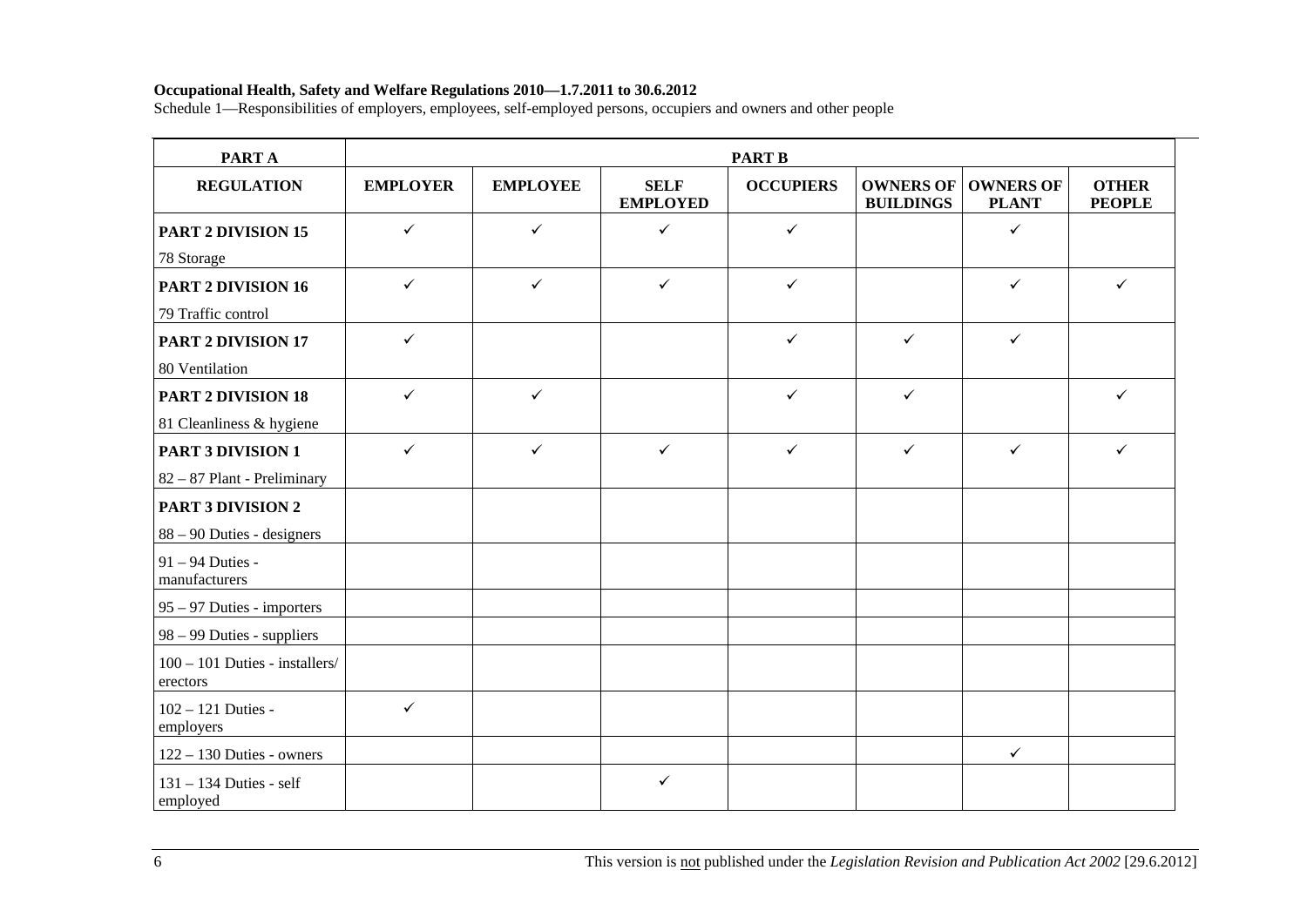| PART A                                            |                 |                 |                                | <b>PART B</b>    |                                      |                                  |                               |
|---------------------------------------------------|-----------------|-----------------|--------------------------------|------------------|--------------------------------------|----------------------------------|-------------------------------|
| <b>REGULATION</b>                                 | <b>EMPLOYER</b> | <b>EMPLOYEE</b> | <b>SELF</b><br><b>EMPLOYED</b> | <b>OCCUPIERS</b> | <b>OWNERS OF</b><br><b>BUILDINGS</b> | <b>OWNERS OF</b><br><b>PLANT</b> | <b>OTHER</b><br><b>PEOPLE</b> |
| <b>PART 3 DIVISION 3</b>                          | $\checkmark$    |                 | $\checkmark$                   |                  |                                      | $\checkmark$                     |                               |
| 135 Hazard identification                         |                 |                 |                                |                  |                                      |                                  |                               |
| 136 Risk assessment                               | $\checkmark$    |                 | $\checkmark$                   |                  |                                      | $\checkmark$                     |                               |
| 137 Control of risk                               | $\checkmark$    |                 | $\checkmark$                   |                  |                                      | $\checkmark$                     |                               |
| <b>PART 3 DIVISION 4</b>                          | ✓               |                 | $\checkmark$                   |                  |                                      | ✓                                |                               |
| 138 Preliminary                                   |                 |                 |                                |                  |                                      |                                  |                               |
| 139 Registration plant<br>design                  | $\checkmark$    |                 | $\checkmark$                   |                  |                                      | ✓                                |                               |
| 140 Registration items of<br>plant                | $\checkmark$    |                 | $\checkmark$                   |                  |                                      | $\checkmark$                     |                               |
| 141 Renewal of registration                       | $\checkmark$    |                 | $\checkmark$                   |                  |                                      | $\checkmark$                     |                               |
| 142 Notification of<br>compliance                 | ✓               |                 | $\checkmark$                   |                  |                                      | ✓                                |                               |
| 143 Periodic fees                                 |                 |                 |                                |                  |                                      | $\checkmark$                     |                               |
| 144 Transitional<br>arrangement                   | ✓               |                 | $\checkmark$                   |                  |                                      | ✓                                |                               |
| <b>PART 4 DIVISION 1</b>                          | ✓               | ✓               | $\checkmark$                   |                  |                                      | ✓                                | $\checkmark$                  |
| 145 Purpose                                       |                 |                 |                                |                  |                                      |                                  |                               |
| 146 Application of Act to<br>amusement structures | $\checkmark$    | $\checkmark$    | $\checkmark$                   |                  |                                      | $\checkmark$                     | $\checkmark$                  |
| 147 Interpretation                                | $\checkmark$    | $\checkmark$    | $\checkmark$                   |                  |                                      | $\checkmark$                     | $\checkmark$                  |
| 148 Inconsistent safety<br>instructions           | ✓               | ✓               | $\checkmark$                   |                  |                                      | ✓                                | $\checkmark$                  |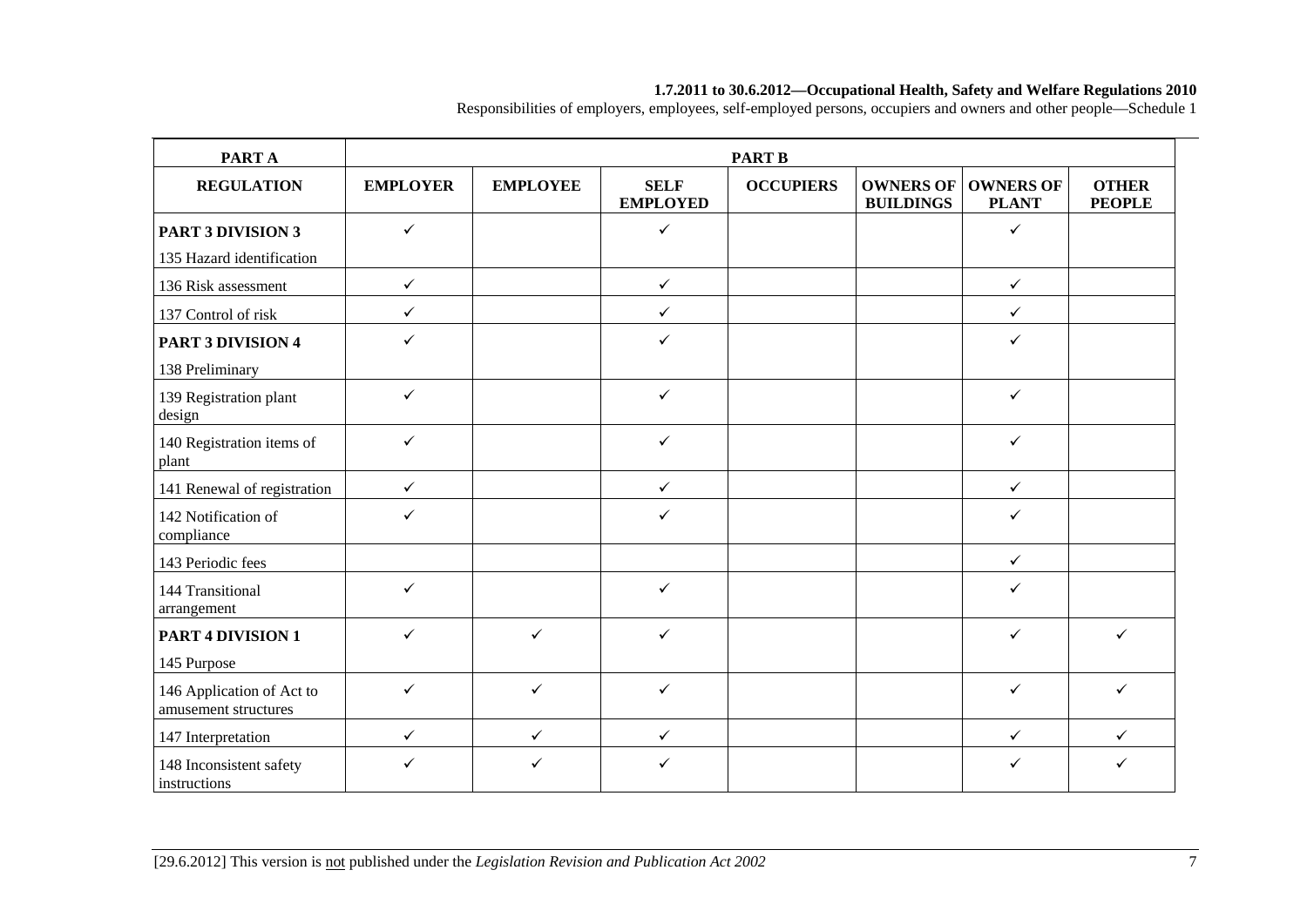| PART A                                           | <b>PART B</b>   |                 |                                |                  |                                      |                                  |                               |  |  |
|--------------------------------------------------|-----------------|-----------------|--------------------------------|------------------|--------------------------------------|----------------------------------|-------------------------------|--|--|
| <b>REGULATION</b>                                | <b>EMPLOYER</b> | <b>EMPLOYEE</b> | <b>SELF</b><br><b>EMPLOYED</b> | <b>OCCUPIERS</b> | <b>OWNERS OF</b><br><b>BUILDINGS</b> | <b>OWNERS OF</b><br><b>PLANT</b> | <b>OTHER</b><br><b>PEOPLE</b> |  |  |
| <b>PART 4 DIVISION 2</b>                         |                 |                 |                                |                  |                                      |                                  |                               |  |  |
| 149 - 151 Duties—designers                       |                 |                 |                                |                  |                                      |                                  |                               |  |  |
| $152 - 155$ Duties-<br>manufacturers             |                 |                 |                                |                  |                                      |                                  |                               |  |  |
| 156 Duties-importers                             |                 |                 |                                |                  |                                      |                                  |                               |  |  |
| 157 - 158 Duties—suppliers                       |                 |                 |                                |                  |                                      |                                  |                               |  |  |
| <b>PART 4 DIVISION 3</b>                         | $\checkmark$    |                 | $\checkmark$                   |                  |                                      | $\checkmark$                     |                               |  |  |
| 159 Duties of proprietor                         |                 |                 |                                |                  |                                      |                                  |                               |  |  |
| 160 Erection or installation                     | $\checkmark$    |                 | $\checkmark$                   |                  |                                      | $\checkmark$                     |                               |  |  |
| 161 Hazard identification<br>and initial testing | $\checkmark$    |                 | $\checkmark$                   |                  |                                      | $\checkmark$                     | $\checkmark$                  |  |  |
| 162 Appointment of<br>competent persons          | $\checkmark$    |                 | $\checkmark$                   |                  |                                      | $\checkmark$                     |                               |  |  |
| 163 Daily inspections                            | $\checkmark$    | $\checkmark$    | $\checkmark$                   |                  |                                      | $\checkmark$                     |                               |  |  |
| 164 Maintenance and<br>periodic inspections      | $\checkmark$    | ✓               | $\checkmark$                   |                  |                                      | $\checkmark$                     | $\checkmark$                  |  |  |
| 165 Repairs and alterations                      | $\checkmark$    | $\checkmark$    | $\checkmark$                   |                  |                                      | $\checkmark$                     | $\checkmark$                  |  |  |
| 166 Dismantling and storage                      | $\checkmark$    | $\checkmark$    | $\checkmark$                   |                  |                                      | $\checkmark$                     |                               |  |  |
| 167 Additional requirements                      | $\checkmark$    |                 | $\checkmark$                   |                  |                                      | $\checkmark$                     |                               |  |  |
| <b>PART 4 DIVISION 4</b>                         | $\checkmark$    |                 | $\checkmark$                   |                  |                                      | $\checkmark$                     |                               |  |  |
| $168 - 170$                                      |                 |                 |                                |                  |                                      |                                  |                               |  |  |
| <b>PART 4 DIVISION 5</b>                         | $\checkmark$    |                 | $\checkmark$                   |                  |                                      | $\checkmark$                     | $\checkmark$                  |  |  |
| $171 - 178$                                      |                 |                 |                                |                  |                                      |                                  |                               |  |  |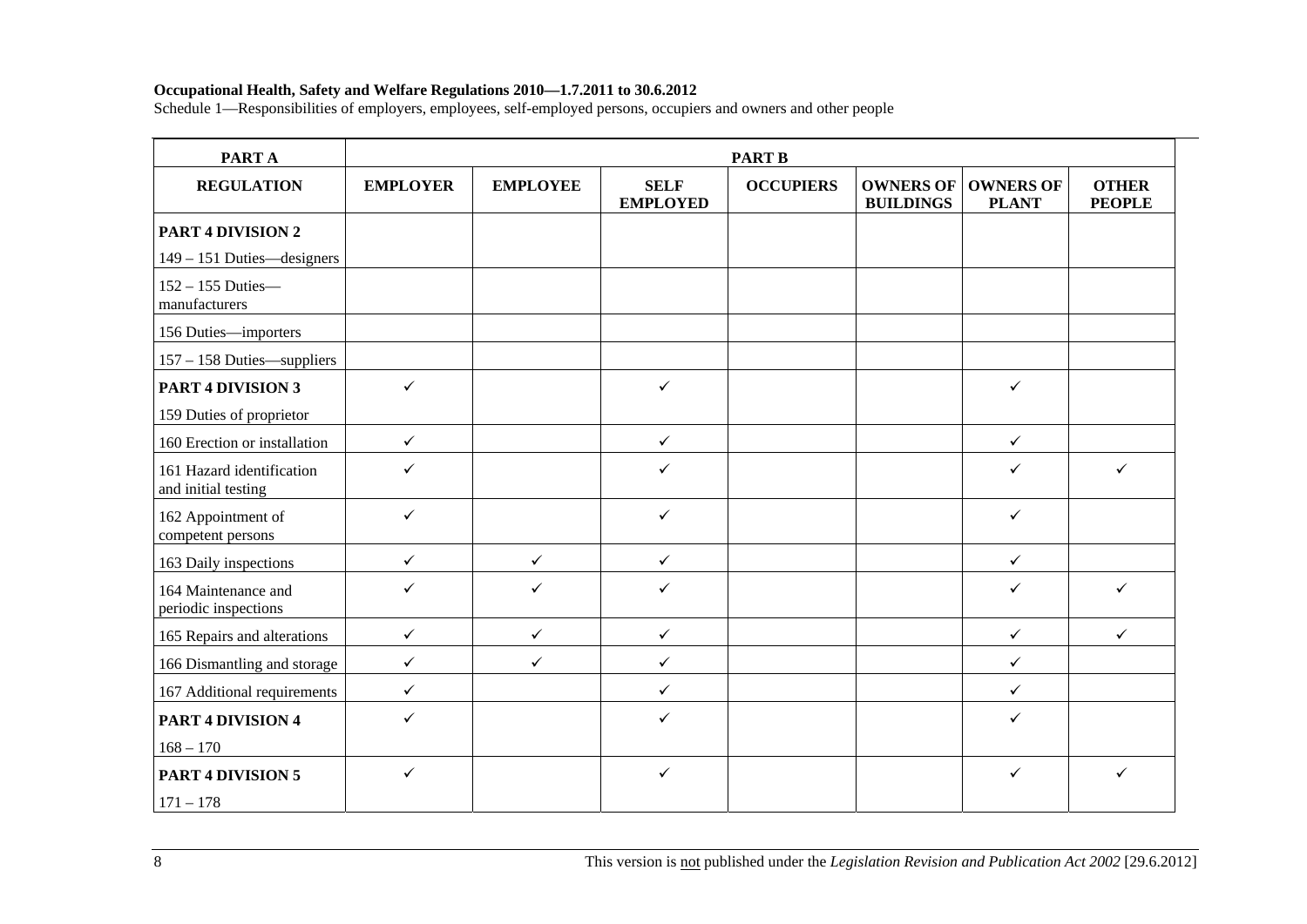| <b>PARTA</b>                                |                 |                 |                                | <b>PART B</b>    |                                      |                                  |                               |
|---------------------------------------------|-----------------|-----------------|--------------------------------|------------------|--------------------------------------|----------------------------------|-------------------------------|
| <b>REGULATION</b>                           | <b>EMPLOYER</b> | <b>EMPLOYEE</b> | <b>SELF</b><br><b>EMPLOYED</b> | <b>OCCUPIERS</b> | <b>OWNERS OF</b><br><b>BUILDINGS</b> | <b>OWNERS OF</b><br><b>PLANT</b> | <b>OTHER</b><br><b>PEOPLE</b> |
| <b>PART 5 DIVISION 1</b>                    | $\checkmark$    | $\checkmark$    | $\checkmark$                   |                  |                                      |                                  |                               |
| $179 - 181$ Haz substances -<br>Preliminary |                 |                 |                                |                  |                                      |                                  |                               |
| $182 - 186$ Suppliers                       |                 |                 |                                |                  |                                      |                                  |                               |
| $187 - 198$ Employers                       | $\checkmark$    |                 | $\checkmark$                   |                  |                                      |                                  |                               |
| <b>PART 5 DIVISION 2</b>                    | ✓               | ✓               | ✓                              | $\checkmark$     | $\checkmark$                         | ✓                                | $\checkmark$                  |
| 199 Asbestos - Preliminary                  |                 |                 |                                |                  |                                      |                                  |                               |
| 200 Provision of information                | $\checkmark$    |                 | $\checkmark$                   | $\checkmark$     | $\checkmark$                         | $\checkmark$                     | $\checkmark$                  |
| 201 Exposure standards                      | $\checkmark$    |                 | $\checkmark$                   | $\checkmark$     | $\checkmark$                         | $\checkmark$                     | $\checkmark$                  |
| 202 Licence - asb. removal                  | $\checkmark$    |                 | $\checkmark$                   | $\checkmark$     | $\checkmark$                         | $\checkmark$                     | $\checkmark$                  |
| 203 Suspension of work                      | $\checkmark$    |                 | $\checkmark$                   | $\checkmark$     | $\checkmark$                         | $\checkmark$                     | $\checkmark$                  |
| 204 Prohibited processes                    | $\checkmark$    | $\checkmark$    | $\checkmark$                   | $\checkmark$     | $\checkmark$                         | $\checkmark$                     | $\checkmark$                  |
| 205 General duty                            | $\checkmark$    |                 | $\checkmark$                   | $\checkmark$     | $\checkmark$                         | $\checkmark$                     | $\checkmark$                  |
| 206 Duties of employers                     | $\checkmark$    |                 |                                |                  |                                      |                                  |                               |
| 207 Atmospheric monitoring                  | $\checkmark$    |                 | $\checkmark$                   | $\checkmark$     | $\checkmark$                         | $\checkmark$                     | $\checkmark$                  |
| 208 Building owners etc                     |                 |                 |                                |                  | $\checkmark$                         | $\checkmark$                     |                               |
| 209 Personal Safety                         | $\checkmark$    | $\checkmark$    | $\checkmark$                   | $\checkmark$     | $\checkmark$                         | $\checkmark$                     | $\checkmark$                  |
| 210 Chrysotile asbestos                     | $\checkmark$    |                 | $\checkmark$                   | $\checkmark$     | $\checkmark$                         | $\checkmark$                     | $\checkmark$                  |
| <b>PART 5 DIVISION 3</b>                    | ✓               | ✓               | ✓                              | ✓                | $\checkmark$                         | ✓                                | $\checkmark$                  |
| 211 Lead - Purpose                          |                 |                 |                                |                  |                                      |                                  |                               |
| 212 Work area                               | $\checkmark$    | $\checkmark$    | $\checkmark$                   | $\checkmark$     | $\checkmark$                         |                                  |                               |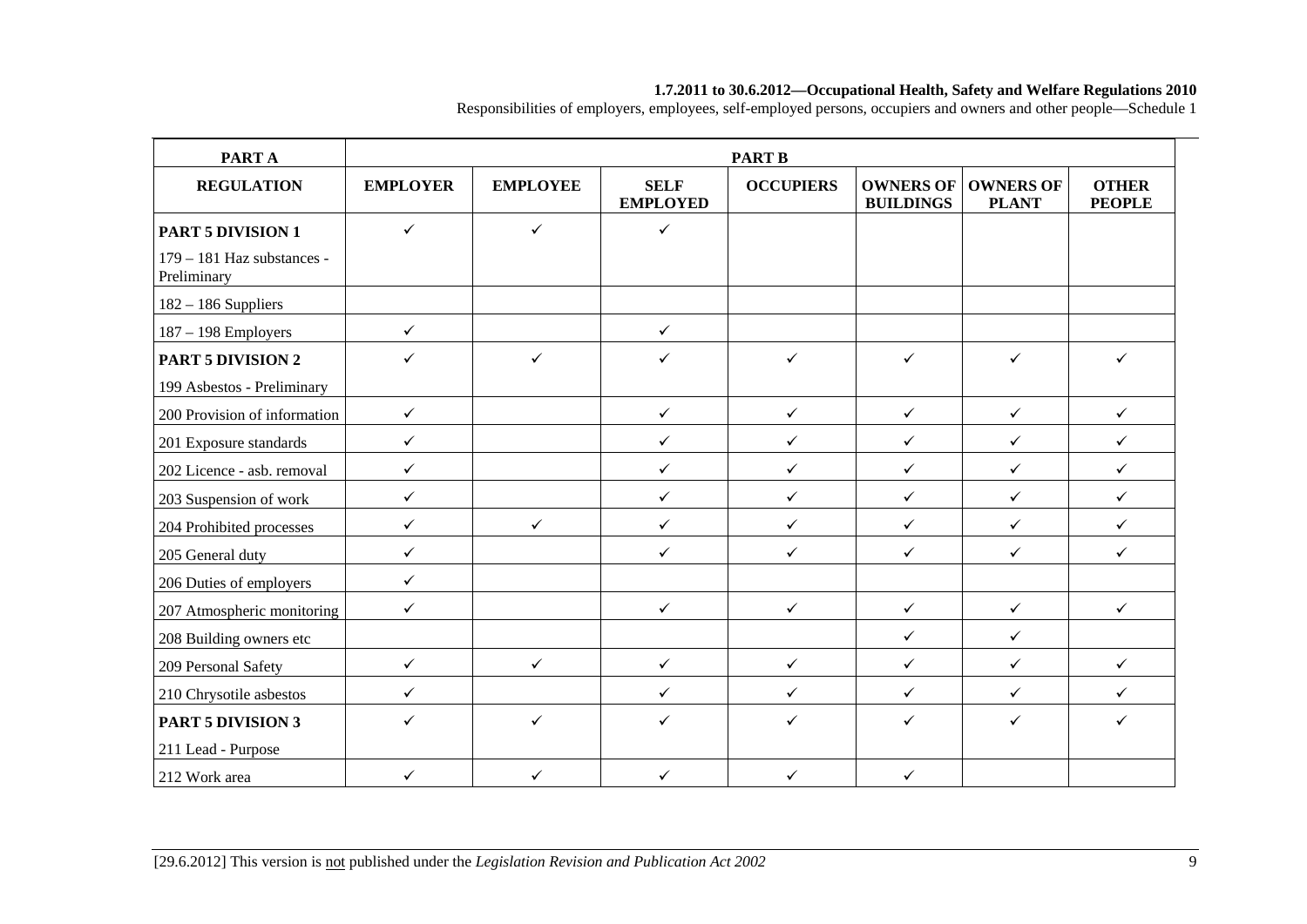| PART A                            | <b>PART B</b>   |                 |                                |                  |                                      |                                  |                               |  |  |
|-----------------------------------|-----------------|-----------------|--------------------------------|------------------|--------------------------------------|----------------------------------|-------------------------------|--|--|
| <b>REGULATION</b>                 | <b>EMPLOYER</b> | <b>EMPLOYEE</b> | <b>SELF</b><br><b>EMPLOYED</b> | <b>OCCUPIERS</b> | <b>OWNERS OF</b><br><b>BUILDINGS</b> | <b>OWNERS OF</b><br><b>PLANT</b> | <b>OTHER</b><br><b>PEOPLE</b> |  |  |
| 213 Furniture & equipment         | $\checkmark$    |                 |                                |                  |                                      |                                  |                               |  |  |
| 214 Atmospheric<br>contaminants   | $\checkmark$    | $\checkmark$    | $\checkmark$                   | $\checkmark$     | $\checkmark$                         | $\checkmark$                     |                               |  |  |
| 215 Amenities                     | $\checkmark$    |                 |                                | $\checkmark$     | $\checkmark$                         |                                  |                               |  |  |
| 216 Safe procedures               | $\checkmark$    | $\checkmark$    | $\checkmark$                   | $\checkmark$     | $\checkmark$                         | $\checkmark$                     | $\checkmark$                  |  |  |
| 217 Personal prot.<br>equipment   | $\checkmark$    | ✓               |                                |                  |                                      |                                  |                               |  |  |
| <b>PART 5 DIVISION 4</b>          | $\checkmark$    |                 | $\checkmark$                   | $\checkmark$     | $\checkmark$                         | $\checkmark$                     | ✓                             |  |  |
| 218 Synth min fibres -<br>Purpose |                 |                 |                                |                  |                                      |                                  |                               |  |  |
| 219 Exposure standards            | $\checkmark$    |                 | $\checkmark$                   | $\checkmark$     | $\checkmark$                         | $\checkmark$                     | $\checkmark$                  |  |  |
| PART 6 DIVISION 1                 | $\checkmark$    | $\checkmark$    | $\checkmark$                   | $\checkmark$     |                                      | $\checkmark$                     |                               |  |  |
| 220 Abrasive blast - Purpose      |                 |                 |                                |                  |                                      |                                  |                               |  |  |
| 221 Prohibited operations         | $\checkmark$    |                 | $\checkmark$                   | $\checkmark$     |                                      |                                  |                               |  |  |
| 222 Abrasive blast<br>equipment   | $\checkmark$    |                 | $\checkmark$                   |                  |                                      | $\checkmark$                     |                               |  |  |
| 223 Blasting chambers etc         | $\checkmark$    |                 | $\checkmark$                   | $\checkmark$     |                                      | $\checkmark$                     |                               |  |  |
| 224 Safety & maintenance          | $\checkmark$    | $\checkmark$    | $\checkmark$                   | $\checkmark$     |                                      | $\checkmark$                     |                               |  |  |
| 225 Abrasive blast - outside      | $\checkmark$    | $\checkmark$    | $\checkmark$                   | $\checkmark$     |                                      |                                  |                               |  |  |
| 226 Personal prot equip etc       | $\checkmark$    | $\checkmark$    | $\checkmark$                   |                  |                                      |                                  |                               |  |  |
| <b>PART 6 DIVISION 2</b>          | $\checkmark$    | $\checkmark$    | $\checkmark$                   | $\checkmark$     | $\checkmark$                         | $\checkmark$                     | $\checkmark$                  |  |  |
| 227 Demolition -<br>Preliminary   |                 |                 |                                |                  |                                      |                                  |                               |  |  |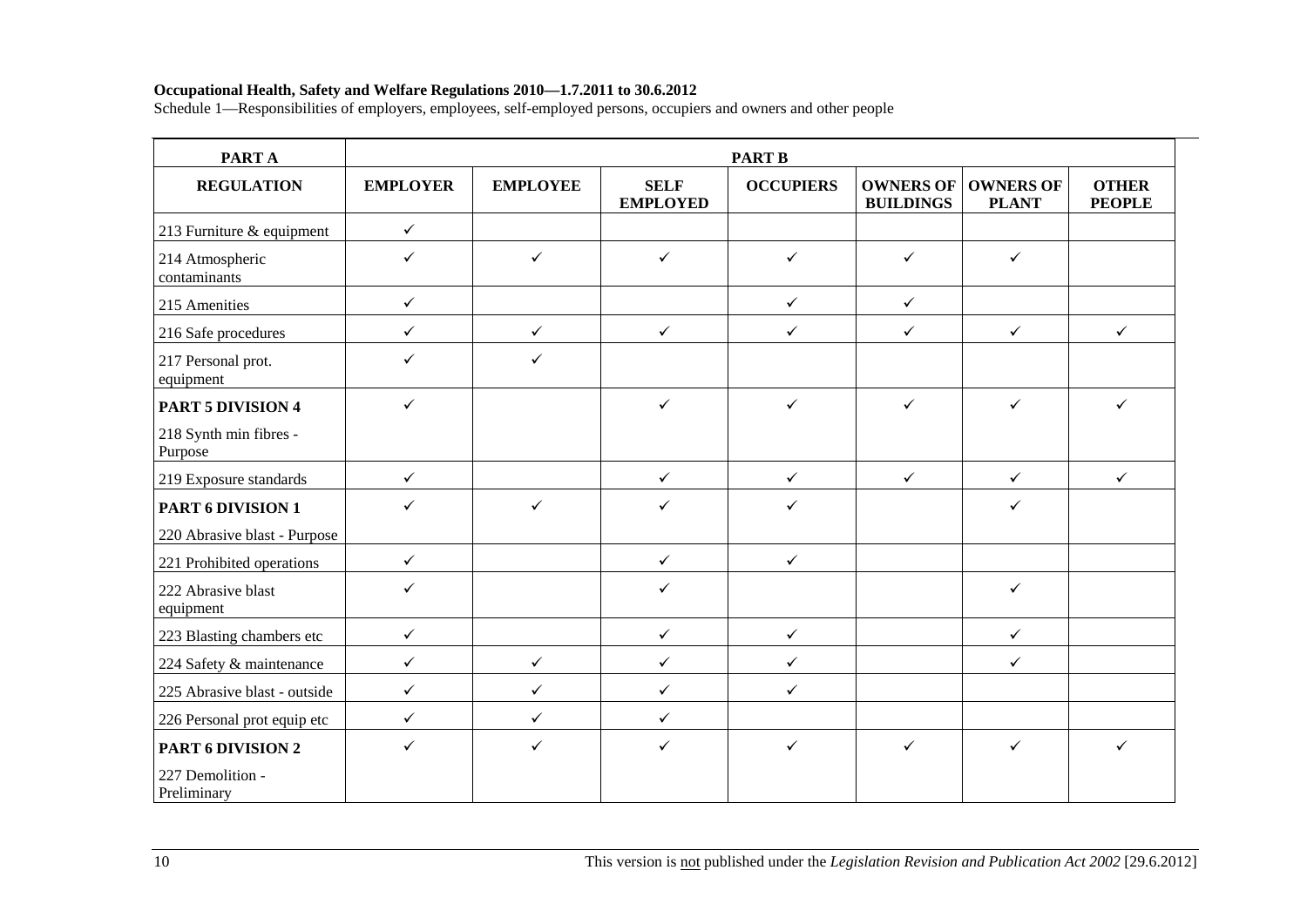| <b>PARTA</b>                      |                 |                 |                                | <b>PART B</b>    |                                      |                                  |                               |
|-----------------------------------|-----------------|-----------------|--------------------------------|------------------|--------------------------------------|----------------------------------|-------------------------------|
| <b>REGULATION</b>                 | <b>EMPLOYER</b> | <b>EMPLOYEE</b> | <b>SELF</b><br><b>EMPLOYED</b> | <b>OCCUPIERS</b> | <b>OWNERS OF</b><br><b>BUILDINGS</b> | <b>OWNERS OF</b><br><b>PLANT</b> | <b>OTHER</b><br><b>PEOPLE</b> |
| 228 Risk assessment &<br>control  | $\checkmark$    |                 |                                |                  |                                      |                                  |                               |
| 229 Prevention of access etc      | $\checkmark$    | $\checkmark$    | $\checkmark$                   | $\checkmark$     | $\checkmark$                         |                                  | $\checkmark$                  |
| 230 Overhead protection           | $\checkmark$    |                 | $\checkmark$                   | $\checkmark$     | $\checkmark$                         |                                  |                               |
| 231 Working on fragile<br>roofing | $\checkmark$    | $\checkmark$    | $\checkmark$                   | $\checkmark$     | $\checkmark$                         |                                  |                               |
| 232 Use of existing stairs etc    | $\checkmark$    |                 | $\checkmark$                   | $\checkmark$     | $\checkmark$                         |                                  |                               |
| 233 Emergency measures            | $\checkmark$    | $\checkmark$    | $\checkmark$                   | $\checkmark$     | $\checkmark$                         |                                  | $\checkmark$                  |
| 234 Protection of public          | $\checkmark$    |                 | $\checkmark$                   | $\checkmark$     | $\checkmark$                         |                                  |                               |
| 235 Approval - demolition         | $\checkmark$    | ✓               | $\checkmark$                   | $\checkmark$     | $\checkmark$                         | $\checkmark$                     | $\checkmark$                  |
| PART 6 DIVISION 3                 | $\checkmark$    | $\checkmark$    | $\checkmark$                   |                  |                                      | $\checkmark$                     | $\checkmark$                  |
| 236 Diving - Purpose              |                 |                 |                                |                  |                                      |                                  |                               |
| 237 Interpretation                | $\checkmark$    | $\checkmark$    | $\checkmark$                   |                  |                                      | $\checkmark$                     | $\checkmark$                  |
| 238 General requirements          | $\checkmark$    | $\checkmark$    | $\checkmark$                   |                  |                                      | $\checkmark$                     | $\checkmark$                  |
| PART 6 DIVISION 4                 | $\checkmark$    | $\checkmark$    | $\checkmark$                   | $\checkmark$     | $\checkmark$                         | $\checkmark$                     |                               |
| 239 Electroplating - Purpose      |                 |                 |                                |                  |                                      |                                  |                               |
| 240 Work area                     | $\checkmark$    |                 |                                | $\checkmark$     | $\checkmark$                         |                                  |                               |
| 241 Storage of haz subs           | $\checkmark$    | $\checkmark$    | $\checkmark$                   | $\checkmark$     | $\checkmark$                         |                                  |                               |
| 242 Safety & maintenance          | $\checkmark$    | ✓               | $\checkmark$                   | $\checkmark$     | $\checkmark$                         |                                  |                               |
| 243 Atmospheric<br>contaminants   | ✓               |                 | $\checkmark$                   | $\checkmark$     | $\checkmark$                         | $\checkmark$                     |                               |
| 244 Personal prot equip etc       | $\checkmark$    | $\checkmark$    | $\checkmark$                   |                  |                                      |                                  |                               |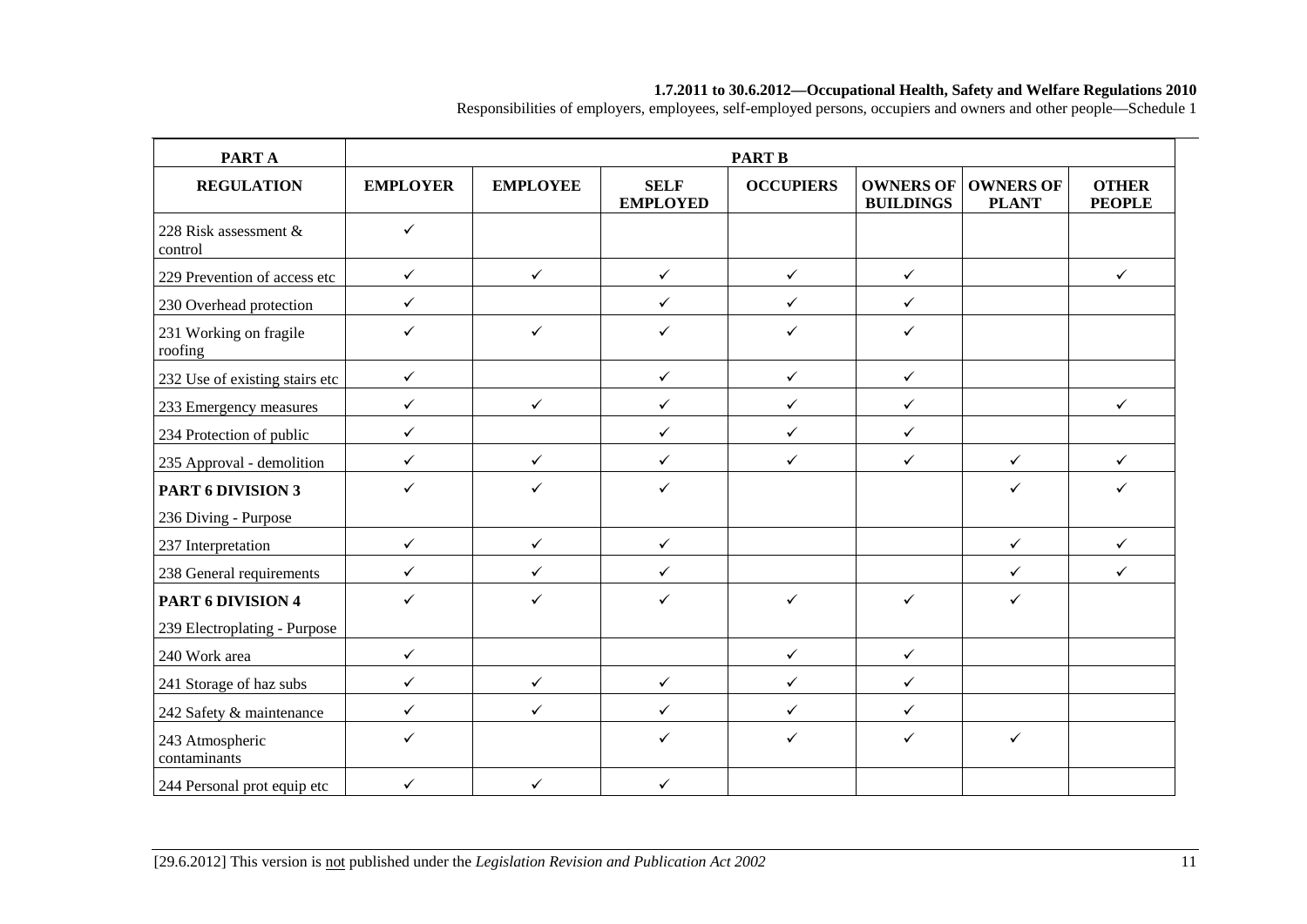| <b>PARTA</b>                      |                 |                 |                                | <b>PART B</b>    |                                      |                                  |                               |
|-----------------------------------|-----------------|-----------------|--------------------------------|------------------|--------------------------------------|----------------------------------|-------------------------------|
| <b>REGULATION</b>                 | <b>EMPLOYER</b> | <b>EMPLOYEE</b> | <b>SELF</b><br><b>EMPLOYED</b> | <b>OCCUPIERS</b> | <b>OWNERS OF</b><br><b>BUILDINGS</b> | <b>OWNERS OF</b><br><b>PLANT</b> | <b>OTHER</b><br><b>PEOPLE</b> |
| <b>PART 6 DIVISION 5</b>          | $\checkmark$    | $\checkmark$    | $\checkmark$                   |                  |                                      |                                  |                               |
| 245 Excavation work -<br>Prelim   |                 |                 |                                |                  |                                      |                                  |                               |
| 246 Site report                   | $\checkmark$    |                 | $\checkmark$                   |                  |                                      |                                  |                               |
| 247 Daily inspection              | $\checkmark$    | $\checkmark$    | $\checkmark$                   |                  |                                      |                                  |                               |
| 248 Performance of work           | $\checkmark$    |                 |                                |                  |                                      |                                  |                               |
| PART 6 DIVISION 6                 | $\checkmark$    | $\checkmark$    | $\checkmark$                   | $\checkmark$     | $\checkmark$                         | $\checkmark$                     |                               |
| 249 Foundry work -<br>Preliminary |                 |                 |                                |                  |                                      |                                  |                               |
| 250 Work area                     | $\checkmark$    |                 | $\checkmark$                   | $\checkmark$     | $\checkmark$                         |                                  |                               |
| 251 Equipment & materials         | $\checkmark$    | $\checkmark$    | $\checkmark$                   |                  |                                      | $\checkmark$                     |                               |
| 252 Atmospheric<br>contaminants   | $\checkmark$    | ✓               | $\checkmark$                   | $\checkmark$     | $\checkmark$                         |                                  |                               |
| 253 Moulding & casting            | $\checkmark$    | $\checkmark$    | $\checkmark$                   |                  |                                      |                                  |                               |
| 254 Rumbling                      | $\checkmark$    | $\checkmark$    | $\checkmark$                   |                  |                                      |                                  |                               |
| 255 Personal prot equip etc       | $\checkmark$    | $\checkmark$    | $\checkmark$                   |                  |                                      |                                  |                               |
| <b>PART 6 DIVISION 7</b>          | $\checkmark$    | ✓               | $\checkmark$                   | $\checkmark$     |                                      | $\checkmark$                     | $\checkmark$                  |
| 256 Logging - Purpose             |                 |                 |                                |                  |                                      |                                  |                               |
| 257 Allocation of work            | $\checkmark$    |                 |                                |                  |                                      |                                  |                               |
| 258 Proficiency of persons        | $\checkmark$    | $\checkmark$    | $\checkmark$                   |                  |                                      |                                  |                               |
| 259 Communication systems         | $\checkmark$    | $\checkmark$    | $\checkmark$                   |                  |                                      |                                  |                               |
| 260 Felling/cross-cutting         | $\checkmark$    | ✓               | $\checkmark$                   |                  |                                      |                                  |                               |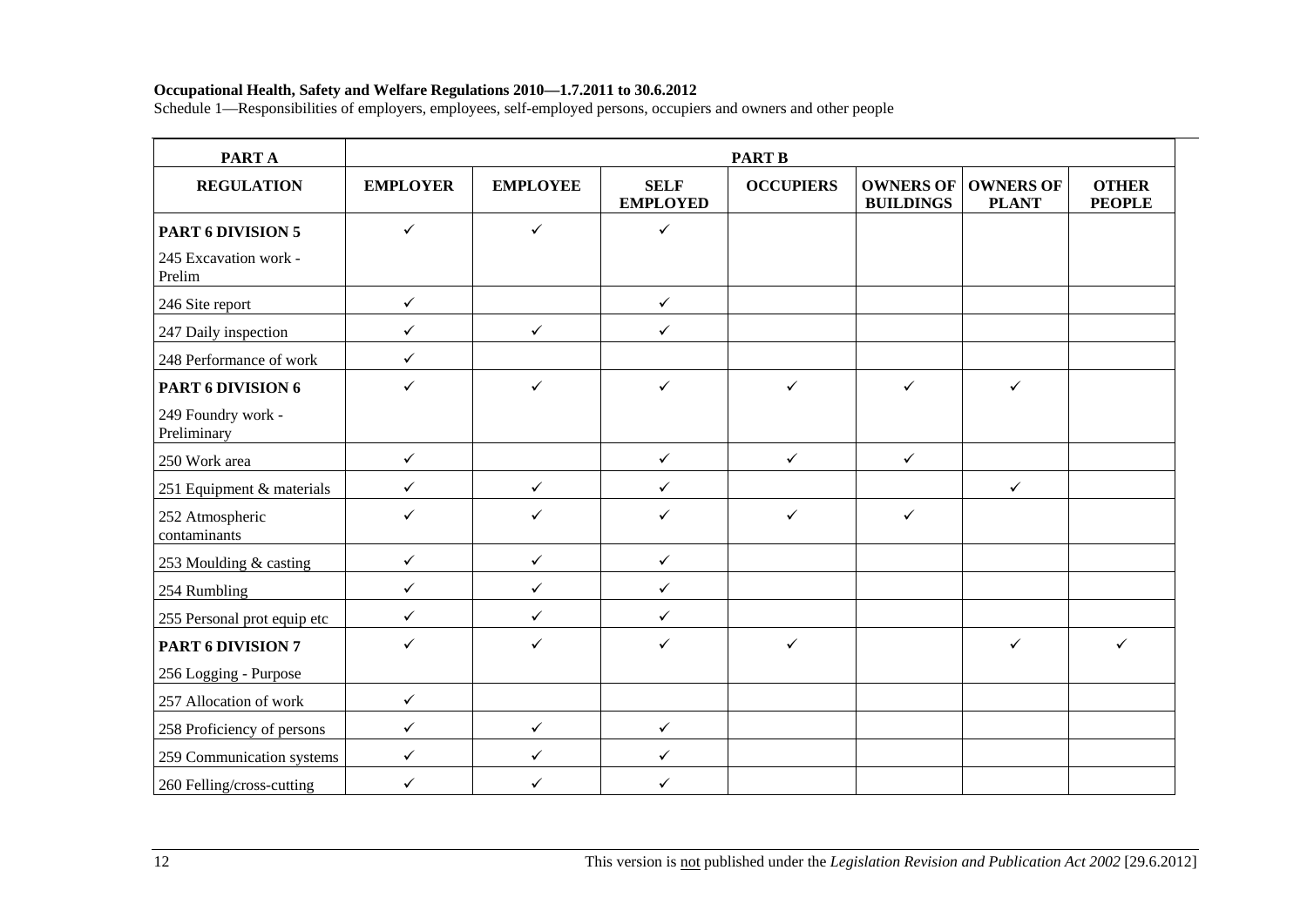| PART A                                                  |                 |                 |                                | <b>PART B</b>    |                                      |                                  |                               |
|---------------------------------------------------------|-----------------|-----------------|--------------------------------|------------------|--------------------------------------|----------------------------------|-------------------------------|
| <b>REGULATION</b>                                       | <b>EMPLOYER</b> | <b>EMPLOYEE</b> | <b>SELF</b><br><b>EMPLOYED</b> | <b>OCCUPIERS</b> | <b>OWNERS OF</b><br><b>BUILDINGS</b> | <b>OWNERS OF</b><br><b>PLANT</b> | <b>OTHER</b><br><b>PEOPLE</b> |
| 261 Snigging/skidding                                   | $\checkmark$    | $\checkmark$    | $\checkmark$                   |                  |                                      |                                  |                               |
| 262 Warning signs                                       | $\checkmark$    | $\checkmark$    | $\checkmark$                   | $\checkmark$     |                                      |                                  | $\checkmark$                  |
| 263 Equipment & machinery                               | $\checkmark$    | $\checkmark$    | $\checkmark$                   |                  |                                      | $\checkmark$                     |                               |
| 264 Log transportation                                  | $\checkmark$    | $\checkmark$    | $\checkmark$                   |                  |                                      | $\checkmark$                     |                               |
| 265 Haul roads                                          | $\checkmark$    |                 |                                | $\checkmark$     |                                      |                                  | $\checkmark$                  |
| 266 Personal prot equip etc                             | $\checkmark$    | $\checkmark$    | $\checkmark$                   |                  |                                      |                                  |                               |
| <b>PART 6 DIVISION 8</b>                                | $\checkmark$    | ✓               | $\checkmark$                   | $\checkmark$     |                                      | $\checkmark$                     |                               |
| 267 Spray painting - Purpose                            |                 |                 |                                |                  |                                      |                                  |                               |
| 268 Work area                                           | $\checkmark$    |                 |                                |                  |                                      | $\checkmark$                     |                               |
| 269 Booths - construction                               | $\checkmark$    |                 |                                |                  |                                      |                                  |                               |
| 270 Booths - exhaust vent.                              | $\checkmark$    |                 | $\checkmark$                   |                  |                                      | $\checkmark$                     |                               |
| 271 Safe work &<br>maintenance                          | $\checkmark$    | $\checkmark$    | ✓                              | $\checkmark$     |                                      | $\checkmark$                     | $\checkmark$                  |
| 272 Pers prot equipment                                 | $\checkmark$    | $\checkmark$    | $\checkmark$                   |                  |                                      |                                  |                               |
| PART 6 DIVISION 9<br>273 Welding - Purpose              | $\checkmark$    | ✓               | $\checkmark$                   | $\checkmark$     | $\checkmark$                         | $\checkmark$                     |                               |
| 274 Work area                                           | $\checkmark$    |                 | $\checkmark$                   | $\checkmark$     | $\checkmark$                         | $\checkmark$                     |                               |
| 275 Use of manifolds                                    | $\checkmark$    |                 | $\checkmark$                   | $\checkmark$     | $\checkmark$                         |                                  |                               |
| 276 Personal prot equip etc                             | $\checkmark$    | $\checkmark$    | $\checkmark$                   |                  |                                      |                                  |                               |
| PART 6 DIVISION 10<br>277 Construction work -<br>Prelim | $\checkmark$    | $\checkmark$    |                                |                  |                                      |                                  |                               |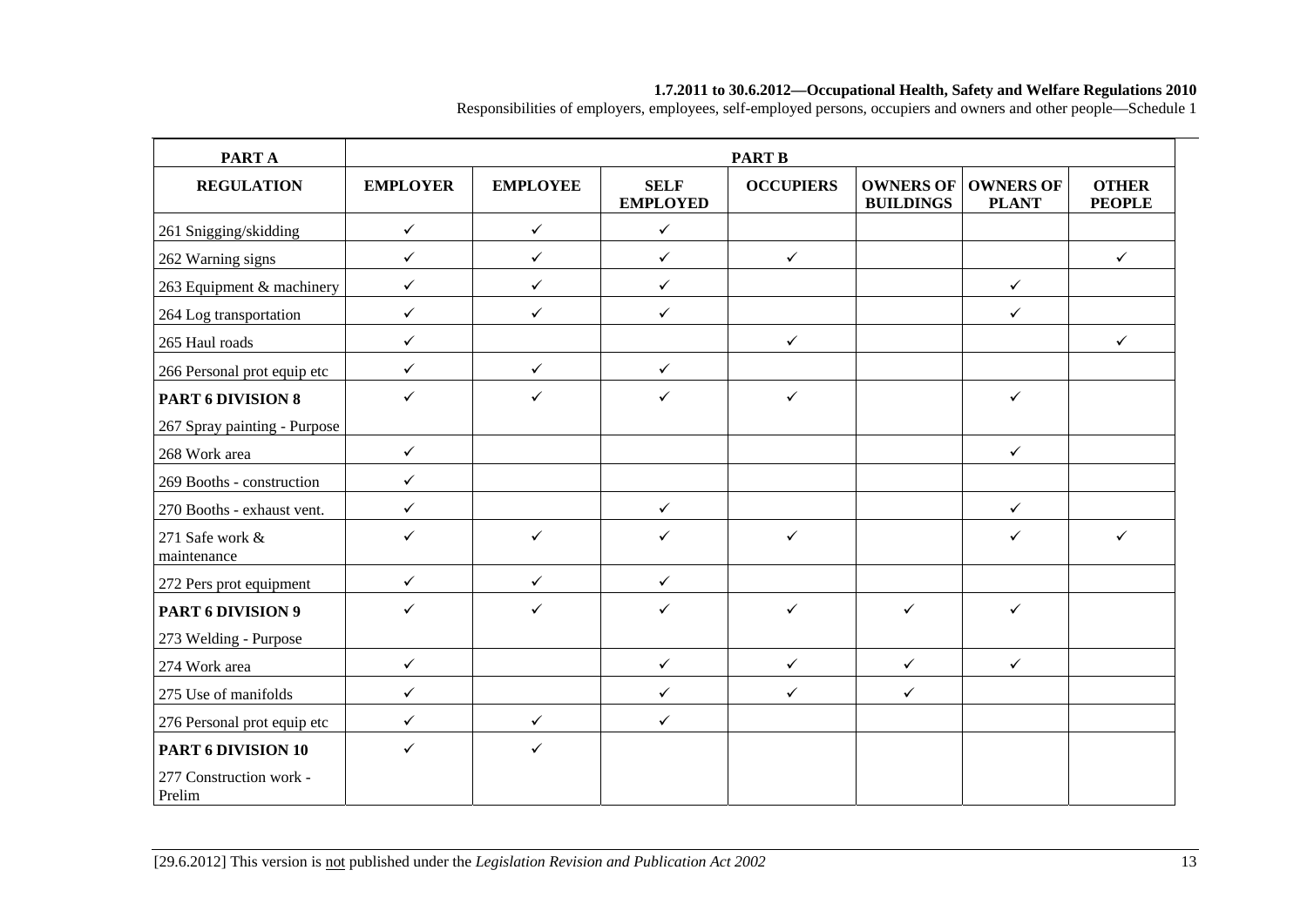| PART A                                 | <b>PART B</b>   |                 |                                                                        |                                                  |                                      |                                  |                               |  |  |  |
|----------------------------------------|-----------------|-----------------|------------------------------------------------------------------------|--------------------------------------------------|--------------------------------------|----------------------------------|-------------------------------|--|--|--|
| <b>REGULATION</b>                      | <b>EMPLOYER</b> | <b>EMPLOYEE</b> | <b>SELF</b><br><b>EMPLOYED</b>                                         | <b>OCCUPIERS</b>                                 | <b>OWNERS OF</b><br><b>BUILDINGS</b> | <b>OWNERS OF</b><br><b>PLANT</b> | <b>OTHER</b><br><b>PEOPLE</b> |  |  |  |
| 278 Appt of safety<br>supervisors      | $\checkmark$    |                 |                                                                        |                                                  |                                      |                                  |                               |  |  |  |
| 279 Responsibilities                   | $\checkmark$    | $\checkmark$    |                                                                        |                                                  |                                      |                                  |                               |  |  |  |
| 280 Additional duties                  | $\checkmark$    |                 |                                                                        |                                                  |                                      |                                  |                               |  |  |  |
| PART 6 DIVISION 11                     | ✓               | $\checkmark$    | $\checkmark$                                                           |                                                  |                                      |                                  | ✓                             |  |  |  |
| 281 - 282 Preliminary                  |                 |                 |                                                                        |                                                  |                                      |                                  |                               |  |  |  |
| 283 Siting of flares                   | $\checkmark$    |                 | $\checkmark$                                                           |                                                  |                                      |                                  |                               |  |  |  |
| 284 Reg. of certain practices          | $\checkmark$    | $\checkmark$    | $\checkmark$                                                           |                                                  |                                      |                                  |                               |  |  |  |
| 285 Blowout prevention                 | $\checkmark$    | $\checkmark$    | $\checkmark$                                                           |                                                  |                                      |                                  |                               |  |  |  |
| 286 Blowout preventer<br>closing units | $\checkmark$    | ✓               | ✓                                                                      |                                                  |                                      |                                  |                               |  |  |  |
| 287 Testing equipment                  | $\checkmark$    | $\checkmark$    | $\checkmark$                                                           |                                                  |                                      |                                  |                               |  |  |  |
| 288 Removal of equipment               | $\checkmark$    | ✓               | $\checkmark$                                                           |                                                  |                                      |                                  | ✓                             |  |  |  |
| 289 Training and procedures            | $\checkmark$    |                 | $\checkmark$                                                           |                                                  |                                      |                                  |                               |  |  |  |
| 290 Well drilling fluids               | $\checkmark$    | $\checkmark$    | $\checkmark$                                                           |                                                  |                                      |                                  |                               |  |  |  |
| 291 Operations at night                | $\checkmark$    | $\checkmark$    | $\checkmark$                                                           |                                                  |                                      |                                  |                               |  |  |  |
| PART 6 DIVISION 12                     | $\checkmark$    | ✓               | ✓                                                                      |                                                  |                                      |                                  |                               |  |  |  |
| 292 Preliminary                        |                 |                 |                                                                        |                                                  |                                      |                                  |                               |  |  |  |
| 293 Specific offence for<br>managers   |                 |                 |                                                                        | This regulation applies to the manager of a mine |                                      |                                  |                               |  |  |  |
| 294 Inspection record<br>system        |                 |                 | The responsibility for this regulation lies with the manager of a mine |                                                  |                                      |                                  |                               |  |  |  |
| 295 Site report                        | $\checkmark$    |                 | $\checkmark$                                                           |                                                  |                                      |                                  |                               |  |  |  |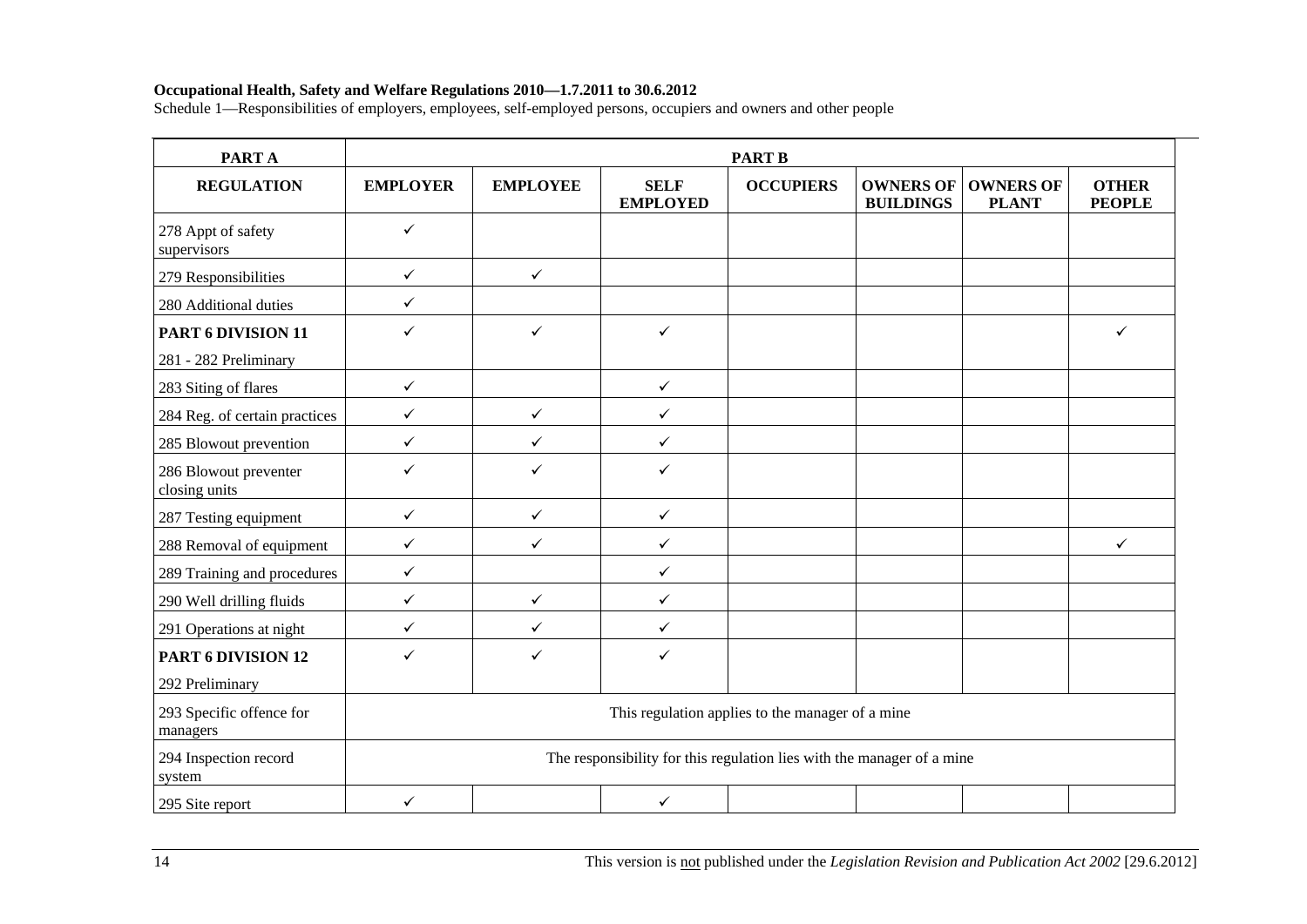| <b>PARTA</b>                               |                 |                 |                                                                          | <b>PART B</b>    |                                      |                                  |                               |
|--------------------------------------------|-----------------|-----------------|--------------------------------------------------------------------------|------------------|--------------------------------------|----------------------------------|-------------------------------|
| <b>REGULATION</b>                          | <b>EMPLOYER</b> | <b>EMPLOYEE</b> | <b>SELF</b><br><b>EMPLOYED</b>                                           | <b>OCCUPIERS</b> | <b>OWNERS OF</b><br><b>BUILDINGS</b> | <b>OWNERS OF</b><br><b>PLANT</b> | <b>OTHER</b><br><b>PEOPLE</b> |
| 296 Daily inspection                       | $\checkmark$    |                 | $\checkmark$                                                             |                  |                                      |                                  |                               |
| 297 Performance of work                    | $\checkmark$    | $\checkmark$    | $\checkmark$                                                             |                  |                                      |                                  |                               |
| 298 Self-rescuers                          | $\checkmark$    | $\checkmark$    | $\checkmark$                                                             |                  |                                      |                                  |                               |
| 299 Stability of ground                    | ✓               | $\checkmark$    | $\checkmark$                                                             |                  |                                      |                                  |                               |
| 300 Mode of working                        | $\checkmark$    | $\checkmark$    | $\checkmark$                                                             |                  |                                      |                                  |                               |
| 301 Diesel exhaust                         | $\checkmark$    | $\checkmark$    | $\checkmark$                                                             |                  |                                      |                                  |                               |
| 302 Winches                                | ✓               | $\checkmark$    | $\checkmark$                                                             |                  |                                      |                                  |                               |
| 303 Shafts and winding                     | ✓               | $\checkmark$    | $\checkmark$                                                             |                  |                                      |                                  |                               |
| 304 Fuel                                   | $\checkmark$    | $\checkmark$    | $\checkmark$                                                             |                  |                                      |                                  |                               |
| 305 Electricity - particular<br>provisions |                 |                 | The responsibility for this regulation lies with the manager of a mine   |                  |                                      |                                  |                               |
| 306 Earthing - underground                 | $\checkmark$    | $\checkmark$    | $\checkmark$                                                             |                  |                                      |                                  |                               |
| 307 R.C.D.s                                | ✓               | ✓               | $\checkmark$                                                             |                  |                                      |                                  |                               |
| 308 Earth continuity<br>equipment          | ✓               | ✓               | $\checkmark$                                                             |                  |                                      |                                  |                               |
| 309 Cabling                                | $\checkmark$    | $\checkmark$    | $\checkmark$                                                             |                  |                                      |                                  |                               |
| 310 Aerial conductors                      | ✓               | ✓               | $\checkmark$                                                             |                  |                                      |                                  |                               |
| 311 Ventilation - general                  |                 |                 |                                                                          |                  |                                      |                                  |                               |
| 312 Ventilation - design                   |                 |                 | The responsibility for these regulations lies with the manager of a mine |                  |                                      |                                  |                               |
| 313 Ventilation - plans                    |                 |                 |                                                                          |                  |                                      |                                  |                               |
| 314 Ventilation - checking                 | $\checkmark$    | $\checkmark$    | $\checkmark$                                                             |                  |                                      |                                  |                               |
| 315 Disused workings                       |                 |                 | The responsibility for this regulation lies with the manager of a mine   |                  |                                      |                                  |                               |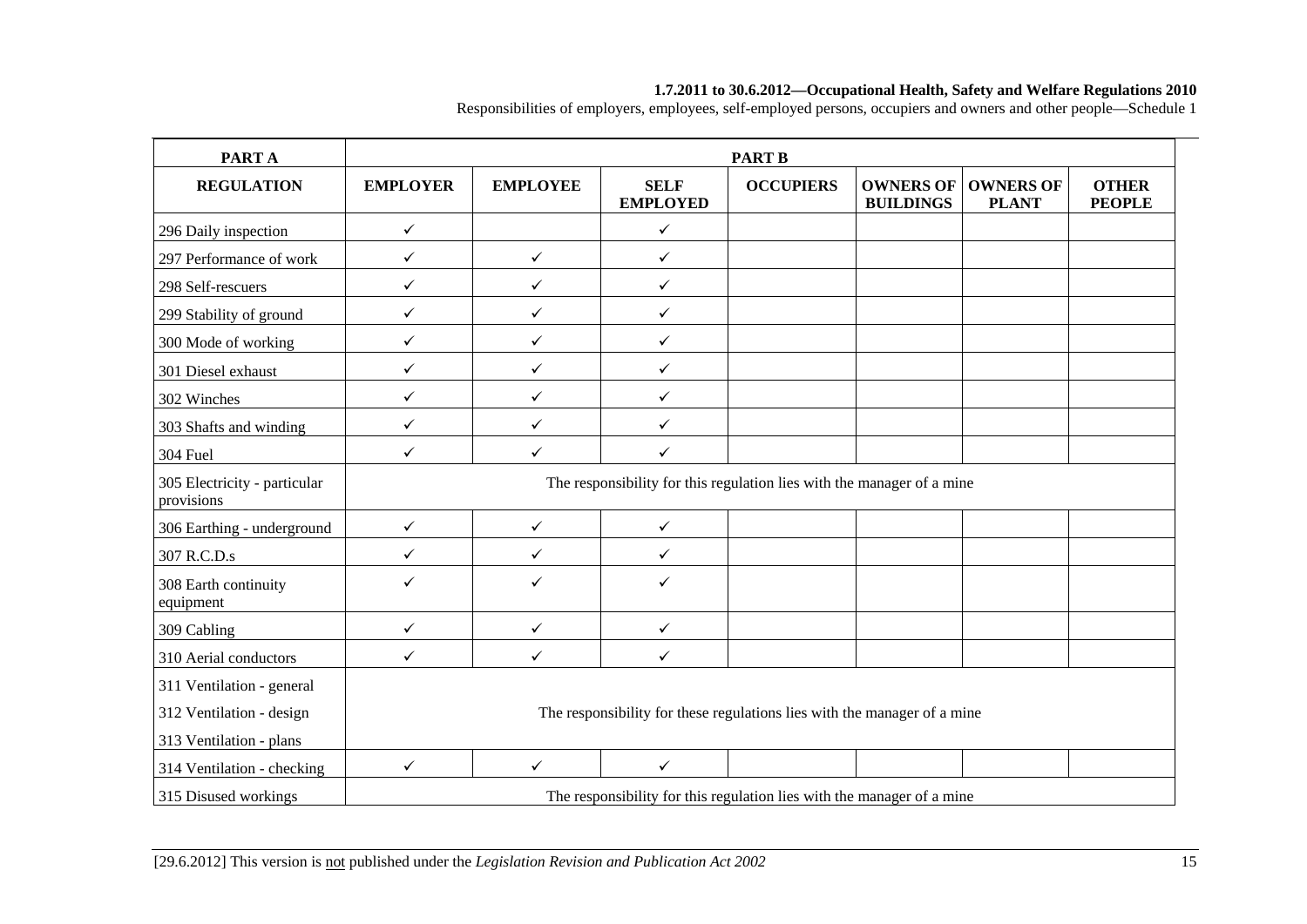| <b>PARTA</b>                                    |                 |                                                                                                 |                                | <b>PART B</b>    |                                      |                                  |                               |  |  |
|-------------------------------------------------|-----------------|-------------------------------------------------------------------------------------------------|--------------------------------|------------------|--------------------------------------|----------------------------------|-------------------------------|--|--|
| <b>REGULATION</b>                               | <b>EMPLOYER</b> | <b>EMPLOYEE</b>                                                                                 | <b>SELF</b><br><b>EMPLOYED</b> | <b>OCCUPIERS</b> | <b>OWNERS OF</b><br><b>BUILDINGS</b> | <b>OWNERS OF</b><br><b>PLANT</b> | <b>OTHER</b><br><b>PEOPLE</b> |  |  |
| $316 - 341$ Explosives                          |                 | These regulations contain specific provisions concerning responsibilities under the regulations |                                |                  |                                      |                                  |                               |  |  |
| <b>PART 6 DIVISION 13</b>                       | $\checkmark$    | ✓                                                                                               | $\checkmark$                   |                  |                                      |                                  |                               |  |  |
| 342 Preliminary                                 |                 |                                                                                                 |                                |                  |                                      |                                  |                               |  |  |
| 343 Interpretation                              | $\checkmark$    | $\checkmark$                                                                                    | $\checkmark$                   |                  |                                      |                                  |                               |  |  |
| 344 Safety performance                          | $\checkmark$    |                                                                                                 | $\checkmark$                   |                  |                                      |                                  |                               |  |  |
| 345 New and previously<br>worked opal mines     | ✓               |                                                                                                 | $\checkmark$                   |                  |                                      |                                  |                               |  |  |
| 346 Daily inspections                           | $\checkmark$    |                                                                                                 | $\checkmark$                   |                  |                                      |                                  |                               |  |  |
| 347 Underground fires                           | $\checkmark$    |                                                                                                 | $\checkmark$                   |                  |                                      |                                  |                               |  |  |
| 348 Ground support for<br>underground opal mine | ✓               | ✓                                                                                               | $\checkmark$                   |                  |                                      |                                  |                               |  |  |
| 349 Ground support for<br>surface opal mine     | $\checkmark$    | ✓                                                                                               | $\checkmark$                   |                  |                                      |                                  |                               |  |  |
| 350 Diesel engines                              | $\checkmark$    | $\checkmark$                                                                                    | $\checkmark$                   |                  |                                      |                                  |                               |  |  |
| 351 Fuel use and storage<br>underground         | $\checkmark$    | ✓                                                                                               | $\checkmark$                   |                  |                                      |                                  |                               |  |  |
| 352 Winches for personnel<br>transportation     | $\checkmark$    | ✓                                                                                               | ✓                              |                  |                                      |                                  |                               |  |  |
| 353 Shafts and drill holes                      | $\checkmark$    | $\checkmark$                                                                                    | $\checkmark$                   |                  |                                      |                                  |                               |  |  |
| 354 Electricity installations<br>and use        | ✓               | ✓                                                                                               | $\checkmark$                   |                  |                                      |                                  |                               |  |  |
| 355 R.C.D.s                                     | $\checkmark$    | $\checkmark$                                                                                    | $\checkmark$                   |                  |                                      |                                  |                               |  |  |
| 356 Earth continuity<br>equipment               | ✓               | $\checkmark$                                                                                    | ✓                              |                  |                                      |                                  |                               |  |  |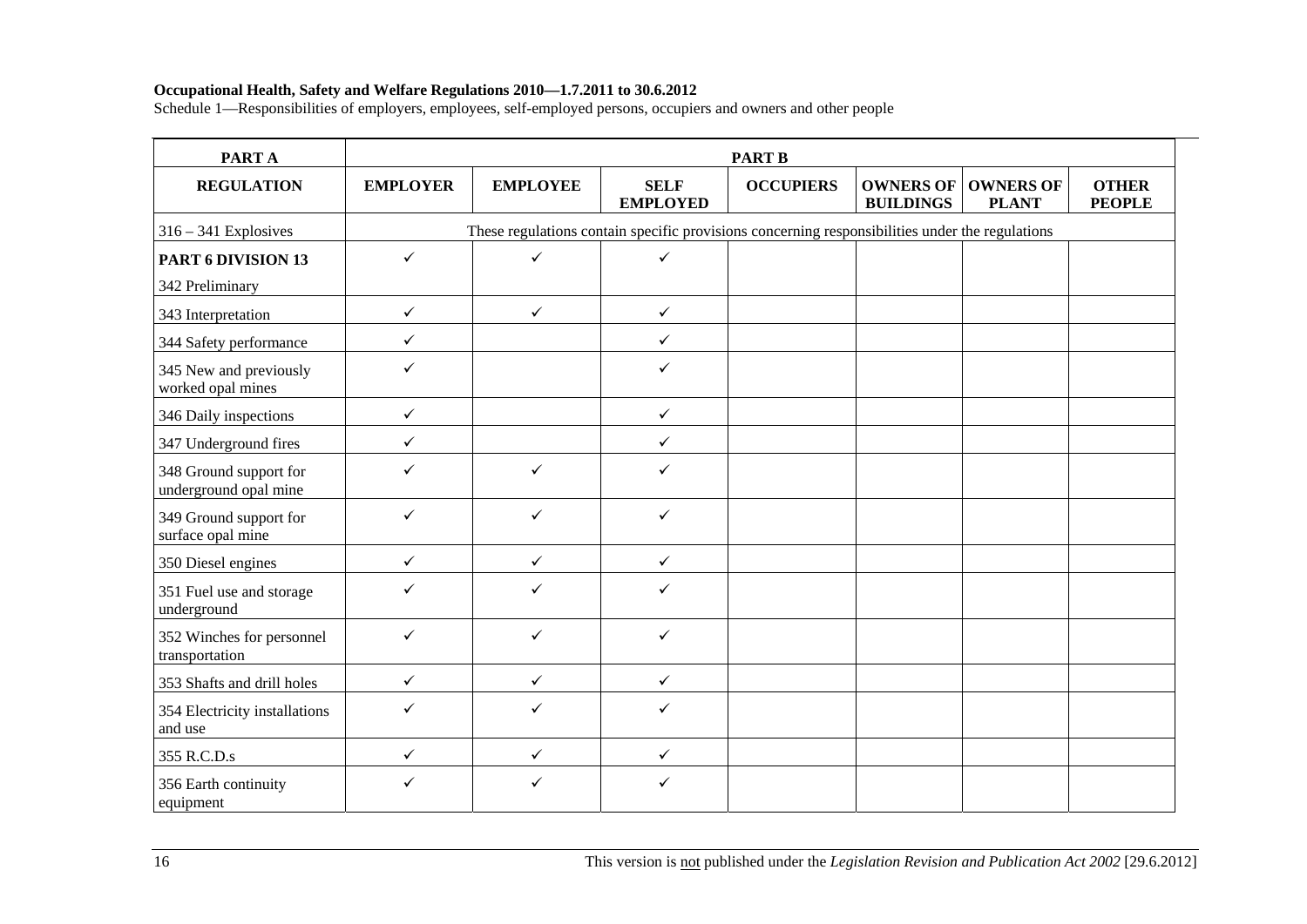| PART A                           |                 |                                                                                                 |                                | <b>PART B</b>    |                                      |                                  |                               |
|----------------------------------|-----------------|-------------------------------------------------------------------------------------------------|--------------------------------|------------------|--------------------------------------|----------------------------------|-------------------------------|
| <b>REGULATION</b>                | <b>EMPLOYER</b> | <b>EMPLOYEE</b>                                                                                 | <b>SELF</b><br><b>EMPLOYED</b> | <b>OCCUPIERS</b> | <b>OWNERS OF</b><br><b>BUILDINGS</b> | <b>OWNERS OF</b><br><b>PLANT</b> | <b>OTHER</b><br><b>PEOPLE</b> |
| 357 Cabling                      | $\checkmark$    | $\checkmark$                                                                                    | $\checkmark$                   |                  |                                      |                                  |                               |
| 358 Ventilation                  | $\checkmark$    |                                                                                                 | $\checkmark$                   |                  |                                      |                                  |                               |
| $359 - 366$ Explosives           |                 | These regulations contain specific provisions concerning responsibilities under the regulations |                                |                  |                                      |                                  |                               |
| <b>PART 7 DIVISION 1</b>         | $\checkmark$    | $\checkmark$                                                                                    |                                |                  |                                      |                                  |                               |
| 367 H&S Reps - Purpose           |                 |                                                                                                 |                                |                  |                                      |                                  |                               |
| $368 - 373$ Elections            |                 | $\checkmark$                                                                                    |                                |                  |                                      |                                  |                               |
| 374 Provision of information     | $\checkmark$    | $\checkmark$                                                                                    |                                |                  |                                      |                                  |                               |
| 375 Retention of voting mat.     |                 |                                                                                                 |                                |                  |                                      |                                  | $\checkmark$                  |
| 376 Display of notices           | $\checkmark$    |                                                                                                 |                                |                  |                                      |                                  | $\checkmark$                  |
| 377 Training                     | ✓               |                                                                                                 |                                |                  |                                      |                                  |                               |
| 378 Default notices              | $\checkmark$    | $\checkmark$                                                                                    |                                |                  |                                      |                                  |                               |
| 379 Provision of Act etc         | $\checkmark$    |                                                                                                 |                                |                  |                                      |                                  |                               |
| <b>PART 7 DIVISION 2</b>         | ✓               | ✓                                                                                               |                                |                  |                                      |                                  |                               |
| 380 H&S committees               |                 |                                                                                                 |                                |                  |                                      |                                  |                               |
| <b>PART 7 DIVISION 3</b>         | ✓               | ✓                                                                                               | ✓                              |                  |                                      |                                  | $\checkmark$                  |
| 381 Confid. of health<br>records |                 |                                                                                                 |                                |                  |                                      |                                  |                               |
| <b>PART 7 DIVISION 4</b>         | $\checkmark$    | $\checkmark$                                                                                    | $\checkmark$                   |                  |                                      |                                  |                               |
| 382 Preliminary                  |                 |                                                                                                 |                                |                  |                                      |                                  |                               |
| 383 Require to be licensed       | $\checkmark$    | $\checkmark$                                                                                    | $\checkmark$                   |                  |                                      | $\checkmark$                     | $\checkmark$                  |
| 384 Licence classes              | ✓               | ✓                                                                                               | ✓                              |                  |                                      |                                  |                               |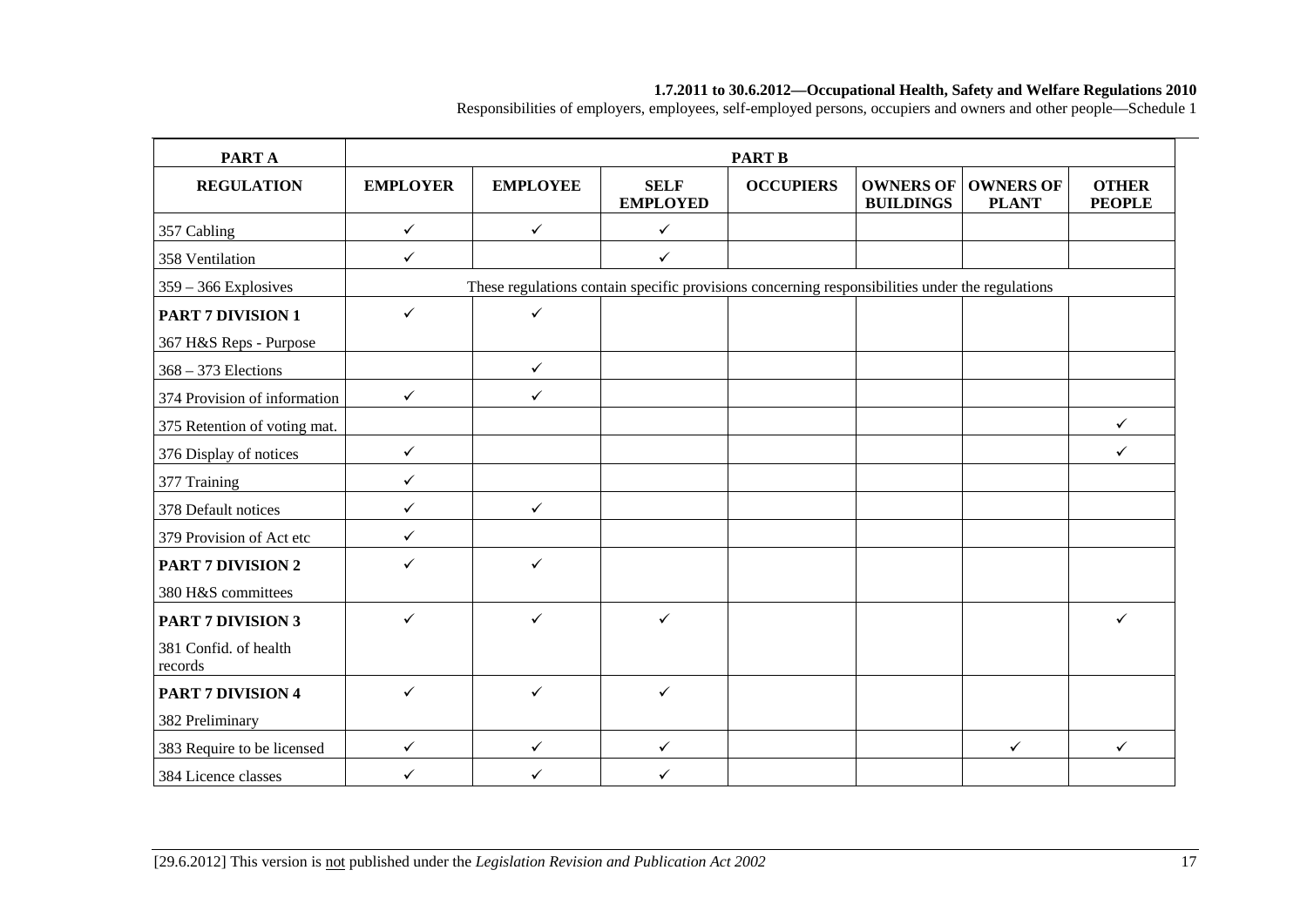| PART A                                   |                 |                                    |                                                     | <b>PART B</b>                                 |                                      |                                  |                               |  |  |
|------------------------------------------|-----------------|------------------------------------|-----------------------------------------------------|-----------------------------------------------|--------------------------------------|----------------------------------|-------------------------------|--|--|
| <b>REGULATION</b>                        | <b>EMPLOYER</b> | <b>EMPLOYEE</b>                    | <b>SELF</b><br><b>EMPLOYED</b>                      | <b>OCCUPIERS</b>                              | <b>OWNERS OF</b><br><b>BUILDINGS</b> | <b>OWNERS OF</b><br><b>PLANT</b> | <b>OTHER</b><br><b>PEOPLE</b> |  |  |
| $385 - 386$ High risk work<br>exemptions |                 |                                    |                                                     | Director                                      |                                      |                                  |                               |  |  |
| 387 - 391 Licensing process              |                 |                                    |                                                     | Licence holder and Director                   |                                      |                                  |                               |  |  |
| $392 - 395$ Conditions                   |                 | Licence holder and Director        |                                                     |                                               |                                      |                                  |                               |  |  |
| 396 - 398 Amendment of<br>licence        |                 | Licence holder and Director        |                                                     |                                               |                                      |                                  |                               |  |  |
| 399 - 401 Renewal                        |                 | Applicant for licence and Director |                                                     |                                               |                                      |                                  |                               |  |  |
| 402 - 406 Suspension and<br>cancellation |                 | Licence holder and Director        |                                                     |                                               |                                      |                                  |                               |  |  |
| 407 Appeals                              |                 | Applicant for appeal               |                                                     |                                               |                                      |                                  |                               |  |  |
| 408 - 410 Transition                     |                 |                                    |                                                     | Persons performing classes of high risk work  |                                      |                                  |                               |  |  |
| 411 Loadshifting equipment               |                 |                                    |                                                     | Operators and employees of relevant equipment |                                      |                                  |                               |  |  |
| 412 Registration - assessors             |                 |                                    |                                                     | Applicant for registration and Director       |                                      |                                  |                               |  |  |
| 413 Further assessment                   |                 |                                    | Licence holders and operators of relevant equipment |                                               |                                      |                                  |                               |  |  |
| 414 Confidentiality                      |                 |                                    |                                                     | Director                                      |                                      |                                  |                               |  |  |
| <b>PART 7 DIVISION 5</b>                 | ✓               |                                    |                                                     | $\checkmark$                                  | $\checkmark$                         |                                  |                               |  |  |
| 415 Notif certain work -<br>Prelim       |                 |                                    |                                                     |                                               |                                      |                                  |                               |  |  |
| 416 Notice of<br>commencement            | ✓               |                                    |                                                     | $\checkmark$                                  | $\checkmark$                         |                                  |                               |  |  |
| <b>PART 7 DIVISION 6</b>                 | ✓               |                                    | ✓                                                   | $\checkmark$                                  |                                      |                                  |                               |  |  |
| 417 Notif certain occs -<br>Prelim       |                 |                                    |                                                     |                                               |                                      |                                  |                               |  |  |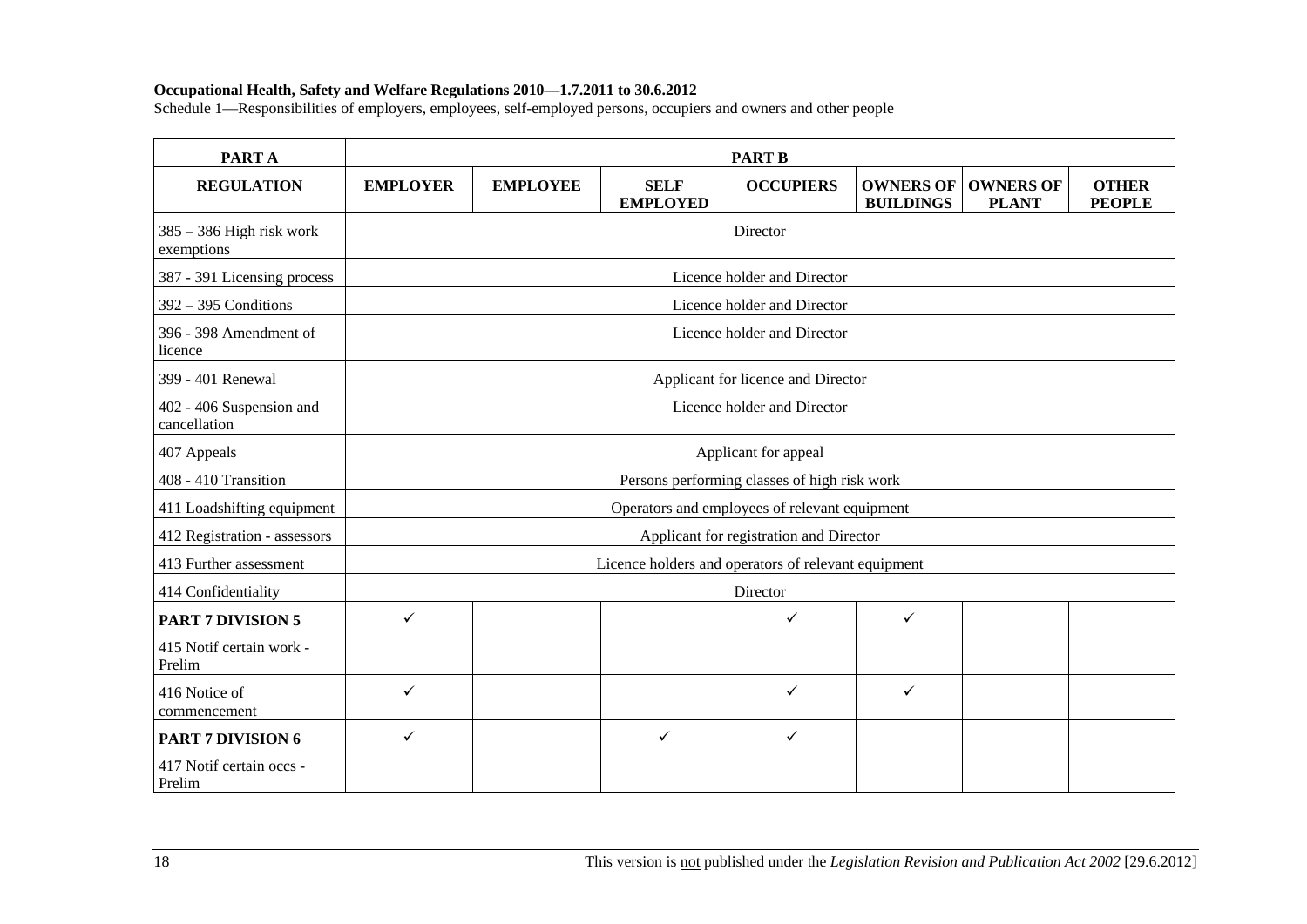| PART A                                              |                 | <b>PART B</b>   |                                |                           |                  |                                              |                               |  |  |  |  |  |  |
|-----------------------------------------------------|-----------------|-----------------|--------------------------------|---------------------------|------------------|----------------------------------------------|-------------------------------|--|--|--|--|--|--|
| <b>REGULATION</b>                                   | <b>EMPLOYER</b> | <b>EMPLOYEE</b> | <b>SELF</b><br><b>EMPLOYED</b> | <b>OCCUPIERS</b>          | <b>BUILDINGS</b> | <b>OWNERS OF   OWNERS OF</b><br><b>PLANT</b> | <b>OTHER</b><br><b>PEOPLE</b> |  |  |  |  |  |  |
| 418 Notif - work injuries                           | ✓               |                 |                                |                           |                  |                                              |                               |  |  |  |  |  |  |
| 419 Notif - dangerous occs.                         | ✓               |                 |                                | $\checkmark$              |                  |                                              |                               |  |  |  |  |  |  |
| <b>PART 7 DIVISION 7</b><br>$420 - 425$ Proceedings |                 |                 |                                | Applicants for appeals    |                  |                                              |                               |  |  |  |  |  |  |
| <b>PART 6 DIVISION 8</b>                            | ✓               |                 |                                |                           |                  |                                              |                               |  |  |  |  |  |  |
| $426 - 427$ Registration -<br>employers and fee     |                 |                 |                                |                           |                  |                                              |                               |  |  |  |  |  |  |
| <b>PART 6 DIVISION 9</b>                            |                 |                 |                                |                           |                  |                                              |                               |  |  |  |  |  |  |
| 428 Misc - Provision of<br>statutory instruments    |                 |                 |                                |                           |                  |                                              |                               |  |  |  |  |  |  |
| $429 - 432$ Miscellaneous                           |                 |                 |                                | Miscellaneous application |                  |                                              |                               |  |  |  |  |  |  |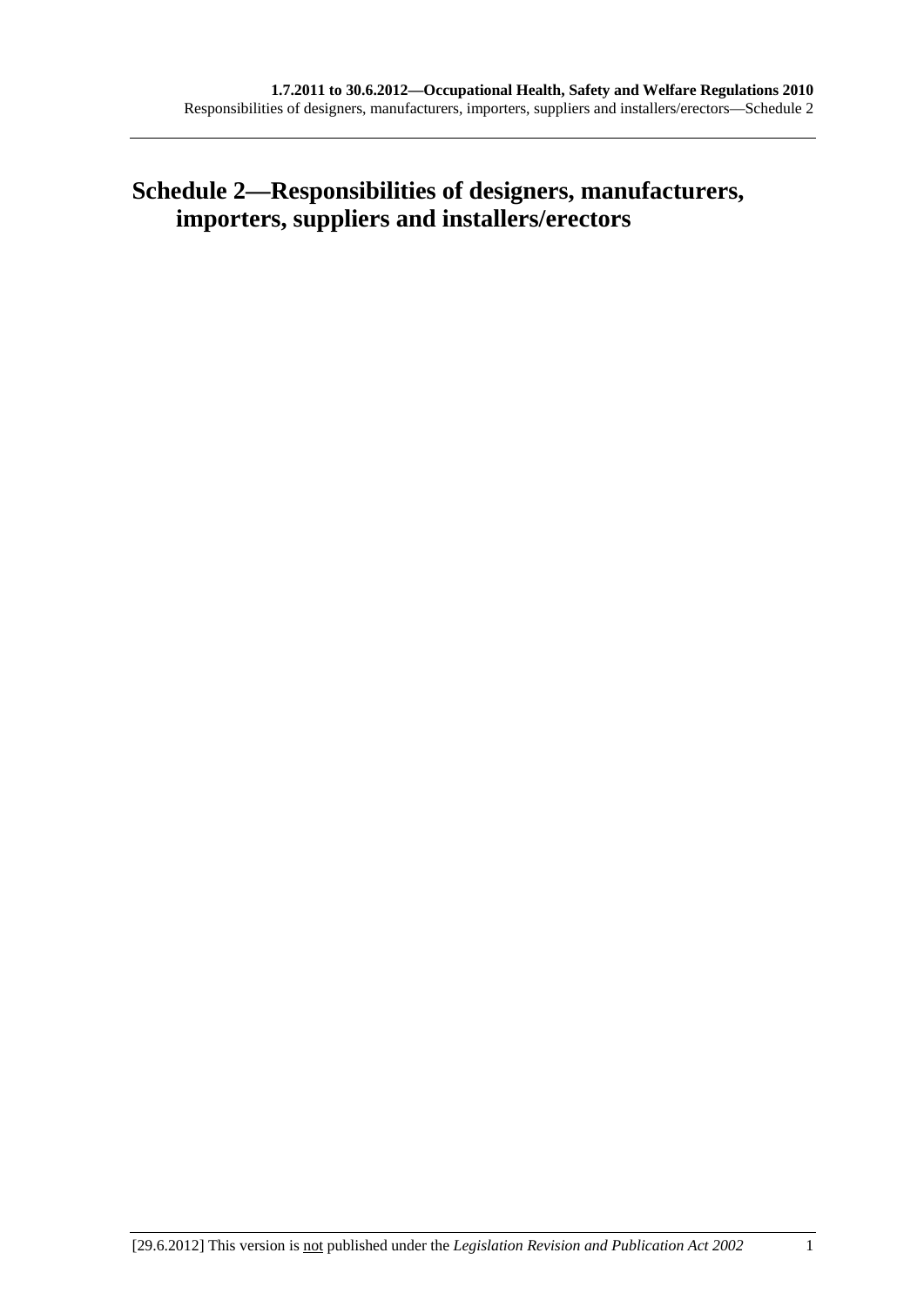|                                                                                                                                                                  | <b>DESIGNERS</b>               |                                 | <b>MANUFACTURERS</b>                                           |                                                             | <b>IMPORTERS</b>                                                       |                                                             | <b>SUPPLIERS</b>                                               |                                                | <b>INSTALLERS</b><br><b>ERECTORS</b>   |
|------------------------------------------------------------------------------------------------------------------------------------------------------------------|--------------------------------|---------------------------------|----------------------------------------------------------------|-------------------------------------------------------------|------------------------------------------------------------------------|-------------------------------------------------------------|----------------------------------------------------------------|------------------------------------------------|----------------------------------------|
|                                                                                                                                                                  | <b>BUILDINGS   PLANT &amp;</b> | <b>STRUCTURES</b>               | PLANT &<br><b>MATERIALS</b><br><b>FOR</b><br><b>STRUCTURES</b> | <b>SUBSTANCES</b>                                           | PLANT &<br><b>MATERIALS</b><br><b>FOR</b><br><b>STRUCTURES</b>         | <b>SUBSTANCES</b>                                           | PLANT &<br><b>MATERIALS</b><br><b>FOR</b><br><b>STRUCTURES</b> | <b>SUBSTANCES</b>                              | PLANT &<br><b>STRUCTURES</b>           |
| <b>TYPE OF DUTY</b><br>$(Note-$<br>The<br>information<br>on the type<br>of duty is for<br>guidance<br>only and<br>does not<br>form a part<br>of the<br>Schedule) | Ensure safety<br>of design     | Design, testing,<br>information | Ensure safety of<br>manufacture,<br>testing,<br>information    | Ensure safety of<br>manufacture,<br>testing,<br>information | Ensure safety of<br>design,<br>manufacture,<br>testing,<br>information | Ensure safety of<br>manufacture,<br>testing,<br>information | Ensure safety of<br>plant etc<br>information                   | Ensure safety of<br>substances,<br>information | Ensure safety of<br>plant & structures |

| PART A                                         |                  | <b>PART B</b>                  |                                                                |                      |                                                                          |                   |                                                                           |                   |                                      |  |  |  |
|------------------------------------------------|------------------|--------------------------------|----------------------------------------------------------------|----------------------|--------------------------------------------------------------------------|-------------------|---------------------------------------------------------------------------|-------------------|--------------------------------------|--|--|--|
|                                                |                  | <b>DESIGNERS</b>               |                                                                | <b>MANUFACTURERS</b> |                                                                          | <b>IMPORTERS</b>  |                                                                           | <b>SUPPLIERS</b>  | <b>INSTALLERS</b><br><b>ERECTORS</b> |  |  |  |
| <b>REGULATION</b>                              | <b>BUILDINGS</b> | PLANT &<br><b>STRUCTURES</b>   | PLANT &<br><b>MATERIALS</b><br><b>FOR</b><br><b>STRUCTURES</b> | <b>SUBSTANCES</b>    | PLANT &<br><b>MATERIALS</b><br><b>FOR</b><br><b>STRUCTURES</b>           | <b>SUBSTANCES</b> | <b>PLANT &amp;</b><br><b>MATERIALS</b><br><b>FOR</b><br><b>STRUCTURES</b> | <b>SUBSTANCES</b> | PLANT &<br><b>STRUCTURES</b>         |  |  |  |
| <b>PART 1 DIVISION 1</b>                       |                  | No responsibilities prescribed |                                                                |                      |                                                                          |                   |                                                                           |                   |                                      |  |  |  |
| l – 3 Preliminary                              |                  |                                |                                                                |                      |                                                                          |                   |                                                                           |                   |                                      |  |  |  |
| <b>PART 1 DIVISION 2</b>                       |                  |                                |                                                                |                      | Responsibilities are placed on specified persons under these regulations |                   |                                                                           |                   |                                      |  |  |  |
| $4 - 18$ Responsibilities                      |                  |                                |                                                                |                      |                                                                          |                   |                                                                           |                   |                                      |  |  |  |
| <b>PART 1 DIVISION 3</b>                       |                  |                                |                                                                |                      | Responsibilities are placed on specified persons under these regulations |                   |                                                                           |                   |                                      |  |  |  |
| $19 - 26$ Gen Principles                       |                  |                                |                                                                |                      |                                                                          |                   |                                                                           |                   |                                      |  |  |  |
| <b>PART 2 DIVISION 1</b><br>27 Access & egress | ✓                |                                |                                                                |                      |                                                                          |                   |                                                                           |                   |                                      |  |  |  |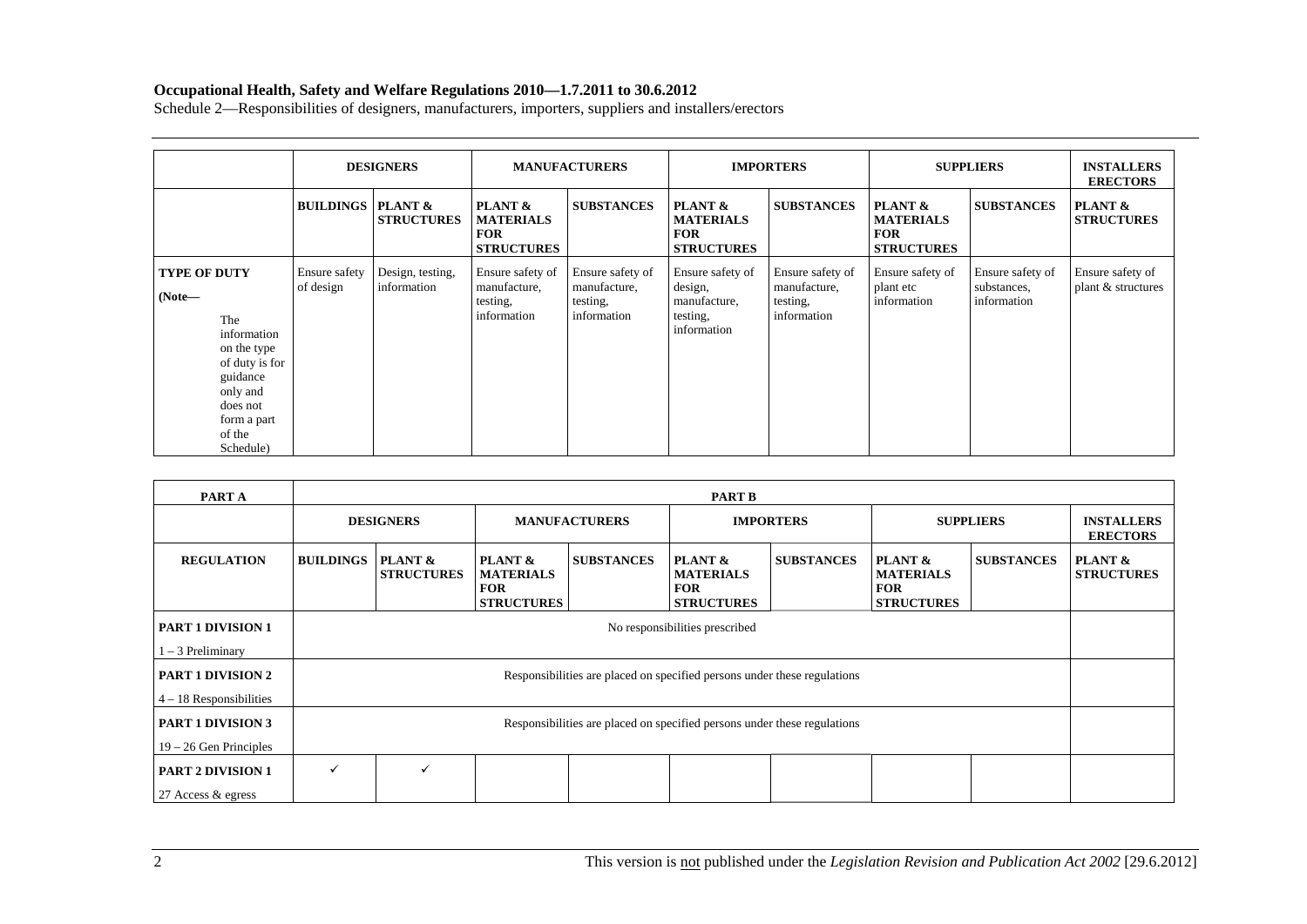Responsibilities of designers, manufacturers, importers, suppliers and installers/erectors—Schedule 2

| PART A                                       |                  | <b>PART B</b>                |                                                                |                      |                                                                |                   |                                                                |                   |                                      |  |  |
|----------------------------------------------|------------------|------------------------------|----------------------------------------------------------------|----------------------|----------------------------------------------------------------|-------------------|----------------------------------------------------------------|-------------------|--------------------------------------|--|--|
|                                              |                  | <b>DESIGNERS</b>             |                                                                | <b>MANUFACTURERS</b> |                                                                | <b>IMPORTERS</b>  |                                                                | <b>SUPPLIERS</b>  | <b>INSTALLERS</b><br><b>ERECTORS</b> |  |  |
| <b>REGULATION</b>                            | <b>BUILDINGS</b> | PLANT &<br><b>STRUCTURES</b> | PLANT &<br><b>MATERIALS</b><br><b>FOR</b><br><b>STRUCTURES</b> | <b>SUBSTANCES</b>    | PLANT &<br><b>MATERIALS</b><br><b>FOR</b><br><b>STRUCTURES</b> | <b>SUBSTANCES</b> | PLANT &<br><b>MATERIALS</b><br><b>FOR</b><br><b>STRUCTURES</b> | <b>SUBSTANCES</b> | PLANT &<br><b>STRUCTURES</b>         |  |  |
| <b>PART 2 DIVISION 2</b>                     | $\checkmark$     |                              |                                                                |                      |                                                                |                   |                                                                |                   |                                      |  |  |
| $28 - 33$ Facilities                         |                  |                              |                                                                |                      |                                                                |                   |                                                                |                   |                                      |  |  |
| 34 Drinking water                            | $\checkmark$     |                              |                                                                |                      |                                                                |                   |                                                                |                   |                                      |  |  |
| 35 Arrangements for<br>sickness              | $\checkmark$     |                              |                                                                |                      |                                                                |                   |                                                                |                   |                                      |  |  |
| 36 Seating                                   | $\checkmark$     |                              |                                                                |                      |                                                                |                   |                                                                |                   |                                      |  |  |
| <b>PART 2 DIVISION 3</b>                     | $\checkmark$     |                              |                                                                |                      |                                                                |                   |                                                                |                   |                                      |  |  |
| 37 Buildings etc -<br>Application            |                  |                              |                                                                |                      |                                                                |                   |                                                                |                   |                                      |  |  |
| 38 Floors                                    | $\checkmark$     |                              |                                                                |                      |                                                                |                   |                                                                |                   |                                      |  |  |
| 39 Fragile roofing<br>materials              | $\checkmark$     |                              |                                                                |                      |                                                                |                   |                                                                |                   |                                      |  |  |
| 40 Space per person                          | $\checkmark$     |                              |                                                                |                      |                                                                |                   |                                                                |                   |                                      |  |  |
| PART 2 DIVISION 4                            | $\checkmark$     | $\checkmark$                 | $\checkmark$                                                   |                      | $\checkmark$                                                   |                   | $\checkmark$                                                   |                   | $\checkmark$                         |  |  |
| 41 Conf. spaces -<br>Preliminary             |                  |                              |                                                                |                      |                                                                |                   |                                                                |                   |                                      |  |  |
| 42 Design, manuf, supply<br>etc              | $\checkmark$     | $\checkmark$                 | $\checkmark$                                                   |                      | $\checkmark$                                                   |                   | $\checkmark$                                                   |                   | $\checkmark$                         |  |  |
| $43 - 48$ Risk assess,<br>control etc        |                  |                              |                                                                |                      |                                                                |                   |                                                                |                   |                                      |  |  |
| <b>PART 2 DIVISION 5</b><br>49 Preliminary   | $\checkmark$     | $\checkmark$                 | $\checkmark$                                                   |                      | $\checkmark$                                                   |                   | $\checkmark$                                                   |                   | $\checkmark$                         |  |  |
| 50 Work in vicinity of<br>electrical hazards |                  |                              |                                                                |                      |                                                                |                   |                                                                |                   | $\checkmark$                         |  |  |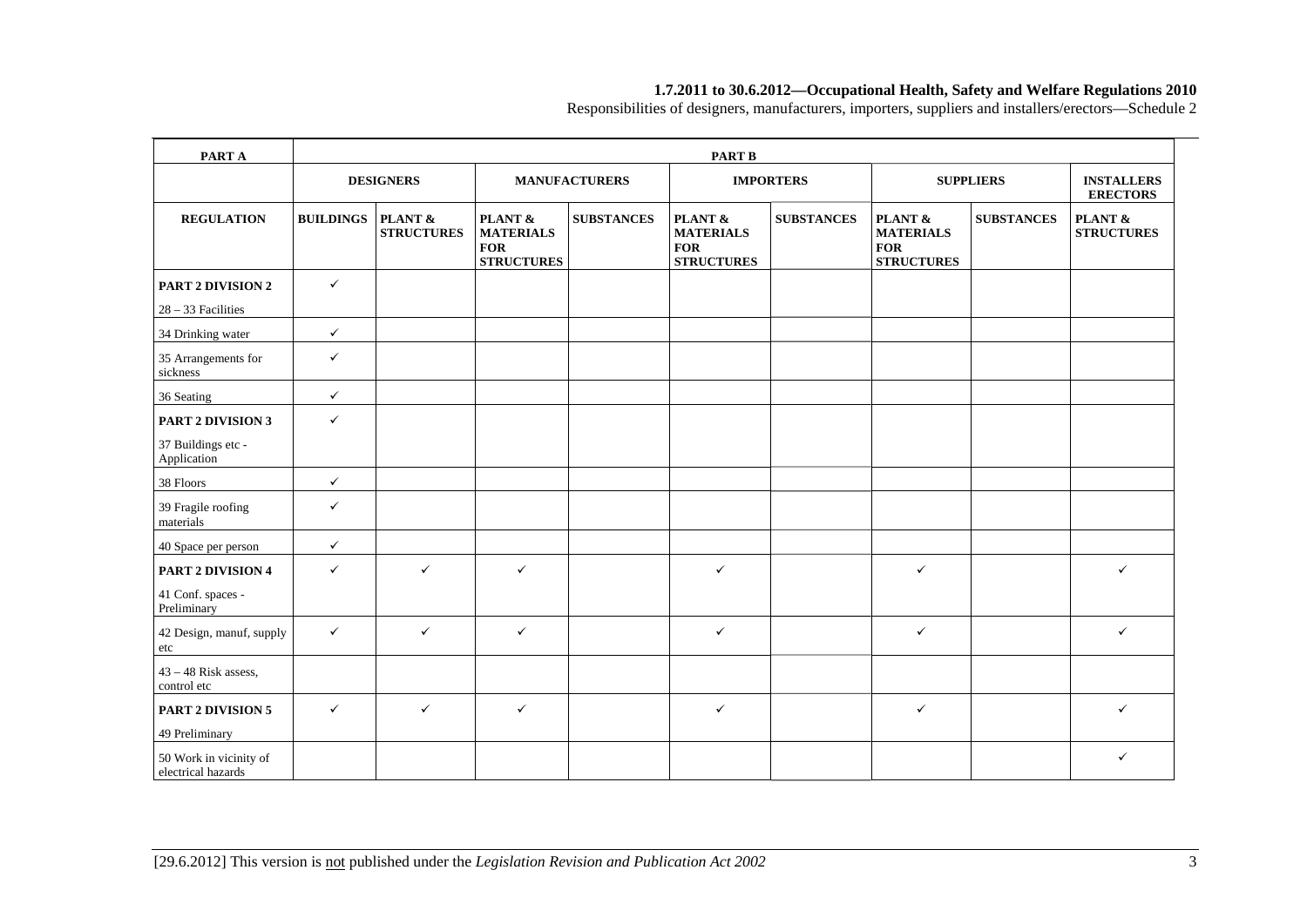| PART A                                                                                             |                  | <b>PART B</b>                |                                                                |                      |                                                                |                   |                                                                |                   |                                      |  |  |  |
|----------------------------------------------------------------------------------------------------|------------------|------------------------------|----------------------------------------------------------------|----------------------|----------------------------------------------------------------|-------------------|----------------------------------------------------------------|-------------------|--------------------------------------|--|--|--|
|                                                                                                    |                  | <b>DESIGNERS</b>             |                                                                | <b>MANUFACTURERS</b> |                                                                | <b>IMPORTERS</b>  |                                                                | <b>SUPPLIERS</b>  | <b>INSTALLERS</b><br><b>ERECTORS</b> |  |  |  |
| <b>REGULATION</b>                                                                                  | <b>BUILDINGS</b> | PLANT &<br><b>STRUCTURES</b> | PLANT &<br><b>MATERIALS</b><br><b>FOR</b><br><b>STRUCTURES</b> | <b>SUBSTANCES</b>    | PLANT &<br><b>MATERIALS</b><br><b>FOR</b><br><b>STRUCTURES</b> | <b>SUBSTANCES</b> | PLANT &<br><b>MATERIALS</b><br><b>FOR</b><br><b>STRUCTURES</b> | <b>SUBSTANCES</b> | PLANT &<br><b>STRUCTURES</b>         |  |  |  |
| 51 Competency<br>requirements                                                                      |                  |                              |                                                                |                      |                                                                |                   |                                                                |                   | $\checkmark$                         |  |  |  |
| 52 Electrical installations<br>etc                                                                 | $\checkmark$     | $\checkmark$                 | $\checkmark$                                                   |                      | $\checkmark$                                                   |                   | $\checkmark$                                                   |                   | $\checkmark$                         |  |  |  |
| 53 General requirements<br>for hazard identification<br>at the workplace                           |                  |                              |                                                                |                      |                                                                |                   |                                                                |                   |                                      |  |  |  |
| 54 Electrical<br>installations-Hazard<br>identification, risk<br>assessment and control of<br>risk | $\checkmark$     | $\checkmark$                 | $\checkmark$                                                   |                      | $\checkmark$                                                   |                   | $\checkmark$                                                   |                   | $\checkmark$                         |  |  |  |
| 55 Inspection and testing<br>of electrical plant                                                   |                  |                              |                                                                |                      |                                                                |                   |                                                                |                   |                                      |  |  |  |
| 56 Provision of R.C.D.s                                                                            | $\checkmark$     | $\checkmark$                 |                                                                |                      |                                                                |                   |                                                                |                   | $\checkmark$                         |  |  |  |
| 57 Testing and<br>maintenance of R.C.D.s                                                           |                  |                              |                                                                |                      |                                                                |                   |                                                                |                   |                                      |  |  |  |
| PART 2 DIVISION 6<br>58 Emergency etc -<br>Preliminary                                             | $\checkmark$     | $\checkmark$                 |                                                                |                      |                                                                |                   |                                                                |                   |                                      |  |  |  |
| 59 Exits, procedures,<br>training                                                                  | $\checkmark$     |                              |                                                                |                      |                                                                |                   |                                                                |                   |                                      |  |  |  |
| 60 Emergency facilities                                                                            | $\checkmark$     | $\checkmark$                 | $\checkmark$                                                   |                      | $\checkmark$                                                   |                   | $\checkmark$                                                   |                   | $\checkmark$                         |  |  |  |
| 61 Rescue arrangements                                                                             |                  |                              |                                                                |                      |                                                                |                   |                                                                |                   |                                      |  |  |  |
| <b>PART 2 DIVISION 7</b><br>62 Fire prevention                                                     | $\checkmark$     |                              |                                                                |                      |                                                                |                   |                                                                |                   | ✓                                    |  |  |  |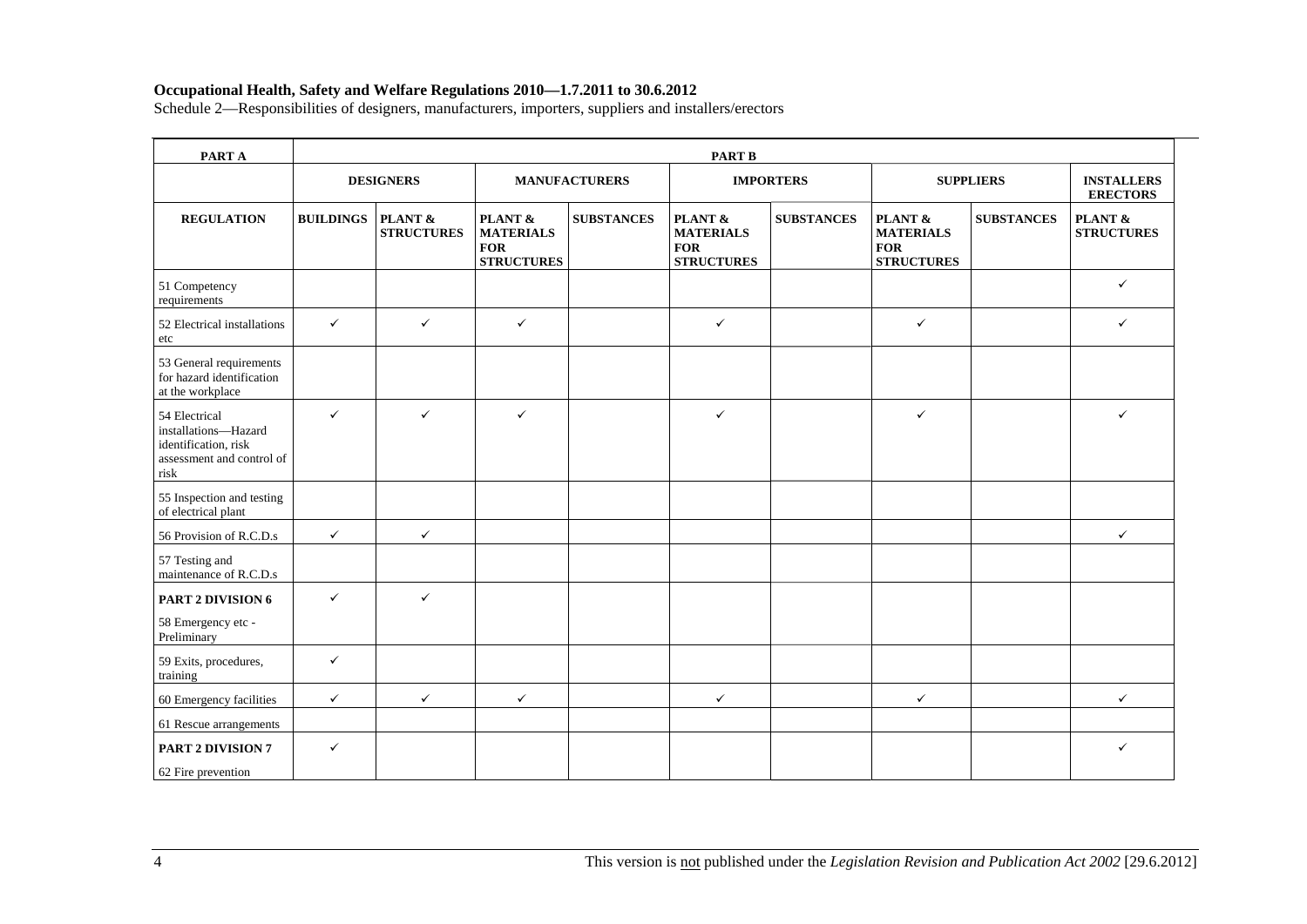Responsibilities of designers, manufacturers, importers, suppliers and installers/erectors—Schedule 2

| PART A                           | <b>PART B</b>    |                              |                                                                |                      |                                                                |                   |                                                                |                   |                                      |  |
|----------------------------------|------------------|------------------------------|----------------------------------------------------------------|----------------------|----------------------------------------------------------------|-------------------|----------------------------------------------------------------|-------------------|--------------------------------------|--|
|                                  |                  | <b>DESIGNERS</b>             |                                                                | <b>MANUFACTURERS</b> |                                                                | <b>IMPORTERS</b>  |                                                                | <b>SUPPLIERS</b>  | <b>INSTALLERS</b><br><b>ERECTORS</b> |  |
| <b>REGULATION</b>                | <b>BUILDINGS</b> | PLANT &<br><b>STRUCTURES</b> | PLANT &<br><b>MATERIALS</b><br><b>FOR</b><br><b>STRUCTURES</b> | <b>SUBSTANCES</b>    | PLANT &<br><b>MATERIALS</b><br><b>FOR</b><br><b>STRUCTURES</b> | <b>SUBSTANCES</b> | PLANT &<br><b>MATERIALS</b><br><b>FOR</b><br><b>STRUCTURES</b> | <b>SUBSTANCES</b> | PLANT &<br><b>STRUCTURES</b>         |  |
| <b>PART 2 DIVISION 8</b>         | $\checkmark$     | $\checkmark$                 | $\checkmark$                                                   |                      | $\checkmark$                                                   |                   | $\checkmark$                                                   |                   | $\checkmark$                         |  |
| 63 Lighting                      |                  |                              |                                                                |                      |                                                                |                   |                                                                |                   |                                      |  |
| <b>PART 2 DIVISION 9</b>         | $\checkmark$     |                              |                                                                |                      |                                                                |                   |                                                                |                   |                                      |  |
| 64 Manual Hand - Prelim          |                  |                              |                                                                |                      |                                                                |                   |                                                                |                   |                                      |  |
| 65 Design                        | $\checkmark$     | $\checkmark$                 | $\checkmark$                                                   |                      | $\checkmark$                                                   |                   | $\checkmark$                                                   |                   | ✓                                    |  |
| $66-68$ Risk<br>assess/control   |                  |                              |                                                                |                      |                                                                |                   |                                                                |                   |                                      |  |
| PART 2 DIVISION 10               | $\checkmark$     | $\checkmark$                 | $\checkmark$                                                   |                      | $\checkmark$                                                   |                   | $\checkmark$                                                   |                   | $\checkmark$                         |  |
| 69 Noise - Preliminary           |                  |                              |                                                                |                      |                                                                |                   |                                                                |                   |                                      |  |
| 70 Design, manuf, sup,<br>imp    | $\checkmark$     | $\checkmark$                 | $\checkmark$                                                   |                      | $\checkmark$                                                   |                   | $\checkmark$                                                   |                   | $\checkmark$                         |  |
| $71 - 72$ Risk<br>assess/control |                  |                              |                                                                |                      |                                                                |                   |                                                                |                   |                                      |  |
| PART 2 DIVISION 11               | $\checkmark$     |                              |                                                                |                      |                                                                |                   |                                                                |                   |                                      |  |
| 73 Occ health & first aid        |                  |                              |                                                                |                      |                                                                |                   |                                                                |                   |                                      |  |
| <b>PART 2 DIVISION 12</b>        |                  | ✓                            | $\checkmark$                                                   |                      | $\checkmark$                                                   |                   | $\checkmark$                                                   |                   |                                      |  |
| 74 Personal protection           |                  |                              |                                                                |                      |                                                                |                   |                                                                |                   |                                      |  |
| 75 Use of air supply<br>respir.  |                  | $\checkmark$                 | $\checkmark$                                                   |                      | $\checkmark$                                                   |                   | $\checkmark$                                                   |                   |                                      |  |
| PART 2 DIVISION 13               | $\checkmark$     | ✓                            | $\checkmark$                                                   |                      | $\checkmark$                                                   |                   | $\checkmark$                                                   |                   | $\checkmark$                         |  |
| 76 Prevention of falls           |                  |                              |                                                                |                      |                                                                |                   |                                                                |                   |                                      |  |
| <b>PART 2 DIVISION 14</b>        | $\checkmark$     | $\checkmark$                 |                                                                |                      |                                                                |                   |                                                                |                   |                                      |  |
| 77 Remote or isolated<br>work    |                  |                              |                                                                |                      |                                                                |                   |                                                                |                   |                                      |  |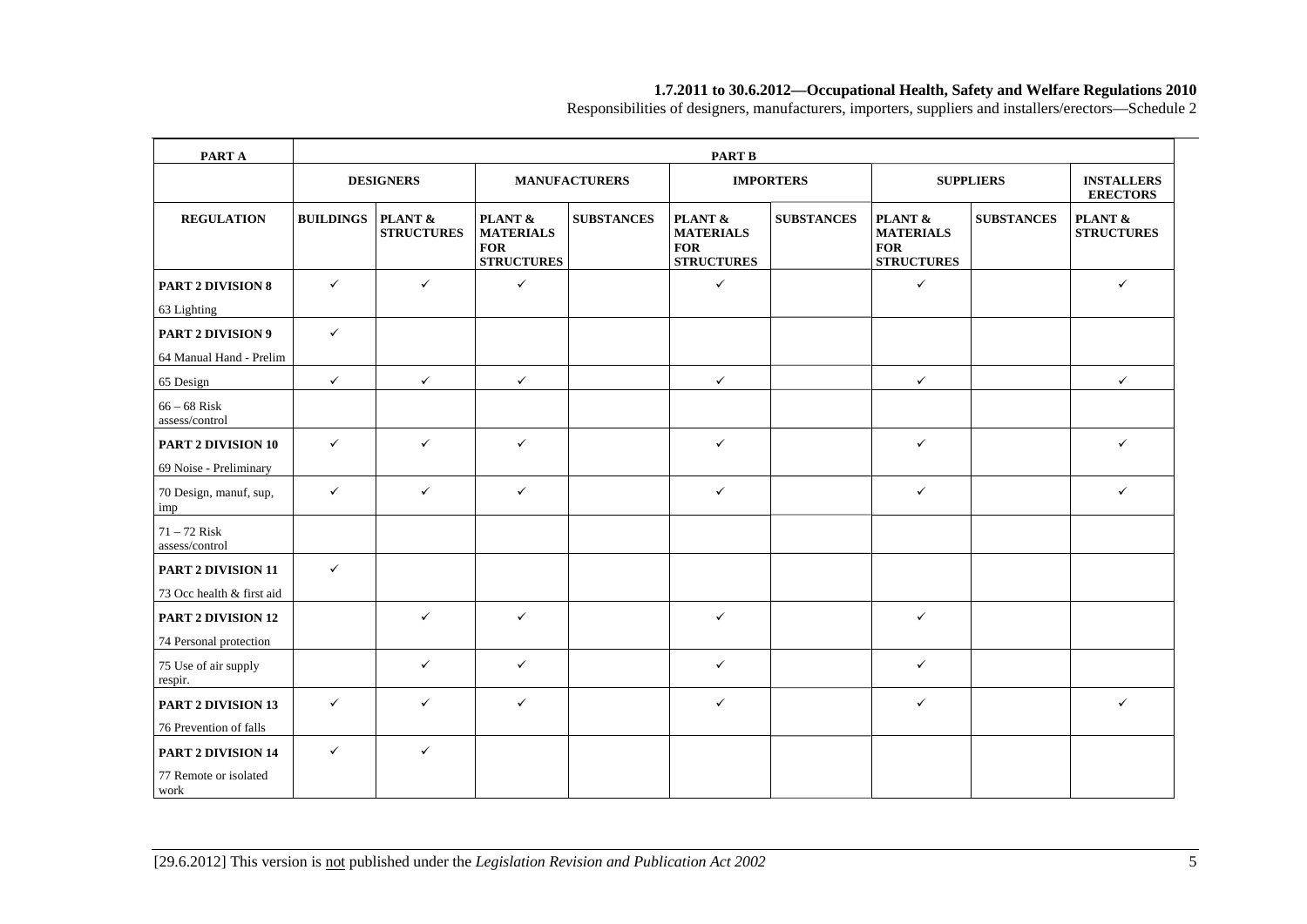| PART A                                      |                  | <b>PART B</b>                |                                                                |                      |                                                                |                   |                                                                |                   |                                      |  |  |  |
|---------------------------------------------|------------------|------------------------------|----------------------------------------------------------------|----------------------|----------------------------------------------------------------|-------------------|----------------------------------------------------------------|-------------------|--------------------------------------|--|--|--|
|                                             |                  | <b>DESIGNERS</b>             |                                                                | <b>MANUFACTURERS</b> |                                                                | <b>IMPORTERS</b>  |                                                                | <b>SUPPLIERS</b>  | <b>INSTALLERS</b><br><b>ERECTORS</b> |  |  |  |
| <b>REGULATION</b>                           | <b>BUILDINGS</b> | PLANT &<br><b>STRUCTURES</b> | PLANT &<br><b>MATERIALS</b><br><b>FOR</b><br><b>STRUCTURES</b> | <b>SUBSTANCES</b>    | PLANT &<br><b>MATERIALS</b><br><b>FOR</b><br><b>STRUCTURES</b> | <b>SUBSTANCES</b> | PLANT &<br><b>MATERIALS</b><br><b>FOR</b><br><b>STRUCTURES</b> | <b>SUBSTANCES</b> | PLANT &<br><b>STRUCTURES</b>         |  |  |  |
| PART 2 DIVISION 15                          | $\checkmark$     | $\checkmark$                 | $\checkmark$                                                   |                      |                                                                |                   |                                                                |                   |                                      |  |  |  |
| 78 Storage                                  |                  |                              |                                                                |                      |                                                                |                   |                                                                |                   |                                      |  |  |  |
| <b>PART 2 DIVISION 16</b>                   | $\checkmark$     | $\checkmark$                 |                                                                |                      |                                                                |                   |                                                                |                   |                                      |  |  |  |
| 79 Traffic control                          |                  |                              |                                                                |                      |                                                                |                   |                                                                |                   |                                      |  |  |  |
| PART 2 DIVISION 17                          | $\checkmark$     | $\checkmark$                 | $\checkmark$                                                   |                      | $\checkmark$                                                   |                   | $\checkmark$                                                   |                   | $\checkmark$                         |  |  |  |
| 80 Ventilation                              |                  |                              |                                                                |                      |                                                                |                   |                                                                |                   |                                      |  |  |  |
| <b>PART 2 DIVISION 18</b>                   |                  |                              |                                                                |                      |                                                                |                   |                                                                |                   |                                      |  |  |  |
| 81 Cleanliness & hygiene                    |                  |                              |                                                                |                      |                                                                |                   |                                                                |                   |                                      |  |  |  |
| PART 3 DIVISION 1                           |                  | $\checkmark$                 | $\checkmark$                                                   |                      | $\checkmark$                                                   |                   | $\checkmark$                                                   |                   | $\checkmark$                         |  |  |  |
| 82 - 87 Plant -<br>Preliminary              |                  |                              |                                                                |                      |                                                                |                   |                                                                |                   |                                      |  |  |  |
| <b>PART 3 DIVISION 2</b>                    |                  | $\checkmark$                 |                                                                |                      | $\checkmark$                                                   |                   |                                                                |                   |                                      |  |  |  |
| 88 - 90 Duties -<br>designers               |                  |                              |                                                                |                      |                                                                |                   |                                                                |                   |                                      |  |  |  |
| 91 - 94 Duties -<br>manufacturers           |                  |                              | $\checkmark$                                                   |                      | $\checkmark$                                                   |                   |                                                                |                   |                                      |  |  |  |
| 95 - 97 Duties -<br>importers               |                  |                              |                                                                |                      | $\checkmark$                                                   |                   |                                                                |                   |                                      |  |  |  |
| 98 – 99 Duties - suppliers                  |                  |                              |                                                                |                      |                                                                |                   | $\checkmark$                                                   |                   |                                      |  |  |  |
| $100 - 101$ Duties -<br>installers/erectors |                  |                              |                                                                |                      |                                                                |                   |                                                                |                   | $\checkmark$                         |  |  |  |
| 102 - 134 Duties - empl<br>etc              | $\checkmark$     |                              |                                                                |                      |                                                                |                   |                                                                |                   |                                      |  |  |  |
| <b>PART 3 DIVISION 3</b>                    |                  | $\checkmark$                 | $\checkmark$                                                   |                      | $\checkmark$                                                   |                   | $\checkmark$                                                   |                   | $\checkmark$                         |  |  |  |
| 135 Hazard identification                   |                  |                              |                                                                |                      |                                                                |                   |                                                                |                   |                                      |  |  |  |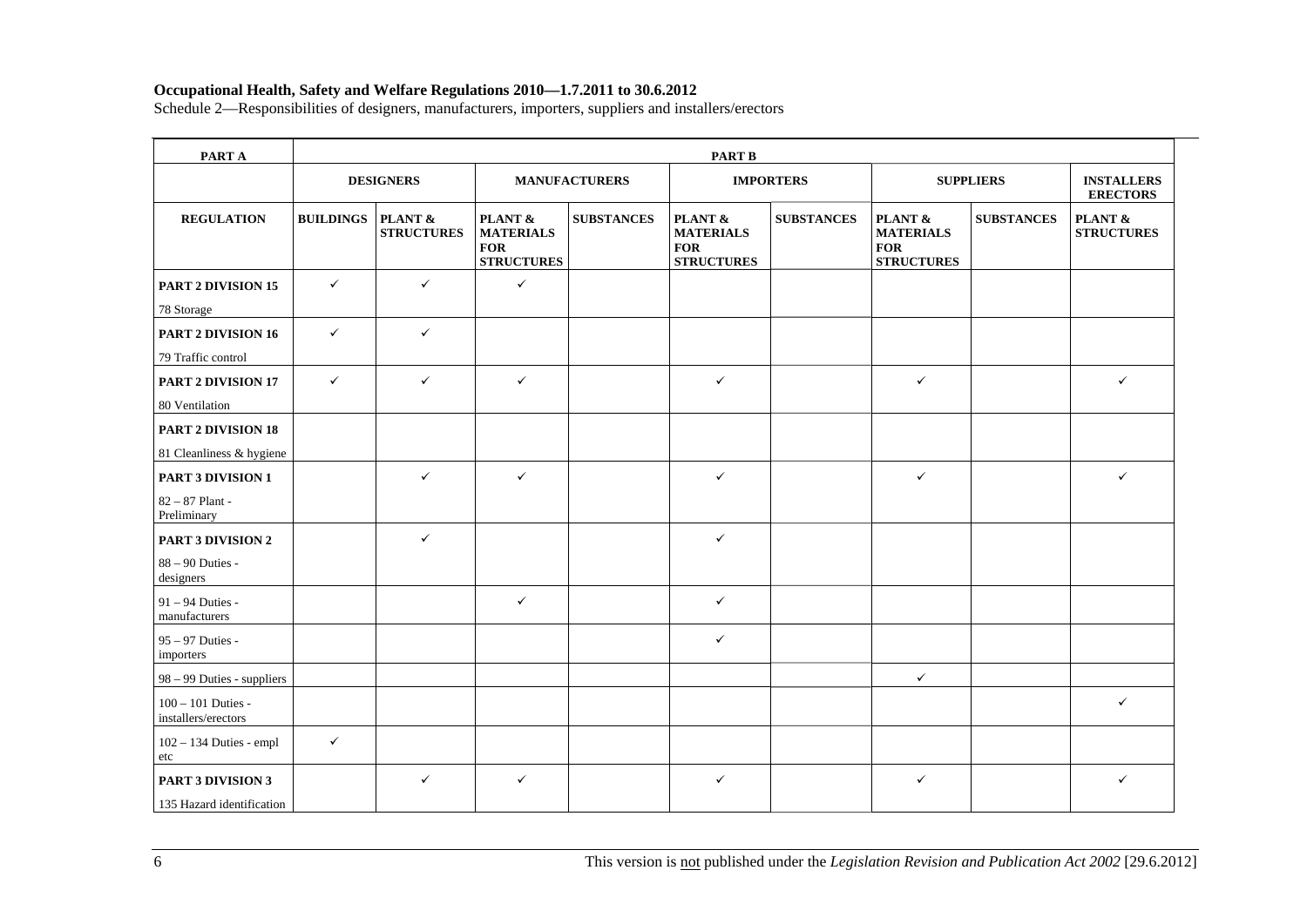Responsibilities of designers, manufacturers, importers, suppliers and installers/erectors—Schedule 2

| PART A                                      |                  | <b>PART B</b>                         |                                                                |                      |                                                                |                   |                                                                |                   |                                      |  |  |
|---------------------------------------------|------------------|---------------------------------------|----------------------------------------------------------------|----------------------|----------------------------------------------------------------|-------------------|----------------------------------------------------------------|-------------------|--------------------------------------|--|--|
|                                             |                  | <b>DESIGNERS</b>                      |                                                                | <b>MANUFACTURERS</b> |                                                                | <b>IMPORTERS</b>  |                                                                | <b>SUPPLIERS</b>  | <b>INSTALLERS</b><br><b>ERECTORS</b> |  |  |
| <b>REGULATION</b>                           | <b>BUILDINGS</b> | PLANT &<br><b>STRUCTURES</b>          | PLANT &<br><b>MATERIALS</b><br><b>FOR</b><br><b>STRUCTURES</b> | <b>SUBSTANCES</b>    | PLANT &<br><b>MATERIALS</b><br><b>FOR</b><br><b>STRUCTURES</b> | <b>SUBSTANCES</b> | PLANT &<br><b>MATERIALS</b><br><b>FOR</b><br><b>STRUCTURES</b> | <b>SUBSTANCES</b> | PLANT &<br><b>STRUCTURES</b>         |  |  |
| 136 Risk assessment                         |                  | $\checkmark$                          | $\checkmark$                                                   |                      | $\checkmark$                                                   |                   | $\checkmark$                                                   |                   | $\checkmark$                         |  |  |
| 137 Control of risk                         |                  | $\checkmark$                          | $\checkmark$                                                   |                      | $\checkmark$                                                   |                   | $\checkmark$                                                   |                   | $\checkmark$                         |  |  |
| PART 3 DIVISION 4                           |                  | $\checkmark$                          |                                                                |                      | $\checkmark$                                                   |                   |                                                                |                   |                                      |  |  |
| 138 Preliminary                             |                  |                                       |                                                                |                      |                                                                |                   |                                                                |                   |                                      |  |  |
| 139 Registration plant<br>design            |                  | $\checkmark$                          |                                                                |                      | $\checkmark$                                                   |                   |                                                                |                   |                                      |  |  |
| $140 - 144$ Other matters                   |                  | Person having management of the plant |                                                                |                      |                                                                |                   |                                                                |                   |                                      |  |  |
| <b>PART 4 DIVISION 1</b>                    |                  | $\checkmark$                          | ✓                                                              |                      | $\checkmark$                                                   |                   | $\checkmark$                                                   |                   | $\checkmark$                         |  |  |
| $145 - 148$                                 |                  |                                       |                                                                |                      |                                                                |                   |                                                                |                   |                                      |  |  |
| <b>PART 4 DIVISION 2</b>                    |                  | $\checkmark$                          | ✓                                                              |                      | $\checkmark$                                                   |                   |                                                                |                   |                                      |  |  |
| 149 - 151 Duties -<br>designers             |                  |                                       |                                                                |                      |                                                                |                   |                                                                |                   |                                      |  |  |
| 152 - 155 Duties -<br>manufacturers         |                  |                                       | $\checkmark$                                                   |                      | $\checkmark$                                                   |                   |                                                                |                   |                                      |  |  |
| 156 Duties - importers                      |                  |                                       |                                                                |                      | $\checkmark$                                                   |                   |                                                                |                   |                                      |  |  |
| 157 - 158 Duties -<br>suppliers             |                  |                                       |                                                                |                      |                                                                |                   | $\checkmark$                                                   |                   |                                      |  |  |
| PART 4 DIVISION 3                           |                  |                                       |                                                                |                      |                                                                |                   |                                                                |                   |                                      |  |  |
| 159 Duties of proprietor                    |                  |                                       |                                                                |                      |                                                                |                   |                                                                |                   |                                      |  |  |
| 160 Erection or<br>installation             |                  |                                       |                                                                |                      |                                                                |                   | $\checkmark$                                                   |                   | $\checkmark$                         |  |  |
| $161 - 163$ Other matters                   |                  |                                       |                                                                |                      |                                                                |                   |                                                                |                   |                                      |  |  |
| 164 Maintenance and<br>periodic inspections |                  |                                       |                                                                |                      |                                                                |                   | $\checkmark$                                                   |                   |                                      |  |  |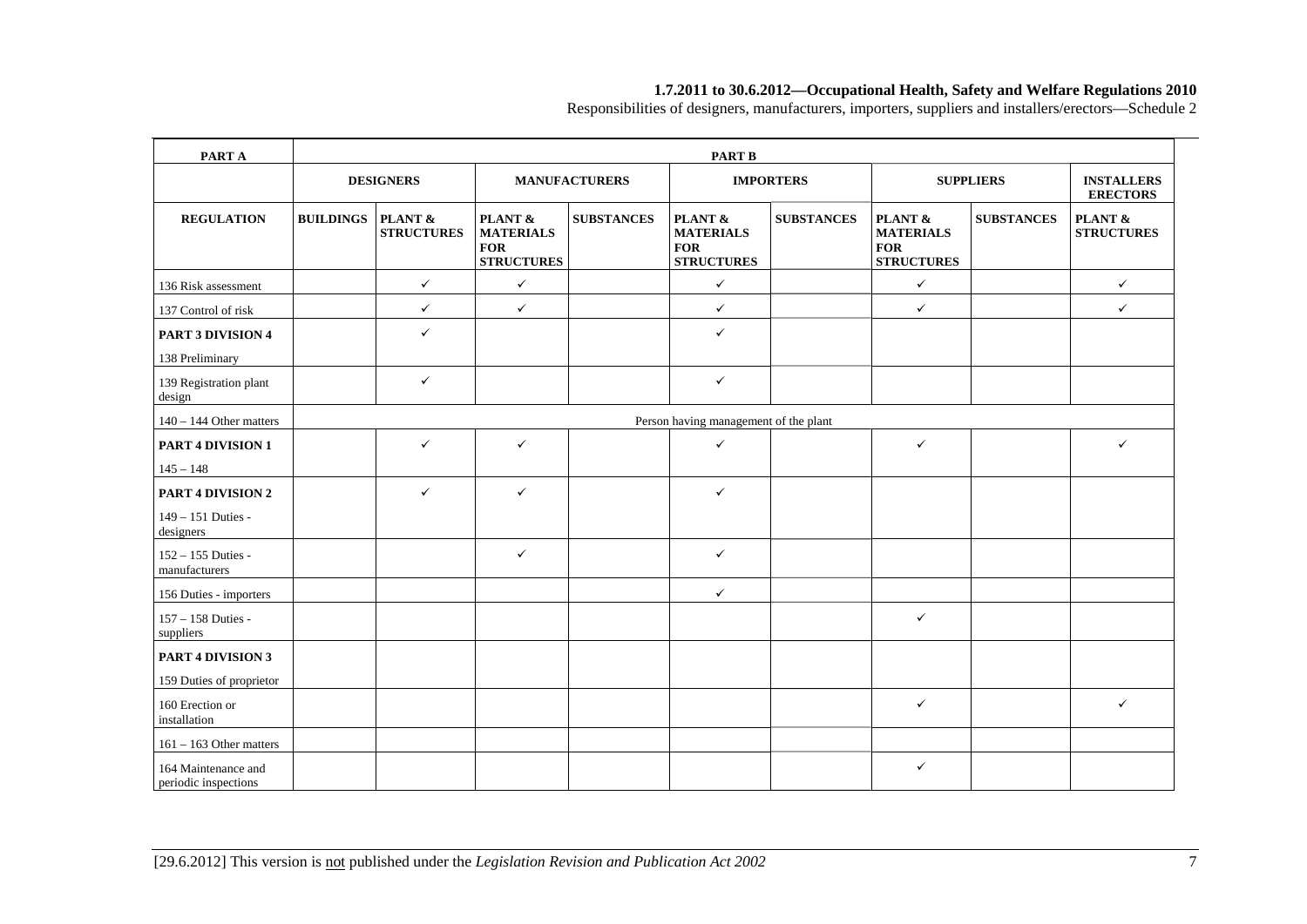| PART A                                    | <b>PART B</b>    |                              |                                                                           |                      |                                                                |                   |                                                                |                   |                                      |  |  |
|-------------------------------------------|------------------|------------------------------|---------------------------------------------------------------------------|----------------------|----------------------------------------------------------------|-------------------|----------------------------------------------------------------|-------------------|--------------------------------------|--|--|
|                                           |                  | <b>DESIGNERS</b>             |                                                                           | <b>MANUFACTURERS</b> |                                                                | <b>IMPORTERS</b>  |                                                                | <b>SUPPLIERS</b>  | <b>INSTALLERS</b><br><b>ERECTORS</b> |  |  |
| <b>REGULATION</b>                         | <b>BUILDINGS</b> | PLANT &<br><b>STRUCTURES</b> | <b>PLANT &amp;</b><br><b>MATERIALS</b><br><b>FOR</b><br><b>STRUCTURES</b> | <b>SUBSTANCES</b>    | PLANT &<br><b>MATERIALS</b><br><b>FOR</b><br><b>STRUCTURES</b> | <b>SUBSTANCES</b> | PLANT &<br><b>MATERIALS</b><br><b>FOR</b><br><b>STRUCTURES</b> | <b>SUBSTANCES</b> | PLANT &<br><b>STRUCTURES</b>         |  |  |
| 165 Repairs and<br>alterations            |                  |                              |                                                                           |                      |                                                                |                   | $\checkmark$                                                   |                   |                                      |  |  |
| 166 Dismantling and<br>storage            |                  |                              |                                                                           |                      |                                                                |                   | $\checkmark$                                                   |                   |                                      |  |  |
| 167 Additional<br>requirements            |                  |                              |                                                                           |                      |                                                                |                   |                                                                |                   |                                      |  |  |
| PART 4 DIVISION 4                         |                  | $\checkmark$                 | $\checkmark$                                                              |                      | $\checkmark$                                                   |                   | $\checkmark$                                                   |                   | $\checkmark$                         |  |  |
| <b>PART 4 DIVISION 5</b>                  |                  |                              |                                                                           |                      |                                                                |                   |                                                                |                   |                                      |  |  |
| <b>PART 5 DIVISION 1</b>                  |                  |                              |                                                                           | $\checkmark$         |                                                                | $\checkmark$      |                                                                | ✓                 |                                      |  |  |
| 179 - 181 Haz substances<br>- Preliminary |                  |                              |                                                                           |                      |                                                                |                   |                                                                |                   |                                      |  |  |
| $182 - 186$ Suppliers                     |                  |                              |                                                                           | $\checkmark$         |                                                                | $\checkmark$      |                                                                | ✓                 |                                      |  |  |
| 187 - 198 Employers etc                   |                  |                              |                                                                           |                      |                                                                |                   |                                                                |                   |                                      |  |  |
| <b>PART 5 DIVISION 2</b>                  | $\checkmark$     | $\checkmark$                 | $\checkmark$                                                              | $\checkmark$         | ✓                                                              | $\checkmark$      | $\checkmark$                                                   | ✓                 | ✓                                    |  |  |
| 199 Asbestos -<br>Preliminary             |                  |                              |                                                                           |                      |                                                                |                   |                                                                |                   |                                      |  |  |
| 200 Provision of<br>information           | $\checkmark$     | $\checkmark$                 | $\checkmark$                                                              | $\checkmark$         | $\checkmark$                                                   | $\checkmark$      | $\checkmark$                                                   | $\checkmark$      | $\checkmark$                         |  |  |
| 201 Exposure standards                    | $\checkmark$     | $\checkmark$                 | $\checkmark$                                                              | $\checkmark$         | $\checkmark$                                                   | $\checkmark$      | $\checkmark$                                                   | $\checkmark$      | $\checkmark$                         |  |  |
| 202 Licence - asb.<br>removal             |                  |                              |                                                                           |                      |                                                                |                   |                                                                |                   | $\checkmark$                         |  |  |
| 203 Suspension of work                    |                  |                              |                                                                           |                      |                                                                |                   |                                                                |                   |                                      |  |  |
| 204 Prohibited processes                  | $\checkmark$     | $\checkmark$                 | $\checkmark$                                                              | $\checkmark$         | $\checkmark$                                                   | $\checkmark$      | $\checkmark$                                                   | $\checkmark$      | $\checkmark$                         |  |  |
| $205 - 208$ Duties etc                    |                  |                              |                                                                           |                      |                                                                |                   |                                                                |                   | $\checkmark$                         |  |  |
| 209 Personal Safety                       |                  |                              |                                                                           |                      |                                                                |                   |                                                                |                   | $\checkmark$                         |  |  |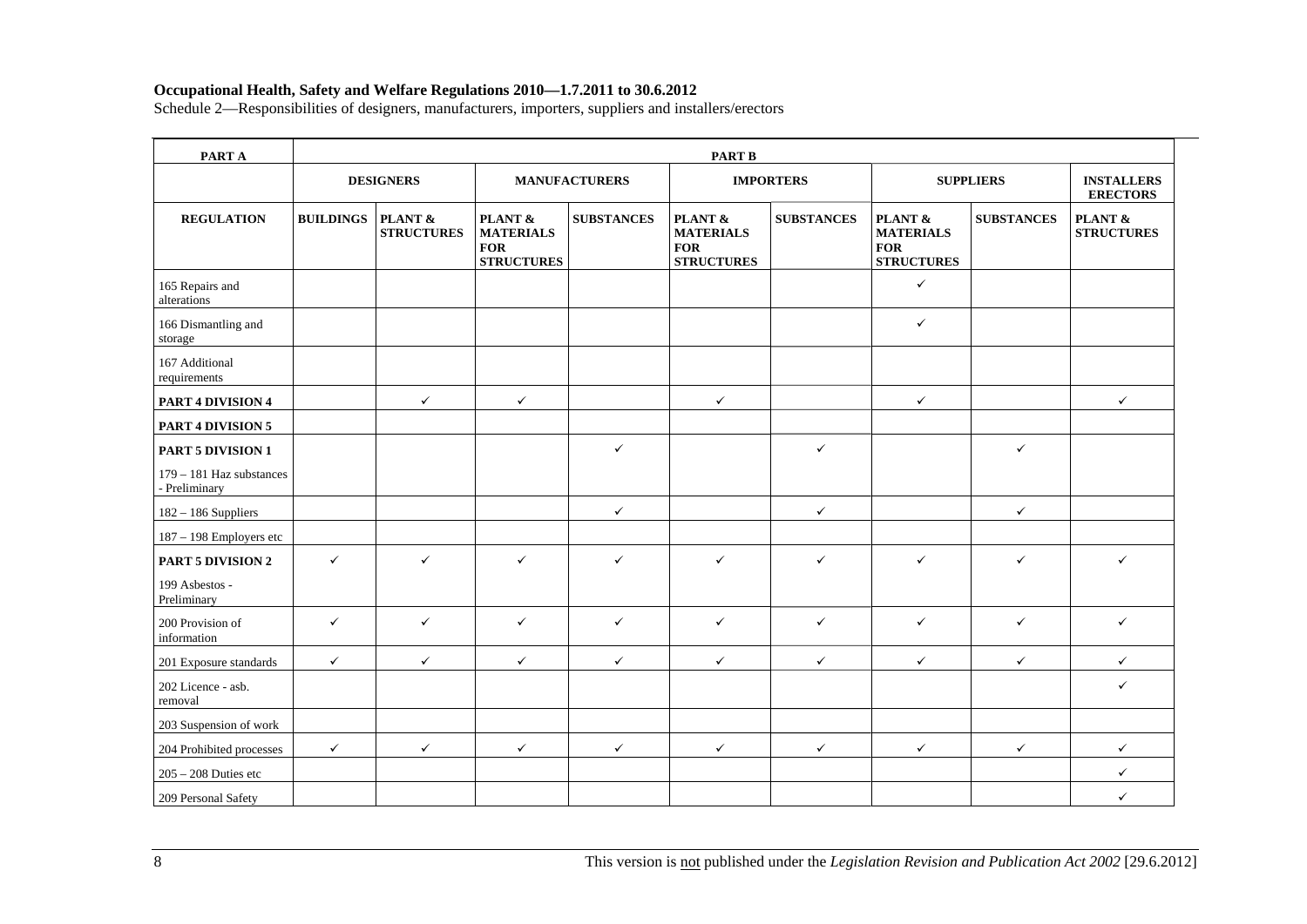Responsibilities of designers, manufacturers, importers, suppliers and installers/erectors—Schedule 2

| PART A                                         | <b>PART B</b>    |                              |                                                                |                      |                                                                |                   |                                                                |                   |                                      |  |
|------------------------------------------------|------------------|------------------------------|----------------------------------------------------------------|----------------------|----------------------------------------------------------------|-------------------|----------------------------------------------------------------|-------------------|--------------------------------------|--|
|                                                |                  | <b>DESIGNERS</b>             |                                                                | <b>MANUFACTURERS</b> |                                                                | <b>IMPORTERS</b>  |                                                                | <b>SUPPLIERS</b>  | <b>INSTALLERS</b><br><b>ERECTORS</b> |  |
| <b>REGULATION</b>                              | <b>BUILDINGS</b> | PLANT &<br><b>STRUCTURES</b> | PLANT &<br><b>MATERIALS</b><br><b>FOR</b><br><b>STRUCTURES</b> | <b>SUBSTANCES</b>    | PLANT &<br><b>MATERIALS</b><br><b>FOR</b><br><b>STRUCTURES</b> | <b>SUBSTANCES</b> | PLANT &<br><b>MATERIALS</b><br><b>FOR</b><br><b>STRUCTURES</b> | <b>SUBSTANCES</b> | PLANT &<br><b>STRUCTURES</b>         |  |
| 210 Chrysotile asbestos                        | $\checkmark$     | $\checkmark$                 | $\checkmark$                                                   | $\checkmark$         | $\checkmark$                                                   | $\checkmark$      | $\checkmark$                                                   | $\checkmark$      | $\checkmark$                         |  |
| <b>PART 5 DIVISION 3</b><br>211 Lead - Purpose | $\checkmark$     | ✓                            | $\checkmark$                                                   | $\checkmark$         | $\checkmark$                                                   |                   | $\checkmark$                                                   |                   | $\checkmark$                         |  |
| 212 Work area                                  | $\checkmark$     | $\checkmark$                 |                                                                |                      | $\checkmark$                                                   |                   | $\checkmark$                                                   |                   | $\checkmark$                         |  |
| 213 Furniture &<br>equipment                   |                  | $\checkmark$                 | $\checkmark$                                                   |                      | $\checkmark$                                                   |                   | $\checkmark$                                                   |                   | $\checkmark$                         |  |
| 214 Atmospheric<br>contaminants                | $\checkmark$     | $\checkmark$                 | $\checkmark$                                                   | $\checkmark$         |                                                                |                   |                                                                |                   |                                      |  |
| 215 Amenities                                  | $\checkmark$     | $\checkmark$                 |                                                                |                      |                                                                |                   |                                                                |                   |                                      |  |
| 216 Safe procedures                            |                  |                              |                                                                |                      |                                                                |                   |                                                                |                   |                                      |  |
| 217 Personal prot.<br>equipment                |                  |                              |                                                                |                      |                                                                |                   |                                                                |                   |                                      |  |
| <b>PART 5 DIVISION 4</b>                       |                  |                              |                                                                | $\checkmark$         |                                                                | $\checkmark$      |                                                                | $\checkmark$      | $\checkmark$                         |  |
| $218 - 219$ Synth mineral<br>fibres            |                  |                              |                                                                |                      |                                                                |                   |                                                                |                   |                                      |  |
| PART 6 DIVISION 1                              | $\checkmark$     | ✓                            | $\checkmark$                                                   |                      | $\checkmark$                                                   |                   | $\checkmark$                                                   |                   | $\checkmark$                         |  |
| 220 Abrasive blast -<br>Purpose                |                  |                              |                                                                |                      |                                                                |                   |                                                                |                   |                                      |  |
| 221 Prohibited operations                      |                  |                              |                                                                |                      |                                                                |                   |                                                                |                   |                                      |  |
| 222 Abrasive blast<br>equipment                |                  | ✓                            | $\checkmark$                                                   |                      | $\checkmark$                                                   |                   | $\checkmark$                                                   |                   | ✓                                    |  |
| 223 Blasting chambers<br>etc                   |                  | $\checkmark$                 | $\checkmark$                                                   |                      | $\checkmark$                                                   |                   | $\checkmark$                                                   |                   | $\checkmark$                         |  |
| 224 Safety &<br>maintenance                    |                  | $\checkmark$                 | $\checkmark$                                                   |                      | $\checkmark$                                                   |                   | $\checkmark$                                                   |                   | $\checkmark$                         |  |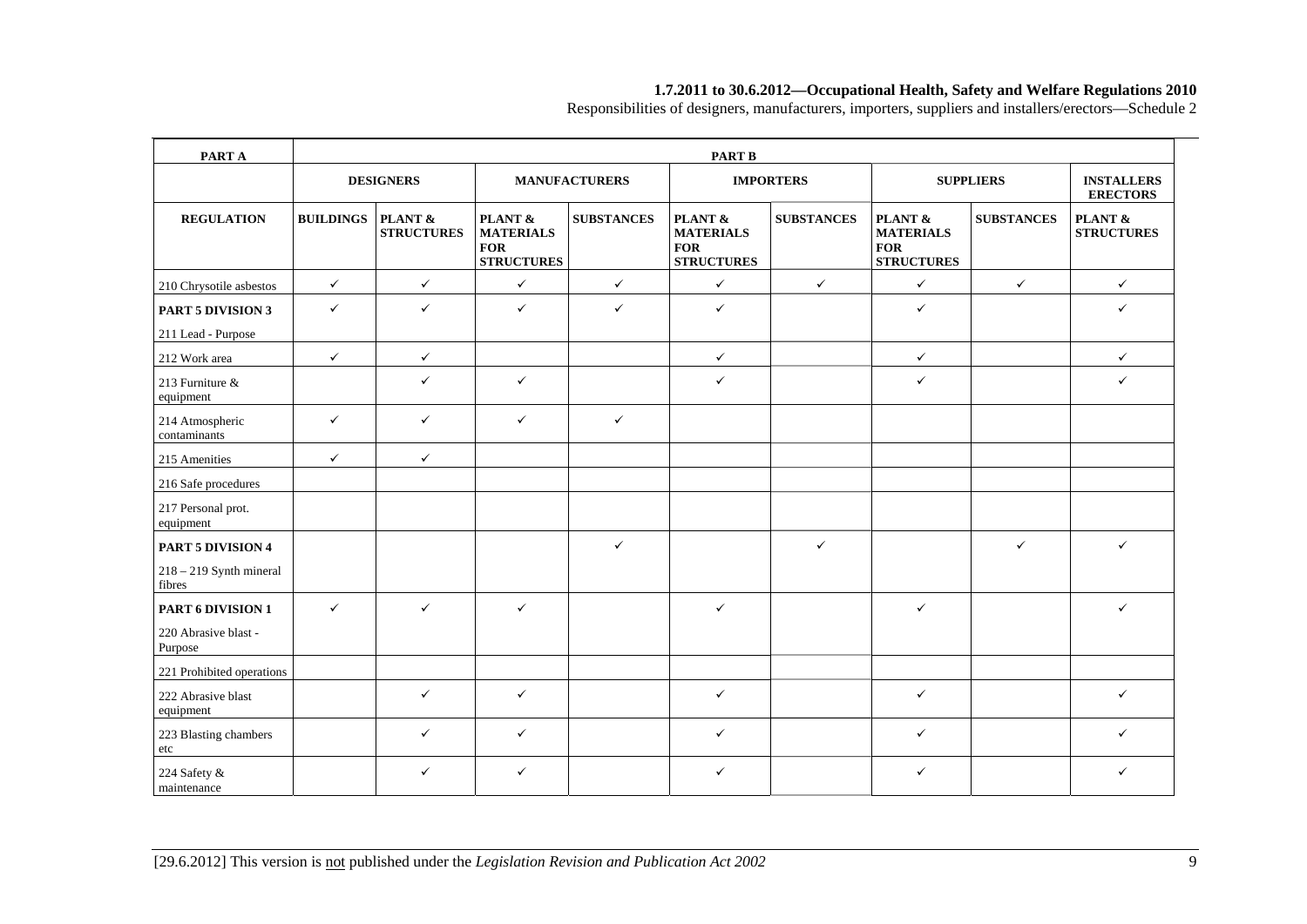| PART A                                               | <b>PART B</b>    |                              |                                                                           |                      |                                                                |                   |                                                                |                   |                                         |  |  |
|------------------------------------------------------|------------------|------------------------------|---------------------------------------------------------------------------|----------------------|----------------------------------------------------------------|-------------------|----------------------------------------------------------------|-------------------|-----------------------------------------|--|--|
|                                                      |                  | <b>DESIGNERS</b>             |                                                                           | <b>MANUFACTURERS</b> |                                                                | <b>IMPORTERS</b>  |                                                                | <b>SUPPLIERS</b>  | <b>INSTALLERS</b><br><b>ERECTORS</b>    |  |  |
| <b>REGULATION</b>                                    | <b>BUILDINGS</b> | PLANT &<br><b>STRUCTURES</b> | <b>PLANT &amp;</b><br><b>MATERIALS</b><br><b>FOR</b><br><b>STRUCTURES</b> | <b>SUBSTANCES</b>    | PLANT &<br><b>MATERIALS</b><br><b>FOR</b><br><b>STRUCTURES</b> | <b>SUBSTANCES</b> | PLANT &<br><b>MATERIALS</b><br><b>FOR</b><br><b>STRUCTURES</b> | <b>SUBSTANCES</b> | <b>PLANT &amp;</b><br><b>STRUCTURES</b> |  |  |
| 225 Abrasive blast -<br>outside                      |                  |                              |                                                                           |                      |                                                                |                   |                                                                |                   |                                         |  |  |
| 226 Personal prot equip<br>etc                       |                  | $\checkmark$                 |                                                                           |                      | $\checkmark$                                                   |                   | $\checkmark$                                                   |                   |                                         |  |  |
| PART 6 DIVISION 2                                    | $\checkmark$     | $\checkmark$                 |                                                                           |                      |                                                                |                   |                                                                |                   | ✓                                       |  |  |
| 227 Demolition - Prelim                              |                  |                              |                                                                           |                      |                                                                |                   |                                                                |                   |                                         |  |  |
| 228 Risk assess & control                            | $\checkmark$     | $\checkmark$                 |                                                                           |                      |                                                                |                   |                                                                |                   | $\checkmark$                            |  |  |
| 229 Prevention of access<br>etc                      | $\checkmark$     | $\checkmark$                 |                                                                           |                      |                                                                |                   |                                                                |                   | $\checkmark$                            |  |  |
| 230 Overhead protection                              | $\checkmark$     | $\checkmark$                 |                                                                           |                      |                                                                |                   |                                                                |                   | $\checkmark$                            |  |  |
| 231 Working on fragile<br>roof                       | $\checkmark$     | $\checkmark$                 |                                                                           |                      |                                                                |                   |                                                                |                   | $\checkmark$                            |  |  |
| 232 Use of existing stairs<br>etc                    | $\checkmark$     | $\checkmark$                 |                                                                           |                      |                                                                |                   |                                                                |                   | $\checkmark$                            |  |  |
| 233 Emergency measures                               | $\checkmark$     | $\checkmark$                 |                                                                           |                      |                                                                |                   |                                                                |                   | $\checkmark$                            |  |  |
| 234 Protection of public                             | $\checkmark$     | $\checkmark$                 |                                                                           |                      |                                                                |                   |                                                                |                   | $\checkmark$                            |  |  |
| 235 Approval -<br>demolition                         |                  |                              |                                                                           |                      |                                                                |                   |                                                                |                   | $\checkmark$                            |  |  |
| PART 6 DIVISION 3                                    |                  | $\checkmark$                 | $\checkmark$                                                              |                      | ✓                                                              |                   | $\checkmark$                                                   |                   | $\checkmark$                            |  |  |
| 236 Diving - Purpose                                 |                  |                              |                                                                           |                      |                                                                |                   |                                                                |                   |                                         |  |  |
| 237 Interpretation                                   |                  | $\checkmark$                 | $\checkmark$                                                              |                      | $\checkmark$                                                   |                   | $\checkmark$                                                   |                   | $\checkmark$                            |  |  |
| 238 General requirements                             |                  | $\checkmark$                 | $\checkmark$                                                              |                      | $\checkmark$                                                   |                   | $\checkmark$                                                   |                   | $\checkmark$                            |  |  |
| PART 6 DIVISION 4<br>239 Electroplating -<br>Purpose | $\checkmark$     | $\checkmark$                 | $\checkmark$                                                              | $\checkmark$         | $\checkmark$                                                   | $\checkmark$      | $\checkmark$                                                   | $\checkmark$      |                                         |  |  |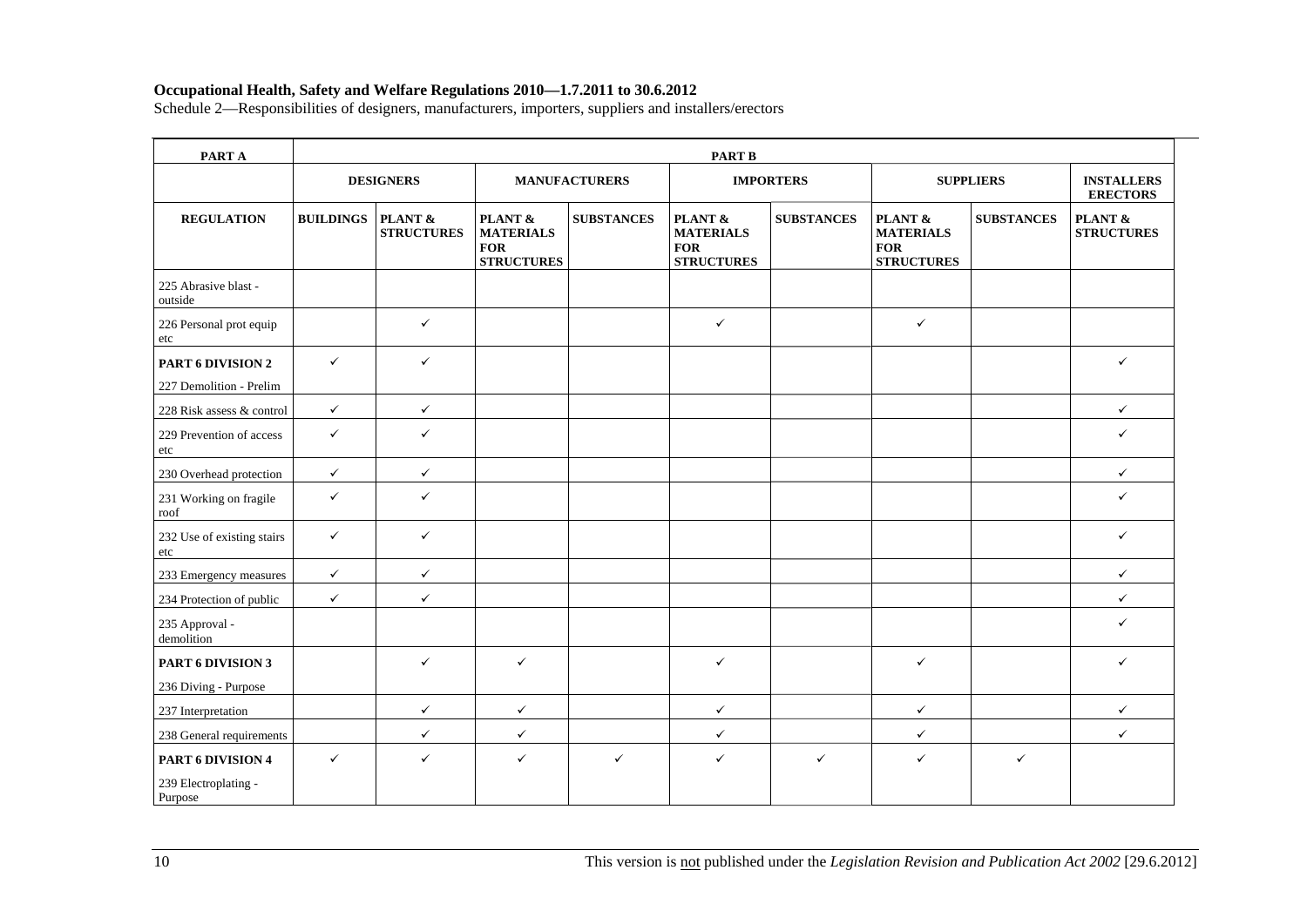Responsibilities of designers, manufacturers, importers, suppliers and installers/erectors—Schedule 2

| PART A                                     | <b>PART B</b>    |                              |                                                                |                      |                                                                |                   |                                                                |                   |                                      |  |  |
|--------------------------------------------|------------------|------------------------------|----------------------------------------------------------------|----------------------|----------------------------------------------------------------|-------------------|----------------------------------------------------------------|-------------------|--------------------------------------|--|--|
|                                            |                  | <b>DESIGNERS</b>             |                                                                | <b>MANUFACTURERS</b> |                                                                | <b>IMPORTERS</b>  |                                                                | <b>SUPPLIERS</b>  | <b>INSTALLERS</b><br><b>ERECTORS</b> |  |  |
| <b>REGULATION</b>                          | <b>BUILDINGS</b> | PLANT &<br><b>STRUCTURES</b> | PLANT &<br><b>MATERIALS</b><br><b>FOR</b><br><b>STRUCTURES</b> | <b>SUBSTANCES</b>    | PLANT &<br><b>MATERIALS</b><br><b>FOR</b><br><b>STRUCTURES</b> | <b>SUBSTANCES</b> | PLANT &<br><b>MATERIALS</b><br><b>FOR</b><br><b>STRUCTURES</b> | <b>SUBSTANCES</b> | PLANT &<br><b>STRUCTURES</b>         |  |  |
| 240 Work area                              | $\checkmark$     | $\checkmark$                 |                                                                |                      |                                                                |                   |                                                                |                   |                                      |  |  |
| 241 Storage of haz subs                    | $\checkmark$     | $\checkmark$                 | $\checkmark$                                                   | $\checkmark$         | $\checkmark$                                                   | $\checkmark$      | $\checkmark$                                                   | $\checkmark$      | $\checkmark$                         |  |  |
| 242 Safety &<br>maintenance                |                  |                              |                                                                |                      |                                                                |                   |                                                                |                   |                                      |  |  |
| 243 Atmos contaminants                     | $\checkmark$     | $\checkmark$                 | $\checkmark$                                                   |                      | $\checkmark$                                                   |                   | $\checkmark$                                                   |                   | $\checkmark$                         |  |  |
| 244 Personal prot equip<br>etc             |                  | ✓                            | $\checkmark$                                                   |                      | $\checkmark$                                                   |                   | ✓                                                              |                   | $\checkmark$                         |  |  |
| PART 6 DIVISION 5                          |                  | $\checkmark$                 |                                                                |                      |                                                                |                   |                                                                |                   |                                      |  |  |
| 245 Excavation wk. -<br>Prelim             |                  |                              |                                                                |                      |                                                                |                   |                                                                |                   |                                      |  |  |
| $246 - 248$ Site report etc                |                  |                              |                                                                |                      |                                                                |                   |                                                                |                   |                                      |  |  |
| PART 6 DIVISION 6                          | $\checkmark$     | $\checkmark$                 | $\checkmark$                                                   |                      | $\checkmark$                                                   |                   | ✓                                                              |                   | $\checkmark$                         |  |  |
| 249 Foundry work -<br>Prelim               |                  |                              |                                                                |                      |                                                                |                   |                                                                |                   |                                      |  |  |
| 250 Work area                              | $\checkmark$     | $\checkmark$                 |                                                                |                      |                                                                |                   |                                                                |                   |                                      |  |  |
| 251 Equipment &<br>materials               |                  | $\checkmark$                 | $\checkmark$                                                   |                      | $\checkmark$                                                   |                   | $\checkmark$                                                   |                   | $\checkmark$                         |  |  |
| 252 Atmos contaminants                     | $\checkmark$     | $\checkmark$                 | $\checkmark$                                                   |                      | $\checkmark$                                                   |                   | $\checkmark$                                                   |                   | $\checkmark$                         |  |  |
| 253 Moulding & casting                     | $\checkmark$     | $\checkmark$                 |                                                                |                      |                                                                |                   |                                                                |                   | $\checkmark$                         |  |  |
| 254 Rumbling                               | $\checkmark$     | $\checkmark$                 | $\checkmark$                                                   |                      | $\checkmark$                                                   |                   | ✓                                                              |                   | $\checkmark$                         |  |  |
| 255 Personal prot equip<br>etc             |                  | ✓                            | $\checkmark$                                                   |                      | $\checkmark$                                                   |                   | ✓                                                              |                   | $\checkmark$                         |  |  |
| PART 6 DIVISION 7<br>256 Logging - Purpose |                  | ✓                            | $\checkmark$                                                   |                      | $\checkmark$                                                   |                   | $\checkmark$                                                   |                   | $\checkmark$                         |  |  |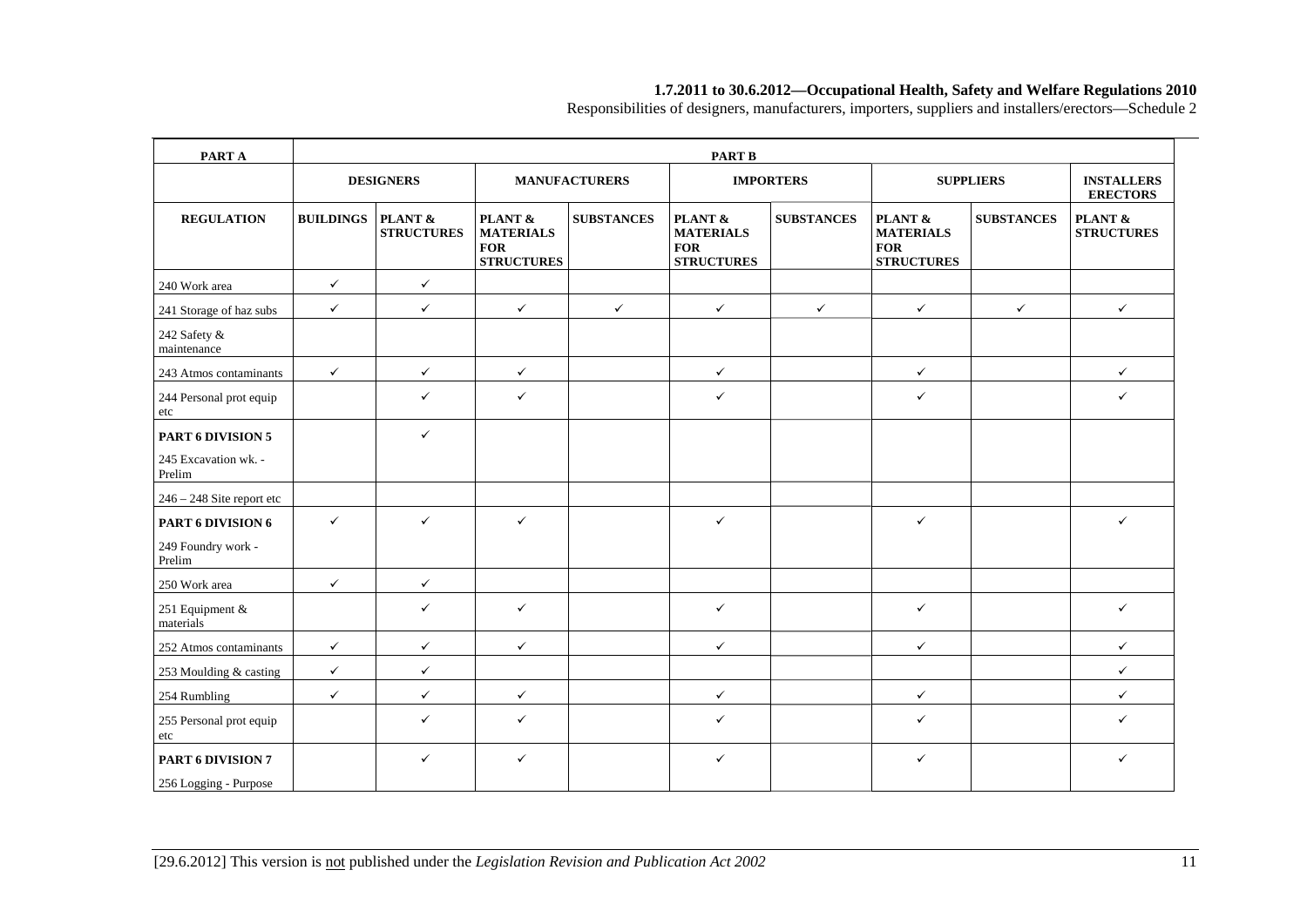| PART A                                         | <b>PART B</b>    |                              |                                                                |                   |                                                                |                   |                                                                |                   |                                      |  |
|------------------------------------------------|------------------|------------------------------|----------------------------------------------------------------|-------------------|----------------------------------------------------------------|-------------------|----------------------------------------------------------------|-------------------|--------------------------------------|--|
|                                                | <b>DESIGNERS</b> |                              | <b>MANUFACTURERS</b>                                           |                   | <b>IMPORTERS</b>                                               |                   | <b>SUPPLIERS</b>                                               |                   | <b>INSTALLERS</b><br><b>ERECTORS</b> |  |
| <b>REGULATION</b>                              | <b>BUILDINGS</b> | PLANT &<br><b>STRUCTURES</b> | PLANT &<br><b>MATERIALS</b><br><b>FOR</b><br><b>STRUCTURES</b> | <b>SUBSTANCES</b> | PLANT &<br><b>MATERIALS</b><br><b>FOR</b><br><b>STRUCTURES</b> | <b>SUBSTANCES</b> | PLANT &<br><b>MATERIALS</b><br><b>FOR</b><br><b>STRUCTURES</b> | <b>SUBSTANCES</b> | PLANT &<br><b>STRUCTURES</b>         |  |
| $257 - 259$ Alloc. of work<br>etc              |                  |                              |                                                                |                   |                                                                |                   |                                                                |                   |                                      |  |
| 260 Felling/cross-cutting                      |                  |                              |                                                                |                   |                                                                |                   |                                                                |                   |                                      |  |
| 261 Snigging/skidding                          |                  |                              |                                                                |                   |                                                                |                   |                                                                |                   |                                      |  |
| 262 Warning signs                              |                  |                              |                                                                |                   |                                                                |                   |                                                                |                   |                                      |  |
| 263 Equip & machinery                          |                  | $\checkmark$                 | $\checkmark$                                                   |                   | $\checkmark$                                                   |                   | $\checkmark$                                                   |                   |                                      |  |
| 264 Log transportation                         |                  | $\checkmark$                 | $\checkmark$                                                   |                   | $\checkmark$                                                   |                   | $\checkmark$                                                   |                   |                                      |  |
| 265 Haul roads                                 |                  | $\checkmark$                 |                                                                |                   |                                                                |                   |                                                                |                   |                                      |  |
| 266 Personal prot equip<br>etc                 |                  | $\checkmark$                 | $\checkmark$                                                   |                   | $\checkmark$                                                   |                   | $\checkmark$                                                   |                   |                                      |  |
| PART 6 DIVISION 8<br>267 Spray paint - Purpose | $\checkmark$     | $\checkmark$                 | $\checkmark$                                                   | $\checkmark$      | $\checkmark$                                                   | $\checkmark$      | $\checkmark$                                                   | $\checkmark$      | $\checkmark$                         |  |
| 268 Work area                                  | $\checkmark$     | $\checkmark$                 |                                                                |                   |                                                                |                   |                                                                |                   | $\checkmark$                         |  |
| $269 - 270$ Booths                             |                  | $\checkmark$                 | $\checkmark$                                                   |                   | $\checkmark$                                                   |                   | $\checkmark$                                                   |                   | $\checkmark$                         |  |
| 271 Safe work & maint.                         |                  |                              |                                                                |                   |                                                                |                   |                                                                |                   |                                      |  |
| 272 Personal protective<br>equipment           |                  | $\checkmark$                 | $\checkmark$                                                   |                   | $\checkmark$                                                   |                   | $\checkmark$                                                   |                   | $\checkmark$                         |  |
| PART 6 DIVISION 9                              | $\checkmark$     | $\checkmark$                 | $\checkmark$                                                   | $\checkmark$      | ✓                                                              | $\checkmark$      | $\checkmark$                                                   | $\checkmark$      | $\checkmark$                         |  |
| 273 Welding purpose                            |                  |                              |                                                                |                   |                                                                |                   |                                                                |                   |                                      |  |
| 274 Work area                                  | $\checkmark$     | $\checkmark$                 |                                                                |                   |                                                                |                   |                                                                |                   |                                      |  |
| 275 Use of manifolds                           | $\checkmark$     | $\checkmark$                 | $\checkmark$                                                   | $\checkmark$      | $\checkmark$                                                   | $\checkmark$      | $\checkmark$                                                   | $\checkmark$      | $\checkmark$                         |  |
| 276 Personal protective<br>equipment etc       |                  | $\checkmark$                 | $\checkmark$                                                   | $\checkmark$      | ✓                                                              | $\checkmark$      | $\checkmark$                                                   | $\checkmark$      | $\checkmark$                         |  |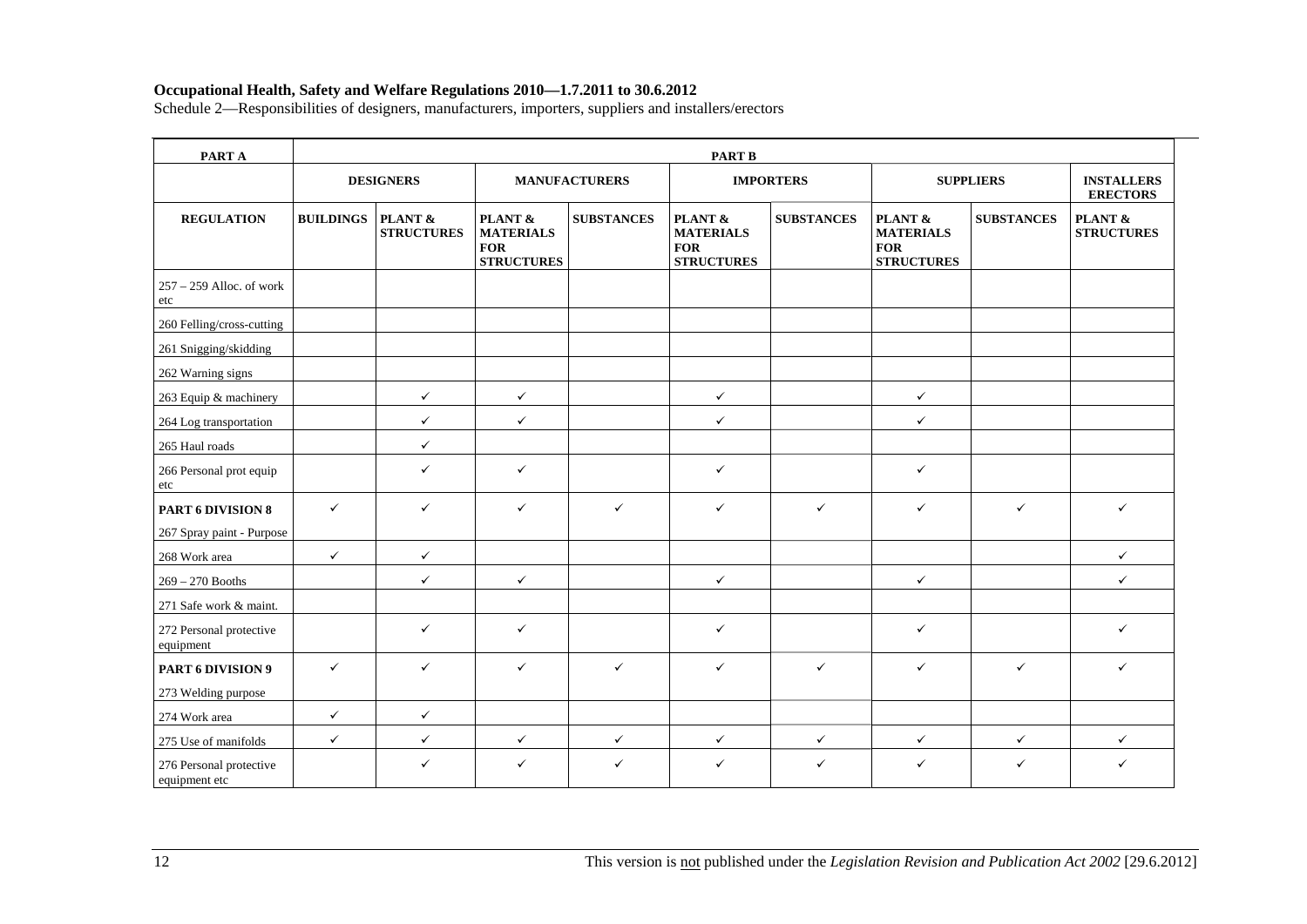Responsibilities of designers, manufacturers, importers, suppliers and installers/erectors—Schedule 2

| PART A                                  |                  |                              |                                                                |                   | <b>PART B</b>                                                   |                   |                                                                |                   |                                      |
|-----------------------------------------|------------------|------------------------------|----------------------------------------------------------------|-------------------|-----------------------------------------------------------------|-------------------|----------------------------------------------------------------|-------------------|--------------------------------------|
|                                         | <b>DESIGNERS</b> |                              | <b>MANUFACTURERS</b>                                           |                   | <b>IMPORTERS</b>                                                |                   | <b>SUPPLIERS</b>                                               |                   | <b>INSTALLERS</b><br><b>ERECTORS</b> |
| <b>REGULATION</b>                       | <b>BUILDINGS</b> | PLANT &<br><b>STRUCTURES</b> | PLANT &<br><b>MATERIALS</b><br><b>FOR</b><br><b>STRUCTURES</b> | <b>SUBSTANCES</b> | PLANT &<br><b>MATERIALS</b><br><b>FOR</b><br><b>STRUCTURES</b>  | <b>SUBSTANCES</b> | PLANT &<br><b>MATERIALS</b><br><b>FOR</b><br><b>STRUCTURES</b> | <b>SUBSTANCES</b> | PLANT &<br><b>STRUCTURES</b>         |
| PART 6 DIVISION 10                      |                  |                              |                                                                |                   |                                                                 |                   |                                                                |                   |                                      |
| 277 Construction Work                   |                  |                              |                                                                |                   |                                                                 |                   |                                                                |                   |                                      |
| PART 6 DIVISION 11                      |                  |                              |                                                                |                   |                                                                 |                   |                                                                |                   | $\checkmark$                         |
| 281 - 282 Preliminary                   |                  |                              |                                                                |                   |                                                                 |                   |                                                                |                   |                                      |
| 283 Siting of flares                    |                  |                              |                                                                |                   |                                                                 |                   |                                                                |                   | $\checkmark$                         |
| 284 Reg. of certain<br>practices        |                  |                              |                                                                |                   |                                                                 |                   |                                                                |                   |                                      |
| 285 Blowout prevention                  |                  |                              |                                                                |                   |                                                                 |                   |                                                                |                   | $\checkmark$                         |
| 286 Blowout prevention<br>closing units |                  |                              |                                                                |                   |                                                                 |                   |                                                                |                   | $\checkmark$                         |
| 287 Testing equipment                   |                  |                              |                                                                |                   |                                                                 |                   |                                                                |                   |                                      |
| 288 Removal of<br>equipment             |                  |                              |                                                                |                   |                                                                 |                   |                                                                |                   | $\checkmark$                         |
| 289 Training and<br>procedures          |                  |                              |                                                                |                   |                                                                 |                   |                                                                |                   |                                      |
| 290 Well drilling fluids                |                  |                              |                                                                |                   |                                                                 |                   |                                                                |                   |                                      |
| 291 Operations at night                 |                  |                              |                                                                |                   |                                                                 |                   |                                                                |                   | $\checkmark$                         |
| PART 6 DIVISION 12                      |                  | $\checkmark$                 |                                                                |                   |                                                                 |                   |                                                                |                   | $\checkmark$                         |
| 292 Preliminary                         |                  |                              |                                                                |                   |                                                                 |                   |                                                                |                   |                                      |
| $293 - 301$                             |                  |                              |                                                                |                   | Responsibilities under these regulations lie with other persons |                   |                                                                |                   |                                      |
| 302 Winches                             |                  | ✓                            |                                                                |                   |                                                                 |                   |                                                                |                   | ✓                                    |
| 303 Shafts and winding                  |                  |                              |                                                                |                   |                                                                 |                   |                                                                |                   | $\checkmark$                         |
| $304 - 305$                             |                  |                              |                                                                |                   | Responsibilities under these regulations lie with other persons |                   |                                                                |                   |                                      |
| $306 - 310$                             |                  |                              |                                                                |                   |                                                                 |                   |                                                                |                   | $\checkmark$                         |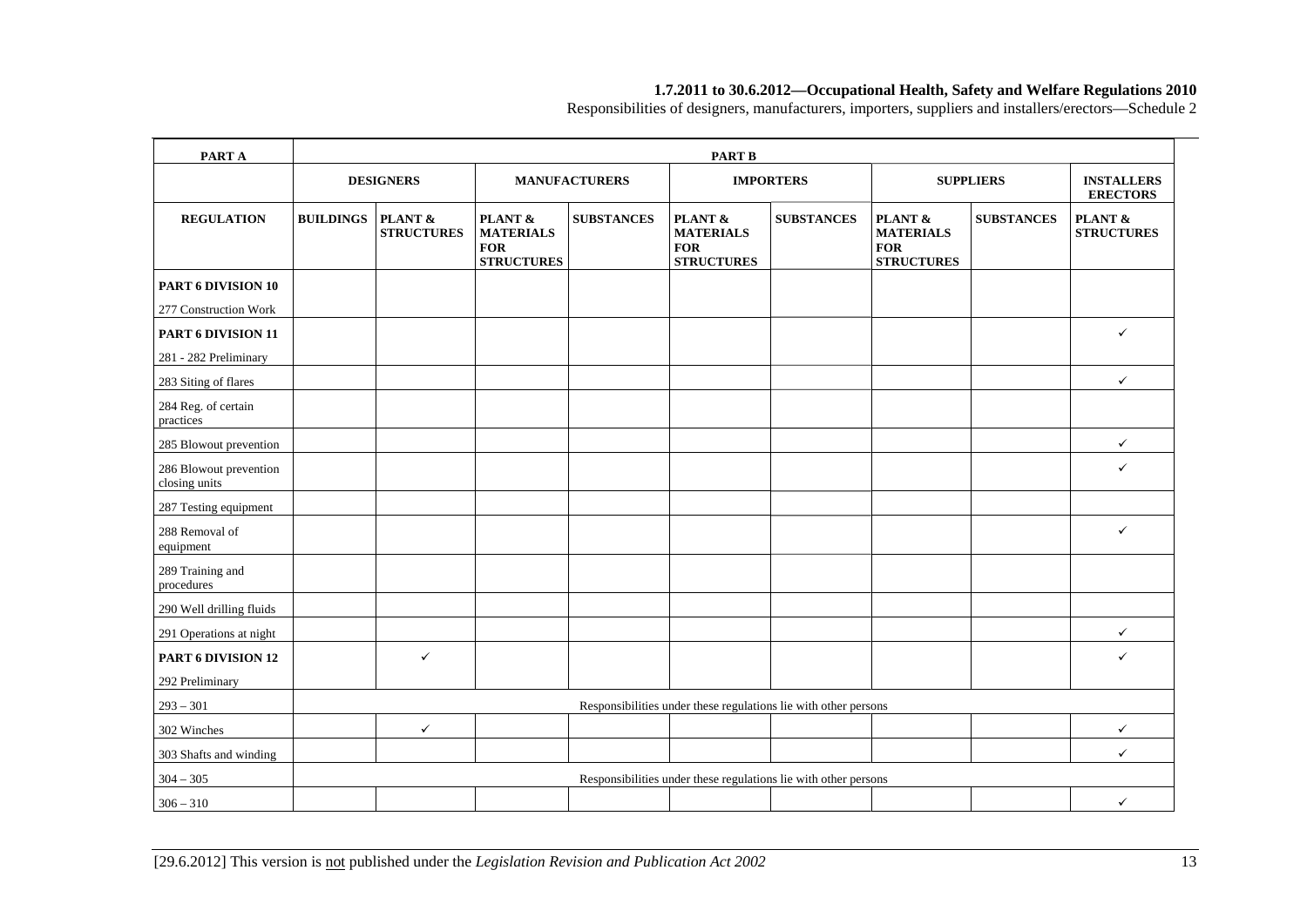| PART A                          | <b>PART B</b>                                                                                   |                                                                 |                                                                |                   |                                                                |                   |                                                                |                   |                                      |
|---------------------------------|-------------------------------------------------------------------------------------------------|-----------------------------------------------------------------|----------------------------------------------------------------|-------------------|----------------------------------------------------------------|-------------------|----------------------------------------------------------------|-------------------|--------------------------------------|
|                                 | <b>DESIGNERS</b>                                                                                |                                                                 | <b>MANUFACTURERS</b>                                           |                   | <b>IMPORTERS</b>                                               |                   | <b>SUPPLIERS</b>                                               |                   | <b>INSTALLERS</b><br><b>ERECTORS</b> |
| <b>REGULATION</b>               | <b>BUILDINGS</b>                                                                                | PLANT &<br><b>STRUCTURES</b>                                    | PLANT &<br><b>MATERIALS</b><br><b>FOR</b><br><b>STRUCTURES</b> | <b>SUBSTANCES</b> | PLANT &<br><b>MATERIALS</b><br><b>FOR</b><br><b>STRUCTURES</b> | <b>SUBSTANCES</b> | PLANT &<br><b>MATERIALS</b><br><b>FOR</b><br><b>STRUCTURES</b> | <b>SUBSTANCES</b> | PLANT &<br><b>STRUCTURES</b>         |
| $311 - 315$                     |                                                                                                 | Responsibilities under these regulations lie with other persons |                                                                |                   |                                                                |                   |                                                                |                   |                                      |
| $316 - 341$ Explosives          | These regulations contain specific provisions concerning responsibilities under the regulations |                                                                 |                                                                |                   |                                                                |                   |                                                                |                   |                                      |
| <b>PART 6 DIVISION 13</b>       |                                                                                                 | Responsibilities under these regulations lie with other persons |                                                                |                   |                                                                |                   |                                                                |                   |                                      |
| <b>PART 7 DIVISION 1 -</b><br>3 |                                                                                                 |                                                                 |                                                                |                   |                                                                |                   |                                                                |                   |                                      |
| <b>PART 7 DIVISION 4</b>        |                                                                                                 |                                                                 |                                                                |                   |                                                                |                   |                                                                |                   | ✓                                    |
| $382 - 397$ Licences etc        |                                                                                                 |                                                                 |                                                                |                   |                                                                |                   |                                                                |                   |                                      |
| <b>PART 7 DIVISION 5</b>        |                                                                                                 |                                                                 |                                                                |                   |                                                                |                   |                                                                |                   | $\checkmark$                         |
| 398 - 399 Notif. cert<br>work   |                                                                                                 |                                                                 |                                                                |                   |                                                                |                   |                                                                |                   |                                      |
| <b>PART 7 DIVISION 6</b>        | Miscellaneous application                                                                       |                                                                 |                                                                |                   |                                                                |                   |                                                                |                   |                                      |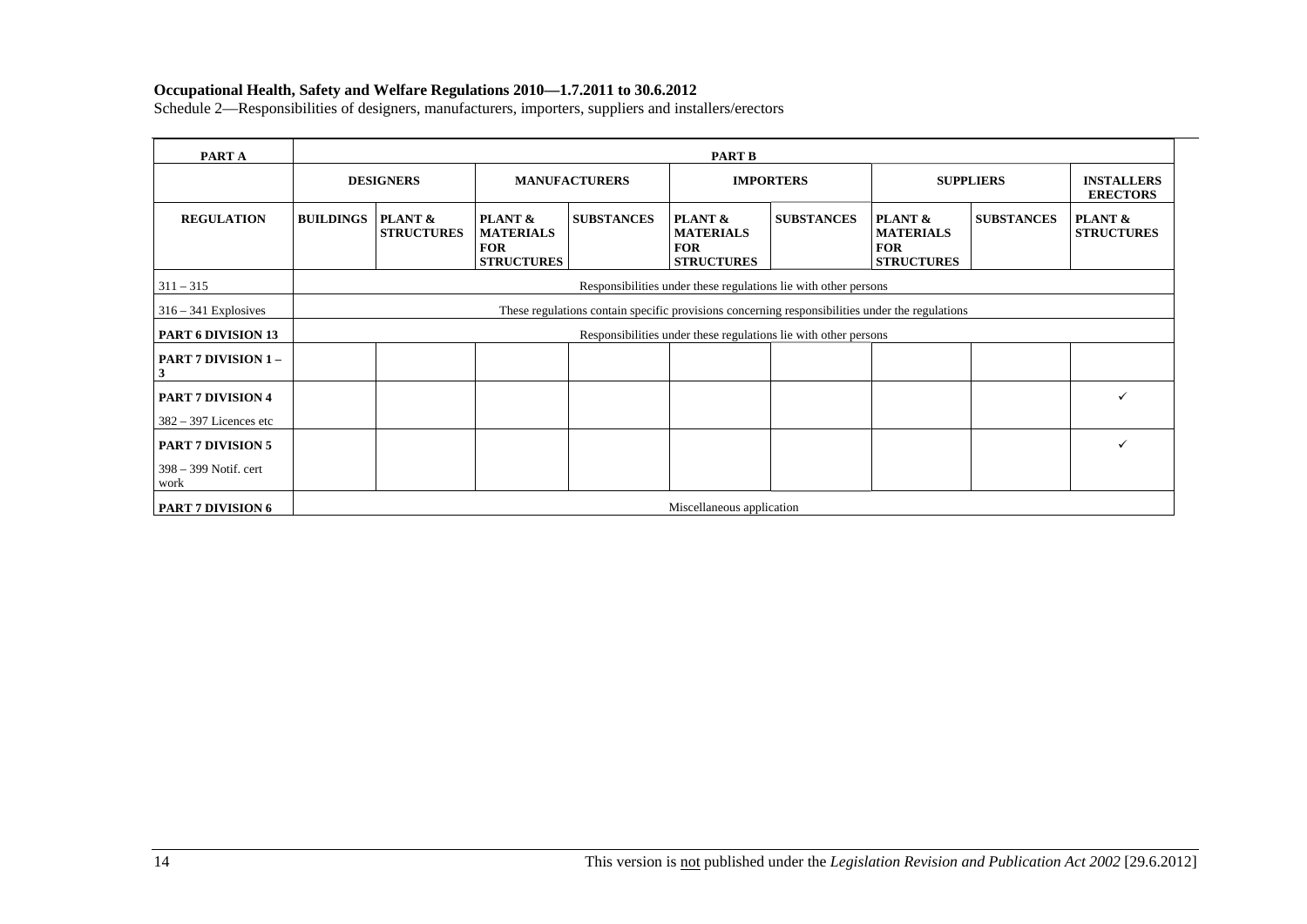## **Schedule 3—Plant standards**

| <b>AS/NZS 1200</b> | Pressure equipment                 |
|--------------------|------------------------------------|
| AS 1418            | Cranes, hoists and winches         |
| AS/NZS 1576        | Scaffolding (Parts 1 to 4)         |
| AS 1735            | Lifts, escalators and moving walks |
| AS 2030            | Gas cylinders Code                 |
| <b>AS/NZS 3509</b> | LP gas fuels for automotive use    |
| AS 4343            | Pressure equipment - Hazard levels |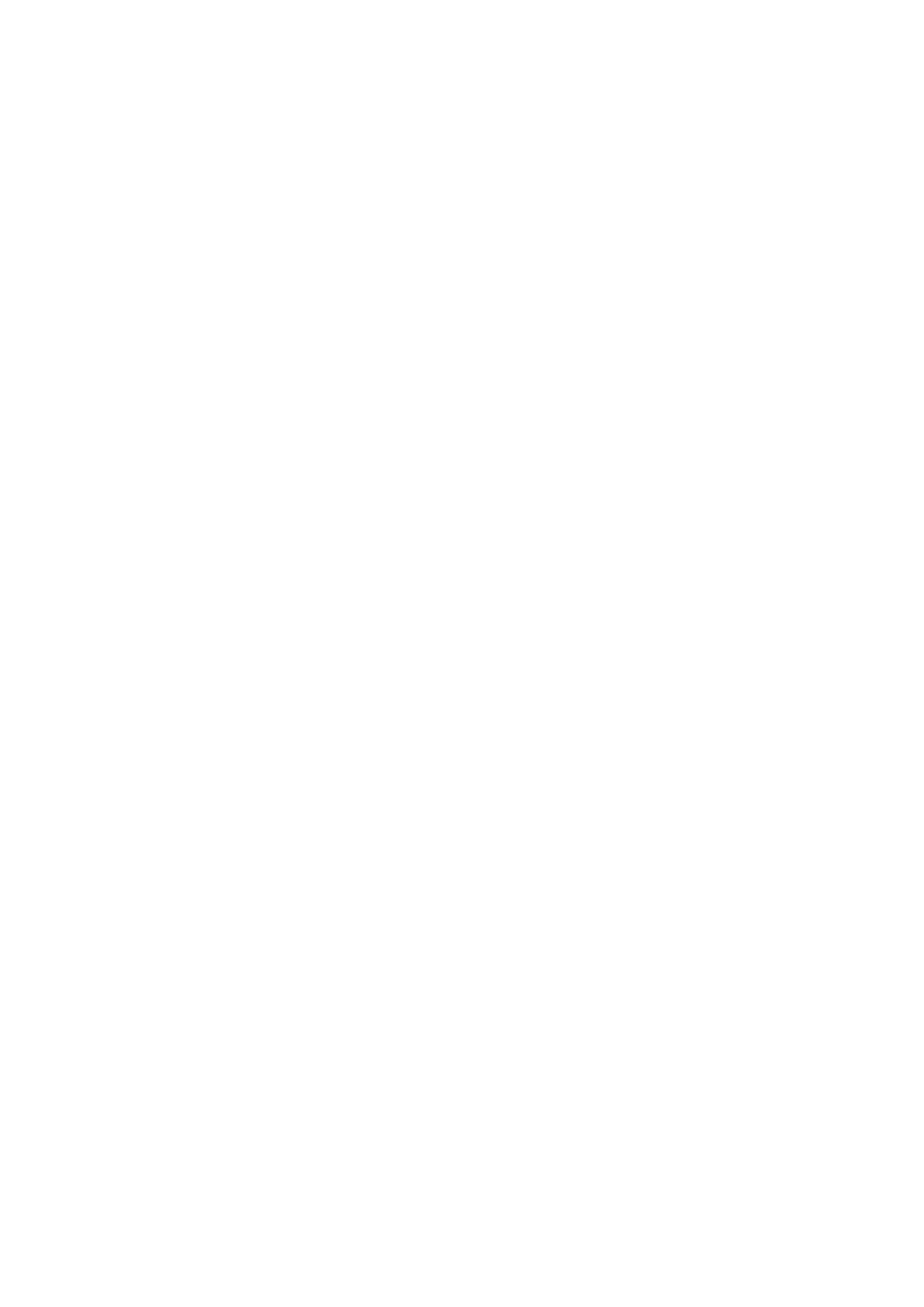# **Schedule 4—Plant designs, and plant, which must be registered Part 1—Plant requiring registration of design**

- 1 Pressure equipment, other than pressure piping
- 2 Gas cylinders covered by AS 2030
- 3 Tower cranes
- 4 Lifts
- 5 Building maintenance units
- 6 Hoists that are designed to lift people and have a platform movement in excess of 2.4 metres, other than scissor elevating work platforms
- 7 Work boxes that are suspended from cranes
- 8 Prefabricated scaffolding
- 9 Boom-type elevating work platforms
- 10 Gantry cranes—
	- (a) with a safe working load exceeding 5 tonnes; or
	- (b) designed to handle molten metal or dangerous goods within the meaning of the ADG Code
- 11 Bridge cranes—
	- (a) with a safe working load exceeding 10 tonnes; or
	- (b) designed to handle molten metal or dangerous goods within the meaning of the ADG Code
- 12 Vehicle hoists
- 13 Mast climbing work platforms
- 14 Mobile cranes with a safe working load exceeding 10 tonnes, other than tow-trucks.

### **Part 2—Items of plant which must be registered**

- 15 Boilers with a hazard level of A, B or C according to the criteria specified in AS 4343
- 16 Pressure vessels with a hazard level of A, B or C according to the criteria specified in AS 4343, other than—
	- (a) gas cylinders covered by AS 2030; and
	- (b) LP gas fuel vessels for automotive use covered by AS 3509; and
	- (c) serial produced vessels covered by AS 2971
- 17 Tower cranes
- 18 Lifts
- 19 Building maintenance units
- 20 Concrete placing units (truck mounted with boom)
- 21 Mobile cranes with a safe working load exceeding 10 tonnes.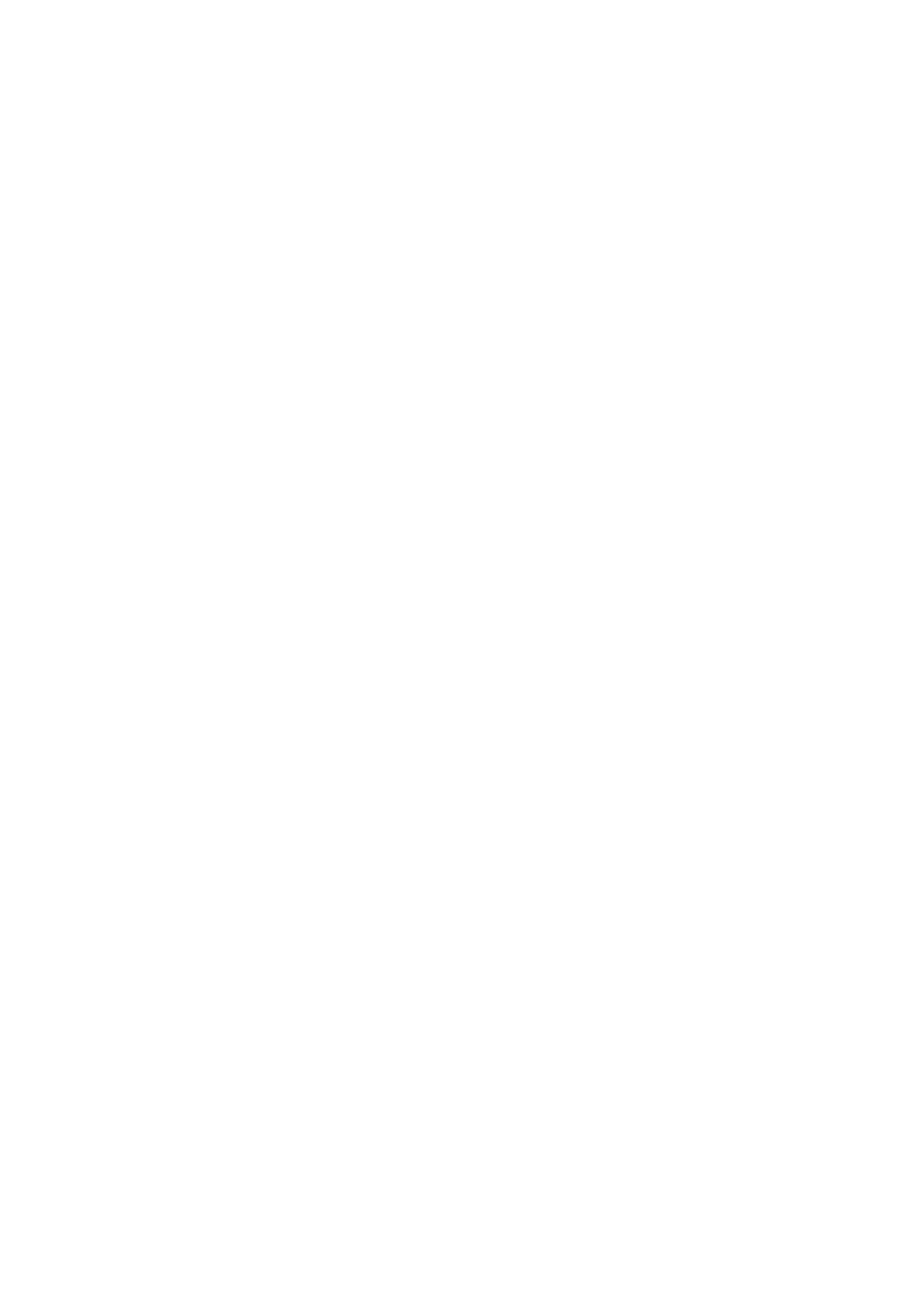# **Schedule 5—Hazardous substances prohibited for specified uses**

| <b>Hazardous</b> substance                                                                                               | <b>Prohibited use</b>                                                                                                                                                                                                                                                                                                |
|--------------------------------------------------------------------------------------------------------------------------|----------------------------------------------------------------------------------------------------------------------------------------------------------------------------------------------------------------------------------------------------------------------------------------------------------------------|
| Asbestos work                                                                                                            |                                                                                                                                                                                                                                                                                                                      |
| Raw asbestos                                                                                                             | All use or handling other than for the<br>purpose of sampling or analysis                                                                                                                                                                                                                                            |
| Any product that consists of or contains asbestos                                                                        | All use or handling except handling of<br>installed asbestos for maintenance<br>purposes, removal, encapsulation or<br>enclosure in accordance with the<br>Asbestos Regulations, or the supply,<br>use or handling of chrysotile, or of any<br>product or material that contains<br>chrysotile, under regulation 210 |
| Any substance that consists of or contains asbestos                                                                      | Application by spraying                                                                                                                                                                                                                                                                                              |
| Any substance that consists of or contains asbestos                                                                      | Installation as insulation                                                                                                                                                                                                                                                                                           |
| Any material that consists of or contains asbestos                                                                       | High pressure cleaning of any such<br>material                                                                                                                                                                                                                                                                       |
| Installed insulation that consists of or contains asbestos                                                               | Sealing of such insulation                                                                                                                                                                                                                                                                                           |
| <b>Abrasive blasting</b>                                                                                                 |                                                                                                                                                                                                                                                                                                                      |
| A substance that contains more than 5% free silica (crystalline<br>silicon dioxide)                                      | As an abrasive in abrasive blasting                                                                                                                                                                                                                                                                                  |
| A recycled material that has not been treated to remove respirable<br>dust                                               | As an abrasive in abrasive blasting                                                                                                                                                                                                                                                                                  |
| A substance capable of causing harm to the upper respiratory tract As an abrasive in abrasive blasting<br>of a person    |                                                                                                                                                                                                                                                                                                                      |
| Any substance that contains more than 2% arsenic, lead,<br>beryllium, cadmium, nickel, antimony, cobalt, chromium or tin | As an abrasive in blasting                                                                                                                                                                                                                                                                                           |
| Any substance that contains chromate, nitrate or nitrite                                                                 | As a wet abrasive blasting inhibitor in<br>wet abrasive blasting                                                                                                                                                                                                                                                     |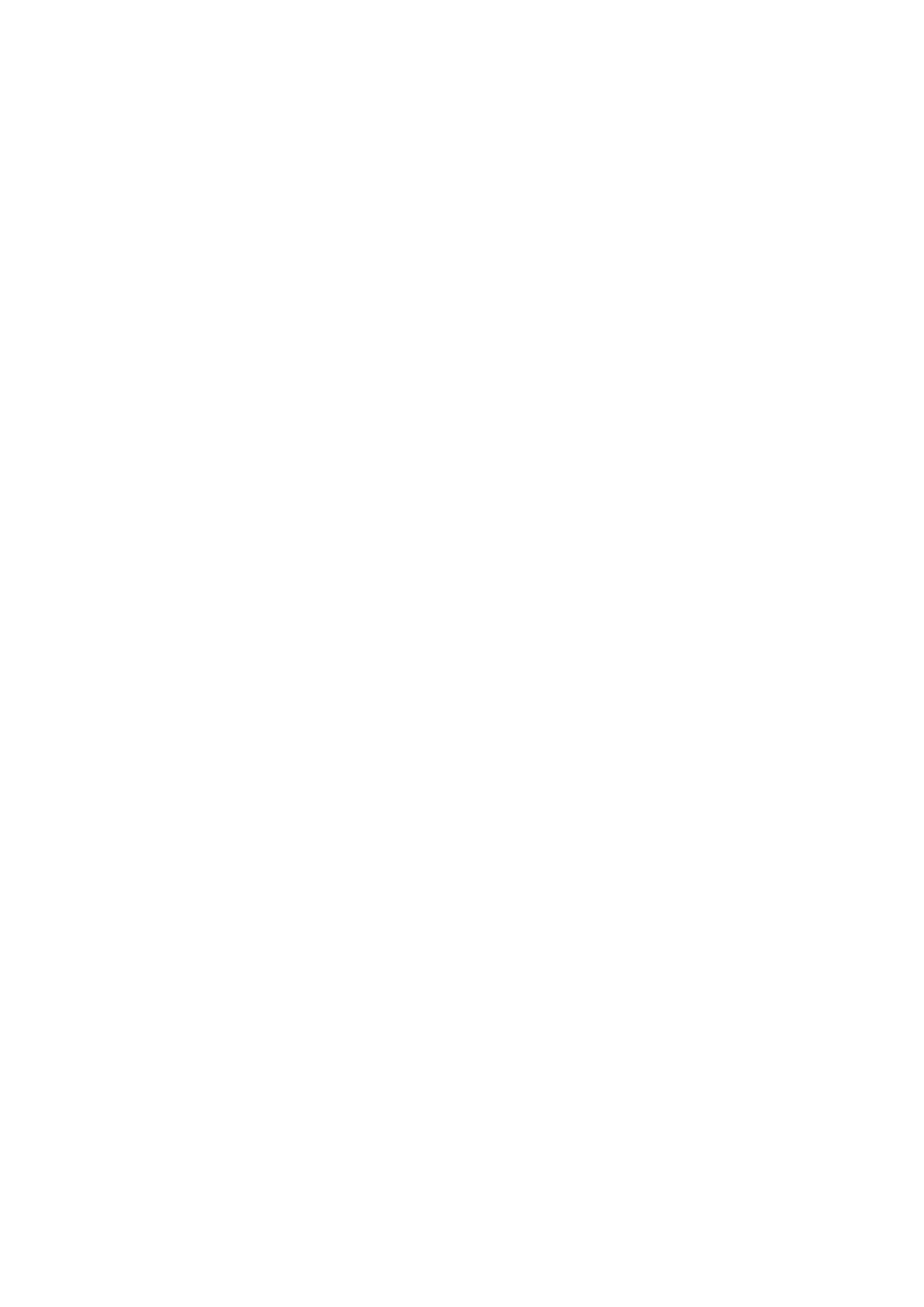| <b>Hazardous substance</b>                 |     | <b>Type of health surveillance</b>                                           |
|--------------------------------------------|-----|------------------------------------------------------------------------------|
| 4,4' Methylenebis (2-chloroaniline) (MOCA) | (a) | Urinary total MOCA                                                           |
|                                            | (b) | Dipstick analysis of urine for<br>haematuria                                 |
|                                            | (c) | Urine cytology                                                               |
| Asbestos                                   | (a) | Occupational and demographic data                                            |
|                                            | (b) | Medical interview                                                            |
|                                            | (c) | Records of personal exposure                                                 |
| Crystalline Silica                         | (a) | Completion of a standardised<br>respiratory questionnaire                    |
|                                            | (b) | Standardised respiratory function<br>test, such as FEV1, FVC and<br>FEV1/FVC |
|                                            | (c) | Chest X-ray, full size PA view                                               |
| Vinyl Chloride                             | (a) | Occupational and demographic data                                            |
|                                            | (b) | Record of personal exposure                                                  |

### **Schedule 6—Hazardous substances for which health surveillance is required**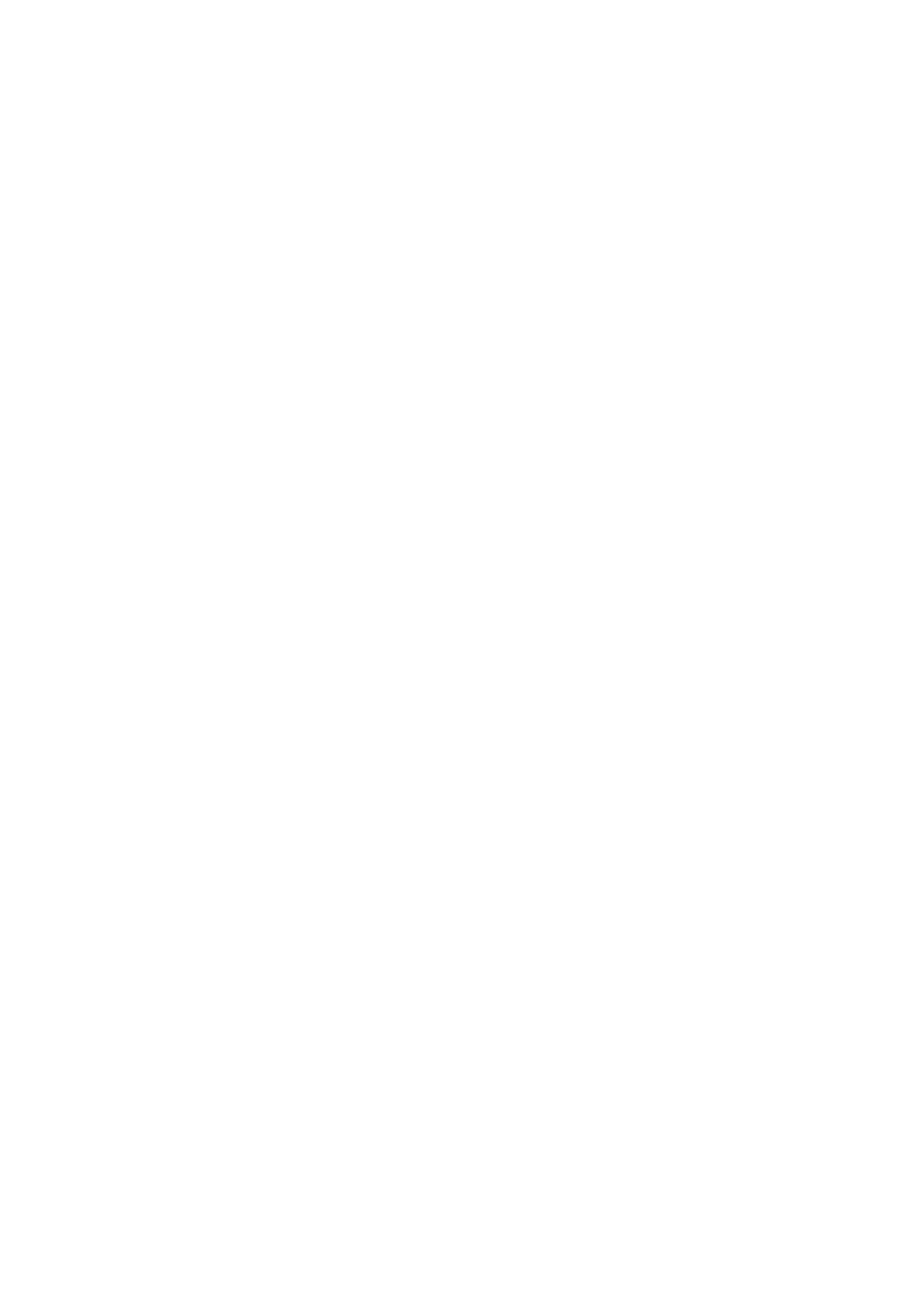## **Schedule 7—Form for application for licence or limited licence to carry out asbestos removal work**

#### **Form 1—Form for application for licence or limited licence to carry out asbestos removal work**

Pursuant to the *Occupational Health, Safety and Welfare Regulations* the following application is made for a licence to carry out asbestos removal work:

- 1 Full name of applicant and details of any business name:
- 2 Business address and telephone number of applicant:
- 3 Postal address of applicant:
- 4 In the case of a body corporate—the address of its registered office:
- 5 Details of asbestos removal work previously undertaken by the applicant:
- 6 Describe fully the make, type etc of equipment to be used for asbestos removal work, including personal protective equipment and waste disposal equipment:
- 7 State arrangements for asbestos monitoring:
- 8 Describe fully the training in safe methods for performing asbestos removal work undertaken by any person who is to carry out the work (whether employed or otherwise engaged by the applicant on a regular basis):
- 9 Describe the method of transport and final disposal of asbestos waste material:
- 10 State the regulations, codes of practice and other procedures to be observed for the safe removal of asbestos or materials containing asbestos:
- 11 State whether a limited licence only is required and, if so, the type of work proposed to be undertaken:
- 12 The prescribed fee accompanies this application.

#### 13 **I certify that the information in this application (including any attachments) is true to the best of my knowledge and belief.**

Date:

Signature of applicant (or, in the case of a body corporate, its authorised agent):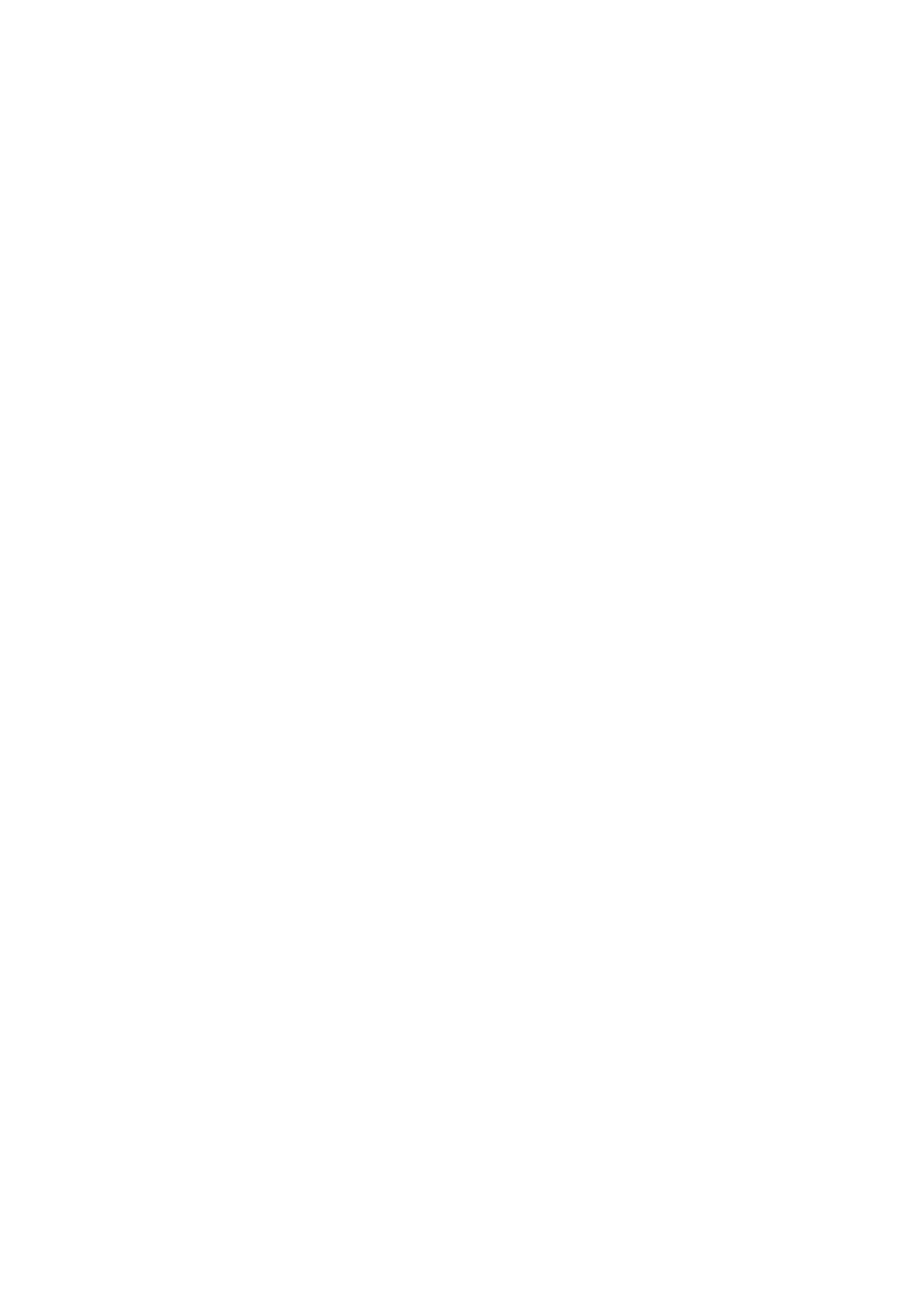# **Schedule 8—Fees**

| $\mathbf{1}$   | Inspection fees under Part 3 (regulation 87)—                                                                                                                       |                                                                                                                                                                                                              |                      |  |
|----------------|---------------------------------------------------------------------------------------------------------------------------------------------------------------------|--------------------------------------------------------------------------------------------------------------------------------------------------------------------------------------------------------------|----------------------|--|
|                | (a)                                                                                                                                                                 | inspection fee payable when an inspector carries out an inspection under<br>regulation 93                                                                                                                    | \$182.00<br>per hour |  |
|                | (b)                                                                                                                                                                 | inspection fee payable when an inspector carries out an inspection under<br>regulation 111                                                                                                                   | \$182.00<br>per hour |  |
|                | (c)                                                                                                                                                                 | inspection fee payable when an inspector carries out an inspection of plant in<br>connection with an application to register, or to renew the registration of, an<br>item of plant (regulations 140 and 141) | \$182.00<br>per hour |  |
| $\overline{2}$ | Application fee for the registration of a plant design under Part 3, or for the<br>re-registration of a plant design (regulation 139)—                              |                                                                                                                                                                                                              |                      |  |
|                | (a)                                                                                                                                                                 | general application fee                                                                                                                                                                                      | \$104.00             |  |
|                | <b>PLUS</b>                                                                                                                                                         |                                                                                                                                                                                                              |                      |  |
|                | (b)                                                                                                                                                                 | if the Director is to undertake the verification of the plant design under an<br>agreement with the applicant—a fee determined by the Director                                                               |                      |  |
| 3              | Application fee for the registration of an amusement structure design under Part 4, or for<br>the re-registration of an amusement structure design (regulation 172) |                                                                                                                                                                                                              | \$104.00             |  |
| 4              | Application fee for the registration of an item of plant under Part 3 (regulation 140)                                                                              |                                                                                                                                                                                                              | \$60.00              |  |
| 5              | Annual fee payable by the owner of registered plant under Part 3 (regulation 143)                                                                                   |                                                                                                                                                                                                              | \$60.00              |  |
| 6              | Application fee for the registration, or re-registration, of an amusement structure under<br>Part 4                                                                 |                                                                                                                                                                                                              | \$60.00              |  |
| 7              | Application fee for an asbestos removal licence under Part 5 Division 2-                                                                                            |                                                                                                                                                                                                              |                      |  |
|                | (a)                                                                                                                                                                 | in the case of a licence limited to the removal of asbestos-cement (fibro)<br>products or other non-friable asbestos containing material                                                                     | \$1 234.00           |  |
|                | (b)                                                                                                                                                                 | in any other case                                                                                                                                                                                            | \$8 105.00           |  |
| 8              | Application fee for a blaster's licence under Part 6 Division 12 or Division 13 (for<br>3 years)                                                                    |                                                                                                                                                                                                              | \$62.75              |  |
| 9              | Renewal of a blaster's licence under Part 6 Division 12 or Division 13 (for 3 years)                                                                                |                                                                                                                                                                                                              | \$62.75              |  |
| 10             | Application fee for registration as an assessor under Part 7 Division 4                                                                                             |                                                                                                                                                                                                              | \$347.00             |  |
| 11             | Annual fee for registration as an assessor under Part 7 Division 4                                                                                                  |                                                                                                                                                                                                              | \$347.00             |  |
| 12             | Application fee for a high risk work licence under Part 7 Division 4                                                                                                |                                                                                                                                                                                                              | \$67.00              |  |
| 13             | Renewal of a high risk work licence under Part 7 Division 4                                                                                                         |                                                                                                                                                                                                              | \$67.00              |  |
| 14             | Fee payable-                                                                                                                                                        |                                                                                                                                                                                                              |                      |  |
|                | (a)                                                                                                                                                                 | subject to paragraph (b)-for a copy of a certificate or other document under<br>these regulations                                                                                                            | \$65.75              |  |
|                | (b)                                                                                                                                                                 | for a copy of a high risk work licence under Part 7 Division 4                                                                                                                                               | \$36.00              |  |
| 15             | Fee for application by high risk work licence holder for addition of new class of high<br>risk work to licence under Part 7 Division 4                              |                                                                                                                                                                                                              | \$36.00              |  |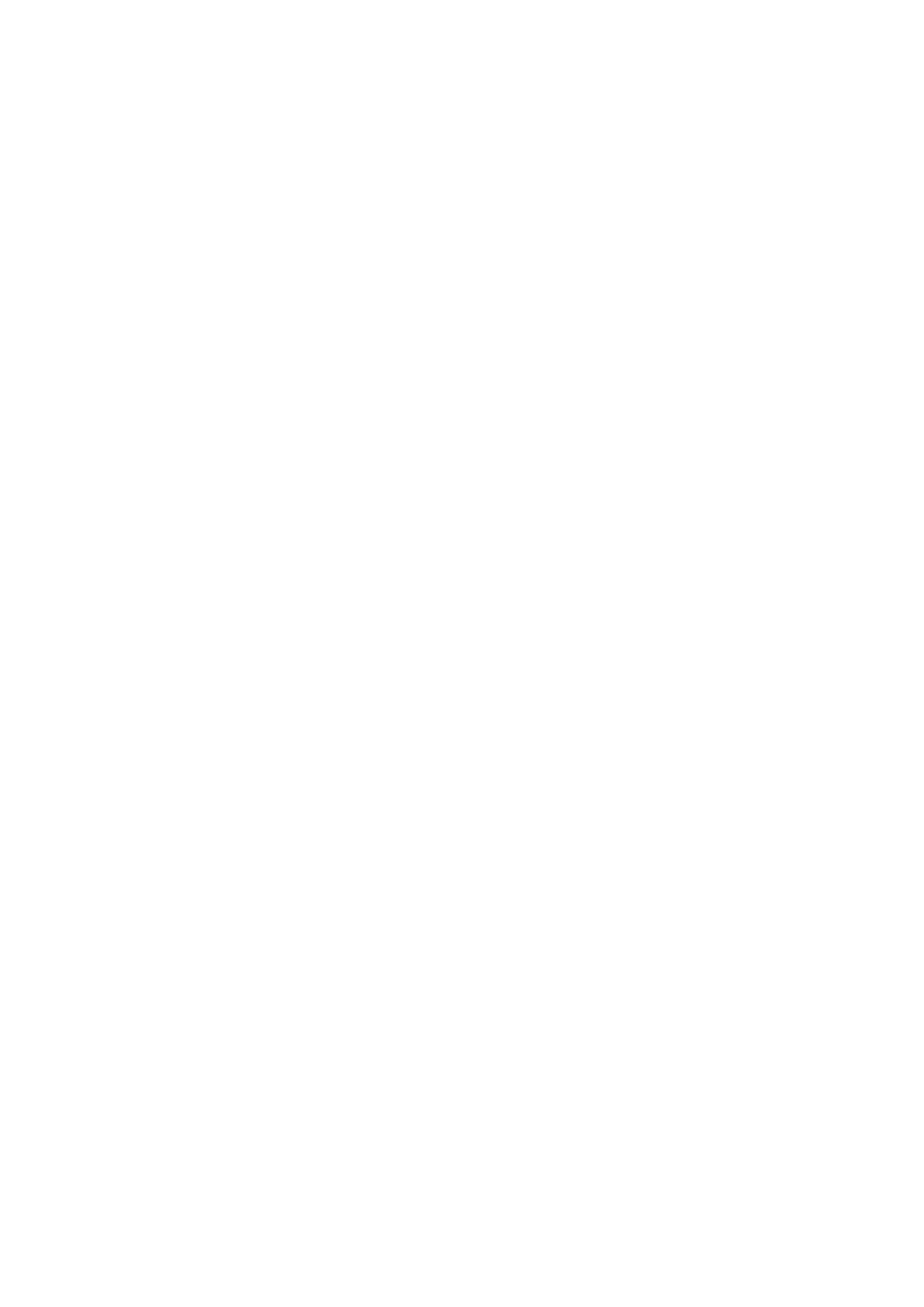## **Schedule 9—Proceedings**

### **Form 1**

South Australia Number:

### **Application to the President for determination by a review committee**

Application is hereby made by *[set out name and address of party marking application or in the case of a majority of members of a designated work group the names and addresses of the majority]* being a/an employer/employee/health and safety representative/registered association/majority of members of a designated work group\* entitled to make application for a determination by a review committee pursuant to section *[insert section of Act]* of the *Occupational Health, Safety and Welfare Act 1986*.

The grounds/reason\* for the application are—

*[Here set out brief details of grounds/reason]*

The application is made against—

*[Here set out the name and address and designation of the party against whom the application is made or in the case of a notice or action made or taken under the Act brief details of same or where the notice or action is in writing attach a copy of same to this application.]*

Date:

Signature of Employee/Health and Safety Representative/Majority of members of a designated work group/for and on behalf of Employer/Registered Association\*:

*\*Strike out whichever is not applicable.*

### **Form 2**

South Australia Before a review committee Number:

#### **Summons to attend before a review committee**

To: and to:

You are hereby summoned to attend proceedings before a review committee presided over by *[insert name of presiding member]* to be held at *[place of proceedings]* on *[insert date]* at *[insert time]* in the matter of *[set out brief description of matter]*.

You will be required to continue in attendance at the proceedings until released by the presiding member.

Date:

Signature of presiding member:

If you do not attend a decision may be made in your absence without further notice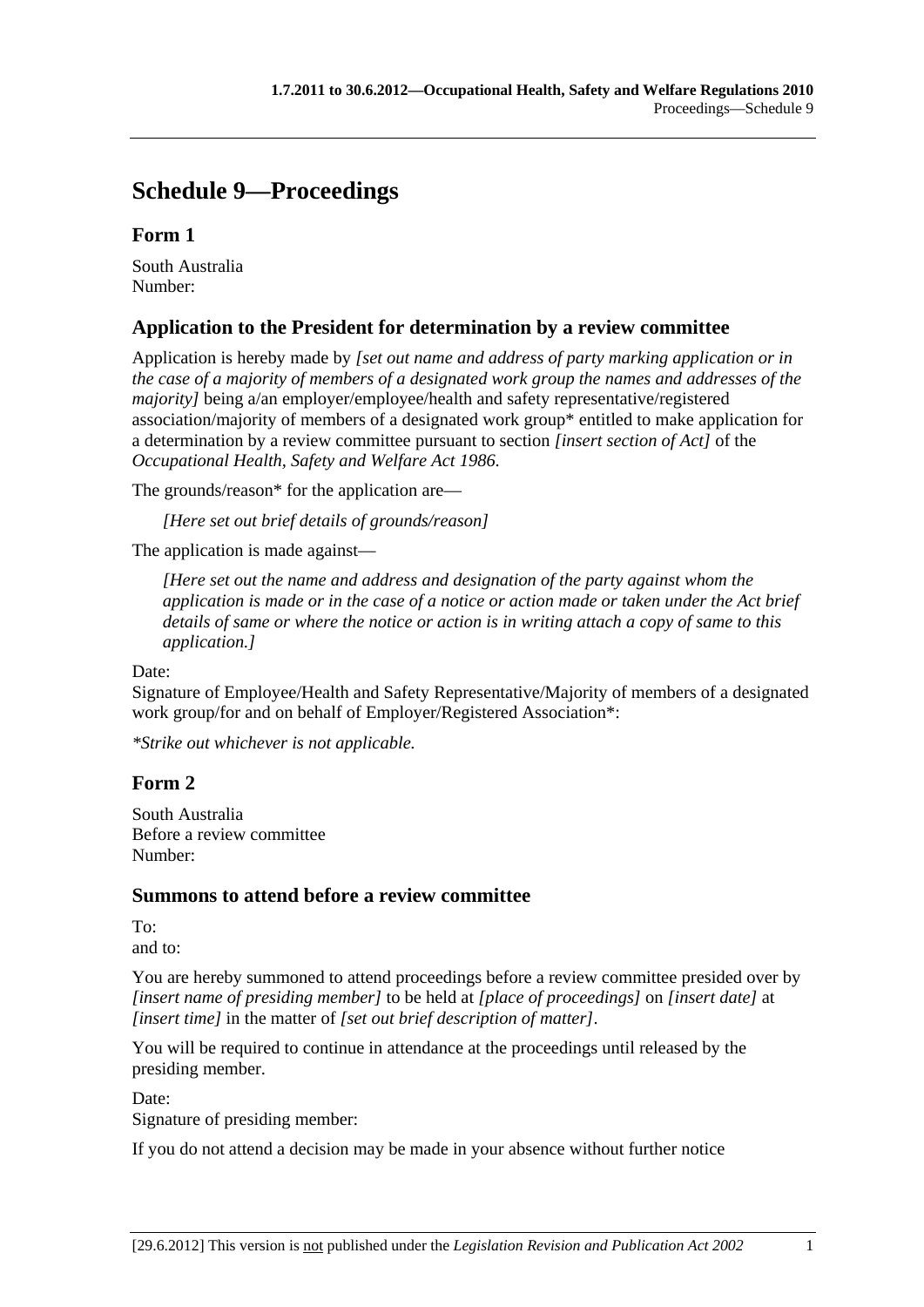#### **Note—**

Section 48 of the *Occupational Health, Safety and Welfare Act 1986* provides that it is an offence for any person who has been served with a summons to fail, without reasonable excuse, to attend in disobedience to that summons.

#### **Form 3**

South Australia Before a review committee Number:

#### **Summons to witness**

To: *[Insert name and address of person summoned]*

You are hereby summoned to attend and appear before a review committee presided over by *[insert name of presiding member]* at *[insert place]* or such other place as the summons is to be returnable on *[insert date]* at *[insert time]* and thereafter from day to day until discharged from attendance, to give evidence concerning the above matter.

\*You are further required to bring with you and produce the following documents, objects or material—

*[set out items required]*

*\*Strike out if not applicable.*

Date: Signature of presiding member:

This summons to witness was issued on the application of *[set out name of party or representative]* being a party/representative\*\* for *[if a representative set out name of party on whose behalf the summons is issued]* whose address for service is *[set out address for service of party]*.

*\*\*Strike out whichever is not applicable.*

**Note—** 

Section 48 of the *Occupational Health, Safety and Welfare Act 1986* provides that it is an offence for any person who has been served with a summons to fail, without reasonable excuse, to attend in obedience to or to comply with that summons.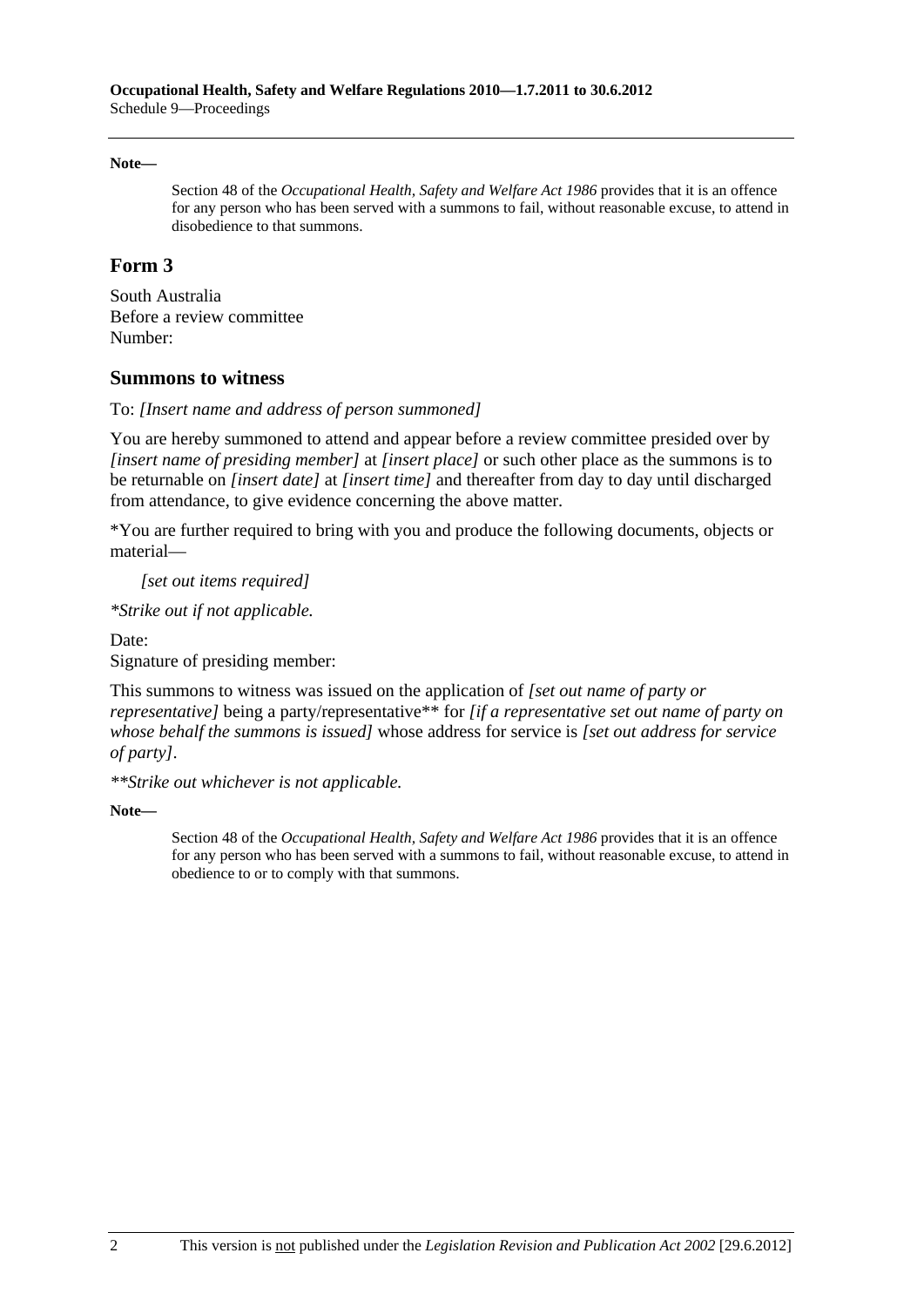#### **Form 4**

South Australia Before the Industrial Relations Court Number:

#### **Notice of appeal pursuant to section 69(4) and (5) of the** *Occupational Health, Safety and Welfare Act 1986*

To the Industrial Registrar And to *[set out name and address of respondent to the appeal]*

Take notice that an appeal is hereby made by *[set out name and address of appellant]* to the Industrial Relations Court against the decision made/refusal which occurred\* on *[insert date]* by *[set out name of person or authority appealed against]* whereby *[set out brief description of matter complained of including the specific part or parts of any decision appealed against or of the relevant refusal]*.

The following orders will be sought on the appeal:

*[set out details of the relief claimed]*

The grounds of the appeal are—

*[set out detailed grounds relied on]*

Date: Signature of applicant/representative: Address for service:

*\*Strike out whichever is not applicable.*

#### **Form 5**

South Australia Before the Full Court Number:

### **Application for leave to appeal to the Full Court of the Industrial Relations Court pursuant to section 69(8) of the** *Occupational Health, Safety and Welfare Act 1986*

To the Industrial Registrar And to *[set out name and address of respondent to the appeal]*

Take notice that application is hereby made by *[set out name and address of appellant]* to the Full Court of the Industrial Relations Court for leave to appeal against the act, decision or order of the Industrial Relations Court made on *[insert date]* whereby *[set out description of act, decision or order complained of]*.

The following orders will be sought on the appeal if leave is granted:

*[set out details of relief which will be sought]*

The grounds on which the appeal is sought are—

*[set out proposed grounds of appeal]*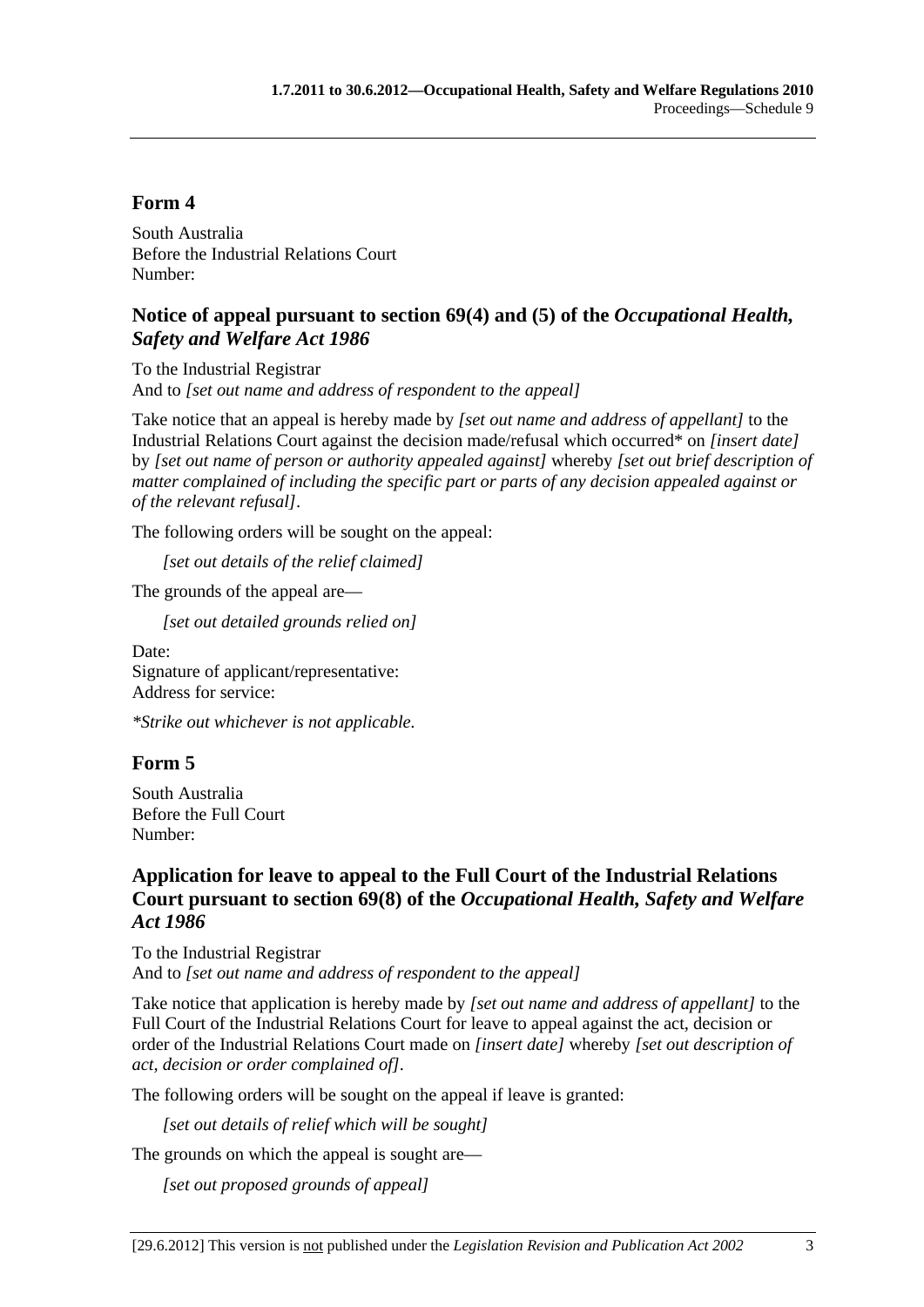Date: Signature of applicant/representative: Address for service: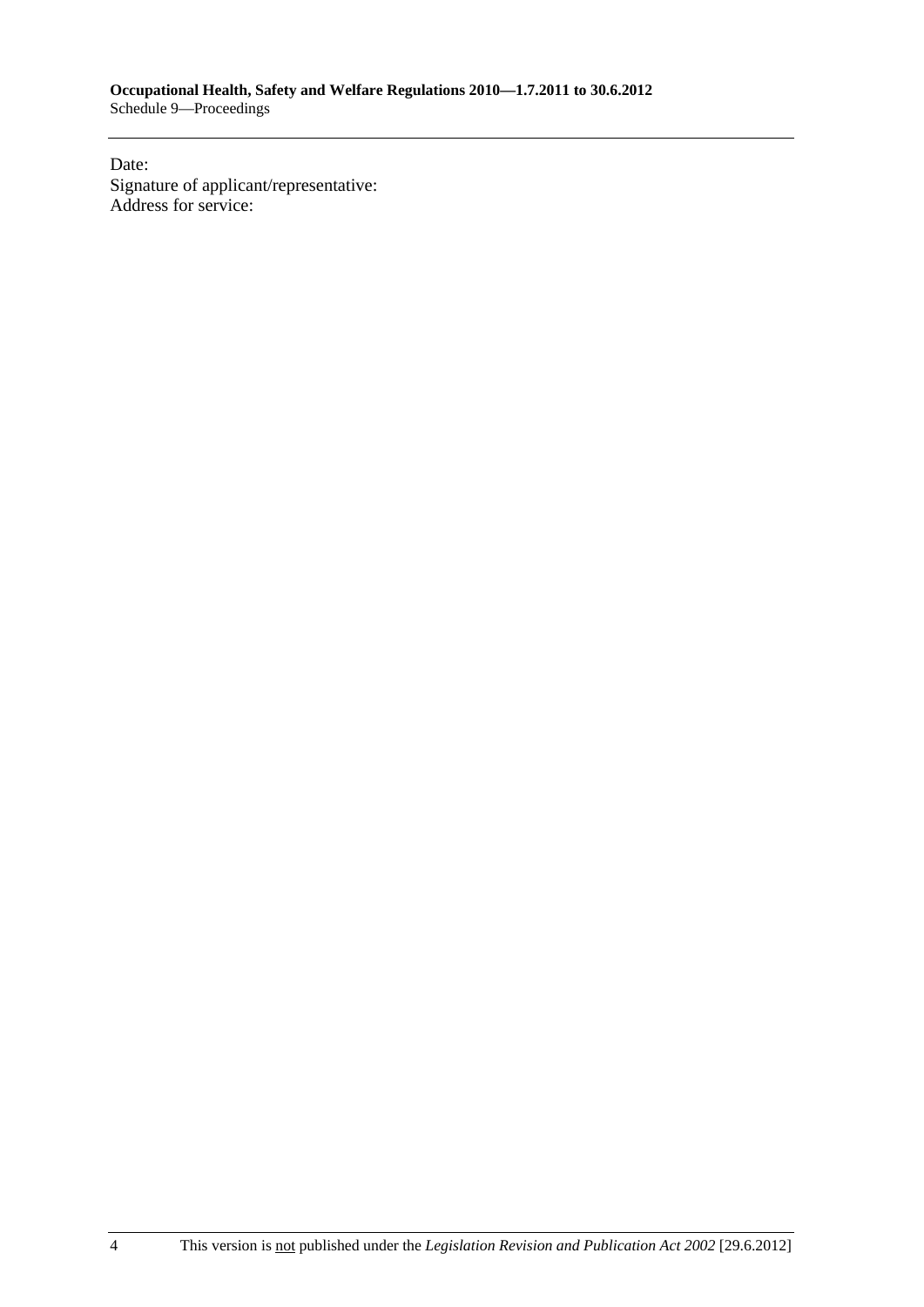## **Schedule 10—Expiry of existing certificates and other evidence of competency**

| Date of issue of certificate, notice of satisfactory assessment or "old<br>style ticket" | Date of expiry   |
|------------------------------------------------------------------------------------------|------------------|
| Before 3 April 1995                                                                      | 1 September 2011 |
| 4 April 1995 to 31 December 1998                                                         | 1 September 2012 |
| 1 January 1999 to 31 December 2001                                                       | 1 September 2013 |
| 1 January 2002 to 31 December 2004                                                       | 1 September 2014 |
| 1 January 2005 to 31 August 2010                                                         | 1 September 2015 |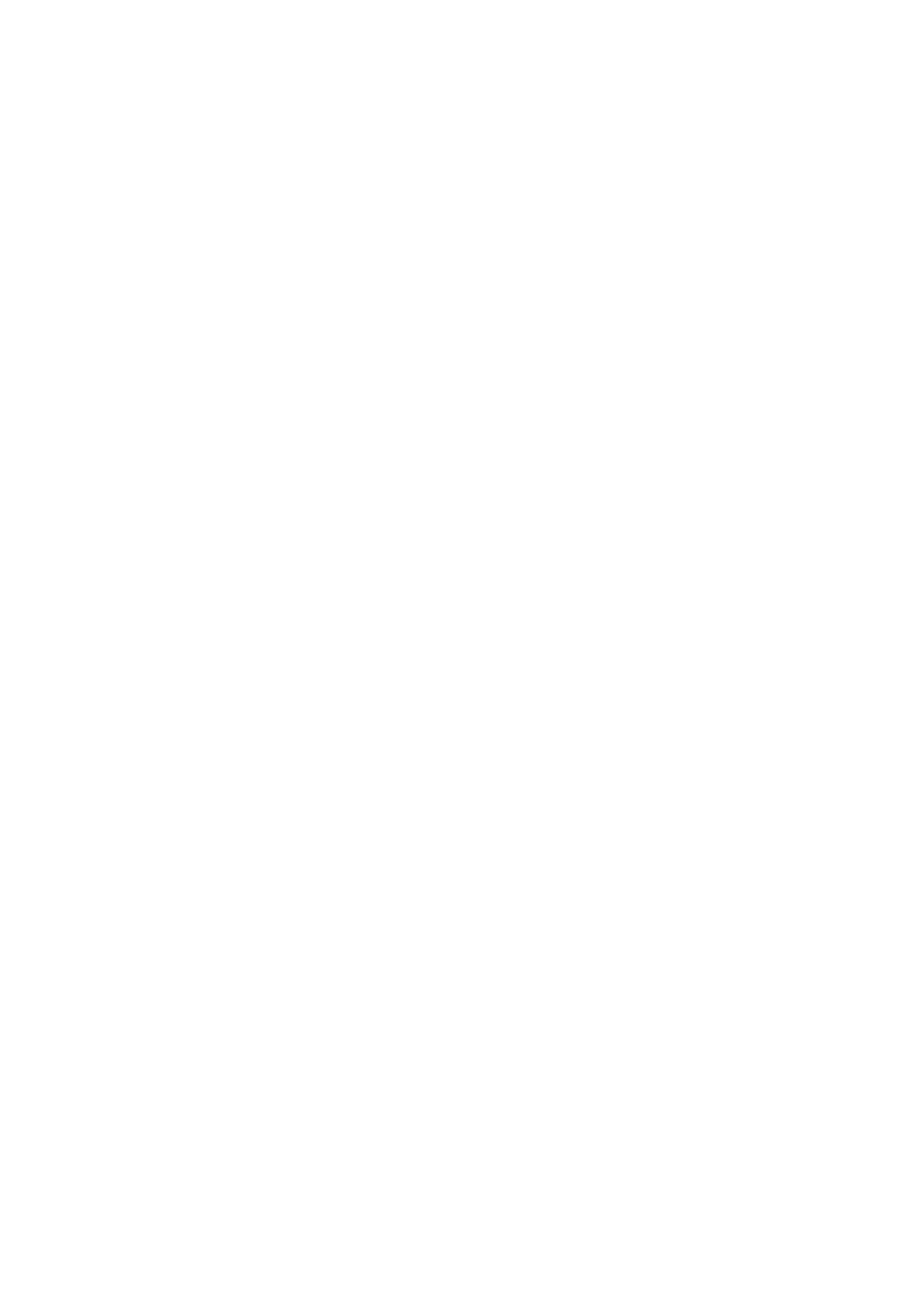## **Legislative history**

### **Notes**

• This version is comprised of the following:

| Part 1      | 13.1.2011 |
|-------------|-----------|
| Part 2      | 13.1.2011 |
| Part 3      | 13.1.2011 |
| Part 4      | 13.1.2011 |
| Part 5      | 13.1.2011 |
| Part 6      | 13.1.2011 |
| Part 7      | 1.7.2011  |
| Schedule 1  | 13.1.2011 |
| Schedule 2  | 13.1.2011 |
| Schedule 3  | 13.1.2011 |
| Schedule 4  | 13.1.2011 |
| Schedule 5  | 13.1.2011 |
| Schedule 6  | 13.1.2011 |
| Schedule 7  | 13.1.2011 |
| Schedule 8  | 1.7.2011  |
| Schedule 9  | 13.1.2011 |
| Schedule 10 | 13.1.2011 |

- Variations of this version that are uncommenced are not incorporated into the text.
- Please note—References in the legislation to other legislation or instruments or to titles of bodies or offices are not automatically updated as part of the program for the revision and publication of legislation and therefore may be obsolete.
- Earlier versions of these regulations (historical versions) are listed at the end of the legislative history.
- For further information relating to the Act and subordinate legislation made under the Act see the Index of South Australian Statutes or www.legislation.sa.gov.au.

## **Legislation revoked by principal regulations**

The *Occupational Health, Safety and Welfare Regulations 2010* revoked the following: *Occupational Health, Safety and Welfare Regulations 1995*

## **Principal regulations and variations**

New entries appear in bold.

| Year No | Reference                                                                        | Commencement                               |
|---------|----------------------------------------------------------------------------------|--------------------------------------------|
|         | 2010 173 <i>Gazette 22.7.2010 p3627</i> see Erratum<br>(Gazette 29.7.2010 p3923) | 1.9.2010 except r $414 - 25.11.2010$ : r 2 |
| 2011 1  | Gazette 13.1.2011 p217                                                           | $13.1.2011:$ r 2                           |